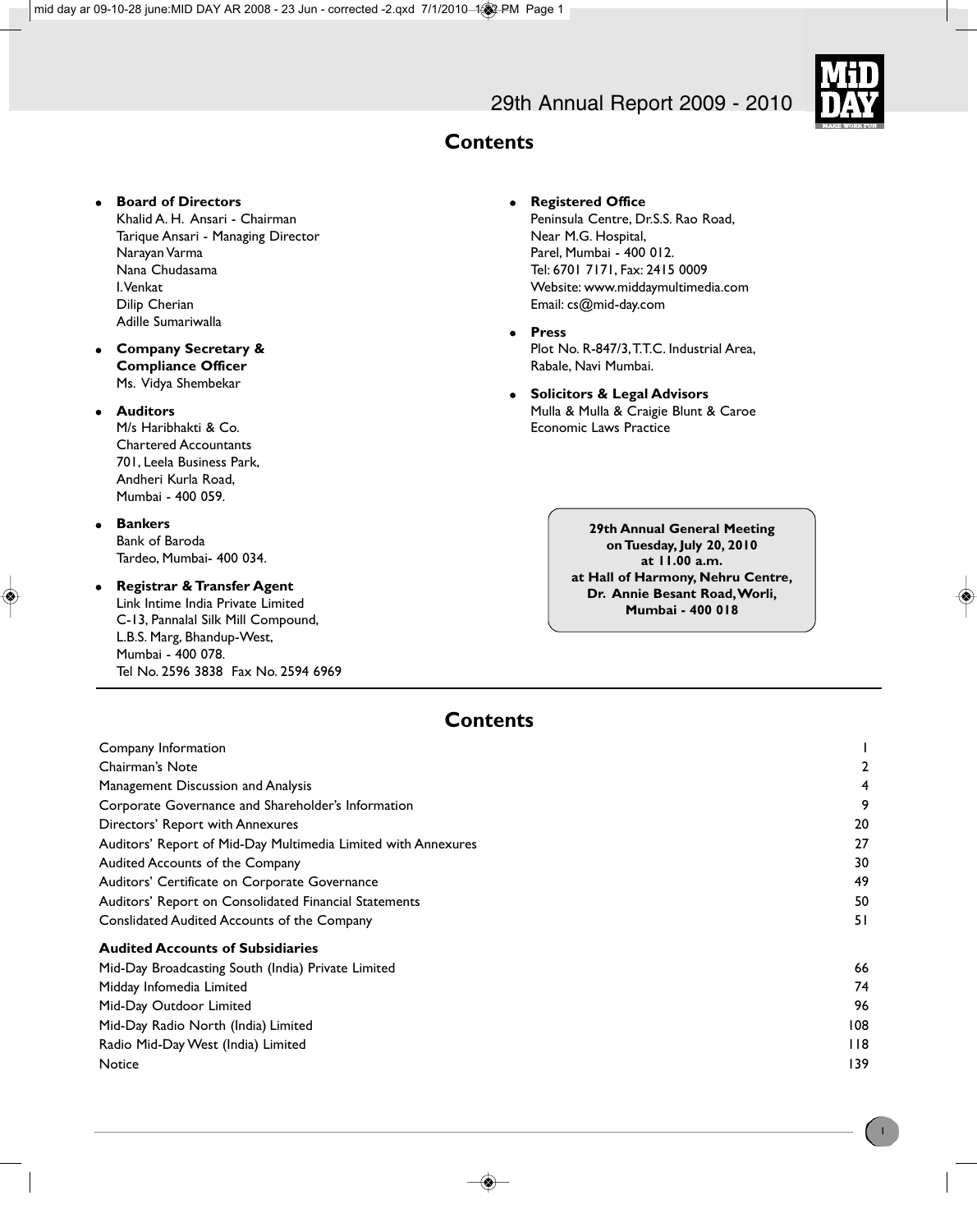

# **Chairman's Note**

### **Dear Shareholders,**

The Financial Year 2009 – 2010 was a year of survival and turnaround. We had survived the worst recession during our times and were coming back from one of the biggest slumps that the world economy has seen for sometime. Our single point agenda was to retain our readers and our clients through these turbulent times.

The Indian Advertising Industry remained subdued during the year. Whatever little growth was registered came out of the tier II cities in the country. Advertisers in general were cautious in their approach and therefore despite the economy showing signs of rebound, advertisements spends continued to lag behind. We were faced with a subdued advertisement market and intense competition in our key cities.



I am pleased to announce that despite such trying circumstances, your Company has been able to register an astonishing turnaround in results. Despite registering a slightly lower topline of Rs. 125 Crores for the Group, the operating teams were able to significantly bring down the group losses from Rs. 40 Crores last year to Rs. 4 Crores in the current year.

### **During the year:**

The Management teams in both our business segments of Publishing and Radio had a single minded focus of rationalizing operational costs. Despite the full year operations of seven stations, Radio was also able to register a lower net loss. I am pleased to announce that despite a very tough year in the Radio Industry, the Radio top line grew from Rs. 28 Crores to Rs. 30 Crores. The Publishing business was able to significantly cut back on fixed and variable costs to register a Rs. 28 Crore swing in PBIT from a negative 14 Crores in last year to a positive PBIT of Rs. 14 Crores in the current year. This was indeed a significant turnaround.

Both our businesses have contributed to the improved operating margins. Our Publishing business has created a robust business model and delivered one of the most successful financial results in last five years. Our Radio business has successfully protected the bottom line in a sluggish advertisement market and created a business model to be future ready to exploit market potential in the current year.

Both our businesses won significant awards and recognition in their industries.

### **Segment Performance:**

### Publishing Segment

At the outset, I would like to remind the Shareholders that in the year 2008-09, the Publishing business had been transferred from Midday Multimedia Limited to Midday Infomedia Limited in the month of July 08. Therefore, current year's Publishing figures are for all 12 months in Midday Infomedia Limited and previous year's Publishing business figures have been split up into Mid-day Multimedia Limited for 3 months and Midday Infomedia Limited for 9 months.

The Publishing business registered a lower topline of Rs. 95 Crores as compared to the last year's figure of Rs. 102 Crores. However, due to the efforts of the operating teams, we were able to significantly reduce major cost items like Newsprint cost and Employee cost. The only benefit of a slack economy was that Newsprint prices were substantially lower as compared to the earlier years. We could purchase Newsprint at an average of US \$ 525 as compared to the peak price of US \$ 900 of the earlier year. The Dollar-Rupee movement also worked in our favour. The combination of lower Newsprint prices and rationalization of circulation numbers brought down our Newsprint costs from a figure of Rs. 44 Crores to around Rs. 19 Crores in the current year. We also rationalized headcount and implemented a 12% cut in Salaries across the Board, for most of the year, resulting in lowering Staff costs from Rs. 33 Crores to 27 Crores. Selling and Distribution costs were also brought down from Rs. 10 Crores to Rs. 8 Crores.

The Publishing business has been able to garner significant rewards and recognitions, both nationally as well as internationally. Your Company's Publishing business has been the proud recipient of host of awards from international organizations like INMA and WAN-IFRA. Our website, Mid-day.com has also won a Silver award for the best news site by Indian Digital Media.

Mid-day has taken a leadership position in the innovation space and has been ranked number One in innovations across the country by a survey conducted by the Pitch Magazine.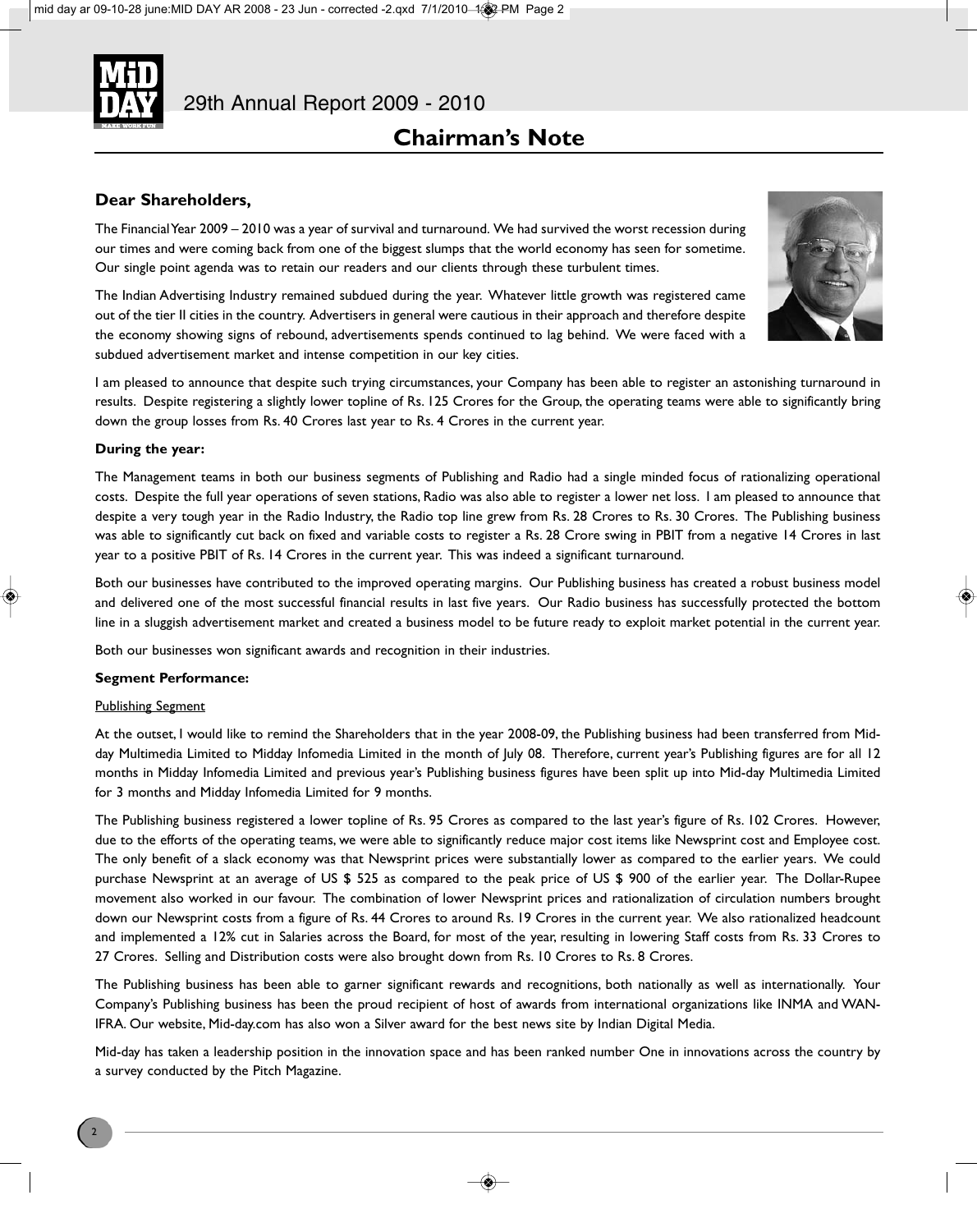

I would like to remind the Shareholders that for the past two years we have been looking out for Financial/Equity Investment in our Company. I am pleased to announce that Jagran Prakashan Limited (JPL), has agreed to invest in our Publishing business. The Board of Directors of both the Companies, i.e. Mid-day Multimedia Limited (MML) and Jagran Prakashan Limited (JPL) have approved the merging of Publishing business of MML with JPL. As a result of this scheme of arrangement, if approved by the High Court and our Shareholders and Creditors, our Publishing business will be merged with JPL. For the de-merged Publishing business, all the Shareholders of MML will receive 2 (two) shares of JPL for every 7 (seven) shares of MML held by them on the record date.

This merger has substantial cost and strategic advantages. On the cost side, combined purchase of Newsprint, Printing materials, common usage of Infrastructure and Printing facilities can substantially reduce the cost base of the Publishing business. On the strategic front, new launches of the Publications under the Mid-day Group, in the markets where JPL has strong, presence can lead to significant benefits.

### Radio Segment:

As stated earlier, despite a subdued Media industry, Radio business has been able to grow it's topline from Rs. 28 Crores last year to over Rs. 30 Crores in the current year. This is the result of our unique programming strategy and the strong brand of Radio One that we have been able to create in the market. Due to the focus on operating cost and despite a full year of operations for all the seven stations, the net loss for the year has decreased from Rs. 17 Crores last year to Rs. 15 Crores in the current year.

It gives me great pleasure in announcing that the Management team of the Radio business have been able to garner significant victories in the marketing and branding space and in terms of it's connect with readers. This is reflected in the rankings and also in the national survey conducted by the Pitch Magazine which rated Radio One as the number one Radio brand in the country. The Radio industry is growing at a crisp rate and will be the main business under Mid-day Multimedia Limited after the de-merger of the Publishing business is approved by the MML Shareholders'. Our Radio business is well poised to take advantage of this growing sector and we should be able to achieve a positive EBITDA in the Financial Year 2010–2011 and achieve substantial growth thereon. We are eagerly awaiting the new Government recommendations on the Radio industry on such important issues like Foreign Direct Investments and enhanced tenure of Radio licences. Some of these announcements could be immensely beneficial to your Company and the industry alike.

### **Going Forward:**

Our immediate focus in the Financial Year 2010-11 will be two-fold. The first will be to complete the merger of MML's Publishing business with JPL after taking requisite approvals from the High Courts, our Shareholders and our Creditors. We would also continue to focus on our Radio business and in building Radio One as a unique and distinct brand in the Radio space, loved by our listeners and our advertisers alike. At the Company level, we are fast approaching the break-even point and at the industry level, there are a range of exciting developments that are waiting to take place.

### **Acknowledgement:**

I would like to thank our Board Members for their guidance and our Bankers and Vendors for their continued support.

I would also like to express my deep gratitude to our Shareholders, our Readers and our Listeners for supporting and encouraging us at this critical juncture of our journey.

Thank you,

### **Khalid A.H.Ansari**

Chairman

Place: Mumbai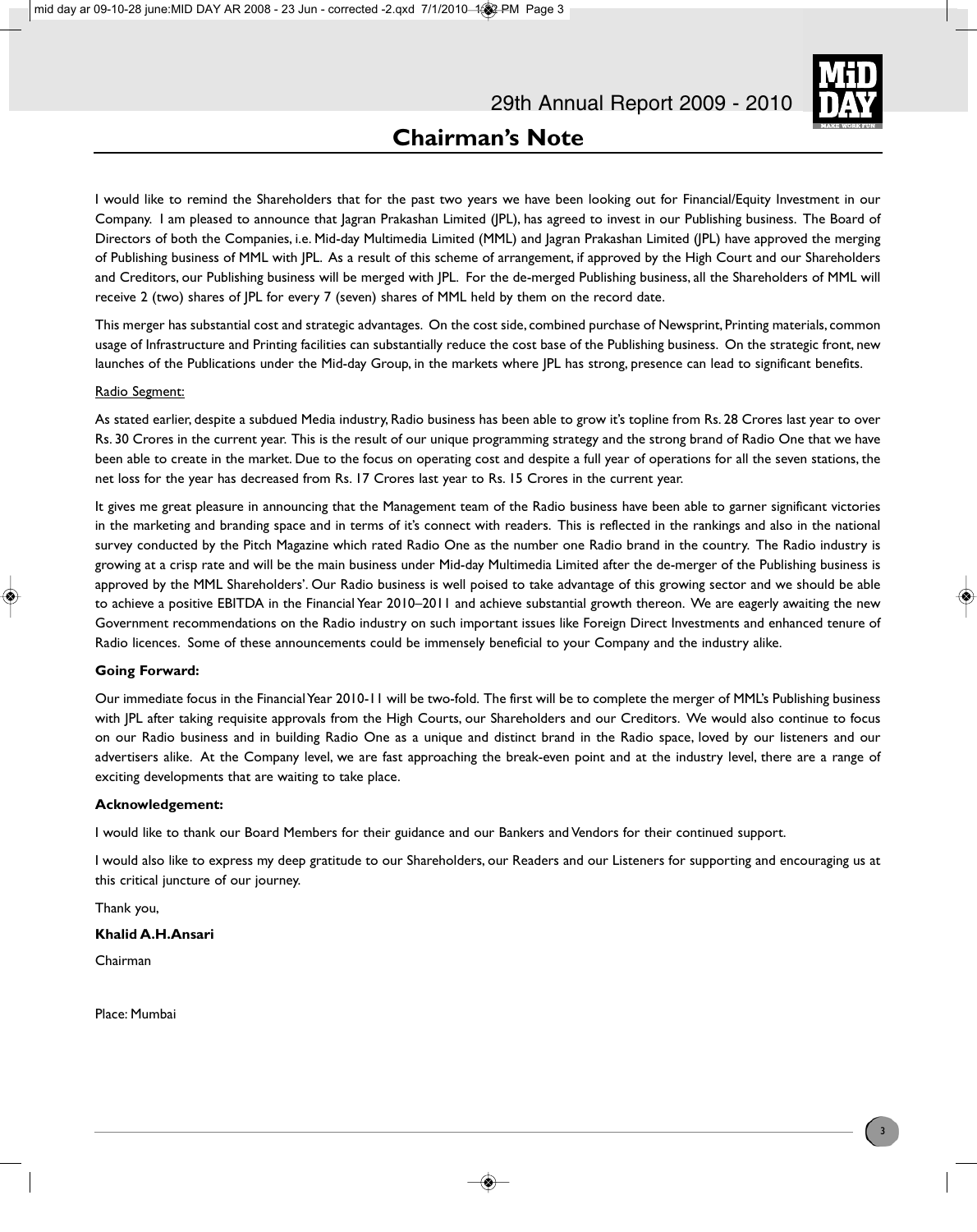

### **Environment**

Fiscal year 2008-09 forced industries to relook at their future plans. Industries were forced to draw plans with bottom line & cash flow focus. Media Industry was no exception and ended up facing the most challenging time during the last two years. The industry is significantly dependent upon the advertising revenue and economic slow down has greatly impacted the advertising spent across all the industries. Though revenues were subdued during the year under review, the later part of the year created a hope for the better advertising market in the coming times.

### **Group Performance**

Our businesses were also impacted due to a lackluster advertising market. Group reported marginally lower top line of Rs. 12,492 lakh as compared to Rs. 12,996 lakh in FY 2008-09. During the year, the Group concentrated on operating costs and manage to reduce losses by 90% from Rs. 4,011 lakh to Rs. 393 lakh.

### **Publishing Business**

The Publishing business was transferred from Mid-Day Multimedia Limited to Midday Infomedia Limited (MIL) as on July, 2008. Therefore the publishing business (MIL) represents 9 months of operation during FY 2008-09 and in the current year it represents the full year of operation i.e 12 months.

As per Industry experts, the effect of Economic slowdown is clearly visible on the revenues of the media houses especially operating in the Metro cities due to their proximity to the International markets.

Our Publishing business grew by 8% during 2nd Half of the year over last year laid by recovery in advertising market. Our operating team delivered significant reduction in Newsprint, Employee and Selling & Distribution cost. We rationalized our salary structure across board and as a result, our staff cost is lower by 18%. The newsprint prices were also in the range of USD 500 - 550 per metric ton during current year. Newsprint cost was also lower on account of exchange rate and rationalization of its usage.

The continuous effort on rationalizing cost has resulted Publishing business to achieve positive PBIT of Rs. 16.86 lakh in current year against negative PBIT of Rs. 14.05 lakh in FY 2008-09.

### **Radio**

The pie of the industry is gradually growing in the advertisement market and is expected to be closer to the world average spent on radio to the over all media industry. The Phase 2 license reforms changed the way in which the Radio Industry was operating, and now the next big step in the industry will be Phase 3 license reforms and announcement in support of the industry by the Government to improve operating environment for the existing players.

In the year under review, we have registered revenue growth of 8% in a lackluster advertising market. Our Radio stations continued to control their operating cost which also contributed to the improved financial statements.

### **Future Outlook**

The Media and Entertainment Industry is expected to register a CAGR of 13% over five years and would reach Rs. 1,091 billion in FY 2014. Print industry is expected to reach at Rs. 269 billion in FY 2014 with a CAGR of 9%. Radio is expected to touch Rs. 16 billion by FY 2014 at a CAGR of 16%. Like in the past, the revenue growth in both the segments will be highly dependent on the landscape of advertising spend in the future. (Source: FICCI Frames 2010)

Thus, As far as Media and Entertainment Industry is concerned, the long term outlook remains buoyant with steady market recovery in a short run.

### **Financial Performance**

### Company Financials

Operations in the company represent income from financial and investment activities with its subsidiaries. During the year, Company has registered profit before tax of Rs. 250 lakh with the tax expense of Rs. 54 lakh. As a result, the Company has recorded a Net Profit after Tax of Rs. 196 lakh for FY 2009-10.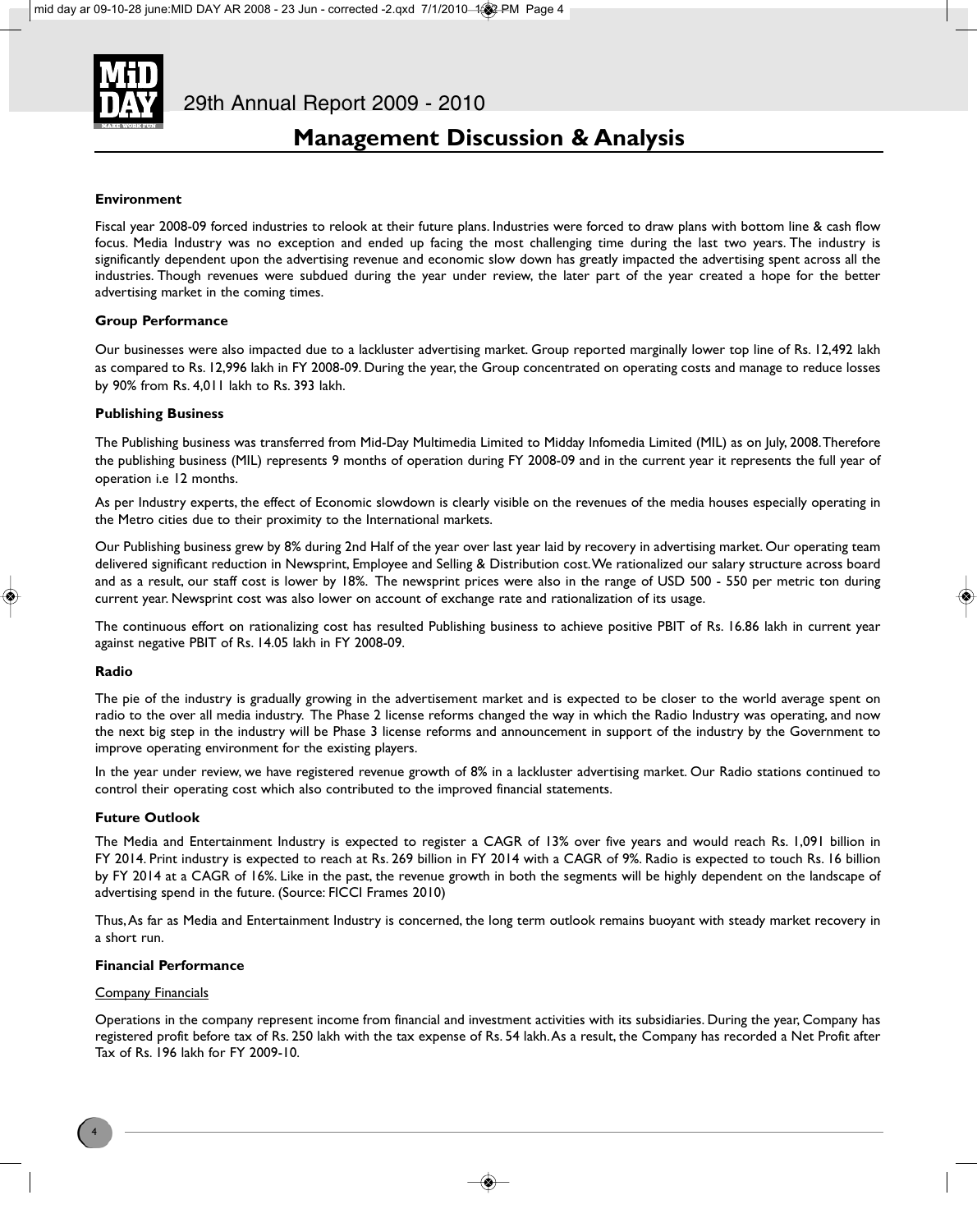

### **Group Financials**

At Group level, The Company has earned Operating revenue Rs. 12,492 lakh against 12,996 lakh of previous year. During the year, the company has recorded operating profit before interest, taxes and exceptional items Rs. 413 lakh against loss of Rs. 2,860 lakh for FY 2009-10.

For better understanding, group financials have been analyzed separately for publishing Segment and Radio Segment.

### **Publishing Segment**

Publishing Revenue in FY 2009-10 has registered a decline of 7% from Rs. 10,196 lakh to Rs. 9,485 lakh as compared to previous year as a result of weak advertising market condition primarily during the first half of the year.

### **Cost analysis**

| <b>Particulars</b>         | <b>Current Year</b><br>(Rs. In lakh) | (% to<br><b>Net Sales)</b> | <b>Previous Year</b><br>(Rs. In lakh) | $%$ to<br><b>Net Sales)</b> |
|----------------------------|--------------------------------------|----------------------------|---------------------------------------|-----------------------------|
| Cost of of printing        | 2,668                                | 28                         | 5,362                                 | 53                          |
| News Expenses              | 219                                  | $\mathbf{2}$               | 274                                   | 3                           |
| <b>Employee Cost</b>       | 2,675                                | 28                         | 3,265                                 | 32                          |
| Selling And Distribution   | 789                                  | 8                          | 1,018                                 | 10                          |
| Other Operational Exp      | 1,154                                | $\overline{2}$             | 1.277                                 | 13                          |
| Interest & Finance Charges | 385                                  | 4                          | 333                                   | 3                           |
| Depreciation               | 265                                  | 3                          | 304                                   | 3                           |

The cost structure of Publishing segment as a proportion to Net sales is analyzed in the table below:

**Note:** Above figures represent full 12 months of operations of publishing business in Midday Infomedia Limited in curent year and 9 months of operations in last year in Midday Infomedia Limited and 3 months of operations in Midday Multimedia Limited.

### **Cost of Printing**

The cost of printing has declined substantially by 50 % from Rs. 5,362 lakh in 2008-09 to Rs. 2,668 lakh in FY 2009-10. This is mainly because price of newsprint was cheaper by 42% as compared to earlier year. Also, favorable exchange rate during the year had helped to bring down the newsprint cost.

### **News Expenses**

News expenses are at Rs. 219 lakh in FY 2009-10 as compared to Rs. 274 lakh in the previous year.

### **Employee Cost**

Employee cost has declined by 18 % from Rs. 3,265 lakh to Rs. 2,675 lakh as a result of measures taken to curb staff cost to practical levels to counter the recessionary trend.

### **Selling & Distribution Cost**

Selling & Distribution expenses are at Rs. 789 lakh in 2009-10 as compared to Rs. 1,017 lakh in FY 2008-09, registering a decline of 23%.

### **Other Operational Expenses**

Other operational expenses have decreased by 10 % to Rs. 1,154 lakh from Rs. 1,277 lakh in the previous year.

### **Depreciation**

Depreciation (including amortisation) is Rs. 265 lakh in FY 2009-10 as compared to Rs. 304 lakh in previous year.

### **Finance charges**

Interest and Finance charges are at Rs. 385 lakh in FY 2009-10 as compared to Rs. 333 lakh in FY 2008-09.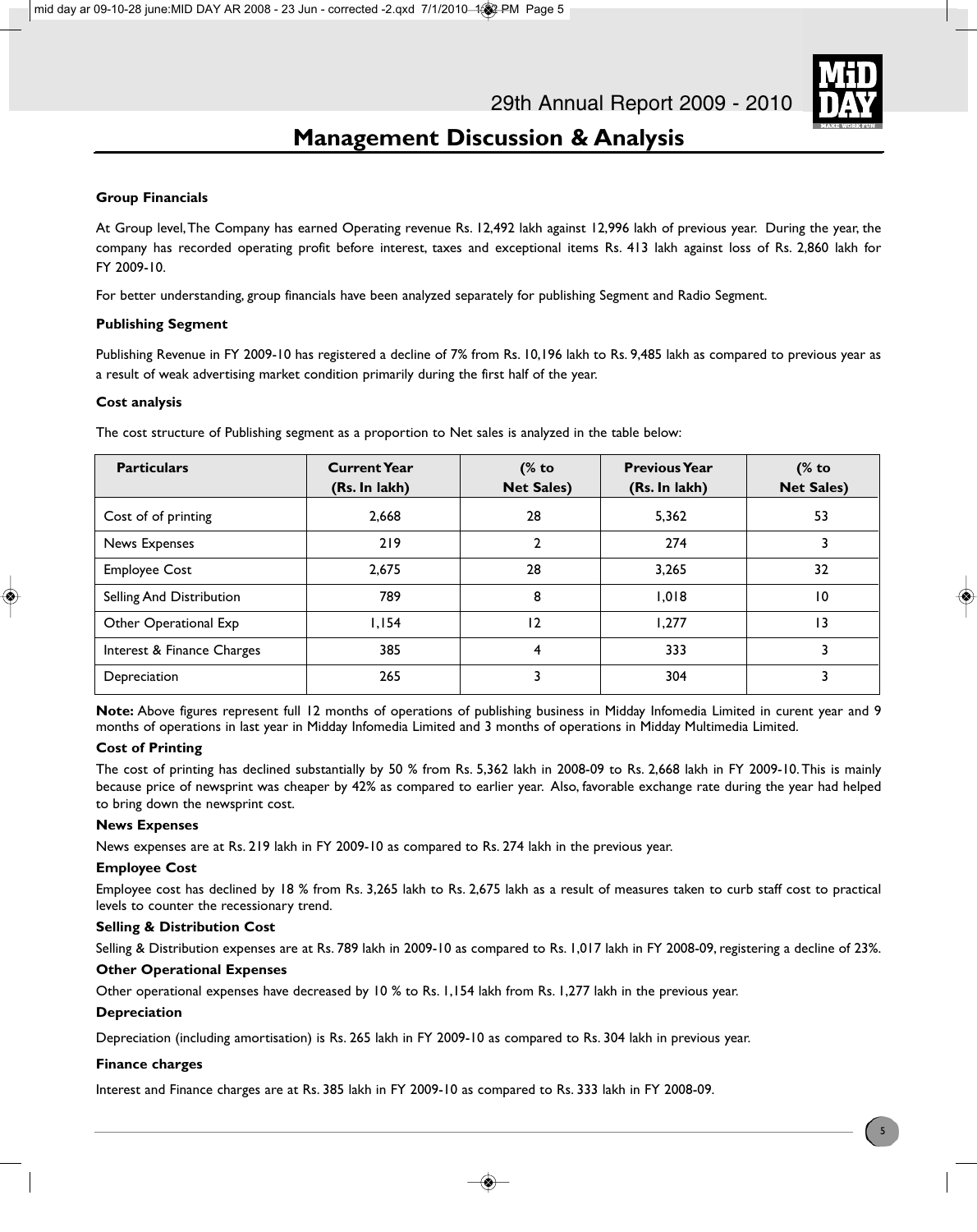

The Publishing segment has registered profit before tax Rs. 1,436 lakh as compared to loss of Rs. 1,693 lakh in FY 2008-09.

### **Radio Segment**

Operating revenues for this segment for FY 2009-10 have registered a growth of 8% from Rs. 2,803 lakh to Rs. 3,031 lakh in FY 2008-09 despite the economic slowdown.

### **Cost Analysis**

cost structure of Radio segment as a proportion to Net sales is analyzed in the table below:

| <b>Particulars</b>              | <b>Current Year</b><br>(Rs. In lakh) | (% to<br><b>Net Sales)</b> | <b>Previous Year</b><br>(Rs. In lakh) | (% to<br><b>Net Sales)</b> |
|---------------------------------|--------------------------------------|----------------------------|---------------------------------------|----------------------------|
| Radio license fees              | 338                                  | I۱                         | 326                                   | 12                         |
| <b>Employee Cost</b>            | 794                                  | 26                         | 914                                   | 33                         |
| Operating expenses              | 1.389                                | 46                         | 1.310                                 | 47                         |
| General and Administration exp. | 685                                  | 23                         | 755                                   | 27                         |
| Interest & Finance Charges      | 860                                  | 28                         | 1.024                                 | 37                         |
| Depreciation                    | 1,153                                | 38                         | 1,111                                 | 40                         |

### **Radio License Fees**

Radio license fees have increased to Rs. 338 lakh from Rs. 326 lakh in the previous year.

### **Employee Cost**

Employeecost has decreased from Rs. 914 lakh to Rs. 794 lakh. This is a result of cost rationalisation.

### **Operating Expenses**

Operating expenses are at Rs. 1,389 lakh in FY 2009-10 as compared to Rs. 1,310 lakh in FY 2008-09.

### **General & Administration Expenses**

The lower advertising spend has resulted into decrease in the general & administration expenses by 10% from Rs. 755 lakh to Rs. 685 lakh in the previous year.

### **Depreciation**

Depreciation (including amortization) is Rs. 1,153 lakh in FY 2009-10 as compared to Rs. 1,111 lakh in previous year.

### **Finance charges**

Interest and finance charges are at Rs. 860 lakh in FY 2009-10 as compared to Rs. 1,024 lakh in 2008-09 registering 16% decrease.

As a result the Net Loss after tax for this segment is at Rs. 1,522 lakh against Rs. 1,746 lakh in the previous year.

### **CAPITAL EMPLOYED**

### **For the Company**

### **Own Funds**

During the year company has made allotment of shares under ESOP scheme on account of which share capital of the company has increased to Rs. 5,230 lakh from Rs. 5,223 lakh.

### **Loan Funds**

Loan fund of the company comprised unsecured loan of Rs. 930 lakh as against unsecured loan 995 lakh in previous year.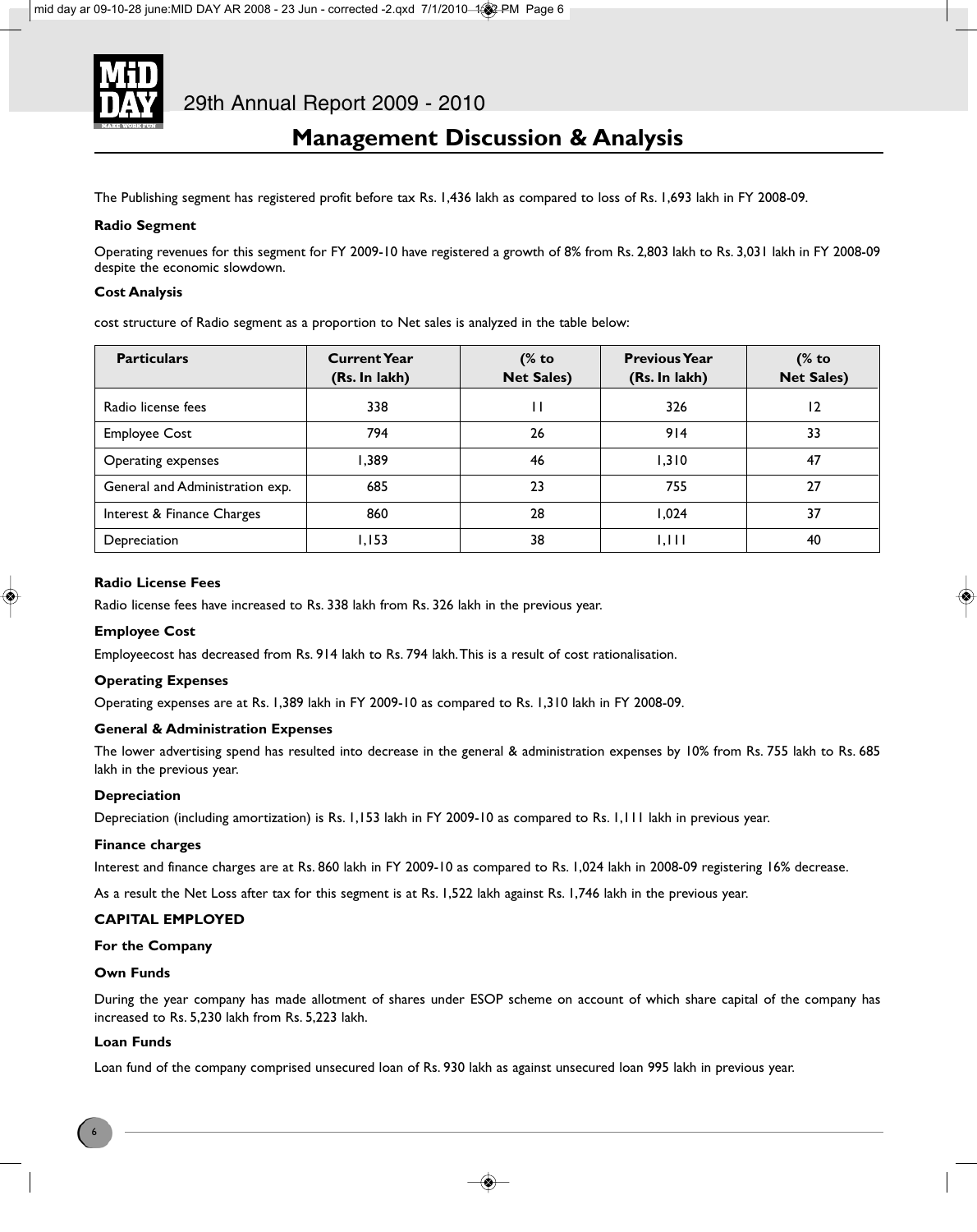

### **Gross Block**

The Gross Block has decreased to Rs. 45 lakh from Rs. 57 lakh.

### **Investments**

Investment of the company has increased from Rs. 9,631 lakh to Rs. 12,206 lakh. The Company has invested Rs. 2,577 lakh in Radio subsidiary and liquidated 2 lakh of other investment.

### **Net Current Assets**

The Company has cash and bank balances of Rs. 0.84 lakh as on balance sheet date.

Other current assets which represents sale consideration receivable from MIL on account of slump sale transaction is Rs. 1,686 lakh as on March 10 as against Rs. 2,344 lakh as at last March 09 on account of receipt from MIL.

Loan and advances balances have reduced from Rs. 5,185 lakh in FY 2008-09 to Rs. 3,269 lakh in FY 2009-10 because of repayment of loan by radio subsidiary.

Current liabilities and provisions have decreased from Rs. 103 lakh to Rs. 36 lakh as on March 2010.

### **Rewards and Recognition**

MiD DAY has been bagging international as well as Indian awards consistently year on year for its Innovative Brand Properties and also for customized Innovations for Clients and Brands.

During the year your Company brings home the following awards:

4 ASIAN MULTIMEDIA PUBLISHING AWARDS- Manila, Philippines

- MiD DAY's Bollywood Lunch Contest won an Excellence Award in the Multimedia Communication category
- MiD DAY Happy Hours @ Work won an Excellence Award in the Multimedia Communication category and Advertising Delivery category
- MiD DAY Corporate Cricket League won an Excellence Award in the Multimedia Advertising Delivery category

### IFRA Asia Awards

Prestigious award for the MiD DAY's Visa + Pizza Hut IMPACT & ACTIVATION in the Cross Media Advertising Category

### Indian Digital Media Awards

Silver Honours at the first ever Indian Digital Media Awards (IDMA) for the Best News Site of the Year.

INMA (New York) with 1 Gold, 3 Sliver, 2 Bronze Highest number of awards across the world

- Gold and Silver in the category of Marketing Campaign that had the most profound effect on business
- Silver and Bronze for initiative of "Vodafone Presents India 9to5".
- Silver and Bronze for "Don't Talk and Drive & Don't Drink and Drive Campaign" in the category of Public Relations and Community Service

### **Human Resource Management**

Employee Internal Employee Satisfaction Survey revealed very healthy employee satisfaction index once again, with improvement in some areas over last year. This shows that employee relations within the company continues to be positive. The focus this year has been to align departmental and individual KRAs with the larger organizational objectives. As a first time initiative, we have put in place quantifiable performance parameters for senior Editorial colleagues, thereby aligning content strategy with business.

To counter recessionary trend in the economy and its impact on business, effective measures were taken to curb staff cost to practical levels. The Management's constant focus on employee engagement and satisfaction has contributed to retaining key talents in both the businesses.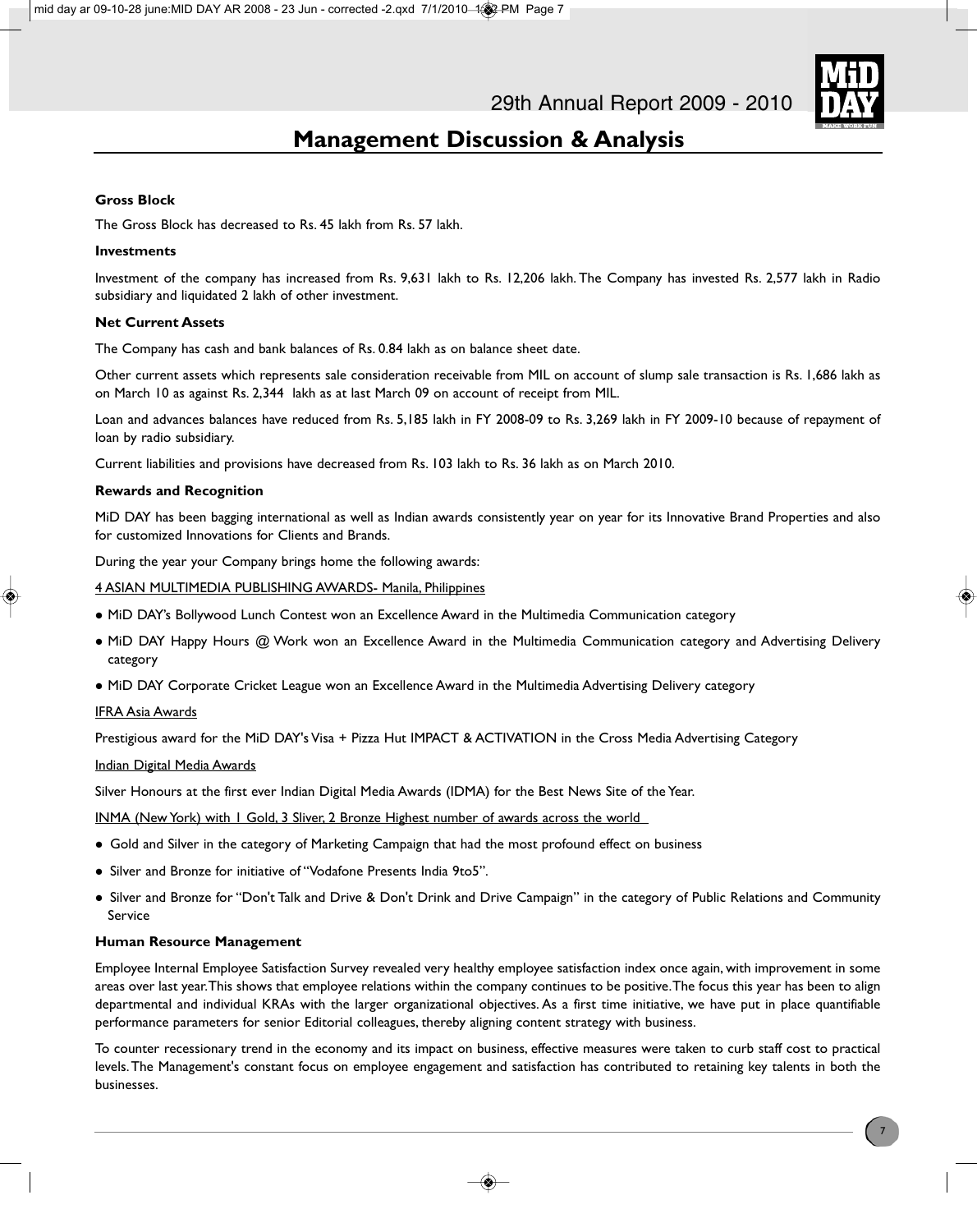

### **Employee Stock Option**

To enable employees to participate in the future growth and success of the company, the Company had instituted an Employees Stock Option Scheme 2005. The Company has obtained Shareholder's approval at the EGM held on January 8, 2007 to grant 10,00,000 Options to the 'TRUST' Mid Day Exports Private Ltd.' formed for grant of ESOPs to employees.

The Employee Stock Option Scheme 2005 is in accordance with the Securities and Exchange Board of India (Employee Stock Option and Employee Stock Purchase Scheme) Guidelines, 1999.The eligibilities and number of options to be granted to an employee is determined on the basis of the employee's work performance and approval of the compensation committee.

As of 31st March 2010, 23,000 options have been exercised by the employees. Other statutory disclosures as required by the revised SEBI guidelines on ESOPs are given in the Annexure to this report.

None of the management employees or whole time directors have received options exceeding 5% of the value of the options issued for the year ended March 2010. Likewise, no employee has been issued share options, during the year, equal or exceeding 1% of the issued capital (excluding outstanding warrants and conversions) of the company at the time of grant.

### **Adequacy of Internal Controls**

Mid-Day Multimedia Limited has an internal audit and control system. The company has appointed a firm of chartered accountants, ASP & Co., as Internal Auditors. The internal audits are conducted at regular intervals and a report is submitted to the Audit committee at its meeting held every quarter. Besides this, special audits are also carried out from time to time. An extensive programme of internal audit supplements the internal control systems. Internal Audit at Mid-Day Multimedia Ltd includes evaluation of all operations and use of information technology. The audit committee of the company reviews the findings and directs the senior management to take effective steps to upgrade these systems for better control.

### **Cautionary Statement**

Statements in this Report, particularly those which relate to Management Discussion and Analysis, describing the Company's objectives, projections, estimates and expectations, may constitute 'Forward Looking Statements' within the meaning of applicable laws and regulations. Your Company undertakes no obligation or liability to publicly update or revise any forward-looking statements, whether as a result of new information, future events or otherwise actual results, performance of achievements could differ materially from those either expressed or implied in such forward-looking statements. Readers are cautioned not to place undue reliance on these forward looking statements and read in conjunction with financial statements included herein.

### **Mid-Day Multimedia Limited & Subsidiaries**

### **Historical Data: Consolidated**

Rs. in Lakh

| l Sr<br><b>No</b> | <b>Particulars</b>             | 2009-2010 | 2008-2009 | 2007-2008 | 2006-2007 | 2005-2006 |
|-------------------|--------------------------------|-----------|-----------|-----------|-----------|-----------|
|                   | <b>Operating Revenue</b>       | 12,492    | 12.996    | 12.429    | 12.079    | 11,512    |
| $\overline{2}$    | Profit Before Interest and Tax | 542       | (2,939)   | (1,506)   | (987)     | 1,334     |
| 3                 | Profit After Tax               | (393)     | (4,011)   | (1,783)   | (1,570)   | 619       |
| l 4               | Earning Per Share - Basic      | 0.12      | (6.65)    | (1.94)    | (2.40)    | 1.48      |
| -5                | Capital Employed               | 20,312    | 22.544    | 22.647    | 23.745    | 21,288    |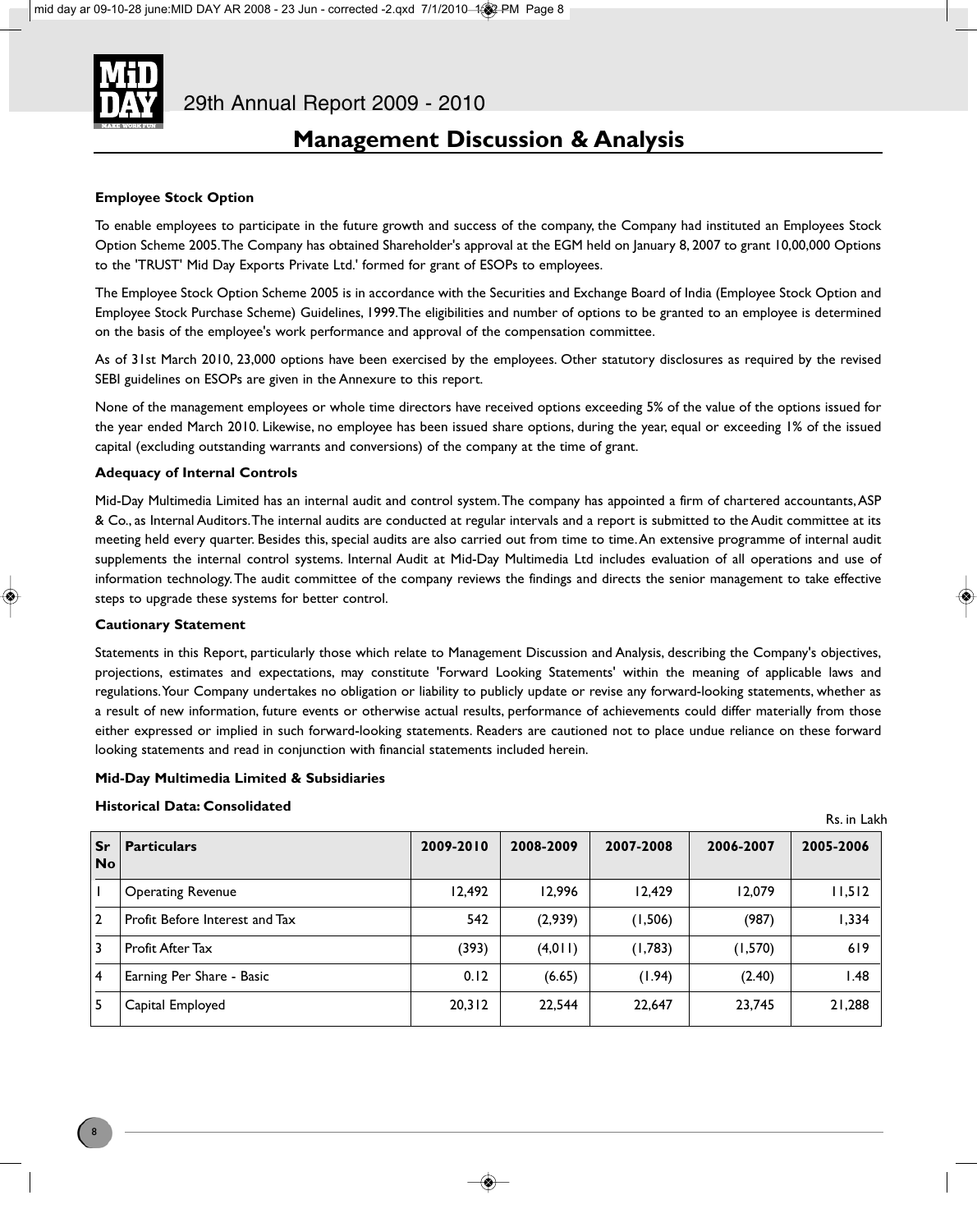The Directors present the Company's report on Corporate Governance for the year ended March 31, 2010.

### **Company's Philosophy on Corporate Governance**

Corporate Governance is an internal system consisting of policies, procedures and people, which serve the needs of shareholders and other stakeholders. It is a process of directing and controlling management activities with good business savvy, objectivity, accountability and integrity.

Corporate Governance is the acceptance by management of the unchallengeable rights of shareholders as the true owners of the corporation and of their own role as trustees on behalf of the shareholders. It is about commitment to values, ethical business conduct and a process of making a distinction between personal & corporate funds in the management of a company.

Corporate governance is a multi-faceted subject. It includes the relationships among the various stakeholders involved and the goals for which the corporation is governed. The principal stakeholders are the shareholders, management, board of directors, employees, customers, creditor, suppliers, regulators, and the community at large.

It is a system of structuring, operating and controlling a company with a view to achieve long term strategic goals to satisfy shareholders, creditors, employees, customers and suppliers, and complying with the legal and regulatory requirements.

At Mid Day, we believe that there is a need to continuously improve on the various aspects of Corporate Governance with an overall view to earn the trust and respect of the lenders, Members and shareholders.

The Company firmly believes that Good corporate governance is a tool for socio-economic development.

The main aim of corporate governance is to ensure the accountability of certain individuals in an organization through mechanisms that try to reduce or eliminate the problems in the organisation.

### **Board of Directors**

### **Composition of the Board**

Mr. I. Venkat has been appointed as a Director of the Company w.e.f. 29.10.2009.

Mr. Dilip Cherian has been appointed as a Director with effect from 28.01.2010 on the board of the company.

Mr. Nikhil Khattau has resigned as a Director from the Board as well as from the Remuneration Committee w.e.f. 24.02.2010.

As on 31.03.2010 there were eight board members, four of whom were independent directors.

On 20.04.2010, Mr. Rakesh Jhunjhunwala has resigned as a Director from the Board.

The Company has a Non-Executive Chairman. All Board members are professionals from diverse fields. The day-to-day management of the company is conducted by the Managing Director subject to supervision and control of the Board of Directors.

No Director of the Company is a Chairman of more than five Board Committees or a Member of more than ten Board Committees as stipulated under the Corporate Governance Clause of the Listing Agreement.

The Company has adopted a Code of Conduct for Board members and Senior Management Personnel of the Company. The Company has received confirmations from all Board members regarding compliance of the Code for the year ended March 31, 2010.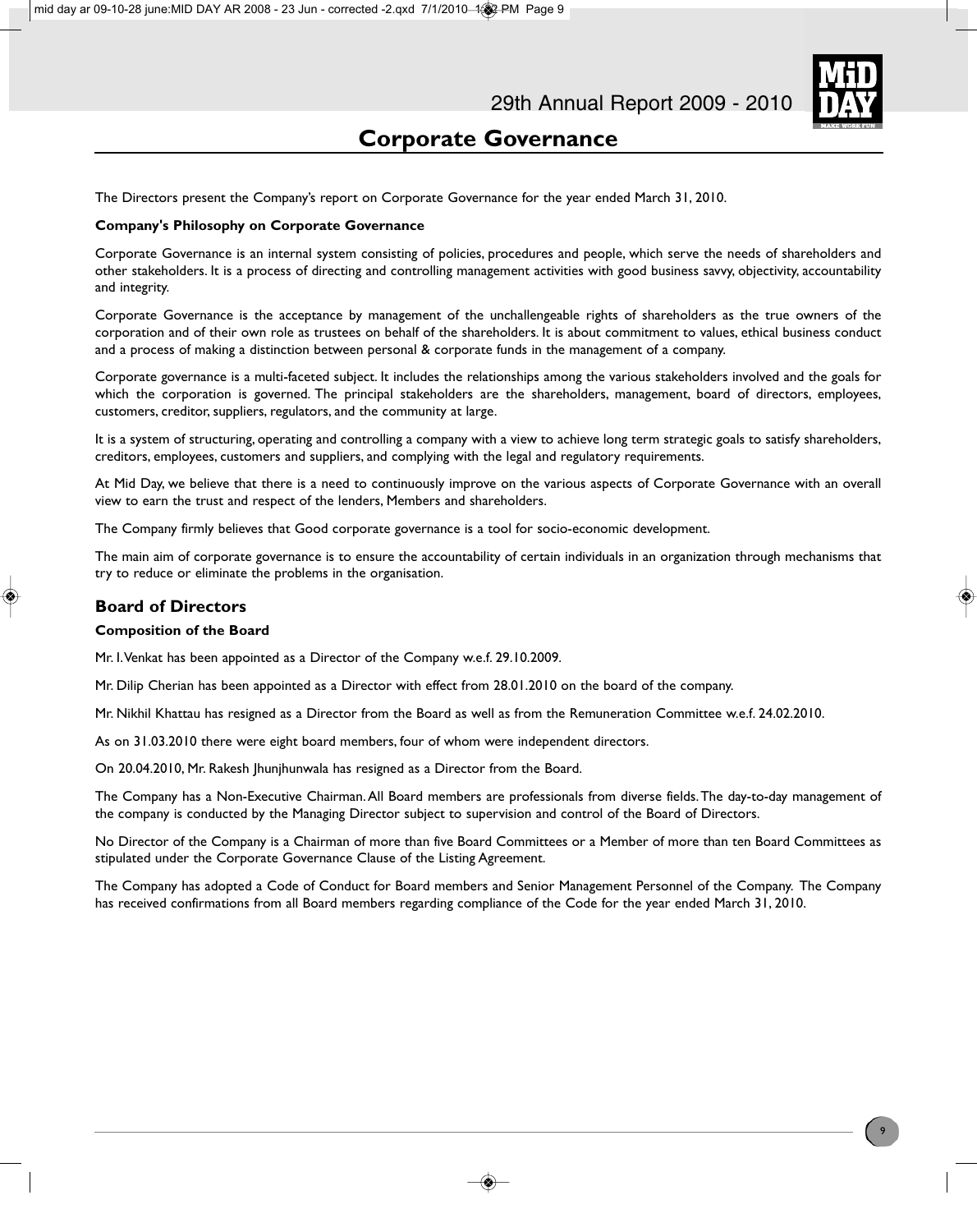

| <b>Director</b>           | Executive/<br>Non-Executive/<br>Independent | Other<br><b>Directorships</b><br>(Public Limited Co.)* | Chairman/<br><b>Membership Of Board</b><br><b>Committees in other</b><br>Public limited companies <sup>®</sup> |            |
|---------------------------|---------------------------------------------|--------------------------------------------------------|----------------------------------------------------------------------------------------------------------------|------------|
|                           |                                             |                                                        | Chairmanship                                                                                                   | Membership |
| Mr. Khalid A. H. Ansari   | Non-Executive                               | 2                                                      |                                                                                                                |            |
| Mr. Tarique Ansari        | Executive                                   |                                                        |                                                                                                                |            |
| Mr. Narayan Varma         | Independent                                 |                                                        |                                                                                                                |            |
| Mr. Nana Chudasama        | Independent                                 | 3                                                      |                                                                                                                |            |
| Mr. Dilip Cherian         | Independent                                 | $\mathbf{2}$                                           |                                                                                                                |            |
| Mr. Rakesh Jhunjhunwala   | Non-Executive                               | $\mathbf{H}$                                           |                                                                                                                |            |
| Mr. Adille J. Sumariwalla | Non-Executive                               |                                                        | ۰                                                                                                              |            |
| Mr. I. Venkat             | Independent                                 | 2                                                      |                                                                                                                |            |

- \* Excluding directorships in Mid-Day Multimedia Limited.
- **•** Committees considered are Remuneration Committee, Audit Committee and Shareholders /Investors' Grievance Committee excluding Mid-Day Multimedia Limited.

### **Information about Directors appointed**

| <b>Name of the Director</b>                                   | Mr. I. Venkat                                                                                                                                                                                                                                                                                                                                    | Mr. Dilip Cherian                                                                                                                                                                                                                                                                                                                                                                                                                    |
|---------------------------------------------------------------|--------------------------------------------------------------------------------------------------------------------------------------------------------------------------------------------------------------------------------------------------------------------------------------------------------------------------------------------------|--------------------------------------------------------------------------------------------------------------------------------------------------------------------------------------------------------------------------------------------------------------------------------------------------------------------------------------------------------------------------------------------------------------------------------------|
| Date of Birth                                                 | 14.10.1947                                                                                                                                                                                                                                                                                                                                       | 10.04.1956                                                                                                                                                                                                                                                                                                                                                                                                                           |
| Date of Initial appointment                                   | 29.10.2009                                                                                                                                                                                                                                                                                                                                       | 28.01.2010                                                                                                                                                                                                                                                                                                                                                                                                                           |
| Expertise in specific functional areas                        | • Since 1970, he has been in Communication<br>profession.<br>• 1987 on wards joined Board of Directors of<br>Ushodaya Enterprises Limited, publishers of<br>Eenadu Telugu Newspaper and ETV group of<br>channels.<br>• Founder Member and member of Board of<br>Governors of MRUC, Mumbai.<br>Recently inducted into INMA Board of<br>Directors. | • He has vast experience of over 15 years<br>in the journalistic and media sector.<br>• He is a Consulting Partner with Perfect<br>Relations Limited, a company which he<br>founded in 1992. The Company advises<br>CEO <sub>s</sub> and country management teams<br>on External Communications, Internal<br>Communications and Public Affairs.<br>• He writes regular columns for The Asian<br>Age, The Indian Express and Mid-Day. |
| Qualifications                                                | Graduate in Science                                                                                                                                                                                                                                                                                                                              | M.A. (Economics)                                                                                                                                                                                                                                                                                                                                                                                                                     |
| Directorships held in other<br><b>Public Companies</b>        | Ushodaya Enterprises Limited<br>Object One Info System Limited                                                                                                                                                                                                                                                                                   | <b>Perfect Relations Limited</b><br>$\bullet$<br>Radio Mid-Day West (India) Limited<br>$\bullet$                                                                                                                                                                                                                                                                                                                                     |
| Membership of Committees in<br>other Public Limited Companies | <b>NIL</b>                                                                                                                                                                                                                                                                                                                                       | <b>NIL</b>                                                                                                                                                                                                                                                                                                                                                                                                                           |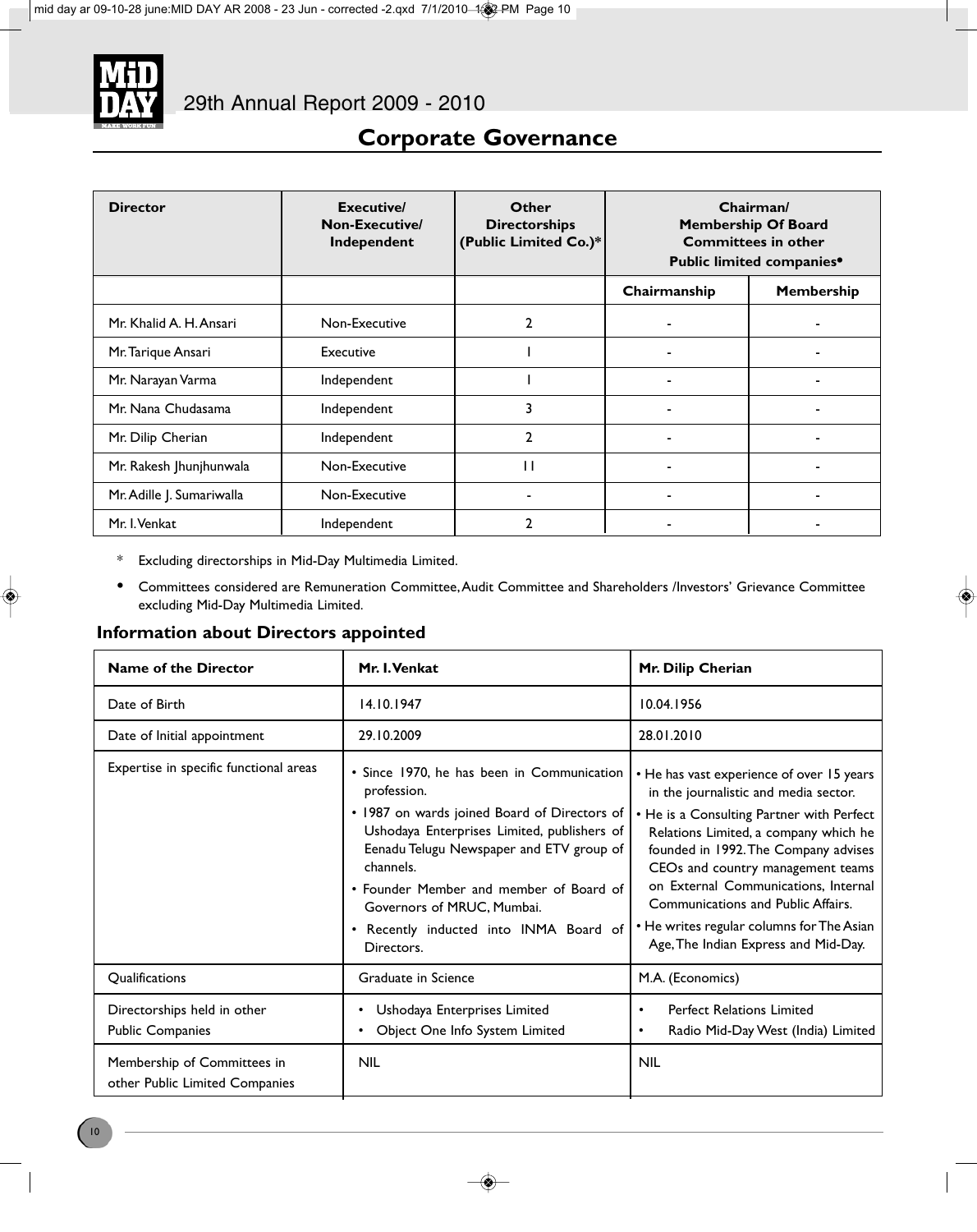

### **Information about Directors re-appointed**

| <b>Name of the Director</b>                                   | Mr. Khalid A.H. Ansari                                                                                                                                                                                                                                                                                                                                                                                                                                                                                                                                                                                                                | Mr. Adille J. Sumariwalla                                                                                                                                                                                                                                                                 |
|---------------------------------------------------------------|---------------------------------------------------------------------------------------------------------------------------------------------------------------------------------------------------------------------------------------------------------------------------------------------------------------------------------------------------------------------------------------------------------------------------------------------------------------------------------------------------------------------------------------------------------------------------------------------------------------------------------------|-------------------------------------------------------------------------------------------------------------------------------------------------------------------------------------------------------------------------------------------------------------------------------------------|
| Date of Birth                                                 | 03.09.1937                                                                                                                                                                                                                                                                                                                                                                                                                                                                                                                                                                                                                            | 01.01.1958                                                                                                                                                                                                                                                                                |
| Date of Initial appointment                                   | 12.03.1981                                                                                                                                                                                                                                                                                                                                                                                                                                                                                                                                                                                                                            | 31.01.2005                                                                                                                                                                                                                                                                                |
| Expertise in specific functional areas                        | The son of freedom fighter Abdul Hamid<br>Ansari, he is the recipient of several honours<br>and awards, including India's coveted civilian<br>award, the Padma Shri. He started the Earth<br>Summit Times for the United Nations in New<br>York and has also been the Managing Director<br>and Executive Editor of the Khaleej Times,<br>Dubai. He has covered six Olympic Games and<br>other international sports events as a<br>journalist, as well as various political, economic<br>and cultural events across five continents. As<br>Chairman, he provides the vision and guidance<br>that keeps Mid-Day Multimedia Ltd humming. | This world-class athlete and recipient of<br>India's highest honour for sportspersons<br>- the Arjuna Award - has worked with<br>Tata Engineering for 15 years in various<br>capacities. He was also CEO with the<br>Asian Age and Vice President with Sai<br>Service Group of Companies. |
| Qualifications                                                | Bachelors degree in Law, a Masters degree in<br>Political Science from Bombay University and a<br>Master's degree in Journalism & Mass<br>Communication from Stanford University, USA.                                                                                                                                                                                                                                                                                                                                                                                                                                                | Master's<br>degree<br>Commerce<br>in.<br>University of<br>(Management) from<br>Mumbai and an Executive MBA from the<br>Asian Institute of Management, Manila.                                                                                                                             |
| Directorships held in other<br><b>Public Companies</b>        | Mid-Day Outdoor Limited<br>Radio Mid-Day West (India) Limited<br>$\bullet$                                                                                                                                                                                                                                                                                                                                                                                                                                                                                                                                                            | <b>NIL</b>                                                                                                                                                                                                                                                                                |
| Membership of Committees in<br>other Public Limited Companies | <b>NIL</b>                                                                                                                                                                                                                                                                                                                                                                                                                                                                                                                                                                                                                            | <b>NIL</b>                                                                                                                                                                                                                                                                                |

### **Details of Directors Shareholding as on 31.03.2010**

| Sr. No. | Name of the Director        | No. of shares held | <b>Relationship between Directors</b> |
|---------|-----------------------------|--------------------|---------------------------------------|
|         | Mr. Khalid A.H. Ansari      | 43,38,055          | Father of Mr. Tarique Ansari          |
|         | Mr. Tarique Ansari          | 43,37,298          | Son of Mr. Khalid Ansari              |
|         | Mr. Rakesh Jhunjhunwala $*$ | 22,50,000          | N.A                                   |
|         | Mr. Adille J. Sumariwalla   | 5,875              | N.A                                   |

\*Mr. Rakesh Jhunjhunwala has sold his entire stake in Mid-Day Multimedia Ltd. on April 8, 2010.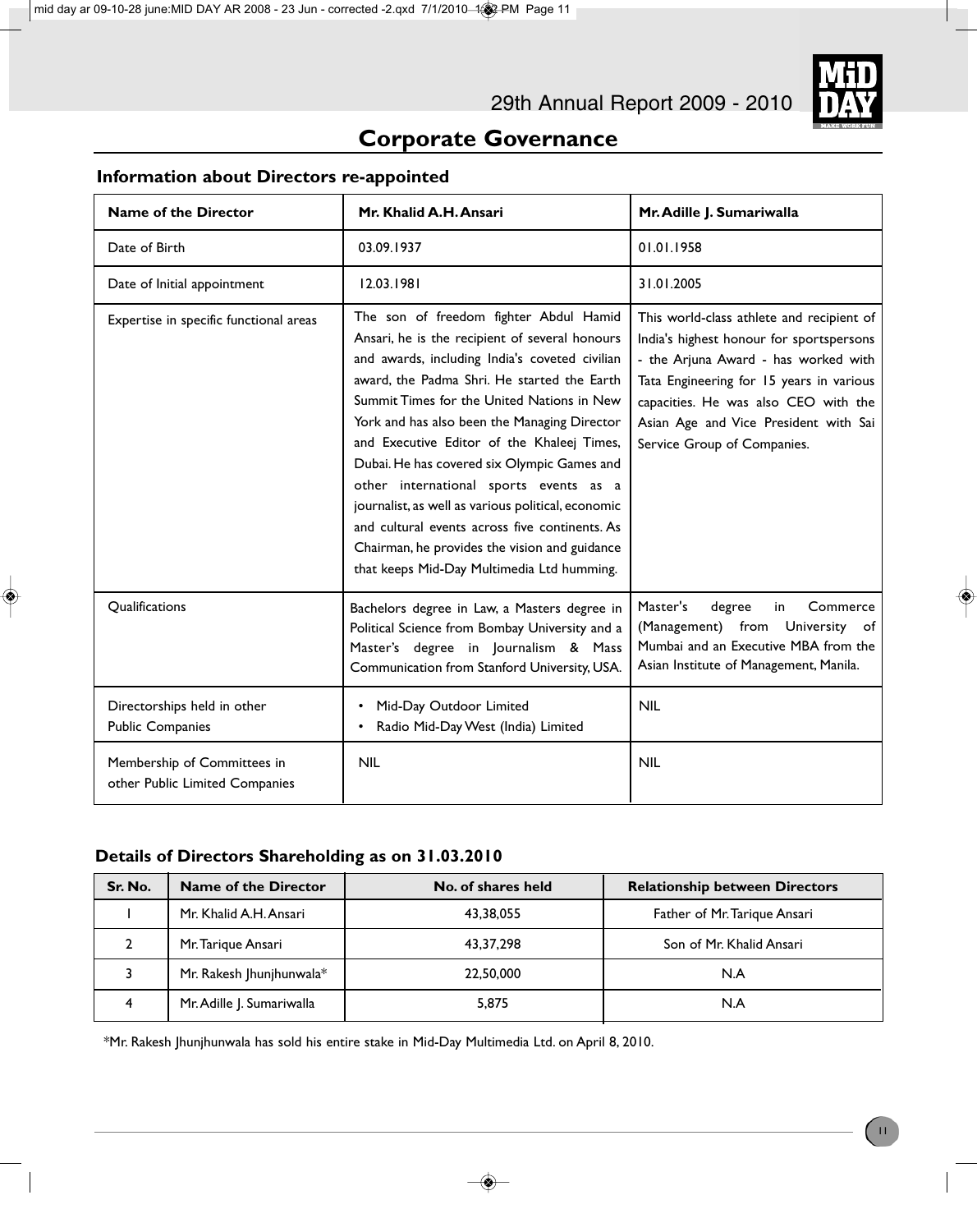

### **Board Meetings**

Board meetings are held at the Registered Office of the Company. The Board is responsible for the management of the business and meets regularly for discharging its role and functions. The members of the board have complete freedom to express their views and all the decisions are taken on the basis of a consensus arrived at after detailed discussion on each item of the agenda. The functions, role, accountability and responsibilities of the Board are clearly defined in advance.

The items placed at the meetings of the Board include the following:

- Quarterly results for the Company and its subsidiaries
- Capital Budgets and any updates
- Annual operating plans and budgets
- Financial statements such as cash flow, inventories, sundry debtors and any other claims/liabilities of substantial nature
- <sup>l</sup> Opportunities for expansion, modernization, new projects etc.,
- Financial plans, budgets and review of the same
- Performance of each Segment
- The information on recruitment and remuneration of senior officers just below the board level
- Review compliance of all laws applicable to the company including all requirements of the Listing Agreement with both the Stock **Exchanges**
- $\bullet$  Investment proposals, if any
- Proposals for Joint venture/ collaborations;

A detailed agenda is sent in advance along with comprehensive note on each item to enable the Board to take immediate decision during the board meeting. The minutes of the Board meeting are circulated along with agenda papers and are confirmed at the subsequent Board Meeting.

### **Details of Board meetings held during the financial year 2009-10 and the number of Directors present**

| Sr. No. | Date of the Board meeting | <b>Total strength</b><br>of the board | No of<br><b>Directors present</b> |
|---------|---------------------------|---------------------------------------|-----------------------------------|
|         | May 19, 2009              |                                       |                                   |
|         | July 16, 2009             |                                       |                                   |
|         | October 29, 2009          | 8                                     |                                   |
|         | January 28, 2010          | 8                                     |                                   |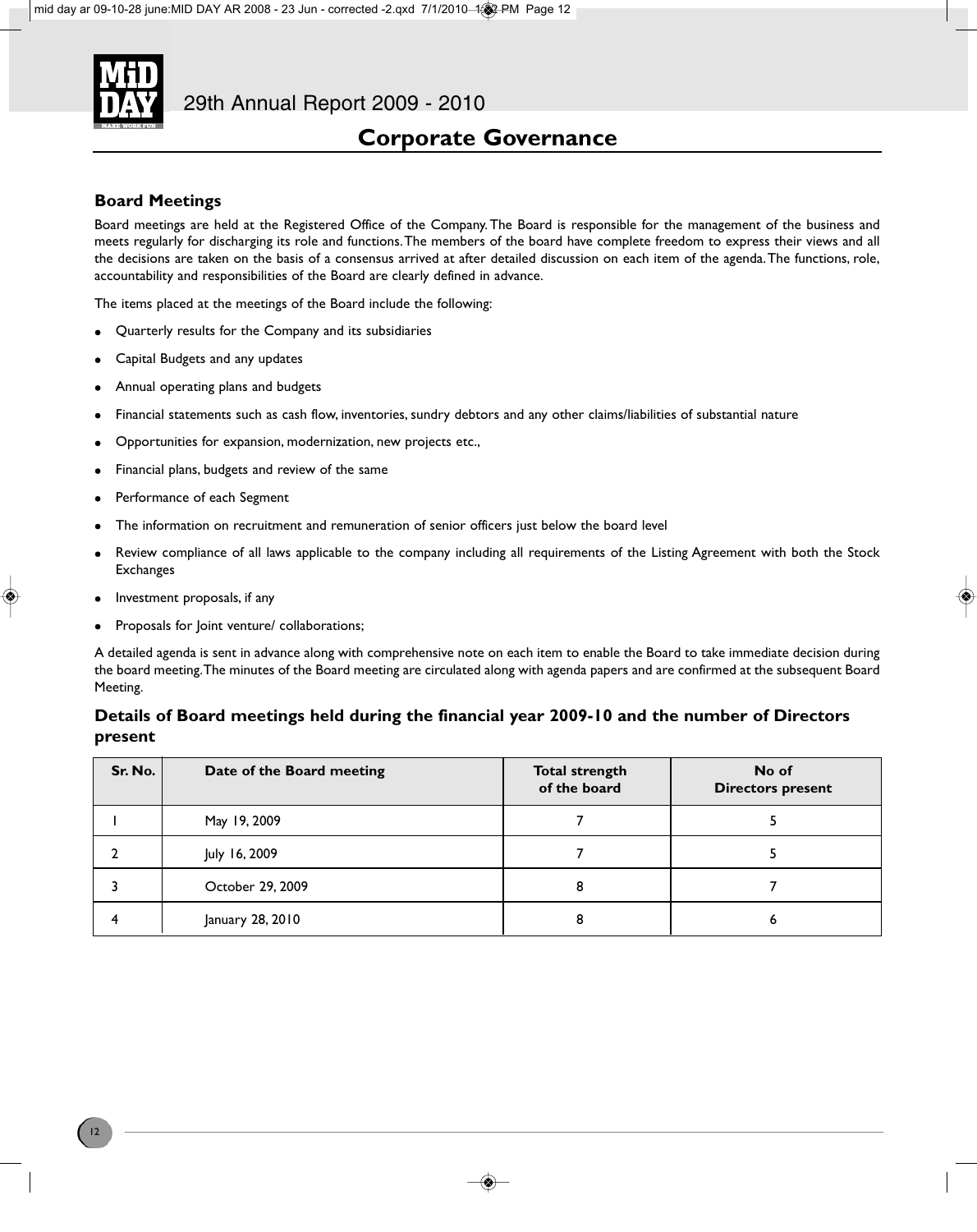### **Attendance of Directors**

| <b>Directors</b>          | Relationship<br><b>With other</b><br><b>Directors</b> | <b>Sitting Fees</b><br>Paid for the<br>year<br>2009-2010<br>(ln Rs) | No. of Board<br><b>Meetings</b><br><b>Attended out</b><br>of 4 meetings<br>held during<br>the year | No. of<br><b>Committee</b><br><b>Meetings</b><br><b>Attended</b> | <b>Attended</b><br><b>Last AGM</b><br>held on<br>July 16,<br>2009 |
|---------------------------|-------------------------------------------------------|---------------------------------------------------------------------|----------------------------------------------------------------------------------------------------|------------------------------------------------------------------|-------------------------------------------------------------------|
| Mr. Khalid A. H. Ansari   | Father of<br>Mr. Tarique Ansari                       | 40,000                                                              | $\overline{4}$                                                                                     |                                                                  | Yes                                                               |
| Mr. Tarique Ansari        | Son of<br>Mr. Khalid A. H. Ansari                     | <b>NIL</b>                                                          | 4                                                                                                  | 4                                                                | Yes                                                               |
| Mr. Narayan Varma         | $\overline{\phantom{a}}$                              | 80,000                                                              | 4                                                                                                  | 4                                                                | Yes                                                               |
| Mr. Nana Chudasama        | --                                                    | 80,000                                                              | $\overline{4}$                                                                                     | 4                                                                | Yes                                                               |
| Mr. Adille J. Sumariwalla | $-$                                                   | 40,000                                                              | 4                                                                                                  |                                                                  | Yes                                                               |
| Mr. Rakesh Jhunjhunwala   | --                                                    | <b>NIL</b>                                                          | <b>NIL</b>                                                                                         |                                                                  | No                                                                |
| Mr. Nikhil Khattau        | --                                                    | 10,000                                                              |                                                                                                    |                                                                  | No                                                                |
| Mr. I. Venkat             | ٠                                                     | 20,000                                                              | $\mathbf{2}$                                                                                       |                                                                  | No                                                                |
|                           | <b>TOTAL</b>                                          | 2,70,000                                                            |                                                                                                    |                                                                  |                                                                   |

### **Committees of the Board**

### **1. Audit Committee**

The company has an Audit Committee, comprising of three Directors as mentioned hereunder. The composition, procedure, role/function of the committee complies with the requirements of the Companies Act, 1956 as well as those of Clause 49 of the Listing Agreement with Stock Exchanges.

The Chief Financial Officer and the representatives of Internal Auditors are the permanent invitees to the Audit Committee Meetings. The Company Secretary acts as the Secretary of the Audit Committee.

Mr. Narayan Varma, Chairman of the Audit Committee was present at the Annual General Meeting held on July 16, 2009.

### **Role**

The Audit Committee of the Company, inter alia, provides reassurance to the Board on the existence of an effective internal control environment that ensures:

- Safeguarding of assets and adequacy of provisions for all liabilities.
- Efficiency and effectiveness of operations,
- <sup>l</sup> Reliability of financial and other management information and adequacy of disclosures
- Compliance with all relevant statutes.

The role of the Committee includes the following:

a) Overseeing the Company's financial reporting process and the disclosure of its financial information to ensure that the financial statements are correct, sufficient and credible;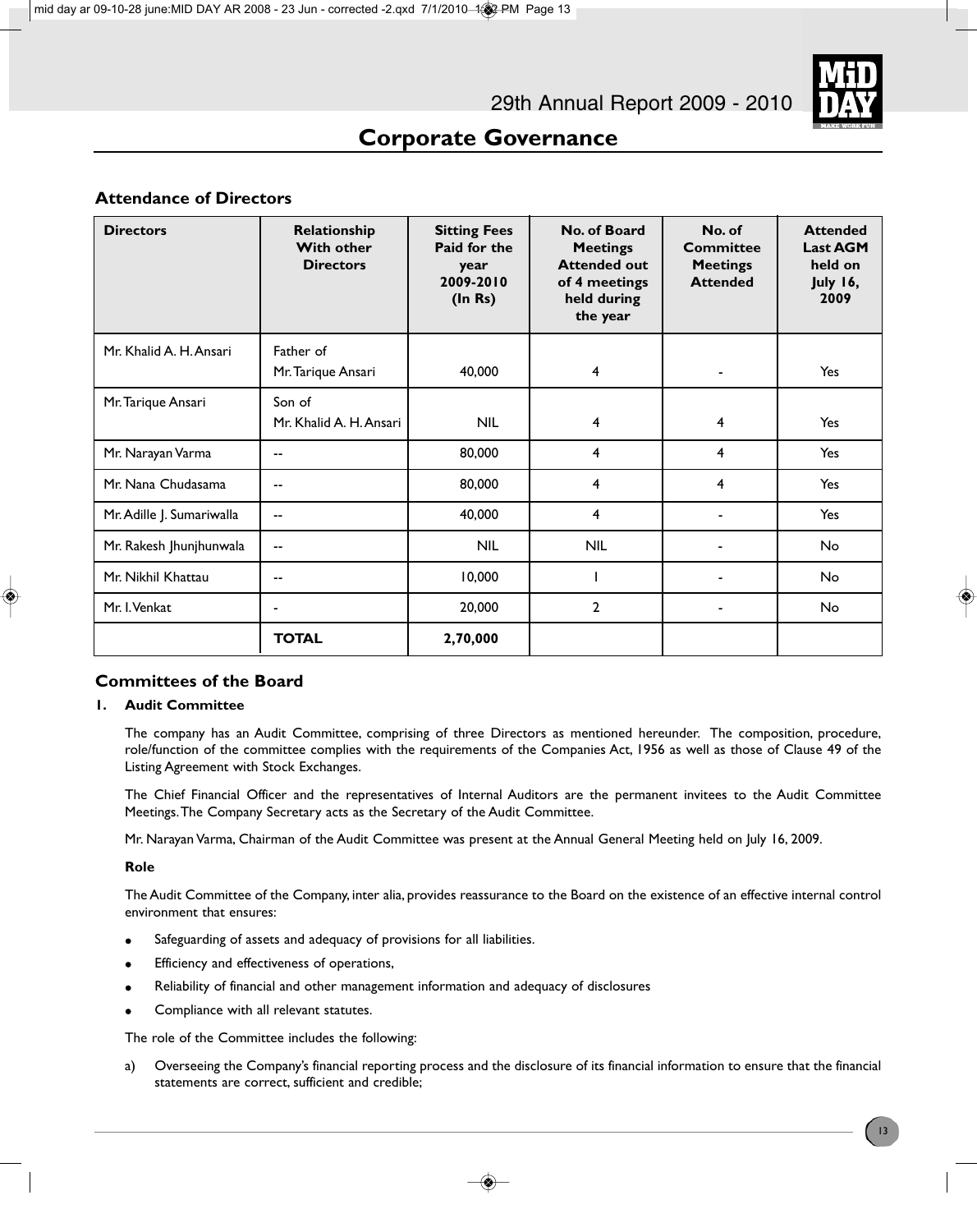

- b) Recommending the appointment and removal of external auditors, fixation of audit fee and approval of payment of fees for any other services rendered by the auditors;
- c) Reviewing with the management the financial statements before submission to the Board.
- d) Reviewing with the management, external and internal auditors, the adequacy of internal control system;
- e) Reviewing the findings of any internal investigations by the internal auditors and the executive management's response on matters where there is suspected fraud or irregularity.
- f) Discussion with the external auditors, before the audit commences, on nature and scope of audit, as well as after conclusion of the audit, to ascertain any areas of concern and review the comments contained in their management letter;
- g) Reviewing the Company's financial and risk management policies;

The Audit Committee met four times during the year to deliberate on the aforesaid matters. Details of the meetings are given below.

| <b>Members</b>              | Category    | <b>Meetings held</b> | <b>Meetings attended</b> |
|-----------------------------|-------------|----------------------|--------------------------|
| Mr. Narayan Varma- Chairman | Independent |                      |                          |
| Mr. Nana Chudasama          | Independent |                      |                          |
| Mr. Tarique Ansari          | Executive   |                      |                          |

### **2. Shareholders/Investors' Grievance Committee**

The company has constituted Shareholders/Investors' Grievance Committee of the Board of Directors to look into the specific complaints received from the shareholders of the company.

Mr. Rakesh Jhunjhunwala has resigned as the Chairman of the Shareholders and Investors' Grievance Committee w.e.f. April 20, 2010. In his place, Mr. Adille J. Sumariwalla was appointed as the Chairman of the committee.

| <b>Members</b>                       | Category      |
|--------------------------------------|---------------|
| Mr. Adille J. Sumariwalla - Chairman | Non-Executive |
| Mr. Tarique Ansari                   | Executive     |

The Committee looks into the redressal of shareholders and investor's complaints with respect to transfer of shares, non-receipt of annual report, non-receipt of declared dividend etc.

Investor Services - Complaints Received during the Year ended 31st March 2010

There were no investor complaints pending at the beginning or end of the financial year 2009-2010.

### **3. Remuneration Committee**

During the year Mr. Nikhil Khattau has resigned as the Chairman of the Remuneration Committee. In his place Mr. Dilip Cherian was appointed as the Chairman of the Remuneration Committee by a circular resolution passed by the board members dated 15.04.2010.

The Remuneration Committee comprises the following:

| <b>Members</b>     | Category      |
|--------------------|---------------|
| Mr. Dilip Cherian  | Chairman      |
| Mr. Khalid Ansari  | Non-executive |
| Mr. Nana Chudasama | Independent   |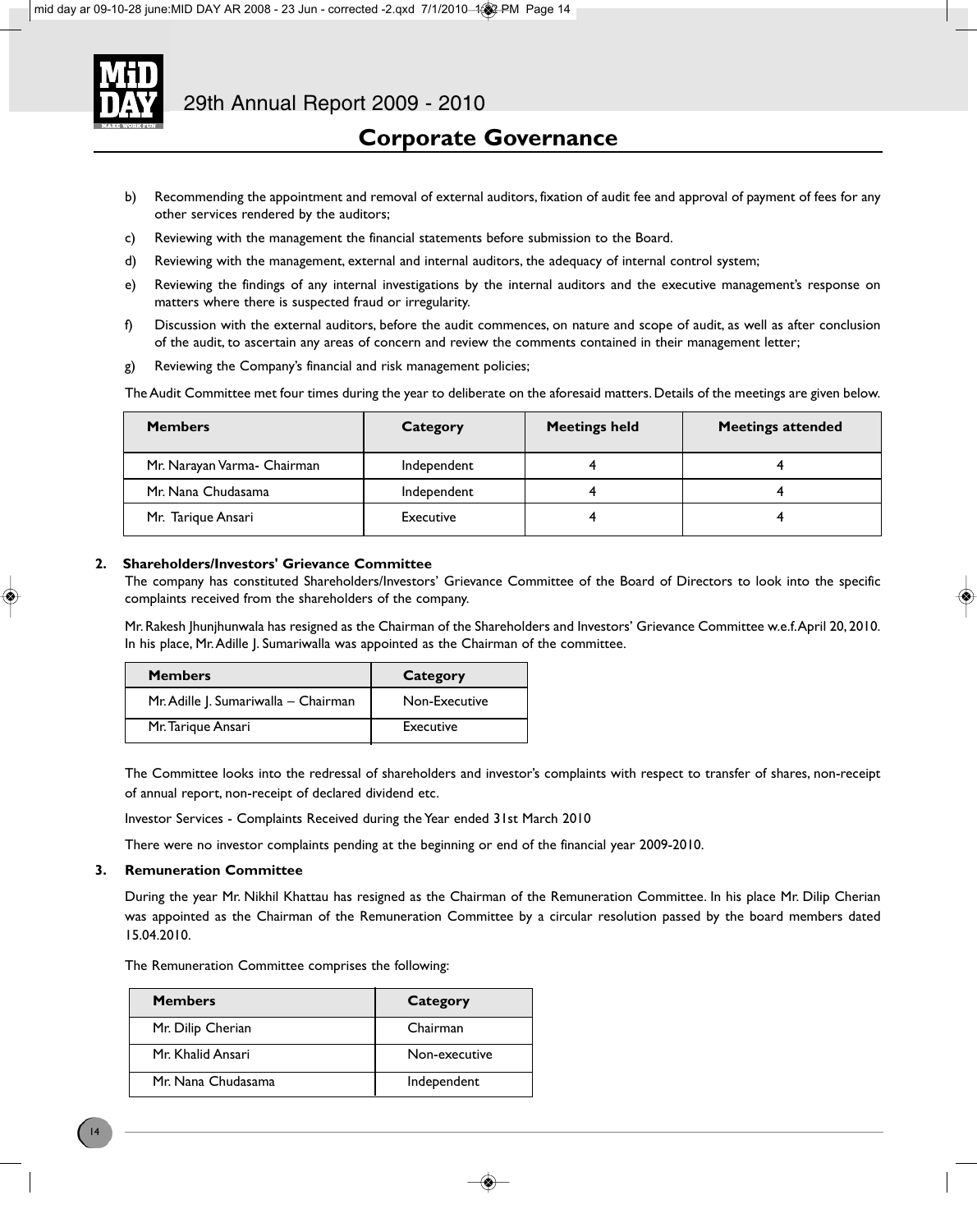### **Remuneration Policy**

The remuneration of the Managing Director is decided by the Remuneration Committee based on criteria such as Industry Benchmarks, the Company's performance vis-à-vis industry, performance /track record of the Managing Director and is reported to the Board of Directors. Remuneration comprises a fixed component viz. Salary and Perquisites.

Remuneration of employees largely consists of base remuneration, perquisites and performance linked employee stock option plan.

The components of the total remuneration vary for different cadres and are governed by industry pattern, qualifications and experience of the employee, responsibilities handled, individual performance etc. The objectives of the remuneration policy are to motivate employees to excel in their performance, recognise their contribution, and retain talent in the organisation and reward merit.

### **Remuneration to Directors**

Mr. Tarique Ansari, Managing Director was paid a remuneration of Rs. 44,35,147/- by way of Salary & Bonus, Perquisites Rs.1,70,815/ and PF/FPF contribution to the extent of Rs. 5,06,820/- for the year ended March 31, 2010, which are within the limits prescribed by Schedule XIII of the Companies Act, 1956. Apart from this, none of the directors were entitled to any remuneration except sitting fees for attending board meetings and committee meetings.

### **Subsidiary Companies**

Midday Infomedia Limited and Radio Mid-Day West (India) Limited are material non-listed Indian subsidiaries of the Company. Their turnover or net worth exceeds 20% of the consolidated turnover or net worth respectively, of the listed holding company and its subsidiaries in the immediately preceding accounting year. Copies of the Minutes of the Board Meetings of the Subsidiary Companies are individually given to all the Directors and tabled at the subsequent Board Meetings.

### **General Body Meetings**

| <b>Financial Year</b> | Date of        | <b>Venue &amp; Time of AGM</b>                                                                                                 | <b>Special Resolutions</b>                                                                                                                                                                                                                                                                                       |  |
|-----------------------|----------------|--------------------------------------------------------------------------------------------------------------------------------|------------------------------------------------------------------------------------------------------------------------------------------------------------------------------------------------------------------------------------------------------------------------------------------------------------------|--|
|                       | <b>AGM/EGM</b> |                                                                                                                                | passed at AGM/EGM for                                                                                                                                                                                                                                                                                            |  |
| <b>EGM</b>            | 08.01.2007     | M.C. Ghia Hall, Bhogilal Hargovindas<br>Building, 18/20, K. Dubhash Marg,<br>Mumbai, 400 001 at 11.00 a.m.                     | Increase in Authorised Share Capital<br>٠<br>Alteration of Articles of Association<br>٠<br>Issue of equity shares and share warrants to<br>$\bullet$<br>Promoters and issue of equity shares and<br>convertible preference shares to others<br>Modification of Employee Stock Option<br>$\bullet$<br>Scheme 2005 |  |
| 2006-07               | 31.07.2007     | Kamalnayan Bajaj Hall Auditorium,<br>Bajaj Bhavan, Jamnalal Bajaj Marg, 226,<br>Nariman Point, Mumbai - 400 021<br>at 4.30 p.m | No Special Resolution was passed                                                                                                                                                                                                                                                                                 |  |
| 2007-08               | 25.07.2008     | Hall of Harmony, Nehru Centre,<br>Dr. Annie Besant Road, Worli,<br>Mumbai - 400 018                                            | No Special Resolution was passed                                                                                                                                                                                                                                                                                 |  |
| 2008-09               | 16.07.2009     | Hall of Harmony, Nehru Centre,<br>Dr. Annie Besant Road, Worli,<br>Mumbai - 400 018                                            | No Special Resolution was passed                                                                                                                                                                                                                                                                                 |  |

Annual General Meetings for the last 3 years and Extra-Ordinary General Meeting were held as under: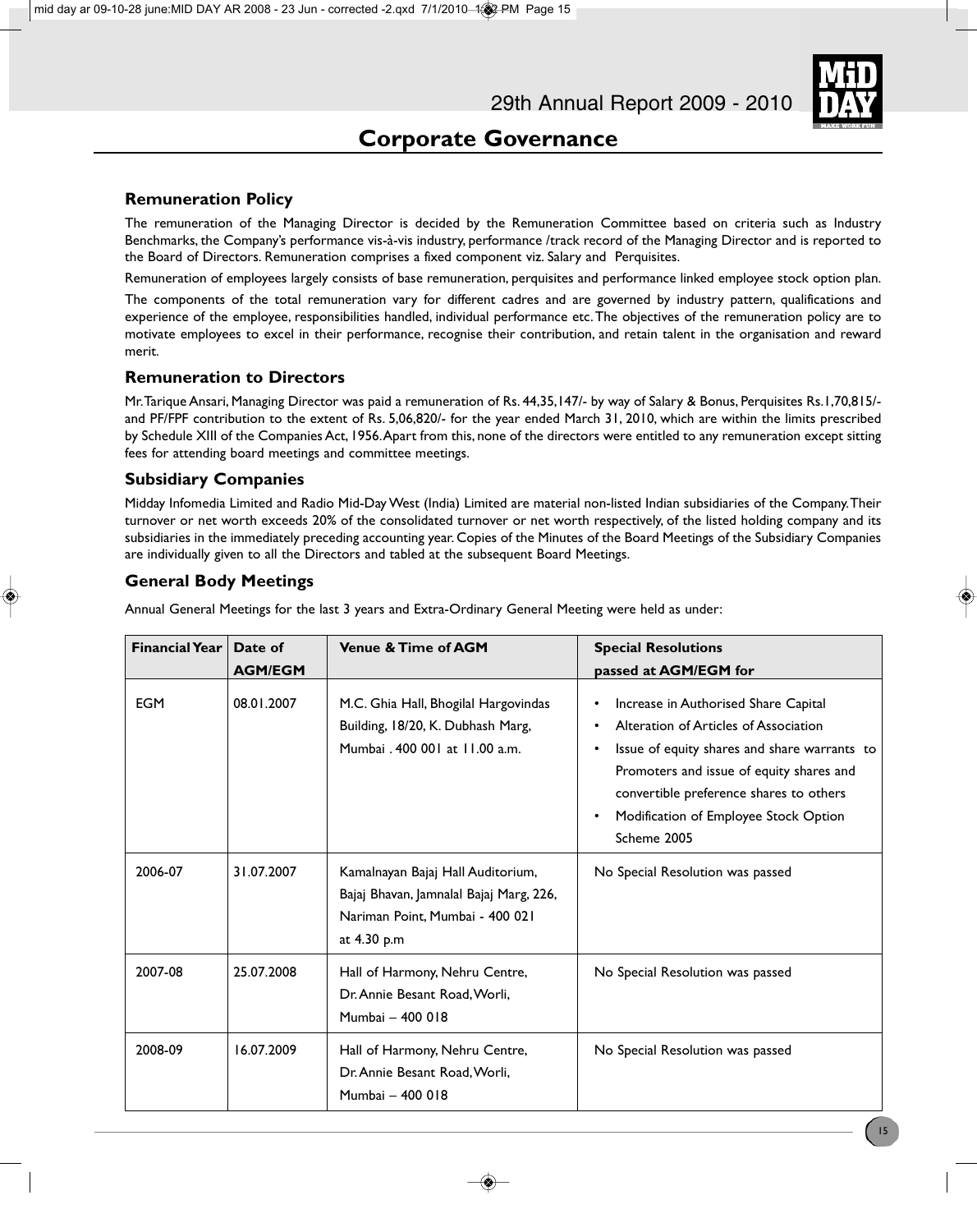

### **Disclosures**

The particulars of transactions between the Company and its related parties as per the Accounting Standards is set out under Schedule O of Main company accounts and Schedule P of Consolidated accounts. There are no materially significant related party transactions, which have potential conflict with the interest of the company at large.

The Company has complied with the requirements of the Stock Exchanges/ SEBI/ Statutory Authorities on all matters relating to capital markets, since listed.

### **Code of Conduct**

The Board of Directors has adopted the Code of Conduct for Directors and Senior Management. The said Code has been communicated to the Directors and the members of the Senior Management . The Code of Conduct has also been posted on the Company's website www.middaymultimedia .com

### **Means of Communication**

Quarterly, half-yearly and annual results of the Company were published in the leading English and vernacular news papers. The results and other important information also periodically updated on the Company's website viz. www.middaymultimedia.com. The Company also gives important press releases from time to time.

### **Compliances**

The Company's Secretarial Department, headed by the Company Secretary, is responsible for compliance in respect of Company and other allied laws, SEBI, Stock Exchange rules and regulations and NSDL/CDSL requirements.

### **Compliance of Accounting Standards:**

Company has complied with the Accounting standard 17- Segment Reporting & Accounting Standard 18- Related Party Disclosures. The details of which are given under Schedule O of the main Balance Sheet and under Schedule P of the Consolidated Balance Sheet.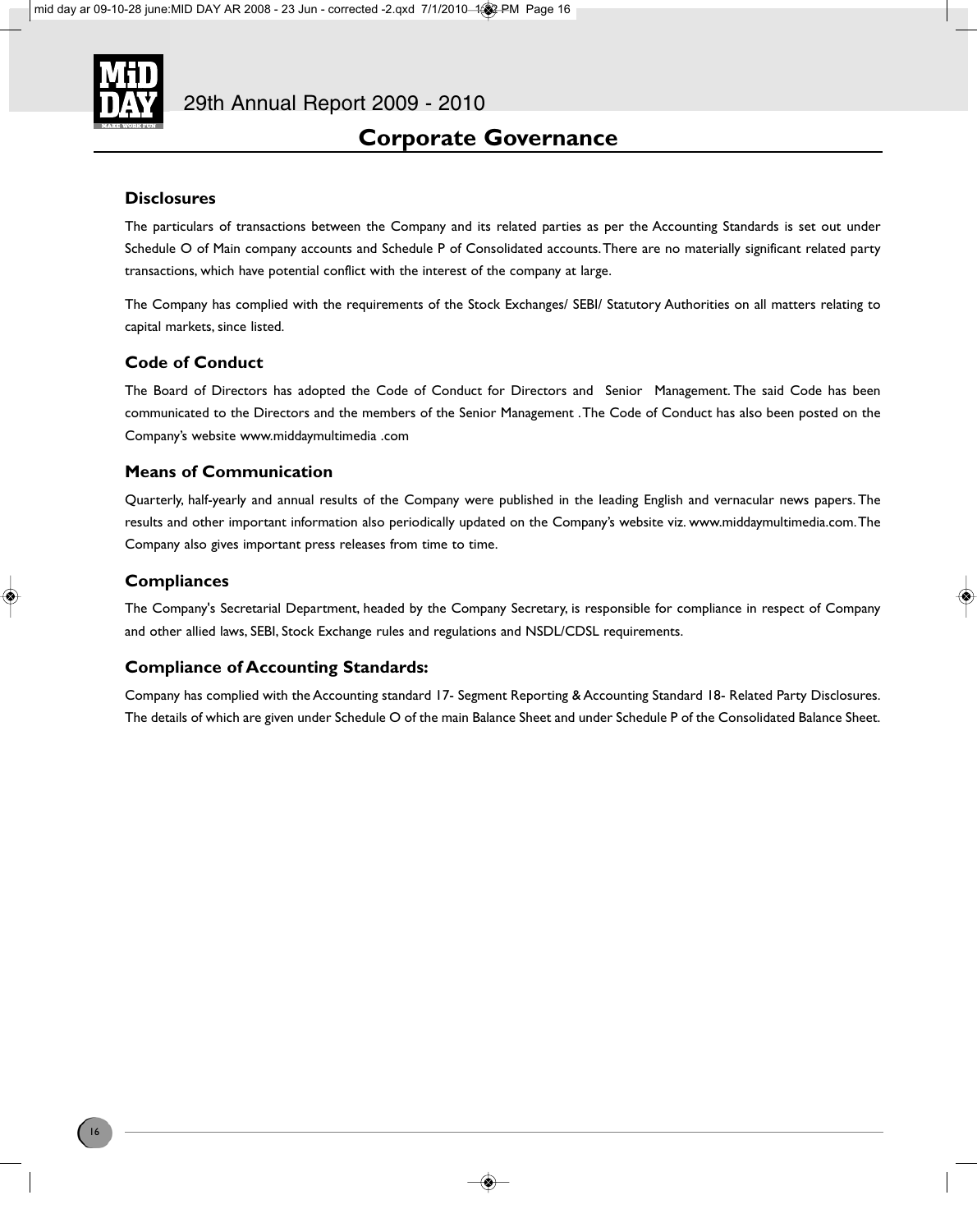# **Shareholders' Information**

| <b>Date of Book Closure</b>                                | Tuesday, July 13, 2010 to Tuesday, July 20, 2010.                                                                                                                                      |  |
|------------------------------------------------------------|----------------------------------------------------------------------------------------------------------------------------------------------------------------------------------------|--|
| Date, Time & Venue of the AGM                              | Tuesday, July 20, 2010 at 11.00 a.m. at Hall of Harmony,<br>Nehru Centre, Dr. Annie Besant Road, Worli, Mumbai - 400 018                                                               |  |
| <b>Dividend Payment</b>                                    | No Dividend                                                                                                                                                                            |  |
| <b>Listing on Stock Exchanges</b>                          | Bombay Stock Exchange Limited,<br>$\mathsf{I}$<br>Phiroze Jeejebhoy Towers, Dalal Street, Mumbai 400 001.<br>Tel: 2272 1233, 2272 1234                                                 |  |
|                                                            | The National Stock Exchange of India Ltd.,<br>2)<br>"Exchange Plaza", Bandra-Kurla Complex, Bandra (East)<br>Mumbai - 400 051 Tel: 2659 8100-114                                       |  |
| <b>Listing fees</b>                                        | Annual Listing fees paid for the year 2010-2011 to Bombay Stock<br>Exchange Limited and National Stock Exchange of India Limited.                                                      |  |
| Listing on Stock Exchange outside India                    | Not Applicable                                                                                                                                                                         |  |
| <b>Registered office of Company</b>                        | Peninsula Centre, Dr. S. S. Rao Road, Parel, Mumbai - 400 012.<br>Tel: 6701 7171 Fax: 24150009<br>E-mail - investors@mid-day.com, cs@mid-day.com<br>Web site: www.middaymultimedia.com |  |
| Correspondence related to dividends may be<br>addressed to | M/s Link Intime India Private Limited<br>C-13, Pannalal Silk Mills Compound,<br>L.B.S. Marg, Bhandup-West, Mumbai - 400 078.<br>Tel: 2596 3838, Fax: 2594 6969                         |  |
| <b>Share Transfer System</b>                               | The shares of the Company are traded in dematerialised<br>form only.                                                                                                                   |  |
| <b>Stock Code</b>                                          | Bombay Stock Exchange Limited,<br>Scrip Code - 532416<br>National Stock Exchange - MID-DAY EQ<br>NSDL/CDSL - ISIN - INE747B01016                                                       |  |

### **General Information for Shareholders**

### **Market Price Data**

**MONTH** BSE (High) BSE (Low) NSE (High) NSE (Low) April, 2009 | I 5.40 | I I.80 | I 5.30 | I I .70 May, 2009 20.70 13.00 20.65 13.15 June, 2009 | 23.45 | 16.55 | 23.45 | 16.50 July, 2009 18.90 15.20 18.50 15.00 August, 2009 17.10 September, 2009 28.05 28.05 22.90 28.20 28.20 22.85 October, 2009 26.30 19.20 26.95 19.10 November, 2009 28.15 17.80 17.70 December, 2009 25.30 22.10 25.85 22.20 January, 2010 26.60 20.00 26.85 20.00 February, 2010 23.40 23.40 20.20 23.50 20.25 March, 2010 29.50 21.25 29.45 21.00

**(Rs.)**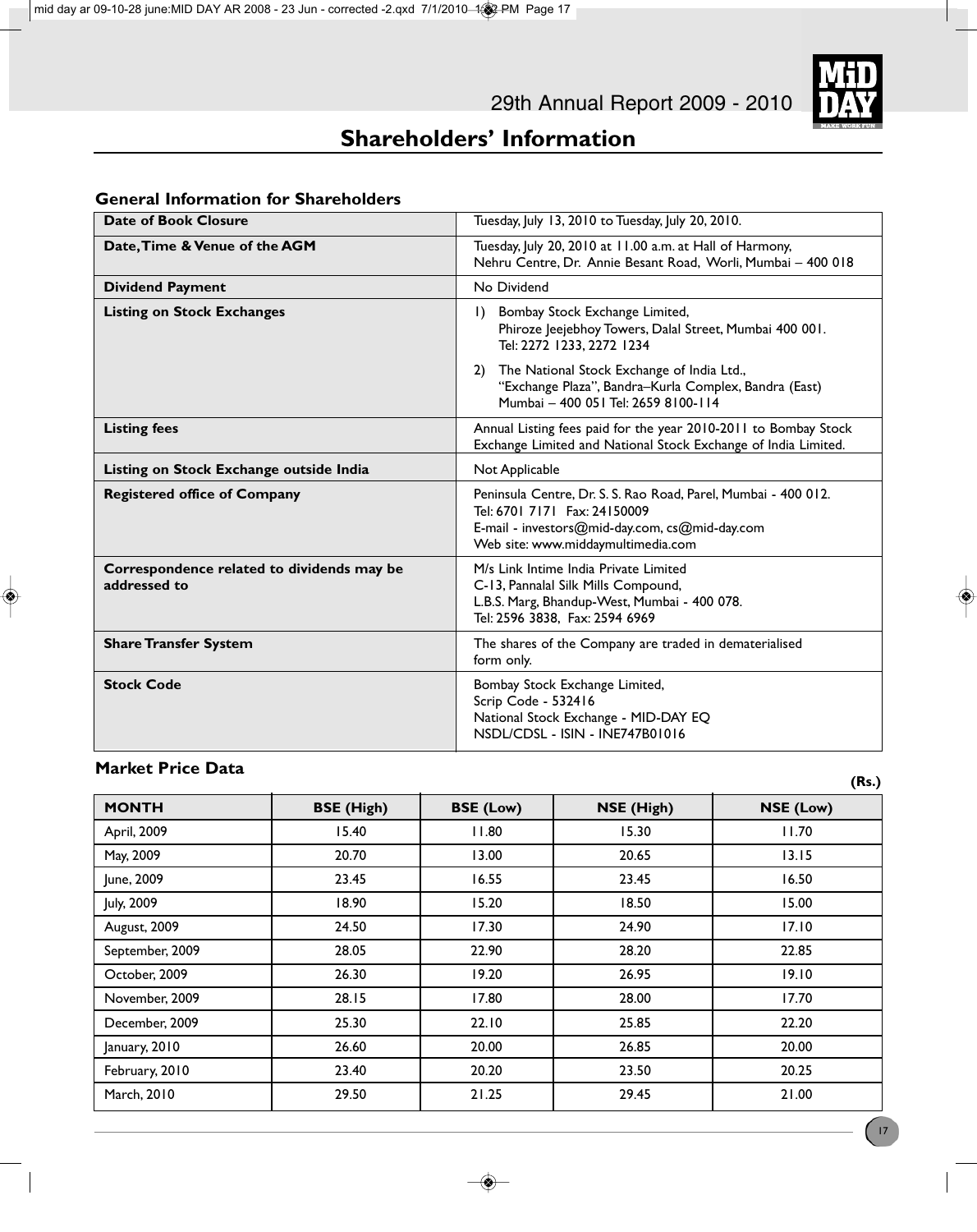

# **Shareholders' Information**

### **Share Price Performance**

| <b>Company's Share Price</b> | <b>BSE</b> | <b>NSE</b> |
|------------------------------|------------|------------|
| 1.04.2009                    | Rs. 12.10  | Rs. 11.70  |
| 31.03.2010                   | Rs. 28.35  | Rs. 28.25  |
| Increase in %                | 134.29     | 141.45     |

### **The Distribution of Shareholding as on 31st March 2010**

| <b>No. of Equity</b><br><b>Shares held</b> | No. of<br><b>Shareholders</b> | % of Total<br><b>Shareholders</b> | <b>No. of Shares</b> | % to total<br><b>Shares</b> |
|--------------------------------------------|-------------------------------|-----------------------------------|----------------------|-----------------------------|
| $1 - 500$                                  | 22673                         | 83.78                             | 3895493              | 7.37                        |
| 501-1000                                   | 2364                          | 8.74                              | 2013464              | 3.81                        |
| 1001-2000                                  | 1023                          | 3.78                              | 1617720              | 3.06                        |
| 2001-3000                                  | 319                           | 1.18                              | 839290               | 1.59                        |
| 3001-4000                                  | 145                           | 0.54                              | 526090               | 1.00                        |
| 4001-5000                                  | 140                           | 0.51                              | 677138               | 1.28                        |
| 5001-10000                                 | 222                           | 0.82                              | 1660025              | 3.14                        |
| 10001 and above                            | 176                           | 0.65                              | 41606056             | 78.75                       |
| <b>TOTAL</b>                               | 27062                         | 100.00                            | 52835276             | 100.00                      |

### **Category of Shareholders as on 31 March, 2010**

| Category                                    | No. of Shareholders | No of Shares Held | <b>Voting Strength (%)</b> |
|---------------------------------------------|---------------------|-------------------|----------------------------|
| <b>Individuals</b>                          | 26167               | 15340725          | 29.03                      |
| <b>Companies/Clearing Members/Trusts</b>    | 843                 | 8573732           | 16.22                      |
| <b>FIIs</b>                                 |                     | 1822664           | 3.45                       |
| Promoters Group                             | 8                   | 26996675          | 51.10                      |
| Mutual Funds, Banks, Financial Institutions |                     | 35000             | 0.07                       |
| Non Resident Indians                        | 40                  | 66480             | 0.13                       |
| <b>TOTAL</b>                                | 27062               | 52835276          | 100.00                     |

### **Financial Calendar (tentative and subject to change)**

| <b>Particulars</b>                                       | Date             |
|----------------------------------------------------------|------------------|
| <b>Annual General Meeting</b>                            | July 20, 2010    |
| Financial reporting for 1st Qtr ended June 30, 2010      | July 2010        |
| Financial reporting for 2nd Qtr ended September 30, 2010 | October 2010     |
| Financial reporting for 3rd Qtr ended December 31, 2010  | January 2011     |
| Financial reporting for 4th Qtr ended March 31, 2011     | May 2011         |
| Annual General Meeting for the year ended March 31, 2011 | <b>July 2011</b> |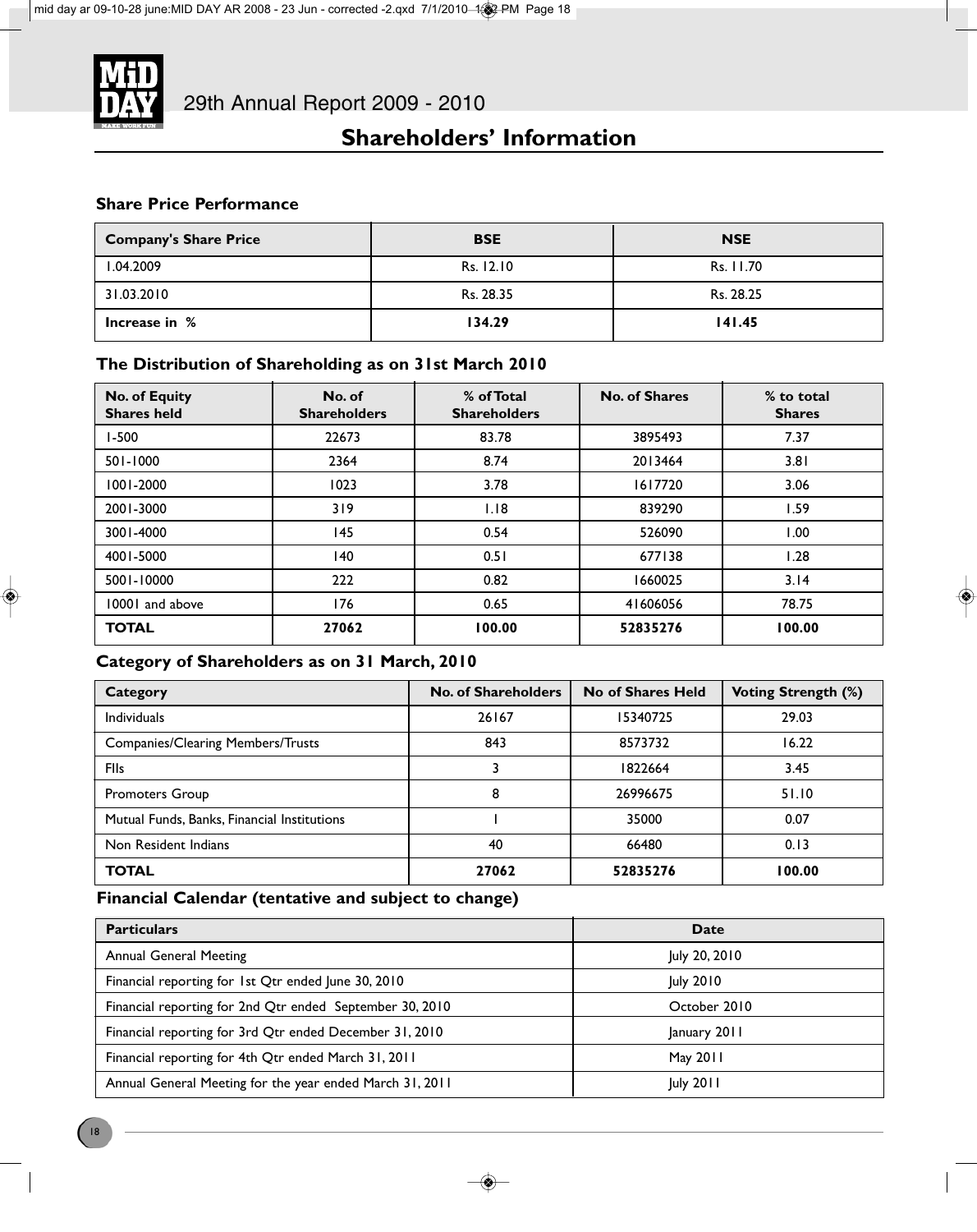

# **Shareholders' Information**

### **Investors Correspondence:**

### **Investors' correspondence may be addressed to:**

M/s Link Intime India Private Limited C-13, Pannalal Silk Mills Compound, L.B.S. Marg, Bhandup-West, Mumbai – 400 078. Tel: 2596 3838, Fax: 2594 6969

### **Nomination Facility:**

The members holding shares in dematerialised form can contact their respective Depository participant (DP) for availing of the nomination facility.

### **Share Price Comparison with BSE Sensex**

- **CLOSING PRICE**
- **BSE SENSEX**

| <b>MONTH</b>  | <b>BSE SENSEX</b> | <b>Price</b> |
|---------------|-------------------|--------------|
| Apr-09        | 11403.25          | 13.40        |
| May-09        | 14625.25          | 20.70        |
| Jun-09        | 14493.84          | 17.45        |
| Jul-09        | 15670.31          | 17.60        |
| Aug-09        | 15666.64          | 24.45        |
| Sep-09        | 17126.84          | 24.50        |
| $Oct-09$      | 15896.28          | 19.55        |
| <b>Nov-09</b> | 16926.22          | 23.35        |
| Dec-09        | 17464.81          | 22.85        |
| $ an-10$      | 16357.96          | 20.65        |
| $Feb-10$      | 16429.55          | 20.95        |
| Mar- $10$     | 17527.77          | 28.35        |



### **DECLARATION**

As provided under Clause 49 of the Listing Agreement with the Stock Exchanges, the Board Members and the Senior Management Personnel have confirmed compliance with the Code of Conduct and Ethics for the year ended March 31, 2010.

### For **Mid Day Multimedia Limited**

**Tarique Ansari** Managing Director

Mumbai: May 5, 2010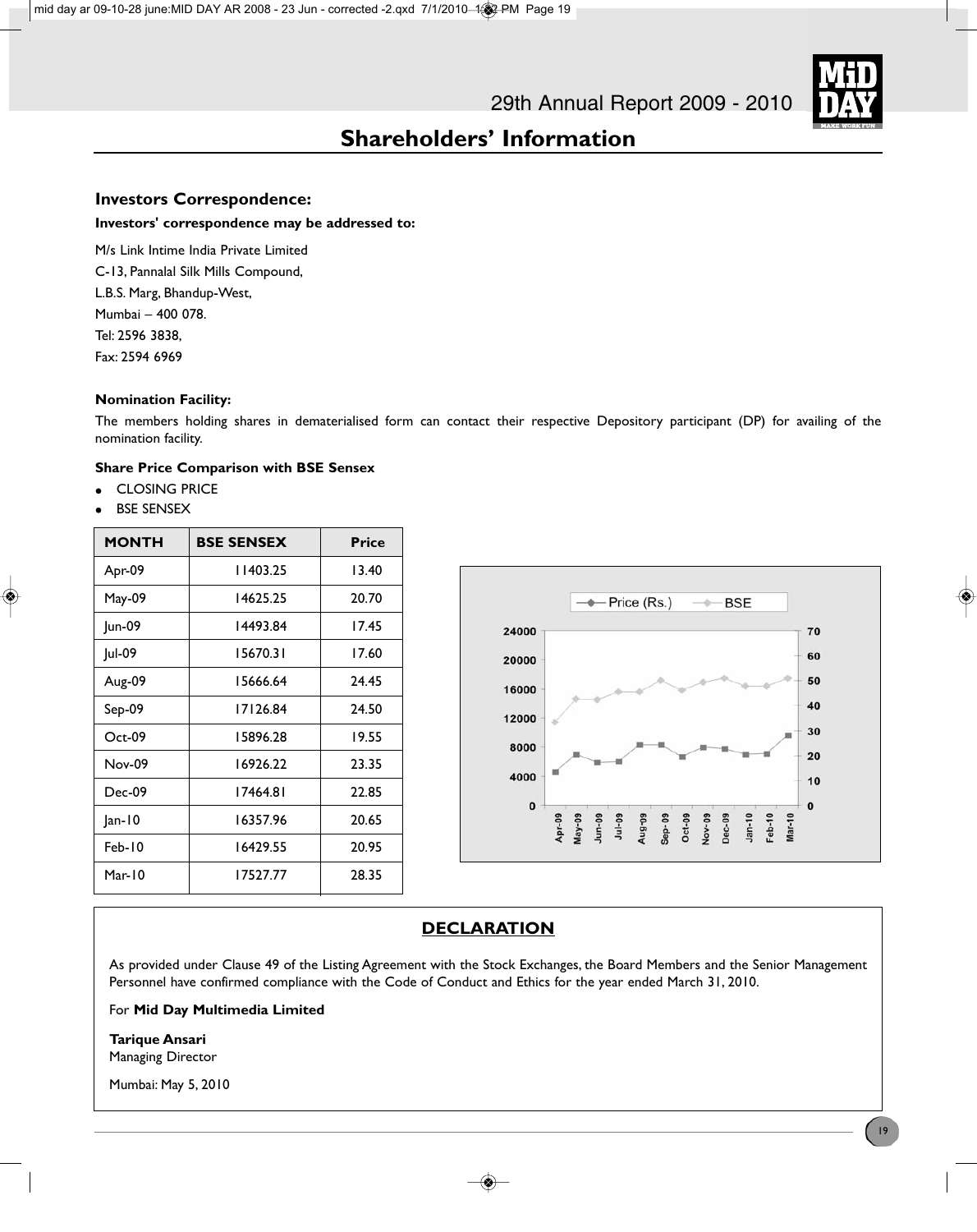

### **TO THE MEMBERS,**

Your Directors hereby present their 29th Annual Report on the business and operations of the Company together with the Audited Financial Accounts for the year ended 31st March 2010.

### **Financial Performance**

|                                                                 |             | (Rs. In Lakh) |
|-----------------------------------------------------------------|-------------|---------------|
|                                                                 | $2009 - 10$ | 2008-09       |
| Profit before Interest, Depreciation, Taxes & Exceptional Items | 372         | 548           |
| Less: Interest                                                  | 121         | 118           |
| Depreciation                                                    |             | 97            |
| Add: Exceptional & Extra Ordinary Items                         | ۰           | (1, 540)      |
| <b>Profit before taxes</b>                                      | 250         | (1, 207)      |
| Less: Provision for Taxation                                    | 54          | 151           |
| <b>Net Profit after Tax</b>                                     | 196         | (1, 358)      |
| Add: Balance brought from the previous year                     | 2418        | 3,776         |
| <b>Total</b>                                                    | 2614        | 2,418         |
| Profit available for appropriation                              | 2614        | 2,418         |

**Note:** Previous years' figures are not comparable as in last year there was 3 months operation of publishing business.

As required under the Accounting Standards, Segment-wise financial statements, related party transactions, calculation of earnings per share, provision of deferred tax liability and Consolidated Accounts of the Company and its four subsidiaries are made a part of the Annual Report. The consolidated statements of the company have been prepared in accordance with Accounting Standard 21 on Consolidated Financial Statements.

### **Company Performance**

The Company is operating in Publishing Business and Radio Business through its subsidiaries, Midday Infomedia Limited and Radio Mid-Day West (India) Limited respectively. Operations in the company represent income & expense from financial and investment activities with its subsidiaries. The Company has recorded a Net Profit after Tax of Rs. 196 Lakh for FY 2009-10 as against loss of Rs. 1,358 Lakh during Last year.

### **Scheme of Arrangement**

The Scheme has been approved by the respective boards of Mid-Day Multimedia Limited and Jagran Prakashan Limited .

This Scheme proposes to demerge the investment arm of Mid-Day Multimedia Limited, holding investment in Midday Infomedia Limited, comprising of the entire Publishing Business and all the assets, rights, claims, title, interest, licenses, liabilities and authorities pertaining to the Publishing Business ("Demerged Undertaking") and transfer it to Jagran Prakashan Limited. The proposed demerger of the Demerged Undertaking envisaged in this Scheme, is aimed at achieving the following business and commercial objectives and is expected to result in the following benefits for MML and the Transferee Company:

- Demerger of the Demerged Undertaking would enable MML to streamline its operations by being focused in the Radio Business and explore strategic options to grow the Radio Business and to rationalize its management, businesses and finances;
- The Transferee Company's existing management expertise and quality system in the print media sector are expected to further enhance the performance of the Print Business.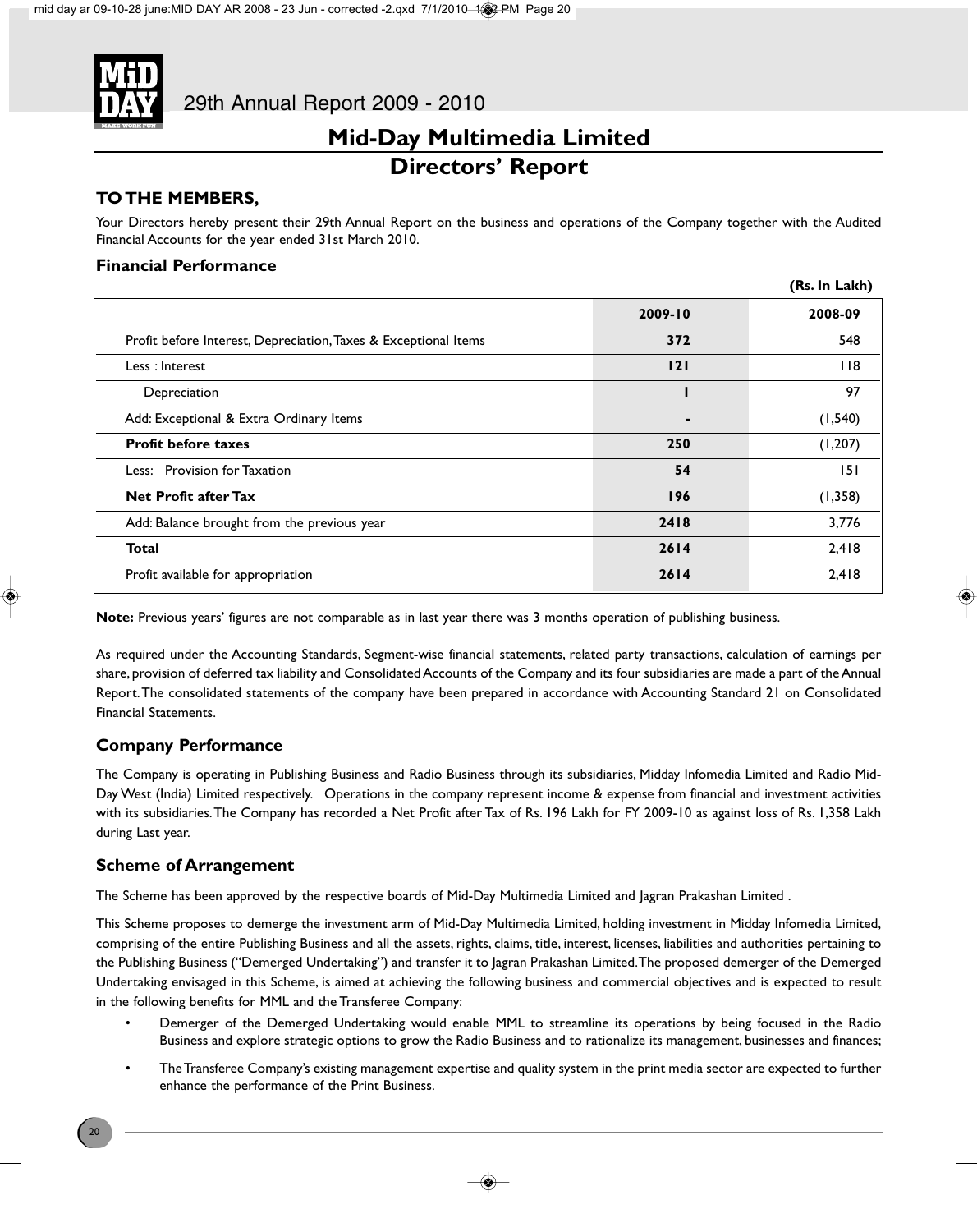

- The strong marketing network across the country of the Transferee Company is expected to bring to the Print Business new advertisers and thus increase the advertisement revenue.
- The Transferee Company is expected to pass on the benefits of scale of economy to the Demerged Undertaking which along with the Transferee Company is also expected to benefit from various other synergies between the two resulting in cost savings.
- The pan India presence of the Transferee Company through its various publication brands and other media related businesses and the resources at its disposal will help in meeting more effectively the high intensity competition in Mumbai being faced by the Print Business and in rapid expansion of various publication brands, internet properties and other related activities of MIFL, thereby enhancing the value of MIFL and its own business in the interest of all the stake holders of both the companies.

The respective boards of directors feel that the Scheme is beneficial to the respective shareholders, creditors, employees and all stakeholders of MML as well as the Transferee Company. The Scheme is expected to contribute in furthering and fulfilling the objects of both the companies and in the growth and development of their respective businesses

### **Dividend**

In order to preserve cash for the operating businesses, your Directors do not recommend any dividend for the financial year 2009-2010.

### **Fixed Deposits**

Your company has not accepted any fixed deposits and, as such, no amount of principal or interest was outstanding as of the balance sheet date.

### **Directors**

In accordance with the provisions of the Companies Act, 1956 and Articles of Association, Mr. Khalid Ansari and Mr. Adille Sumariwalla, directors retire by rotation and are eligible for re-appointment.

Mr. I. Venkat has been appointed as an additional Director of the Company with effect from 29.10.2009.

Mr. Dilip Cherian has been appointed as an additional Director of the Company with effect from 28.01.2010.

Mr. Nikhil Khattau has resigned as a Director from the Board as well as from the Remuneration Committee w.e.f. 24.02.2010.

Mr. Rakesh Jhunjhunwala has resigned as a Director of the company on 20.04.2010

### **Corporate Governance**

As per Clause 49 of the Listing Agreement with the Stock Exchanges, a separate section on Corporate Governance Practices followed by the Company together with a certificate from the Company's Auditors confirming compliance is set out in the Annexure forming part of this Report.

### **Directors' Responsibility Statement**

Pursuant to Section 217 (2AA) of the Companies Act, 1956, the Directors based on the representations received from the Operating Management, confirm that-

- 1. In the preparation of the annual accounts, the applicable accounting standards have been followed and that there are no material departures.
- 2. They have, in selection of the accounting policies, consulted the Statutory Auditors and have applied them consistently and made judgments and estimates that are reasonable and prudent so as to give a true and fair view of the state of affairs of the Company at the end of the financial year and of the profit of the Company for that year;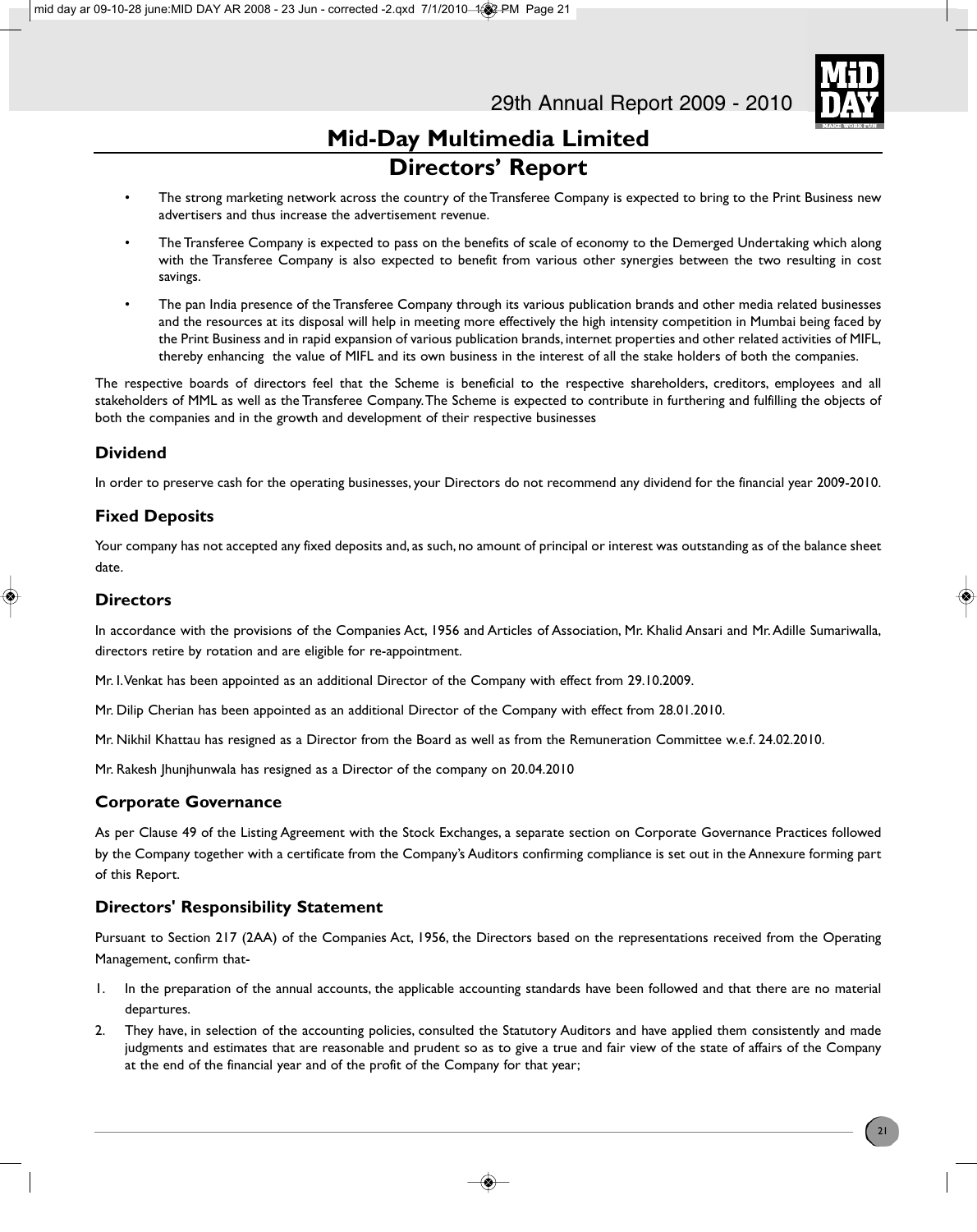

- 3. They have taken proper and sufficient care to the best of their knowledge and ability, for the maintenance of adequate accounting records in accordance with the provisions of the Companies Act, 1956, for safeguarding the assets of the Company and for preventing and detecting fraud and other irregularities;
- 4. They have prepared the annual accounts on a going concern basis.

### **Auditors**

The auditors, M/s Haribhakti & Co., Chartered Accountants, retire as auditors of the Company at the ensuing Annual General Meeting and have confirmed their eligibility and willingness to accept office, if re-appointed.

### **Subsidiary Companies**

As required under section 212 (1) (e) of the Companies Act, 1956, the audited statements of accounts, along with the report of the Board of Directors and respective Auditors' Reports thereon for the year ended March 31, 2010 relating to the following subsidiaries of the Company are annexed.

- Midday Infomedia Limited
- Radio Mid-Day West (India) Limited
- Mid-Day Broadcasting South (India) Private Limited
- Mid-Day Radio North (India) Limited, Mid Day Outdoor Limited

### **Particulars of Employees**

Particulars of Employees as required under Section 217(2A) of the Companies Act, 1956, read with Companies (Particulars of Employees) Rules, 1975 as amended, forms part of the Directors' Report. However, as per provisions of Section 219 (1)(b)(iv) of the Companies Act, 1956 the Annual Report is being sent to all shareholders of the Company excluding the aforesaid information. Any member interested in obtaining such particulars may write to the Company Secretary at the Registered Office of the Company.

Information pursuant to Section 217 (1) (e) of the Companies Act, 1956, read with the Companies (Disclosure of particulars in the report of the Board of Directors) Rules, 1988, particulars relating to the Conservation of Energy, Technology Absorption and Foreign Exchange Earnings and Outgo are also annexed.

### **Acknowledgement**

Your Directors take this opportunity to express their grateful appreciation for the excellent assistance and co-operation received from the banks, customers, advertisers, advertising agencies, bankers, Government Authorities and all the local authorities. Your Directors also thank all the shareholders for their continued support and all the employees of the Company for their valuable services during the year.

> **For and on behalf of the Board of Directors Of Mid-Day Multimedia Limited**

> > **Khalid A.H. Ansari**

Chairman

Place : Mumbai Date : May 5, 2010

.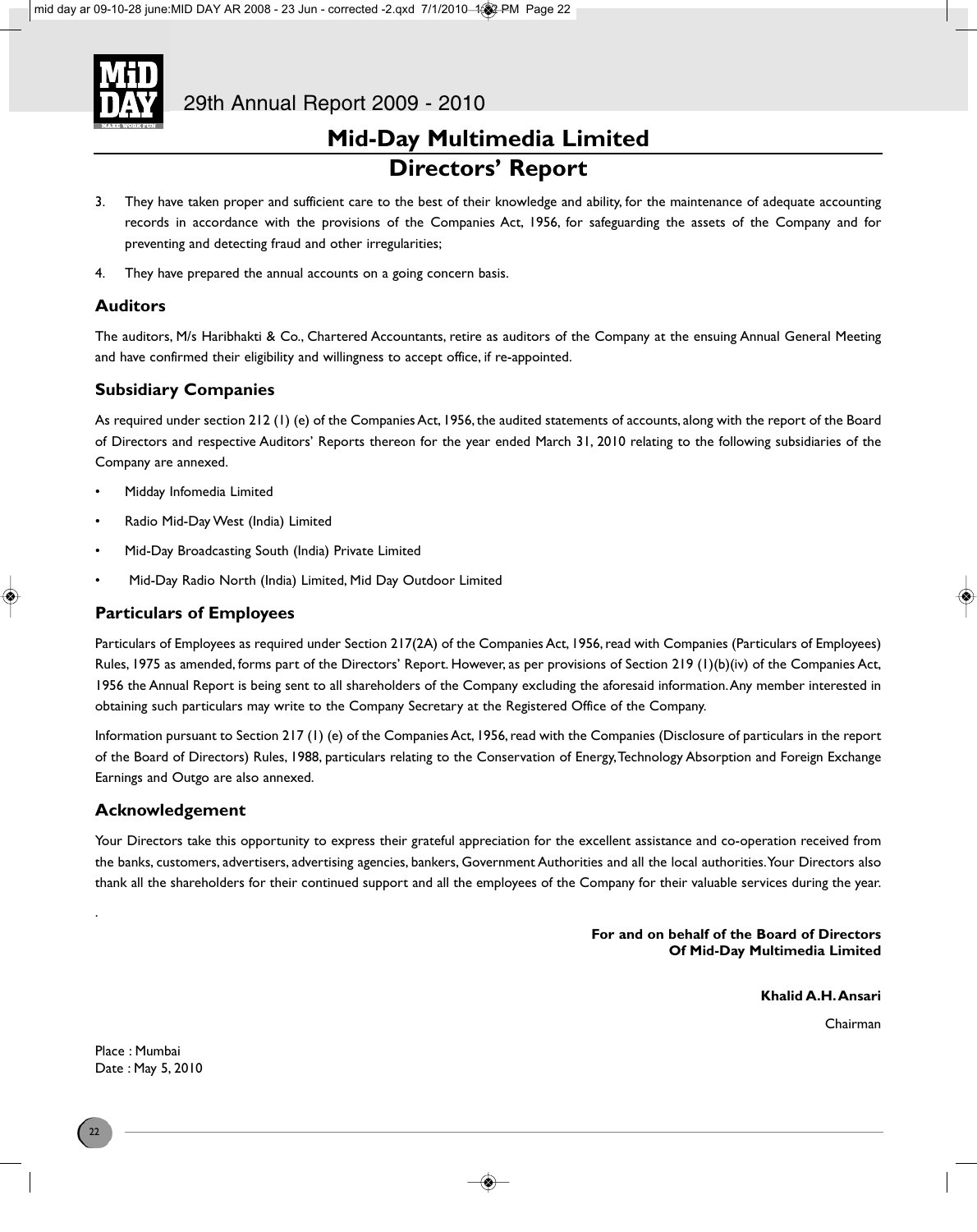

### **ANNEXURE 'A'**

Statement pursuant to section 217(1) (e) of the Companies Act, 1956 read with the Companies (Disclosure of particulars in the report of the Board of Directors) Rules, 1988.

### **(A) Conservation of Energy:**

The Company does not belong to category of power intensive industry and hence consumption of power is not significant. However, the management gives due importance for conservation of energy and also reviews from time to time the measure taken/to be taken for reduction of consumption of energy.

### **(B) Technology absorption, Research and Development: Not applicable**

### **(C) Foreign Exchange Earnings and Outgo:**

|                                                   | 2009-10                  | 2008-09                  |
|---------------------------------------------------|--------------------------|--------------------------|
| I) Foreign Exchange Earnings                      |                          |                          |
| <b>Advertising Revenue</b>                        | <b>NIL</b>               | NIL.                     |
| II) Foreign Exchange Outgo:                       |                          |                          |
| A) Expenditure in Foreign Currency on account of: |                          |                          |
| <b>Particulars</b>                                | 2009-10<br>(Rs. in lakh) | 2008-09<br>(Rs. in lakh) |
| News/Subscription                                 | <b>NIL</b>               | 3                        |
| Traveling                                         | <b>NIL</b>               | $\mathbf{2}$             |
| Conference & training                             | <b>NIL</b>               | $\mathbf 0$              |
| <b>Technical Services</b>                         | <b>NIL</b>               | L                        |
| Total:                                            | <b>NIL</b>               | 6                        |
| B) C.I.F. Value of Newsprint Imports              |                          |                          |
| <b>Particulars</b>                                | 2009-10<br>(Rs. in lakh) | 2008-09<br>(Rs. in lakh) |
| C.I.F. Value of Newsprint Imports                 | <b>NIL</b>               | 1,123                    |

Note: Previous years' figures are not comparable as in last year there was 3 months operation of publishing business.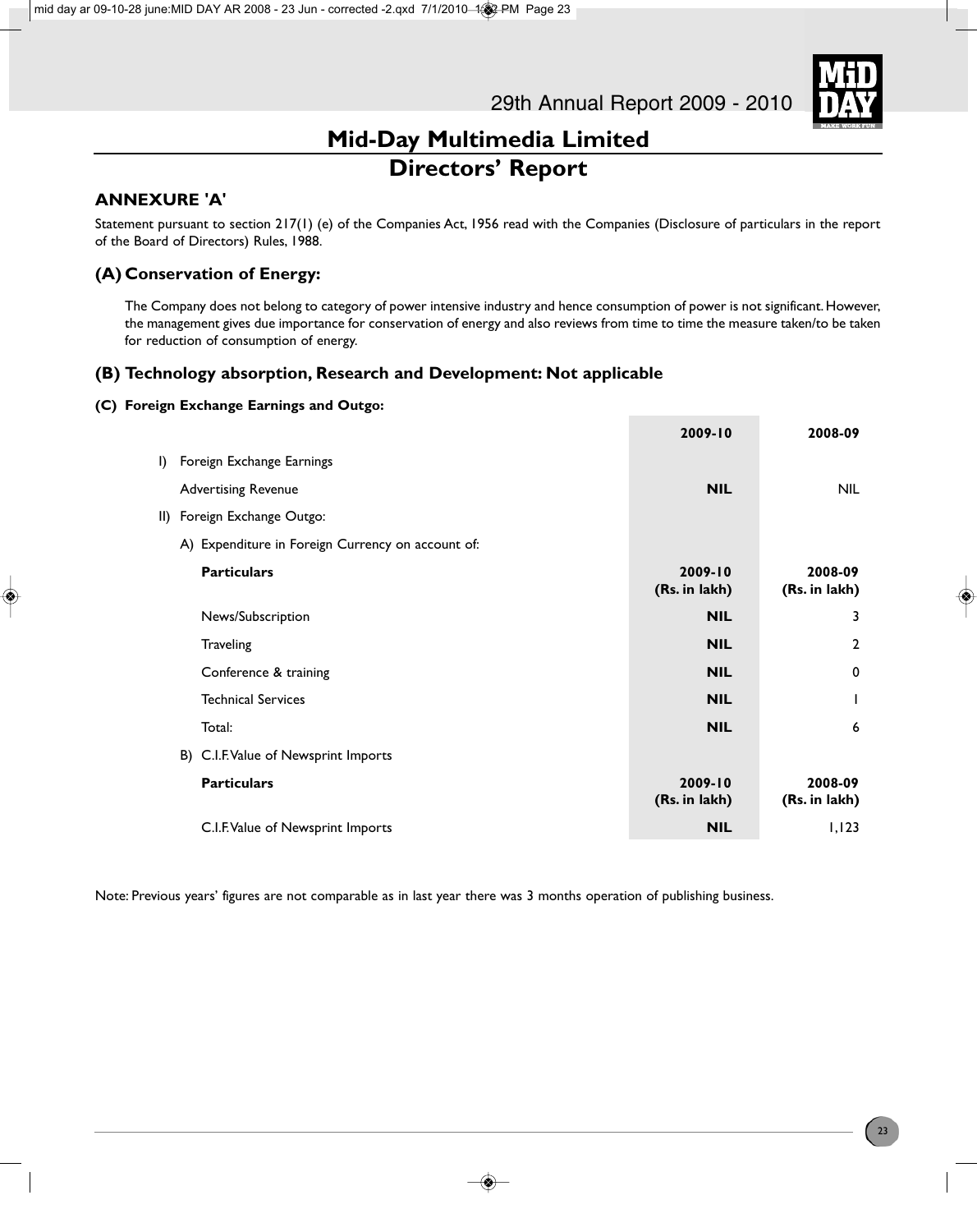

# **Mid-Day Multimedia Limited Annexures To The Directors' Report**

Rs. in lakh

### **ANNEXURE - 'B'**

Statement pursuant to Section 212 (1) (e) of the Companies Act, 1956 relating to Subsidiary Companies

| Name of the<br><b>Subsidiary</b>                                                                                    | Midday Infomedia<br><b>Limited</b>                                                                                                                                                       | Mid-Day<br><b>Broadcasting</b><br>South (India)<br><b>Pvt. Limited</b>                                                                                                               | Mid-Day<br><b>Outdoor</b><br><b>Limited</b>                                                                                                                                                         | Mid-Day<br><b>Radio North</b><br>(India) Limited                                                                                                                                              | <b>Radio Mid-Day</b><br><b>West (India)</b><br>Ltd.                                                                                                                                                                                                                                                                                                     |
|---------------------------------------------------------------------------------------------------------------------|------------------------------------------------------------------------------------------------------------------------------------------------------------------------------------------|--------------------------------------------------------------------------------------------------------------------------------------------------------------------------------------|-----------------------------------------------------------------------------------------------------------------------------------------------------------------------------------------------------|-----------------------------------------------------------------------------------------------------------------------------------------------------------------------------------------------|---------------------------------------------------------------------------------------------------------------------------------------------------------------------------------------------------------------------------------------------------------------------------------------------------------------------------------------------------------|
| Holding Company's<br>Interest                                                                                       | Holder of<br>88,61,500 Equity<br>shares of Rs. 10<br>each out of the<br>total issued and<br>subscribed<br>88,61,500 Equity<br>shares of Rs. 10<br>each of the<br>aforesaid<br>subsidiary | Holder of 10,000<br>Equity Shares of Rs.<br>10 each out of the<br>total issued and<br>subscribed 10,000<br>Equity Shares of Rs.<br>10 each of the<br>aforesaid Subsidiary<br>Company | Holder of<br>34,94,200 Equity<br>Shares of Rs. 10<br>each out of the<br>total issued and<br>subscribed<br>34,95,000 Equity<br>Shares of Rs. 10<br>each of the<br>aforesaid<br>Subsidiary<br>Company | Holder of 50,000<br>Equity Shares of<br>Rs. 10 each out<br>of the total<br>issued and<br>subscribed<br>50,000 Equity<br>Shares of Rs. 10<br>each of the<br>aforesaid<br>Subsidiary<br>Company | Holder of<br>7,04,60,261 Equity<br>Shares of Rs. 10<br>each out of the<br>total issued and<br>subscribed<br>10,07,49,761<br>Equity Shares of<br>Rs. 10 each and<br>2,57,70,000<br>Preference Shares<br>of Rs. 10 each out<br>of the total issued<br>and subscribed<br>2,57,70,000<br>Preference Shares<br>of Rs. 10 each of<br>the aforesaid<br>Company |
| Net aggregate<br>amount of<br>Subsidiaries profits<br>less losses and not<br>dealt within the<br>Company's Accounts |                                                                                                                                                                                          |                                                                                                                                                                                      |                                                                                                                                                                                                     |                                                                                                                                                                                               |                                                                                                                                                                                                                                                                                                                                                         |
| For the Subsidiaries<br>Financial Year ended<br>31st March, 2010                                                    | 933.89                                                                                                                                                                                   | $-0.11$                                                                                                                                                                              | $-0.23$                                                                                                                                                                                             | $-0.26$                                                                                                                                                                                       | $-1,522.00$                                                                                                                                                                                                                                                                                                                                             |
| For the previous<br>Financial years since<br>it became subsidiary                                                   | $-1,104.89$                                                                                                                                                                              | $-0.19$                                                                                                                                                                              | $-356.50$                                                                                                                                                                                           | $-232.17$                                                                                                                                                                                     | $-7,618.04$                                                                                                                                                                                                                                                                                                                                             |
| Net aggregate<br>amount of<br>Subsidiaries profits<br>less losses and<br>dealt within the<br>Company's Accounts     |                                                                                                                                                                                          |                                                                                                                                                                                      |                                                                                                                                                                                                     |                                                                                                                                                                                               |                                                                                                                                                                                                                                                                                                                                                         |
| For the Subsidiaries<br>Financial Year ended<br>31st March, 2009                                                    | <b>NIL</b>                                                                                                                                                                               | <b>NIL</b>                                                                                                                                                                           | <b>NIL</b>                                                                                                                                                                                          | <b>NIL</b>                                                                                                                                                                                    | <b>NIL</b>                                                                                                                                                                                                                                                                                                                                              |
| For the previous<br>Financial years since<br>it became subsidiary                                                   | <b>NIL</b>                                                                                                                                                                               | <b>NIL</b>                                                                                                                                                                           | <b>NIL</b>                                                                                                                                                                                          | <b>NIL</b>                                                                                                                                                                                    | <b>NIL</b>                                                                                                                                                                                                                                                                                                                                              |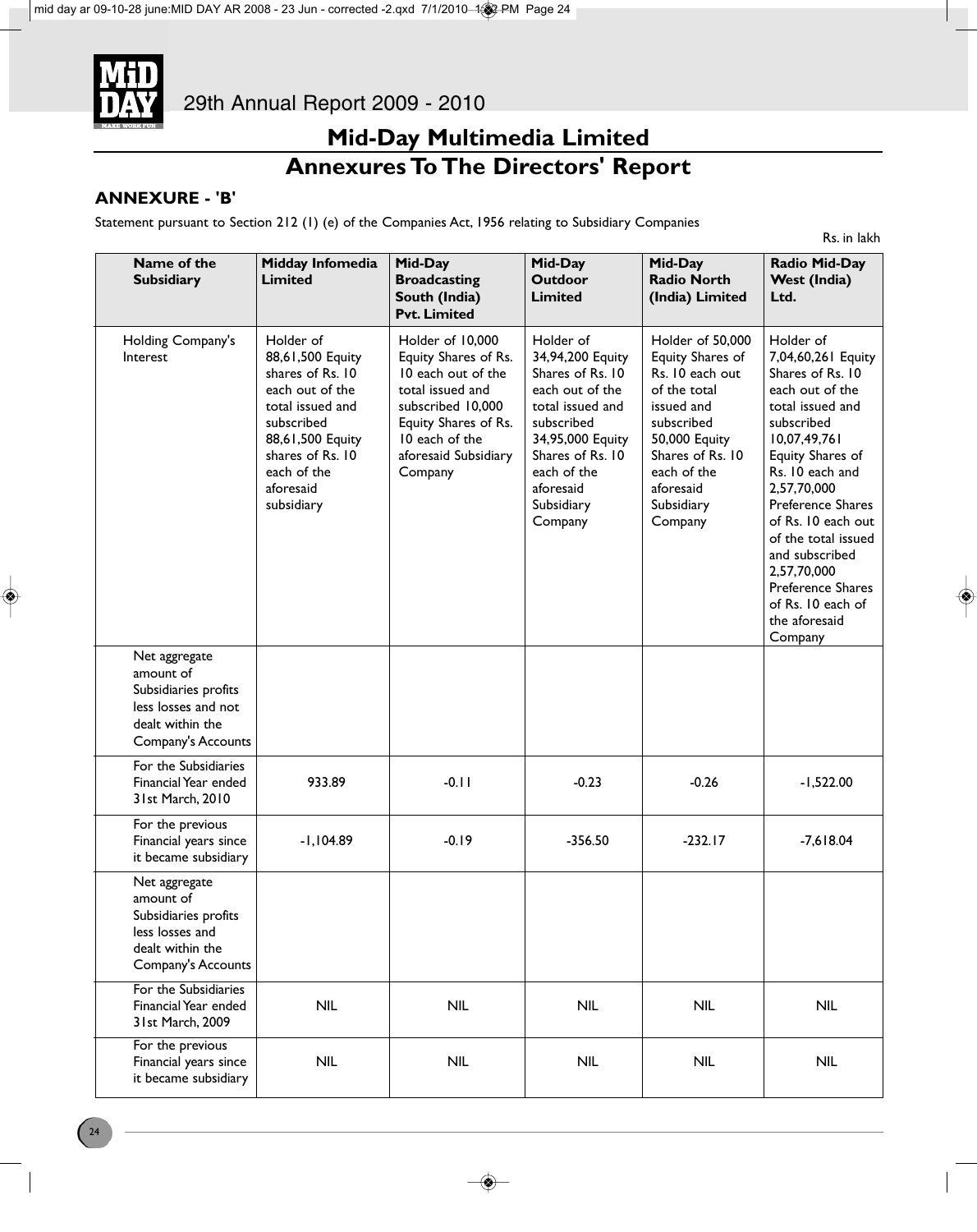

# **Mid-Day Multimedia Limited Annexures To The Directors' Report**

- 5. .No material changes have been occurred between the end of the preceding financial year of the subsidiary and the end of the holding company's financial year in respect of the Subsidiaries:
	- a. Fixed Assets
	- b. Investments
	- c. The money lent by it
	- d. The money borrowed by it for any purpose other than that of meeting current liabilities.

### **ANNXURE 'C' TO DIRECTORS 'REPORT**

Disclosure pursuant to the provisions of Securities and Exchange Board of India (Employee Stock Option Scheme and Employee Stock Purchase Scheme) Guidelines, 1999

### **Employee Stock Option Scheme -2005**

| a) | Options outstanding at the beginning of the year                                                                                                                                                                       | 6.27.000                                                 |
|----|------------------------------------------------------------------------------------------------------------------------------------------------------------------------------------------------------------------------|----------------------------------------------------------|
|    | Options granted during the year                                                                                                                                                                                        | <b>NIL</b>                                               |
| b) | The Pricing Formula                                                                                                                                                                                                    | At Par Value                                             |
| c) | <b>Options Vested</b>                                                                                                                                                                                                  | 29,000                                                   |
| d) | Options Exercised (till 31.03.2010)                                                                                                                                                                                    | 23,000                                                   |
| e) | Total number of shares arising as a result of exercise of options                                                                                                                                                      | 23,000                                                   |
| f) | Options Lapsed (will be re-issued to other employees as per the scheme)                                                                                                                                                | 3,93,000                                                 |
| g) | Variation of terms of Options                                                                                                                                                                                          | NIL -There were no variations<br>in the terms of Options |
| h) | Money realized by Exercise of Options                                                                                                                                                                                  | Rs. 2,30,000                                             |
| i) | Total number of options in force                                                                                                                                                                                       | 30,000                                                   |
| j) | Employee wise details of options granted to;                                                                                                                                                                           |                                                          |
|    | Senior managerial personnel;<br>(i)                                                                                                                                                                                    | <b>NIL</b>                                               |
|    | Any other employee who receives a grant in any one year of option amounting<br>(ii)<br>to 5% or more of option granted during that year.                                                                               | <b>NIL</b>                                               |
|    | Identified employees who were granted option, during any one year, equal to<br>(iii)<br>or exceeding 1% of the issued capital (excluding outstanding warrants and<br>conversions) of the company at the time of grant; | <b>NIL</b>                                               |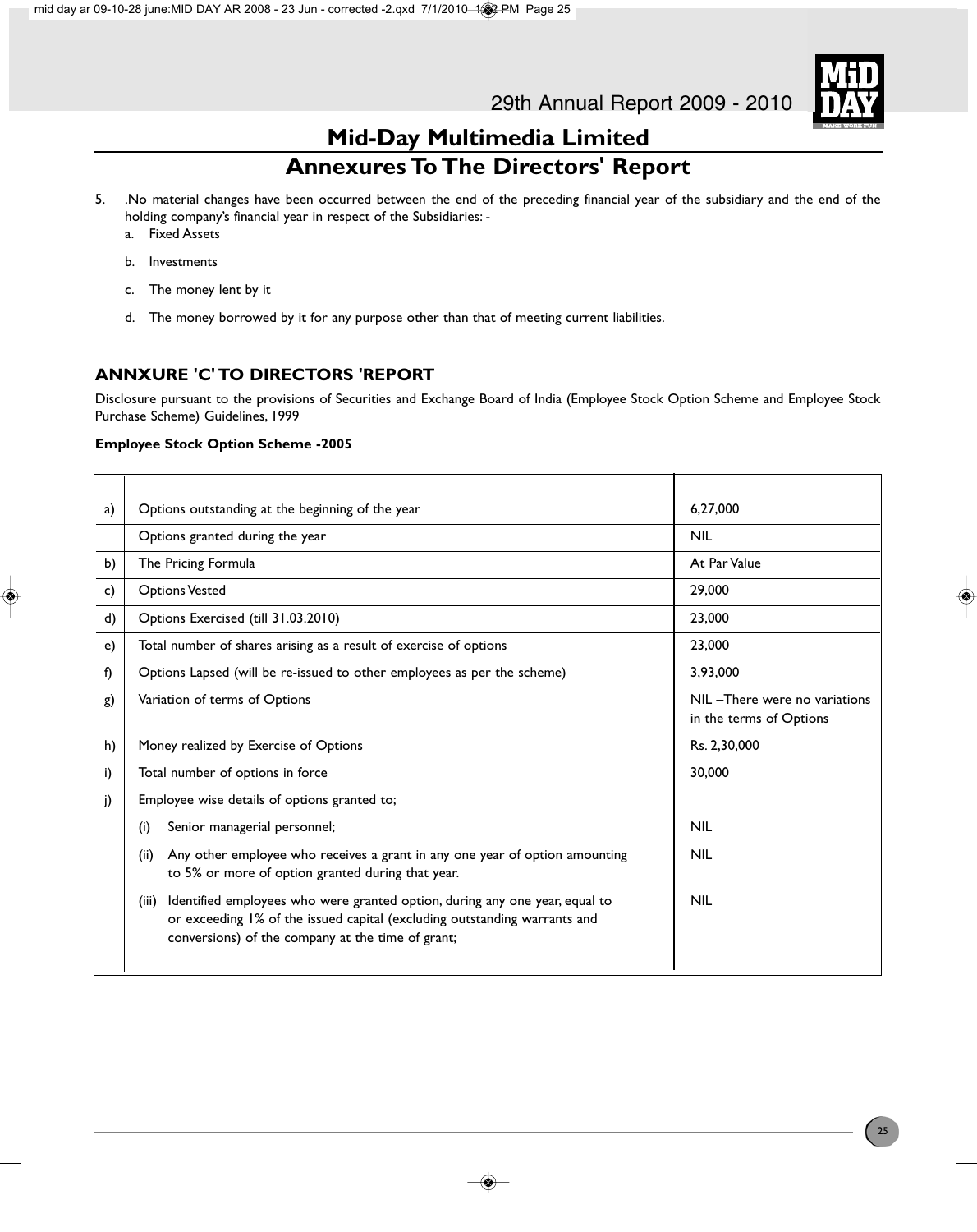

# **Mid-Day Multimedia Limited Annexures To The Directors' Report**

### **Fair Value:**

The fair value of the options used to compute pro forma net income and earnings per share have been estimated on the dates of each grant using the Black Scholes model.

### **The various assumptions considered in the pricing model are:**

|                                | March 31, 2010 |
|--------------------------------|----------------|
| Dividend Yield                 | <b>NIL</b>     |
| <b>Expected Volatility</b>     | 25%            |
| <b>Risk Free Interest Rate</b> | 8%             |
| Expected life of the options   | 852 days       |

### **Impact of fair value method on net profit and EPS**

|                                                             | (Rs. in lakh) |
|-------------------------------------------------------------|---------------|
| Net Profit (As per $P < L$ a/c)                             | 195.67        |
| Add: ESOP expenses included in net Income                   | (74.74)       |
|                                                             | 120.92        |
| Less: ESOP expenses determined under fair value (Pro-Forma) | (86.44)       |
| Net Profit (Pro-forma)                                      | 207.36        |
|                                                             |               |
|                                                             | (Rs.)         |
| Basic EPS (as reported)                                     | 0.37          |
| Basic EPS (Pro-forma)                                       | 0.40          |
| Diluted EPS (as reported)                                   | 0.37          |
| Diluted (pro-forma)                                         | 0.40          |
|                                                             |               |

### **March 31, 2010**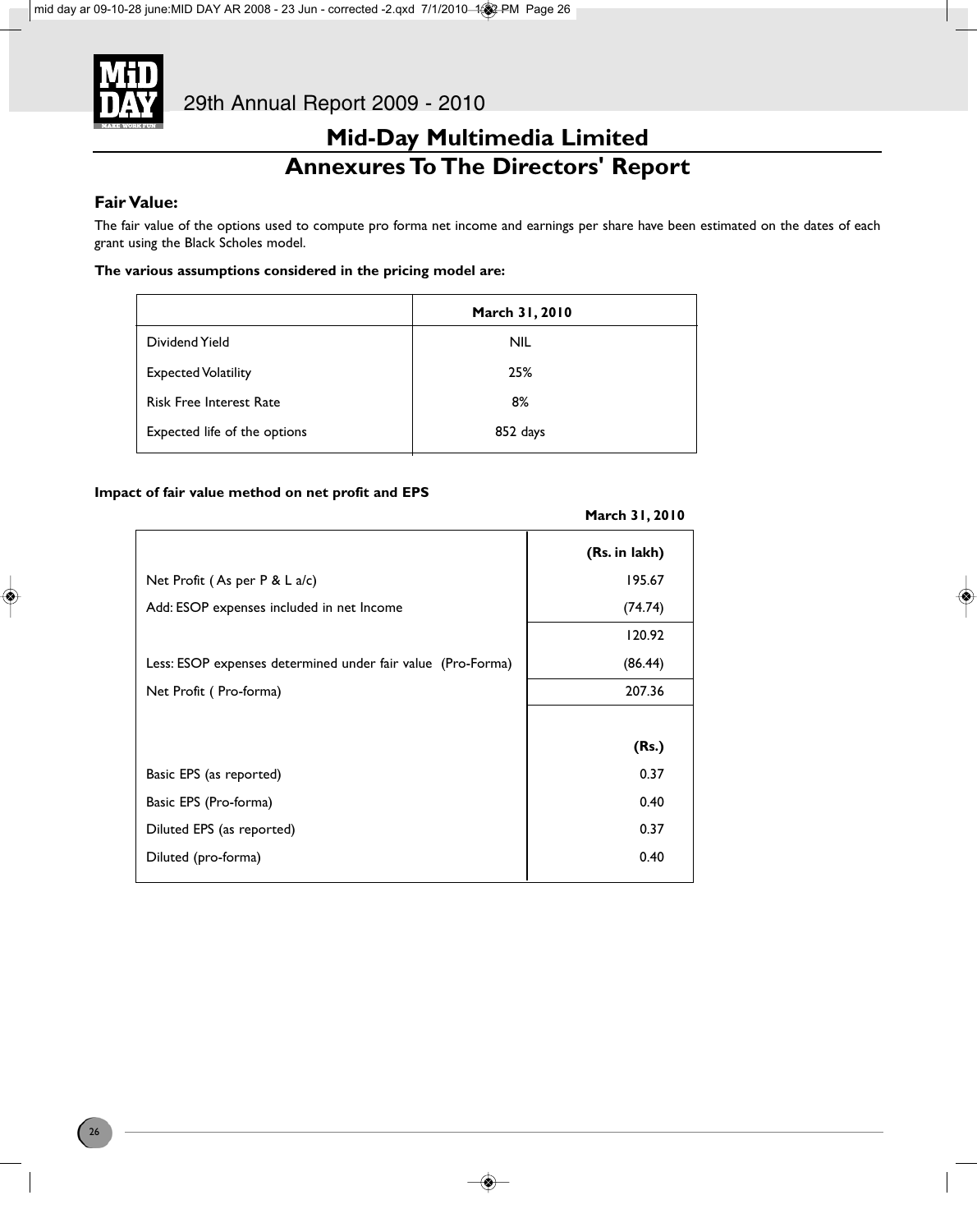

### **To the Members of Mid-Day Multimedia Limited**

- 1. We have audited the attached Balance Sheet of MidDay Multimedia Limited, as at 31st March 2010, the Profit and Loss Account and also the Cash Flow Statement for the year ended on that date annexed thereto. These financial statements are the responsibility of the company's management. Our responsibility is to express an opinion on these financial statements based on our audit.
- 2. We conduct our audit in accordance with the auditing standards generally accepted in India. Those Standards require that we plan and perform the audit to obtain reasonable assurance about whether the financial statements are free of material misstatement. An audit includes examining, on a test basis, evidence supporting the amounts and disclosures in the financial statements. An audit also includes assessing the accounting principles used and significant estimates made by management, as well as evaluating the overall financial statement presentation. We believe that our audit provides a reasonable basis for our opinion.
- 3. As required by the Companies (Auditor's Report) Order, 2003 issued by the Central Government of India in terms of sub-section (4A) of section 227 of the Companies Act. 1956 we enclose in the Annexure a statement on the matters specified in paragraphs 4 and 5 of the said Order.
- 4. Further to our comments in the Annexure referred to above, we report that:
	- (i) We have obtained all the information and explanations, which to the best of our knowledge and belief were necessary for the purposes of our audit;
	- (ii) In our opinion, proper books of account as required by law have been kept by the company so far as appears from our examination of those books;
	- (iii) The Balance Sheet, Profit and Loss Account and Cash Flow Statement dealt with by this report are in agreement with the books of account;
	- (iv) In our opinion, the Balance Sheet, Profit and Loss Account and Cash Flow Statement dealt with by this report comply with the Accounting Standards referred to in sub-section (3C) of section 211 of the Companies Act, 1956.
	- (v) Based on the written representations received from the directors and taken on record by the Board of Directors, we report that none of them are disqualified as on 31st March 2010 from being appointed as a director in terms of clause (g) of subsection (1) of section 274 of the Companies Act, 1956;
	- (vi) In our opinion, and to the best of our information and according to the explanations given to us, the said accounts give the information required by the Companies Act, 1956 in the manner so required and give a true and fair view in conformity with the accounting principles generally accepted in India:
		- (a) in the case of the Balance Sheet, of the state of affairs of the company as at 31st March 2010;
		- (b) in the case of the Profit & Loss account, of the profit for the year ended on that date; and
		- (c) in the case of the Cash Flow statement, of the cash flows for the year ended on that date

For **Haribhakti & Co.** Chartered Accountants Firm Reg No. 103523W

Place : Mumbai **Chetan Desai** Date : May 5, 2010 **Partner** 

Membership No. 17000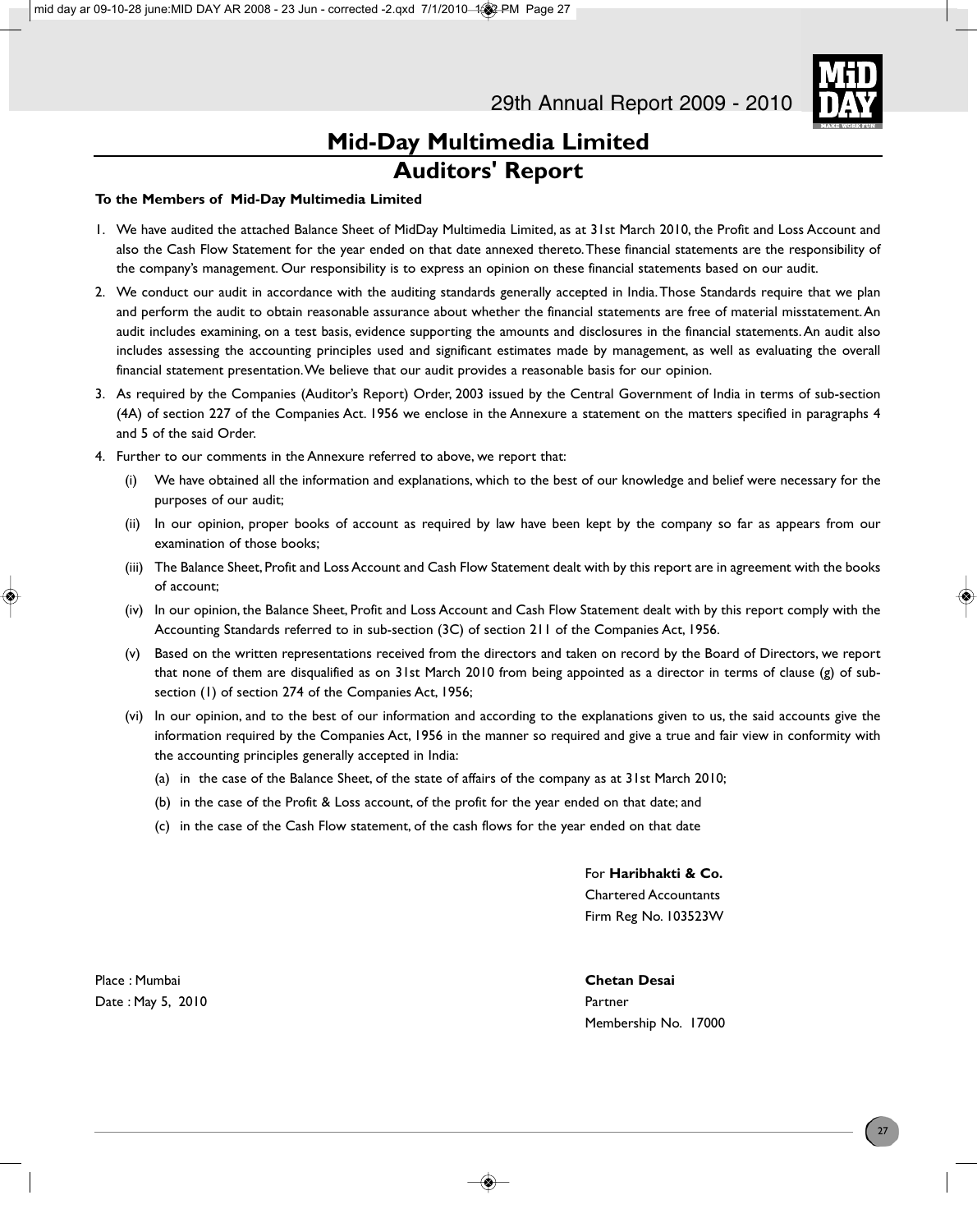

# **Mid-Day Multimedia Limited**

# **Annexure to Auditors' Report**

### **ANNEXTURE REFERRED TO IN PARAGRAPH 3 OF OUR REPORT OF EVEN DATE TO THE MEMBERS OF MID-DAY MULTIMEDIA LIMITED.**

### **I. Fixed Assets:**

- 1. The company has maintained proper records showing full particulars, including quantitative details and situation of fixed assets.
- 2. We are informed that management at reasonable intervals has physically verified all the fixed assets of the company. As per the information and explanations given to us the discrepancies found on such verification were not material.
- 3. In our opinion and according to the information and explanations given to us, a substantial part of fixed assets has not been disposed of by the company during the year.

### **II. Inventories:**

4. The company does not hold any inventory and hence Clause 4(ii) is not applicable to the Company.

### **III. Internal Controls:**

5. In our opinion and according to the information and explanations given to us, there exists an adequate internal control system commensurate with the size of the Company and the nature of its business with regard to purchase of fixed assets and with regard to the sale of services. During the course of our audit, we have not observed any continuing failure to correct weakness in internal control system of the company.

### **IV. Transaction with parties under section 301 of the Companies Act 1956:**

- 6. On the basis of our examination of relevant records and on the basis of representation received from the management, transaction that need to be entered in the register pursuant of the section 301 of the Act have been so far entered.
- 7. As per the information and explanations given to us, the transactions made in pursuance of contracts or arrangements entered in the register maintained under section 301 of the Companies Act, 1956 and exceeding the value of rupees five lakhs in respect of any party during the year have been made at prices which are reasonable having regard to prevailing market prices at the relevant time.

### **V. Loans and Advances:**

- 8. The Company has not granted any loan to companies, firms or other parties covered in the register maintained under section 301 of the Act except for loans granted to Radio Mid Day West India Limited its subsidiary company amounting to Rs. 583.75 lacs during the year and the year end balance is Rs. 2,529.09 lacs, the other terms and conditions of which are prima facie not prejudicial to the interest of the company.
- 9. According to the information and explanation given to us, the Company has accepted loan from one company listed in the Register maintained under section 301 of the Companies Act 1956. The amount involved is Rs. 4848.09 lacs and the year end balance is Rs. Nil. As per the information and explanations given to us the terms and conditions of the same are, prima facie, not prejudicial to the interest of the Company.
- 10. In respect of loans and advances in nature of loans given and accepted by the company to its subsidiaries we have been informed that there are no stipulations for repayment of principal and interest thereon. As informed to us there are no over due amounts as on the Balance Sheet date.
- 11. The Company has not granted any loans or advances on the basis of securities by way of pledge of shares, debentures and other securities.

### **VI. Deposits:**

12. During the year the company has not accepted any deposits within the meaning of Section 58A or Section 58AA of the Companies Act, 1956.

### **VII. Internal Audit:**

13. In our opinion, the Company's internal audit system is commensurate with the size and nature of its business.

### **VIII. Statutory Payments:**

14. According to the books and records as produced and examined by us in accordance with generally accepted auditing practices in India and also based on the management representations, undisputed Statutory Dues in respect of Provident Fund, Investor Education and Protection Fund, Employees' State Insurance, Income Tax, Sales Tax, Wealth Tax, Custom Duty, Excise Duty, and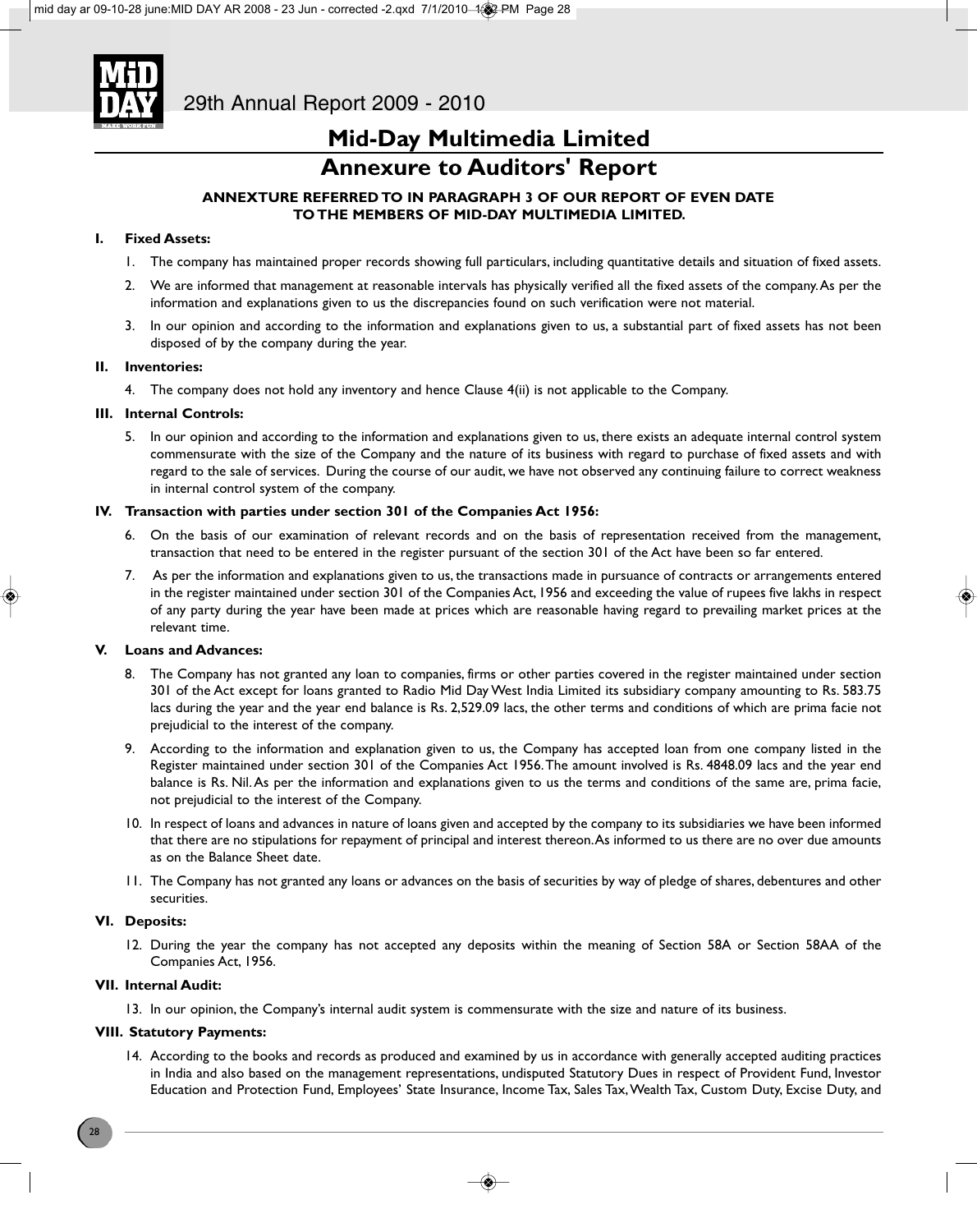

# **Mid-Day Multimedia Limited Annexure to Auditors' Report**

other Statutory dues have generally been regularly deposited by Company during the year with appropriate authorities in India.

As regards Service Tax, the Company has not been recovering and paying to the authorities such taxes in respect of relevant transactions with related parties the amount of which is not quantifiable.

- 15. As at March 31, 2010 there have been no disputed dues that have not been deposited with respective authorities in respect of Income Tax, Wealth Tax, Excise Duty and Service Tax.
- 16. According to the records of the Company, the company has not defaulted in the payment to any financial institution or Banks.

### **IX. Losses:**

17. The Company has neither accumulated losses as at March 31, 2010 nor it has incurred any cash loss, either during the financial year ended on that day or in the immediately preceding financial year.

### **X. Guarantees:**

18. The company has given counter guarantees for loan taken by others from the banks and financial institutions, aggregating Rs. 6,715.00 lakhs, where the terms and conditions in our opinion, are prima facie not prejudicial to the interest of the company.

### **XI. Utilization of Funds:**

- 19. The Company has not obtained any term loan during the year.
- 20. On the basis of review of utilization of funds, which is based on overall examination of the Balance Sheet of the company, related information made available to us and as represented to us by the management, funds raised on short basis have not been used for long-term Investments.

### **XII. Preferential Allotment:**

21. During the year the company has not made any preferential allotment of shares to parties or companies covered under Section 301 of the Act.

### **XIII.Miscellaneous:**

- 22. The Company has issued unsecured non convertible debentures which are redeemable in parts within a year.
- 23. As per information and explanation given to us and on the basis of examination of records, no material fraud on or by the company was noticed or reported during the year.
- 24. We are informed that the Central Government has not prescribed maintenance of cost records under section 209(1)(d) of the Companies Act, 1956 for the activities carried on by the company.
- 25. The provisions of chit funds and/or those applicable to nidhi/mutual benefit societies are not applicable to the Company.
- 26. The Company has not raised any funds by way of public issue.

For **Haribhakti & Co.** Chartered Accountants Firm Reg No. 103523W

**Chetan Desai** Date : May 5, 2010 **Date : May 5, 2010** Membership No: 17000

Place : Mumbai Partner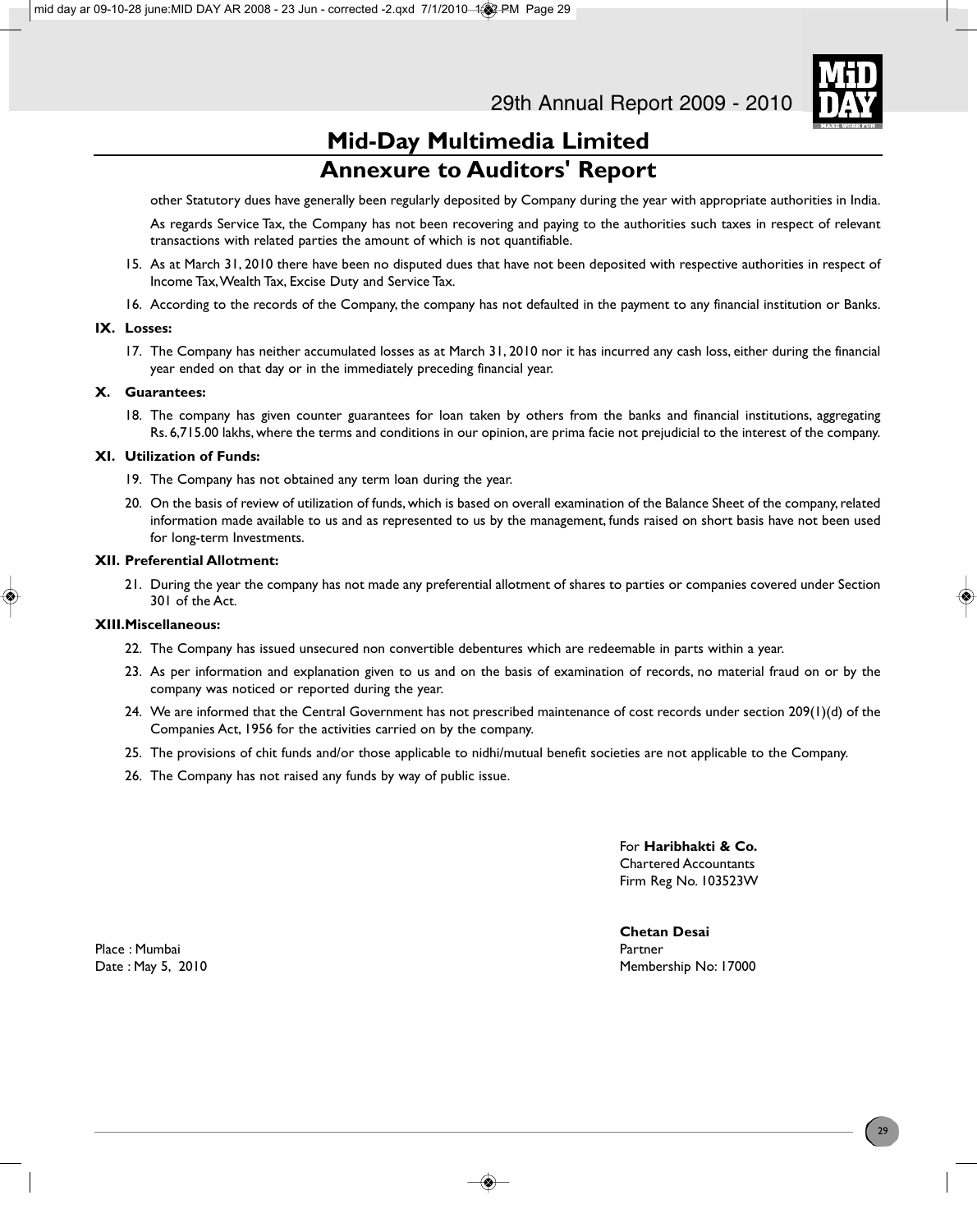

# **Mid-Day Multimedia Limited Balance Sheet as at March 31, 2010**

|                                             | <b>SCHEDULE</b>           | As at<br>Mar 31, 2010<br>Rs. | As at<br>Mar 31, 2009<br>Rs. |
|---------------------------------------------|---------------------------|------------------------------|------------------------------|
| <b>SOURCES OF FUNDS</b>                     |                           |                              |                              |
| <b>Shareholders' Funds</b>                  |                           |                              |                              |
| Share capital                               | $\boldsymbol{\mathsf{A}}$ | 52,29,87,760                 | 52,23,48,600                 |
| <b>Employee Stock Option Outstanding</b>    |                           | 3,06,43,804                  | 3, 17, 26, 104               |
| Less: Deferred Employee Compensation cost   |                           | 3,06,43,804                  | 2,31,69,403                  |
|                                             |                           |                              | 85,56,701                    |
| Reserves & surplus                          | B                         | 1,10,06,48,298               | 1,07,99,99,116               |
|                                             |                           | 1,62,36,36,058               | 1,61,09,04,417               |
| Loan funds                                  |                           |                              |                              |
| Unsecured loans                             | $\mathsf{C}$              | 9,30,00,000                  | 9,95,00,000                  |
|                                             |                           | 9,30,00,000                  | 9,95,00,000                  |
|                                             | <b>TOTAL</b>              | 1,71,66,36,058               | 1,71,04,04,417               |
| <b>APPLICATION OF FUNDS</b>                 |                           |                              |                              |
| <b>Fixed assets</b>                         | D                         |                              |                              |
| Gross block                                 |                           | 45,46,712                    | 57, 18, 112                  |
| Less: Depreciation                          |                           | 10,06,947                    | 11,61,989                    |
| Net block                                   |                           | 35, 39, 765                  | 45,56,123                    |
| <b>Investments</b>                          | E                         | 1,22,06,06,498               | 96, 31, 12, 998              |
| <b>Deferred Tax Asset</b>                   |                           | 4,04,728                     |                              |
| Current assets, loans & advances            |                           |                              |                              |
| Cash & bank balances                        | F                         | 84,409                       | 1,09,528                     |
| Other current assets                        | G                         | 16,86,37,080                 | 23,44,26,196                 |
| Loans and advances                          | н                         | 32,69,29,001                 | 51,84,55,712                 |
|                                             |                           | 49,56,50,490                 | 75,29,91,436                 |
| Less:                                       |                           |                              |                              |
| <b>Current liabilities &amp; provisions</b> | $\mathsf{I}$              |                              |                              |
| <b>Current liabilities</b>                  |                           | 24,47,687                    | 57,49,056                    |
| Provisions                                  |                           | 11, 17, 735                  | 45,07,083                    |
|                                             |                           | 35,65,422                    | 1,02,56,139                  |
| <b>Net current assets</b>                   |                           | 49,20,85,068                 | 74, 27, 35, 297              |
|                                             | <b>TOTAL</b>              | 1,71,66,36,058               | 1,71,04,04,417               |
| Notes forming part of Accounts              | O                         |                              |                              |

Schedules A to N referred form integral part of the balance sheet and the profit & loss account. As per our report of even date attached.

**For Haribhakti & Co. Khalid Ansari Narayan Varma Vidya Shembekar**<br>Chartered Accountants Chairman **Charis Company Secretary** 

Partner Managing Director Chief Financial Officers Analysis of Managing Director

Company Secretary

**Chetan Desai Tarique Ansari Manajit Ghoshal**

Place : Mumbai Date : May 5, 2010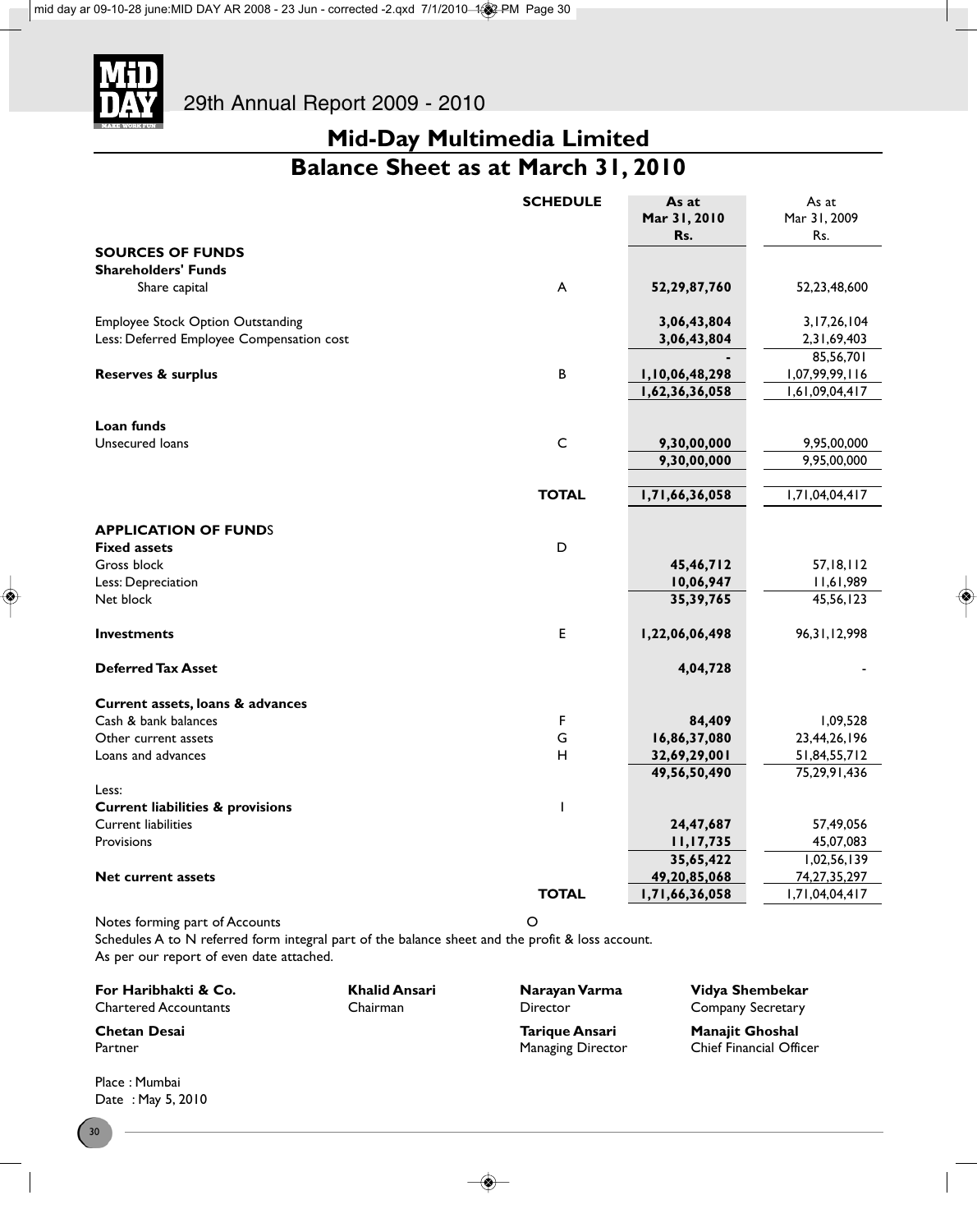

# **Mid-Day Multimedia Limited**

# **Profit and Loss Account for the year ended March 31, 2010**

|                                                                          |                 | Year ended to   | Year ended to             |
|--------------------------------------------------------------------------|-----------------|-----------------|---------------------------|
|                                                                          | <b>SCHEDULE</b> | Mar 31, 2010    | Mar 31, 2009              |
|                                                                          |                 | Rs.             | Rs.                       |
| <b>INCOME</b>                                                            |                 |                 |                           |
| Circulation revenue                                                      |                 |                 | 4,15,20,069               |
| Advertising revenue                                                      |                 |                 | 24,88,39,761              |
| Other Operating Income                                                   |                 |                 | 17,44,170                 |
| <b>Investment &amp; Other Income</b>                                     |                 |                 |                           |
| Miscellaneous Income                                                     |                 | 12,91,828       | 34, 34, 144               |
| Interest Income (From subsidiaries)                                      |                 | 3,28,21,080     | 4,63,84,898               |
| Gain / (Loss) on Foreign currency                                        |                 |                 | (52, 57, 828)             |
| Gain / (Loss) on sale of Fixed Asset                                     |                 | 3,10,941        | 589                       |
| Gain / (Loss) on disposal of Investments                                 |                 | 12,24,397       | (70, 80, 536)             |
|                                                                          |                 | 3,56,48,246     | 32,95,85,268              |
| <b>EXPENSES</b>                                                          |                 |                 |                           |
| Cost of printing                                                         |                 |                 | 13,35,97,763              |
| News expenses                                                            |                 |                 | 52,61,597                 |
| Employees cost                                                           | K               | (46, 10, 008)   | 7,72,73,547               |
| Selling & distribution                                                   | L               |                 | 2,60,00,958               |
| Other operational expenses                                               | M               | 30,90,541       | 3,26,67,329               |
| Finance charges                                                          | N               | 1,20,87,424     | 1,18,26,617               |
| Depreciation                                                             |                 | 77,299          | 97,25,558                 |
|                                                                          |                 | 1,06,45,257     | 29,63,53,368              |
|                                                                          |                 |                 |                           |
| Profit before tax and exceptional Items                                  |                 | 2,50,02,989     | 3,32,31,899               |
| Exceptional Items (net of deferred tax effects)                          |                 |                 | (6,23,08,693)             |
| Profit before tax and extra ordinary items                               |                 | 2,50,02,989     | (2,90,76,794)             |
| Less: Extra ordinary item                                                |                 |                 | (9,16,72,600)             |
| Profit before tax                                                        |                 | 2,50,02,989     | (12,07,49,394)            |
| Less: Provision for tax - Current Tax                                    |                 | 58,40,834       | 38,55,773                 |
| - Deferred Tax                                                           |                 | (4,04,728)      | 94,63,624                 |
| - Fringe Benefit Tax                                                     |                 |                 | 17,64,560                 |
| Net profit after tax                                                     |                 | 1,95,66,883     | (13,58,33,351)            |
| Balance brought forward                                                  |                 | 24, 17, 72, 676 | 37,76,06,027              |
| Profit carried to balance sheet                                          |                 |                 |                           |
|                                                                          |                 |                 |                           |
| Earning per share face value of Rs.10 each                               |                 |                 |                           |
|                                                                          |                 | 0.37            | (2.62)                    |
|                                                                          |                 | 0.37            |                           |
|                                                                          |                 |                 |                           |
| Basic (After Extra Ordinary Item)<br>Diluted (After Extra Ordinary Item) |                 | 26, 13, 39, 559 | 24, 17, 72, 676<br>(2.62) |

Notes forming part of Accounts O

Place : Mumbai Date : May 5, 2010

Schedules A to N referred form integral part of the balance sheet and the profit & loss account. As per our report of even date attached.

| For Haribhakti & Co.<br><b>Chartered Accountants</b> | Khalid Ansari<br>Chairman | Narayan Varma<br>Director | Vidya Shembekar<br><b>Company Secretary</b> |
|------------------------------------------------------|---------------------------|---------------------------|---------------------------------------------|
| <b>Chetan Desai</b>                                  |                           | Tarique Ansari            | <b>Manajit Ghoshal</b>                      |
| Partner                                              |                           | <b>Managing Director</b>  | <b>Chief Financial Officer</b>              |
|                                                      |                           |                           |                                             |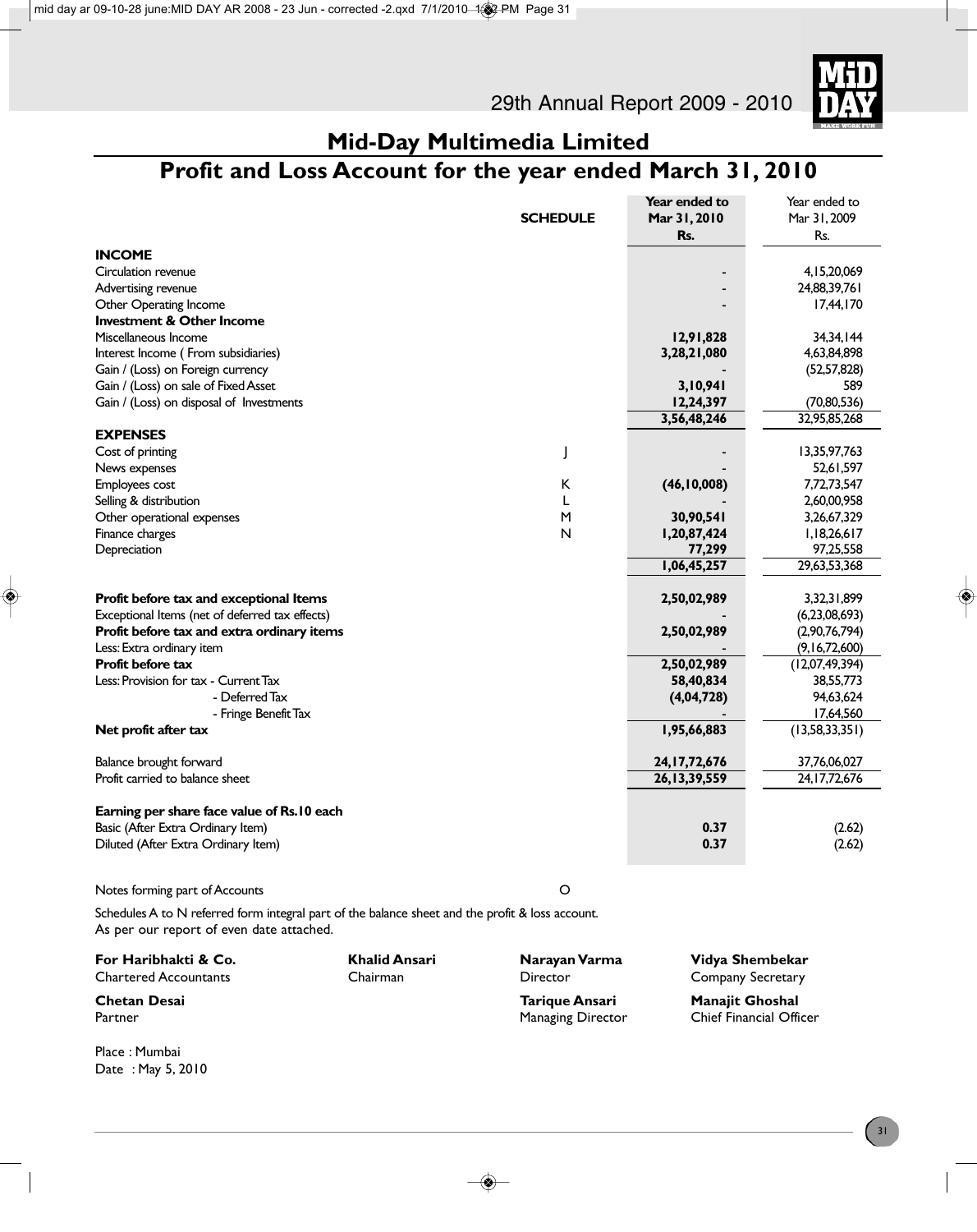

# **Mid-Day Multimedia Limited**

# **Schedules forming part of Balance Sheet**

|                                                          | As at           | As at           |
|----------------------------------------------------------|-----------------|-----------------|
|                                                          | Mar 31, 2010    | Mar 31, 2009    |
|                                                          | Rs.             | Rs.             |
| <b>SCHEDULE A</b>                                        |                 |                 |
| <b>Shareholders' Funds</b>                               |                 |                 |
| Share capital                                            |                 |                 |
| <b>Authorised capital</b>                                |                 |                 |
| 5,50,00,000(5,50,00,000) Equity shares of Rs. 10/- each  | 55,00,00,000    | 55,00,00,000    |
| 50,00,000(50,00,000) Preference shares of Rs. 10/- each  | 5,00,00,000     | 5,00,00,000     |
|                                                          | 60,00,00,000    | 60,00,00,000    |
|                                                          |                 |                 |
| Issued, subscribed & paid up capital                     |                 |                 |
| 5,22,98,776 (5,22,34,860) Equity shares of Rs. 10/- each | 52,29,87,760    | 52,23,48,600    |
|                                                          | 52,29,87,760    | 52,23,48,600    |
|                                                          |                 |                 |
| <b>SCHEDULE B</b>                                        |                 |                 |
| <b>Reserves &amp; surplus</b>                            |                 |                 |
| Share premium as per last Balance Sheet                  | 83, 82, 26, 440 | 78,42,83,790    |
| Add: On conversion of Share Warrants                     |                 | 4, 16, 66, 650  |
| Add: Share Premium on ESOP excercised                    | 10,82,300       | 1,22,76,000     |
|                                                          | 83,93,08,740    | 83, 82, 26, 440 |
|                                                          |                 |                 |
| Balance as per profit & loss account                     | 26, 13, 39, 559 | 24, 17, 72, 676 |
|                                                          | 1,10,06,48,298  | 1,07,99,99,116  |
|                                                          |                 |                 |
| <b>SCHEDULE C</b>                                        |                 |                 |
| <b>Unsecured loans</b>                                   |                 |                 |
| Non convertible Debenture                                | 9,30,00,000     | 9,95,00,000     |
| (Redemable in parts by 30th September, 2010)             |                 |                 |
|                                                          | 9,30,00,000     | 9,95,00,000     |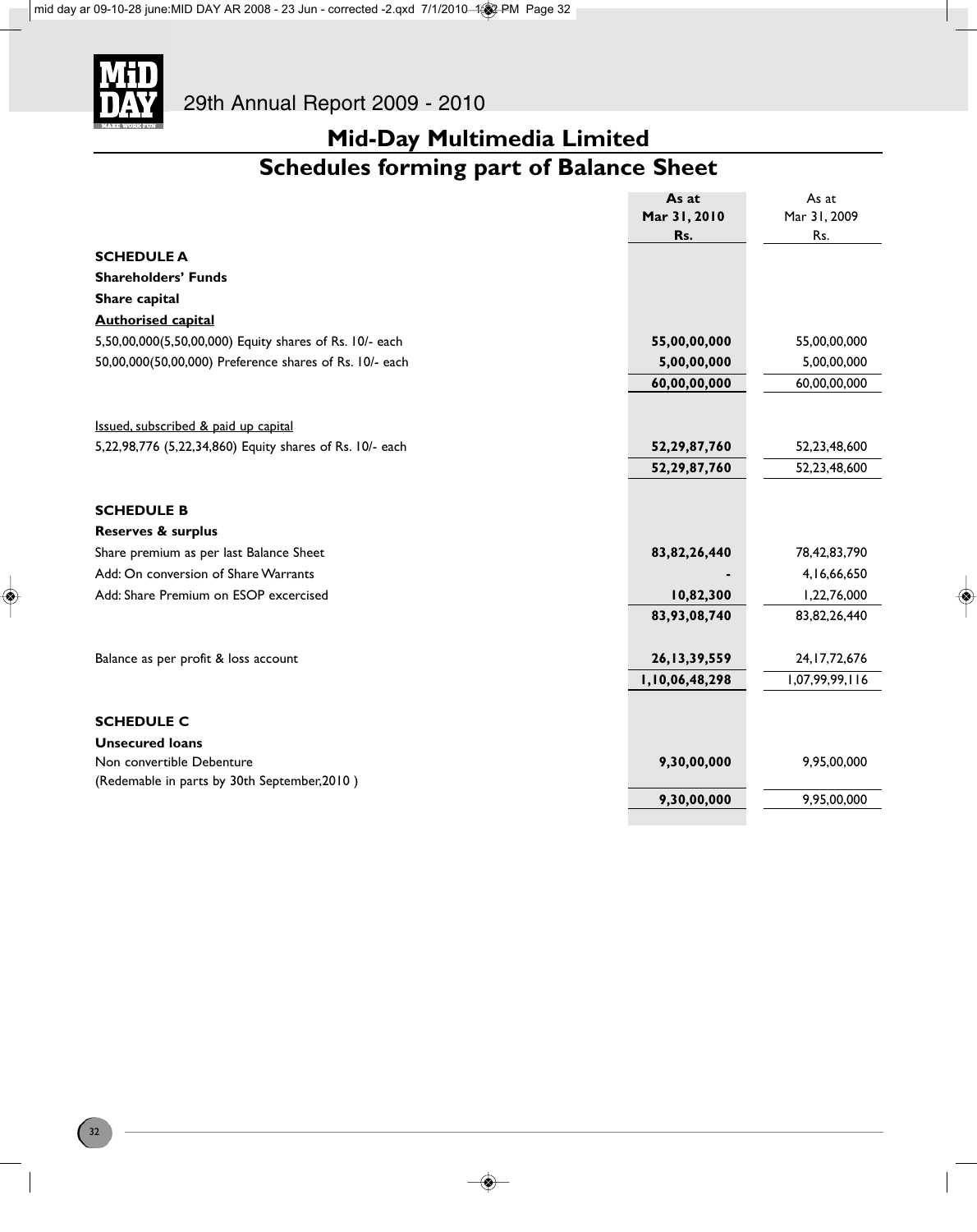# SCHEDULE - D **SCHEDULE - D**

# **FIXED ASSETS** Rs. FIXED ASSETS

ks.

| <b>PARTICULARS</b>     |                   | GROSS BLOCK |                               |                     |                               | DEPRECIATION      |                        |                    | NET BLOCK           |                     |
|------------------------|-------------------|-------------|-------------------------------|---------------------|-------------------------------|-------------------|------------------------|--------------------|---------------------|---------------------|
|                        | 1.4.2009<br>As At |             | <b>Additions   Deductions</b> | 31.03.2010<br>As at | 1.4.2009<br>As at             | For the<br>period | <b>Deductions</b>      | 31.03.2010<br>Upto | 31.03.2010<br>As at | 31.03.2009<br>As at |
| <b>TANGIBLE ASSETS</b> |                   |             |                               |                     |                               |                   |                        |                    |                     |                     |
| <b>Office Premises</b> | 57, 18, 112       |             | 11,71,400                     | 45,46,712           | 11,61,990                     | 77,299            | 2,32,341               | 10,06,947          | 35,39,765           | 45,56,123           |
| TOTAL                  | 57, 18, 112       |             | 11,71,400                     | 45,46,712           | 11,61,990                     | 77,299            | 2,32,341               | 10,06,947          | 35,39,765           | 45,56,123           |
| Previous Year          | 84,50,32,03       | 1,06,27,169 | 84,99,41,089                  |                     | 57, 18, 112   25, 41, 39, 652 |                   | 97,25,558 26,27,03,219 | 11,61,989          | 45,56,123           |                     |



# **Mid-Day Multimedia Limited**

# **Schedules forming part of Balance Sheet**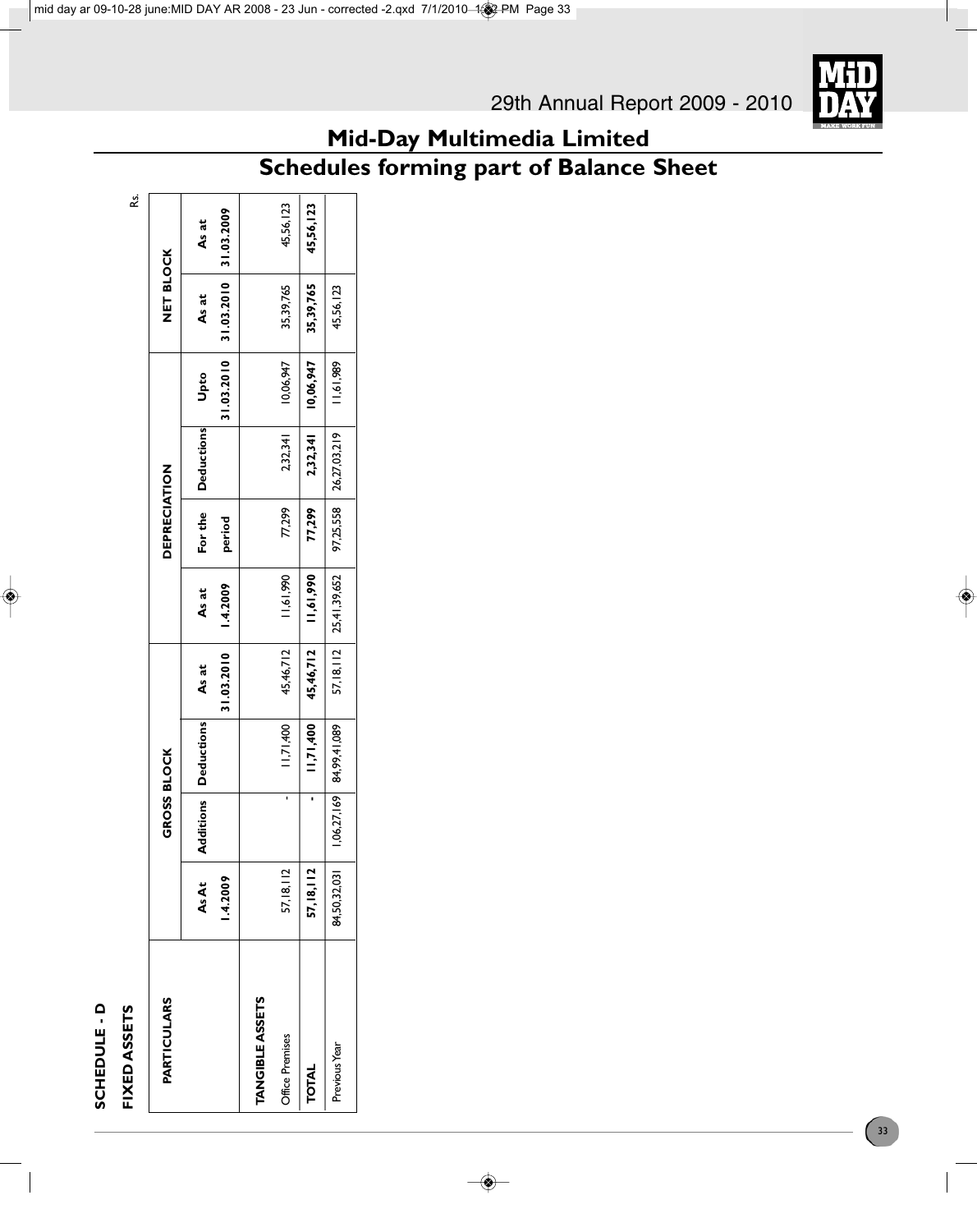

# **Mid-Day Multimedia Limited Schedules forming part of Balance Sheet**

|                                                                                             | As at          | As at           |
|---------------------------------------------------------------------------------------------|----------------|-----------------|
|                                                                                             | Mar 31, 2010   | Mar 31, 2009    |
|                                                                                             | Rs.            | Rs.             |
| <b>SCHEDULE E</b>                                                                           |                |                 |
| <b>INVESTMENTS</b>                                                                          |                |                 |
| <b>UNQUOTED:</b>                                                                            |                |                 |
| Investment in Subsidiaries (long term at cost less provision)                               |                |                 |
| 34,94,200 (34,94,200) Equity Shares of Rs.10/- each of Mid-Day Outdoor Ltd.                 | 3,49,42,000    | 3,49,42,000     |
| Less: Provision for diminution in value of investment                                       | 3,49,42,000    | 3,49,42,000     |
|                                                                                             |                |                 |
|                                                                                             |                |                 |
| 10,000 (10,000) Equity Shares of Rs.10/-each of Mid-Day Broadcasting South (India) Pvt.Ltd. | 1,00,000       | 1,00,000        |
| Less: Provision for diminution in value of investment                                       | 1,00,000       | 1,00,000        |
|                                                                                             |                |                 |
|                                                                                             |                |                 |
| 50,000 (50,000) Eq Sh of Rs.10/- each of Mid-Day Radio North (I) Ltd.                       | 5,00,000       | 5,00,000        |
| Less: Provision for diminution in value of investment                                       | 5,00,000       | 5,00,000        |
|                                                                                             |                |                 |
|                                                                                             |                |                 |
| 7,04,60,261 (7,04,60,261) Equity Shares of Rs.10/- each of Radio Mid-Day West (India) Ltd.  | 87,42,91,498   | 87,42,91,498    |
| 88,61,500 (88,61,500) Equity Shares of Rs.10/-each of Midday Infomedia Ltd.                 | 8,86,15,000    | 8,86,15,000     |
| 2,57,70,000 (NIL) Preference Shares of Rs.10/-each of Radio Mid-Day West (India) Ltd        | 25,77,00,000   |                 |
| Others (long term at cost less provision)                                                   |                |                 |
| 250(250)Eq Shares of Rs. 10/- each of Awami Co-op Bank Ltd.                                 | 2,500          | 2,500           |
| Less: Provision for diminution in value of investment                                       | 2,500          |                 |
|                                                                                             |                | 2,500           |
|                                                                                             |                |                 |
| <b>UNQUOTED: sub total</b>                                                                  | 1,22,06,06,498 | 96,29,08,998    |
|                                                                                             |                |                 |
| <b>QUOTED:</b>                                                                              |                |                 |
| Investment In Shares                                                                        |                |                 |
| NIL(2,400) Equity shares of Rs.10/- each of Bank of Baroda                                  |                | 2,04,000        |
|                                                                                             | 1,22,06,06,498 | 96, 31, 12, 998 |
|                                                                                             |                |                 |
| <b>Aggregate of quoted investments</b>                                                      |                | 2,04,000        |
| <b>Aggregate of unquoted investments</b>                                                    | 1,22,06,06,498 | 96,29,08,998    |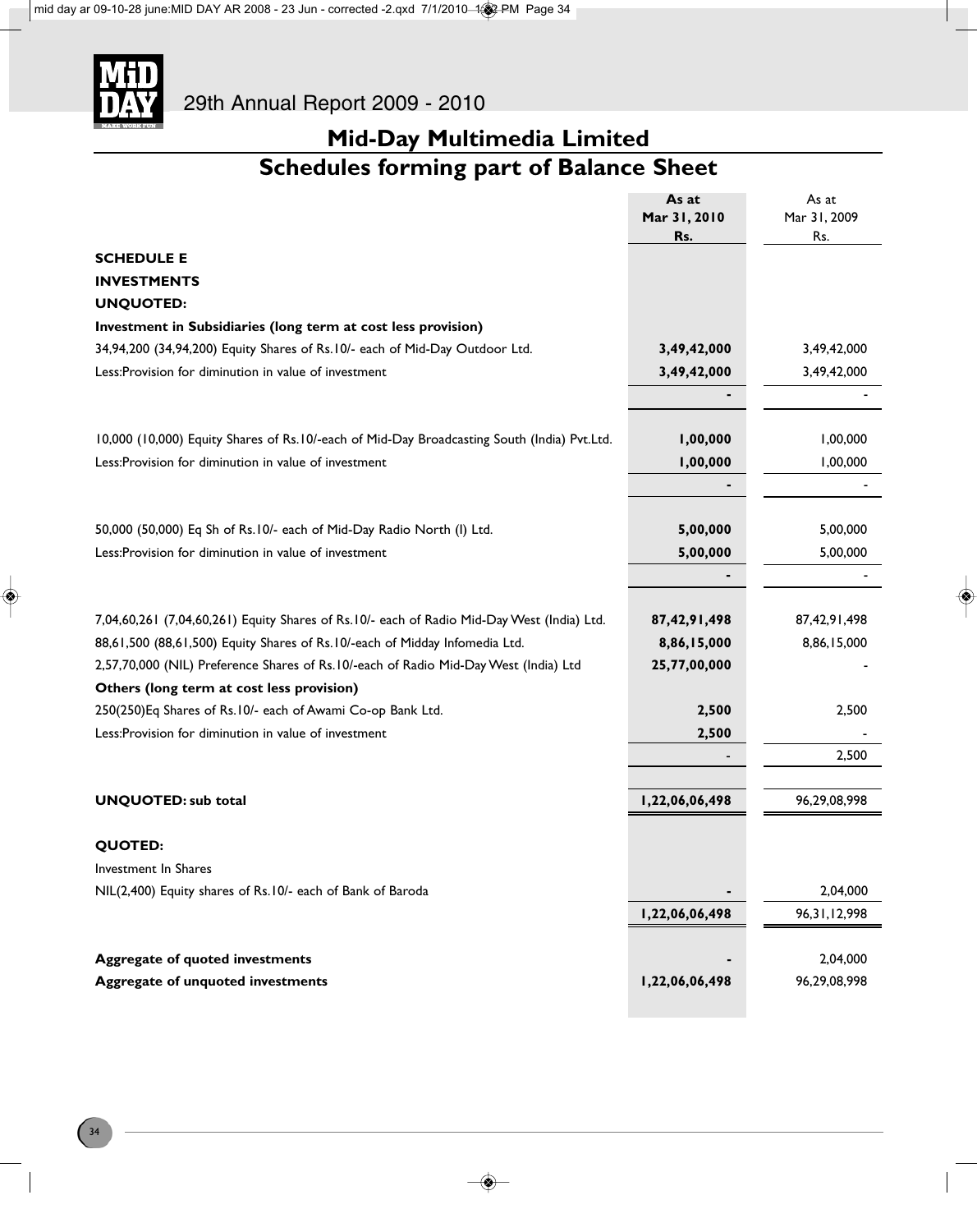

# **Mid-Day Multimedia Limited**

# **Schedules forming part of Balance Sheet**

|                                                                  | As at           | As at        |
|------------------------------------------------------------------|-----------------|--------------|
|                                                                  | Mar 31, 2010    | Mar 31, 2009 |
| <b>SCHEDULF</b>                                                  | Rs.             | Rs.          |
| Cash & bank balances                                             |                 |              |
| In current accounts with scheduled banks                         | 9,409           |              |
| In fixed deposit with scheduled banks                            | 75,000          | 75,000       |
| Margin money with scheduled banks                                |                 | 34,528       |
|                                                                  | 84,409          | 1,09,528     |
|                                                                  |                 |              |
| <b>SCHEDULE G</b>                                                |                 |              |
| Other current assets                                             |                 |              |
| Sales consideration receivable from Midday Infomedia Ltd         | 16,86,37,080    | 23,44,26,196 |
|                                                                  | 16,86,37,080    | 23,44,26,196 |
|                                                                  |                 |              |
| <b>SCHEDULE H</b>                                                |                 |              |
| Loans & advances                                                 |                 |              |
| Loans to subsidiaries                                            | 25, 29, 96, 438 | 47,72,95,862 |
| Advance Income-tax(net of provision)                             | 1,92,71,706     | 1,88,66,163  |
| Advances recoverable in cash or kind or for value to be received | 5,46,60,858     | 2,22,93,687  |
|                                                                  | 326,929,001     | 51,84,55,712 |
|                                                                  |                 |              |
| <b>SCHEDULE I</b>                                                |                 |              |
| <b>Current liabilities &amp; provisions</b>                      |                 |              |
| <b>Current liabilities</b>                                       |                 |              |
| Other liabilities                                                | 24,47,687       | 57,49,056    |
|                                                                  | 24,47,687       | 57,49,056    |
|                                                                  |                 |              |
| <b>PROVISIONS</b>                                                |                 |              |
| Provision for leave encashment                                   | 11,13,428       |              |
| Provision for Gratuity                                           | 4,307           | 45,07,083    |
|                                                                  | 11,17,735       | 45,07,083    |
|                                                                  |                 |              |
|                                                                  | 35,65,422       | 1,02,56,139  |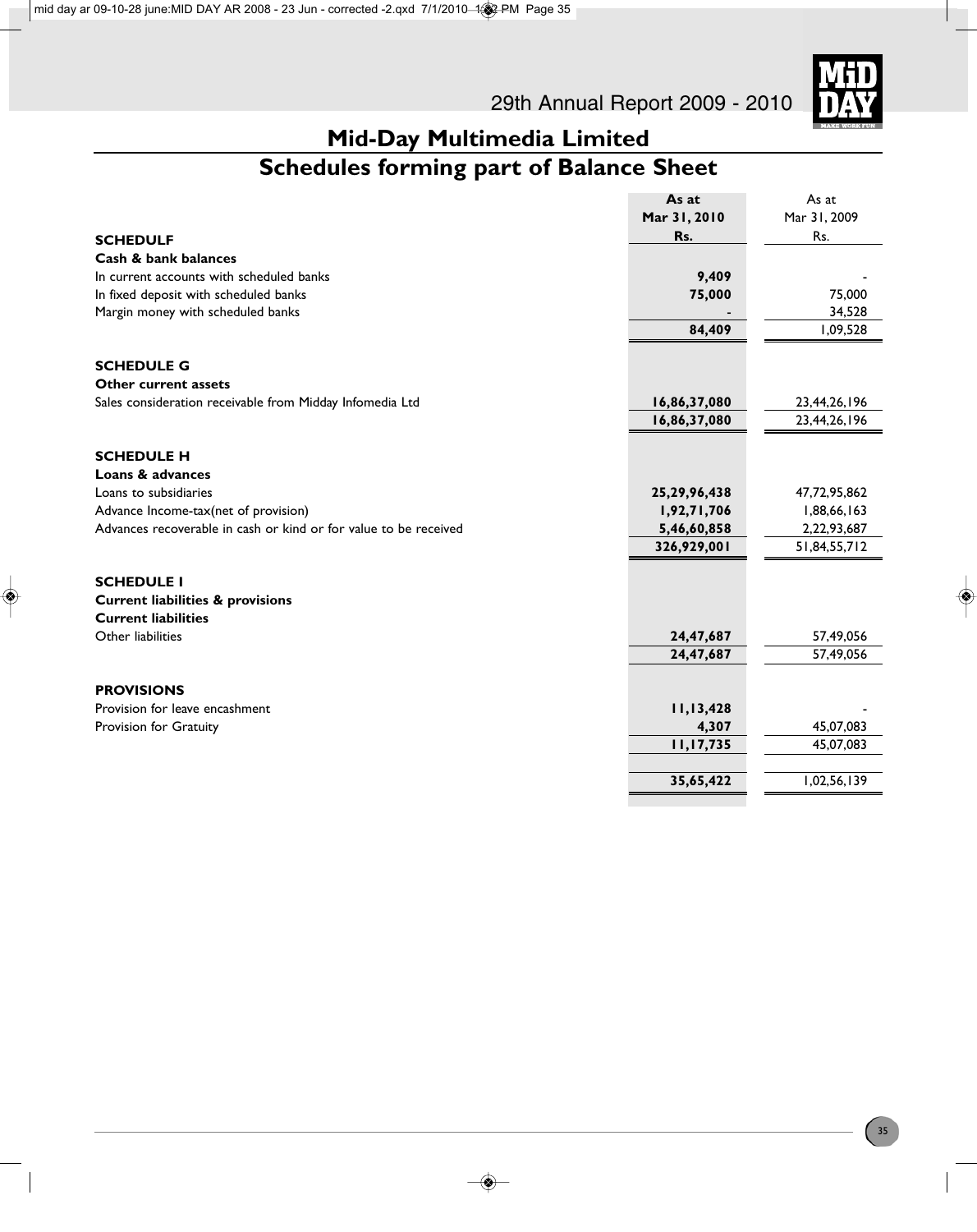

# **Mid-Day Multimedia Limited**

# **Schedules forming part of Profit & Loss Account**

|                                                 | Year ended to  | Year ended to |
|-------------------------------------------------|----------------|---------------|
|                                                 | Mar 31, 2010   | Mar 31, 2009  |
|                                                 | Rs.            | Rs.           |
| <b>SCHEDULE J</b>                               |                |               |
| Cost of printing / painting                     |                |               |
| <b>Consumption of Newsprint</b>                 |                |               |
| Opening stock                                   |                | 2,61,55,187   |
| Purchases (net)                                 |                | 15,30,25,467  |
|                                                 |                | 17,91,80,654  |
| Closing stock                                   |                | 7,41,49,318   |
| Cost of printing                                |                | 10,50,31,336  |
| Printing job work & labour charges              |                | 1,28,52,243   |
| Printing & Packing materials                    |                | 1,30,55,597   |
| Electricity                                     | $\blacksquare$ | 26,58,588     |
|                                                 | $\blacksquare$ | 13,35,97,763  |
| <b>SCHEDULE K</b>                               |                |               |
| <b>Employees cost</b>                           |                |               |
| Salaries, wages & bonus                         | 27,09,403      | 6,53,69,793   |
| Contribution to PF, FPF                         | 1,54,990       | 23,83,151     |
| (Net of Rs. 1,14,57,572 charged to subsidiary.) |                |               |
| Gratuity                                        |                | 12,99,999     |
| Outsourcing                                     |                | 1,35,94,242   |
| Staff welfare expenses                          |                | 17,41,564     |
| <b>ESOP</b> Compensation                        | (74, 74, 401)  | (71, 15, 201) |
| (Refer Note no.7)                               |                |               |
|                                                 | (46, 10, 008)  | 7,72,73,547   |
| <b>SCHEDULE L</b>                               |                |               |
| Selling & distribution                          |                |               |
| Freight & Distribution                          |                | 1,57,04,380   |
| Entertainment & business development            |                | 76,70,124     |
| Advertisement expenses                          |                | 26,26,454     |
|                                                 |                | 2,60,00,958   |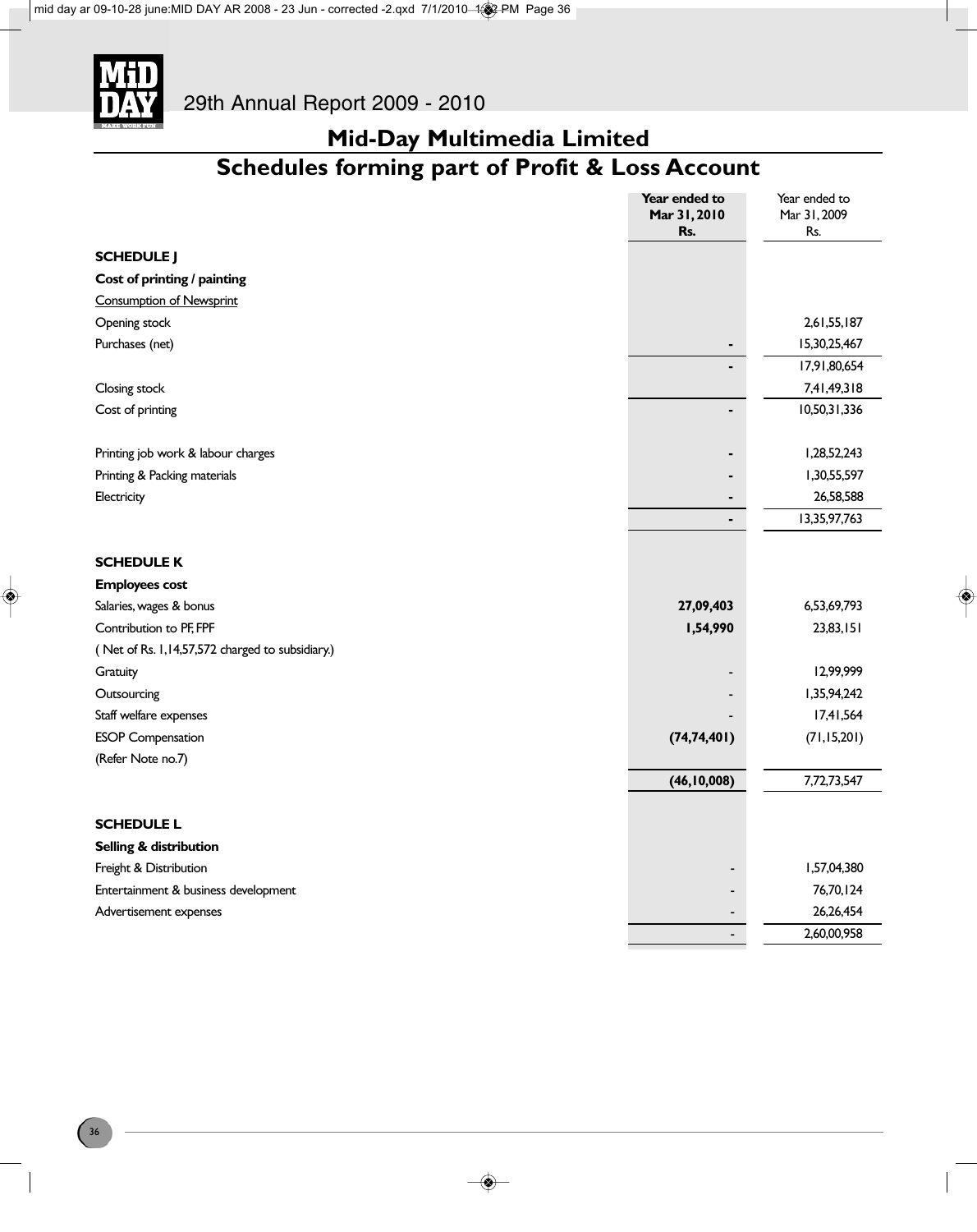

# **Schedules forming part of Profit & Loss Account**

|                               | Year ended to       | Year ended to       |
|-------------------------------|---------------------|---------------------|
|                               | Mar 31, 2010<br>Rs. | Mar 31, 2009<br>Rs. |
| <b>SCHEDULE M</b>             |                     |                     |
| Other operational expenses    |                     |                     |
| Conveyance                    |                     | 15,74,124           |
| Electricity office            |                     | 17,72,517           |
|                               |                     | 2,63,860            |
| General expenses              | 1,41,628            |                     |
| Vehicle expenses              |                     | 1,78,689            |
| Insurance premium             | 98,056              | 9,95,272            |
| Legal & professional charges  | 17,41,752           | 40,37,767           |
| Machinery repairs             |                     | 13,67,717           |
| Other repairs & maintenance   |                     | 37,87,467           |
| Printing & stationery         | 3,36,677            | 8,36,596            |
| Postage & telephone           | 1,99,489            | 29,99,912           |
| Rent, rates & taxes           | 32,704              | 82,94,618           |
| Travelling                    |                     | 47,29,520           |
| Membership & Subscription     |                     | 6,14,853            |
| Directors fees                | 2,70,000            | 3,10,000            |
| Donation                      |                     | 5,68,003            |
| Remuneration to auditors for: |                     |                     |
| Statutory audit               | 1,65,450            | 1,94,167            |
| Tax audit                     | 55,150              | 84,270              |
| Certification work            | 49,635              | 57,978              |
|                               | 30,90,541           | 3,26,67,329         |
|                               |                     |                     |
| <b>Schedule N</b>             |                     |                     |
| <b>Finance charges</b>        |                     |                     |
| Interest - on Debentures      | 1,20,62,100         | 72,26,028           |
| Interest - on Others          |                     | 38,50,587           |
| Bank charges & commission     | 25,324              | 7,50,002            |
|                               | 1,20,87,424         | 1,18,26,617         |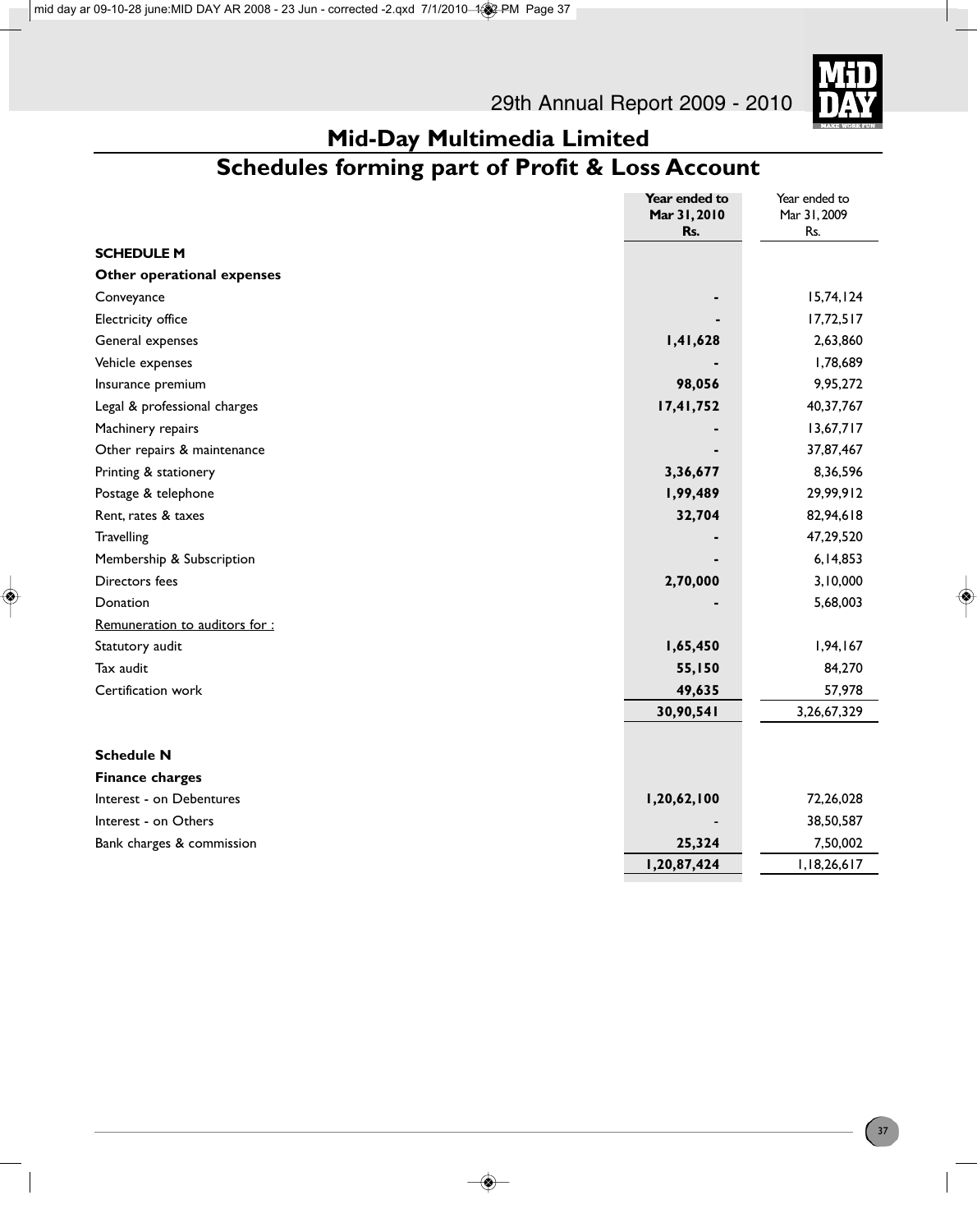

### **SCHEDULE 'O'**

#### **Notes Forming Part of the Accounts for the Year ended March 31, 2010.**

**1.** Printing and publishing business of the Company has been transferred to Midday Infomedia Limited w.e.f. July 1, 2008 as explained in note no. 4. In view of such transfer, the figures of the current year are not comparable with the previous year.

### **2. Significant Accounting Policies**

i) Accounting system

The financial statements have been prepared under the historical cost convention, on accrual basis of accounting and in compliance with the applicable accounting standards prescribed under Section 211 (3C) of the Companies Act and other accepted accounting principles.

ii) Use of Estimates

The preparation of financial statements in conformity with generally accepted accounting principles requires the management of the company to make estimates and assumptions that affect the reported amounts of income and expenses of the period and the reported balances of assets and liabilities and the disclosures relating to contingent liabilities as of the date of the financial statements. Difference, if any, between the actual results and estimates is recognized in the period in which the results are known.

iii) Revenue Recognition

Interest income is recognized on time proportion basis taking into account the amount outstanding and the rate applicable.

- iv) The Company provides depreciation under the straight-line method as per the rates prescribed in schedule XIV of the Companies Act, 1956 in respect of office premises.
- v) All investments of long-term nature are valued at cost. Diminution in value of such investments, if of permanent nature, is provided for. Current investments are valued at lower of cost or net realizable value.
- vi) Current tax is provided at the current tax rates on taxable income. The Company provides for deferred tax based on tax effect of timing differences resulting from the recognition of items in the financial statements and in estimating its current tax provision using the tax rates and tax laws that have been enacted or substantively enacted. Deferred Tax Assets on timing differences other than unabsorbed losses are recognized to the extent there is a reasonable certainty that these would be realized in future. Deferred Tax Asset arising on account of unabsorbed tax losses and unabsorbed depreciation are accounted for on prudence basis when there is a virtual certainty that sufficient future taxable income will be available against which such deferred tax asset can be realized.
- vii) In respect of stock options granted pursuant to the Company's Stock Option Schemes, the intrinsic value of the option (excess of market price of the share over the exercise price of the option) is treated as discount and accounted as employees compensation cost over the vesting period.
- viii) Employee Benefits

Short term employee benefits payable wholly within twelve months of rendering services such as salaries, wages, etc. are recognized in the period in which the employee renders the related service.

Defined Contribution Plan: The company's contribution to the state governed employee's provident fund scheme is a defined contribution plan. The contribution paid / payable under the scheme is recognized during the period in which the employee renders the related service.

Defined Benefit Plan: The Company's gratuity fund managed through the gratuity trust is company's defined benefit plan. The present value of obligations under such defined benefit plans is determined based on actuarial valuation using the projected unit credit method.

Long Term Employee Benefits: The obligation of long term employee benefits such as long term compensated absences is recognized in the same manner as in the case of defined benefit plans.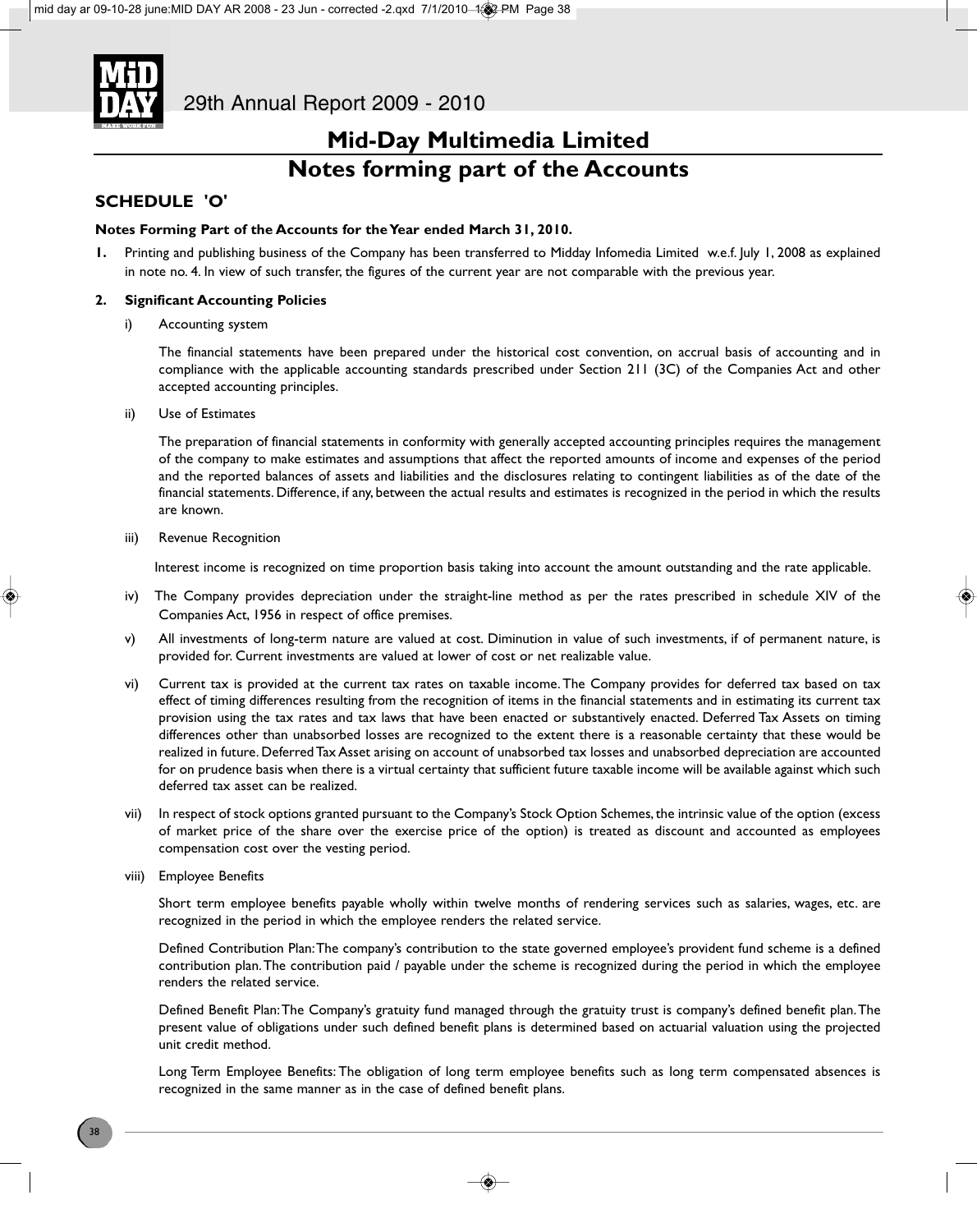

### ix) Impairment of Assets:

At each Balance Sheet date the carrying amount of the assets is tested for impairment. If there is any indication of impairment, the company estimates the recoverable amount of the asset. If such recoverable amount of the asset or the recoverable amount of cash generating unit to which the asset belongs is less than its carrying amount, the carrying amount is reduced to its recoverable amount. The reduction is treated as an impairment loss and is recognized in the Profit and Loss Account. If at the Balance Sheet date there is an indication that the previously assessed impairment loss no longer exist, the recoverable amount is reassessed and the assets is reflected at the recoverable amount.

### **3. Business Transfer**

The members of the company by way of Postal Ballot have approved transfer of Printing and Publishing business of the Company by way of slump sale together with all its properties, assets, rights, liabilities/obligations of whatsoever nature and kind and its employees on a going concern basis to a New Wholly Owned Subsidiary Midday Infomedia Ltd, through Business Transfer Agreement pursuant to Section 293 (1)(a) of the Companies Act, 1956. This was effective from July 1, 2008.

Cash credit and term loan facilities forming part of the Newsmedia division which has been transferred by way of slump sale are secured by pari passu charge on present & future movable and immovable assets of the company and also secured by personal guarantee of Chairman & Managing Director.

Pursuant to the BTA, the leasehold land & factory premises, bank balances and Secured loans are in the process of being transferred in the name of the purchaser company Midday Infomedia Ltd.

### **4. Contingent Liability**

- a) In respect of guarantees issued by Company's bankers to MSRDC and other authorities for Rs. 3 Lakh (Rs. 3 Lakh).
- b) Corporate guarantee issued to Bank of Baroda for Radio Mid Day West (India) Limited against term loan of Rs.NIL (Rs.15 Lakh) and CC limit Rs. 140 Lakh (Rs.140 Lakh).

Bank Guarantee issued to Ministry of Information & Broadcasting for Radio Mid Day West (India) Limited Rs. 332 Lakh (Rs.332 Lakh).

Counter guarantee issued to Axis Bank for Radio Mid Day West (India) Limited against term loan of Rs. 3,000 Lakh (Rs.4,000 Lakh) and corporate guarantee for CC limit of Rs. 500 Lakh (NIL).

Corporate guarantee issued to Bank of India for Midday Infomedia Limited against unsecured loan of Rs. 1,050 Lakh (Rs.1,250 Lakh) and to Bank of Baroda for Midday Infomedia Limited against CC limit of Rs. 1,800 Lakh (Rs.1,800 Lakh) and for ECB Term Loan of Rs. 225 Lakh (Rs.651 Lakh).

c) Claims against the company in respect of various defamation suits and claims of employees, amount not ascertainable (Previous year Unascertainable)

#### **5. The Company administers its ESOP scheme through a Trust. The details of the Share Capital are as follows:**

|                                              | <b>No. of Shares</b> | <b>Nominal value</b> |
|----------------------------------------------|----------------------|----------------------|
| Total No. Shares issued (including for ESOP) | 5, 28, 35, 276       | 52,83,52,760         |
| Shares Held by Trust under ESOP Scheme *     | (5,36,500)           | (53,65,000)          |
| Share Capital reflected in Balance Sheet     | 5,22,98,776          | 52,29,87,760         |

\* ESOP Trust (Mid-Day Exports Ltd) is holding in total 577,416 shares including 40,916 shares held from earlier ESOP Scheme which is part of share Capital reflected in balance sheet.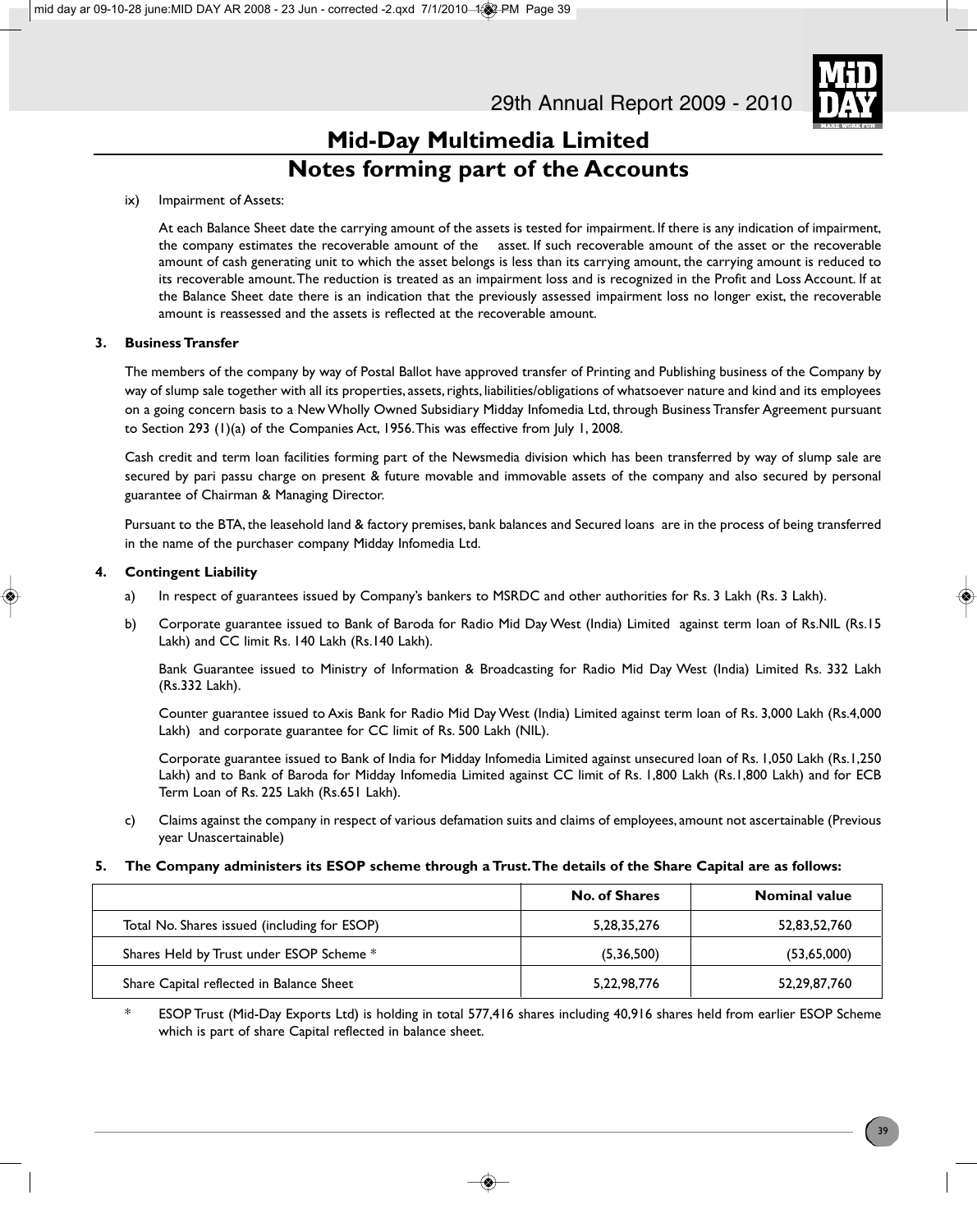

The Company has allotted 23,000 equity shares under ESOP scheme at exercise price of Rs. 10 each aggregating to 230,000.

- **6.** Credit balance in ESOS Compensation account represent write back of ESOP expense arising as a result of options being lapsed/not exercised by the employees.
- **7.** The company's exposure in its subsidiary Radio Mid day West (India) Limited through investments and loans aggregate Rs. 13,850 lakh (investment Rs. II,320 lakh and loan Rs. 2,530 lakh). Though net worth of the subsidiary is substantially eroded, the investments and loans have not been considered as impaired as management is certain of realizing value of investments and loans.

#### **8. Managerial Remuneration: Managing Director**

| <b>Particulars</b>       | $2009 - 10$ (Rs.) | 2008-09 (Rs.) |
|--------------------------|-------------------|---------------|
| Salaries, Wages & Bonus  | 44.35.147         | 44,88,264     |
| Contribution to PF & FPF | 5,06,820          | 5,28,441      |
| Perquisites              | 1,70,815          | 1,67,754      |

#### **9. C.I.F. Value of Newsprint Imports**

| <b>Particulars</b>                | $2009 - 10$ (Rs.) | 2008-09 (Rs.) |
|-----------------------------------|-------------------|---------------|
| C.I.F. Value of Newsprint Imports | <b>NIL</b>        | 11,28,78,298  |

#### **10. Expenditure in Foreign Currency on account of:**

| <b>Particulars</b>        | 2009-10 (Rs.) | 2008-09 (Rs.) |
|---------------------------|---------------|---------------|
| News/Subscription         | <b>NIL</b>    | 2,65,000      |
| <b>Traveling</b>          | <b>NIL</b>    | 1,50,441      |
| Conference & training     | <b>NIL</b>    | <b>NIL</b>    |
| <b>Technical Services</b> | <b>NIL</b>    | 93,000        |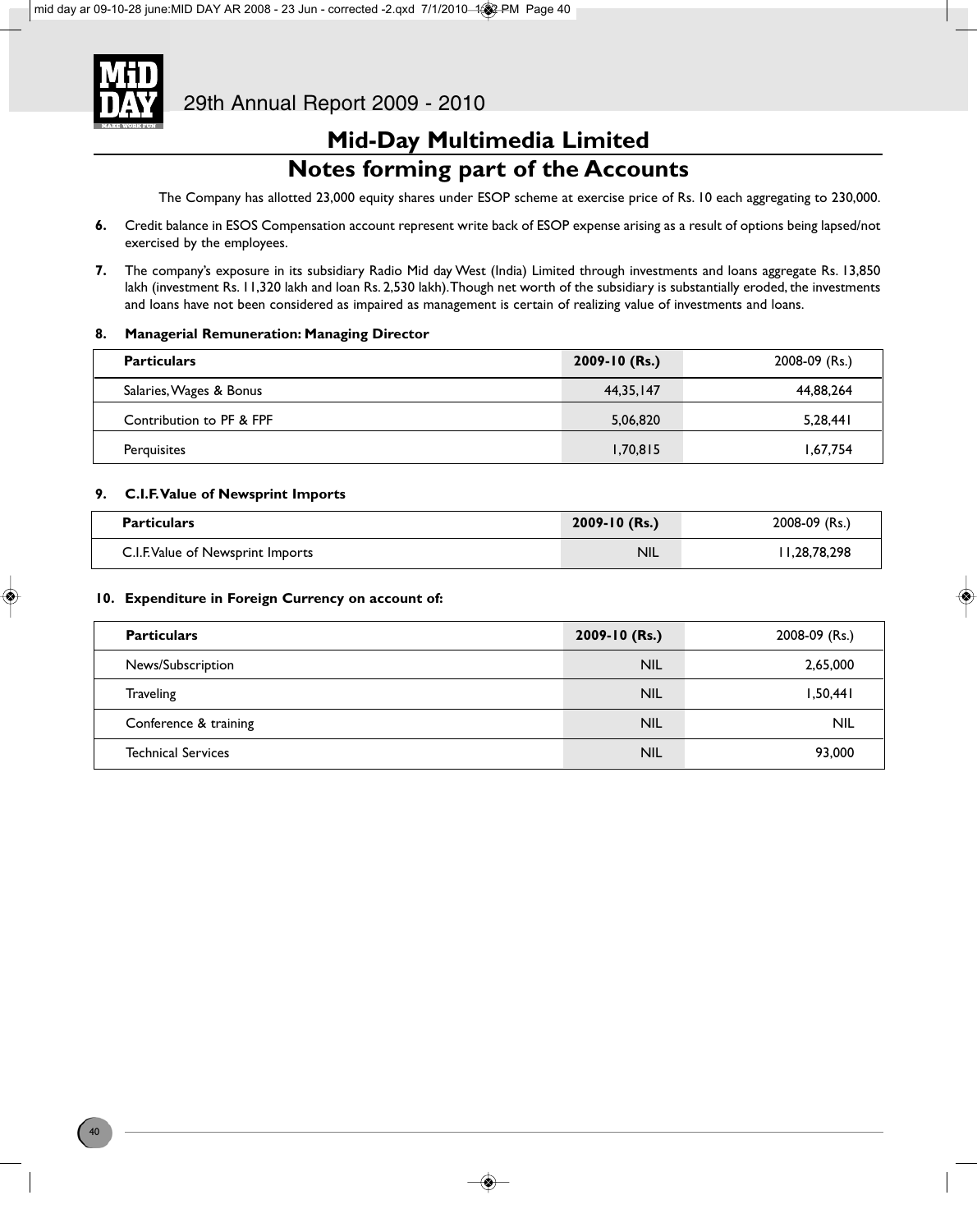

# **Notes forming part of the Accounts**

### **11. Consumption of Newsprint**

| <b>Particulars</b> | $2009 - 10$<br>(Rs. in Lakh) | %          | 2008-09<br>(in Rs. Lakh) | ℅   |
|--------------------|------------------------------|------------|--------------------------|-----|
| Imported           | <b>NIL</b>                   | <b>NIL</b> | 649                      | 62% |
| Indigenous         | <b>NIL</b>                   | <b>NIL</b> | 40 I                     | 38% |

### **12. The calculation of deferred tax asset/(liability) is shown below**

| <b>Particulars</b>             | <b>Opening (Rs.)</b> | During the<br>year (Rs) | Closing (Rs.) |
|--------------------------------|----------------------|-------------------------|---------------|
| Depreciation                   | <b>NIL</b>           | 26,274                  | 26,274        |
| Provision for Leave Encashment | NIL                  | 3,78,454                | 3,78,454      |
| Total                          | <b>NIL</b>           | 4,04,728                | 4,04,728      |

### **13. Calculation of EPS**

| <b>Particulars</b>                                                                                       | 2009-10 (Rs.) | 2008-09 (Rs.)     |
|----------------------------------------------------------------------------------------------------------|---------------|-------------------|
| Net Profit after tax for the year (Rs)                                                                   | 1,95,66,883   | (13, 58, 33, 351) |
| Calculation of weighted average number of equity shares                                                  |               |                   |
| Number of shares at the beginning of the year                                                            | 5,22,34,860   | 5,11,68,610       |
| Weighted avg. of Shares issued during the year<br>$(14000 \times 156 / 365)$ & $(9000 \times 337 / 365)$ | 14,293        | 14,63,354         |
| Weighted avg. Number of Equity Shares considered for<br><b>Basic EPS Calculation.</b>                    | 5,22,49,153   | 5, 26, 31, 964    |
| Weighted avg. Number of Equity Shares considered for<br>Diluted EPS Calculation.                         | 5,22,49,153   | 5, 26, 31, 964    |
| Basic Earnings/(loss) (in Rupees) per share                                                              | 0.37          | (2.62)            |
| Diluted Earnings/(loss) (in Rupees) per share                                                            | 0.37          | (2.62)            |

**14.** The company does not have multiple operating segments hence separate disclosure of the segment wise information is not required.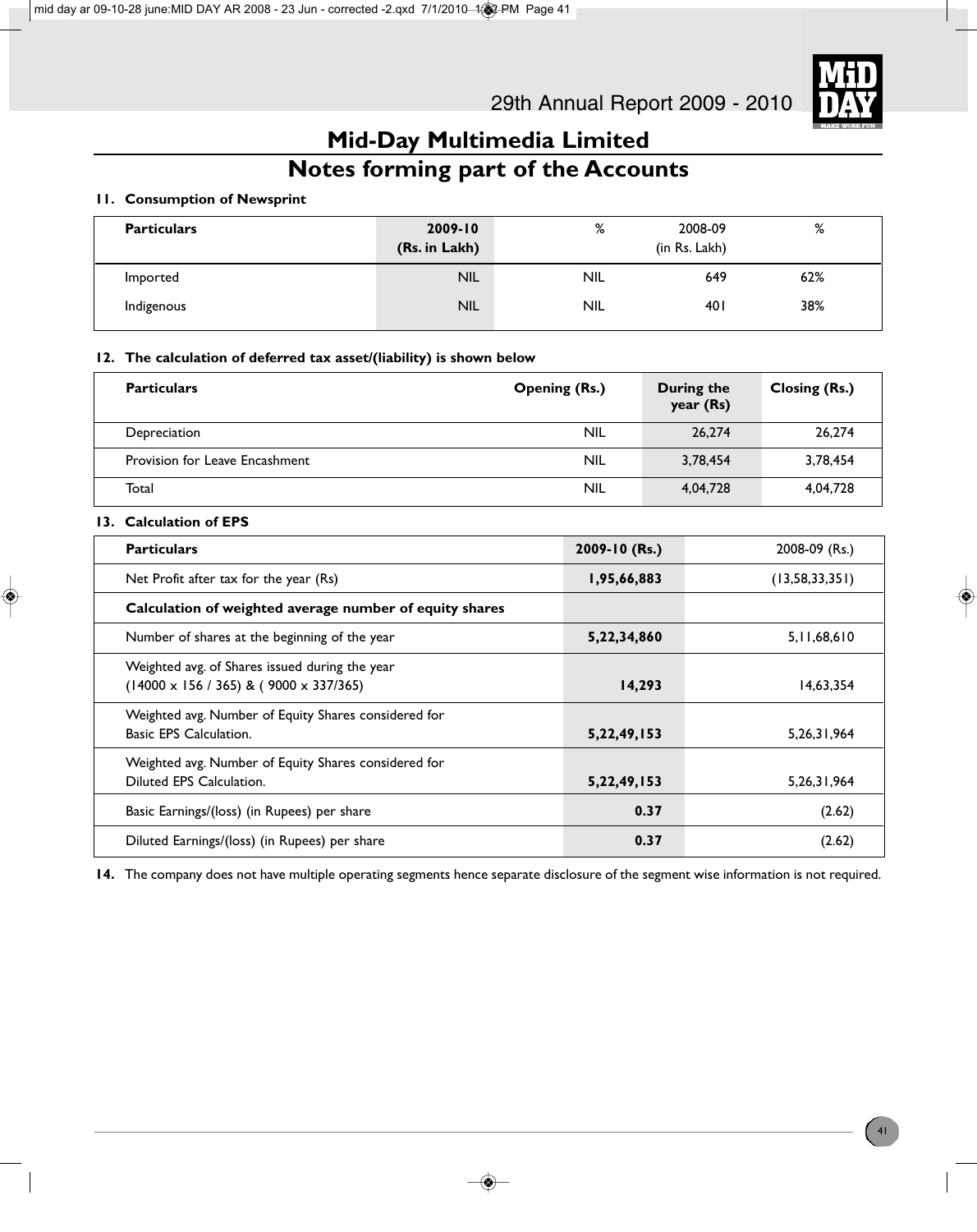

### **Notes forming part of the Accounts**

### **15. Disclosure with regard to related party transactions as per Accounting Standard AS- 18 is as follows:**

### **A. Subsidiary Company**

| Name of The Party          | Relationship        | Nature of<br><b>Transaction</b><br>during the year | <b>Amount of</b><br>transaction<br>(Rs.) | <b>Closing</b><br><b>Balance</b><br>Due (to)/<br>from Rs. | Amount<br>written off/<br>added back<br>Rs. |
|----------------------------|---------------------|----------------------------------------------------|------------------------------------------|-----------------------------------------------------------|---------------------------------------------|
| Mid-Day Outdoor Ltd.*      | Subsidiary Company  | Loan                                               | 25.130                                   | 7,23,972                                                  | <b>NIL</b>                                  |
| Radio Mid-Day West (India) | Subsidiary Company  | Loan given                                         | (22, 43, 24, 554)                        | 25,29,08,836                                              | <b>NIL</b>                                  |
| Ltd.                       |                     | Investment in<br><b>Preference Shares</b>          | 25,77,00,000                             | 25,77,00,000                                              | <b>NIL</b>                                  |
|                            |                     | Interest on Loan &<br>Rent Income.                 | 3, 20, 24, 395                           | 5,39,85,285                                               | <b>NIL</b>                                  |
| Midday Infomedia Ltd.      | Subsidiary Comapany | <b>Expenses</b><br>Reimbursement                   | 37, 11, 260                              |                                                           |                                             |
|                            |                     | Advances                                           | (6,95,00,375)                            | 16,86,37,080                                              | NIL                                         |

\* We have made provision for diminishing in value of Rs. 636,370 loan given to Mid-Day Outdoor Ltd

### **B. Other related parties where control exists:**

| Name of The Party            | Relationship             | Nature of<br><b>Transaction</b><br>during the year   | <b>Amount of</b><br>transaction<br>(Rs.) | <b>Closing</b><br><b>Balance</b><br>Due $(to)$<br>from Rs. | Amount<br>written off/<br>added back<br>Rs. |
|------------------------------|--------------------------|------------------------------------------------------|------------------------------------------|------------------------------------------------------------|---------------------------------------------|
| Inquilab Offset Printers     | <b>Associate Company</b> | Advances                                             | 12,09,194                                |                                                            |                                             |
| Pvt. Ltd.                    |                          | Expense                                              |                                          |                                                            |                                             |
|                              |                          | Reimbursement                                        | (3, 22, 725)                             | (3, 22, 725)                                               | <b>NIL</b>                                  |
| Mid-Day Publishing Pvt. Ltd. | <b>Associate Company</b> | -Expense                                             | 45.519                                   | <b>NIL</b>                                                 | <b>NIL</b>                                  |
|                              |                          | Reimbursement                                        |                                          |                                                            |                                             |
|                              |                          | Payment received                                     | 3,50,039                                 |                                                            |                                             |
| Mid-Day Export Pvt. Ltd.     | <b>Associate Company</b> | Amount Repaid<br>against equity shares<br>under ESOP | 6,39,160                                 | (20, 35, 000)                                              | <b>NIL</b>                                  |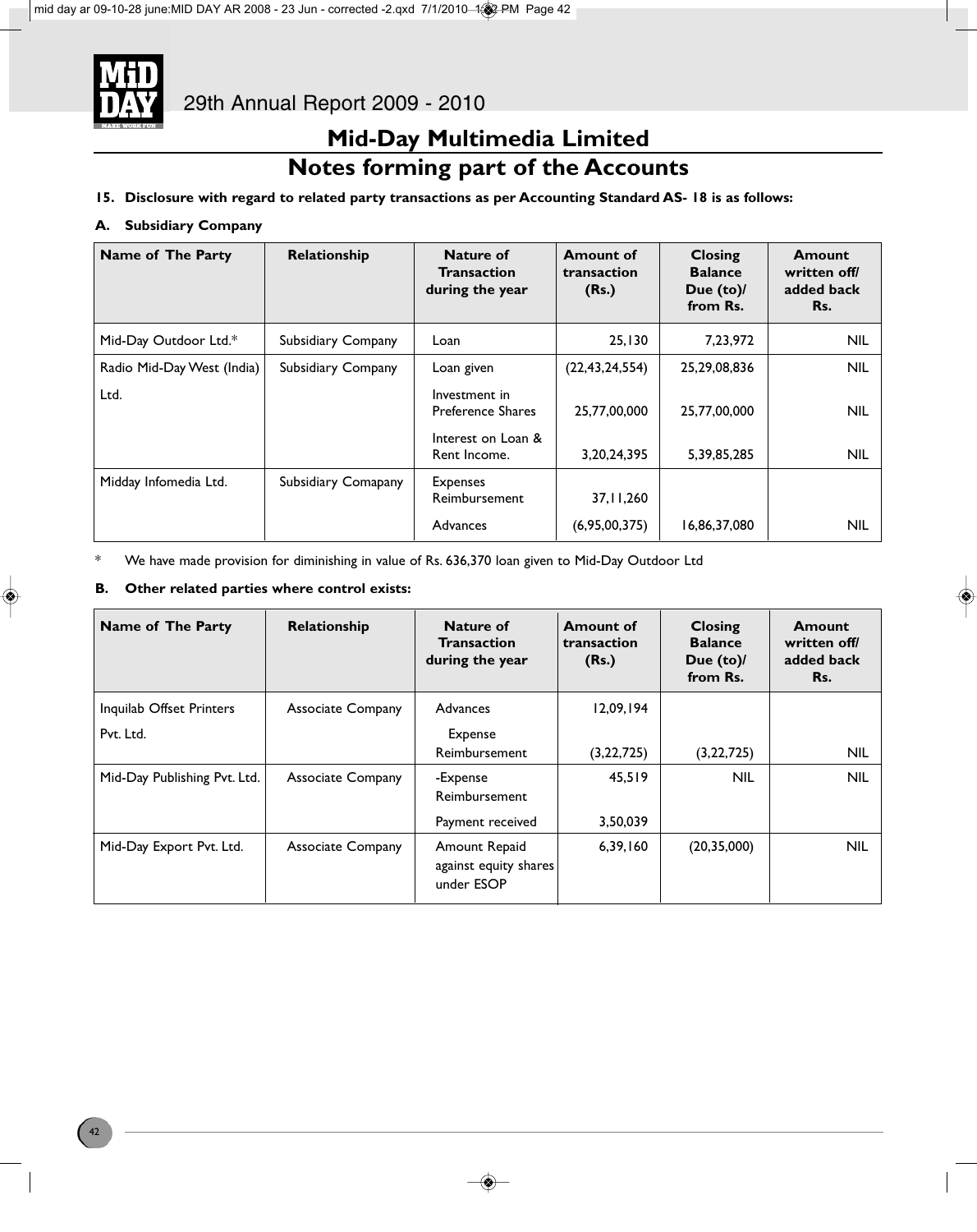

During the year, there were no transactions with the following associate companies:

- i) Mid-Day Broadcasting South (India) Pvt. Limited
- ii) Meridian Holding & Leasing Co Pvt. Limited
- iii) Mirror Films Private Limited
- iv) Ferari Investments and Trading Co Pvt. Limited
- v) Mid-Day Radio North (India) Limited

#### **C. Key Management Personnel :**

Mr. Khalid Ansari

Mr. Tarique Ansari (Remuneration Rs. 5,112,782 Refer Note 8)

### **16. Employees Benefit**

The Company has classified the various benefits provided to employees as under:

### **I. Defined Contribution Plans:**

### **Provident Fund (PF, FPF)**

The Company has recognised the following amounts in Profit and Loss Account:

| $\mathsf I$ Particulars            | Year Ended March 31, 2010 |
|------------------------------------|---------------------------|
| Employer's contribution to PF, FPF | .54.990                   |

### **II. Defined Benefit Plans**

#### **Contribution to Gratuity Fund (Funded Scheme)**

In accordance with the Accounting Standard (AS 15) (Revised 2005), actuarial valuation was performed in respect of the aforesaid defined benefit plans based on the following assumptions:

The current year information in the following tables represents the figure for employees retained after the slump sale of news print division and is not comparable with previous year's information.

Amount debited to Profit & Loss a/c on account of Leave encashment Rs. 1,113,428

| Discount Rate (per annum)                           | 8% |
|-----------------------------------------------------|----|
| Rate of increase in compensation levels (per annum) | 6% |
| Rate of return on Plan Assets (for Funded Scheme)   | 8% |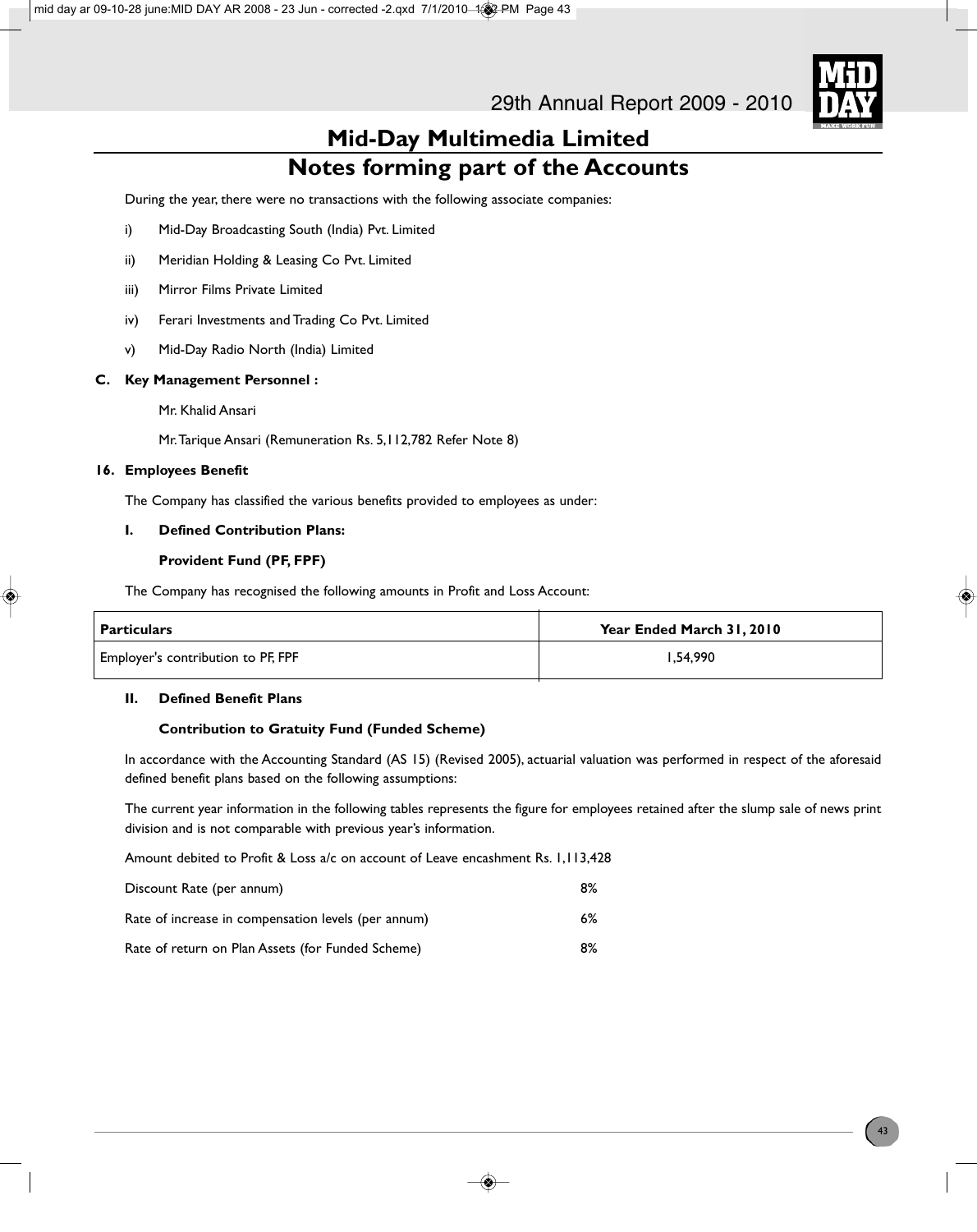

### **Notes forming part of the Accounts**

### **a. Change in the Present Value of Obligation**

| <b>Particulars</b>                                                        | <b>Funded Scheme Gratuity</b>                |                                              |
|---------------------------------------------------------------------------|----------------------------------------------|----------------------------------------------|
|                                                                           | <b>Year Ended</b><br>March 31, 2010<br>(Rs.) | <b>Year Ended</b><br>March 31, 2009<br>(Rs.) |
| Present Value of Defined Benefit Obligation as at beginning of the period | 45.07.083                                    | 43,48,935                                    |
| <b>Interest Cost</b>                                                      | 3,38,031                                     | 3,26,170                                     |
| <b>Current Service Cost</b>                                               | 2,13,338                                     | 2,71,109                                     |
| Benefits Paid*                                                            | (78,00,000)                                  | <b>NIL</b>                                   |
| Actuarial (gain) / loss on Obligations                                    | 78,60,629                                    | (4,39,131)                                   |
| Present Value of Defined Benefit Obligation as at the end of the period   | 51,19,081                                    | 45,07,083                                    |

### **b. Fair Value of Plan Assets** (For Funded Scheme)

| <b>Particulars</b>                                         | <b>Year Ended</b><br>March 31, 2010<br>(Rs.) | <b>Year Ended</b><br>March 31, 2009<br>(Rs.) |
|------------------------------------------------------------|----------------------------------------------|----------------------------------------------|
| Present Value of Plan Assets as at beginning of the period | 1,10,22,368                                  | 2,58,75,515                                  |
| <b>Expected Return on Plan Assets</b>                      | 8,26,678                                     | N.A                                          |
| Contributions during the year                              | <b>NIL</b>                                   | <b>NIL</b>                                   |
| Benefits Paid*                                             | (78,00,000)                                  | <b>NIL</b>                                   |
| Actuarial gain / (loss) on plan assets                     | 10,65,728                                    | <b>NIL</b>                                   |
| Assets Distributed on Settlement                           |                                              | 2,58,75,515                                  |
| Fair Value of Plan Assets as at end of the period          | 51,14,774                                    | <b>NIL</b>                                   |

\* Represents amount transferred to gratuity trust of Mid day Infomedia Ltd.

All the funds under the plan assets are insurer managed.

### **c. Reconciliation of Present Value of Defined Benefit Obligation and the Fair Value of Assets**

| <b>Particulars</b>                                           | <b>Year Ended</b><br>March 31, 2010<br>(Rs.) | <b>Year Ended</b><br>March 31, 2009<br>(Rs.) |
|--------------------------------------------------------------|----------------------------------------------|----------------------------------------------|
| Present Value of Funded Obligation as at end of the period   | 51,19,081                                    | 45,07,083                                    |
| Fair Value of Plan Assets as at end of the period            | 51,14,774                                    | <b>NIL</b>                                   |
| Funded Liability recognised in the Balance Sheet (Gratuity)  | <b>NIL</b>                                   | 45.07.083                                    |
| Included in provision (Schedule)                             |                                              |                                              |
| Present Value of Unfunded Obligation as at end of the period | 4,307                                        | <b>NIL</b>                                   |
| Unrecognised Actuarial gains / (losses)                      | <b>NIL</b>                                   | <b>NIL</b>                                   |
| Included in provision (Schedule)                             | <b>NIL</b>                                   | <b>NIL</b>                                   |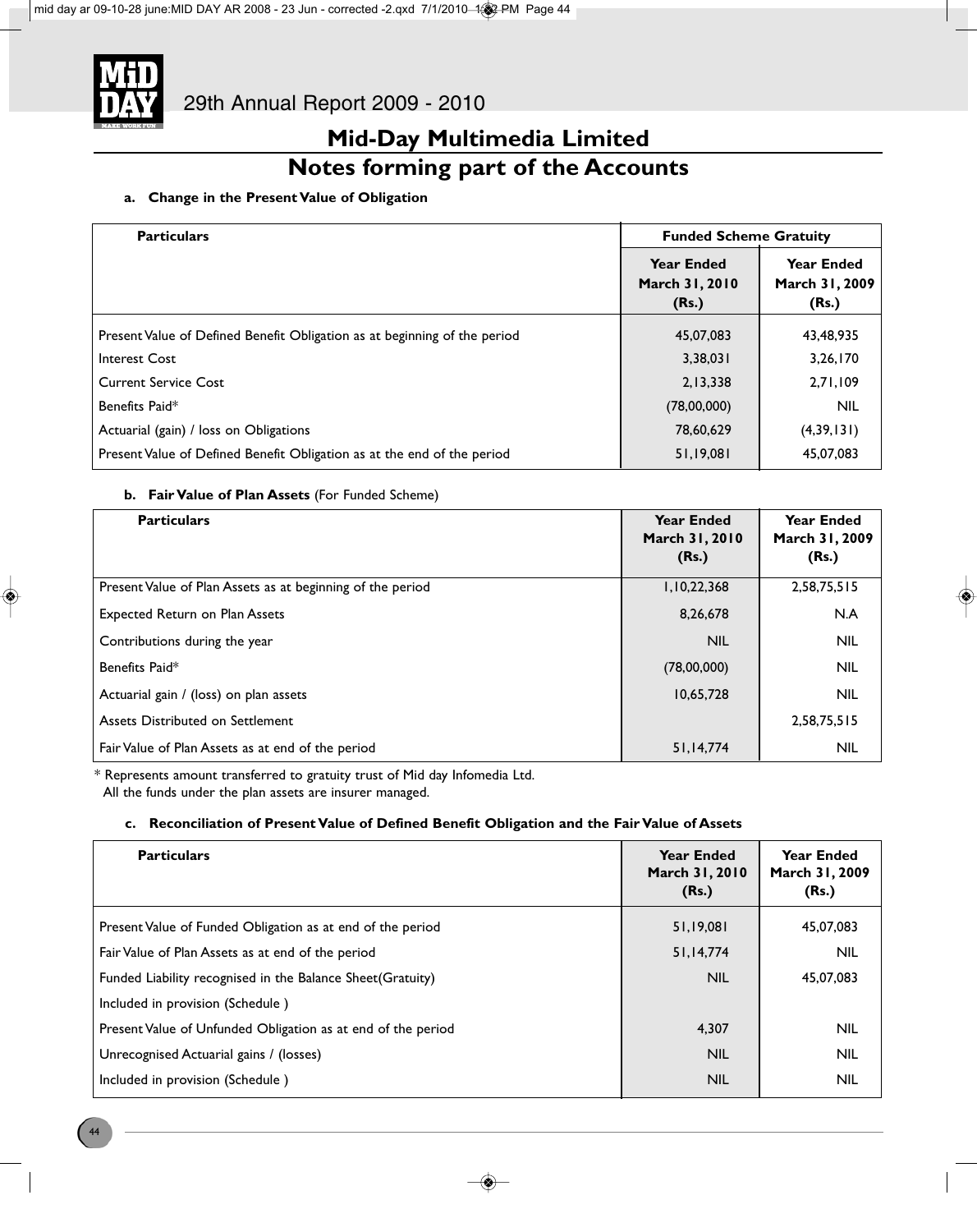

### **Notes forming part of the Accounts**

### **d) Amount recognised in the Balance Sheet**

| <b>Particulars</b>                                                      | <b>Funded Scheme Gratuity</b>                |                                              |
|-------------------------------------------------------------------------|----------------------------------------------|----------------------------------------------|
|                                                                         | <b>Year Ended</b><br>March 31, 2010<br>(Rs.) | <b>Year Ended</b><br>March 31, 2009<br>(Rs.) |
| Present Value of Defined Benefit Obligation as at the end of the period | 51,19,081                                    | 45,07,083                                    |
| Fair Value of Plan Assets As at end of the period                       | 51,14,774                                    | <b>NIL</b>                                   |
| Liability / (Net Asset) recognised in the Balance Sheet                 | (4,307)                                      | 45,07,083                                    |

### **e) Expenses recognised in Profit and Loss Account**

| <b>Particulars</b>                                       | <b>Funded Scheme Gratuity</b>                |                                              |
|----------------------------------------------------------|----------------------------------------------|----------------------------------------------|
|                                                          | <b>Year Ended</b><br>March 31, 2010<br>(Rs.) | <b>Year Ended</b><br>March 31, 2009<br>(Rs.) |
| <b>Current Service Cost</b>                              | 2,13,338                                     | 2,71,109                                     |
| <b>Past Service Cost</b>                                 | <b>NIL</b>                                   | <b>NIL</b>                                   |
| Interest Cost                                            | 3,38,031                                     | 3,26,170                                     |
| Expected Return on Plan Assets                           | (8, 26, 678)                                 | <b>NIL</b>                                   |
| Curtailment Cost / (Credit)                              | <b>NIL</b>                                   | <b>NIL</b>                                   |
| Settlement Cost / (Credit)                               | <b>NIL</b>                                   | <b>NIL</b>                                   |
| Net Actuarial (gain) / Loss recognised in the Period     | 67,94,900                                    | (4,39,131)                                   |
| Total Expenses recognised in the Profit And Loss Account | 65, 19, 592                                  | 1,58,148                                     |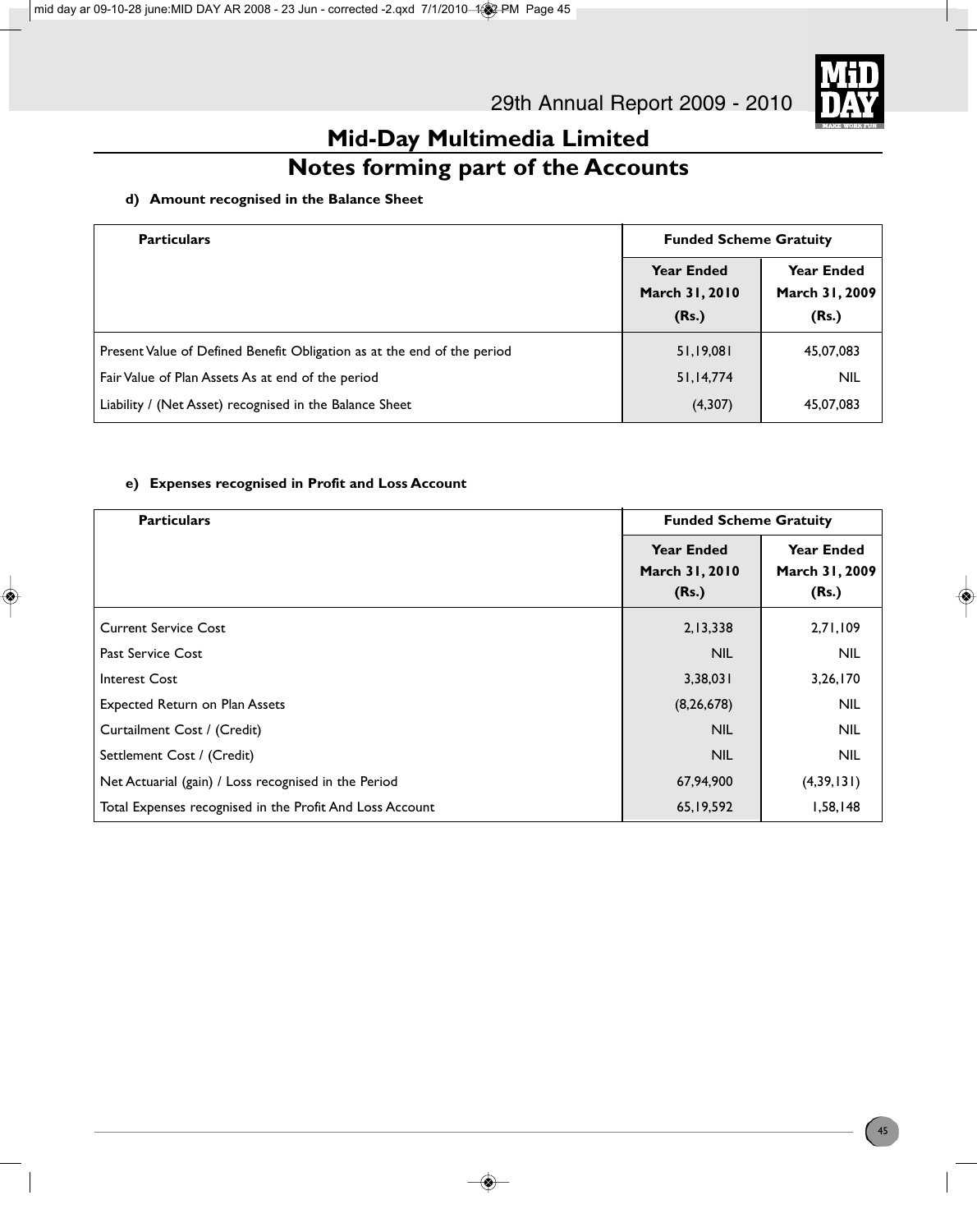

### **Notes forming part of the Accounts**

### **f) Actual Return on Plan Assets**

| <b>Particulars</b>                       | <b>Year Ended</b><br>March 31, 2010<br>(Rs.) | <b>Year Ended</b><br>March 31, 2009<br>(Rs.) |
|------------------------------------------|----------------------------------------------|----------------------------------------------|
| <b>Expected Return on Plan Assets</b>    | 826,678                                      | Nil                                          |
| Actuarial gain / (losses) on Plan Assets | 1,065,728                                    | Nil                                          |
| Actual Return on Plan Assets             | 1.892.406                                    | Nil                                          |

The expected rate of return on plan assets is based on market expectations at the beginning of the period.

- 17. Current liabilities include overdue amounts of Rs. Nil (Previous year Rs. Nil) including interest of Rs. Nil (Previous year Rs. Nil) payable to Micro Small and Medium enterprises. Total outstanding dues to Micro Small and Medium enterprises have been determined to the extent such parties have been identified on the basis of information available with the company.
- 18. Previous year's figures have been re-grouped / re-arranged wherever necessary. Figures in bracket indicate previous year's figures.

**Khalid Ansari Tarique Ansari Narayan Varma** Chairman **Managing Director** Director

Vidya Shembekar **Manajit Ghoshal** 

Company Secretary Chief Financial Officer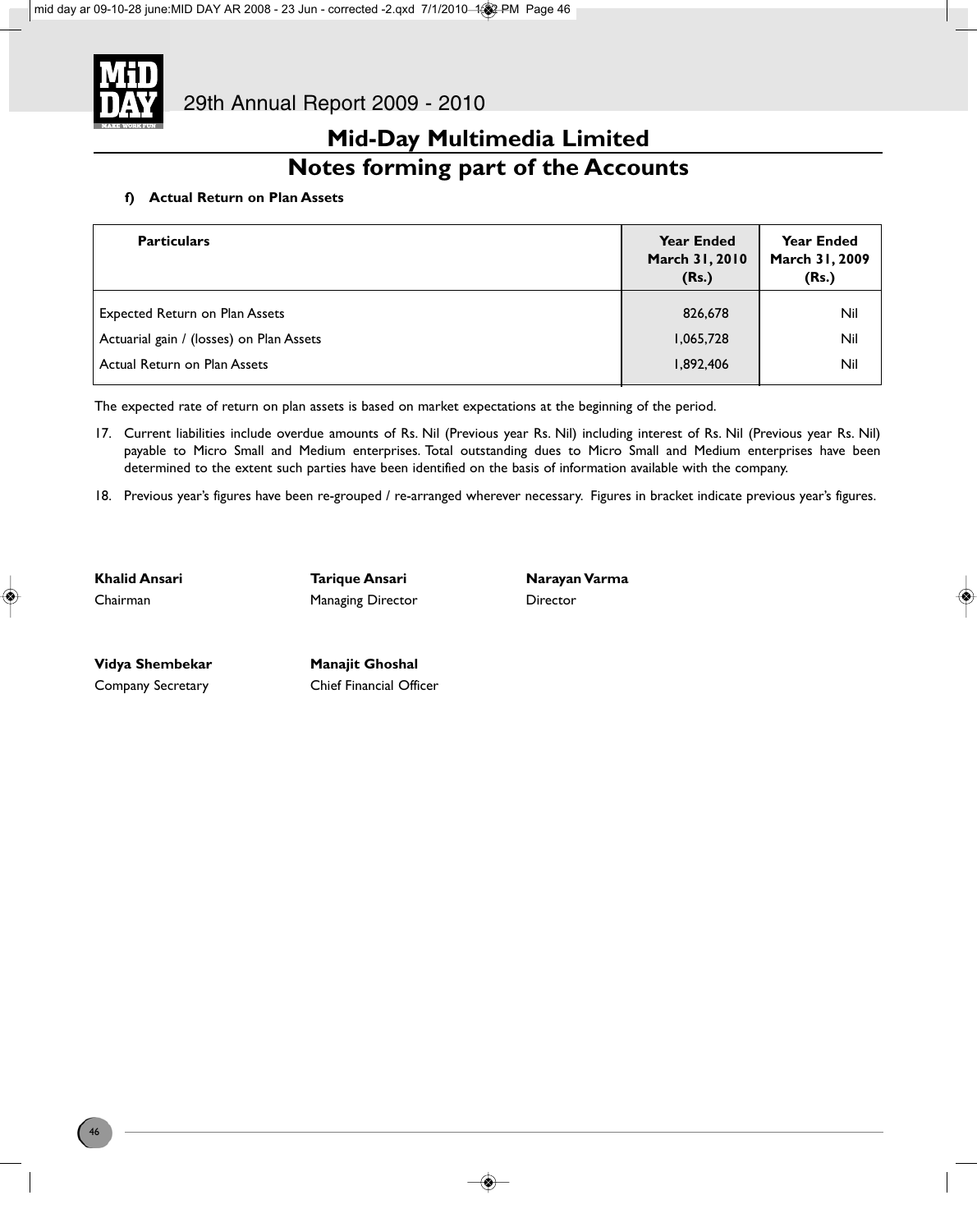

### **Cash Flow Statement**

|    |                                                      |           |                 | (Rs. In Lakh)   |
|----|------------------------------------------------------|-----------|-----------------|-----------------|
|    |                                                      |           | F.Y.<br>2009-10 | F.Y.<br>2008-09 |
| А. | Net Cashflow from operating Activities               |           |                 |                 |
|    | Net Profit before tax                                |           | 250             | 332             |
|    | Depreciation                                         |           |                 | 97              |
|    | Interest                                             |           | 121             | 118             |
|    | Loss/(profit) on sale of fixed assets (net)          |           | (3)             |                 |
|    | Income from Mutual fund Investment                   |           |                 | (1)             |
|    | Interest Income                                      |           | (328)           | (464)           |
|    | Deferred Employees Expenditure Cost                  |           | (75)            | (148)           |
|    | Provision for employees benefit                      |           | (34)            |                 |
|    | Loss/(gain) on foreign currency translation          |           |                 | 53<br>71        |
|    | Loss/(Gain) on disposal of current investment        |           | (12)            |                 |
|    | <b>Operational Profit before Working Capital</b>     |           | (81)            | 58              |
|    | Adjustments for changes in Working Capital           |           |                 |                 |
|    | <b>Sundry Debtors</b>                                |           |                 | 1,811           |
|    | Inventories                                          |           |                 | 275             |
|    | Loans & Advances                                     |           | 1,919           | (71)            |
|    | Other Current assets                                 |           | 658             | 0               |
|    | <b>Current Liabilities</b>                           |           | (33)            | (1, 331)        |
|    | Sub-Total                                            |           | 2,544           | 683             |
|    | Cash generated from operations                       |           | 2,464           | 742             |
|    | Tax                                                  |           | (62)            | (18)            |
|    | Sub-Total                                            |           | (62)            | (18)            |
|    | Less: exceptional Items                              |           |                 | (295)           |
|    | <b>Net Cash Flow from Operating Activities</b>       | (A)       | 2,401           | 430             |
| В. | <b>Cash Flow from Investing Activities</b>           |           |                 |                 |
|    | Purchase fixed Assets (net)                          |           | 13              | 3,984           |
|    | Investments (net)                                    |           | (2, 563)        | (2, 268)        |
|    | Income from mutual fund Investments                  |           |                 |                 |
|    | Changes in receivable on account of Slump sale       |           |                 | (2,344)         |
|    | <b>Net Cash Flow from Investing Activities</b>       | (B)       | (2, 550)        | (627)           |
| C. | <b>Cash Flow from financing Activities</b>           |           |                 |                 |
|    | Capital                                              |           | 6               | 450             |
|    | <b>Borrowings</b>                                    |           | (65)            | (707)           |
|    | Interest                                             |           | 207             | 346             |
|    | <b>Net Cash Flow from Financing Activities</b>       | (C)       | 149             | 89              |
|    | Net Increase/decrease in Cash & Cash Equivalents     | $(A+B+C)$ | (0.25)          | (109)           |
|    | Cash & Cash Equivalents at the beginning of the year |           |                 | 110             |
|    | Cash & Cash Equivalents at the end of the year       |           | 0.84            |                 |
|    |                                                      |           |                 |                 |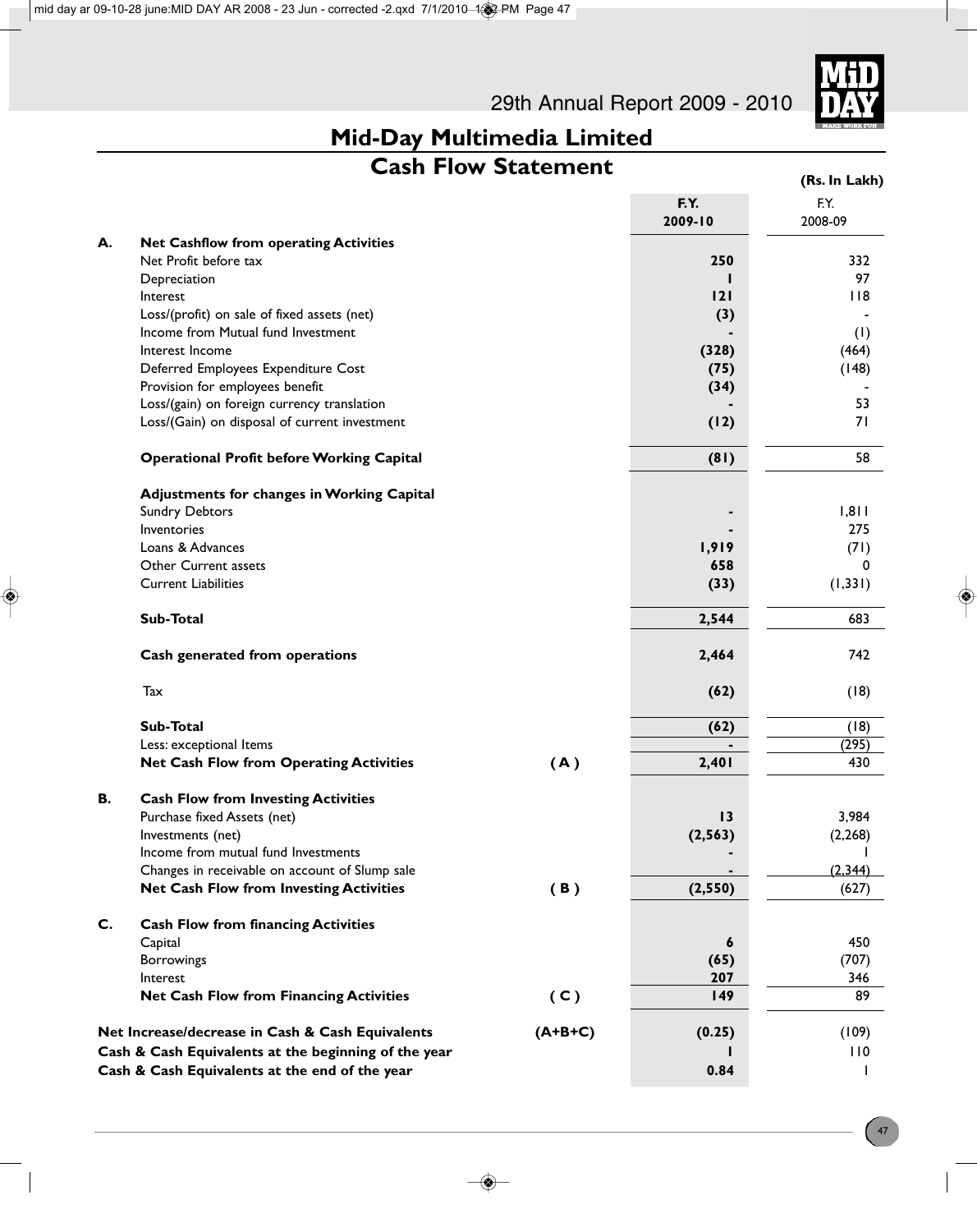

### **Balance -Sheet Abstract And Company's General Business Profile**

| п           | <b>Registration Details</b>                         |                                                                                                                                              |                                                                                       |
|-------------|-----------------------------------------------------|----------------------------------------------------------------------------------------------------------------------------------------------|---------------------------------------------------------------------------------------|
|             | Registration No                                     | $\overline{2}$<br>$5\overline{5}$<br>$\overline{4}$<br>$\mathbf 0$<br>$\overline{2}$<br><b>State Code</b>                                    | $\mathbf{I}$<br>L                                                                     |
|             | <b>Balance Sheet Date:-</b>                         | Date Month<br>Year                                                                                                                           |                                                                                       |
|             |                                                     | $\mathbf 2$<br>3<br>0<br>3<br>0<br>$\mathsf{O}\xspace$                                                                                       |                                                                                       |
|             | $\overline{2}$<br>$CIN$ Number $ L$<br>$\mathbf{2}$ | $\pmb{0}$<br>M H<br>9<br>8<br>P<br>$\mathsf C$<br>$\mathbf 0$<br>$\vert 2 \vert$<br>$\mathbf 0$<br>$5 \mid 2$<br>$\pmb{0}$<br>$\overline{4}$ |                                                                                       |
| Ш           |                                                     | Capital raised during the period (Amount in Rs. Thousands)                                                                                   |                                                                                       |
|             | Public Issue                                        | $\overline{\mathsf{N}}$<br><b>Rights Issue</b>                                                                                               | N<br>L.                                                                               |
|             | <b>Bonus Issue</b>                                  | $\overline{\mathsf{N}}$<br><b>Private Placements</b><br>L                                                                                    |                                                                                       |
| Ш           |                                                     | Position of Mobilisation and Deployment of Funds (Amount in Rs. Thousands)                                                                   |                                                                                       |
|             | <b>Total Liabilities</b>                            | $\overline{7}$<br>$\boldsymbol{6}$<br>$\overline{\mathbf{3}}$<br>$\boldsymbol{6}$<br><b>Total Assets</b><br>$\mathbf{I}$<br>6                | 7<br>$\overline{\mathbf{3}}$<br>6<br>6<br>6<br>I.<br>$\mathbf{I}$                     |
|             | Sources of Funds<br>Paid-up Capital                 | 5<br>$\overline{2}$<br>9<br>8<br>8<br>2<br>Reserves and Surplus                                                                              | $\mathbf 0$<br>0<br>6<br>$\overline{\mathbf{4}}$<br>8<br>I.<br>I.                     |
|             | <b>Employee Stock Options</b><br>Outstanding        | N<br>L<br>L                                                                                                                                  |                                                                                       |
|             | Secured Loans                                       | N<br><b>Unsecured Loans</b><br>$\mathbf{I}$<br>L                                                                                             | 9<br>$\mathbf{3}$<br>$\mathbf 0$<br>$\mathbf 0$<br>$\mathbf 0$                        |
|             | <b>Application of Funds</b>                         |                                                                                                                                              |                                                                                       |
|             | Net Fixed Assets /                                  | 3<br>5<br>0<br>4<br>Investments                                                                                                              | $\mathbf{2}$<br>$\overline{2}$<br>$\pmb{0}$<br>$\pmb{0}$<br>$6\phantom{.}6$<br>6<br>ı |
|             | <b>Net Current Asset</b>                            | 9<br>$\overline{2}$<br>8<br>5<br>$\overline{4}$<br>$\pmb{0}$<br>Misc. Expenditure                                                            | N<br>$\mathsf{L}$                                                                     |
|             | <b>Accumulated Losses</b>                           | $\mathsf N$<br>$\mathbf{I}$<br>L                                                                                                             |                                                                                       |
| IV          |                                                     | Performance of Company (Amount in Rs. Thousands)                                                                                             |                                                                                       |
|             | Turnover                                            | 5<br>3<br>8<br>6<br>4<br><b>Total Expenditure</b>                                                                                            | $\mathbf 0$<br>$6\,$<br>5<br>$\overline{\mathbf{4}}$<br>$\mathbf{I}$                  |
|             | Profit before Tax                                   | $\overline{2}$<br>5<br>$\mathbf 0$<br>$\mathbf 0$<br>Profit after Tax<br>3                                                                   | 5<br>9<br>$\overline{7}$<br>$\boldsymbol{6}$<br>$\mathbf{I}$                          |
|             | Earning per share (Rs.)                             | Dividend rate %                                                                                                                              | N<br>L<br>Τ.                                                                          |
|             | <b>B</b> asic                                       | 0<br>3<br>7                                                                                                                                  |                                                                                       |
|             | Diluted                                             | $\pmb{0}$<br>3<br>$\overline{7}$                                                                                                             |                                                                                       |
| $\mathbf v$ |                                                     | Generic Names of Principal Services of Company (as per monetary terms)                                                                       |                                                                                       |
|             | Product Description : 1. Newspaper Publishing       |                                                                                                                                              |                                                                                       |
|             | Item Code No. (ITC Code)                            | $\overline{4}$<br>9.<br>$\overline{0}$<br>$\overline{2}$<br>$\mathbf 0$<br>$\mathbf 0$<br>$\mathbf{I}$                                       |                                                                                       |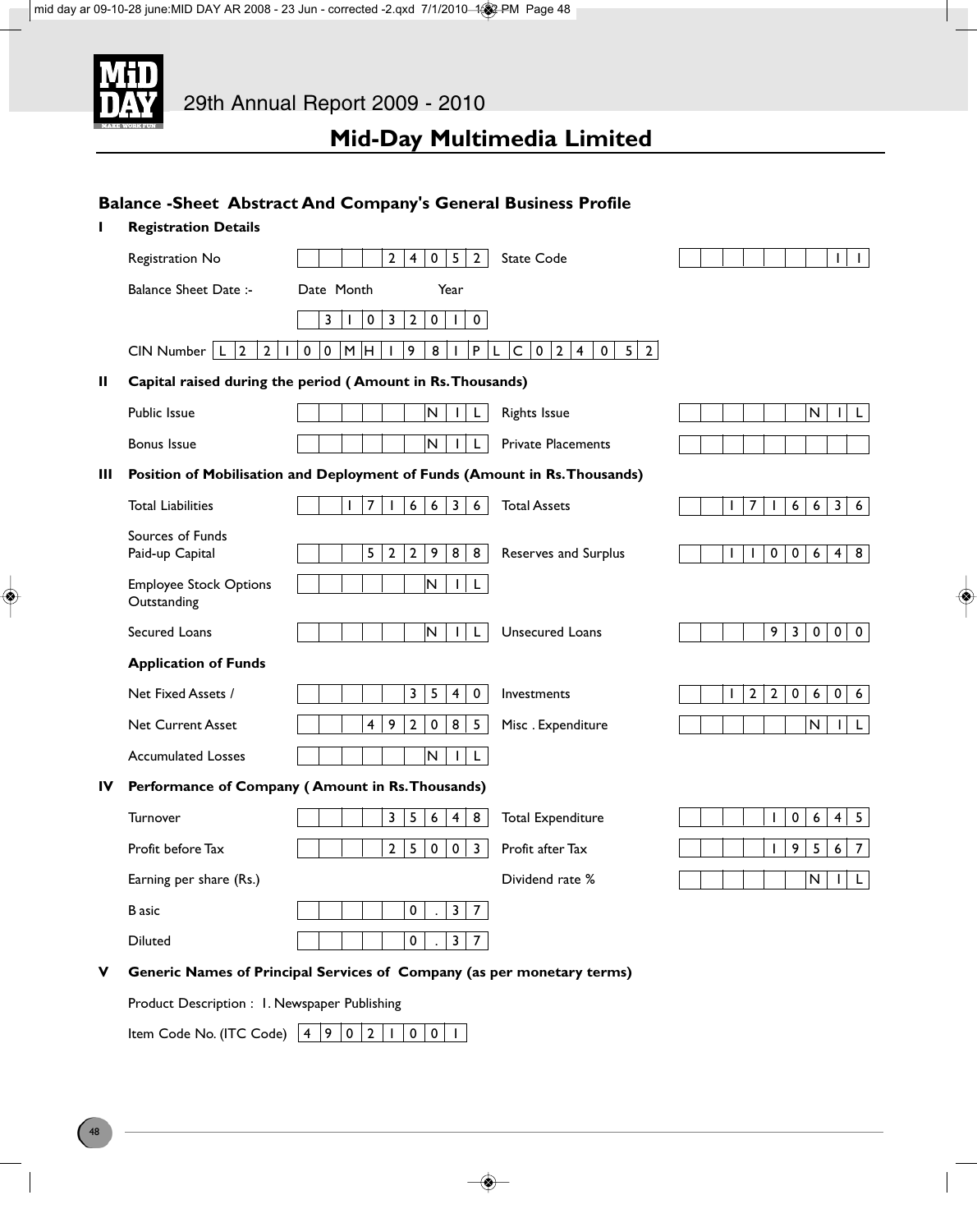

### **Auditors' Certificate on compliance with the conditions of Corporate Governance under Clause 49 of the Listing Agreement**

### **To the Members of Mid-Day Multimedia Limited,**

We have examined the compliance of conditions of corporate governance by MidDay Multimedia Limited for the year ended 31st March 2010, as stipulated in clause 49 of the Listing Agreement of the said Company with Stock Exchanges in India.

The compliance of conditions of Corporate Governance is the responsibility of the Management. Our examination was limited to procedures and implementation thereof, adopted by the Company for ensuring the compliance of the conditions of the Corporate Governance. It is neither an audit nor an expression of opinion on the financial statements of the Company.

In our opinion and to the best of our information and according to the explanation given to us, we certify that the Company has complied with the conditions of Corporate Governance as stipulated in the above-mentioned Listing Agreement.

We state that no investor grievance(s) are pending for a period exceeding one month against the Company as per the records maintained by the Shareholders/Investors' Grievances Committee.

We further state that such compliance is neither an assurance as to the future viability of the Company nor the efficiency or effectiveness with which the management has conducted the affairs of the Company.

> For **Haribhakti & Co.** Chartered Accountants

Place : Mumbai **Chetan Desai** Date : May 5, 2010 Partner New York 2010 Partner

Membership No. 17000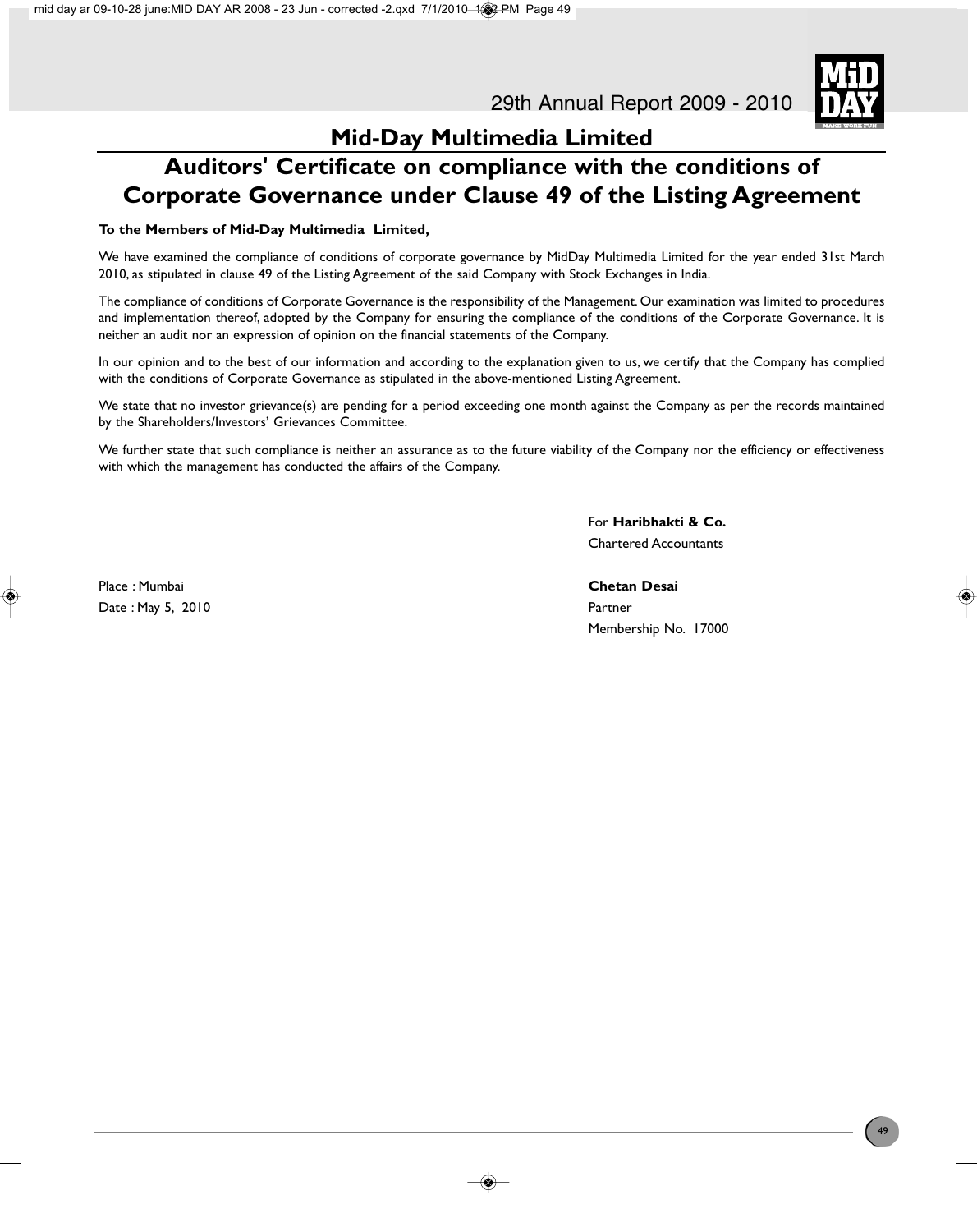# **Auditors' Report on Consolidated Financial Statement**

### **AUDITORS' REPORT TO THE BOARD OF DIRECTORS OF MID-DAY MULTIMEDIA LIMITED ON THE CONSOLIDATED FINANCIAL STATEMENTS OF MID-DAY MULTIMEDIA LIMITED AND ITS SUBSIDIARIES**

We have examined the attached consolidated Balance Sheet of Mid-Day Multimedia Limited and its subsidiaries as at 31st March, 2010 and the consolidated Profit and Loss Account for the year ended on that date and Cash Flow statement annexed thereto.

These financial statements are the responsibility of the Mid-Day Multimedia Limited's management. Our responsibility is to express an opinion on these financial statements based on our audit. We conducted our audit in accordance with generally accepted auditing standards in India. These Standards require that we plan and perform the audit to obtain reasonable assurance about whether the financial statements are prepared, in all material respects, in accordance with an identified financial reporting framework and are free of material misstatements. An audit includes, examining on a test basis, evidence supporting the amounts and disclosures in the financial statements. An audit also includes assessing the accounting principles used and significant estimates made by management, as well as evaluating the overall financial statements presentation. We believe that our audit provides a reasonable basis for our opinion.

We did not audit the financial statements of certain subsidiaries, whose financial statements reflect total assets of Rs. 14.89 lacs as at 31st March, 2010, total revenues of Rs. Nil and net negative cash flows of Rs. 0.66 lacs for the year then ended. These financial statements have been audited by other auditors whose reports has been furnished to us, and in our opinion, in so far as it relates to the amounts included in respect of these subsidiaries, are based solely on the report of the other auditors.

We report as under:

- 1) The consolidated financial statements have been prepared by the Company in accordance with the requirements of Accounting Standard (AS) 21, on "Consolidated Financial Statements", issued by the Institute of Chartered Accountants of India and on the basis of the separate audited financial statements of Mid-Day Multimedia Limited and its subsidiaries included in the consolidated financial statements.
- 2) The Balance Sheet and Profit and Loss Account dealt with by this report are prepared in compliance of the applicable accounting standards referred to under Section 211(3C) of the Companies Act, 1956 except that the management of Radio Mid Day West (India) Limited has considered factors like expected profits in future, to recognize deferred tax assets of Rs. 6,56,11,539 during the year and of Rs. 45,94,88,012 as on the Balance Sheet date on account of unabsorbed tax losses and depreciation. We are unable to comment whether these can be considered as 'virtual certainty' prescribed under Accounting Standard 22 - Accounting for Taxes on Income, to recognize such assets.
- 3) Subject to our observation in para 2 above and on the basis of the information and explanation given to us and on consideration of the separate audit reports on individual audited financial statements of Mid-Day Multimedia Limited and its subsidiaries, we are of the opinion that that the said accounts give a true and fair view in conformity with the accounting principles generally accepted in India:
	- a) in so far it relates to the consolidated Balance Sheet, of the consolidated state of affairs of Mid-Day Multimedia Limited and its subsidiaries as at 31st March, 2010; and
	- b) in so far it relates to the consolidated Profit and Loss Account, consolidated results of operations of Mid-Day Multimedia Limited and its subsidiaries for the year then ended.
	- c) in case of consolidated Cash Flow Statement, of the consolidated cash flows of Mid-Day Multimedia Limited and its subsidiaries for the year ended on that date.

For **Haribhakti & Co.** Chartered Accountants Firm Regn No. 103523W

Membership No. 17000

Place : Mumbai **Chetan Desai** Date : May 5, 2010 **Partner**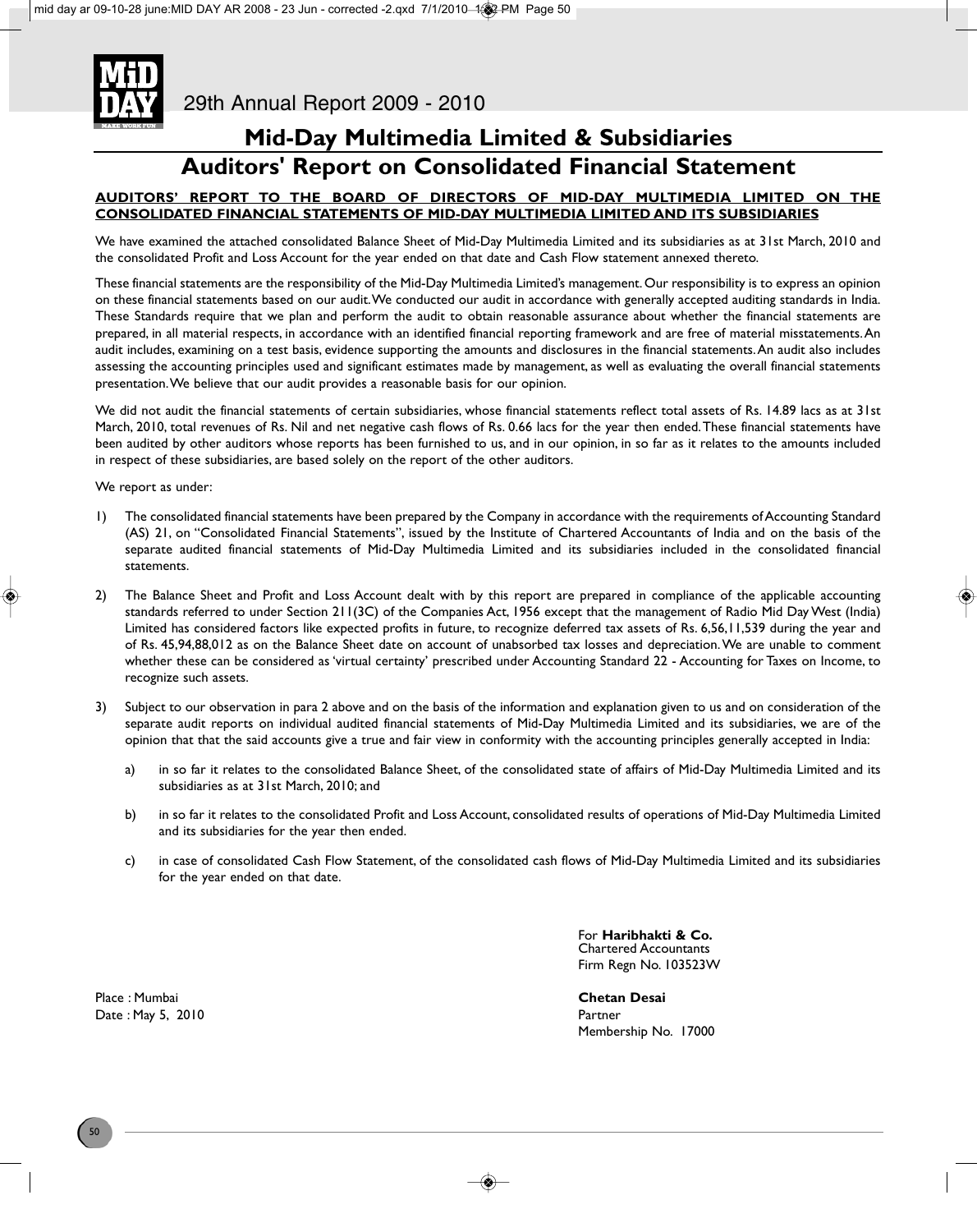

### **Mid-Day Multimedia Limited & Subsidiaries Consolidated Balance Sheet as at March 31, 2010**

|                                             | <b>SCHEDULE</b> | As at<br>Mar 31, 2010 | As at<br>Mar 31, 2009 |
|---------------------------------------------|-----------------|-----------------------|-----------------------|
|                                             |                 | Rs.                   | Rs.                   |
| <b>SOURCES OF FUNDS</b>                     |                 |                       |                       |
| <b>Shareholders' funds</b>                  |                 |                       |                       |
| Share capital                               | A               | 52,29,87,760          | 52,23,48,600          |
| Employee Stock Option Outstanding           |                 | 3,06,43,804           | 3, 17, 26, 104        |
| Less: Deferred Employee Compensation cost   |                 | 3,06,43,804           | 2,31,69,403           |
|                                             |                 |                       | 85,56,701             |
| Reserves & surplus                          | B               | 99,78,08,150          | 99,67,25,848          |
|                                             |                 | 1,52,07,95,910        | 1,52,76,31,149        |
| <b>Minority interest</b>                    |                 | 11,43,76,014          | 16,01,33,532          |
| Loan funds                                  |                 |                       |                       |
| Secured loans                               | C               | 48,51,33,118          | 63,48,01,140          |
| Unsecured loans                             | D               | 20, 32, 26, 829       | 23,06,09,996          |
|                                             |                 | 68,83,59,947          | 86,54,11,136          |
| <b>TOTAL</b>                                |                 | 2,32,35,31,871        | 2,55,31,75,817        |
| <b>APPLICATION OF FUNDS</b>                 |                 |                       |                       |
| <b>Fixed assets</b>                         |                 |                       |                       |
| Gross block                                 | E               | 1,96,30,15,964        | 1,94,98,81,346        |
| Less: Depreciation                          |                 | 47,32,29,150          | 33, 39, 77, 279       |
| Net block                                   |                 | 1,48,97,86,814        | 1,61,59,04,066        |
| <b>Investments</b>                          | F               | 2,00,00,000           | 2,02,06,500           |
| Deferred tax asset                          |                 | 45,48,98,423          | 43,77,67,565          |
| Current assets, loans & advances            |                 |                       |                       |
| Inventories                                 | G               | 2,85,25,848           | 5,27,69,580           |
| Sundry debtors                              | н               | 30,52,37,019          | 28,24,07,626          |
| Cash & bank balances                        | I.              | 2,98,20,284           | 9,02,75,140           |
| Loans and advances                          | J               | 16,11,49,221          | 19,60,71,325          |
|                                             |                 | 52,47,32,271          | 62, 15, 23, 671       |
| Less:                                       |                 |                       |                       |
| <b>Current liabilities &amp; provisions</b> | К               |                       |                       |
| <b>Current liabilities</b>                  |                 | 42,58,11,396          | 40,51,16,339          |
| Provisions                                  |                 | 3,23,87,533           | 3,58,76,727           |
|                                             |                 | 45,81,98,929          | 44,09,93,066          |
| Net current assets                          |                 | 6,65,33,343           | 18,05,30,605          |
| <b>Profit and loss account</b>              |                 | 29, 23, 13, 291       | 29,87,67,081          |
| <b>TOTAL</b>                                |                 | 2,32,35,31,871        | 2,55,31,75,817        |
| Notes forming part of Accounts              | P               |                       |                       |

Schedules A to P referred form integral part of the balance sheet and the profit & loss account.

| For Haribhakti & Co.         | Khalid Ansari | Narayan Varma | Vidya Shembekar   |
|------------------------------|---------------|---------------|-------------------|
| <b>Chartered Accountants</b> | Chairman      | Director      | Company Secretary |
|                              |               |               |                   |

Place : Mumbai Date : May 5, 2010

**Chetan Desai Tarique Ansari Manajit Ghoshal**

**Chief Financial Officer**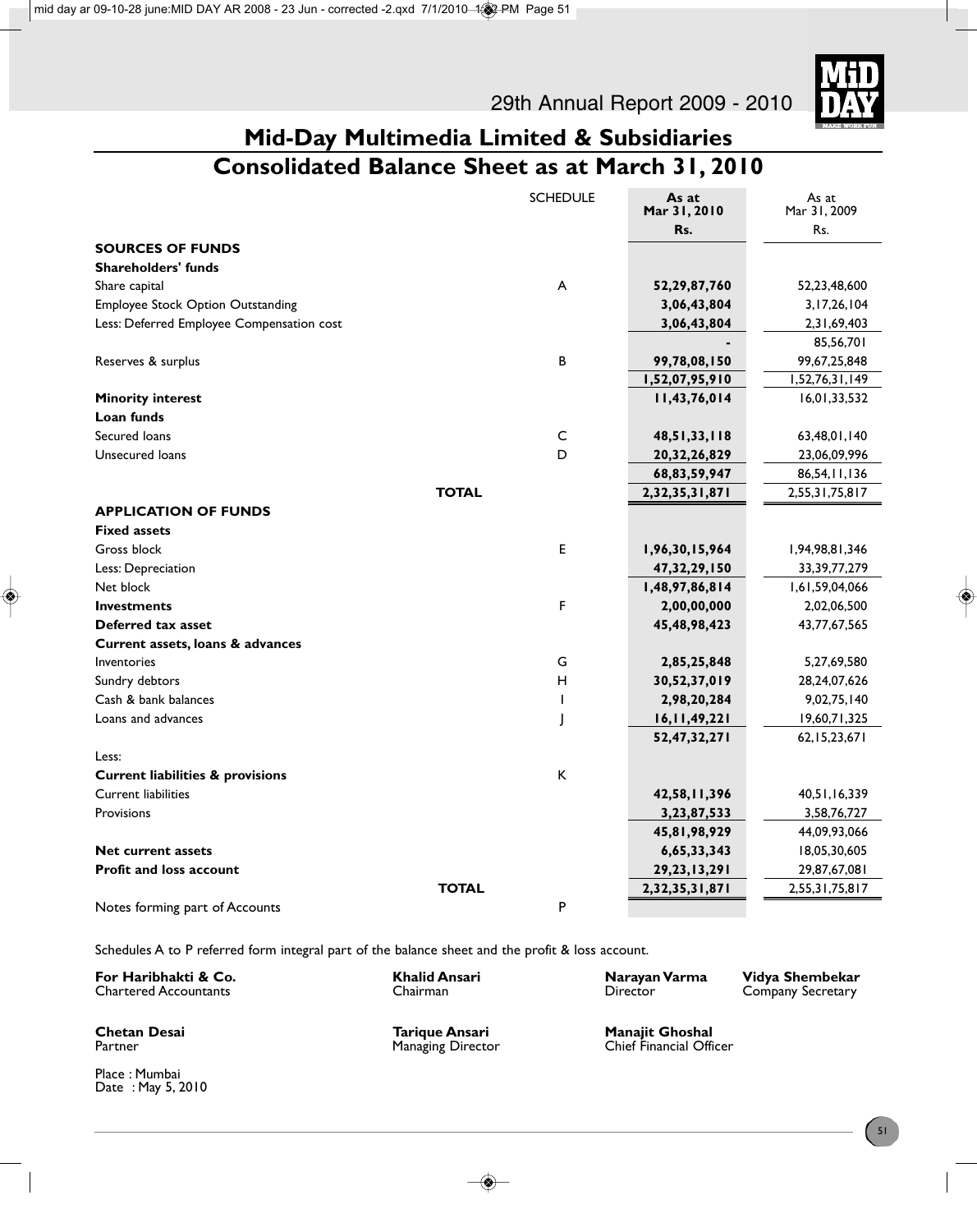

# Consolidated Profit & Loss Account for the year ended March 31, 2010

| 14,79,36,548<br>162,046,292<br>1,07,73,94,200<br>1,131,763,622<br>2,38,68,334<br>58,21,963<br>Investment & other Income<br>27,79,240<br>92,53,854<br>1,13,01,333<br>(1, 01, 83, 167)<br>12,24,397<br>(70, 80, 536)<br>Gain/(loss) on sale of Fixed Asset<br>(24, 58, 751)<br>(5,83,721)<br>1,26,20,45,300<br>1,29,10,38,307<br><b>EXPENSES</b><br>Г<br>26,67,95,091<br>53,62,14,626<br>Cost of printing /painting<br>News expenses<br>2,18,95,144<br>2,73,54,380<br>3, 37, 51, 440<br>3,25,97,668<br>M<br>Employees cost<br>34, 23, 40, 843<br>40,86,89,139<br>N<br>10,49,66,117<br>13,37,84,927<br>$\circ$<br>Other operational expenses<br>29,62,65,987<br>30,47,30,410<br>10,37,65,189<br>9,98,48,051<br>Depreciation<br>14, 18, 77, 845<br>14, 15, 47, 630<br>1,31,16,57,656<br>1,68,47,66,831<br>Profit before tax and Exceptional Items<br>(4,96,12,356)<br>(39, 37, 28, 525)<br><b>Exceptional Items</b><br>(4, 21, 35, 727)<br>Profit before tax and extra ordinary items<br>(4,96,12,356)<br>(43, 58, 64, 252)<br>Less: Extra ordinary item<br>(9, 16, 72, 600)<br>(4,96,12,356)<br>(52, 75, 36, 852)<br>2,76,93,143<br>38,55,773<br>(2,08,70,913)<br>- Deferred Tax<br>(1, 71, 30, 858)<br>(13, 67, 62, 283)<br>- Fringe benefit tax<br>64,24,399<br>(12,64,82,111)<br>(1, 03, 08, 628)<br>(3,93,03,728)<br>(40, 10, 54, 741)<br>Less:Share of profit of minority shareholders<br>(4, 57, 57, 518)<br>(5,61,53,023)<br>Net profit after tax & minority interest<br>64,53,790<br>(34, 49, 01, 719)<br>Balance brought forward<br>(29, 87, 67, 081)<br>4,61,34,639<br>Profit carried to balance sheet<br>(29, 87, 67, 081)<br>(29, 23, 13, 291)<br><b>Basic</b><br>(0.12)<br>(6.65)<br><b>Diluted</b><br>(0.12)<br>(6.65) |                                                                      | <b>SCHEDULE</b> | Year ended<br>Mar 31, 2010<br>Rs. | Year ended<br>Mar 31, 2009<br>Rs. |
|-----------------------------------------------------------------------------------------------------------------------------------------------------------------------------------------------------------------------------------------------------------------------------------------------------------------------------------------------------------------------------------------------------------------------------------------------------------------------------------------------------------------------------------------------------------------------------------------------------------------------------------------------------------------------------------------------------------------------------------------------------------------------------------------------------------------------------------------------------------------------------------------------------------------------------------------------------------------------------------------------------------------------------------------------------------------------------------------------------------------------------------------------------------------------------------------------------------------------------------------------------------------------------------------------------------------------------------------------------------------------------------------------------------------------------------------------------------------------------------------------------------------------------------------------------------------------------------------------------------------------------------------------------------------------------------------------------------------------------------|----------------------------------------------------------------------|-----------------|-----------------------------------|-----------------------------------|
|                                                                                                                                                                                                                                                                                                                                                                                                                                                                                                                                                                                                                                                                                                                                                                                                                                                                                                                                                                                                                                                                                                                                                                                                                                                                                                                                                                                                                                                                                                                                                                                                                                                                                                                                   | <b>INCOME</b>                                                        |                 |                                   |                                   |
|                                                                                                                                                                                                                                                                                                                                                                                                                                                                                                                                                                                                                                                                                                                                                                                                                                                                                                                                                                                                                                                                                                                                                                                                                                                                                                                                                                                                                                                                                                                                                                                                                                                                                                                                   | Circulation revenue<br>Advertising revenue<br>Other Operating Income |                 |                                   |                                   |
|                                                                                                                                                                                                                                                                                                                                                                                                                                                                                                                                                                                                                                                                                                                                                                                                                                                                                                                                                                                                                                                                                                                                                                                                                                                                                                                                                                                                                                                                                                                                                                                                                                                                                                                                   | Miscellaneous Income                                                 |                 |                                   |                                   |
|                                                                                                                                                                                                                                                                                                                                                                                                                                                                                                                                                                                                                                                                                                                                                                                                                                                                                                                                                                                                                                                                                                                                                                                                                                                                                                                                                                                                                                                                                                                                                                                                                                                                                                                                   | Gain/(loss) on foreign currency                                      |                 |                                   |                                   |
|                                                                                                                                                                                                                                                                                                                                                                                                                                                                                                                                                                                                                                                                                                                                                                                                                                                                                                                                                                                                                                                                                                                                                                                                                                                                                                                                                                                                                                                                                                                                                                                                                                                                                                                                   | Gain/(loss) on disposal of current investment                        |                 |                                   |                                   |
|                                                                                                                                                                                                                                                                                                                                                                                                                                                                                                                                                                                                                                                                                                                                                                                                                                                                                                                                                                                                                                                                                                                                                                                                                                                                                                                                                                                                                                                                                                                                                                                                                                                                                                                                   |                                                                      |                 |                                   |                                   |
|                                                                                                                                                                                                                                                                                                                                                                                                                                                                                                                                                                                                                                                                                                                                                                                                                                                                                                                                                                                                                                                                                                                                                                                                                                                                                                                                                                                                                                                                                                                                                                                                                                                                                                                                   |                                                                      |                 |                                   |                                   |
|                                                                                                                                                                                                                                                                                                                                                                                                                                                                                                                                                                                                                                                                                                                                                                                                                                                                                                                                                                                                                                                                                                                                                                                                                                                                                                                                                                                                                                                                                                                                                                                                                                                                                                                                   |                                                                      |                 |                                   |                                   |
|                                                                                                                                                                                                                                                                                                                                                                                                                                                                                                                                                                                                                                                                                                                                                                                                                                                                                                                                                                                                                                                                                                                                                                                                                                                                                                                                                                                                                                                                                                                                                                                                                                                                                                                                   |                                                                      |                 |                                   |                                   |
|                                                                                                                                                                                                                                                                                                                                                                                                                                                                                                                                                                                                                                                                                                                                                                                                                                                                                                                                                                                                                                                                                                                                                                                                                                                                                                                                                                                                                                                                                                                                                                                                                                                                                                                                   |                                                                      |                 |                                   |                                   |
|                                                                                                                                                                                                                                                                                                                                                                                                                                                                                                                                                                                                                                                                                                                                                                                                                                                                                                                                                                                                                                                                                                                                                                                                                                                                                                                                                                                                                                                                                                                                                                                                                                                                                                                                   | Radio licence fees                                                   |                 |                                   |                                   |
|                                                                                                                                                                                                                                                                                                                                                                                                                                                                                                                                                                                                                                                                                                                                                                                                                                                                                                                                                                                                                                                                                                                                                                                                                                                                                                                                                                                                                                                                                                                                                                                                                                                                                                                                   |                                                                      |                 |                                   |                                   |
|                                                                                                                                                                                                                                                                                                                                                                                                                                                                                                                                                                                                                                                                                                                                                                                                                                                                                                                                                                                                                                                                                                                                                                                                                                                                                                                                                                                                                                                                                                                                                                                                                                                                                                                                   | Selling & distribution expenses                                      |                 |                                   |                                   |
|                                                                                                                                                                                                                                                                                                                                                                                                                                                                                                                                                                                                                                                                                                                                                                                                                                                                                                                                                                                                                                                                                                                                                                                                                                                                                                                                                                                                                                                                                                                                                                                                                                                                                                                                   |                                                                      |                 |                                   |                                   |
|                                                                                                                                                                                                                                                                                                                                                                                                                                                                                                                                                                                                                                                                                                                                                                                                                                                                                                                                                                                                                                                                                                                                                                                                                                                                                                                                                                                                                                                                                                                                                                                                                                                                                                                                   | Finance charges                                                      |                 |                                   |                                   |
|                                                                                                                                                                                                                                                                                                                                                                                                                                                                                                                                                                                                                                                                                                                                                                                                                                                                                                                                                                                                                                                                                                                                                                                                                                                                                                                                                                                                                                                                                                                                                                                                                                                                                                                                   |                                                                      |                 |                                   |                                   |
|                                                                                                                                                                                                                                                                                                                                                                                                                                                                                                                                                                                                                                                                                                                                                                                                                                                                                                                                                                                                                                                                                                                                                                                                                                                                                                                                                                                                                                                                                                                                                                                                                                                                                                                                   |                                                                      |                 |                                   |                                   |
|                                                                                                                                                                                                                                                                                                                                                                                                                                                                                                                                                                                                                                                                                                                                                                                                                                                                                                                                                                                                                                                                                                                                                                                                                                                                                                                                                                                                                                                                                                                                                                                                                                                                                                                                   |                                                                      |                 |                                   |                                   |
|                                                                                                                                                                                                                                                                                                                                                                                                                                                                                                                                                                                                                                                                                                                                                                                                                                                                                                                                                                                                                                                                                                                                                                                                                                                                                                                                                                                                                                                                                                                                                                                                                                                                                                                                   |                                                                      |                 |                                   |                                   |
|                                                                                                                                                                                                                                                                                                                                                                                                                                                                                                                                                                                                                                                                                                                                                                                                                                                                                                                                                                                                                                                                                                                                                                                                                                                                                                                                                                                                                                                                                                                                                                                                                                                                                                                                   |                                                                      |                 |                                   |                                   |
|                                                                                                                                                                                                                                                                                                                                                                                                                                                                                                                                                                                                                                                                                                                                                                                                                                                                                                                                                                                                                                                                                                                                                                                                                                                                                                                                                                                                                                                                                                                                                                                                                                                                                                                                   |                                                                      |                 |                                   |                                   |
|                                                                                                                                                                                                                                                                                                                                                                                                                                                                                                                                                                                                                                                                                                                                                                                                                                                                                                                                                                                                                                                                                                                                                                                                                                                                                                                                                                                                                                                                                                                                                                                                                                                                                                                                   | <b>Profit before tax</b>                                             |                 |                                   |                                   |
|                                                                                                                                                                                                                                                                                                                                                                                                                                                                                                                                                                                                                                                                                                                                                                                                                                                                                                                                                                                                                                                                                                                                                                                                                                                                                                                                                                                                                                                                                                                                                                                                                                                                                                                                   | Provision for tax - Current Tax                                      |                 |                                   |                                   |
|                                                                                                                                                                                                                                                                                                                                                                                                                                                                                                                                                                                                                                                                                                                                                                                                                                                                                                                                                                                                                                                                                                                                                                                                                                                                                                                                                                                                                                                                                                                                                                                                                                                                                                                                   | <b>MAT Entitlement Credit</b>                                        |                 |                                   |                                   |
|                                                                                                                                                                                                                                                                                                                                                                                                                                                                                                                                                                                                                                                                                                                                                                                                                                                                                                                                                                                                                                                                                                                                                                                                                                                                                                                                                                                                                                                                                                                                                                                                                                                                                                                                   |                                                                      |                 |                                   |                                   |
|                                                                                                                                                                                                                                                                                                                                                                                                                                                                                                                                                                                                                                                                                                                                                                                                                                                                                                                                                                                                                                                                                                                                                                                                                                                                                                                                                                                                                                                                                                                                                                                                                                                                                                                                   |                                                                      |                 |                                   |                                   |
|                                                                                                                                                                                                                                                                                                                                                                                                                                                                                                                                                                                                                                                                                                                                                                                                                                                                                                                                                                                                                                                                                                                                                                                                                                                                                                                                                                                                                                                                                                                                                                                                                                                                                                                                   |                                                                      |                 |                                   |                                   |
|                                                                                                                                                                                                                                                                                                                                                                                                                                                                                                                                                                                                                                                                                                                                                                                                                                                                                                                                                                                                                                                                                                                                                                                                                                                                                                                                                                                                                                                                                                                                                                                                                                                                                                                                   | <b>Net Profit After Tax</b>                                          |                 |                                   |                                   |
|                                                                                                                                                                                                                                                                                                                                                                                                                                                                                                                                                                                                                                                                                                                                                                                                                                                                                                                                                                                                                                                                                                                                                                                                                                                                                                                                                                                                                                                                                                                                                                                                                                                                                                                                   |                                                                      |                 |                                   |                                   |
|                                                                                                                                                                                                                                                                                                                                                                                                                                                                                                                                                                                                                                                                                                                                                                                                                                                                                                                                                                                                                                                                                                                                                                                                                                                                                                                                                                                                                                                                                                                                                                                                                                                                                                                                   |                                                                      |                 |                                   |                                   |
|                                                                                                                                                                                                                                                                                                                                                                                                                                                                                                                                                                                                                                                                                                                                                                                                                                                                                                                                                                                                                                                                                                                                                                                                                                                                                                                                                                                                                                                                                                                                                                                                                                                                                                                                   |                                                                      |                 |                                   |                                   |
|                                                                                                                                                                                                                                                                                                                                                                                                                                                                                                                                                                                                                                                                                                                                                                                                                                                                                                                                                                                                                                                                                                                                                                                                                                                                                                                                                                                                                                                                                                                                                                                                                                                                                                                                   |                                                                      |                 |                                   |                                   |
|                                                                                                                                                                                                                                                                                                                                                                                                                                                                                                                                                                                                                                                                                                                                                                                                                                                                                                                                                                                                                                                                                                                                                                                                                                                                                                                                                                                                                                                                                                                                                                                                                                                                                                                                   | Earning per share face value of Rs.10 each                           |                 |                                   |                                   |
|                                                                                                                                                                                                                                                                                                                                                                                                                                                                                                                                                                                                                                                                                                                                                                                                                                                                                                                                                                                                                                                                                                                                                                                                                                                                                                                                                                                                                                                                                                                                                                                                                                                                                                                                   |                                                                      |                 |                                   |                                   |
|                                                                                                                                                                                                                                                                                                                                                                                                                                                                                                                                                                                                                                                                                                                                                                                                                                                                                                                                                                                                                                                                                                                                                                                                                                                                                                                                                                                                                                                                                                                                                                                                                                                                                                                                   | Notes forming part of Accounts                                       | P               |                                   |                                   |

Schedules A to P referred form integral part of the balance sheet and the profit & loss account.

| For Haribhakti & Co.                     | Khalid Ansari | Narayan Varma            | Vidya Shembekar                |
|------------------------------------------|---------------|--------------------------|--------------------------------|
| <b>Chartered Accountants</b><br>Chairman |               | Director                 | <b>Company Secretary</b>       |
| <b>Chetan Desai</b>                      |               | Tarique Ansari           | <b>Manajit Ghoshal</b>         |
| Partner                                  |               | <b>Managing Director</b> | <b>Chief Financial Officer</b> |
| Place: Mumbai                            |               |                          |                                |

Place : Mumbai Date : May 5, 2010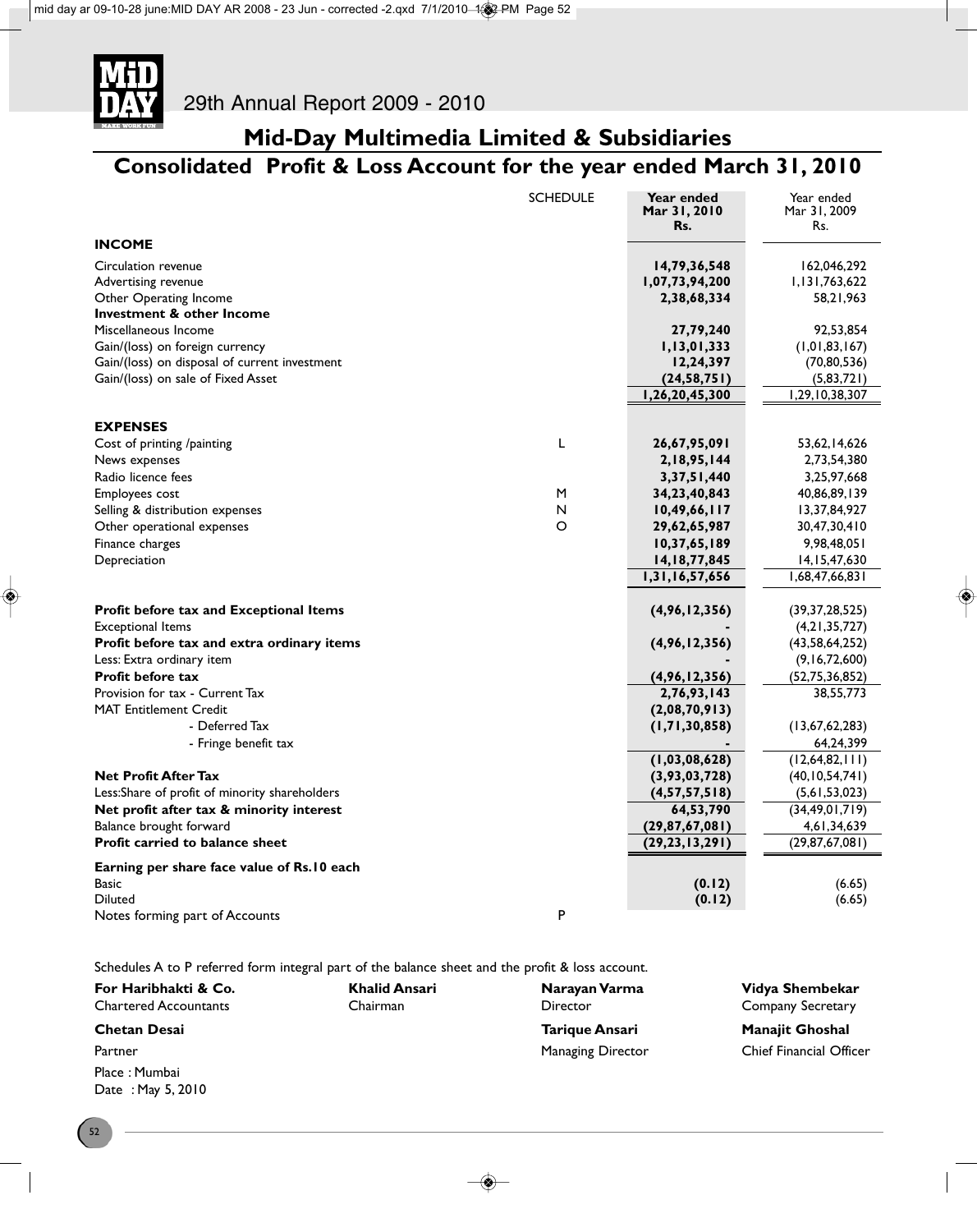

|                                                                                 | As at           | As at           |
|---------------------------------------------------------------------------------|-----------------|-----------------|
|                                                                                 | Mar 31, 2010    | Mar 31, 2009    |
|                                                                                 | Rs.             | Rs.             |
| <b>SCHEDULE A</b>                                                               |                 |                 |
| Share capital                                                                   |                 |                 |
| Authorised capital                                                              |                 |                 |
| 5,50,00,000 (5,50,00,000) Equity shares of Rs.10/- each                         | 55,00,00,000    | 55,00,00,000    |
| 50,00,000 (50,00,000) Preference shares of Rs.10/- each                         | 5,00,00,000     | 5,00,00,000     |
| Issued, subscribed & paid up capital                                            |                 |                 |
| 5,22,98,776 (5,22,34,860) Equity shares of Rs. 10/- each                        | 52,29,87,760    | 52,23,48,600    |
|                                                                                 | 52,29,87,760    | 52,23,48,600    |
|                                                                                 |                 |                 |
| <b>SCHEDULE B</b>                                                               |                 |                 |
| <b>Reserves &amp; surplus</b>                                                   |                 |                 |
| Share premium as per last Balance Sheet                                         | 99,67,25,850    | 97, 11, 32, 409 |
| Add: Share Premium on ESOP excercised                                           | 10,82,300       | 2,55,93,441     |
|                                                                                 | 99,78,08,150    | 99,67,25,850    |
|                                                                                 |                 |                 |
|                                                                                 |                 |                 |
| <b>SCHEDULE C</b>                                                               |                 |                 |
| <b>Secured loans</b>                                                            |                 |                 |
| <b>From banks</b>                                                               |                 |                 |
| Cash credit                                                                     | 16,26,16,835    | 16,82,43,625    |
| (Secured against hypothecation of book debts and stock of                       |                 |                 |
| newsprint and further secured by paripasu charge on present and                 |                 |                 |
| future, movable & immovable assets of the Company and also secured              |                 |                 |
| by personal guarantee of Chairman and Managing Director)                        |                 |                 |
| Term loan                                                                       | 30,00,00,000    | 40,15,00,000    |
| (Secured against mortgage of existing and future movable and immovable assets & |                 |                 |
| personal guarantee of Chairman and Managing Director respectively)              |                 |                 |
| Due within a year Rs.1000 Lakh (Rs.1000 Lakh)                                   |                 |                 |
| Term Ioan (External Commercial Borrowing)                                       | 2,25,16,283     | 6,50,57,516     |
| (Secured against mortgage of existing & future fixed assets of the              |                 |                 |
| company and personal guarantee of Chairman and Managing Director)               |                 |                 |
|                                                                                 | 48,51,33,118    | 63,48,01,140    |
|                                                                                 |                 |                 |
| <b>SCHEDULE D</b>                                                               |                 |                 |
| <b>Unsecured loans</b>                                                          |                 |                 |
| Non Convertible Debenture                                                       | 9,30,00,000     | 9,95,00,000     |
| From Bank - Short Term Loan                                                     | 10,57,45,583    | 12,50,00,000    |
| From others                                                                     | 44,81,246       | 44,90,370       |
| Interest accrued                                                                |                 | 16,19,626       |
|                                                                                 | 20, 32, 26, 829 | 23,06,09,996    |
|                                                                                 |                 |                 |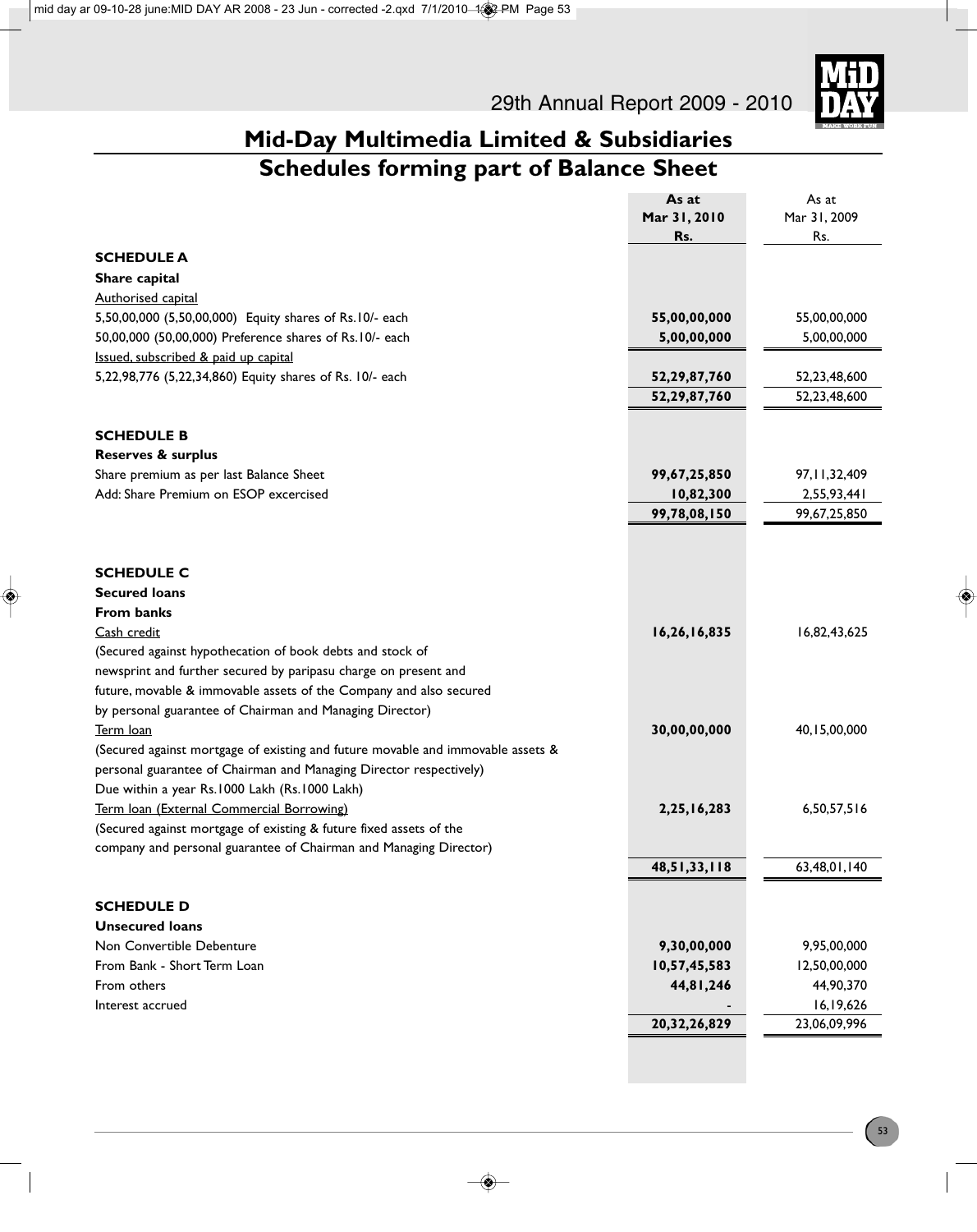

| <b>PARTICULARS</b>                                      |                | <b>GROSS BLOCK</b> |                  |                |                | <b>DEPRECIATION</b> |                   |               | NET BLOCK      |                |
|---------------------------------------------------------|----------------|--------------------|------------------|----------------|----------------|---------------------|-------------------|---------------|----------------|----------------|
|                                                         | AsAt           | Additions          | <b>Deduction</b> | As at          | As at          | For the             | <b>Deductions</b> | Upto          | As at          | As at          |
|                                                         | .4.2009        |                    |                  | 31.03.2010     | $-4.2009$      | period              |                   | 31.03.2010    | 31.03.2010     | 31.03.2009     |
| <b>TANGIBLEASSETS</b>                                   |                |                    |                  |                |                |                     |                   |               |                |                |
| Leasehold Land                                          | 1,69,77,800    |                    |                  | 1,69,77,800    | 1,40,055       | 1,86,551            |                   | 3,26,606      | 1,66,51,194    | 1,68,37,745    |
| Plant & Machinery                                       | 64,89,767      | 8,50,000           | 2,15,493         | 71,24,274      | 2,16,8         | 13,97,187           | 80,492            | 25,33,506     | 45,90,768      | 52,72,955      |
| Press (Machinery)                                       | 13,57,57,879   | 0,84,950           |                  | 3,68,42,829    | 48,40,806      | 54,74,213           |                   | 13,15,019     | 2,55,27,810    | 3,09,17,072    |
| Press Premises                                          | 15,23,23,451   | 62,62,070          |                  | 5,85,85,521    | 37,77,847      | 52,61,808           |                   | 90,39,655     | 14,95,45,866   | 14,85,45,604   |
| Office Premises                                         | 3,87,60,851    | 0,26,614           | 14,69,003        | 3,83,18,462    | 9,12,635       | 8,77,349            | 2,40,423          | 25,49,561     | 3,57,68,90     | 3,68,48,216    |
| Photographic Equipments                                 | 46,37,940      |                    |                  | 46,37,940      | 5,07,073       | 6,19,654            |                   | 1,26,727      | 35, 11, 213    | 41,30,867      |
| Air Conditioners                                        | 1,02,54,636    | 2,51,655           | 3,28,815         | , 01, 77, 476  | 3,15,053       | 9,15,652            | 77,074            | 2,153,63      | 80,23,845      | 89,39,583      |
| Air Conditioners-Leased                                 | 30,37,826      |                    |                  | 30,37,826      | 2,15,462       | 1,45,039            |                   | 3,60,501      | 26,77,325      | 28,22,364      |
| Office Equipments                                       | 69,02,914      | 5,33,324           |                  | 74,36,238      | 7,64,249       | 5,96,039            |                   | 3,60,288      | 60,75,950      | 61,38,665      |
| Office Equipments-Leased                                | 10,35,232      |                    |                  | 10,35,232      | 22,0 3         | 49,184              |                   | 1,71,197      | 8,64,035       | 9,13,219       |
| Furniture & Fixtures                                    | 4,18,96,303    | 8,87,169           | 24,21,930        | 4, 13, 61, 542 | 77,84,650      | 5,22,009            | 6,75,711          | ,06,30,948    | 3,07,30,594    | 3,41,11,653    |
| Furniture & Fixtures-Leased                             | 2,83, 17, 271  |                    |                  | 2,83,17,271    | 31, 14, 806    | 7,52,616            |                   | 18,67,422     | 2,34,49,849    | 2,52,02,465    |
| Vehicles                                                | 18,06,221      |                    | 3,58,707         | 14,47,514      | 5,28,880       | 3,19,819            | 2,65,436          | 5,83,263      | 8,64,251       | 12,77,342      |
| Fire Fighting System                                    | 3,12,296       |                    |                  | 3,12,296       | 32,599         | 38,907              |                   | 71,506        | 2,40,790       | 2,79,697       |
| Electric Installation                                   | 2,25,69,502    | 3,39,805           | 4,73, 18         | 2,24,36,189    | 23,56,717      | 28,22,129           | 1,03,333          | 50,75,513     | ,73,60,676     | 2,02,12,785    |
| Computers                                               | 2,32,68,124    | 5,50,934           | 1,92,274         | 2,26,26,784    | 90,09,137      | 18,55,547           | 1,83,505          | .26, 81, 179  | 99,45,605      | 1,42,58,987    |
| Computers-Leased                                        | 2,09,34,779    |                    |                  | 2,09,34,779    | 63,83,161      | 33,95,347           |                   | 97,78,508     | ,  11,56,27    | 1,45,51,618    |
| Studio Equipment                                        | 2,32,32,210    | 20,31,60           |                  | 2,52,63,811    | 1, 17, 66, 355 | 28,63,663           |                   | 46,30,018     | ,06,33,793     | 1,14,65,854    |
| Studio Equipment-Leased                                 | 2,03,31,161    |                    |                  | 2,03,31,16     | 25,29,508      | 5,08,571            |                   | 40,38,079     | ,62,93,082     | ,78,01,653     |
| Transmitter                                             | 4,18,76,451    | 1,47,140           |                  | 4,20,23,591    | 99,26,824      | 2,13,715            |                   | , II, 40, 539 | 3,08,83,052    | 3,19,49,627    |
| Transmitter-Leased                                      | 2,49,36,473    |                    |                  | 2,49,36,473    | 23,00,927      | 3,16,638            |                   | 36,17,565     | 2,13,18,908    | 2,26,35,546    |
| Audio Visual Equipment                                  | 2,62,636       |                    |                  | 2,62,636       | 42,920         | 12,470              |                   | 55,390        | 2,07,246       | 2,19,716       |
| Audio Visual Equipment-Leased                           |                |                    |                  |                |                |                     |                   |               |                |                |
| Capital work in progress                                | 9,28,89,712    | 2,37,36,929        | 2,26,54,186      | 9,39,72,455    |                |                     |                   |               | 9,39,72,455    | 9,28,89,713    |
| <b>INTANGIBLEASSETS</b><br>(Including capital advances) |                |                    |                  |                |                |                     |                   |               |                |                |
| Goodwill on Consolidation                               | 23,74,07,122   |                    | $\blacksquare$   | 23,74,07,122   |                |                     |                   |               | 23,74,07,122   | 23,74,07,122   |
| Licence & Marketing Rights                              | 29,66,743      |                    |                  | 29,66,743      | 2,22,709       | 2,96,674            |                   | 5, 19, 383    | 24,47,360      | 27,44,034      |
| Computers Software                                      | 1,74,42,348    | 35,45,950          | $\blacksquare$   | 2,09,88,298    | 43,00,733      | 41,11,688           |                   | 84, 12, 42    | 1,25,75,877    | 1,31,41,615    |
| One Time Entry Fees                                     | 97,32,53,698   |                    |                  | 97,32,53,698   | 25,88,65,350   | 9,73,25,376         |                   | 35,61,90,726  | 61,70,62,972   | 71,43,88,348   |
| TOTAL                                                   | 1,94,98,81,346 | 4,22,48,141        | 2,91,13,526      | 1,96,30,15,964 | 33,39,77,279   | 14,18,77,845        | 26,25,974         | 47,32,29,150  | 1,48,97,86,814 | 1,61,59,04,066 |
| Previous Year                                           | 2,20,99,71,707 | 63,27,88,332       | 89,28,78,693     | 1,94,98,81,346 | 45,52,97,036   | 14, 15, 47, 630     | 26,28,67,387      | 33,39,77,279  | 1,61,59,04,066 |                |

**Rs.**

**FIXED ASSETS**

FIXED ASSETS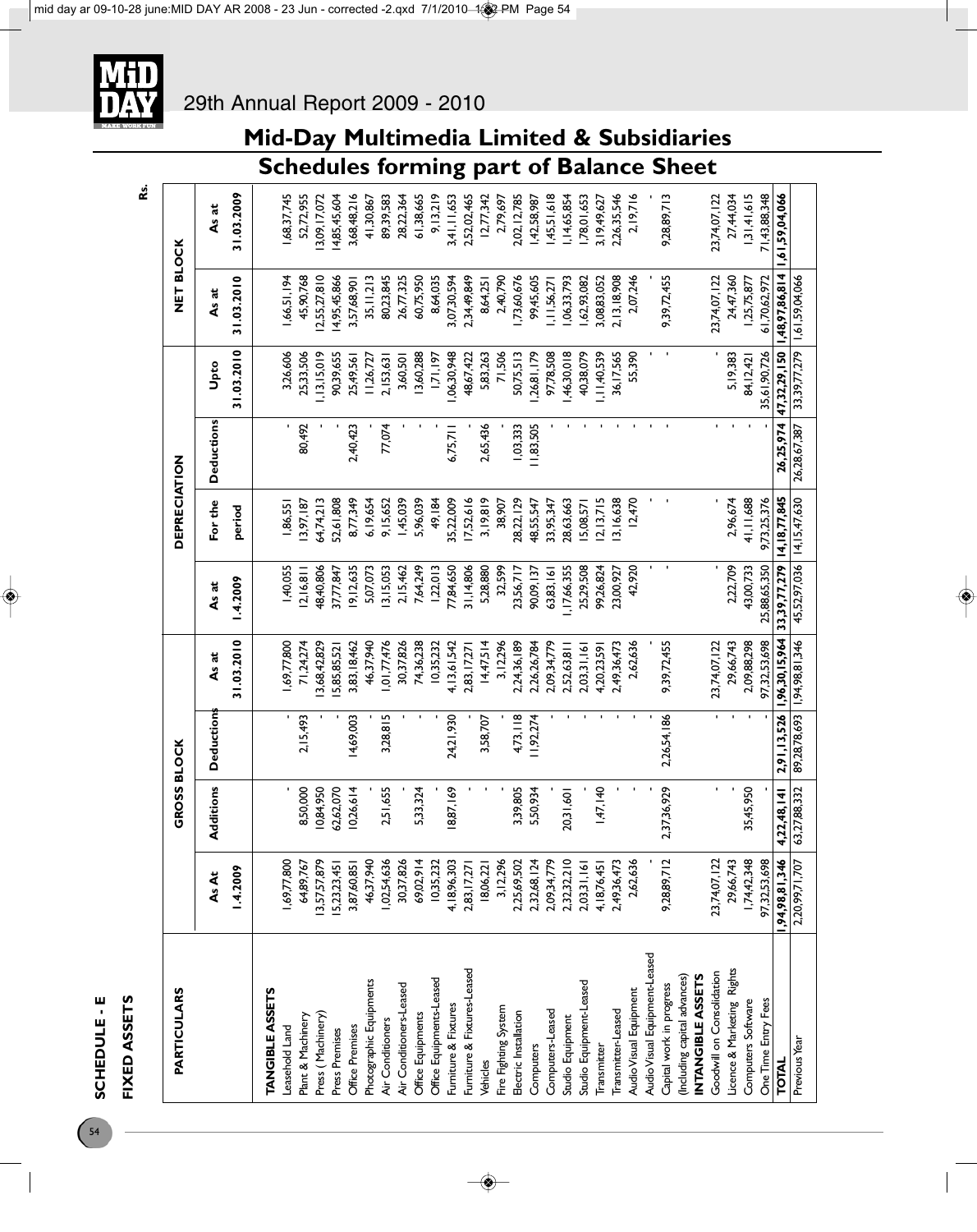

|                                                                                    | As at           | As at          |
|------------------------------------------------------------------------------------|-----------------|----------------|
|                                                                                    | Mar 31, 2010    | Mar 31, 2009   |
|                                                                                    | Rs.             | Rs.            |
| <b>SCHEDULE F</b>                                                                  |                 |                |
| Investments (long term at cost less provision)                                     |                 |                |
| <b>UNQUOTED:</b>                                                                   |                 |                |
| 250 (250) Equity Shares of Rs.10/- each of Awami Co-operative Bank Ltd.            | 2,500           | 2,500          |
| Less: Provision for diminution in value of investment                              | 2,500           |                |
|                                                                                    |                 | 2,500          |
|                                                                                    |                 |                |
| 54,057 (54,057) equity shares of Rs.10/- each of Naaptol Online Shopping Pvt. Ltd. | 2,00,00,000     | 2,00,00,000    |
| <b>QUOTED:</b>                                                                     |                 |                |
| Nil (2400) Equity shares of Rs.10/- each of Bank Of Baroda                         |                 | 2,04,000       |
|                                                                                    |                 |                |
|                                                                                    | 2,00,00,000     | 2,02,06,500    |
|                                                                                    |                 |                |
| <b>Aggregate of quoted investments</b>                                             |                 | 2,04,000       |
| <b>Aggregate of unquoted investments</b>                                           | 2,00,00,000     | 2,00,02,500    |
| <b>SCHEDULE G</b>                                                                  |                 |                |
| <b>Inventories</b>                                                                 |                 |                |
| Newsprint                                                                          | 2,65,14,540     | 5, 15, 45, 756 |
| Consumables                                                                        | 20,11,308       | 12,23,824      |
|                                                                                    | 2,85,25,848     | 5,27,69,580    |
| <b>SCHEDULE H</b>                                                                  |                 |                |
| <b>Sundry debtors (Unsecured)</b>                                                  |                 |                |
| Debts outstanding for a period exceeding 6 months considered doubtful              | 2, 11, 33, 958  | 1,15,46,137    |
| Debts outstanding for a period exceeding 6 months considered good                  | 5,33,95,709     | 7,65,03,961    |
| Other debts considered good                                                        | 25, 18, 41, 309 | 20,59,03,665   |
| Less : Provision for doubtful debts                                                | 2, 11, 33, 958  | 1,15,46,137    |
|                                                                                    | 30,52,37,019    | 28,24,07,626   |
| <b>SCHEDULE I</b>                                                                  |                 |                |
| Cash & bank balances                                                               |                 |                |
| Cash on hand                                                                       | 12,99,607       | 12,08,161      |
| In current accounts with scheduled banks                                           | 1,42,81,183     | 4,59,08,647    |
| AXIS Bank DSRA (under Lien with bank)                                              | 6,50,763        | 2,95,39,671    |
| In fixed deposit accounts with scheduled banks                                     | 2,88,731        | 2,84,133       |
| Margin money with scheduled banks                                                  | 1,33,00,000     | 1,33,34,528    |
|                                                                                    | 2,98,20,284     | 9,02,75,140    |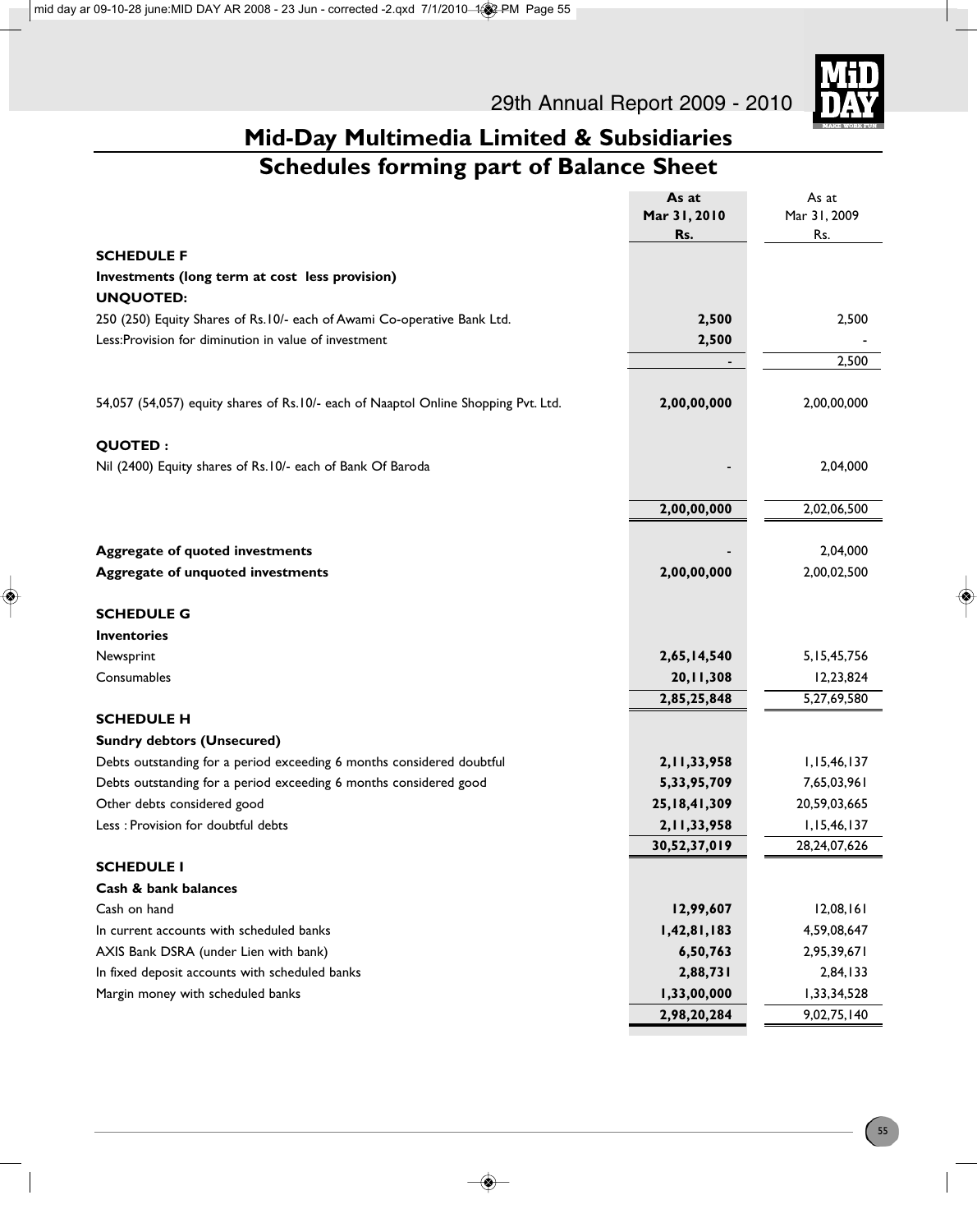

|                                                                   | As at           | As at           |
|-------------------------------------------------------------------|-----------------|-----------------|
|                                                                   | Mar 31, 2010    | Mar 31, 2009    |
|                                                                   | Rs.             | Rs.             |
| <b>SCHEDULE J</b>                                                 |                 |                 |
| Loans & advances                                                  |                 |                 |
| <b>Unsecured, considered good</b>                                 |                 |                 |
| Loans to others                                                   | 28,58,668       | 69,31,666       |
| Trade deposit                                                     | 8,87,32,396     | 9,34,64,051     |
| Staff advance                                                     | 11,04,041       | 17,86,160       |
| Advance Income-tax (net of provision)                             | 2, 11, 29, 552  | 1,91,39,710     |
| <b>TDS Redceivable</b>                                            | 1,34,16,300     | 1,34,03,753     |
| <b>MAT</b> Entitlement credit                                     | 2,08,70,913     |                 |
| Advances recoverable in cash or kind, or for value to be received | 1,30,37,250     | 6, 13, 45, 985  |
|                                                                   | 16, 11, 49, 121 | 19,60,71,325    |
|                                                                   |                 |                 |
| <b>SCHEDULE K</b>                                                 |                 |                 |
| <b>Current liabilities &amp; provisions</b>                       |                 |                 |
| <b>Current liabilities</b>                                        |                 |                 |
| Sundry creditors - MSME*                                          | 2,47,967        | 64,071          |
| Sundry creditors - Others                                         | 16,54,53,810    | 16,39,07,345    |
| Other Liabilities                                                 | 25, 12, 07, 491 | 23, 12, 99, 027 |
| Trade deposits                                                    | 89,02,127       | 98,45,896       |
|                                                                   | 42,58,11,396    | 40,51,16,339    |
| <b>Provisions</b>                                                 |                 |                 |
| Provision for leave encashment                                    | 1,15,52,959     | 1,09,44,123     |
| Provision for Gratuity                                            | 1,34,22,544     | 1,57,90,705     |
| Provision for incentive to Depot                                  | 74,12,030       | 91,41,899       |
|                                                                   | 3,23,87,533     | 3,58,76,727     |
|                                                                   |                 |                 |
|                                                                   | 45,81,98,929    | 44,09,93,066    |

\* Names of Micro, Small and Medium Enterprises:

Shobha Plastic Industries, Print top Rubber Industries.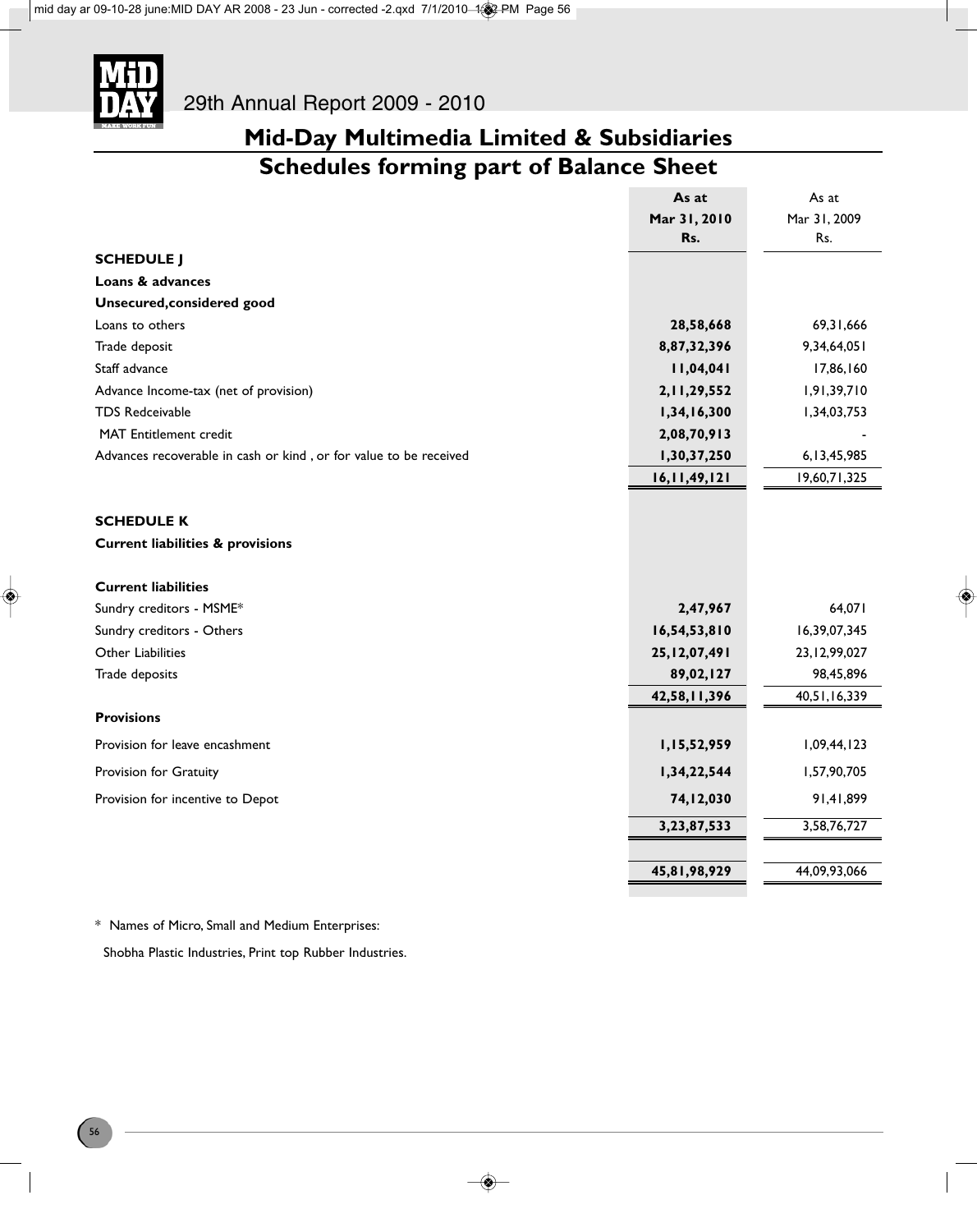

### **Mid-Day Multimedia Limited & Subsidiaries Schedules forming part of Profit & Loss Account**

|                                      | Year ended     | Year ended      |
|--------------------------------------|----------------|-----------------|
|                                      | Mar 31, 2010   | Mar 31, 2009    |
|                                      | Rs.            | Rs.             |
| <b>SCHEDULE L</b>                    |                |                 |
| Cost of printing / painting          |                |                 |
| <b>Consumption of Newsprint</b>      |                |                 |
| Opening stock                        | 5, 15, 45, 756 | 2,61,55,187     |
| Purchases (net)                      | 16,54,20,463   | 46, 49, 85, 175 |
|                                      | 21,69,66,219   | 49, 11, 40, 362 |
| Closing stock                        | 2,65,14,540    | 5, 15, 45, 756  |
|                                      | 19,04,51,679   | 43,95,94,606    |
|                                      | 3,19,07,487    | 4, 13, 77, 989  |
| Printing job work & labour charges   |                |                 |
| Printing & Packing materials         | 3,57,20,136    | 4,76,45,270     |
| Electricity                          | 87,15,789      | 1,00,26,411     |
|                                      | 26,67,95,091   | 53,86,44,276    |
| <b>SCHEDULE M</b>                    |                |                 |
| <b>Employees cost</b>                |                |                 |
| Salaries, wages & bonus              | 26,61,18,150   | 31,69,70,008    |
| Contribution to PF, FPF              | 1,48,79,476    | 1,36,59,686     |
| Gratuity                             | 1,54,990       | 1, 12, 21, 413  |
| Outsourcing                          | 4,33,545       | 6,24,97,840     |
| Staff welfare expenses               | 5,94,55,371    | 1,10,23,393     |
| <b>ESOP Compensation</b>             | 12,99,311      | (66, 83, 201)   |
|                                      | 34,23,40,843   | 40,86,89,139    |
| <b>SCHEDULE N</b>                    |                |                 |
| Selling & distribution expenses      |                |                 |
| Freight & Distribution               | 5,04,27,059    | 5,83,10,172     |
| Entertainment & business development | 2,89,81,749    | 3, 11, 21, 259  |
| Advertisement expenses               | 2,55,57,309    | 4,43,53,496     |
|                                      | 10,49,66,117   | 13,37,84,927    |
|                                      |                |                 |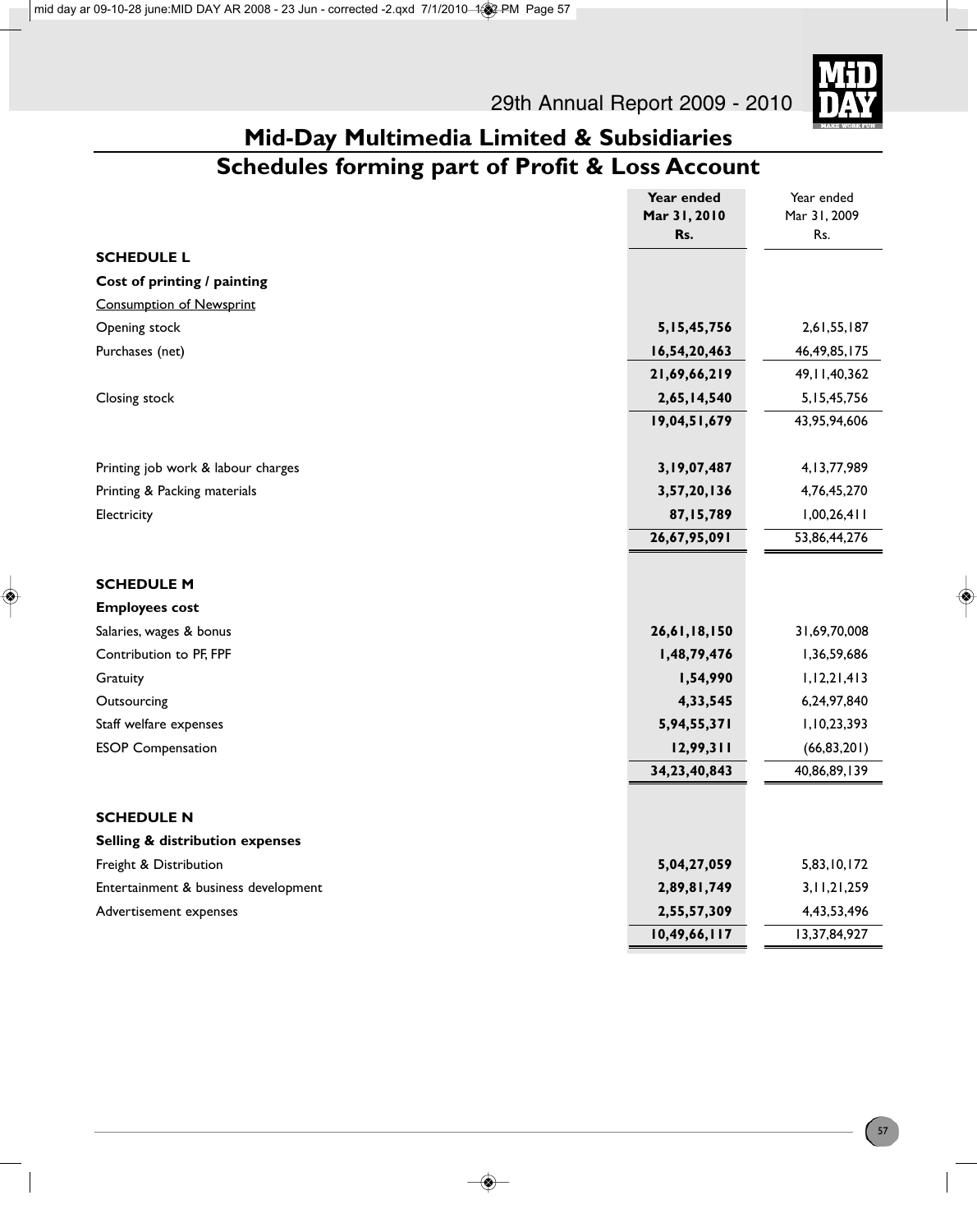

### **Mid-Day Multimedia Limited & Subsidiaries Schedules forming part of Profit & Loss Account**

|                                                 | Year ended<br>Mar 31, 2010 | Year ended<br>Mar 31, 2009 |
|-------------------------------------------------|----------------------------|----------------------------|
|                                                 | Rs.                        | Rs.                        |
| <b>SCHEDULE O</b>                               |                            |                            |
| Other operational expenses                      |                            |                            |
| Conveyance                                      | 1,45,62,774                | 1,70,62,596                |
| Electricity                                     | 2,13,91,240                | 2, 10, 43, 923             |
| General expenses                                | 54,48,449                  | 31,93,618                  |
| Vehicle expenses                                | 6,82,018                   | 6,31,650                   |
| Insurance premium                               | 17,04,456                  | 41,53,095                  |
| Legal & professional charges                    | 2,02,95,494                | 2,07,43,616                |
| Machinery repairs                               | 1,57,14,475                | 1,44,36,215                |
| Other repairs & maintenance                     | 2,35,11,672                | 2,09,11,011                |
| Printing & stationery                           | 51,83,192                  | 64,38,009                  |
| Postage & telephone                             | 1,97,49,551                | 2, 17, 08, 227             |
| Rent, rates & taxes                             | 11,34,02,112               | 10,58,89,342               |
| Travelling                                      | 87,64,563                  | 1,81,59,225                |
| Radio programme creation & studio hire          | 3,29,34,348                | 3,63,33,959                |
| Bad debts written off                           | 47,53,079                  | 57,71,781                  |
| Incidental expenditure pending allocation w/off |                            | 26,84,248                  |
| Provision for Doubtful debts                    | 60,62,278                  |                            |
| Membership & Subscription                       | 2,70,000                   | 34, 17, 262                |
| Directors fees                                  | 2,60,000                   | 6,34,970                   |
| Donation                                        | 3,94,000                   | 5,68,003                   |
| Hire charges                                    |                            | 84,270                     |
| Remuneration to auditors for:                   |                            |                            |
| Statutory audit                                 | 6,85,507                   | 6,28,659                   |
| Taxation matter                                 |                            | 10,916                     |
| Tax audit                                       | 1,87,875                   | 1,32,725                   |
| Certification work                              | 2,08,905                   | 93,090                     |
|                                                 | 29,62,65,987               | 30,47,30,410               |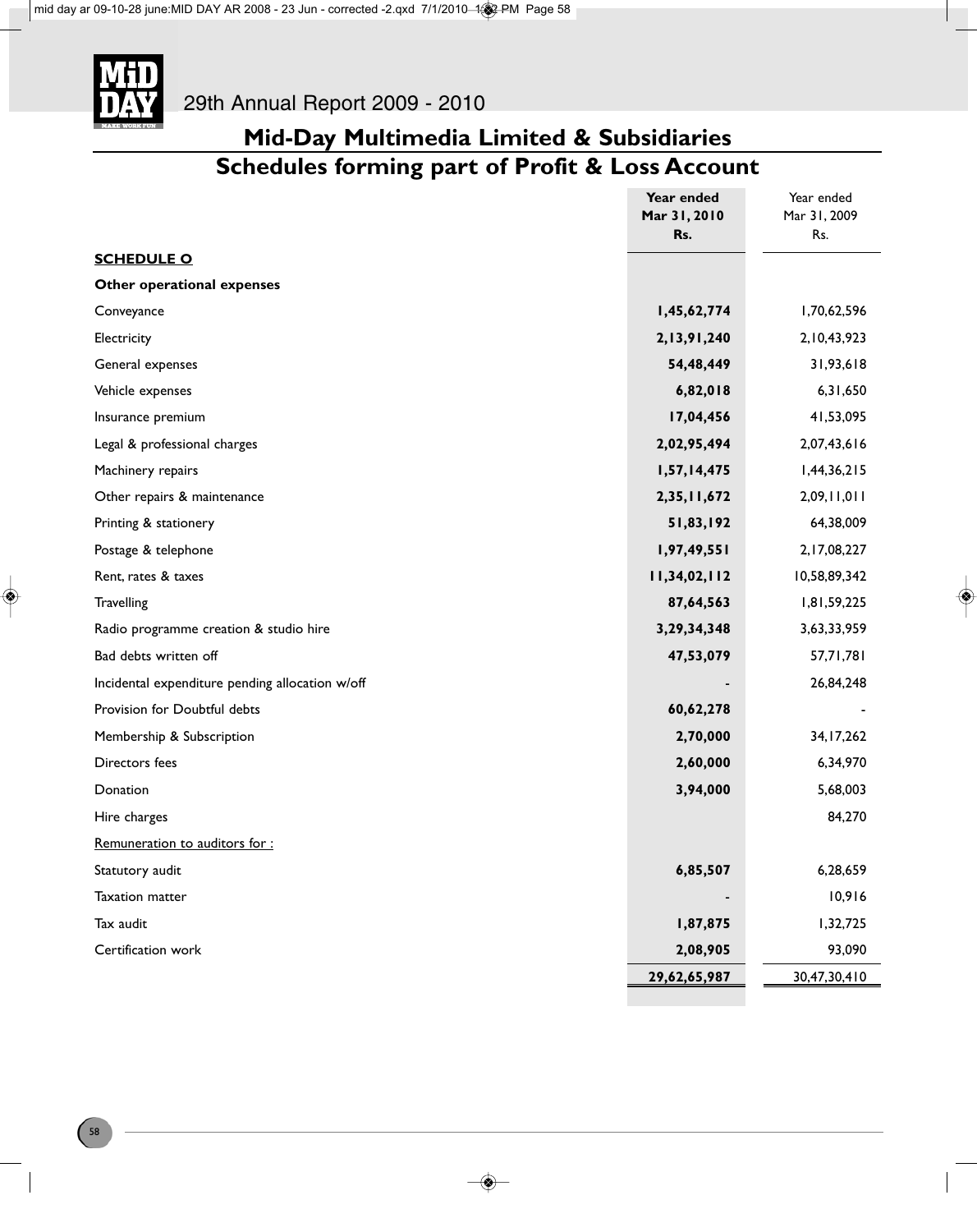

### **SCHEDULE P**

#### **Notes Forming Part of the Accounts for the Period ended March 31, 2009**

#### **1. Accounting Policies**

a) Accounting system

The financial statements have been prepared under the historical cost convention, on accrual basis of accounting and in compliance with the applicable accounting standards prescribed under Section 211 (3C) of the Companies Act and other accepted accounting principles.

b) Use of Estimates

The preparation of financial statements in conformity with generally accepted accounting principles requires the management of the company to make estimates and assumptions that affect the reported amounts of income and expenses of the period and the reported balances of assets and liabilities and the disclosures relating to contingent liabilities as of the date of the financial statements. Difference, if any, between the actual results and estimates is recognized in the period in which the results are known.

c) Revenue Recognition

As per industry practice – (i) Income/Expenditure of a reciprocal nature not involving any monetary transactions have not been considered, (ii) Expected credit notes due to possible reduction in receivable from Debtors (Doubtful Debts) have been adjusted against Ad Revenue.

Circulation Revenue is recognized at the time of dispatch and advertisement revenue is recognized on the date of publication.

Share of combined advertisement revenue received from advertisers are accounted on the basis approved by the management.

Interest income is recognized on time proportion basis taking into account the amount outstanding and the rate applicable.

d) Depreciation has been provided under the straight-line method as per the rates prescribed in schedule XIV of the Companies Act, 1956 in respect of office & factory premises and Presses. Depreciation on other fixed assets is provided under the written down value method at the rates prescribed in schedule XIV of the Companies Act, 1956. Technical know-how is amortized over a period of five years from the month of acquisition. License and Marketing Right is amortised over a period of ten years.

As per AS-26 "Intangible Assets" pronounced by the Institute of Chartered Accountants of India, the One Time Entry Fees paid by Radio Mid-Day West (India) Limited during the year for Private FM Broadcasting has been classified as an intangible asset. The benefit of this Entry Fee will be derived over a period of 10 years, hence it is amortized accordingly.

Lease Assets : Assets taken on Finance Lease by Radio Mid-Day West (India) Ltd, are capitalised at the inception of the lease at the lower of fair value or present value of minimum lease payments and a liability is created for an equivalent amount. Each lease rental paid is allocated between the liability and the interest cost so as to obtain a constant periodic rate of interest on the outstanding liability for each period.

- e) Stocks of newsprint and consumables are valued at lower of cost (FIFO basis) or net realizable value.
- f) All investments of long-term nature are valued at cost. Diminution in value of such investments, if of permanent nature, is provided for. Current investments are valued at lower of cost or net realizable value.
- g) Foreign Exchange Transactions: Foreign Currency transactions are recorded on initial recognition in the reporting currency, using the exchange rate at the date of the transaction. At each balance sheet date, foreign currency monetary items are reported using the closing rate. The exchange differences arising on the settlement of the monetary items or on reporting such items at rates different from those at which they were initially recorded or reported in previous financial statements are recognized in the Profit & Loss account.
- h) Current tax is provided at the current tax rates on taxable income. The Company provides for deferred tax based on tax effect of timing differences resulting from the recognition of items in the financial statements and in estimating its current tax provision using the tax rates and tax laws that have been enacted or substantively enacted. Deferred Tax Assets on timing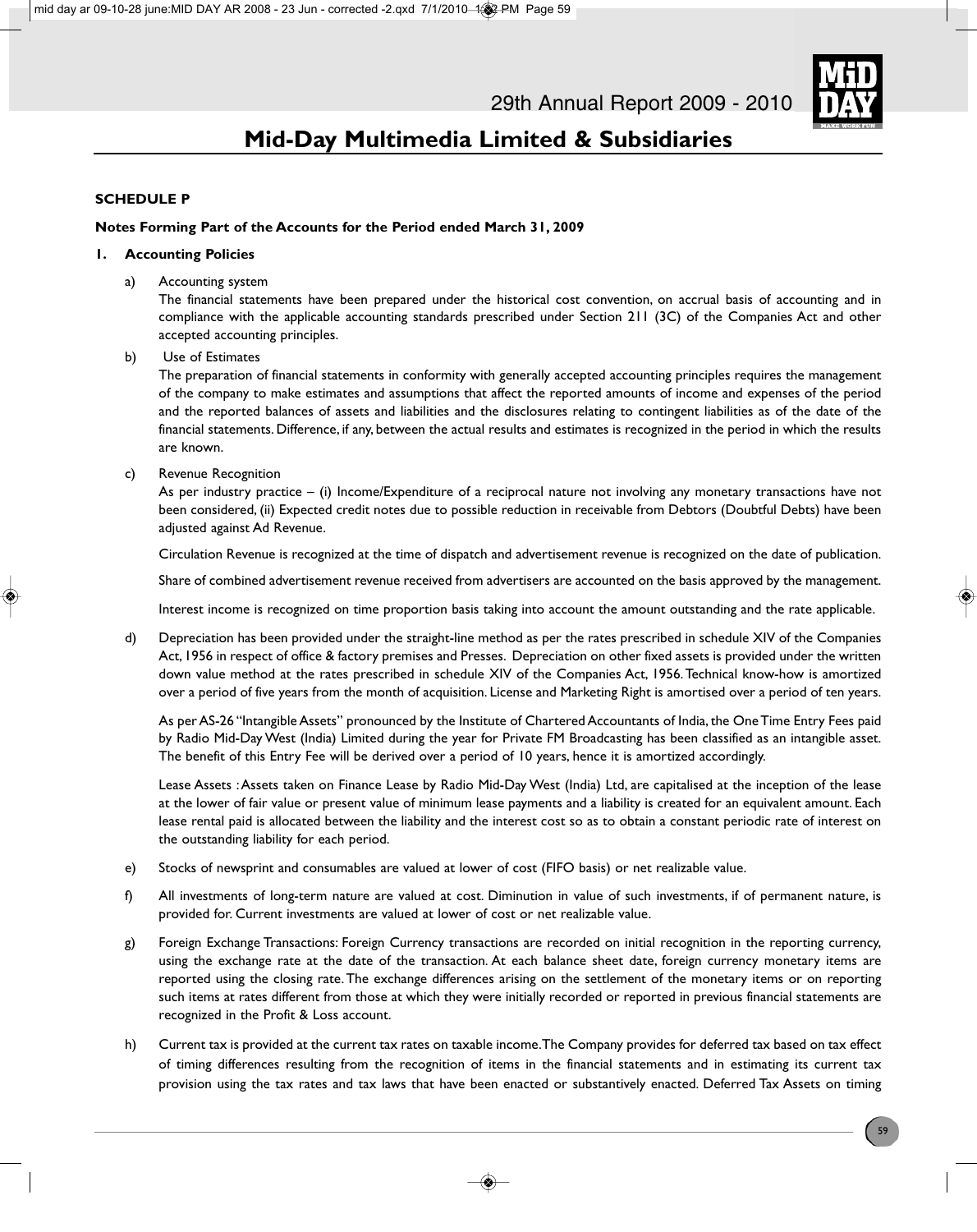

### **Mid-Day Multimedia Limited & Subsidiaries Schedules forming part of Profit & Loss Account**

differences other than unabsorbed losses are recognized to the extent there is a reasonable certainty that these would be realized in future. Deferred Tax Asset arising on account of unabsorbed tax losses and unabsorbed depreciation are accounted for on prudence basis when there is a virtual certainty that sufficient future taxable income will be available against which such deferred tax asset can be realized

- i) Borrowing costs that are attributable to the acquisition, construction or production of a qualifying asset are capitalized as part of cost of such asset till such time as the asset is ready for its intended use or sale. All other borrowing costs are recognized as an expense in the period in which they are incurred.
- j) In respect of stock options granted pursuant to the Company's Stock Option Schemes, the intrinsic value of the option (excess of market price of the share over the exercise price of the option) is treated as discount and accounted as employees compensation cost over the vesting period.
- k) Employee Benefits:

Short term employee benefits payable wholly within twelve months of rendering services such as salaries, wages, etc. are recognized in the period in which the employee renders the related service.

Defined Contribution Plan: The Company's contribution to the state governed employee's provident fund scheme is a defined contribution plan. The contribution paid / payable under the scheme is recognized during the period in which the employee renders the related service.

Defined Benefit Plan: The Company's gratuity fund managed through the gratuity trust is company's defined benefit plan. The present value of obligations under such defined benefit plans is determined based on acturial valuation using the projected unit credit method.

Long Term Employee Benefits: The obligation of long term employee benefits such as long term compensated absences is recognized in the same manner as in the case of defined benefit plans.

### **2. Business Transfer**

With effect from July 1,2008 the company transferred the Printing and Publishing business to wholly owned subsidiary Midday Infomedia Ltd by way of slump sale together with all its properties, assets, rights, liabilities/obligations of whatsoever nature and kind and its employees on a going concern basis.

Cash credit and term loan facilities forming part of the Newsmedia division which has been transferred by way of slump sale are secured by pari passu charge on present & future movable and immovable assets of the company and also secured by personal guarantee of Chairman & Managing Director.

Pursuant to the BTA, the leasehold land & factory premises, bank balances and Secured loans are in the process of being transferred in the name of the purchaser company Midday Infomedia Ltd.

### **3. The Accounts of the following subsidiaries are incorporated in these financial statements. All subsidiaries are incorporated in India.**

| <b>Name of Subsidiary</b>                    | No of Equity Shares Held   | <b>Percentage Holding</b><br>in Subsidiary |
|----------------------------------------------|----------------------------|--------------------------------------------|
| Midday Infomedia Ltd.                        | 88.61.500 of Rs. 10 each   | 100%                                       |
| Mid-Day Broadcasting South (India) Pvt. Ltd. | 10,000 of Rs. 10 each      | 100%                                       |
| Mid-day Outdoor Limited                      | 34.94.200 of Rs. 10 each   | 99.97%                                     |
| Mid-Day Radio North (India) Ltd.             | 50,000 of Rs. 10 each      | 100%                                       |
| Radio Mid-day West (India) Ltd.              | 7,04,60,261 of Rs. 10 each | 69.94%                                     |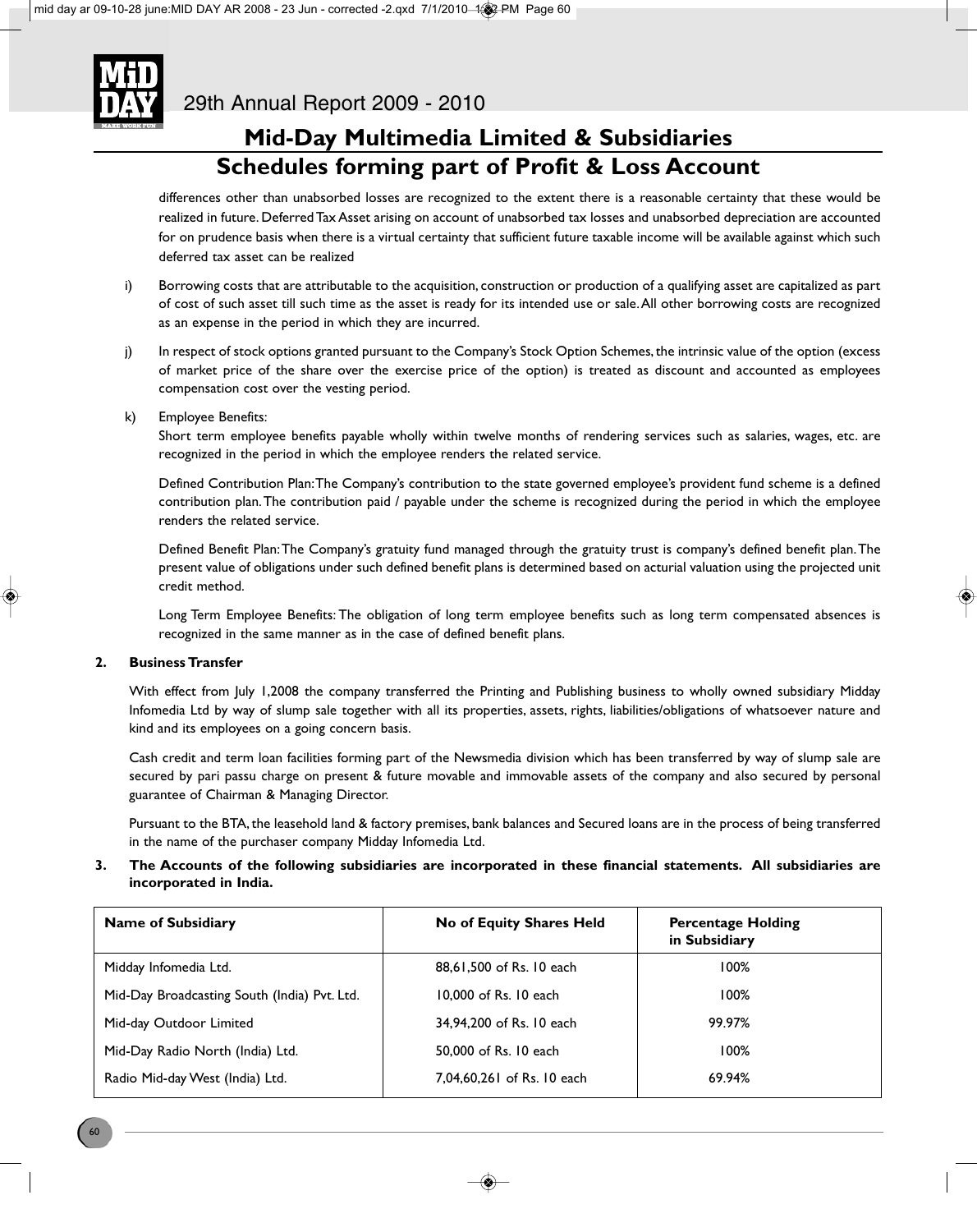

### **4. Details of Minority Shareholders**

| <b>Particulars</b>            | As on<br>April 1, 2009 | <b>Additions</b><br>During the<br>year | <b>Deductions</b><br>During the<br>year | As on<br>March 31, 2010 |
|-------------------------------|------------------------|----------------------------------------|-----------------------------------------|-------------------------|
| Contribution to Share Capital | 71,67,68,745           | <b>NIL</b>                             | <b>NIL</b>                              | 71,67,68,745            |
| Retained profits              | (55,66,35,213)         | NIL.                                   | 4,57,57,518                             | (60, 23, 92, 731)       |
| Total                         | 16,01,33,532           | <b>NIL</b>                             | 4,57,57,518                             | 11,43,76,014            |

### **5. Contingent Liability**

- a) In respect of guarantees issued by Company's bankers to MSRDC and other authorities for Rs. 3 Lakh (Rs. 3 Lakh).
- b) Corporate guarantee issued to Bank of Baroda for Radio Mid Day West (India) Limited against term loan of Rs.NIL (15 Lakh) and CC limit Rs. 140 Lakh (140 Lakh).

Bank Guarantee issued to Ministry of Information & Broadcasting for Radio Mid Day West (India) Limited Rs. 332 Lakh (332 Lakh).

Counter guarantee issued to Axis Bank for Radio Mid Day West (India) Limited against term loan of Rs. 3,000 Lakh (4,000 Lakh) and corporate guarantee for CC limit of Rs. 500 Lakh (NIL).

Corporate guarantee issued to Bank of India for Midday Infomedia Limited against unsecured loan of Rs. 1,050 Lakh (1,250 Lakh) and to Bank of Baroda for Midday Infomedia Limited against CC limit of Rs. 1,800 Lakh (NIL) and for ECB Term Loan of Rs. 225 Lakh (651 Lakh).

- c) Claims against the company in respect of various defamation suits and claims of employees, amount not ascertainable (Previous year Unascertainable)
- d) The Company has gone into appeal against an order of the Copyright Board, which has determined the royalty payable to Phonographic Performance Limited at an average rate of Rs. 660 per hour as against their demand of Rs. 1500 per hour. The Company has however provided for royalty in its books at the rate decided by the Copyright Board.
- e) The company's lease agreement at Pune and Kolkata has a lock-in-period of 3 years. In the event of company terminating the agreement before the lock-in-period, further payment of lease rent for the balance period of lock-in, will be payable by the company, except where the company has to compulsorily shift to the Common Transmission Infrastructure to be built and completed by Broadcast Engineering Consultants India Ltd (BECIL). The amount comes to Rs. 76,09,058/- as on the balance sheet date.
- 6. The Company has allotted 23,000 equity shares under ESOP scheme at exercise price of Rs. 10 each aggregating to 230,000.
- **7. The total of minimum lease payments at the balance sheet date and their present value is as under**

#### **For Finance Lease**

| <b>Particulars</b>                               | Minimum Lease<br>Payment (Rs.) | Present Value<br>(Rs.) |
|--------------------------------------------------|--------------------------------|------------------------|
| Not later than one Year                          | 2,56,58,856                    | 1,89,43,897            |
| Later than one year and not later than five year | 3,84,88,284                    | 5,51,63,447            |
| Later than five year                             | <b>NIL</b>                     | <b>NIL</b>             |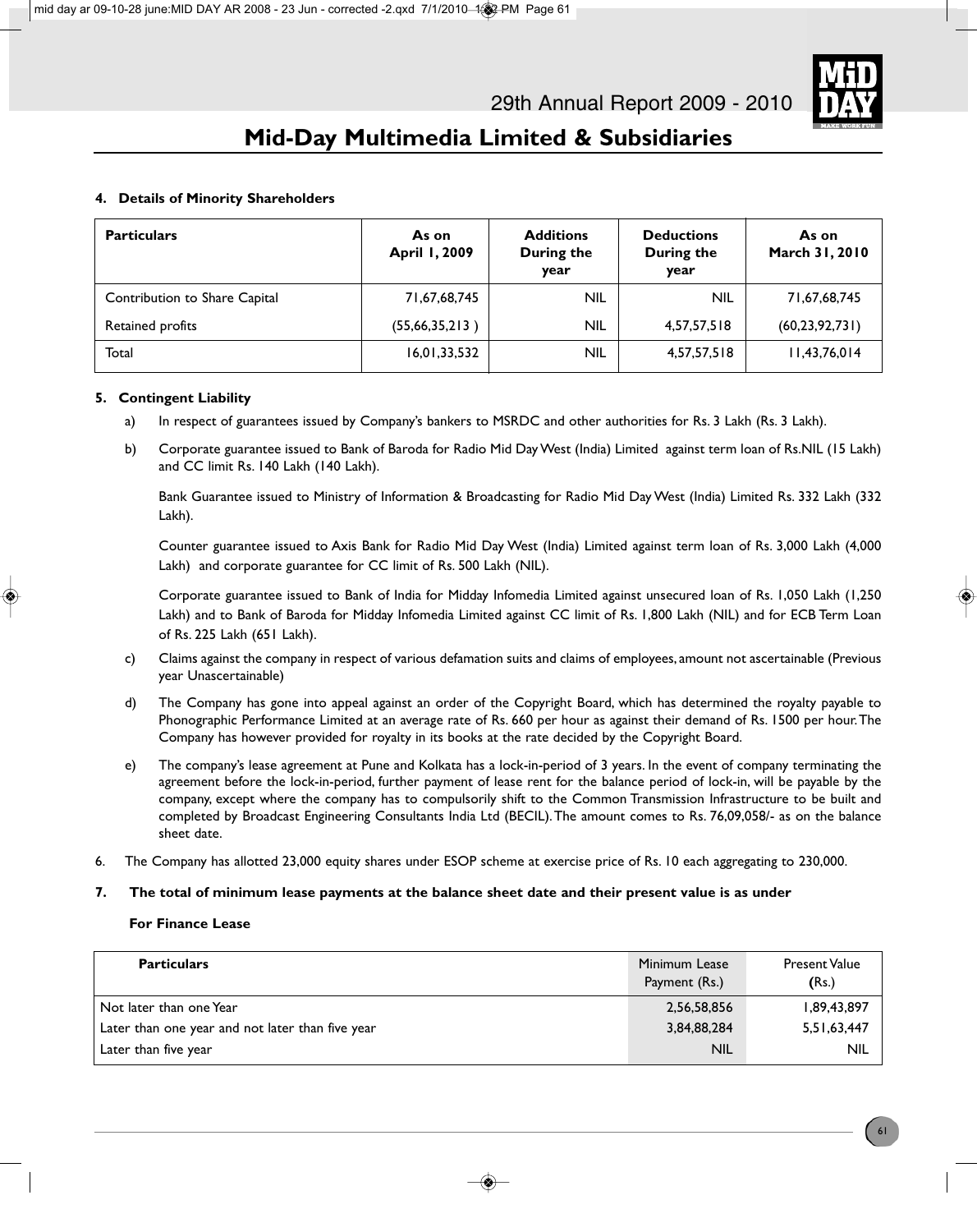

### **For Non cancelable Operating Lease**

| <b>Particulars</b>                               | Minimum Lease<br>Payment (Rs.) |  |
|--------------------------------------------------|--------------------------------|--|
| Not later than one Year                          | 71,10,593                      |  |
| Later than one year and not later than five year | 2,24,02,708                    |  |
| Later than five year                             | 1,27,54,205                    |  |

### **8. Managerial Remuneration: Managing Director**

| <b>Particulars</b>       | $2009 - 10$ (Rs.) | 2008-09 (Rs.) |
|--------------------------|-------------------|---------------|
| Salaries, Wages & Bonus  | 44, 35, 147       | 44,88,264     |
| Contribution to PF & FPF | 5,06,820          | 5,28,441      |
| Perguisites              | 1,70,815          | 1,67,754      |

### **9. The calculation of Deferred Tax Asset / (Liability) is shown below**

| <b>Particulars</b>             | <b>Opening</b><br>(Rs.) | During the<br>(Rs.) | <b>Closing</b><br>(Rs.) |
|--------------------------------|-------------------------|---------------------|-------------------------|
| Depreciation                   | (2,43,30,438)           | (62, 02, 548)       | (3,05,32,986)           |
| <b>Carried Forward Losses</b>  | 45,76,03,329            | 2,35,24,137         | 48, 11, 27, 466         |
| Gratuity                       | 29, 33, 315             | (3, 97, 675)        | 25,35,640               |
| Provision for Leave Encashment | 15.61.359               | 2,06,943            | 17,68,303               |
| Total                          | 43,77,67,565            | 1,71,30,858         | 45,48,98,423            |

### **10. Calculation of EPS**

| <b>Particulars</b>                                                            | 2009-10        | 2008-09           |
|-------------------------------------------------------------------------------|----------------|-------------------|
| Net Profit after tax and minority interest for the year (in Rs.)              | 64,53,790      | (34, 49, 01, 719) |
| Calculation of weighted average number of equity shares                       |                |                   |
| Number of shares at the beginning of the year                                 | 5,22,34,860    | 5, 11, 68, 610    |
| Weighted avg. of Shares issued during the year                                | 14.293         | 14,63,354         |
| $(14000 \times 156 / 365)$ & $(9000 \times 337 / 365)$                        |                |                   |
| Weighted avg. Number of Equity Shares considered for Basic EPS Calculation.   | 5, 22, 49, 153 | 5, 26, 31, 964    |
| Weighted avg. Number of Equity Shares considered for Diluted EPS Calculation. | 5, 22, 49, 153 | 5, 26, 31, 964    |
| Basic Earnings / (loss) (in Rupees) per share                                 | 0.12           | (6.65)            |
| Diluted Earnings / (loss) (in Rupees) per share                               | 0.12           | (6.65)            |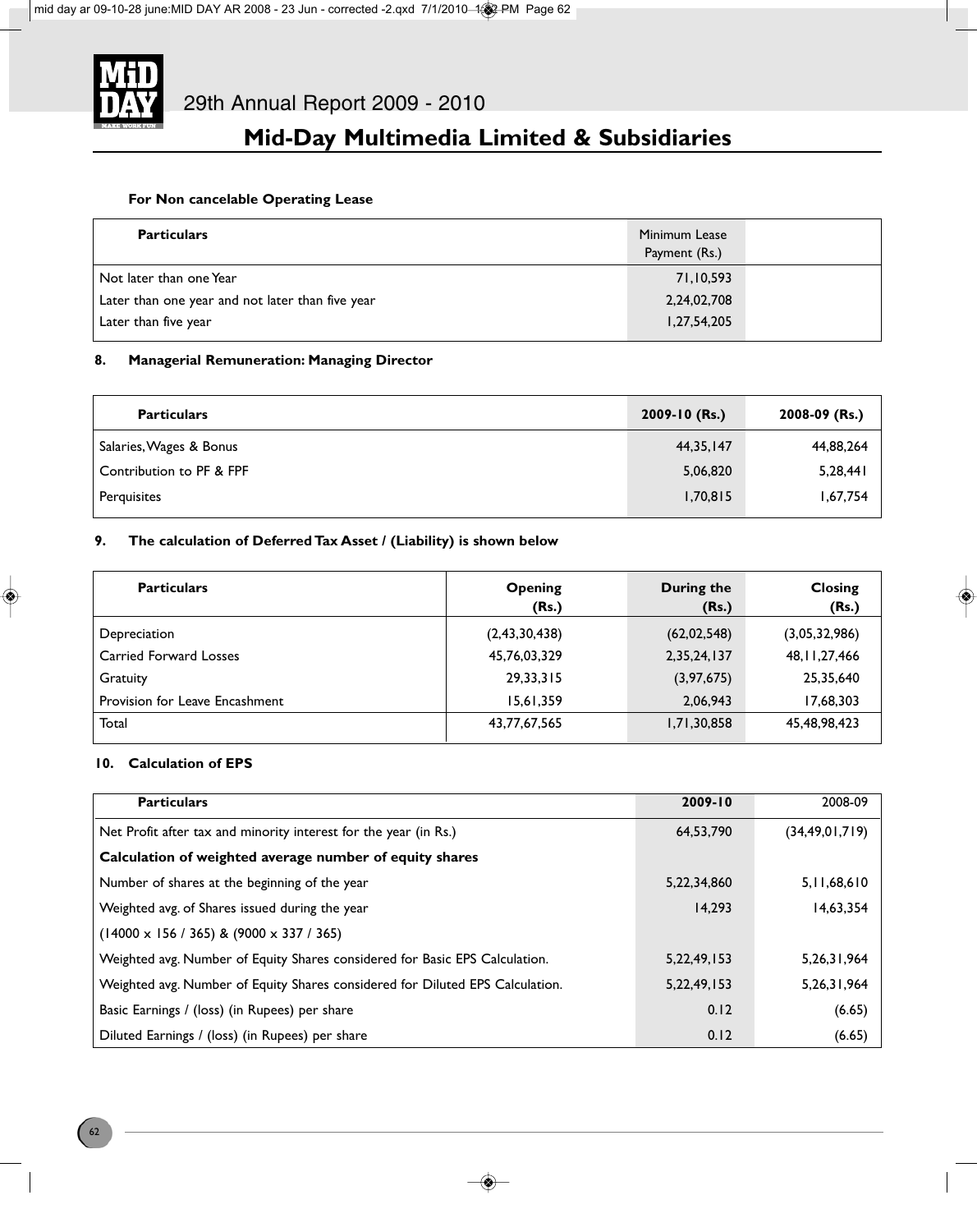

### **11. Segment Reporting**

|                | <b>Particulars</b>                   | <b>Publishing</b> | Radio          | <b>Others</b>  | <b>Total</b><br>(Rs. in lakh) |
|----------------|--------------------------------------|-------------------|----------------|----------------|-------------------------------|
| А.             | <b>Segment Revenue</b>               |                   |                |                |                               |
|                | i) External sales                    | 9,461             | 3,031          | 0              | 12,492                        |
|                |                                      | (10, 194)         | (2,803)        | (0)            | (12,997)                      |
|                | ii) Inter-segment sales              | 24                | 0              | $\mathbf 0$    | 24                            |
|                |                                      | (2)               | (0)            | (0)            | (2)                           |
|                | iii) Total Revenue                   | 9,485             | 3,031          | $\mathbf 0$    | 12,516                        |
|                |                                      | (10, 196)         | (2,803)        | (0)            | (12,999)                      |
| В.             | <b>Segment Results</b>               |                   |                |                |                               |
|                | Profit before interest & tax         | 1,686             | (1, 327)       | 183            | 542                           |
|                |                                      | $(-1, 418)$       | $(-1,613)$     | (93)           | $(-3,031)$                    |
|                | Less: Interest                       |                   |                |                | 1,038<br>(999)                |
|                | Less : Extra Ordinary Item           |                   |                |                | $\Omega$                      |
|                |                                      |                   |                |                | (1, 338)                      |
|                | Total Profit before tax              |                   |                |                | (496)                         |
|                |                                      |                   |                |                | $(-5, 276)$                   |
|                | Less : Provision for tax             |                   |                |                | (103)                         |
|                |                                      |                   |                |                | $(-1, 265)$                   |
|                | Net Profit after tax                 |                   |                |                | (393)                         |
|                |                                      |                   |                |                | $(-4, 011)$                   |
| $\mathsf{C}$ . | <b>Segment Capital Employed</b>      |                   |                |                |                               |
|                | Segment assets                       | 6,793             | 17,698         |                | 24,454                        |
|                |                                      | (7, 820)          | (18,992)       |                | (26, 812)                     |
|                | Segment liabilities                  | 2,260             | 2,286          |                | 4,546                         |
|                |                                      | (2, 433)          | (2,036)        |                | (4, 469)                      |
|                |                                      | 4,533             | 15,339         |                | 19,908                        |
|                |                                      | (5, 387)          | (16,956)       |                | (22, 343)                     |
|                | Unallocable net assets & investments |                   |                |                | 404                           |
|                | <b>Total Capital Employed</b>        |                   |                |                | (201)<br>20,312               |
|                |                                      |                   |                |                | (22, 544)                     |
|                | Segment capital expenditure          | 137               | $52\,$         |                | 189                           |
|                |                                      | (202)             | (445)          |                | (647)                         |
|                | Unallocable capital expenditure      | 0                 | 0              | $\overline{0}$ | $\mathbf 0$                   |
|                |                                      | (0)               | (0)            | (0)            | (0)                           |
|                | Segment depreciation                 | $\overline{265}$  | 1,153          |                | $\overline{1,418}$            |
|                |                                      | (305)             | (1, 110)       |                | (1, 415)                      |
|                | Unallocable depreciation             | 0                 | $\overline{0}$ |                | $\overline{0}$                |
|                |                                      | (0)               | (0)            |                | (0)                           |

Notes : Segment revenue, segment results and segment liabilities include the respective amounts identifiable to each of the segments as also amounts allocated on a reasonable basis. The expenses and income and assets and liabilities, which are not directly relatable to the business segment, are shown as unallocable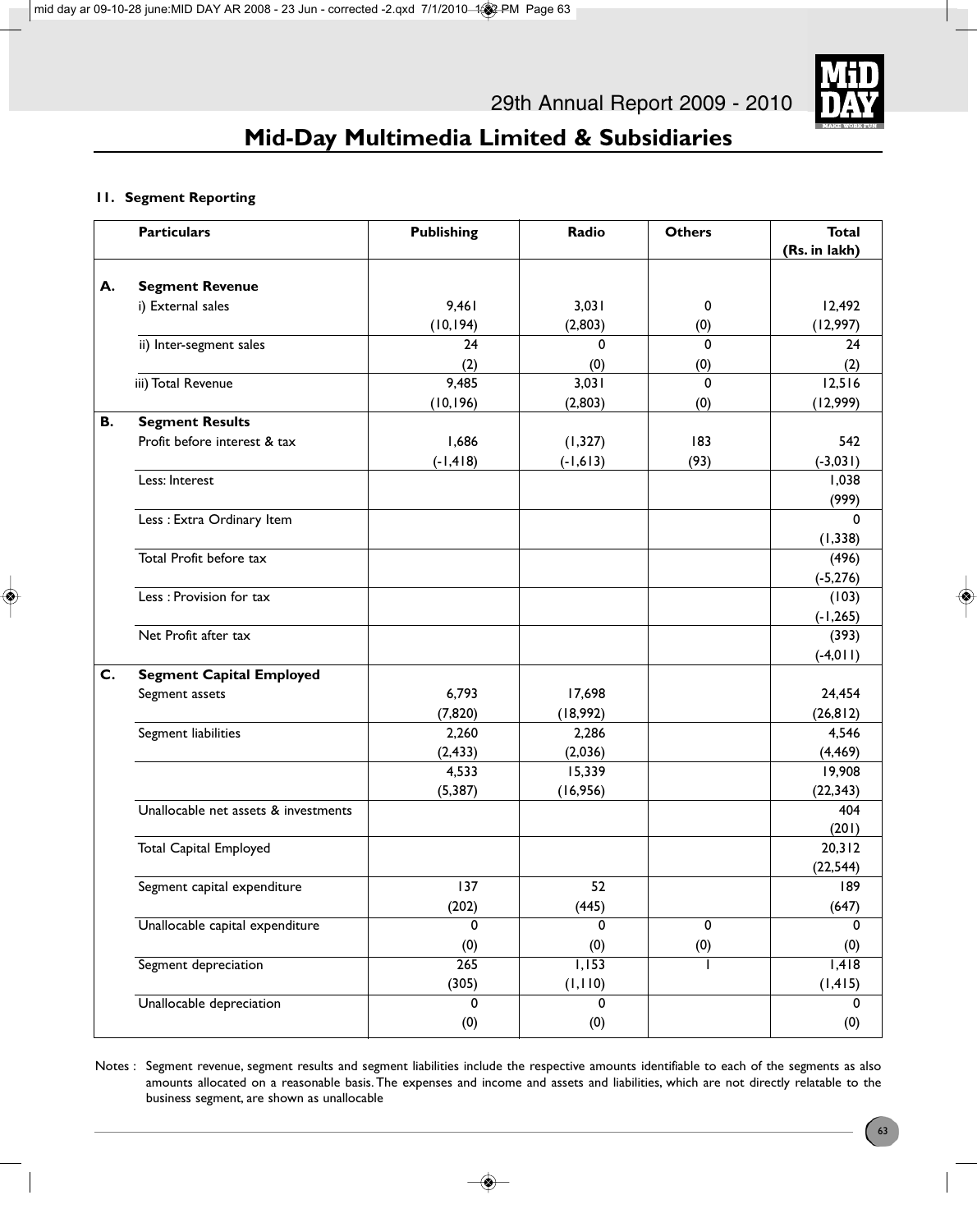

### **12. Impairment of Assets :**

At each Balance Sheet date the carrying amount of the assets is tested for impairment. If there is any indication of impairment, the company estimates the recoverable amount of the asset. If such recoverable amount of the asset or the recoverable amount of cash generating unit to which the asset belongs is less than its carrying amount, the carrying amount is reduced to its recoverable amount. The reduction is treated as an impairment loss and is recognized in the Profit and Loss Account. If at the Balance Sheet date there is an indication that the previously assessed impairment loss no longer exist, the recoverable amount is reassessed and the assets is reflected at the recoverable amount.

#### **13. :Disclosure with regards to related party transactions as per Accounting Standard AS-18 is as under:**

- **Name of The Party**  Relationship **Nature of Amount of Closing Amount Transaction | transaction | Balance | written off/** during the year | (Rs.) | Due (to)/ | added back Inquilab Offset Printers | Associate Company | Advances | (14,58,352)  $Expenses$   $|0.95,861$ Reimbursement 19,02,662 Advertisement Income (40,140) and the same of the NIL Mid-Day Publishing Pvt. Ltd. | Associate Company | Expense | 45,519 Reimbursement NIL NILL NILL NILL Payment received 3,50,039 Mid-Day Export Limited | Associates Company | Amount repaid | 6,39,160 | (20,35,000) | NIL against equity shares under ESOP
- **A. Related party where control exists**

During the year, there were no transactions with the following associate companies:

- i) Mid-Day Broadcasting South (India) Pvt. Ltd.
- ii) Meridian Holding & Leasing Co Pvt. Ltd.
- iii) Mirror Films Private Ltd.
- iv) Ferari Investments and Trading Co Pvt. Ltd.
- v) Mid-Day Radio North (India) Ltd

### **B Key Management Personnel**

- Mr. Khalid Ansari
- Mr. Tarique Ansari (Remuneration Rs.51,84,459 Refer note 8)
- **C. Relatives of key management personnel and their enterprises where transactions have taken place:** Not applicable Note: Related party relationship is as identified by the Company and relied upon by the auditors.
- **14.** Previous year's figures have been regrouped / rearranged wherever necessary. Figures in bracket indicate previous year's figures.

**Narayan Varma Khalid Ansari Tarique Ansari Manajit Ghoshal Vidya Shembekar** Director Chairman Managing Director Chief Financial Officer Company Secretary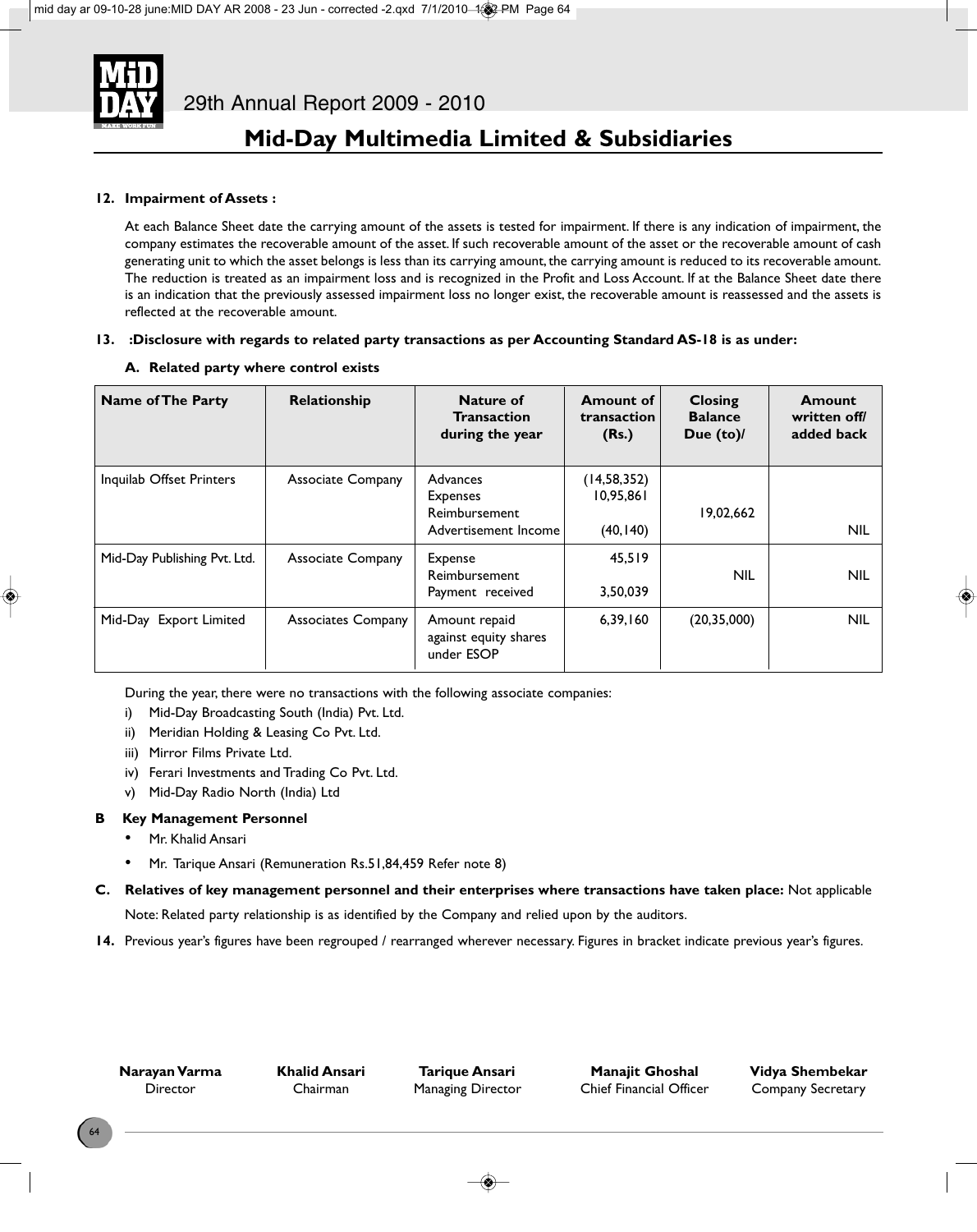29th Annual Report 2009 - 2010



# **Mid-Day Multimedia Limited & Subsidiaries**

| <b>Consolidated Cash Flow Statement</b> |                                                      |           | (Rs. in lakh)   |                    |
|-----------------------------------------|------------------------------------------------------|-----------|-----------------|--------------------|
|                                         |                                                      |           | F.Y.<br>2009-10 | F.Y.<br>2008-09    |
| А.                                      | <b>Net Cashflow from operating Activities</b>        |           |                 |                    |
|                                         | Net Profit before tax                                |           | (496)           | (3,937)            |
|                                         | Depreciation                                         |           | 1,419           | 1,415              |
|                                         | Interest                                             |           | 1,028           | 993                |
|                                         | Loss/(profit) on sale of fixed assets (net)          |           | 25              | 6                  |
|                                         | Income from Mutual fund Investment                   |           |                 | (1)                |
|                                         | Interest Income                                      |           | (5)             | (51)               |
|                                         | Deferred Employees Expenditure Cost                  |           | (75)            | (144)              |
|                                         | Provision for employees benefit                      |           | (34)            |                    |
|                                         | Bad Debts and Other Balances W/off                   |           | 96              | 49                 |
|                                         | Loss/(gain) on foreign currency transaction          |           | (14)            | 125                |
|                                         | Loss/(Gain) on disposal of current investment        |           | (12)            | 71                 |
|                                         | <b>Operational Profit before Working Capital</b>     |           | 1,932           | (1, 474)           |
|                                         | Adjustments for changes in Working Capital           |           |                 |                    |
|                                         | <b>Sundry Debtors</b>                                |           | (125)           | 125                |
|                                         | <b>Inventories</b>                                   |           | 242             | (253)              |
|                                         | Loans & Advances                                     |           | 38              | 1,496              |
|                                         | <b>Current Liabilities</b>                           |           | 345             | I, I98             |
|                                         | Sub-Total                                            |           | $50+$           | <del>2,566</del>   |
|                                         | Cash generated from operations                       |           | 2,433           | <del>1,092 -</del> |
|                                         | <b>Income Tax</b>                                    |           | (88)            | (115)              |
|                                         | Sub-Total                                            |           | (88)            | (115)              |
|                                         | Less: exceptional Items                              |           |                 | (88)               |
|                                         | <b>Net Cash Flow from Operating Activities</b>       | (A)       | 2,344           | 889                |
| В.                                      | <b>Cash Flow from Investing Activities</b>           |           |                 |                    |
|                                         | Fixed Assets (net)                                   |           | (182)           | (459)              |
|                                         | Investments (net)                                    |           | $\overline{14}$ | (1, 588)           |
|                                         | Income from mutual fund Investments                  |           |                 |                    |
|                                         | <b>Net Cash Flow from Investing Activities</b>       | (B)       | (168)           | (2,046)            |
| C.                                      | <b>Cash Flow from financing Activities</b>           |           |                 |                    |
|                                         | Capital                                              |           | 6               | 450                |
|                                         | Borrowings                                           |           | (1, 764)        | 1,703              |
|                                         | Interest                                             |           | (1, 023)        | (942)              |
|                                         | <b>Net Cash Flow from Financing Activities</b>       | (C)       | (2, 781)        | 1,211              |
|                                         | Net Increase/decrease in Cash & Cash Equivalents     | $(A+B+C)$ | (604)           | 54                 |
|                                         | Cash & Cash Equivalents at the beginning of the year |           | 902             | 848                |
|                                         | Cash & Cash Equivalents at the end of the year       |           | 298             | 902                |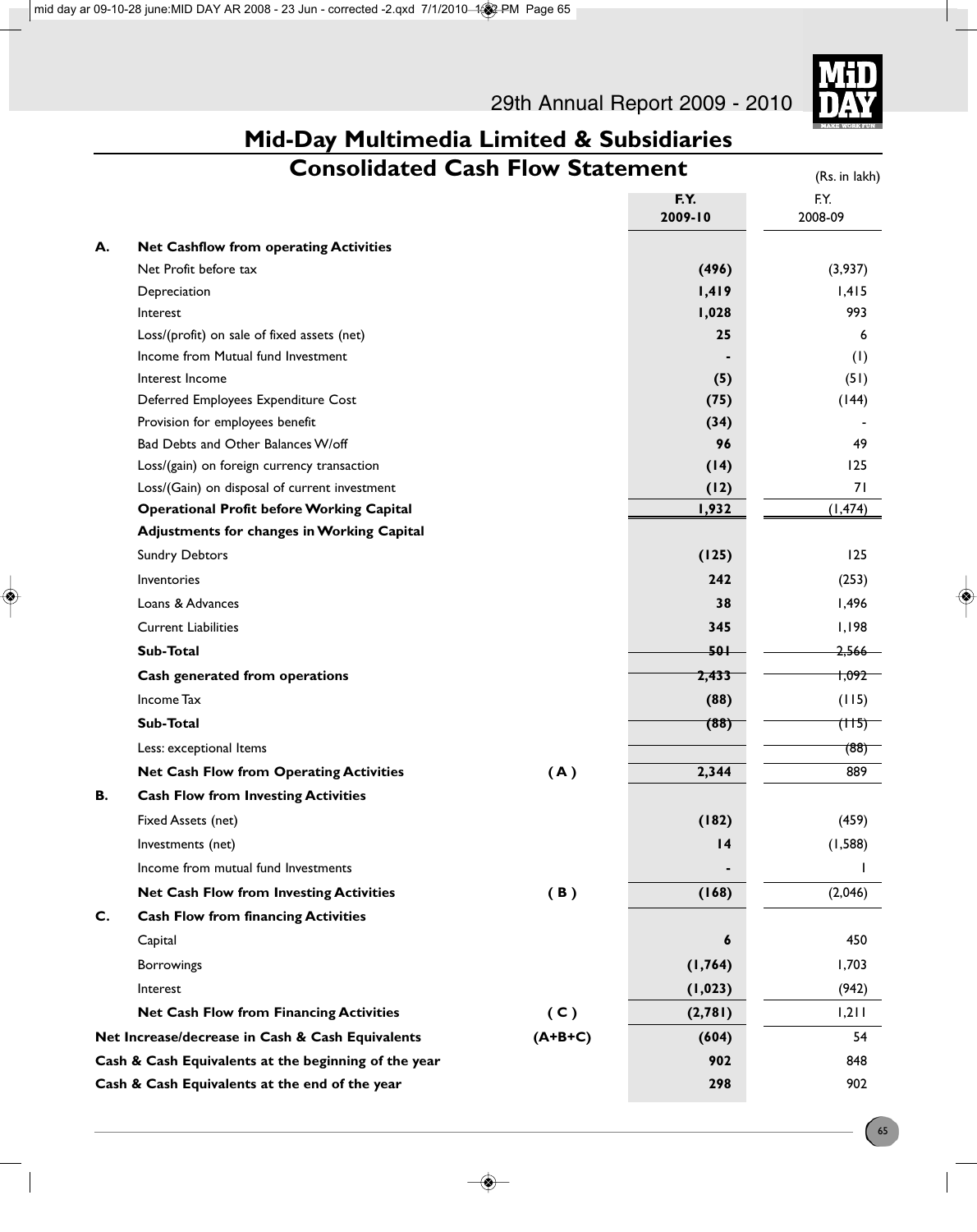

### **Mid-Day Broadcasting South (India) Private Limited Directors' Report**

### **TO THE MEMBERS OF MID-DAY BROADCASTING SOUTH (INDIA) PRIVATE LIMITED**

The Directors have pleasure in presenting the Tenth Annual Report of the Company together with the Audited Statement of Accounts for the year ended 31st March 2010.

#### **Business Operations: -**

During the year under review, the Company had no operations.

#### **Auditors: -**

The Auditors M/s R.D. Shenvi & Co, Chartered Accountants, Mumbai, retire at the ensuing Annual General Meeting. They have indicated their willingness to continue in office. A resolution concerning their re-appointment will be proposed at the Annual General Meeting.

#### **Particulars of Employees: -**

Since there are no eligible employees, the provisions laid down in Section 217 (2A) of the Companies Act, 1956 read with the Companies (Particulars of Employees) Rules, 1975 shall not be applicable.

#### **Directors' Responsibility Statement**

The Directors confirm that: -

- In the preparation of the annual accounts, the applicable Accounting Standards have been followed.
- \* The selected and applied accounting policies are reasonable and prudent so as to give a true and fair view of the state of affairs of the Company as on 31st March, 2010.
- \* Proper and sufficient care has been taken for the maintenance of adequate accounting records in accordance with the provisions of the Companies Act, 1956, for safeguarding the assets of the Company and for preventing and detecting fraud and other irregularities.
- \* The annual accounts are prepared on a going concern basis.

#### **Conservation of Energy, Technology Absorption, Foreign Exchange earning and outgo: -**

- a) Conservation of Energy : NIL
- b) Technology Absorption : NIL
- c) Foreign Exchange Earning : NIL
- d) Foreign Exchange Outgo : NIL

#### **Acknowledgement: -**

Your Directors would like to express their appreciation for the valuable support given by the personnel and bankers.

**For and on behalf of the Board**

**Manajit Ghoshal** Chairman

Place : Mumbai Date : May 4, 2010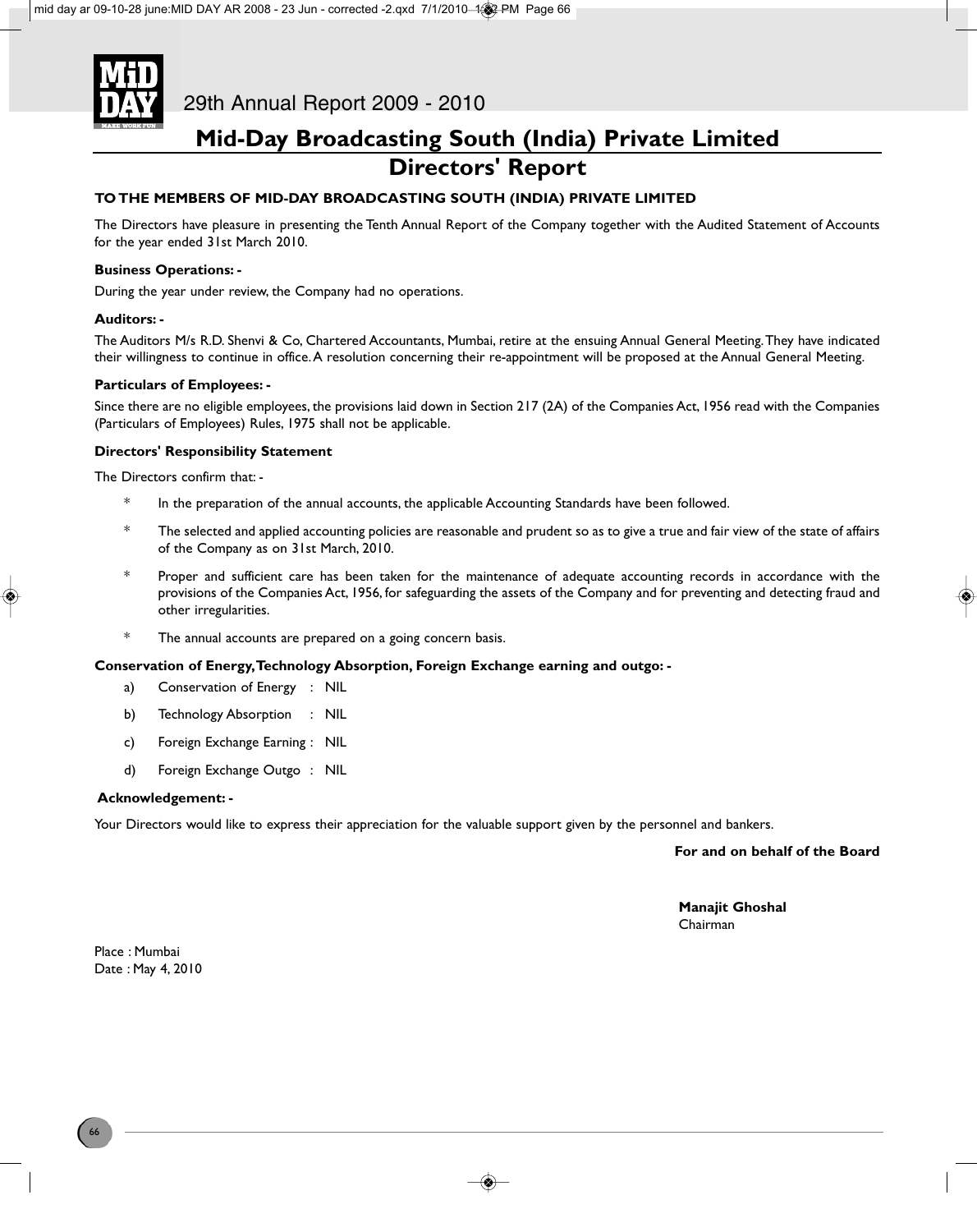

### **Mid-Day Broadcasting South (India) Private Limited Auditors' Report**

### **TO THE MEMBERS OF MID-DAY BROADCASTING SOUTH (INDIA) PRIVATE LIMITED**

We have audited the attached Balance Sheet of MID-DAY BROADCASTING SOUTH (INDIA) PRIVATE LIMITED as at 31st March, 2010. These financial statements are the responsibility of the Company's management. Our responsibility is to express an opinion on these financial statements based on our audit.

We conducted our audit in accordance with the auditing standards generally accepted in India. These Standards require that we plan and perform the audit to obtain reasonable assurance about whether the financial statements are free from any material misstatements. An audit includes examining on a test basis, evidence supporting the amounts and disclosures in the financial statements. An audit also includes assessing the accounting principles used and significant estimates made by the management, as well as evaluating the overall presentation of the financial statements. We believe that our audit provides a reasonable basis for our opinion.

We report as under: -

- a) We have obtained all the information and explanations, which to the best of our knowledge and belief were necessary for the purpose of the audit.
- b) In our opinion, proper books of account as required by law have been kept by the Company so far as appears from our examination of such books.
- c) The Balance Sheet and Profit and Loss Account dealt with by this report are in agreement with the books of account.
- d) In our opinion, the Balance Sheet and Profit and Loss Account comply with the Accounting Standards referred to in Sub-Section (3C) of Section 211 of the Companies Act, 1956.
- e) On the basis of written representations received from the Directors, we report that none of the Directors of the Company are, prima facie, as at 31st March,2010 disqualified from being appointed as Director of the Company under Clause (g) of Sub-Section (1) of Section 274 of the Companies Act, 1956;
- f) In our opinion and to the best of our information and according to the explanations given to us, the said accounts read along with the notes thereon give the information required by the Companies Act, 1956 in the manner so required and give a true and fair view in conformity with the accounting principles generally accepted in India:
	- i) In the case of the Balance Sheet, of the state of affairs of the Company as at 31 March, 2010.
	- ii) In the case of the Profit and Loss Account, of the loss for the year ended on that date.

As per the conditions specified under Clause (2), sub-clause (iv), of the Companies (Auditor's Report) Order, 2003, as amended by the Companies {Auditor's Report}, 2004,the provisions of the said order are not applicable to the Company.

#### **For R.D.SHENVI & Co.**

Chartered Accountants

#### **R.D.Shenvi**

Proprietor Membership No. 35818

Place : Mumbai Date : May 4, 2010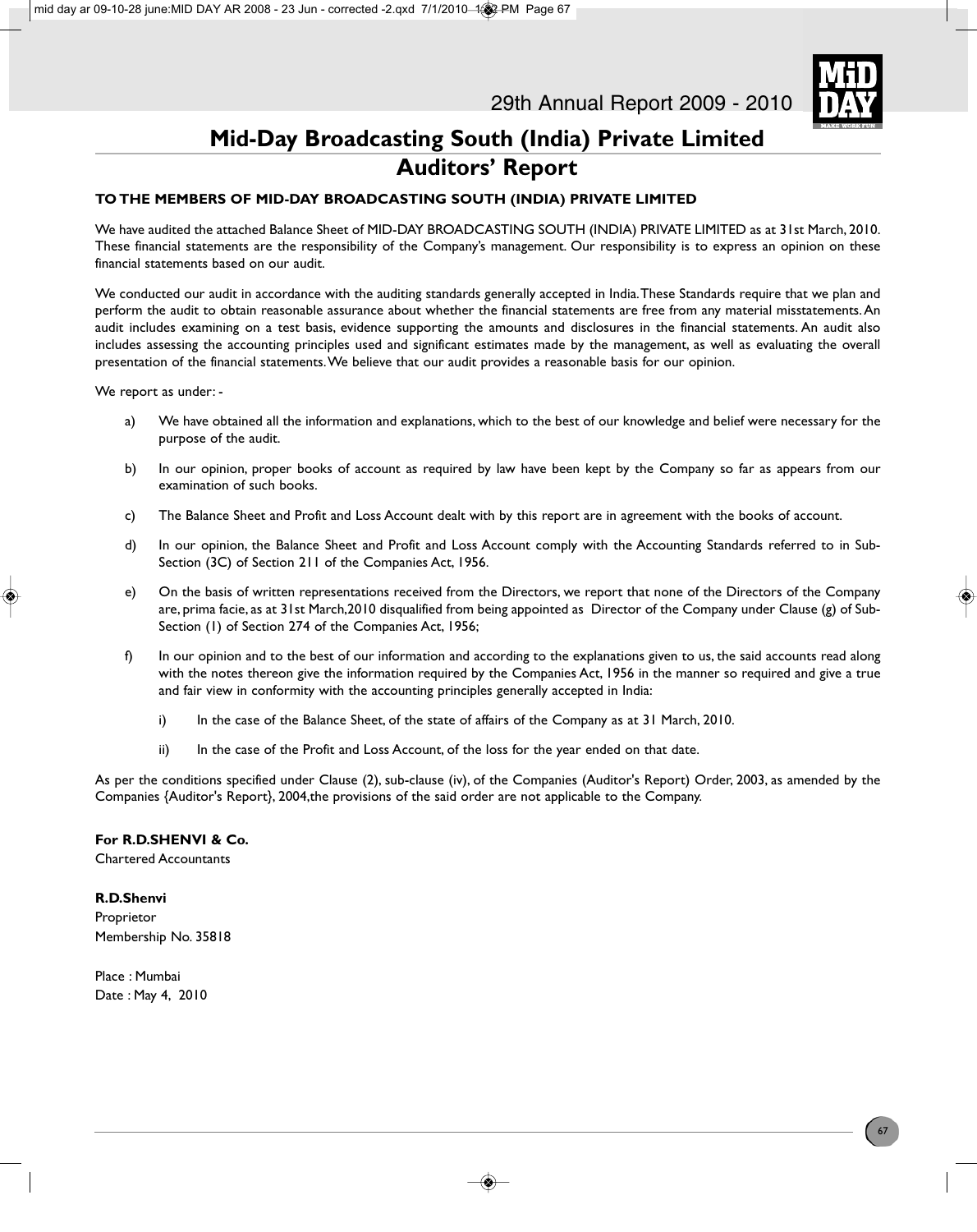

**Mid-Day Broadcasting South (India) Private Limited Balance Sheet as at 31st March, 2010**

|                                         | <b>SCHEDULE</b> | As at<br>Mar 31, 2010<br>Rs. | As at<br>Mar 31, 2009<br>Rs. |
|-----------------------------------------|-----------------|------------------------------|------------------------------|
| <b>SOURCES OF FUNDS</b>                 |                 |                              |                              |
| <b>Shareholders' funds</b>              |                 |                              |                              |
| Share capital                           |                 | 1,00,000                     | 1,00,000                     |
| Loan funds                              |                 |                              |                              |
| Unsecured loan                          | $\mathbf{2}$    | 1,10,000                     | 1,10,000                     |
|                                         |                 | 2,10,000                     | 2,10,000                     |
| <b>APPLICATION OF FUNDS</b>             |                 |                              |                              |
| Current assets, loans and advances      |                 |                              |                              |
| Cash and bank balances                  | 3               | 81,365                       | 89,951                       |
| Loans and advances                      | 4               | 1,21,649                     | 1,21,649                     |
|                                         |                 | 2,03,014                     | 2,11,600                     |
| Less:- Current liabilities & provisions |                 |                              |                              |
| Current liabilities                     | 5               | 23,615                       | 20,608                       |
| <b>Net current assets</b>               |                 | 1,79,399                     | 1,90,992                     |
| <b>Profit and loss account</b>          |                 | 30,601                       | 19,008                       |
|                                         |                 | 2,10,000                     | 2,10,000                     |
| Notes forming part of the Accounts      | 7               |                              |                              |

Chartered Accountants

**For R.D. Shenvi & Co**. **For Mid-Day Broadcasting South (India) Pvt. Ltd.**

(Proprietor)

Place : Mumbai Date : May 4, 2010

**R.D. Shenvi Manajit Ghoshal Vidya Shembekar**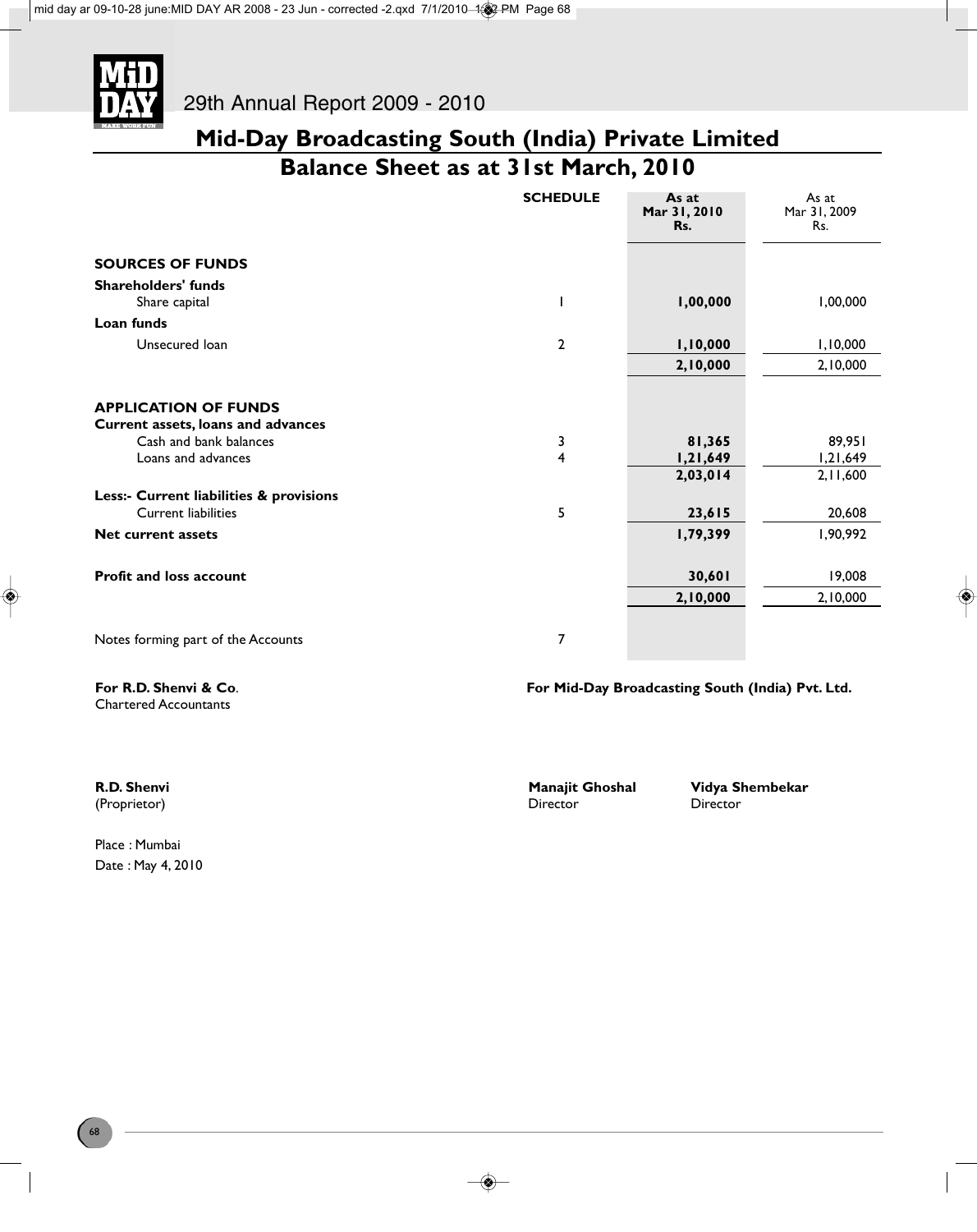29th Annual Report 2009 - 2010



# **Mid-Day Broadcasting South (India) Private Limited Profit and Loss Account for the year ended 31st March, 2010**

|                                                         | <b>SCHEDULE</b> | As at<br>Mar 31, 2010<br>Rs. | As at<br>Mar 31, 2009<br>Rs. |
|---------------------------------------------------------|-----------------|------------------------------|------------------------------|
| <b>INCOME</b><br>Income                                 |                 | ٠                            |                              |
| <b>EXPENDITURE</b><br>General & Administration Expenses | 6               | 11,593<br>11,593             | 10,771<br>10,771             |
| Net Loss for the year                                   |                 | (11, 593)                    | (10, 771)                    |
| Add Loss brought forward                                |                 | (19,008)                     | (8, 237)                     |
| Net loss carried to the Balance Sheet                   |                 | (30,601)                     | (19,008)                     |
| Earning Per Share                                       |                 | (1.16)                       | (1.08)                       |
| Notes forming part of the Accounts                      | 7               |                              |                              |

Chartered Accountants

**For R.D. Shenvi & Co**. **For Mid-Day Broadcasting South (India) Pvt. Ltd.**

| R.D. Shenvi                         | <b>Manajit Ghoshal</b> | Vidya Shembekar |  |
|-------------------------------------|------------------------|-----------------|--|
| (Proprietor)                        | Director               | Director        |  |
| $Dl$ $\sim$ $Ml$ $ml$ $\sim$ $\sim$ |                        |                 |  |

Place : Mumbai Date : May 4, 2010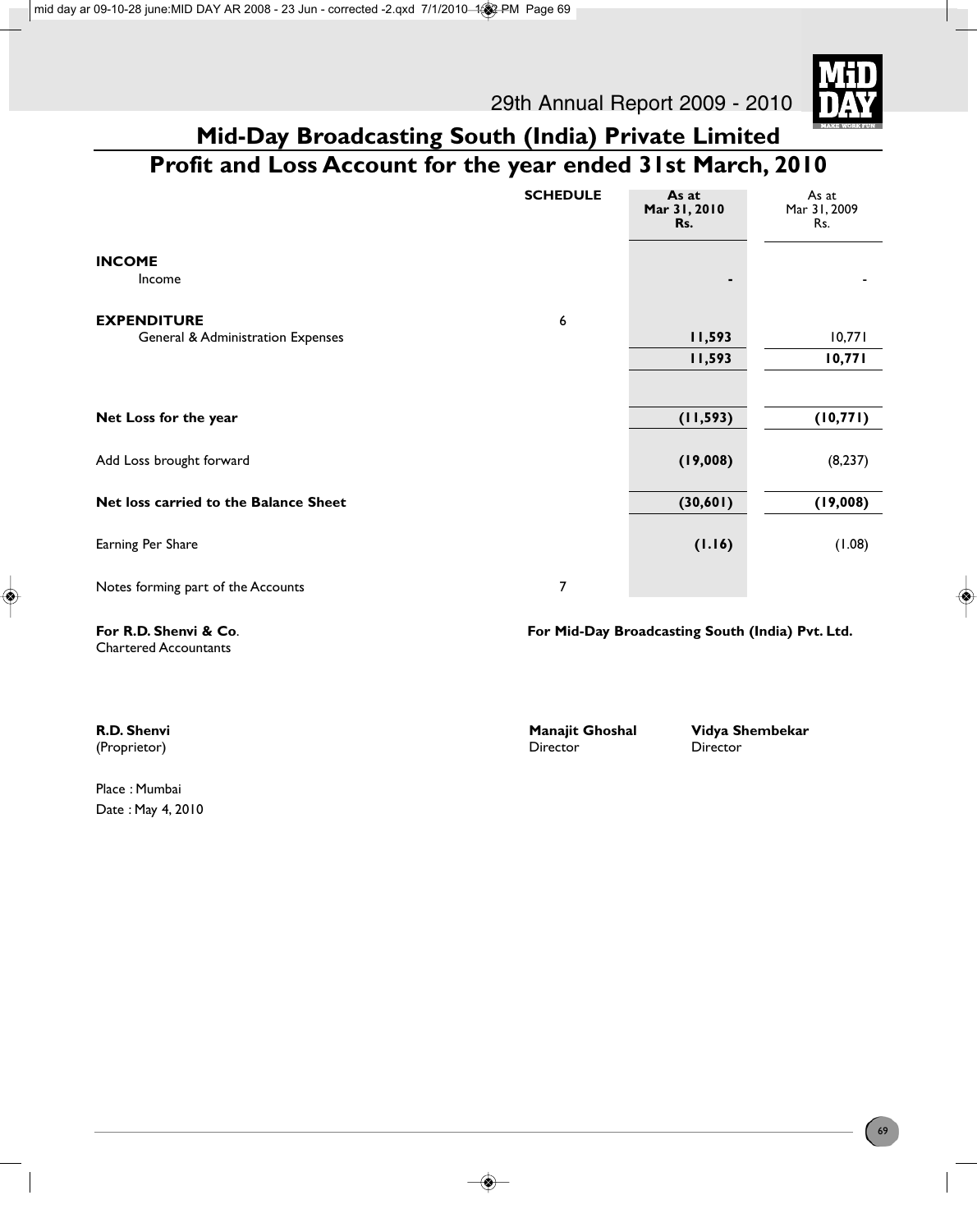

### **Mid-Day Broadcasting South (India) Private Limited Schedules forming part of the Balance Sheet as at 31st March, 2010**

|                                                    | <b>SCHEDULE</b> | As at<br>Mar 31, 2010<br>Rs. | As at<br>Mar 31, 2009<br>Rs. |
|----------------------------------------------------|-----------------|------------------------------|------------------------------|
| <b>Share Capital</b>                               |                 |                              |                              |
| <b>Authorised capital</b>                          |                 |                              |                              |
| 60,000 equity shares of Rs.10/- each               |                 | 6,00,000                     | 6,00,000                     |
|                                                    |                 | 6,00,000                     | 6,00,000                     |
| Issued, subscribed and paid-up capital             |                 |                              |                              |
| 10,000 equity shares of Rs.10/- each fully paid-up |                 | 1,00,000                     | 1,00,000                     |
|                                                    |                 | 1,00,000                     | 1,00,000                     |
| <b>Unsecured loan</b>                              | $\mathbf{2}$    |                              |                              |
| From bodies corporate                              |                 | 1,10,000                     | 1,10,000                     |
|                                                    |                 | 1,10,000                     | 1,10,000                     |
| Cash and bank balances                             | 3               |                              |                              |
| Cash on hand                                       |                 | 200                          | 200                          |
| Balances with scheduled banks in -                 |                 |                              |                              |
| current accounts                                   |                 | 81,165                       | 89,751                       |
|                                                    |                 | 81,365                       | 89,951                       |
| <b>Loans and advances</b>                          | 4               |                              |                              |
| Tax deducted at source                             |                 | 1,21,649                     | 1,21,649                     |
|                                                    |                 | 1,21,649                     | 1,21,649                     |
| <b>Current liabilities</b>                         | 5               |                              |                              |
| Sundry creditors for expenses                      |                 | 23,615                       | 20,608                       |
|                                                    |                 | 23,615                       | 20,608                       |
| <b>General &amp; Administration Expenses</b>       | 6               |                              |                              |
| <b>Auditors Remuneration</b>                       |                 | 6,067                        | 6,067                        |
| Legal & Professional Charges                       |                 | 5,526                        | 4,590                        |
| <b>Bank Charges</b>                                |                 |                              | 114                          |
|                                                    |                 | 11,593                       | 10,771                       |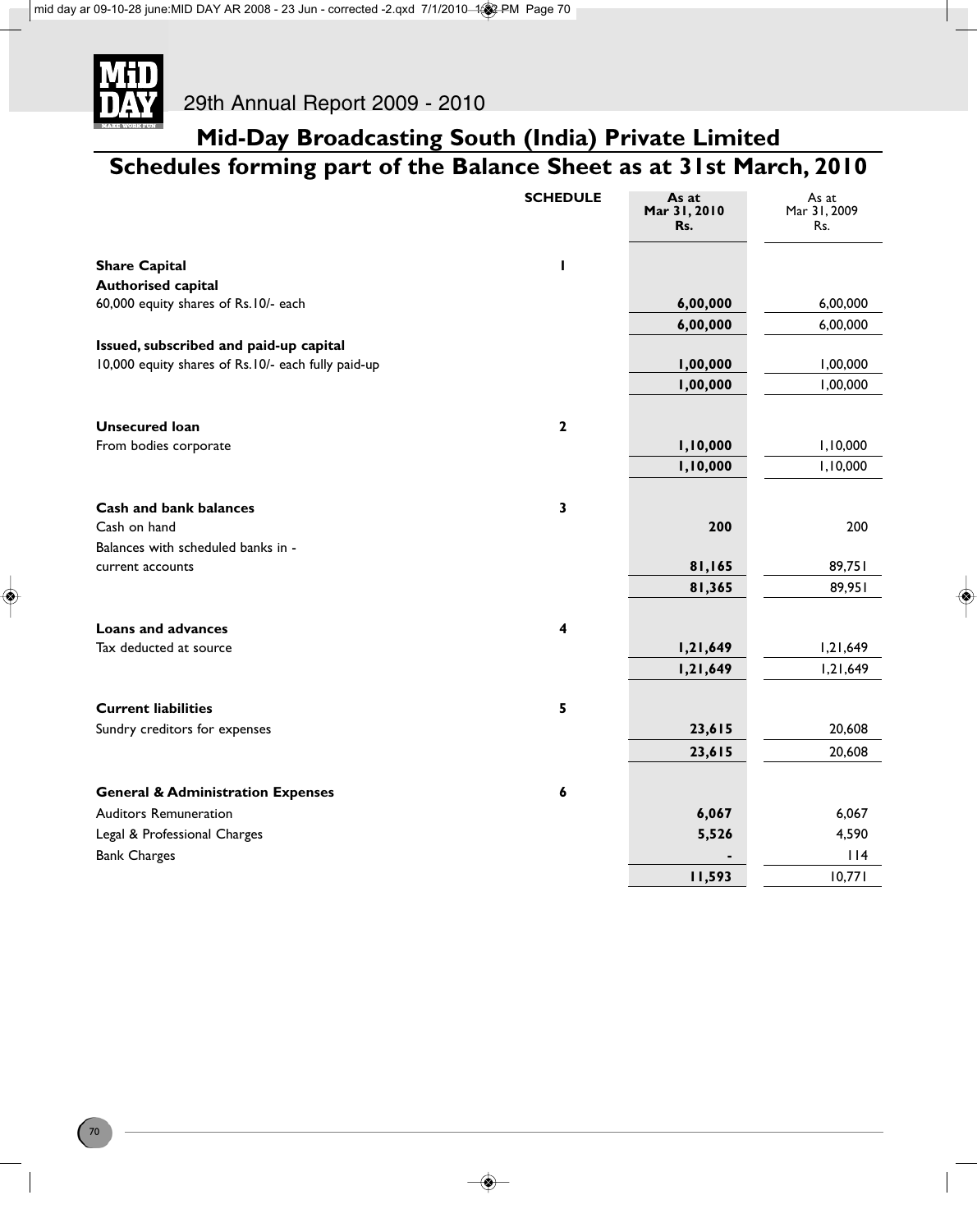

### **Mid-Day Broadcasting South (India) Private Limited Notes to Accounts**

### **SCHEDULE:- 7**

### **SIGNIFICANT ACCOUNTING POLICIES AND NOTES ON ACCOUNTS FORMING PART OF THE ACCOUNTS FOR THE YEAR ENDED 31st MARCH 2010:**

#### **1) Statement Of Significant Accounting Policies:**

a) Accounts have been prepared on historical cost and accrual basis.

#### **2) Notes to Accounts :-**

a) Prior to the operating license being issued to the Company, it expressed its inability to the Government to launch the radio station at Chennai under the current unviable license fee structure. The Company appealed to the Government for a rationalization of the same. The matter was under arbitration and now has been decided in favour of the Company. The bank guarantee and the related margin money have since been released and the license fee being paid has been forfeited and being treated accordingly.

#### b) Remuneration payable to Auditors

|            | <b>Current Year (in Rs)</b> | <b>Previous Year (in Rs)</b> |
|------------|-----------------------------|------------------------------|
| Audit fees | 6.067                       | 6.067                        |

c) Disclosure with regard to related party transactions as per Accounting Standard AS-18 is as under:

| Name of The Party                     | Relationship             | <b>Nature of</b><br><b>Transaction</b><br>during the year | <b>Amount of</b><br>transaction<br>(Rs.) | Closing<br><b>Balance</b><br>Due $(to)$<br>from Rs. | <b>Amount</b><br>written off/<br>added back<br>Rs. |
|---------------------------------------|--------------------------|-----------------------------------------------------------|------------------------------------------|-----------------------------------------------------|----------------------------------------------------|
| Inquilab Offset Printers<br>Pvt. Ltd. | <b>Associate Company</b> | Nil                                                       | Nil                                      | 1,10,000                                            | Nil                                                |

d) Previous years figures have been re-grouped / recast wherever necessary.

e) Additional information required under Part II of Schedule VI of the Companies Act, 1956 has been furnished to the extent applicable.

Chartered Accountants

### **For R.D. Shenvi & Co**. **For Mid-Day Broadcasting South (India) Pvt. Ltd.**

Place : Mumbai Date : May 4, 2010

(Proprietor) Director Director

**R.D. Shenvi** Manajit Ghoshal Manajit Ghoshal Vidya Shembekar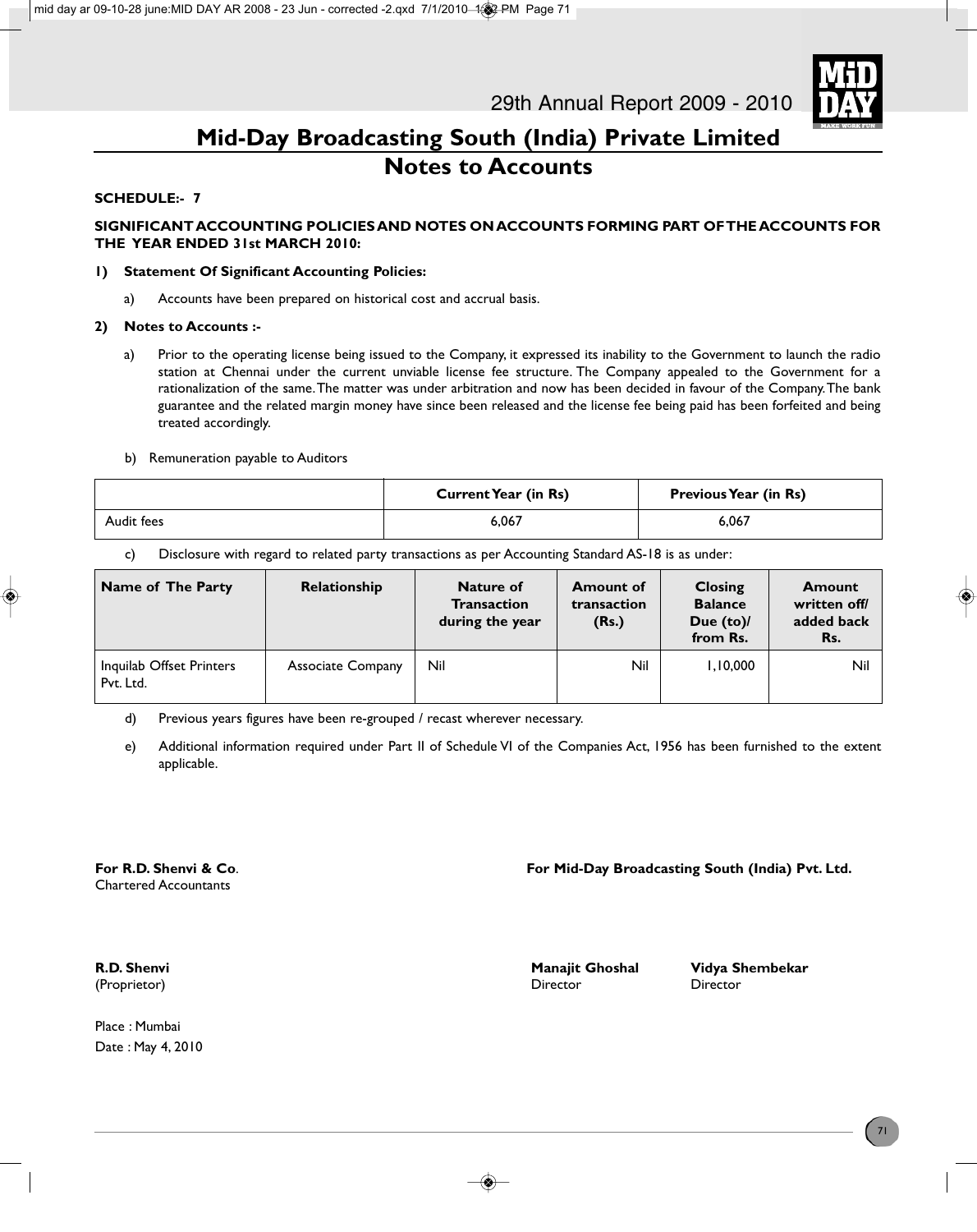

### **Mid-Day Broadcasting South (India) Private Limited Cashflow Statement**

|    |                                                      |         | <b>Year Ended</b><br><b>March 2010</b><br>Rs. | Year Ended<br><b>March 2009</b><br>Rs. |
|----|------------------------------------------------------|---------|-----------------------------------------------|----------------------------------------|
| А. | <b>Net Cashflow from operating Activities</b>        |         |                                               |                                        |
|    | Net Profit / (Loss) before tax                       |         | (11, 593)                                     | (10,771)                               |
|    | <b>Operational Profit Before Working Capital</b>     |         | (11, 593)                                     | (10,771)                               |
|    | <b>Adjustments for changes in Working Capital</b>    |         |                                               |                                        |
|    | Loans & Advances                                     |         |                                               |                                        |
|    | <b>Current Liabilities</b>                           |         | 3,007                                         | 2,947                                  |
|    | <b>Sub Total</b>                                     |         | 3,007                                         | 2,947                                  |
|    | <b>Cash Generated from Operations</b>                | (A)     | (8,586)                                       | (7, 824)                               |
| В. | <b>Cash Flow from Financing Activities</b>           |         |                                               |                                        |
|    | <b>Borrowings</b>                                    |         |                                               |                                        |
|    | <b>Net Cash Flow from Financing Activities</b>       | (B)     | ۰                                             |                                        |
|    | Net Increase/decrease in Cash & Cash Equivalents     | $(A+B)$ | (8,586)                                       | (7, 824)                               |
|    | Cash & Cash Equivalents at the beginning of the year |         | 89,951                                        | 97,775                                 |
|    | Cash & Cash Equivalents at the end of the year       |         | 81,365                                        | 89,951                                 |
|    |                                                      |         |                                               |                                        |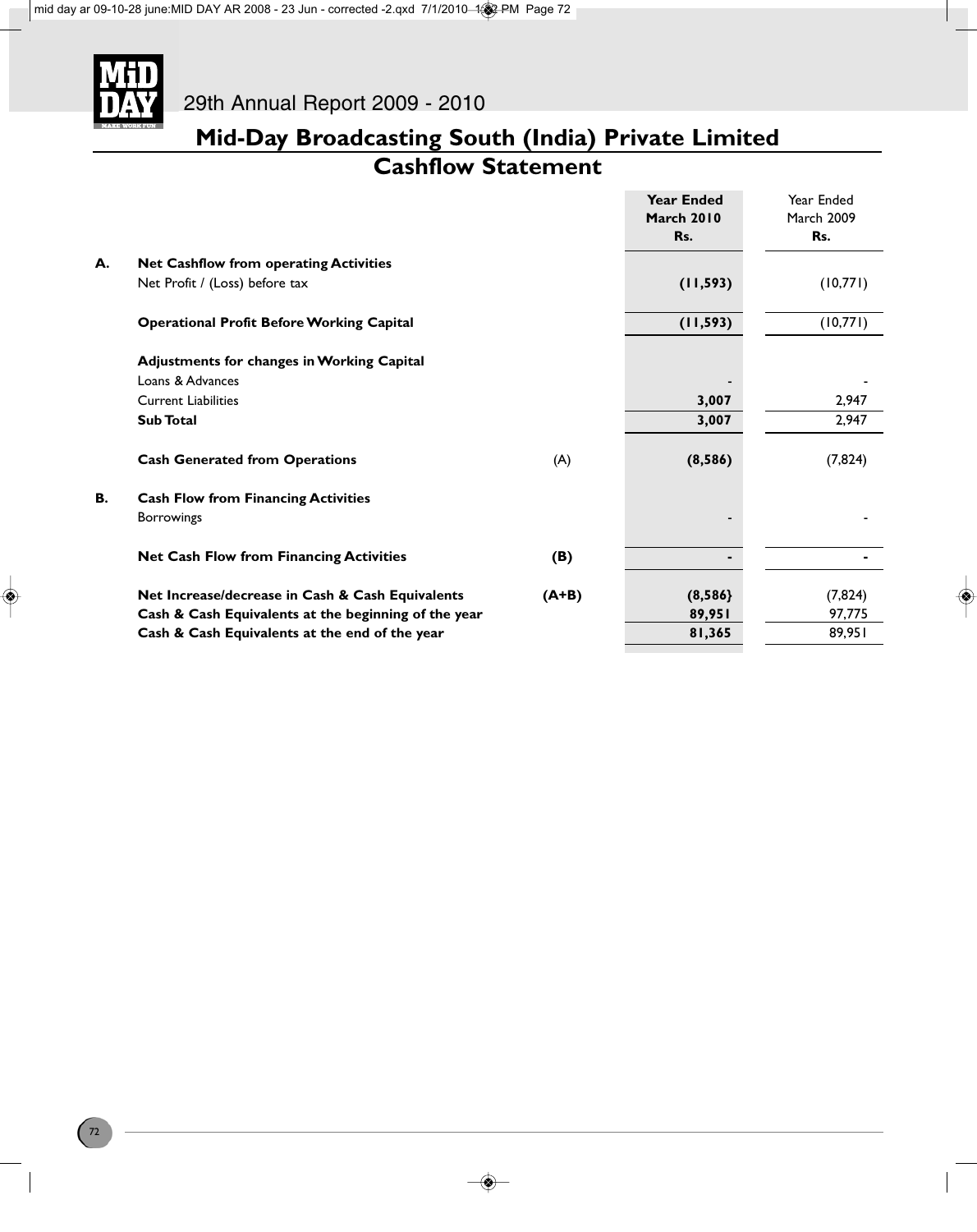

### **Mid-Day Broadcasting South (India) Private Limited**

|    |                                                                     | Balance - Sheet Abstract And Company's General Business Profile                                              |                           |                                               |
|----|---------------------------------------------------------------------|--------------------------------------------------------------------------------------------------------------|---------------------------|-----------------------------------------------|
| ı  | <b>Registration Details</b>                                         |                                                                                                              |                           |                                               |
|    | Registration No                                                     | $\overline{2}$<br>$\overline{2}$<br>$\overline{2}$<br>$\overline{\mathbf{3}}$<br>$2^{\circ}$<br>$\mathbf{I}$ | <b>State Code</b>         | $\mathbf{I}$<br>$\mathbf{L}$                  |
|    | <b>Balance Sheet Date:-</b>                                         | Date MonthYear                                                                                               |                           |                                               |
|    |                                                                     | 3 <br>$0 \vert 3 \vert$<br>$\overline{2}$<br>$\mathbf 0$<br>$\pmb{0}$<br>$\mathbf{I}$<br>$\mathbf{I}$        |                           |                                               |
| Ш  |                                                                     | Capital raised during the period (Amount in Rs. Thousands)                                                   |                           |                                               |
|    | Public Issue                                                        | $\overline{\mathsf{N}}$                                                                                      | <b>Rights Issue</b>       | ${\sf N}$<br>L                                |
|    | <b>Bonus Issue</b>                                                  | N<br>L                                                                                                       | <b>Private Placements</b> | ${\sf N}$<br>L.<br>ı                          |
| Ш  |                                                                     | Position of Mobilisation and Deployment of Funds (Amount in Rs. Thousands)                                   |                           |                                               |
|    | <b>Total Liabilities</b>                                            | 2 <sup>1</sup><br>0                                                                                          | <b>Total Assets</b>       | 2 <sup>1</sup><br>$\mathbf 0$<br>$\mathbf{I}$ |
|    | Sources of Funds<br>Paid-up Capital                                 | 0<br>$\mathbf 0$<br>T                                                                                        | Reserves and Surplus      | ${\sf N}$<br>L                                |
|    | Secured Loans                                                       | N<br>L<br>L                                                                                                  | Unsecured Loans           | T<br>$\mathbf 0$                              |
|    | Application of Funds                                                |                                                                                                              |                           |                                               |
|    | Net Fixed Assets /                                                  |                                                                                                              | <b>Investments</b>        | N<br>L.<br>$\mathbf{I}$                       |
|    | Incidental Expenditure                                              |                                                                                                              |                           |                                               |
|    | During The Construction Period }<br>Pending Allocation to Capital / | <b>NIL</b>                                                                                                   |                           |                                               |
|    | <b>Other Accounts</b>                                               |                                                                                                              | Misc. Expenditure         | N<br>L                                        |
|    | <b>Net Current Assets</b>                                           | $\overline{7}$<br>9                                                                                          | <b>Accumulated Losses</b> | 3<br>$\mathbf{I}$                             |
| IV |                                                                     | Performance of Company (Amount in Rs. Thousands)                                                             |                           |                                               |
|    | Turnover                                                            | N<br>$\mathbf{I}$                                                                                            | <b>Total Expenditure</b>  | $\overline{2}$<br>$\mathbf{I}$                |
|    | Profit / Loss before Tax                                            | $2^{\circ}$<br>-1                                                                                            | Profit / Loss after Tax   | $\overline{2}$<br>-1                          |
|    | Earning per share (Rs.)                                             | 6                                                                                                            | Dividend rate %           | N   A                                         |
| v  |                                                                     | Generic Names of Principal Services of Company (as per monetary terms)                                       |                           |                                               |
|    | Item Code No. (ITC Code)                                            | N   A                                                                                                        |                           |                                               |
|    | Service Description: Radio Broadcasting Services                    |                                                                                                              |                           |                                               |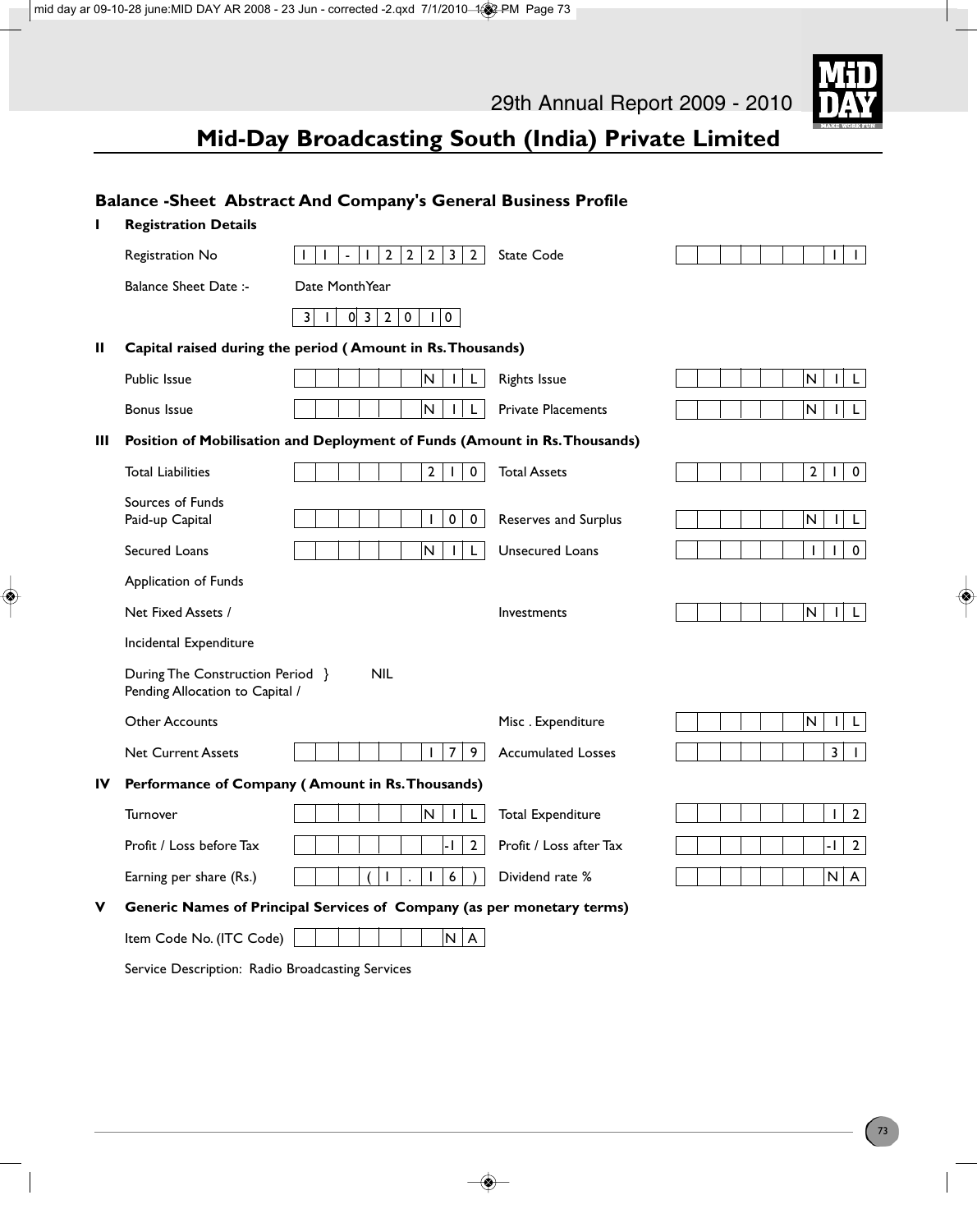

### **Midday Infomedia Limited Directors' Report**

### **TO THE MEMBERS OF MIDDAY INFOMEDIA LIMITED**

Your Directors have pleasure in placing before you the Second Annual Report of the Company together with the Audited Statements of Accounts for the period ended March 31, 2010.

### **Financial Performance:**

|  |  | (Rs. In Lakh) |
|--|--|---------------|
|--|--|---------------|

| <b>Particulars</b>                                  | Year ended<br>March 31, 2010 | Year ended<br>March 31, 2009 |
|-----------------------------------------------------|------------------------------|------------------------------|
| Profit/(Loss) before Interest, Depreciation & Taxes | 2,086                        | (1, 146)                     |
| Less: Interest                                      | 385                          | 276                          |
| Depreciation                                        | 265                          | 208                          |
| Profit/(Loss) before taxes                          | 1,436                        | (1,630)                      |
| Less: Provision for Taxation                        | 502                          | (525)                        |
| Net Profit /(Loss) after Tax                        | 934                          | (1, 105)                     |
| Add: Balance brought from the previous year         | (1, 105)                     | <b>NIL</b>                   |
| <b>Total</b>                                        | (171)                        | (1, 105)                     |
| Profit available for appropriation                  | (171)                        | (1, 105)                     |

**Note:** Above figures represents full 12 months of operations in current year and 9 months of operations in FY 2008-09.

### **Company Performance**

During the year ended March 2010, the Company had recorded surplus from operations of Rs. 1,686 Lakh as against deficit of Rs. 1,327 Lakh for the nine months in the previous year ended March 2009. The company has made a Net Profit after tax of Rs. 934 lakh against net loss of Rs. 1,105 lakh in the previous year.

### **Dividend**

In order to preserve cash for the operating businesses, your Directors do not recommend any dividend for the financial year 2009-2010.

### **Fixed Deposits**

Your company has not accepted any fixed deposits and, as such, no amount of principal or interest was outstanding as of the balance sheet date.

### **Share Capital**

During the year, Authorised Capital of the Company has increased from Rs. 9,00,00,000/- (90,00,000 Equity shares of Rs. 10 each) to Rs. 20,00,00,000 ( Rupees Twenty Crores) consisting of 2,00,00,000 Equity Shares of Rs. 10 each.

### **Directors**

In accordance with the provisions of the Companies Act, 1956 and Articles of Association of the Company, Mr. Khalid Ansari retires by rotation and, being eligible, offers himself for re-appointment.

Mr. I. Venkat has been appointed as an additional Director of the Company with effect from 29.10.2009.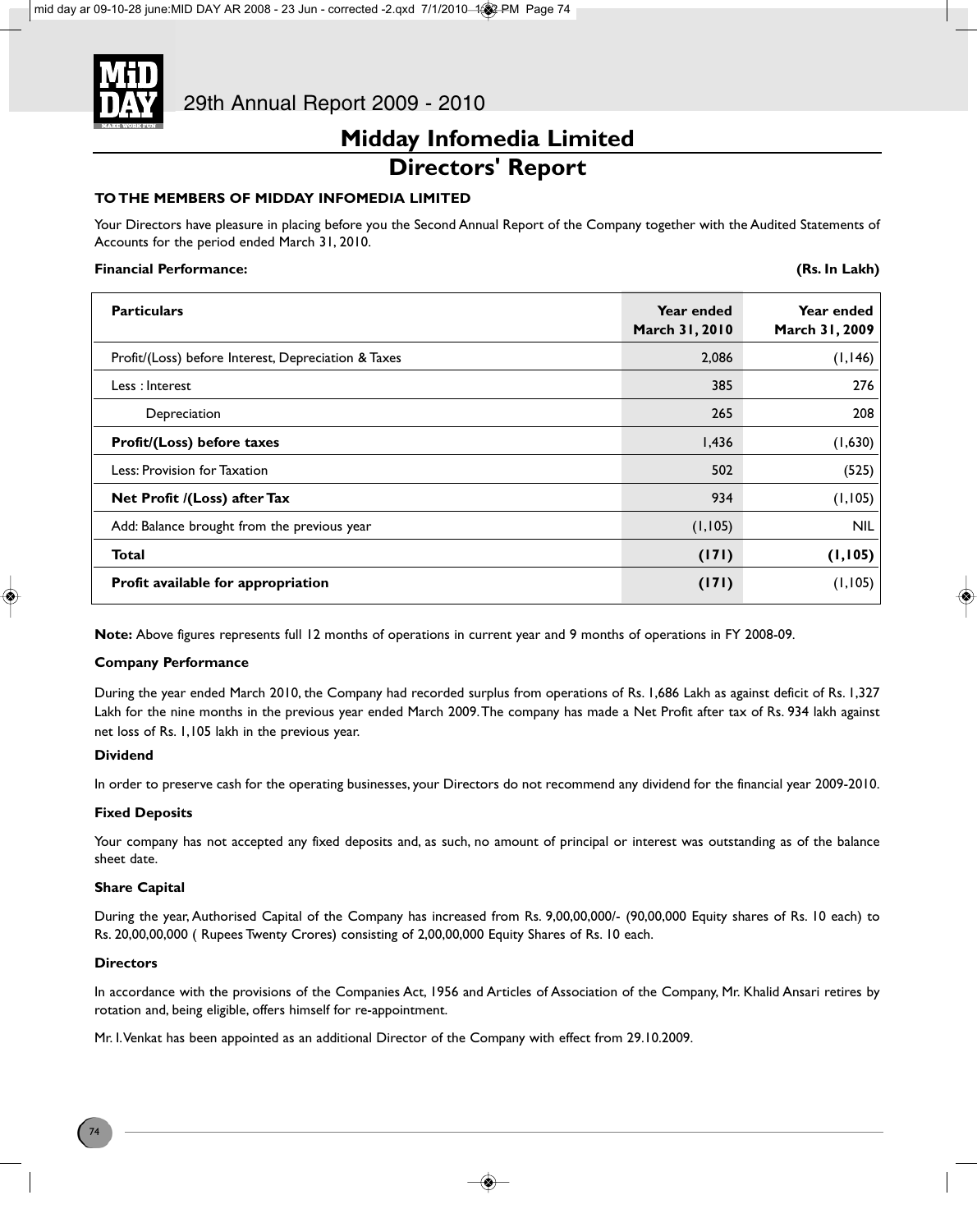

### **Midday Infomedia Limited Directors' Report**

### **Directors' Responsibility Statement**

Pursuant to Section 217 (2AA) of the Companies Act, 1956, the Directors based on the representations received from the Operating Management, confirm that-

- 1. In the preparation of the annual accounts, the applicable accounting standards have been followed and that there are no material departures.
- 2. They have, in selection of the accounting policies, consulted the Statutory Auditors and have applied them consistently and made judgments and estimates that are reasonable and prudent so as to give a true and fair view of the state of affairs of the Company at the end of the financial year and of the profit of the Company for that year;
- 3. They have taken proper and sufficient care to the best of their knowledge and ability, for the maintenance of adequate accounting records in accordance with the provisions of the Companies Act, 1956, for safeguarding the assets of the Company and for preventing and detecting fraud and other irregularities;
- 4. They have prepared the annual accounts on a going concern basis.

#### **Auditors**

The auditors, M/s Haribhakti & Co., Chartered Accountants, retire as auditors of the Company at the ensuing Annual General Meeting and have confirmed their eligibility and willingness to accept office, if re-appointed.

#### **Employees**

Particulars of Employees as required under Section 217(2A) of the Companies Act, 1956, read with Companies (Particulars of Employees) Rules, 1975 as amended, forms part of the Directors' Report. However, as per provisions of Section 219 (1)(b)(iv) of the Companies Act, 1956 the Annual Report is being sent to all shareholders of the Company excluding the aforesaid information. Any member interested in obtaining such particulars may write to the Director at the Registered Office of the Company.

Information pursuant to Section 217 (1) (e) of the Companies Act, 1956, read with the Companies (Disclosure of particulars in the report of the Board of Directors) Rules, 1988, particulars relating to the Conservation of Energy, Technology Absorption and Foreign Exchange Earnings and Outgo are also annexed.

### **Acknowledgement**

Your Directors would like to express their appreciation for the valuable support given by bankers, customers, advertisers, advertising agencies, Government Authorities and all the local authorities. Your Directors also thank all the shareholders for their continued support and all the employees of the Company for their valuable services during the year.

**For and on behalf of the Board**

**Khalid A.H. Ansari** Chairman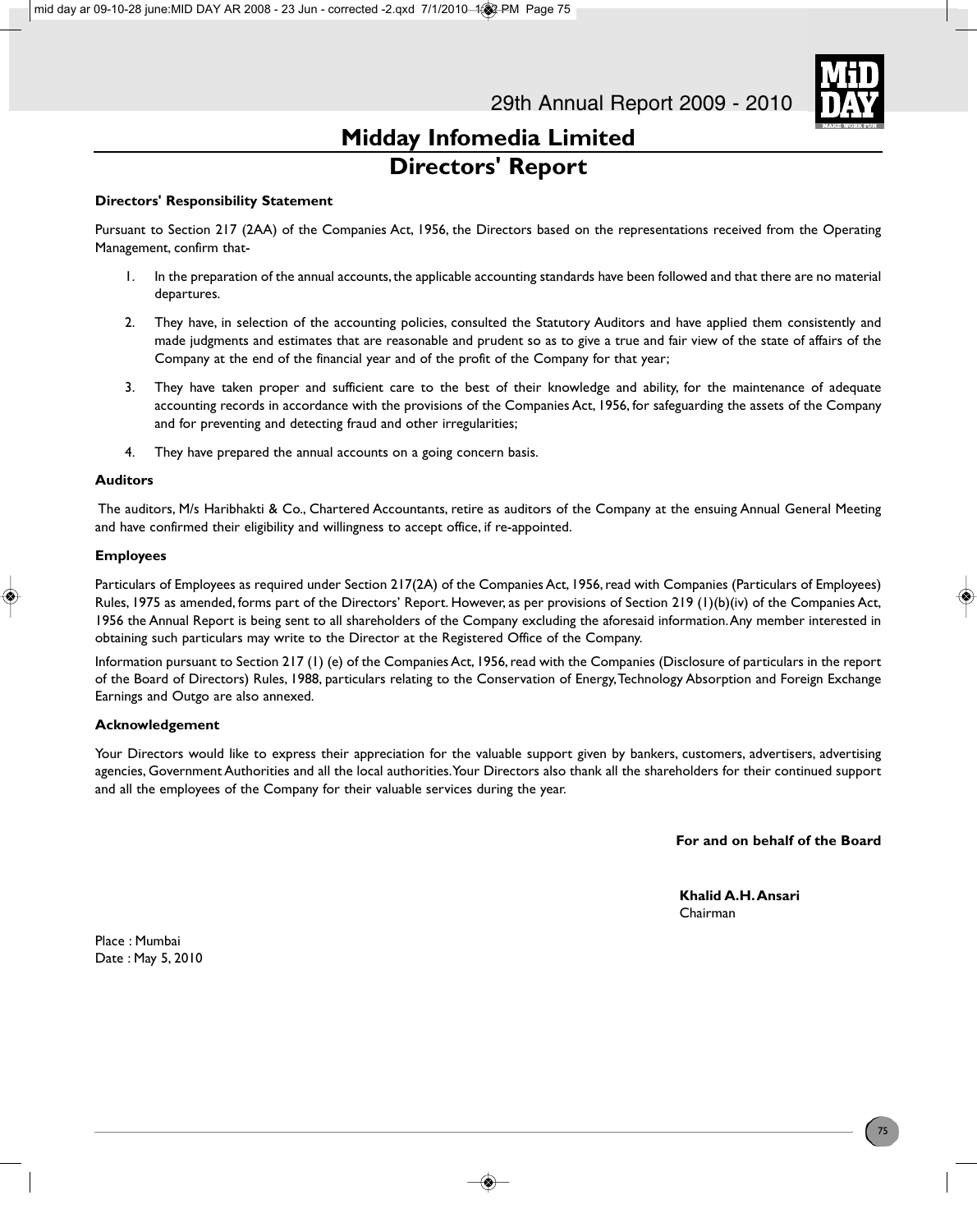

### **Midday Infomedia Limited Directors' Report**

### **ANNEXURE 'A'**

Statement pursuant to section 217(1) (e) of the Companies Act, 1956 read with the Companies (Disclosure of particulars in the report of the Board of Directors) Rules, 1988.

### **(A) Conservation of Energy:**

The Company does not belong to category of power intensive industry and hence consumption of power is not significant. However, the management gives due importance for conservation of energy and also reviews from time to time the measure taken/to be taken for reduction of consumption of energy.

#### **(B) Technology absorption, Research and Development:** Not applicable

#### **(C) Foreign Exchange Earnings and Outgo:**

|              |                                                   | Year ended<br>March 31, 2010                  | Year ended<br>March 31, 2009                  |
|--------------|---------------------------------------------------|-----------------------------------------------|-----------------------------------------------|
| $\mathsf{I}$ | Foreign Exchange Earnings                         |                                               |                                               |
|              | <b>Advertising Revenue</b>                        | <b>NIL</b>                                    | <b>NIL</b>                                    |
|              | II) Foreign Exchange Outgo:                       |                                               |                                               |
|              | A) Expenditure in Foreign Currency on account of: |                                               |                                               |
|              | <b>Particulars</b>                                | Year ended<br>March 31, 2010<br>(Rs. in lakh) | Year ended<br>March 31, 2009<br>(Rs. in lakh) |
|              | News/Subscription                                 | 15                                            | $\overline{13}$                               |
|              | Traveling                                         | 12                                            | 4                                             |
|              | Conference & training                             | $\mathbf{2}$                                  | 3                                             |
|              | <b>Technical Services</b>                         | 4                                             | 4                                             |
|              | Total:                                            | 33                                            | 34                                            |
|              | B) C.I.F. Value of Newsprint Imports              |                                               |                                               |
|              | <b>Particulars</b>                                | Year ended<br>March 31, 2010<br>(Rs. in lakh) | Year ended<br>March 31, 2009<br>(Rs. in lakh) |
|              | C.I.F. Value of Newsprint Imports                 | 1,610                                         | 2,968                                         |

**Note:** Above figures represents full 12 months of operations in current year and 9 months of operations in FY 2008-09.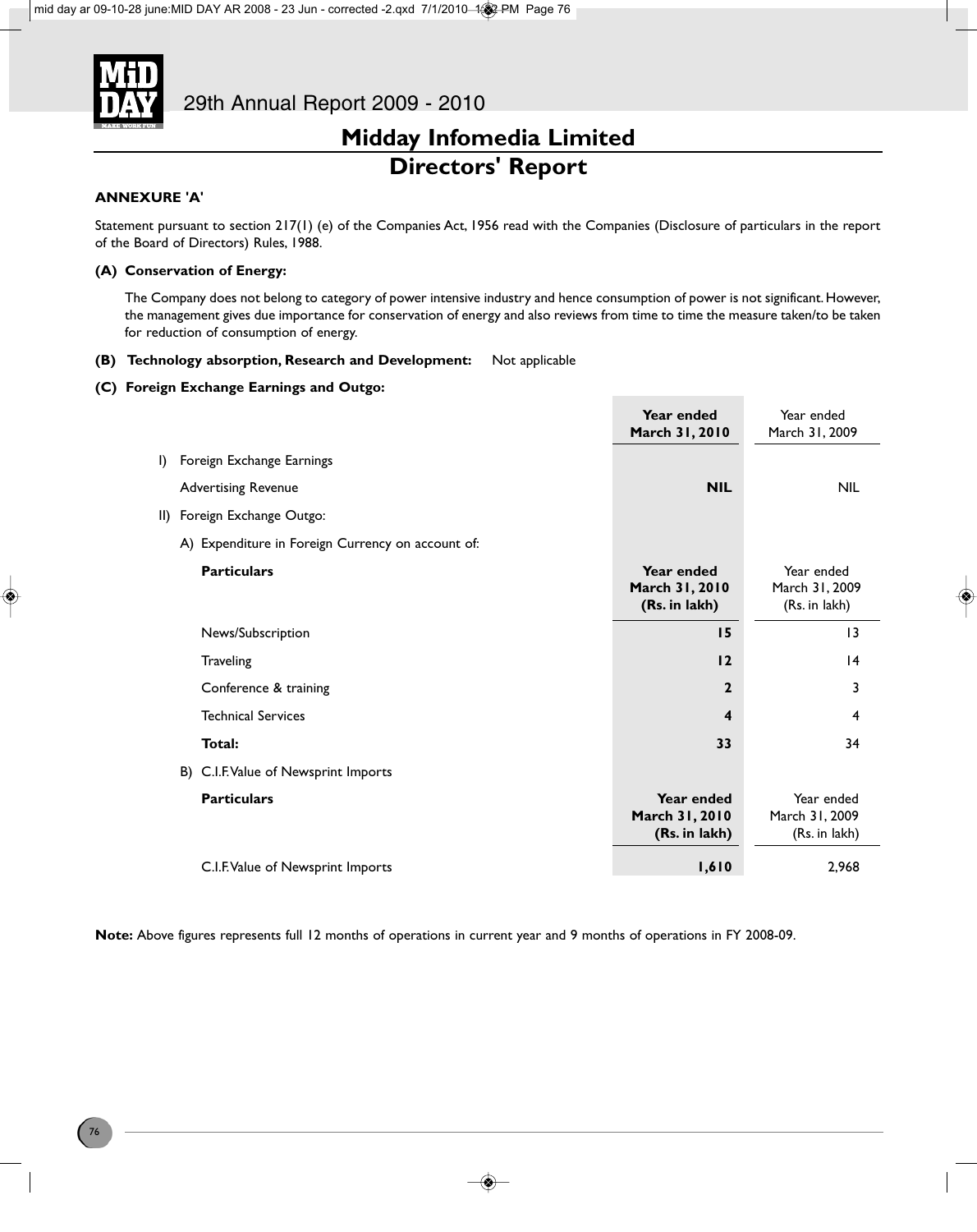

### **Midday Infomedia Limited Auditors' Report**

### **TO THE MEMBERS OF MIDDAY INFOMEDIA LIMITED**

- 1. We have audited the attached Balance Sheet of Midday Infomedia Limited, as at 31st March 2010, the Profit and Loss Account and also the Cash Flow Statement for the year ended on that date annexed thereto. These financial statements are the responsibility of the company's management. Our responsibility is to express an opinion on these financial statements based on our audit.
- 2. We conduct our audit in accordance with the auditing standards generally accepted in India. Those Standards require that we plan and perform the audit to obtain reasonable assurance about whether the financial statements are free of material misstatement. An audit includes examining, on a test basis, evidence supporting the amounts and disclosures in the financial statements. An audit also includes assessing the accounting principles used and significant estimates made by management, as well as evaluating the overall financial statement presentation. We believe that our audit provides a reasonable basis for our opinion.
- 3. As required by the Companies (Auditor's Report) Order, 2003 issued by the Central Government of India in terms of sub-section (4A) of section 227 of the Companies Act, 1956 we enclose in the Annexure a statement on the matters specified in paragraphs 4 and 5 of the said Order.
- 4. Further to our comments in the Annexure referred to above, we report that:
	- (i) We have obtained all the information and explanations, which to the best of our knowledge and belief were necessary for the purposes of our audit;
	- (ii) In our opinion, proper books of account as required by law have been kept by the company so far as appears from our examination of those books;
	- (iii) The Balance Sheet, Profit and Loss Account and Cash Flow Statement dealt with by this report are in agreement with the books of account;
	- (iv) In our opinion, the Balance Sheet, Profit and Loss Account and Cash Flow Statement dealt with by this report comply with the Accounting Standards referred to in sub-section (3C) of section 211 of the Companies Act, 1956.
	- (v) Based on the written representations received from the directors and taken on record by the Board of Directors, we report that none of them are disqualified as on 31st March 2010 from being appointed as a director in terms of clause (g) of subsection (1) of section 274 of the Companies Act, 1956;
	- (vi) In our opinion, and to the best of our information and according to the explanations given to us, the said accounts give the information required by the Companies Act, 1956 in the manner so required and give a true and fair view in conformity with the accounting principles generally accepted in India:
		- (a) in the case of the Balance Sheet, of the state of affairs of the company as at 31st March 2010;
		- (b) in the case of the Profit & Loss account, of the profit for the year ended on that date; and
		- (c) in the case of the Cash Flow statement, of the cash flows for the year ended on that date

#### **For Haribhakti & Co.**

Chartered Accountants FRN No. 103523W

**Chetan Desai** Date : May 5, 2010 **Membership No. 17000** Membership No. 17000

Place : Mumbai **Partner**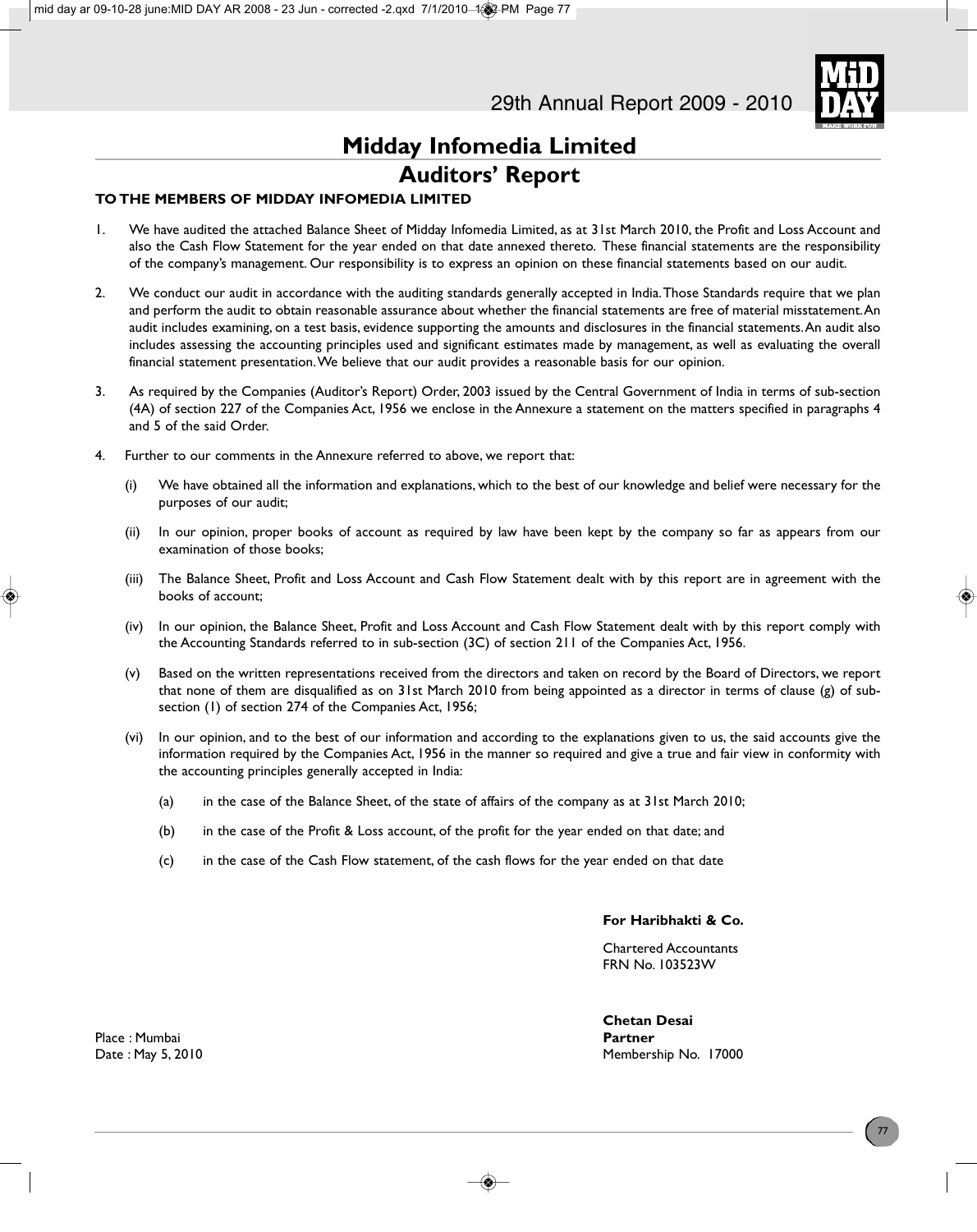

### **Midday Infomedia Limited Annexure to Auditors' Report**

### **ANNEXTURE REFERRED TO IN PARAGRAPH 3 OF OUR REPORT OF EVEN DATE TO THE MEMBERS OF MIDDAY INFOMEDIA LIMITED.**

#### **1. Fixed Assets:**

- 1. The company has maintained proper records showing full particulars, including quantitative details and situation of fixed assets. We are informed that management at reasonable intervals has physically verified all the fixed assets of the company and the discrepancies found during such verification were not material.
- 2. During the year the company has not disposed off substantial part of its fixed assets.

#### **II. Inventories:**

- 3. As per the information and explanations given to us, the management has physically verified stock of newsprint and other consumables during the year. In our opinion the frequency of verification is reasonable.
- 4. In our opinion and according to the information and explanations given to us the procedures and method of physical verification of stock followed by the management are reasonable and adequate in relation to size of the company and the nature of its business.
- 5. In our opinion the Company has maintained proper records of inventory. As per the information and explanations given to us, discrepancies noticed between the physical stock and the book stock on physical verification were not material.

#### **III. Internal Controls:**

6. In our opinion and according to the information and explanations given to us there are adequate internal control systems commensurate with the size of the company and the nature of its business, for the purchase of inventory, fixed assets and for the sale of goods and services. During the course of our audit, we have not observed any major weaknesses in internal controls.

#### **IV. Transaction with parties under section 301 of the Companies Act 1956:**

- 7. On the basis of our examination of relevant records and on the basis of representation received from the management, transactions that need to be entered in the register pursuant to Section 301 of the Act have been so far entered.
- 8. As per the information and explanations given to us, the transactions made in pursuance of contracts or arrangements entered in the register maintained under section 301 of the Companies Act, 1956 and exceeding the value of rupees five lakhs in respect of any party during the year have been made at prices which are reasonable having regard to prevailing market prices at the relevant time.

#### **V. Loans and Advances:**

- 9. As per the information and explanations given to us, the Company has granted loan to two parties covered in the register maintained under Section 301 of the Act. The maximum amount involved is Rs. 139.60 lacs and the year end balance outstanding is Rs. 22.49 lakhs.
- 10. According to the information and explanation given to us, the Company has not taken any loans, secured or unsecured, from companies, firms or other parties listed in the Register maintained under section 301 of the Companies Act 1956.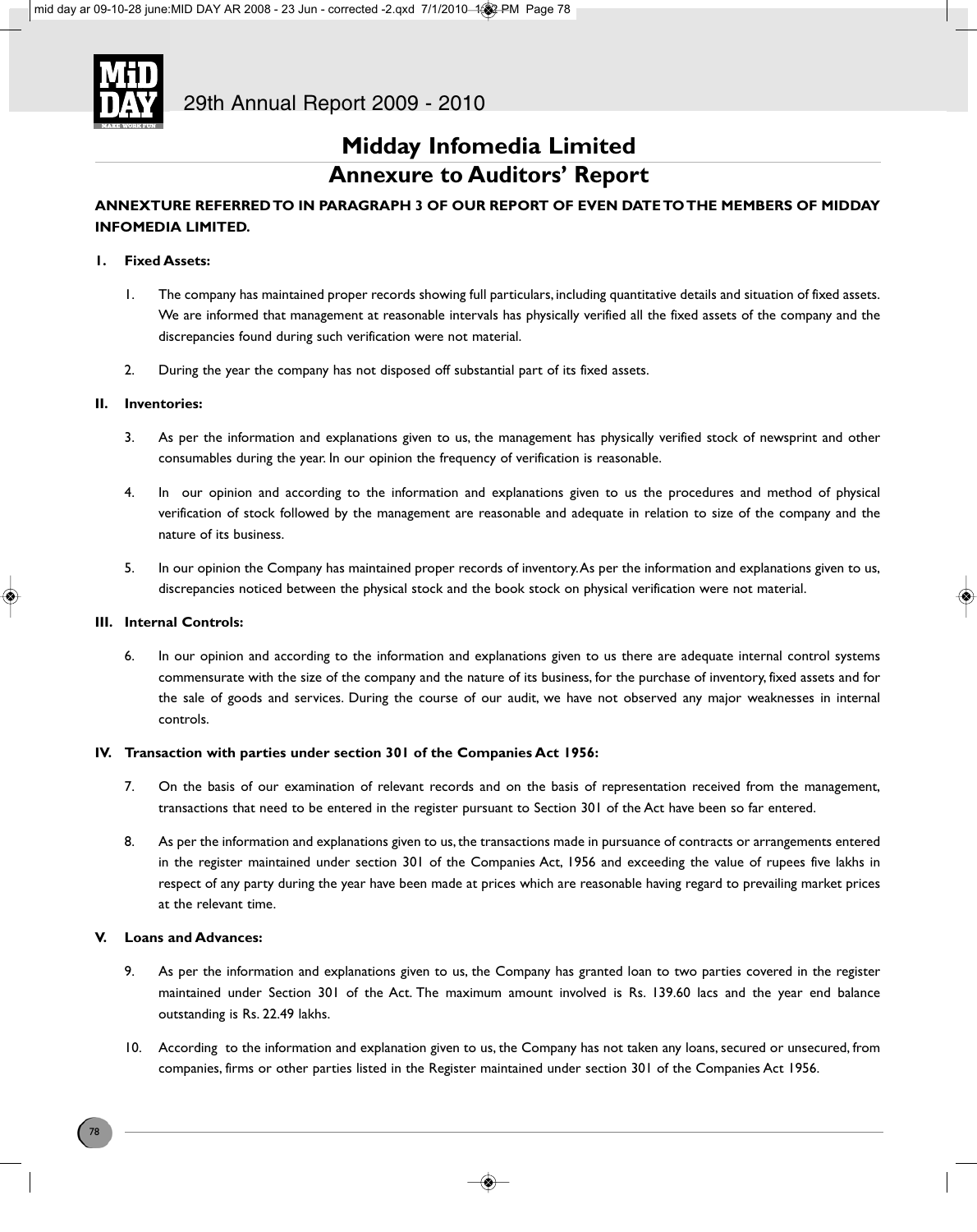

### **Midday Infomedia Limited Annexure to Auditors' Report**

- 11. In our opinion and as per the information and explanations given to us the rate of interest and other terms and conditions on which loans have been taken from companies, firms or other parties listed in the register maintained under section 301 of the Companies Act, 1956 are not, prima facie, prejudicial to the interest of the company.
- 12. As informed to us, in respect of the loan accepted from the holding company, there is no stipulation as to the repayment of the principal and the interest thereon. We have been informed that there are no outstanding overdue amounts as on the Balance Sheet date.
- 13. The Company has not granted any loans and advances on the basis of securities by way of pledge of shares, debentures and other securities.

### **VI. Deposits:**

14. During the year the company has not accepted any deposits within the meaning of Section 58A or Section 58AA of the Companies Act or any other relevant provisions of the Act and the rules framed threreunder.

### **VII. Internal Audit:**

15. In our opinion, the Company's internal audit system is commensurate with its size and nature of the business.

### **VIII.Statutory Payments:**

- 16. According to the books and records as produced and examined by us in accordance with generally accepted auditing practices in India and also based on the management representations, undisputed Statutory Dues in respect of Provident Fund, Investor Education and Protection Fund, Employees' State Insurance, Income Tax, Sales Tax, Wealth Tax, Service Tax, Custom Duty, Excise Duty, and other Statutory dues have generally been regularly deposited by Company during the year with appropriate authorities in India.
- 17. As at March 31, 2010 there are no disputed dues that have not been deposited with respective authorities in respect of Income Tax, Wealth Tax, Excise Duty, Service Tax.
- 18. According to the records of the Company and as per the information and explanations given to us, the Company has not defaulted in payment of dues to any financial institution or Banks or Debenture Holders except principal and interest amount of Rs. 1057.46 lacs due in November 2009 on term loan taken from a bank.

### **IX. Losses:**

19. This being the second financial year of the Company the reporting requirements as to accumulated losses and cash losses is not applicable for this year.

### **X. Guarantees:**

20. As per the information and explanations given to us the Company has not given any guarantee for loan taken by others from the banks and financial institutions.

### **XI. Utilization of Funds:**

- 21. On the basis of review of utilization of funds pertaining to term loans on overall basis and related information as made available to us, the term loans taken by the company have been applied for the purposes for which they were taken.
- 22. On the basis of review of utilization of funds, which is based on overall examination of the Balance Sheet of the company, related information made available to us and as represented to us by the management, short term funds amounting to Rs. 3,265.41 lacs have been used for long-term purposes.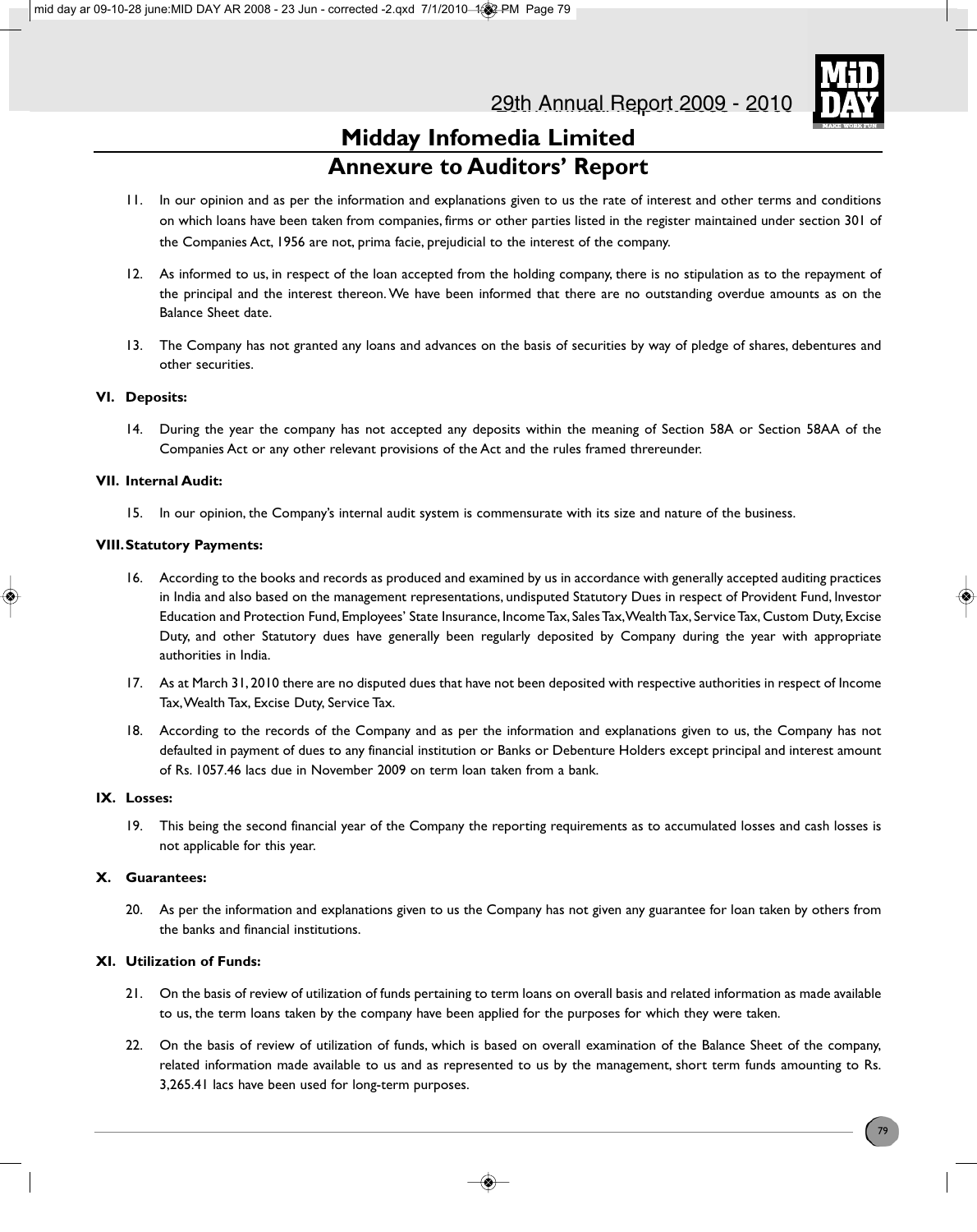

### **Midday Infomedia Limited Annexure to Auditors' Report**

### **XII. Preferential Allotment:**

23. During the year the company has not made any preferential allotment of shares to parties or companies covered under Section 301 of the Act.

### **XIII.Miscellaneous:**

- 24. The Company has not dealt or traded in shares, securities, debentures or other investments during the year ending as at March 31, 2010.
- 25. As per information and explanation given to us and on the basis of examination of records, no material fraud on or by the company was noticed or reported during the year.
- 26. We are informed that the Central Government has not prescribed maintenance of cost records under section 209(1)(d) of the Companies Act, 1956 for the activities carried on by the company.
- 27. The provisions of chit funds and/or those applicable to nidhi/mutual benefit societies are not applicable to the Company.
- 28. The Company has not issued any debentures during the year.
- 29. The Company has not raised any funds during the year by way of public issue.

### **For Haribhakti & Co.**

Chartered Accountants FRN No. 103523W

Place : Mumbai **Partner**

**Chetan Desai** Date : May 5, 2010 **Membership No. 17000** Membership No. 17000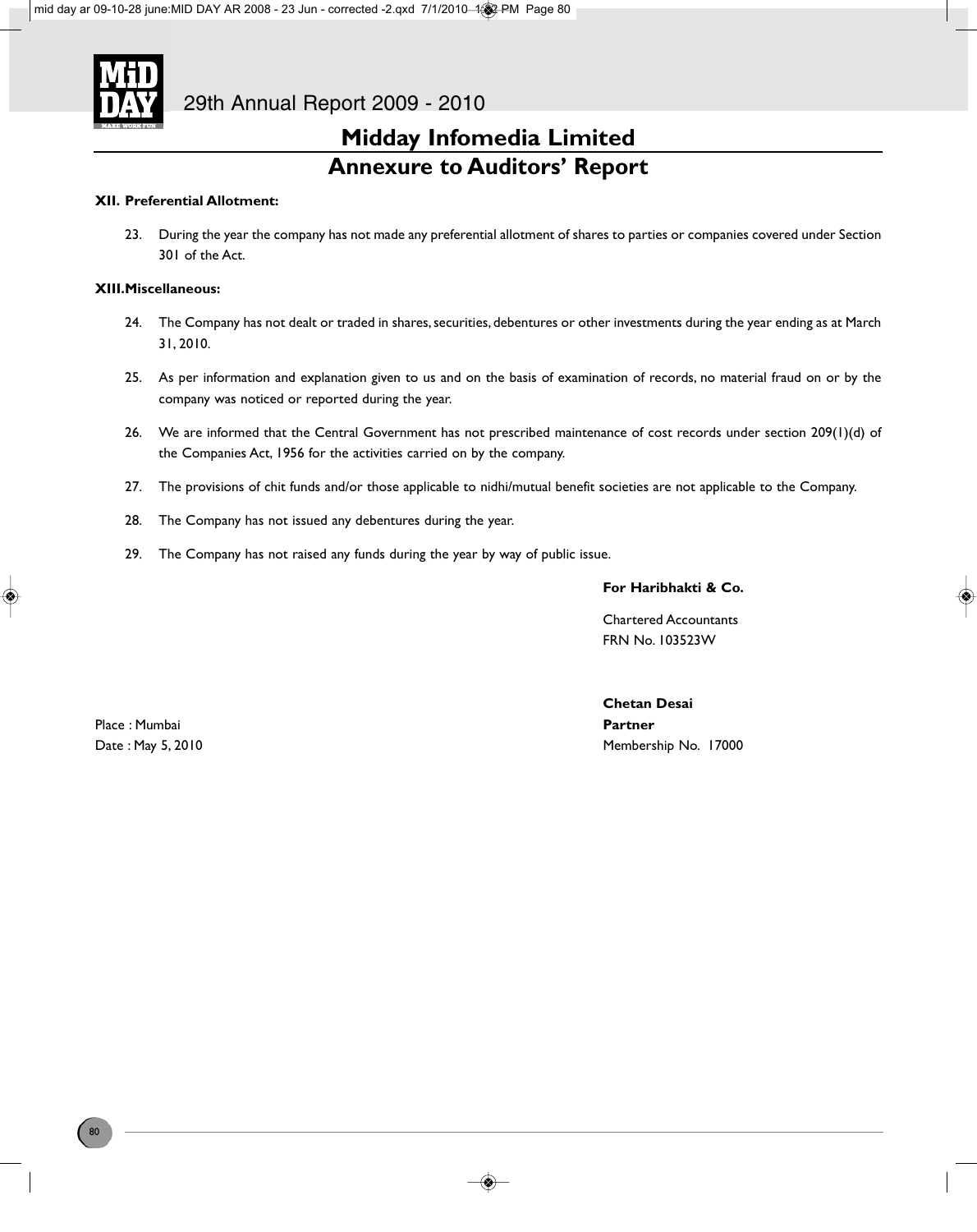

### **Midday Infomedia Limited Balance Sheet as at 31st March, 2010**

|                                             | <b>SCHEDULE</b> | As at<br>Mar 31, 2010<br>Rs.       | As at<br>Mar 31, 2009<br>Rs.     |
|---------------------------------------------|-----------------|------------------------------------|----------------------------------|
| <b>SOURCES OF FUNDS</b>                     |                 |                                    |                                  |
| <b>Shareholders' funds</b>                  |                 |                                    |                                  |
| Share capital                               | A               | 8,86,15,000<br>8,86,15,000         | 8,86,15,000<br>8,86,15,000       |
| <b>Loan Funds</b>                           |                 |                                    |                                  |
| Secured Ioans                               | В               | 12,73,66,426                       | 22,49,44,385                     |
| Unsecured loans                             | $\mathsf{C}$    | 10,57,45,583                       | 12,66,19,626                     |
|                                             | <b>TOTAL</b>    | 23, 31, 12, 009<br>32, 17, 27, 009 | 35, 15, 64, 0 11<br>44,01,79,011 |
| <b>APPLICATION OF FUNDS</b>                 |                 |                                    |                                  |
| <b>Fixed assets</b>                         |                 |                                    |                                  |
| Gross block                                 | D               | 44,07,71,477                       | 43,07,79,663                     |
| Less: Depreciation                          |                 | 4,62,64,278                        | 2,06,67,508                      |
| Net block                                   |                 | 39,45,07,199                       | 41,01,12,155                     |
| <b>Investments</b>                          | E               | 2,00,00,000                        | 2,00,00,000                      |
| <b>Deferred Tax Asset (Net)</b>             |                 | 60,65,971                          | 5,52,58,989                      |
| Current assets, loans & advances            |                 |                                    |                                  |
| Inventories                                 | F               | 2,85,25,848                        | 5,27,69,580                      |
| Sundry debtors                              | G               | 16,20,10,580                       | 15,42,52,892                     |
| Cash & bank balances                        | Н               | 1,13,14,492                        | 3,31,66,673                      |
| Loans and advances                          |                 | 7,68,26,000                        | 8,24,84,945                      |
|                                             |                 | 27,86,76,920                       | 32,26,74,090                     |
| Less:                                       |                 |                                    |                                  |
| <b>Current liabilities &amp; provisions</b> |                 |                                    |                                  |
| <b>Current liabilities</b>                  |                 | 36,46,53,491                       | 44,81,58,786                     |
| Provisions                                  |                 | 2,99,68,821                        | 3,01,96,159                      |
|                                             |                 | 39,46,22,312                       | 47,83,54,945                     |
| <b>Net current assets</b>                   |                 | (11, 59, 45, 392)                  | (15, 56, 80, 855)                |
| Profit and loss account                     |                 | 1,70,99,232                        | 11,04,88,722                     |
|                                             | <b>TOTAL</b>    | 32, 17, 27, 009                    | 44,01,79,011                     |
| Notes forming part of Accounts              | $\circ$         |                                    |                                  |
|                                             |                 |                                    |                                  |

Schedules A to O referred form integral part of the balance sheet and the profit & loss account.

| As per our report of even date attached. |                          |                      |
|------------------------------------------|--------------------------|----------------------|
| For Haribhakti & Co.                     | Tarique Ansari           | <b>Khalid Ansari</b> |
| <b>Chartered Accountants</b>             | Director                 | Director             |
| <b>Chetan Desai</b>                      | <b>Manajit Ghoshal</b>   |                      |
| Partner                                  | <b>Managing Director</b> |                      |
| Place: Mumbai                            |                          |                      |
| Date: May 5, 2010                        |                          |                      |
|                                          |                          |                      |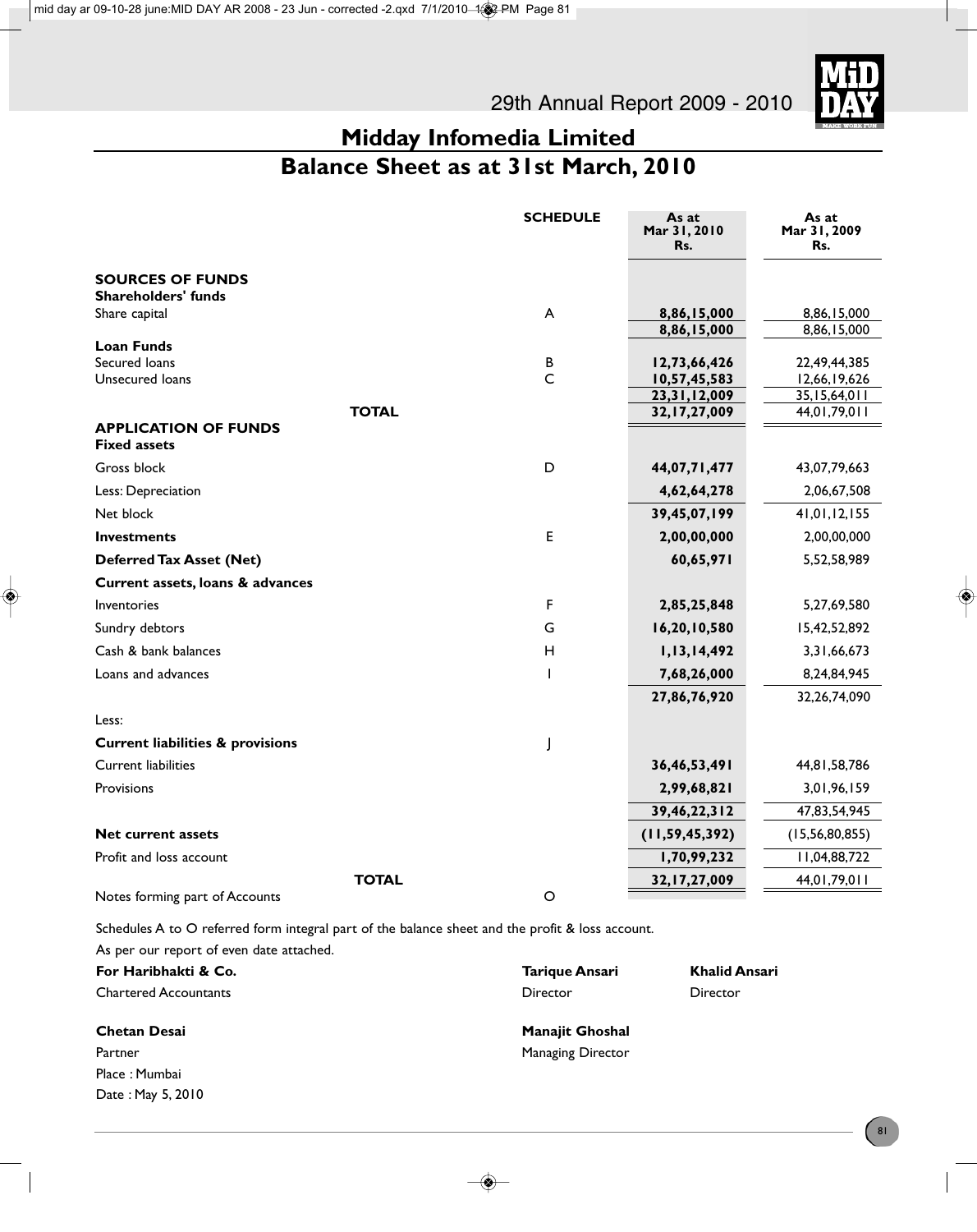

## **Profit and Loss Account for the year ended March 31, 2010**

|                                            | <b>SCHEDULE</b> | Year ended<br>Mar 31, 2010<br>Rs. | Year ended<br>Mar 31, 2009<br>Rs. |
|--------------------------------------------|-----------------|-----------------------------------|-----------------------------------|
| <b>INCOME</b>                              |                 |                                   |                                   |
| Circulation revenue                        |                 | 14,79,36,548                      | 12,05,26,222                      |
| Advertising revenue                        |                 | 77,66,66,985                      | 60, 42, 76, 967                   |
| Other Operating Income                     |                 | 2,38,68,334                       | 26,75,369                         |
| <b>Other Income</b>                        |                 |                                   |                                   |
| Miscellaneous Income                       |                 | 21,94,311                         | 75,00,827                         |
| Gain/(Loss) on foreign currency            |                 | 11,301,333                        | (1, 01, 83, 167)                  |
|                                            |                 | 96,19,67,511                      | 72,47,96,218                      |
| <b>EXPENSES</b>                            |                 |                                   |                                   |
| Cost of printing                           | K               | 26,67,95,091                      | 40,26,16,864                      |
| News expenses                              |                 | 2,18,95,144                       | 2,20,92,783                       |
| Employees cost                             | L               | 26,75,41,201                      | 23,99,84,247                      |
| Selling & distribution                     | M               | 7,88,51,478                       | 7,57,63,005                       |
| Other operational expenses                 | N               | 11,54,48,763                      | 9,85,89,265                       |
| Finance charges                            |                 | 3,85,30,214                       | 2,76,17,408                       |
| Loss on sale of Fixed Asset                |                 | 27,94,692                         | 3,53,238                          |
| Depreciation                               |                 | 2,65,47,025                       | 2,07,57,706                       |
|                                            |                 | 81,84,03,608                      | 88,77,74,516                      |
| <b>Profit before tax</b>                   |                 | 14,35,63,903                      | (16, 29, 78, 297)                 |
| Provision for tax - Current Tax            |                 | 2,18,52,309                       |                                   |
| <b>MAT</b> Entitlement credit              |                 | (2,08,70,913)                     |                                   |
| Provision for<br>- Deferred Tax            |                 | 4,91,93,018                       | (5,52,58,989)                     |
| Provision for<br>- Fringe Benefit Tax      |                 |                                   | 27,69,414                         |
|                                            |                 | 5,01,74,414                       | (5, 24, 89, 575)                  |
| Net profit after tax                       |                 | 9,33,89,489                       | (11, 04, 88, 722)                 |
| Balance brought forward                    |                 | (11, 04, 88, 722)                 |                                   |
| Profit carried to balance sheet            |                 | (1, 70, 99, 232)                  | (11, 04, 88, 722)                 |
| Earning per share face value of Rs.10 each |                 |                                   |                                   |
| Basic & Diluted                            |                 | 10.54                             | (26.15)                           |
| Notes forming part of Accounts             | $\circ$         |                                   |                                   |

Schedules A to O referred form integral part of the balance sheet and the profit & loss account.

| As per our report of even date attached. |                          |                      |
|------------------------------------------|--------------------------|----------------------|
| For Haribhakti & Co.                     | Tarique Ansari           | <b>Khalid Ansari</b> |
| <b>Chartered Accountants</b>             | Director                 | Director             |
| <b>Chetan Desai</b>                      | <b>Manajit Ghoshal</b>   |                      |
| Partner                                  | <b>Managing Director</b> |                      |
| Place: Mumbai                            |                          |                      |
| Date: May 5, 2010                        |                          |                      |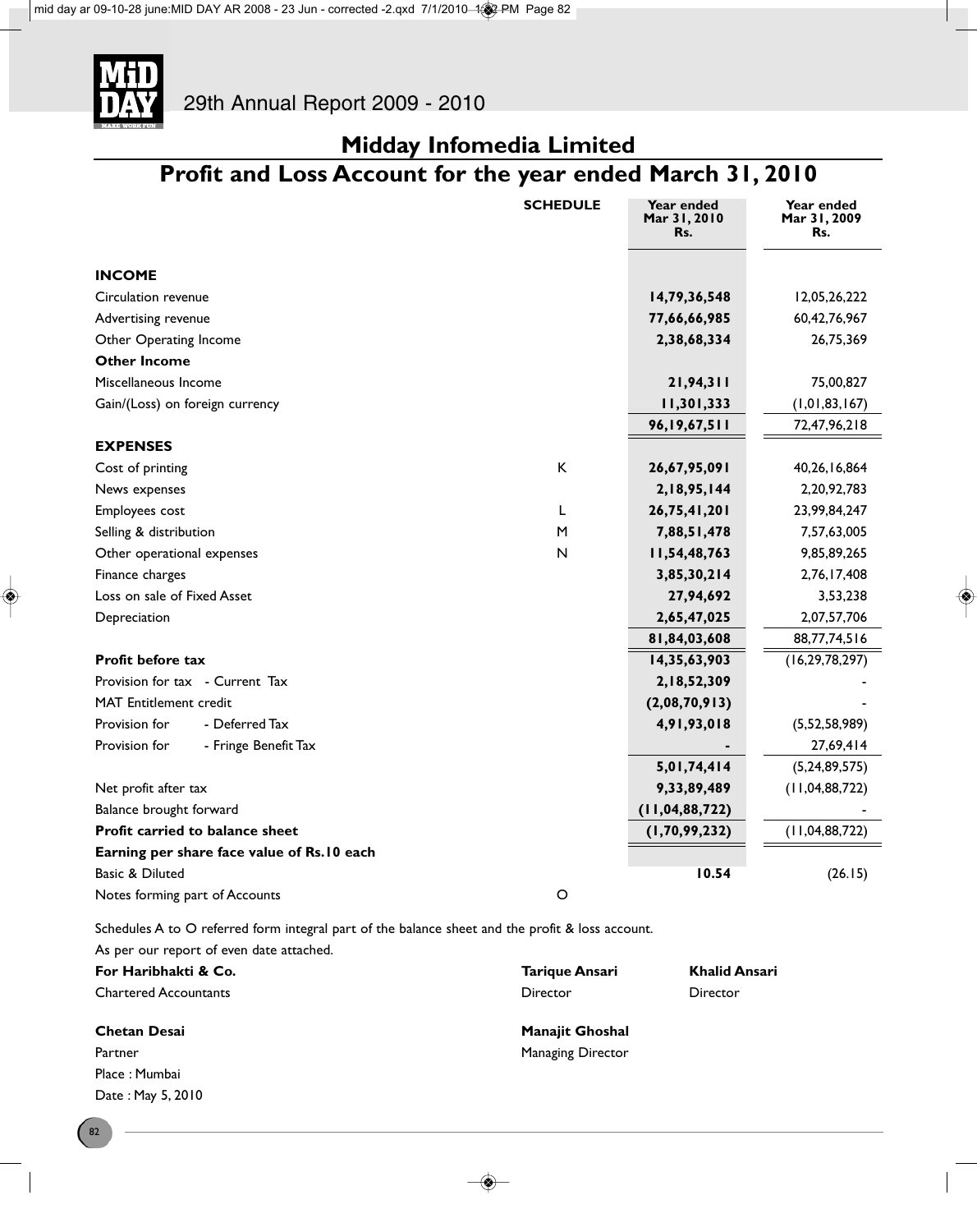

## **Schedules forming part of the Balance Sheet**

|                                                                                | As at        | As at        |
|--------------------------------------------------------------------------------|--------------|--------------|
|                                                                                | Mar 31, 2010 | Mar 31, 2009 |
|                                                                                | Rs.          | Rs.          |
| <b>SCHEDULE A</b>                                                              |              |              |
| Share capital                                                                  |              |              |
| <b>Authorised capital</b>                                                      |              |              |
| 2,00,00,000 (90,00,000) Equity shares of Rs.10/- each                          | 20,00,00,000 | 9,00,00,000  |
|                                                                                | 20,00,00,000 | 9,00,00,000  |
| Issued, subscribed & paid up capital                                           |              |              |
| 88,61,500 (88,61,500) Equity shares of Rs.10/- each                            | 8,86,15,000  | 8,86,15,000  |
| (All the above shares are held by Mid-Day Multimedia Limited -holding company) |              |              |
| (Of the above 88, I I,500 shares have been issued for consideration            | 8,86,15,000  | 8,86,15,000  |
| other than Cash)                                                               |              |              |
| <b>SCHEDULE B</b>                                                              |              |              |
| <b>Secured loans</b>                                                           |              |              |
| From banks                                                                     |              |              |
| Cash credit                                                                    | 10,48,50,143 | 15,98,86,870 |
| (Secured against hypothecation of book debts and stock of newsprint            |              |              |
| and by personal guarantee of Chairman and Managing Director).                  |              |              |
| Term Ioan (External Commercial Borrowing)                                      | 2,25,16,283  | 6,50,57,516  |
| (Secured against mortgage of existing & future fixed assets of the             |              |              |
| company and personal guarantee of Chairman and Managing Director)              |              |              |
|                                                                                | 12,73,66,426 | 22,49,44,385 |
| <b>SCHEDULE C</b>                                                              |              |              |
| <b>Unsecured loans</b>                                                         |              |              |
| Bank Of India                                                                  | 10,57,45,583 | 12,50,00,000 |
| (Against corporate guarantee of Mid-Day Multimedia Ltd & Personal              |              |              |
| guarantee of its Managing Director)                                            |              |              |
| (Repayable within I year Rs. 10,57,45,583)                                     |              |              |
| Interest accrued                                                               |              | 16,19,626    |
|                                                                                | 10,57,45,583 | 12,66,19,626 |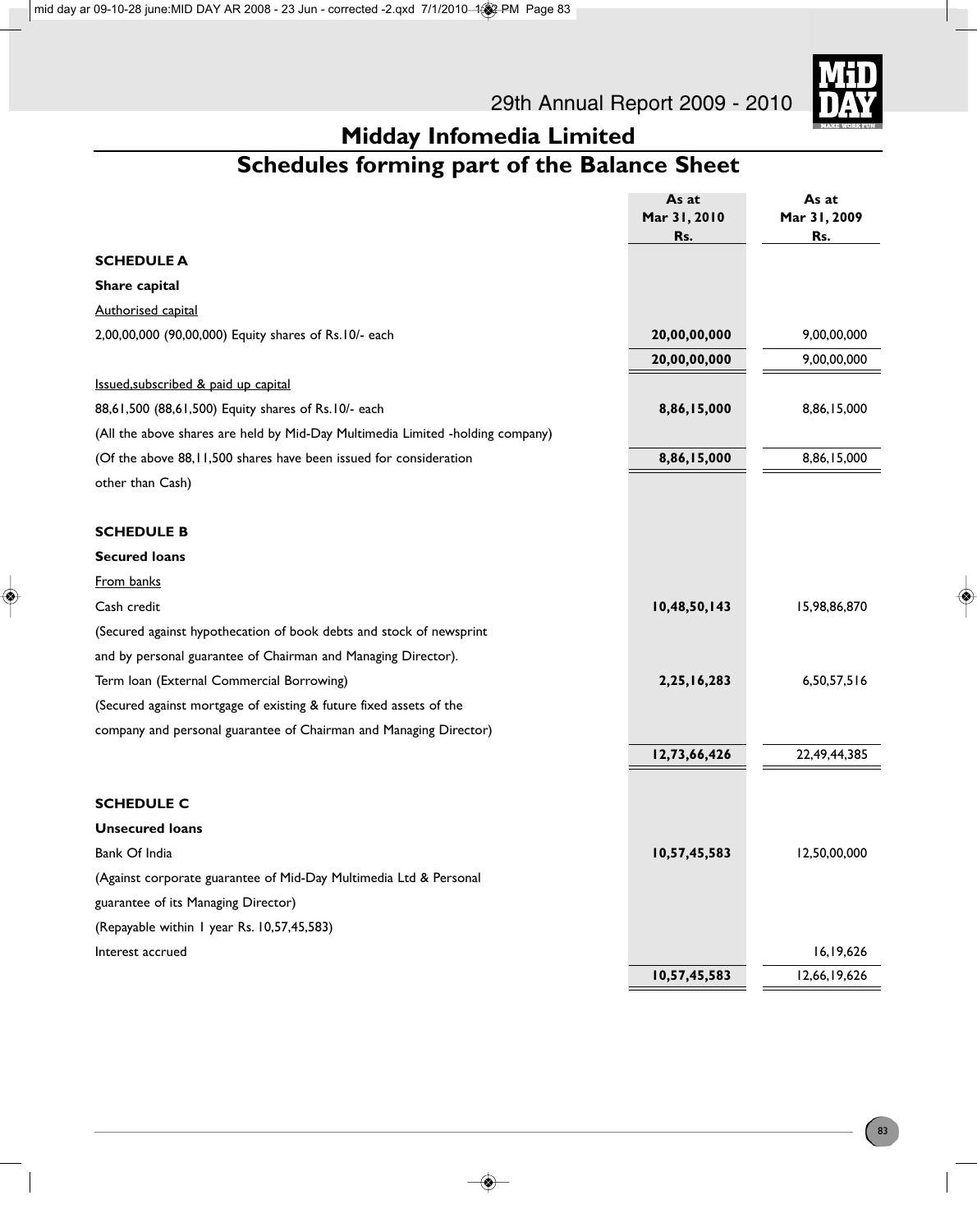SCHEDULE - D FIXED ASSETS **SCHEDULE - D**

84

| FIXED ASSETS                 |              |                   |                   |              |             |                     |                   |             |              | <u>ی</u>      |                                                                    |
|------------------------------|--------------|-------------------|-------------------|--------------|-------------|---------------------|-------------------|-------------|--------------|---------------|--------------------------------------------------------------------|
| PARTICULARS                  |              | ROSS BLOCK<br>v   |                   |              |             | <b>DEPRECIATION</b> |                   |             | NET BLOCK    |               |                                                                    |
|                              | As At        | <b>Additions</b>  | <b>Deductions</b> | As at        | As at       | For the             | <b>Deductions</b> | Upto        | As at        | As at         |                                                                    |
|                              | 1.4.2009     |                   |                   | 31.03.2010   | 1.4.2009    | period              |                   | 31.03.2010  | 31.03.2010   | 31.03.2009    |                                                                    |
| <b>TANGIBLE ASSETS</b>       |              |                   |                   |              |             |                     |                   |             |              |               |                                                                    |
| Leasehold Land               | 1,69,77,800  |                   |                   | 1,69,77,800  | 1,40,055    | 1,86,551            |                   | 3,26,606    | 1,66,51,194  | 1,68,37,745   |                                                                    |
| Plant & Machinery            | 64,89,767    | 8,50,000          | 2,15,493          | 71,24,274    | 2,16,8      | 13,97,187           | 80,492            | 25,33,506   | 45,90,768    | 52,72,956     |                                                                    |
| Press (Machinery)            | 13,57,57,879 | 10,84,950         |                   | 3,68,42,829  | 48,40,806   | 64,74,213           |                   | 1,13,15,019 | 2,55,27,810  | 13,09, 17,072 |                                                                    |
| Factory Premises             | 5,23,23,45   | 62,62,070         |                   | 5,85,85,52   | 37,77,847   | 52,61,808           |                   | 90,39,655   | 14,95,45,866 | 14,85,45,604  |                                                                    |
| Office Premises              | 2,76,01,177  | ×.                | 2,97,603          | 2,73,03,574  | 3,37,722    | 4,49,475            | 8,082             | 7,79,115    | 2,65,24,459  | 2,72,63,455   |                                                                    |
| Photographic Equipments      | 46,37,940    |                   |                   | 46,37,940    | 5,07,073    | 6,19,654            |                   | 11,26,727   | 35, 11, 213  | 41,30,867     |                                                                    |
| Air Conditioners             | 49,48,612    |                   | 3,28,815          | 46, 19, 797  | 5,57,225    | 6,55,011            | 77,074            | 11,35,162   | 34,84,635    | 43,91,387     |                                                                    |
| Office Equipments            | 35,43,212    | 49,019            |                   | 35,92,231    | 3,97, 162   | 4,78,538            |                   | 875,700     | 27, 16, 53   | 31,46,050     |                                                                    |
| Furniture & Fixtures         | 84,86,550    | 7,16,228          | 24,21,930         | 67,80,848    | 11,51,761   | 13,38,109           | 6,75,711          | 18, 14, 159 | 49,66,689    | 73,34,788     |                                                                    |
| Vehicles                     | 14,47,514    |                   | $\blacksquare$    | 14,47,514    | 2,81,336    | 3,01,927            |                   | 5,83,263    | 8,64,251     | 11,66,178     |                                                                    |
| Fire Fighting System         | 3,12,296     |                   |                   | 3,12,296     | 32,599      | 38,907              |                   | 71,506      | 2,40,790     | 2,79,697      |                                                                    |
| Electric Installation        | 2,25,69,502  | 3,39,805          | 4,73,118          | 2,24,36,189  | 23,56,717   | 28,22, 129          | 1,03,333          | 50,75,513   | 1,73,60,676  | 2,02, 12,785  |                                                                    |
| Computers                    | 1,12,77,836  | 4,39,783          | 14,332            | 1,17,03,287  | 31,64,976   | 33, 15, 746         | 5,563             | 64,75,159   | 52,28,128    | 81,12,860     |                                                                    |
| Capital work in progress     | 2,00,00,000  | 1,09,486<br>23    | 2,26,54,186       | 2,04,55,300  |             |                     | ٠                 |             | 2,04,55,300  | 2,00,00,000   |                                                                    |
| (Including capital advances) |              |                   |                   |              |             |                     |                   |             |              |               |                                                                    |
| <b>INTANGIBLEASSETS</b>      |              |                   |                   |              |             |                     |                   |             |              |               |                                                                    |
| Licence & Marketing Rights   | 29,66,743    | $\blacksquare$    | $\blacksquare$    | 29,66,743    | 2,22,709    | 2,96,674            | $\blacksquare$    | 5, 19, 383  | 24,47,360    | 27,44,034     |                                                                    |
| Computers Software           | 1,14,39,384  | 35,45,950         |                   | 1,49,85,334  | 16,82,709   | 29,11,096           |                   | 45,93,805   | 1,03,91,529  | 97,56,675     |                                                                    |
| <b>TOTAL</b>                 | 43,07,79,663 | 1,97,291<br>3,63, | 2,64,05,477       | 44,07,71,477 | 2,06,67,508 | 2,65,47,025         | 9,50,255          | 4,62,64,278 | 39,45,07,199 | 41,01,12,155  |                                                                    |
| Previous Year                |              | 46,26,73,285      | 3, 18, 93, 623    | 43,07,79,663 |             | 2,07,57,706         | 90,198            | 2,06,67,508 | 41,01,12,155 |               |                                                                    |
|                              |              |                   |                   |              |             |                     |                   |             |              |               | Schedules forming part of the Balance Sheet as at 31st March, 2010 |
|                              |              |                   |                   |              |             |                     |                   |             |              |               |                                                                    |

**Midday Infomedia Limited**

### 29th Annual Report 2009 - 2010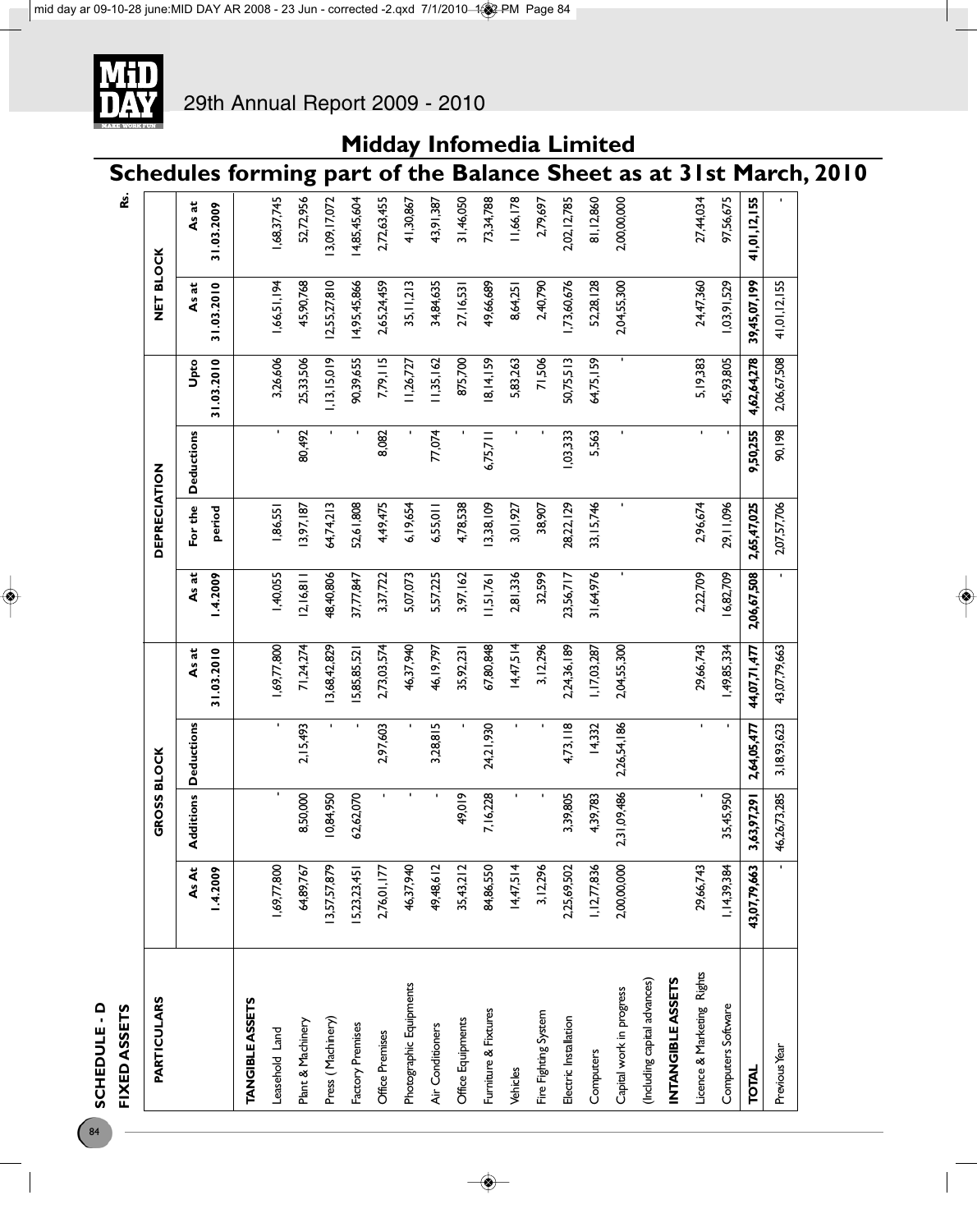

## **Schedules forming part of the Balance Sheet**

|                                                                          | As at          | As at                     |
|--------------------------------------------------------------------------|----------------|---------------------------|
|                                                                          | Mar 31, 2010   | Mar 31, 2009              |
|                                                                          | Rs.            | Rs.                       |
| <b>SCHEDULE E</b>                                                        |                |                           |
| <b>UNQUOTED: (Trade)</b>                                                 |                |                           |
| Investment In Shares                                                     |                |                           |
| 54,057 equity shares of Rs.10/- each of Naaptol Online Shopping Pvt.Ltd. | 2,00,00,000    | 2,00,00,000               |
| Aggregate of unquoted investments                                        | 2,00,00,000    | 2,00,00,000               |
| <b>SCHEDULE F</b>                                                        |                |                           |
| Inventories                                                              |                |                           |
| Newsprint                                                                | 2,65,14,540    | 5, 15, 45, 756            |
| Consumables                                                              | 20, 11, 308    | 12,23,824                 |
|                                                                          | 2,85,25,848    | 5,27,69,580               |
| <b>SCHEDULE G</b>                                                        |                |                           |
| Sundry debtors (Unsecured)                                               |                |                           |
| Debts outstanding for a period exceeding 6 months considered doubtful    | 87,57,101      | 52,31,559                 |
| Debts outstanding for a period exceeding 6 months considered good        | 39,12,490      | 1,48,17,354               |
| Other debts considered good                                              | 15,80,98,090   | 13,94,35,538              |
| Less : Provision for doubtful debts                                      | 87,57,101      | 52,31,559                 |
|                                                                          | 16,20,10,580   | 15,42,52,892              |
| <b>SCHEDULE H</b>                                                        |                |                           |
| <b>Cash &amp; bank balances</b>                                          |                |                           |
| Cash on hand                                                             | 6,00,466       | 7,20,434                  |
| In current accounts with scheduled banks                                 | 1,05,00,296    | 3,22,37,106               |
| In fixed deposit with scheduled banks                                    | 2,13,731       | 2,09,133                  |
|                                                                          | 1,13,14,492    | 3,31,66,673               |
| <b>SCHEDULE I</b>                                                        |                |                           |
| Loans & advances                                                         |                |                           |
| Unsecured, considered good                                               |                |                           |
| Loans to others                                                          | 28,58,668      | 69, 31, 666               |
| Trade deposit                                                            | 4,49,04,917    | 4,85,77,936               |
| Staff advance                                                            | 5,77,316       | 53,010                    |
| Adv recoverable in cash or kind, or for value to be received             | 57, 56, 339    | 2,66,48,786               |
| Advance Income Tax                                                       | 18,57,846      | 2,73,547                  |
| MAT credit entitlement                                                   | 2,08,70,913    |                           |
|                                                                          | 7,68,26,000    | 82,484,945                |
| <b>SCHEDULE J</b>                                                        |                |                           |
| <b>Current liabilities &amp; provisions</b>                              |                |                           |
| <b>Current liabilities</b>                                               |                |                           |
| Sundry creditors - MSME*                                                 | 2,47,967       | 3,79,961                  |
| Sundry creditors - Others                                                | 7, 11, 11, 464 | 10,64,25,857              |
| Other Liabilities                                                        | 11,57,54,852   | 9,70,80,876               |
| Payable to Mid-Day Multimedia Ltd for Business Transfer                  | 16,86,37,080   | 23,44,26,196              |
| <b>Trade Deposits</b>                                                    | 89,02,127      | 98,45,896<br>44,81,58,786 |
| <b>Provisions</b>                                                        | 36,46,53,491   |                           |
| Provision for Leave encashment                                           | 84,30,296      | 97,70,638                 |
| Provision for Gratuity                                                   | 1,41,26,495    | 1,12,83,622               |
| Provision for Incentive to Depot                                         | 74,12,030      | 91,41,899                 |
|                                                                          | 2,99,68,821    | 3,01,96,159               |
|                                                                          | 39,46,22,312   | 47,83,54,945              |
|                                                                          |                |                           |

\* Names of Micro, Small & Medium Enterprises : Shobha Plastic Industries, Print Top Rubber Industries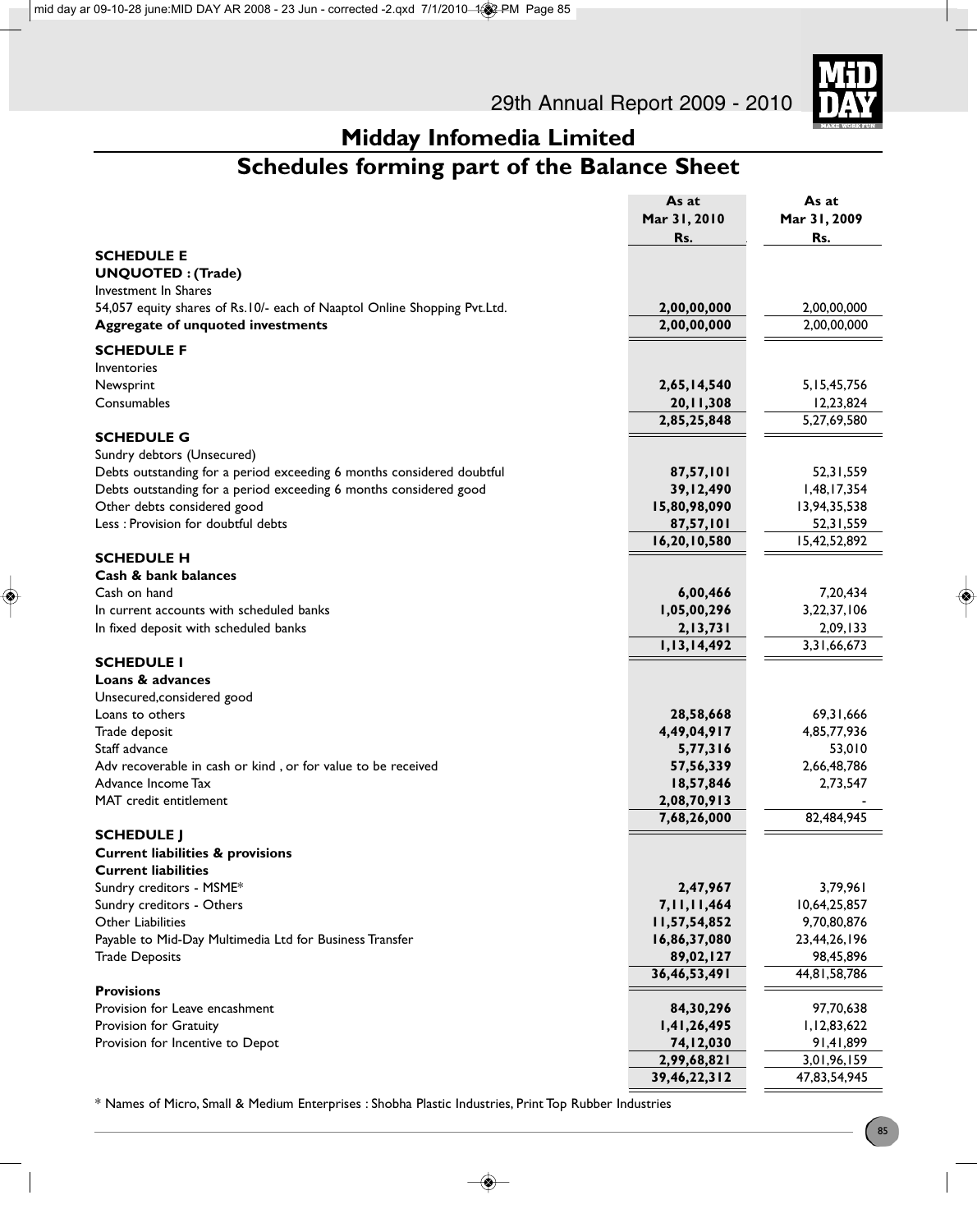

### **Midday Infomedia Limited Schedules Forming Part of the Profit & Loss Account**

|                                                      | Year ended          | Year ended          |
|------------------------------------------------------|---------------------|---------------------|
|                                                      | Mar 31, 2010<br>Rs. | Mar 31, 2009<br>Rs. |
| <b>SCHEDULE K</b>                                    |                     |                     |
|                                                      |                     |                     |
| <b>Cost of printing</b>                              |                     |                     |
| Consumption of Newsprint & Consumables               |                     |                     |
| Opening stock                                        | 5, 15, 45, 756      | 7,41,49,318         |
| Purchases (net)                                      | 16,54,20,463        | 31,07,44,884        |
|                                                      | 21,69,66,219        | 38,48,94,202        |
| Closing stock                                        | 2,65,14,540         | 5, 15, 45, 756      |
| Cost of printing                                     | 19,04,51,679        | 33, 33, 48, 446     |
| Printing job work & labour charges                   | 3,19,07,487         | 2,85,25,746         |
| Printing & Packing materials                         | 3,57,20,136         | 3,33,74,848         |
| Electricity                                          | 87,15,789           | 73,67,823           |
|                                                      | 26,67,95,091        | 40,26,16,864        |
| <b>SCHEDULE L</b>                                    |                     |                     |
| <b>Employees cost</b>                                |                     |                     |
| Salaries, wages & bonus                              | 19,13,80,788        | 16,62,72,898        |
| Contribution to PF, FPF                              | 92,37,799           | 81,17,572           |
| (Includes Rs. 11,457,572 charged by the holding co.) |                     |                     |
| Gratuity                                             | 4,33,545            | 99,21,414           |
| Outsourcing                                          | 5,77,15,357         | 4,89,03,598         |
| Staff welfare expenses                               | 87,73,712           | 67,68,765           |
|                                                      | 26,75,41,201        | 23,99,84,247        |
| <b>SCHEDULE M</b>                                    |                     |                     |
| <b>Selling &amp; distribution</b>                    |                     |                     |
| Freight & Distribution                               | 5,04,27,059         | 4,26,05,793         |
| Entertainment & business development                 | 2,62,90,778         | 2, 19, 19, 072      |
| Advertisement expenses                               | 21,33,641           | 1, 12, 38, 141      |
|                                                      | 7,88,51,478         | 7,57,63,005         |
|                                                      |                     |                     |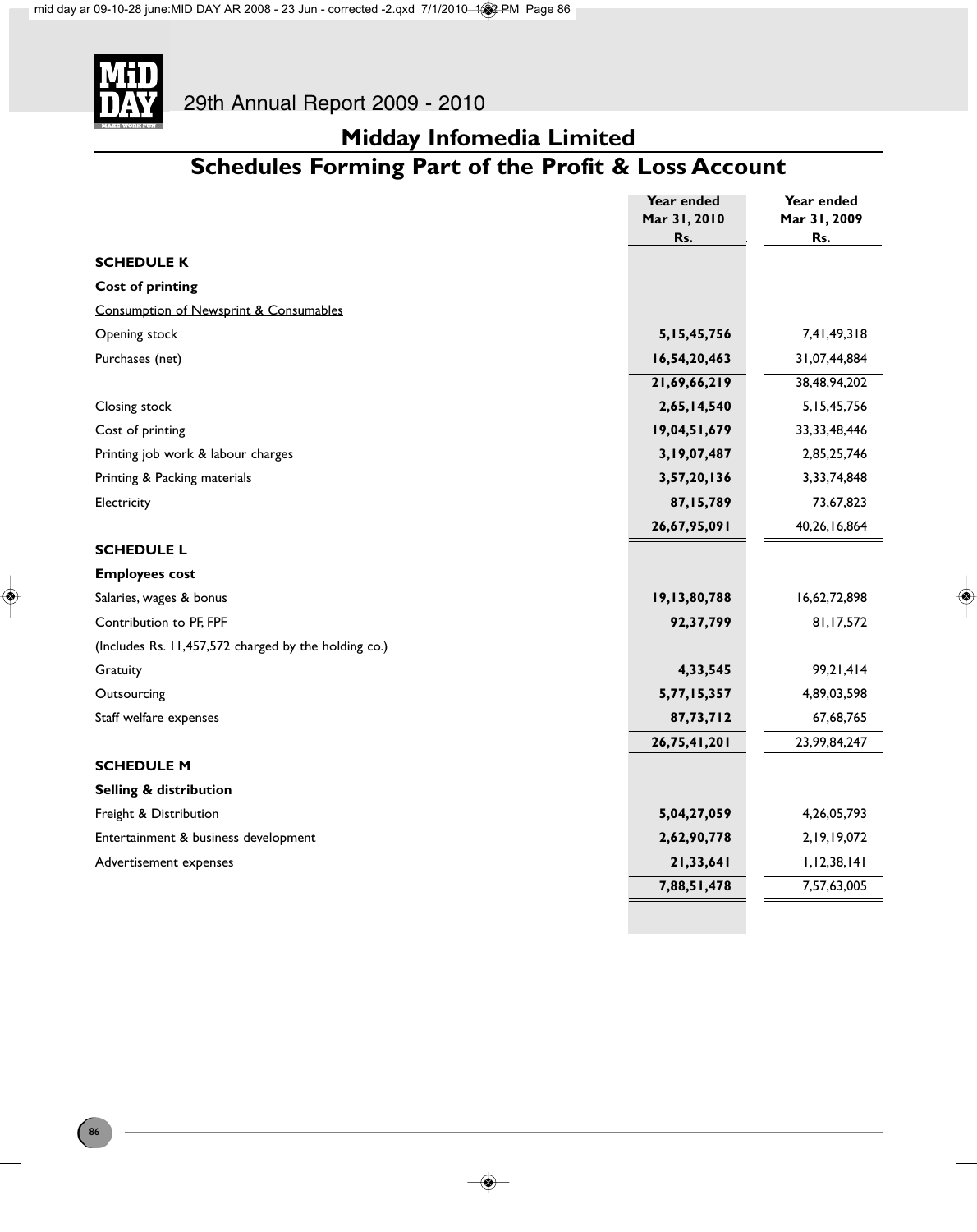

### **Midday Infomedia Limited Schedules Forming Part of the Profit & Loss Account**

|                                      | Year ended   | Year ended   |
|--------------------------------------|--------------|--------------|
|                                      | Mar 31, 2010 | Mar 31, 2009 |
|                                      | Rs.          | Rs.          |
| <b>SCHEDULE N</b>                    |              |              |
| Other operational expenses           |              |              |
| Conveyance                           | 57,87,810    | 53,30,293    |
| Electricity office                   | 54, 91, 678  | 54,01,053    |
| General expenses                     | 35,73,325    | 12,87,344    |
| Vehicle expenses                     | 6,82,018     | 4,52,962     |
| Insurance premium                    | 10,36,123    | 30,24,287    |
| Legal & professional charges         | 78,42,763    | 77, 13, 231  |
| Machinery repairs                    | 55, 14, 239  | 42,81,301    |
| Other repairs & maintenance          | 1,72,61,143  | 1,22,93,775  |
| Printing & stationery                | 39,89,102    | 41,64,700    |
| Postage & telephone                  | 1,25,30,017  | 1,06,98,930  |
| Rent, rates & taxes                  | 3,70,95,196  | 2,97,74,962  |
| <b>Travelling</b>                    | 66,66,294    | 80,16,209    |
| Membership & Subscription            | 22,79,081    | 34, 17, 262  |
| Directors fees                       | 40,000       |              |
| Donation                             | 3,94,000     | 50,803       |
| Bad debts written off                | 47,53,079    | 22,35,438    |
| <b>Remuneration to auditors for:</b> |              |              |
| Statutory audit                      | 3,30,900     | 3,30,900     |
| Tax audit                            | 82,725       | 82,725       |
| Certification work                   | 99,270       | 33,090       |
|                                      | 11,54,48,763 | 9,85,89,265  |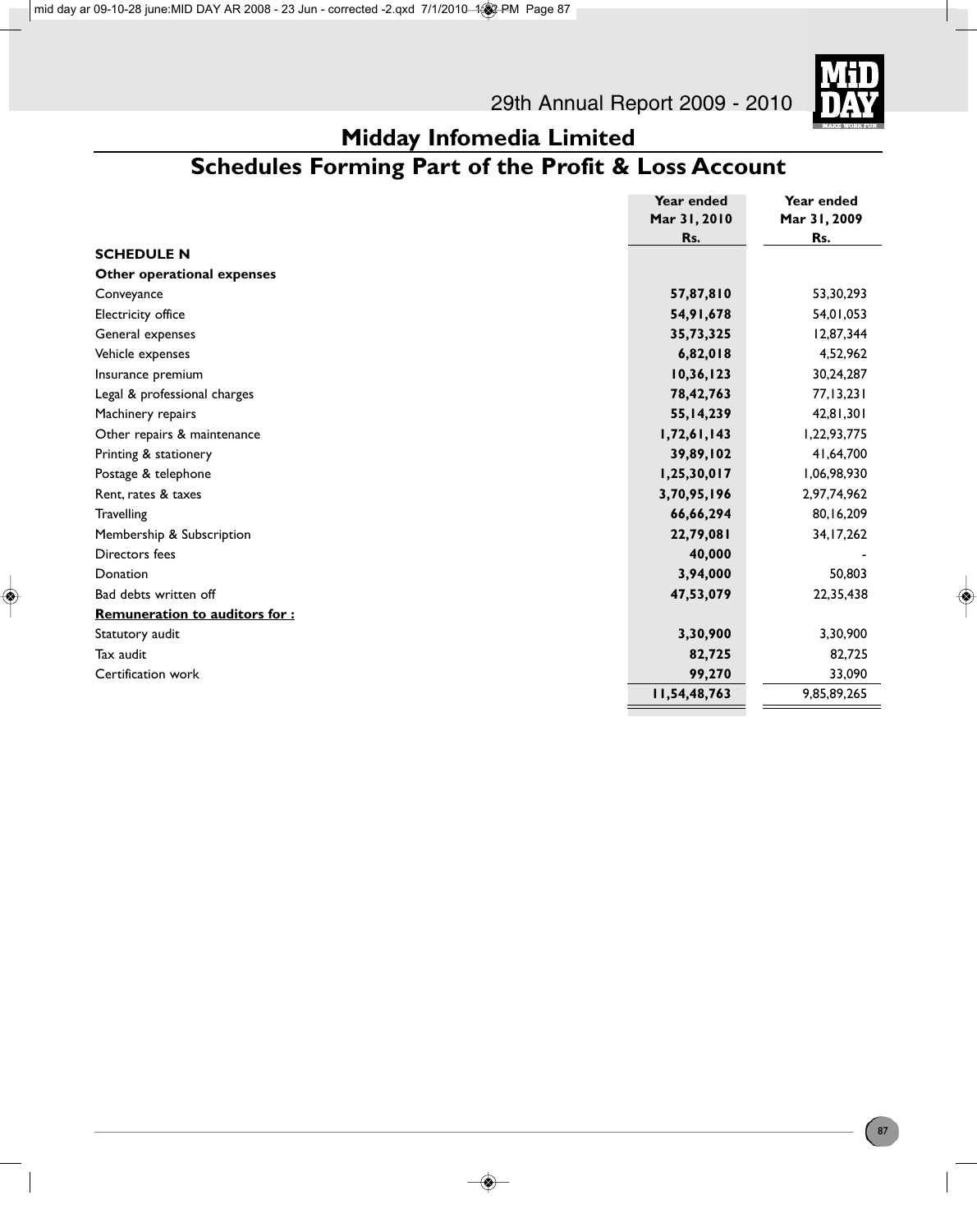

### **Midday Infomedia Limited Notes forming parts of Accounts**

### **SCHEDULE 'O' :-**

### **NOTES FORMING PART OF THE ACCOUNTS FOR THE PERIOD ENDED MARCH 31, 2010.**

**1.** Printing and publishing business of the Company has been purchased from Mid-Day Multimedia Ltd w.e.f July 1, 2008 as explained in note no. 3. In view of such transfer, the figures of the current year are not comparable with the previous year.

### **2. Accounting Policies**

a) Accounting system

The financial statements have been prepared under the historical cost convention, on accrual basis of accounting and in compliance with the applicable accounting standards prescribed under Section 211 (3C) of the Companies Act and other accepted accounting principles.

b) Use of Estimates

The preparation of financial statements in conformity with generally accepted accounting principles requires the management of the company to make estimates and assumptions that affect the reported amounts of income and expenses of the period and the reported balances of assets and liabilities and the disclosures relating to contingent liabilities as of the date of the financial statements. Difference, if any, between the actual results and estimates is recognized in the period in which the results are known.

c) Revenue Recognition

As per industry practice – (i) Income/Expenditure of a reciprocal nature not involving any monetary transactions have not been considered, (ii) Expected credit notes due to possible reduction in receivable from Debtors (Doubtful Debts) have been adjusted against Advertising Revenue.

Circulation Revenue is recognized at the time of dispatch and advertisement revenue is recognized on the date of publication.

Share of combined advertisement revenue received from advertisers are accounted on the basis approved by the management.

- d) The Company provides depreciation under the straight-line method as per the rates prescribed in schedule XIV of the Companies Act, 1956 in respect of office & factory premises and Presses. Depreciation on other fixed assets is provided under the written down value method at the rates prescribed in schedule XIV of the Companies Act, 1956. License and Marketing Right is amortized over a period of ten years.
- e) Stocks of newsprint and consumables are valued at lower of cost (FIFO basis) or net realizable value.
- f) All investments of long-term nature are valued at cost. Diminution in value of such Investments, if of permanent nature, is provided for. Current investments are valued at lower of cost or net realizable value.
- g) Foreign Exchange Transactions: Foreign Currency transactions are recorded on initial recognition in the reporting currency, using the exchange rate at the date of the transaction. At each balance sheet date, foreign currency monetary items are reported using the closing rate. The exchange differences arising on the settlement of the monetary items or on reporting such items at rates different from those at which they were initially recorded or reported in previous financial statements are recognized in the Profit & Loss account
- h) Current tax is provided at the current tax rates on taxable income. The Company provides for deferred tax based on tax effect of timing differences resulting from the recognition of items in the financial statements and in estimating its current tax provision using the tax rates and tax laws that have been enacted or substantively enacted. Deferred Tax Assets on timing differences other than unabsorbed losses are recognized to the extent there is a reasonable certainty that these would be realized in future. Deferred Tax Asset arising on account of unabsorbed tax losses and unabsorbed depreciation are accounted for on prudence basis when there is a virtual certainty that sufficient future taxable income will be available against which such deferred tax asset can be realized.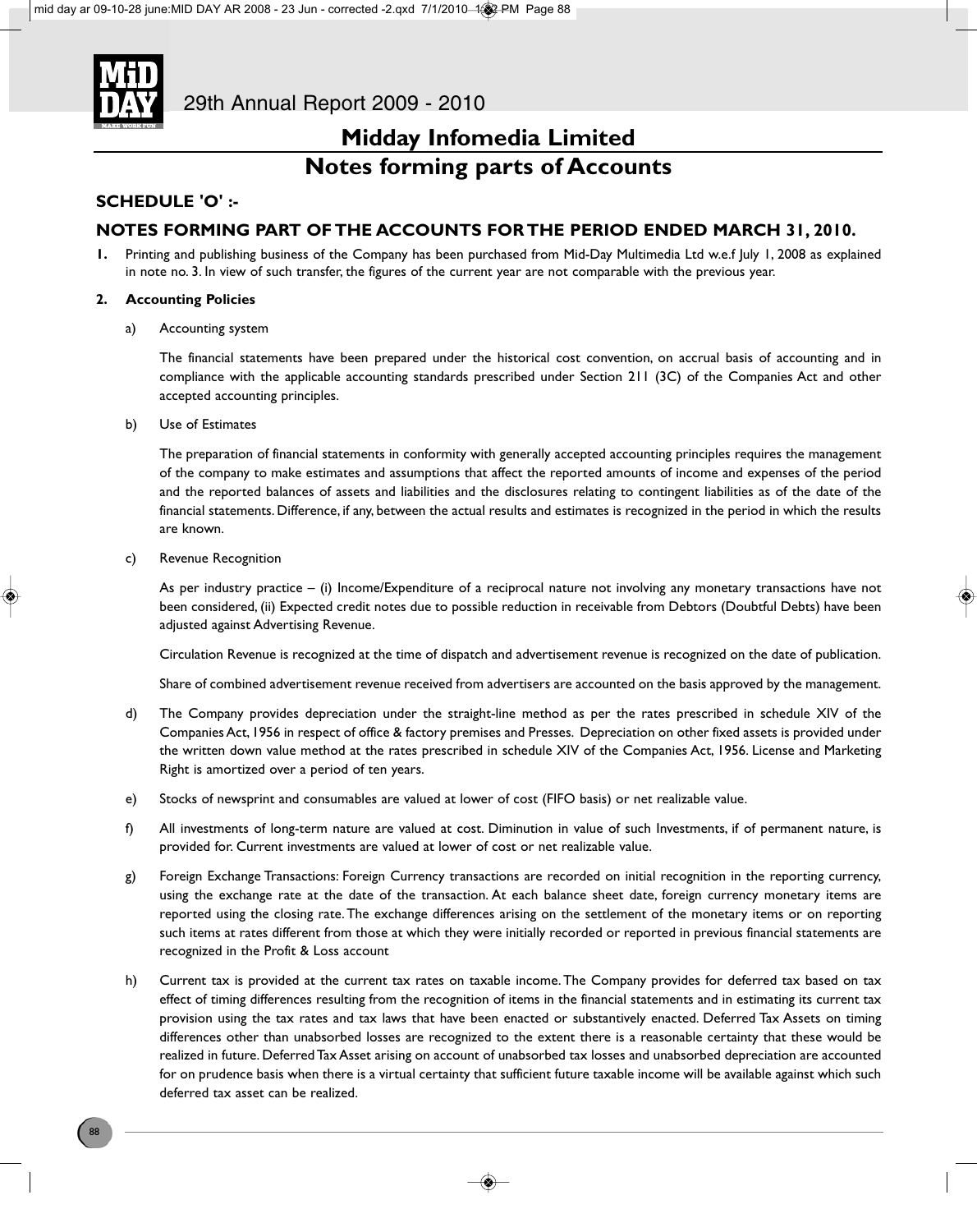

### **Midday Infomedia Limited Notes forming parts of Accounts**

i) Borrowing costs that are attributable to the acquisition, construction or production of a qualifying asset are capitalized as part of cost of such asset till such time as the asset is ready for its intended use or sale. All other borrowing costs are recognized as an expense in the period in which they are incurred.

### j) **Employee Benefits:**

Short term employee benefits payable wholly within twelve months of rendering services such as salaries, wages, etc. are recognized in the period in which the employee renders the related service.

Defined Contribution Plan : The company's contribution to the state governed employee's provident fund scheme is a defined contribution plan. The contribution paid / payable under the scheme is recognized during the period in which the employee renders the related service.

Defined Benefit Plan: The Company's gratuity fund managed through the gratuity trust is company's defined benefit plan. The present value of obligations under such defined benefit plans is determined based on actuarial valuation using the projected unit credit method.

Long Term Employee Benefits: The obligation of long term employee benefits such as long term compensated absences is recognized in the same manner as in the case of defined benefit plans.

### k) **Impairment of Assets:**

At each Balance Sheet date the carrying amount of the assets is tested for impairment. If there is any indication of impairment, the company estimates the recoverable amount of the asset. If such recoverable amount of the asset or the recoverable amount of cash generating unit to which the asset belongs is less than its carrying amount, the carrying amount is reduced to its recoverable amount. The reduction is treated as an impairment loss and is recognized in the Profit and Loss Account. If at the Balance Sheet date there is an indication that the previously assessed impairment loss no longer exist, the recoverable amount is reassessed and the assets is reflected at the recoverable amount.

### **3. Business Transfer**

The Company vide Business Transfer Agreement (BTA) dated July 1, 2008 has purchased the News Media Division from Mid-Day Multimedia Ltd., its holding company for a total consideration of Rs. 3,881.15 Lakh. The division has been purchased together with all its properties, assets, rights, liabilities/obligations of whatsoever nature and kind and its employees on a going concern basis effective from July 1, 2008. The purchase consideration is payable either in cash or by issue of securities. The Company has issued 8,811,500 equity shares of Rs. 10/- each at par against the purchase consideration and the balance amount forms part of current liabilities on account of business transfer.

Cash credit and term loan facilities form part of the Newsmedia division purchased during the period and are secured by hypothecation of book debts and stock of materials/inventory and further secured by pari passu charge on present & future movable and immovable assets of Mid -Day Multimedia Limited and also secured by personal guarantee of Chairman & Managing Director of Mid-Day Multimedia Limited The company has received an in principle approval from the banks to transfer the facilities to Midday Infomedia Limited for which the required documentations and other formalities are in the process.

Pursuant to the BTA, the following assets and liabilities (at book values as on 31st March,2010) are in the process of being transferred in the name of the company.

| Assets :                          | (Rs. in Lakh) |
|-----------------------------------|---------------|
| Leasehold land & factory premises | 16,61.97      |
| <b>Bank balances</b>              | 3.18          |
| <u> Liabilities:</u>              |               |
| Secured loans                     | 1.273.66      |

Pending Transfer of leasehold land at Rabale in the name of the company, an amount of Rs. 200 Lakh estimated to be payable by way of stamp duty and other transfer costs is included in capital work in progress.

### 4**. Contingent Liability**

Claims against the company in respect of various defamation suits and claims of employees, amount not ascertainable.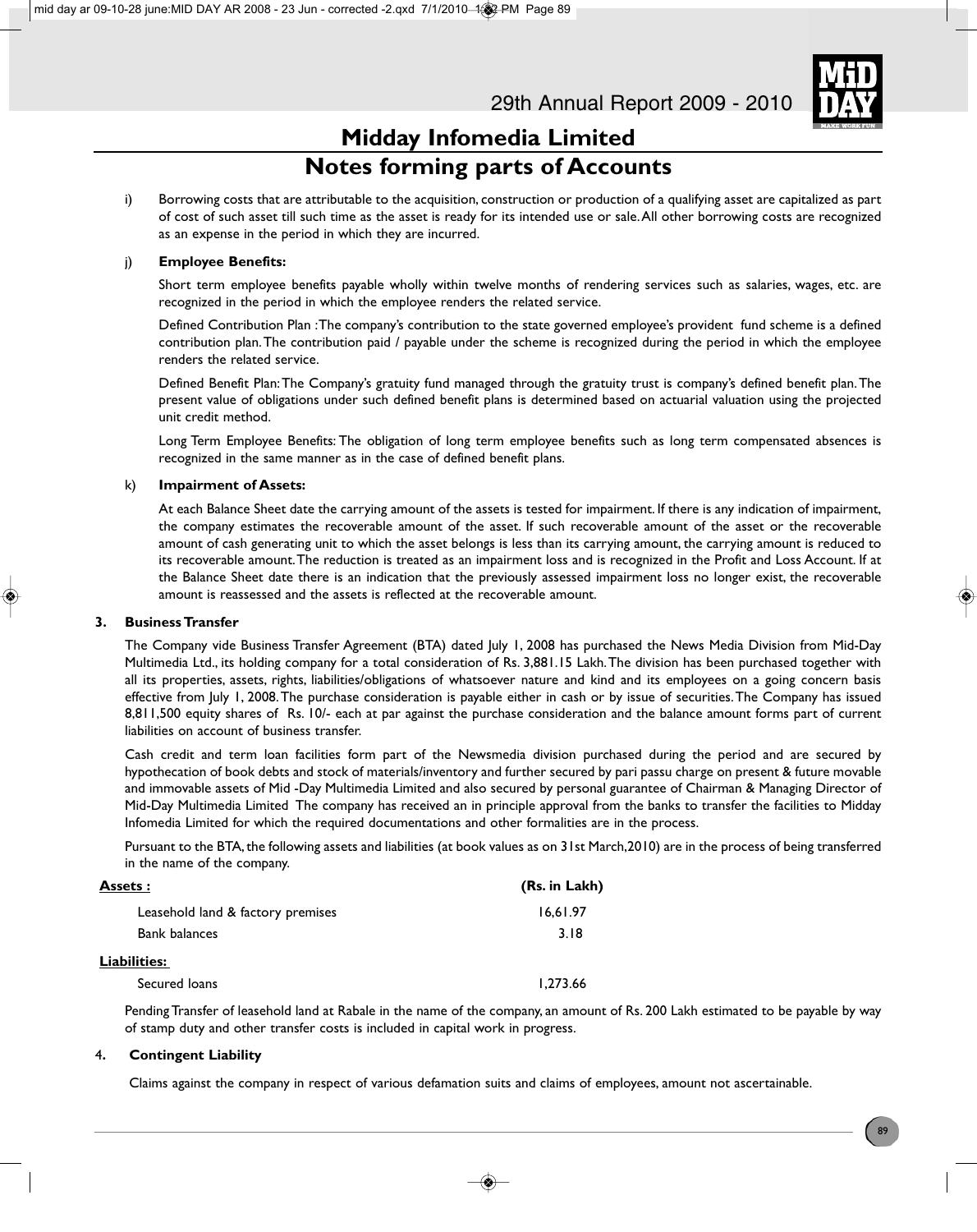

## **Notes forming parts of Accounts**

### **5. C.I.F. Value of Newsprint Imports**

| <b>Particulars</b>                | 2009-10 (Rs.) | 2008-09 (Rs.) |
|-----------------------------------|---------------|---------------|
| C.I.F. Value of Newsprint Imports | 16,09,80,239  | 29,67,56,141  |

### **6. Expenditure in Foreign Currency on account of:**

| <b>Particulars</b>        | 2009-10 (Rs) | 2008-09 (Rs.) |
|---------------------------|--------------|---------------|
| News/Subscription         | 14,95,240    | 13,02,367     |
| <b>Traveling</b>          | 11,68,674    | 13,56,115     |
| Conference & training     | 1,43,852     | 2,78,000      |
| <b>Technical Services</b> | 3,77,076     | 4,16,000      |

### **7. Consumption of Newsprint**

| <b>Particulars</b> | 2009-10 (Rs.)<br>(Rs.in Lakh) | %  | 2008-09<br>(Rs.in Lakh) | %  |
|--------------------|-------------------------------|----|-------------------------|----|
| Imported           | 860, ا                        | 98 | 3,181                   | 95 |
| Indigenous         | 45                            |    | 152                     |    |

### **8. The calculation of deferred tax asset/(liability) is shown below :**

| <b>Particulars</b>             | <b>Opening Balance</b><br>(Rs.) | During the year<br>(Rs.) | <b>Closing</b><br>(Rs.) |
|--------------------------------|---------------------------------|--------------------------|-------------------------|
| Depreciation                   | (1, 28, 43, 860)                | (64, 23, 505)            | (1, 92, 67, 365)        |
| C/F Loss                       | 6,37,26,856                     | (4,20,87,402)            | 2,16,39,454             |
| Provision for Gratuity         | 29.30.419                       | (2, 26, 528)             | 27,03,891               |
| Provision for Leave Encashment | 14.45.575                       | (4,55,582)               | 9,89,993                |
| Total                          | 5,52,58,989                     | (4,91,93,018)            | 60,65,971               |

### **9. Calculation of EPS**

| <b>Particulars</b>                                                            | 2009-10<br>(Rs.) | <b>Period Ending</b><br>March 31, 2009 (Rs.) |
|-------------------------------------------------------------------------------|------------------|----------------------------------------------|
| Net Profit after tax for the year (Rs)                                        | 9,33,89,489      | (11,04,88,722)                               |
| Calculation of weighted average number of equity shares                       |                  |                                              |
| Number of shares at the beginning of the period                               | 88.61.500        | <b>NIL</b>                                   |
| Weighted avg. of Shares issued during the period                              | ۰                | 88,61,500                                    |
| Weighted avg. Number of Equity Shares considered for Basic EPS Calculation.   | ۰                | 42,25,972                                    |
| Weighted avg. Number of Equity Shares considered for Diluted EPS Calculation. |                  | 42,25,972                                    |
| Basic Earnings/(loss) (in Rupees) per share                                   | 10.54            | (26.15)                                      |
| Diluted Earnings/(loss) (in Rupees) per share                                 | 10.54            | (26.15)                                      |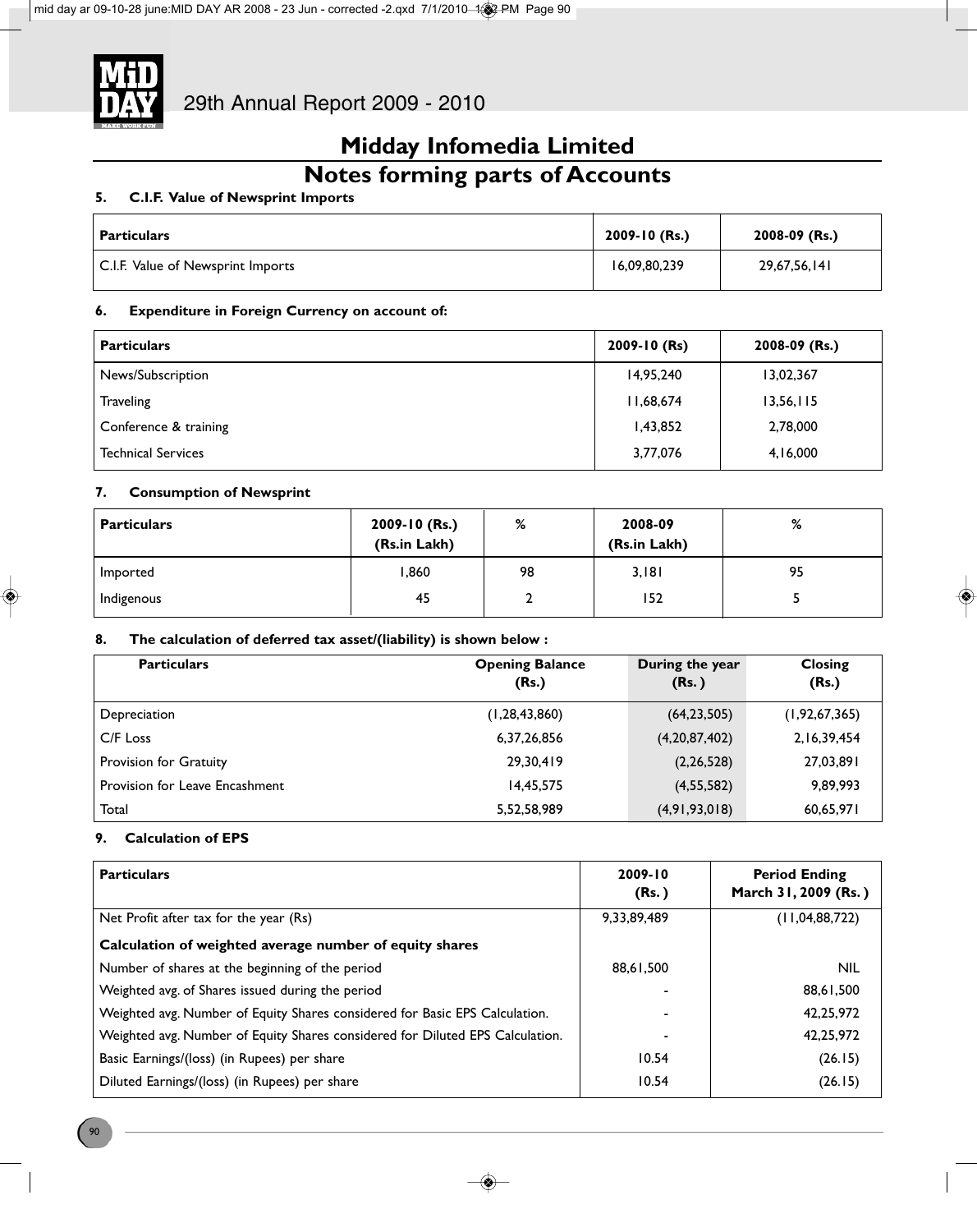

### **Notes forming parts of Accounts**

- **10.** The company operates in a single segment of publishing newspapers hence separate disclosure for segment reporting is not required
- **11.** Disclosure with regard to related party transactions as per Accounting Standard AS 18 is as follows:
	- **A. Other related parties where control exists:**

| <b>Name of The Party</b>              | Relationship         | Nature of<br><b>Transaction</b><br>during the year                                           | <b>Amount of</b><br>transaction<br>(Rs.) | Closing<br><b>Balance</b><br>Due (to)/<br>from Rs. | Amount<br>written off/<br>added back<br>Rs. |
|---------------------------------------|----------------------|----------------------------------------------------------------------------------------------|------------------------------------------|----------------------------------------------------|---------------------------------------------|
| Inquilab Offset Printers<br>Pvt. Ltd. | Associate<br>Company | Advances<br>٠<br><b>Expense Reimbursement</b><br>۰<br>Advertisement Income<br>$\blacksquare$ | (26, 67, 546)<br>14,18,586<br>(40, 140)  | 22, 25, 387                                        | <b>NIL</b>                                  |
| Radio Mid-Day West<br>(India) Ltd     | Associate<br>Company | <b>Expense Reimbursement</b><br>٠<br>Advertisement Expense                                   | (29, 94, 512)<br>23,86,706               | <b>NIL</b>                                         | <b>NIL</b>                                  |
| Mid-Day Multimedia Ltd.               | Holding<br>Company   | <b>Expense Reimbursement</b><br>۰<br>Advances<br>۰                                           | (37, 11, 260)<br>6,95,00,375             | (16, 86, 37, 080)                                  | <b>NIL</b>                                  |

### **B. During the year, there were no transactions with the following associate companies:**

- i. Mid-Day Broadcasting South (India) Pvt. Ltd.
- ii. Meridian Holding & Leasing Co Pvt. Ltd.
- iii. Mirror Films Private Ltd.
- iv. Mid-Day Radio North (India) Ltd.
- v. Ferrari Investments and Trading Co Pvt. Ltd.
- vi. Mid-Day Export Pvt. Ltd.
- vii. Mid-Day Publishing Pvt. Ltd.

### **C. Key Management Personnel :**

- Mr. Khalid Ansari
- Mr. Tarique Ansari
- Mr. Manajit Ghoshal

### **D. Relatives of key management personnel and their enterprises where transactions have taken place:**

### Not Applicable

Note: Related party relationship is as identified by the Company and relied upon by the Auditors.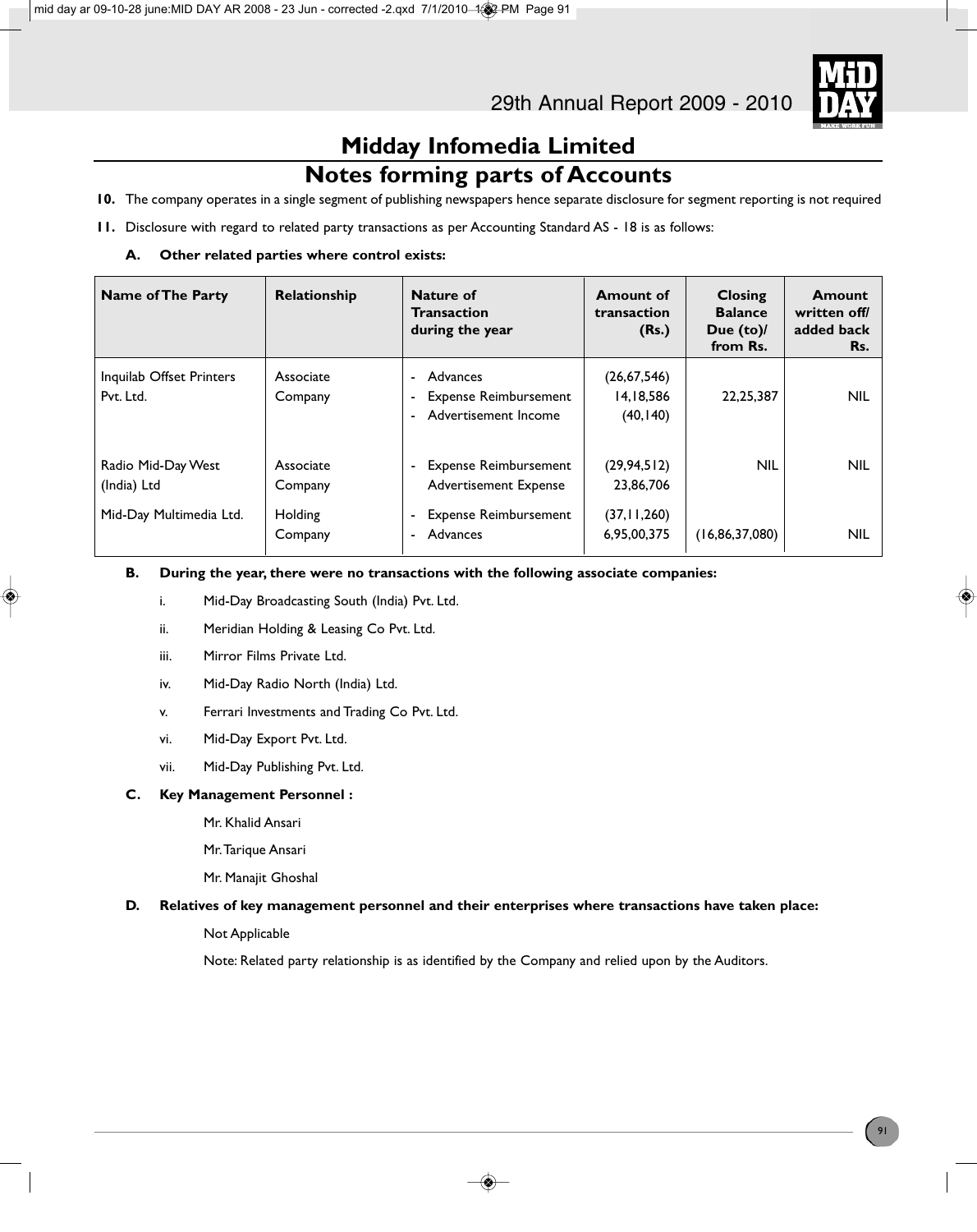

### **Midday Infomedia Limited Notes forming parts of Accounts**

### **12. Employees Benefit.**

The Company has classified the various benefits provided to employees as under:

### **a. Defined Contribution Plans:**

### **Provident Fund (PF, FPF)**

The Company has recognised the following amounts in Profit and Loss Account:

| Particulars                        | Year Ended March 31, 2010 (Rs.) |
|------------------------------------|---------------------------------|
| Employer's contribution to PF, FPF | 92.37.799                       |

### **b. Defined Benefit Plans**

Contribution to Gratuity Fund (Funded Scheme)

Leave Encashment (Non – Funded Scheme)

:In accordance with the Accounting Standard (AS 15) (Revised 2005), actuarial valuation was performed in respect of the aforesaid defined benefit plans based on the following assumptions:

Amount debited to Profit & Loss a/c on account of Leave encashment Rs.51,828

| Discount Rate (per annum)                           | 8% |
|-----------------------------------------------------|----|
| Rate of increase in compensation levels (per annum) | 6% |
| Rate of return on Plan Assets (for Funded Scheme)   | 8% |

The current period information in the following tables represents the figures in respect of employees under Business Transfer Agreement of news media division.

### **I. Change in the Present Value of Obligation**

|                                                                           | Year Ended                         | <b>Period Ended</b> |
|---------------------------------------------------------------------------|------------------------------------|---------------------|
| <b>Particulars</b>                                                        | March 31, 2010                     | March 31, 2009      |
|                                                                           | <b>Funded Scheme Gratuity(Rs.)</b> |                     |
| Present Value of Defined Benefit Obligation as at beginning of the period | 2,30,74,413                        | 2,41,22,665         |
| Interest Cost                                                             | 17,30,581                          | 13,56,900           |
| <b>Current Service Cost</b>                                               | 22.75.062                          | 16,67,745           |
| Benefits Paid                                                             | (37, 82, 399)                      | 5,00,431            |
| Actuarial (gain) / loss on Obligations                                    | 72,29,436                          | (35, 72, 466)       |
| Present Value of Defined Benefit Obligation as at the end of the period   | 3,05,27,093                        | 2,30,74,413         |

### **II. Fair Value of Plan Assets (For Funded Scheme)**

| <b>Particulars</b>                                         | <b>Year Ended</b><br>March 31, 2010 | <b>Period Ended</b><br>March 31, 2009 |
|------------------------------------------------------------|-------------------------------------|---------------------------------------|
|                                                            | Gratuity(Rs.)                       |                                       |
| Present Value of Plan Assets as at beginning of the period | 1,18,13,460                         | 1,29,39,790                           |
| Expected Return on Plan Assets                             | 8,86,009                            | N.A                                   |
| Contributions during the year                              | 78,00,000                           | 9,40,000                              |
| <b>Benefits Paid</b>                                       | (37, 82, 399)                       | 5,00,431                              |
| Actuarial gains / (losses)                                 | (3, 16, 472)                        | 15,88,568                             |
| Assets Distributed on Settlement                           |                                     |                                       |
| Fair Value of Plan Assets As at end of the period          | 1,64,00,598                         | 1,17,90,791                           |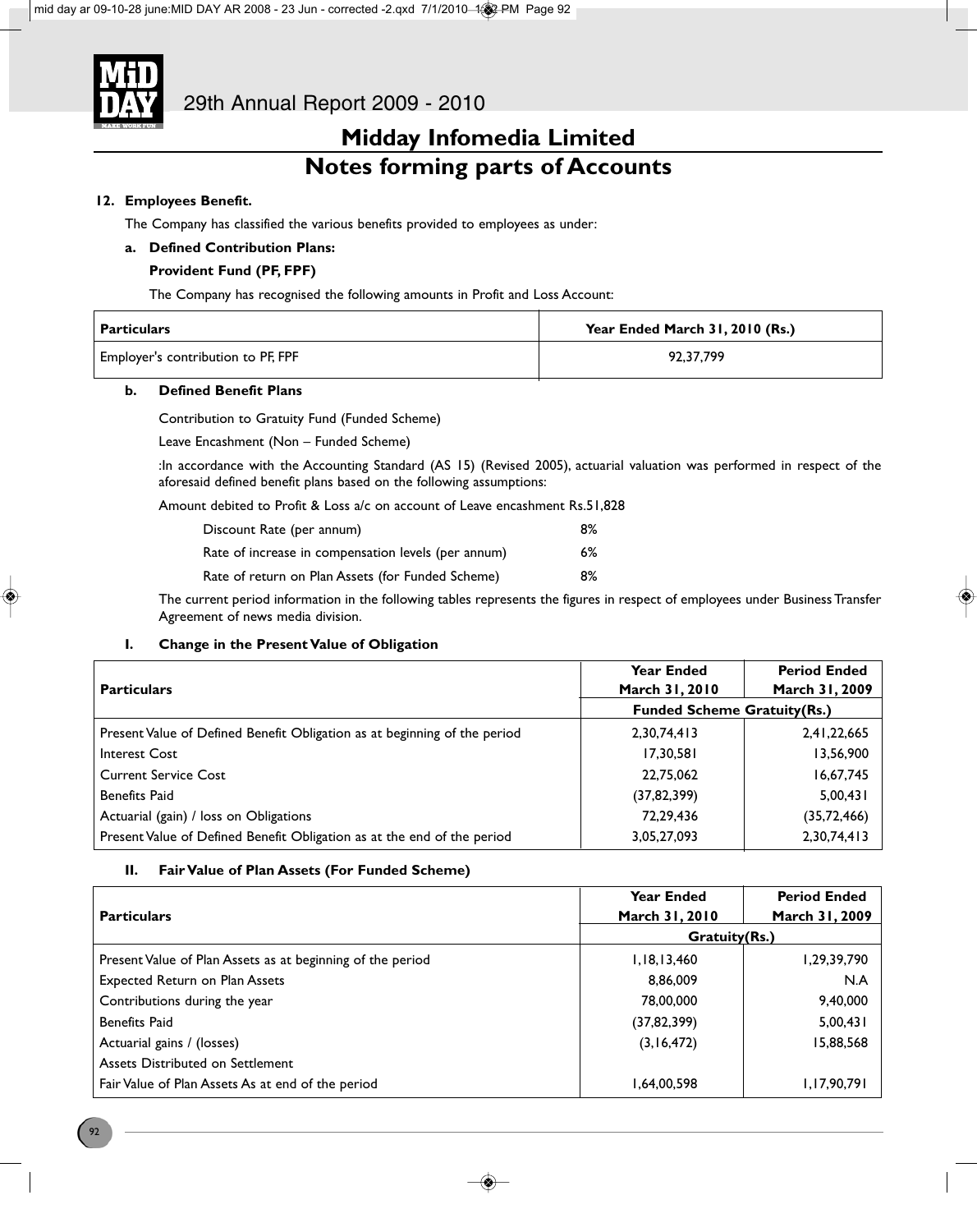

### **Notes forming parts of Accounts**

### **III. Reconciliation of Present Value of Defined Benefit Obligation and the Fair Value of Assets**

| <b>Particulars</b>                                           | <b>Year Ended</b><br>March 31, 2010 (Rs.) | <b>Period Ended</b><br>March 31, 2009 (Rs.) |
|--------------------------------------------------------------|-------------------------------------------|---------------------------------------------|
| Present Value of Funded Obligation as at end of the period   | 3,05,27,093                               | 2,30,74,413                                 |
| Fair Value of Plan Assets as at end of the period            | 1,64,00,598                               | 1,17,90,791                                 |
| Funded Liability recognized in the Balance Sheet(Gratuity)   | <b>NIL</b>                                | <b>NIL</b>                                  |
| Included in provision (Schedule)                             |                                           |                                             |
| Present Value of Unfunded Obligation as at end of the period | 1,41,26,495                               | 1, 12, 83, 622                              |
| Unrecognised Actuarial gains / (losses)                      | <b>NIL</b>                                | <b>NIL</b>                                  |

### **IV Amount recognised in the Balance Sheet:**

|                                                                         | <b>Year Ended</b>                  | <b>Period Ended</b> |
|-------------------------------------------------------------------------|------------------------------------|---------------------|
| <b>Particulars</b>                                                      | March 31, 2010                     | March 31, 2009      |
|                                                                         | <b>Funded Scheme Gratuity(Rs.)</b> |                     |
| Present Value of Defined Benefit Obligation as at the end of the period | 3,05,27,093                        | 2,30,74,413         |
| Fair Value of Plan Assets As at end of the period                       | 1,64,00,598                        | 1,17,90,791         |
| Liability / (Net Asset) recognised in the Balance Sheet                 | (1, 41, 26, 495)                   | 1,12,83,622         |

### **V) Expenses recognised in Profit and Loss Account:**

|                                                          | <b>Year Ended</b>                  | <b>Period Ended</b> |
|----------------------------------------------------------|------------------------------------|---------------------|
| <b>Particulars</b>                                       | March 31, 2010                     | March 31, 2009      |
|                                                          | <b>Funded Scheme Gratuity(Rs.)</b> |                     |
| <b>Current Service Cost</b>                              | 22,75,062                          | 16,67,745           |
| <b>Past Service Cost</b>                                 | <b>NIL</b>                         | <b>NIL</b>          |
| Interest Cost                                            | 17,30,581                          | 13,56,900           |
| <b>Expected Return on Plan Assets</b>                    | (8,86,009)                         | <b>NIL</b>          |
| Curtailment Cost / (Credit)                              | NIL                                | <b>NIL</b>          |
| Settlement Cost / (Credit)                               | <b>NIL</b>                         | <b>NIL</b>          |
| Net Actuarial (gain) / Loss recognised in the Period     | 75,45,908                          | (35, 72, 466)       |
| Total Expenses recognised in the Profit And Loss Account | 06,65,542. ا                       | 5,47,821            |

### **VI) Actual Return on Plan Assets**

| <b>Particulars</b>                       | <b>Year Ended</b><br>March 31, 2010 (Rs.) | <b>Period Ended</b><br>March 31, 2009 (Rs.) |
|------------------------------------------|-------------------------------------------|---------------------------------------------|
| Expected Return on Plan Assets           | 8.86.009                                  | <b>NIL</b>                                  |
| Actuarial gain / (losses) on Plan Assets | (3,16,472)                                | <b>NIL</b>                                  |
| Actual Return on Plan Assets             | 5,69,537                                  | <b>NIL</b>                                  |

The expected rate of return on plan assets is based on market expectations at the beginning of the period. The rate of return on long-term government bonds is taken as reference for this purpose.

13. Current liabilities include overdue amounts of Rs. Nil including interest of Rs. Nil payable to Micro Small and Medium enterprises. Total outstanding dues to Micro Small and Medium enterprises have been determined to the extent such parties have been identified on the basis of information available with the company.

Director

**Khalid Ansari Tarique Ansari Manajit Ghoshal**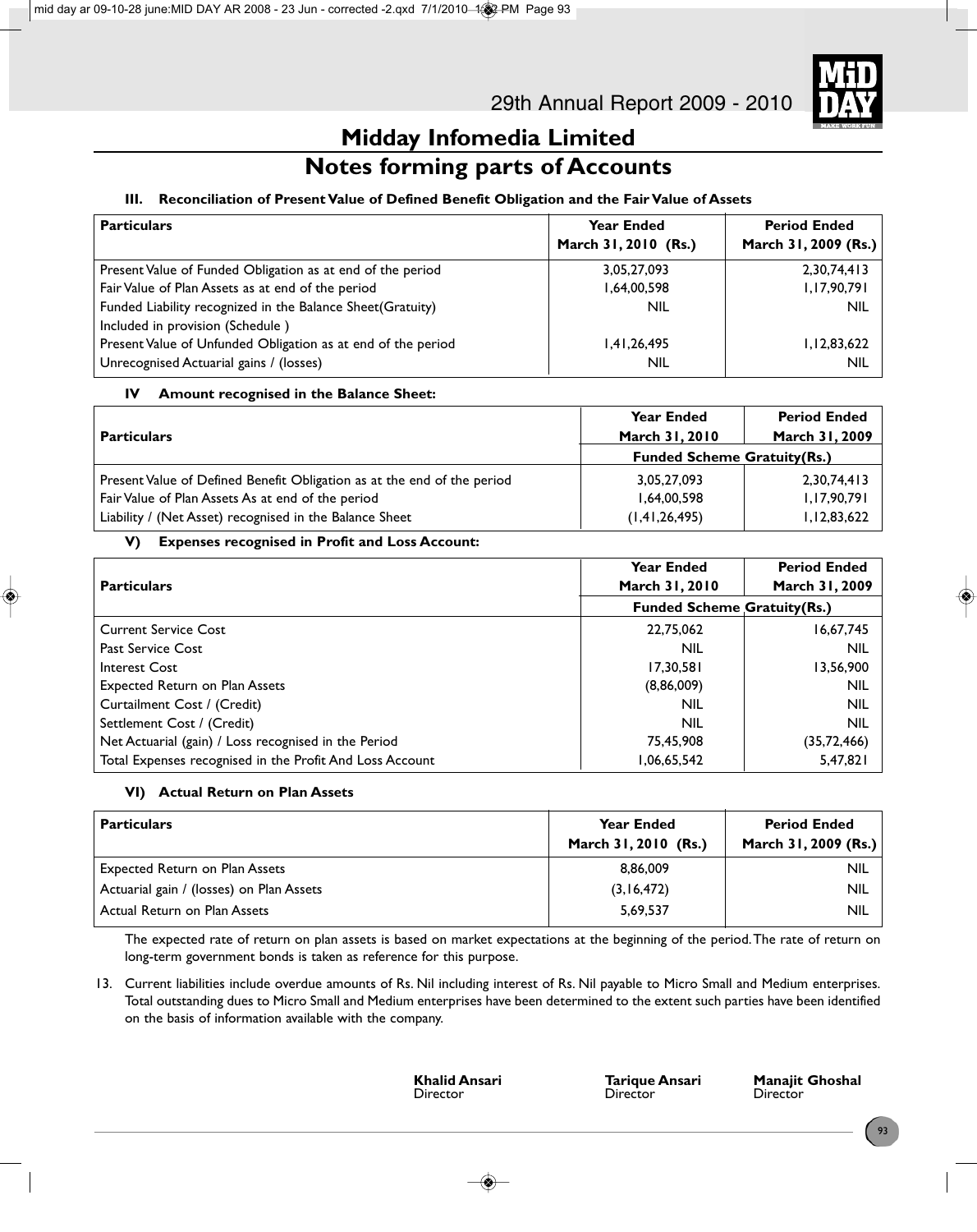

|    |                                                      | <b>Cashflow Statement</b> |                | (Rs. in lakh) |
|----|------------------------------------------------------|---------------------------|----------------|---------------|
|    |                                                      |                           | F.Y. 2009-10   | F.Y. 2008-09  |
| А. | <b>Net Cashflow from operating Activities</b>        |                           |                |               |
|    | Net Profit before tax                                |                           | 1,436          | (1,630)       |
|    | Depreciation                                         |                           | 265            | 208           |
|    | Interest                                             |                           | 385            | 276           |
|    | Loss/(profit) on sale of fixed assets (net)          |                           | 28             | 4             |
|    | Interest Income                                      |                           |                | (7)           |
|    | Provision for doubtful debts                         |                           | 35             | 22            |
|    | Loss/(gain) on foreign currency transaction          |                           | (14)           | 72            |
|    | <b>Operational Profit before Working Capital</b>     |                           | 2,136          | (1,055)       |
|    | <b>Adjustments for changes in Working Capital</b>    |                           |                |               |
|    | <b>Sundry Debtors</b>                                |                           | (113)          | (1, 543)      |
|    | Inventories                                          |                           | 242            | (528)         |
|    | Loans & Advances                                     |                           | 281            | (822)         |
|    | <b>Current Liabilities</b>                           |                           | (1,039)        | 4,475         |
|    | Sub-Total                                            |                           | (628)          | 1,583         |
|    | Cash generated from operations                       |                           | 1,508          | 528           |
|    | Income Tax                                           |                           | (26)           | (3)           |
|    | Fringe Benefit Tax                                   |                           | $\blacksquare$ | (28)          |
|    | Sub-Total                                            |                           | (26)           | (30)          |
|    | <b>Net Cash Flow from Operating Activities</b>       | (A)                       | 1,482          | 498           |
| В. | <b>Cash Flow from Investing Activities</b>           |                           |                |               |
|    | Purchase fixed Assets (net)                          |                           | (137)          | (4, 105)      |
|    | <b>Net Cash Flow from Investing Activities</b>       | (B)                       | (137)          | (4,305)       |
| C. | <b>Cash Flow from financing Activities</b>           |                           |                |               |
|    | Capital                                              |                           |                | 886           |
|    | Borrowings                                           |                           | (1, 178)       | 3,522         |
|    | Interest                                             |                           | (385)          | (270)         |
|    | <b>Net Cash Flow from Financing Activities</b>       | (C)                       | (1, 563)       | 4,138         |
|    | Net Increase/decrease in Cash & Cash Equivalents     | $(A+B+C)$                 | (218)          | 331           |
|    | Cash & Cash Equivalents at the beginning of the year |                           | <b>331</b>     |               |
|    | Cash & Cash Equivalents at the end of the year       |                           | 113            | 33 I          |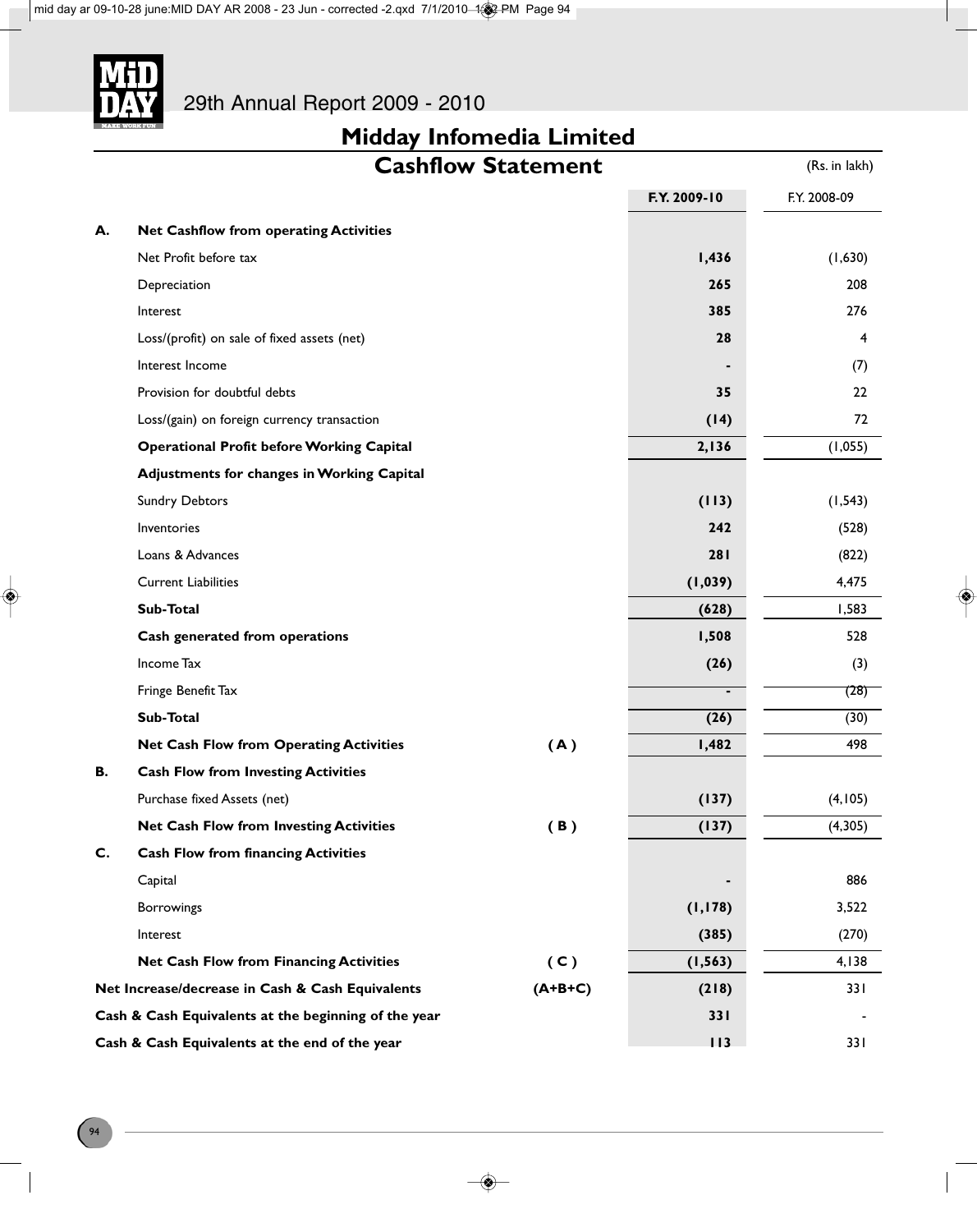|    |                                                               | <b>Balance - Sheet Abstract And Company's General Business Profile</b>                          |                                                                                      |                                                                                         |
|----|---------------------------------------------------------------|-------------------------------------------------------------------------------------------------|--------------------------------------------------------------------------------------|-----------------------------------------------------------------------------------------|
|    | <b>Registration Details</b>                                   |                                                                                                 |                                                                                      |                                                                                         |
|    | Registration No                                               | $\overline{7}$<br>8<br>$\mathbf 0$<br>8<br>$\overline{7}$<br>Т                                  | <b>State Code</b>                                                                    | L<br>$\mathbf{I}$                                                                       |
|    | <b>Balance Sheet Date:-</b>                                   | Month<br>Year<br>Date                                                                           |                                                                                      |                                                                                         |
|    |                                                               | 0<br>3<br>$\mathbf{2}$<br>$\pmb{0}$<br>$\mathbf 0$<br>3<br>$\mathbf{I}$<br>$\mathbf{I}$         |                                                                                      |                                                                                         |
|    | $\cup$<br>$\overline{2}$<br><b>CIN Number</b><br>$\mathbf{2}$ | $\overline{2}$<br>$\bf 8$<br>M<br>$\mathbf 0$<br>$\pmb{0}$<br>$\mathsf{P}$<br>3<br>0<br>H       | $\mathsf C$<br>8<br>0   8  <br>L<br>$\overline{7}$<br>$\overline{7}$<br>$\mathbf{L}$ |                                                                                         |
| Ш  |                                                               | Capital raised during the period (Amount in Rs. Thousands)                                      |                                                                                      |                                                                                         |
|    | Public Issue                                                  | N<br>L.                                                                                         | <b>Rights Issue</b>                                                                  | N<br>$\mathbf{I}$<br>L                                                                  |
|    | <b>Bonus Issue</b>                                            | ${\sf N}$<br>L                                                                                  | <b>Private Placements</b>                                                            |                                                                                         |
| Ш  |                                                               | Position of Mobilisation and Deployment of Funds (Amount in Rs. Thousands)                      |                                                                                      |                                                                                         |
|    | <b>Total Liabilities</b>                                      | $\overline{\mathbf{3}}$<br>$\mathbf 2$<br>$\overline{2}$<br>7<br>$\overline{7}$<br>$\mathbf{I}$ | <b>Total Assets</b>                                                                  | $\overline{\mathbf{3}}$<br>2 <br>$\mathbf{2}$<br>7<br>$\overline{7}$<br>$\mathbf{I}$    |
|    | Sources of Funds                                              |                                                                                                 |                                                                                      |                                                                                         |
|    | Paid-up Capital                                               | 8<br>8<br>6<br>5 <sub>5</sub>                                                                   | Reserves and Surplus                                                                 | $\mathsf{N}$<br>$\mathbf{I}$<br>L                                                       |
|    | Secured Loans                                                 | 7<br>3<br>$\overline{6}$<br>$\overline{6}$<br>$\mathbf{2}$                                      | <b>Unsecured Loans</b>                                                               | $\overline{0}$<br>$\overline{5}$<br>$\overline{7}$<br>$\overline{4}$<br>$6\overline{6}$ |
|    | Application of Funds                                          |                                                                                                 |                                                                                      |                                                                                         |
|    | Net Fixed Assets /                                            | 3<br>9<br>$\overline{4}$<br>5<br>$\pmb{0}$<br>$\overline{7}$                                    | Investments                                                                          | $\overline{2}$<br>$\overline{0}$<br>0<br>$\overline{0}$<br>$\mathbf 0$                  |
|    | <b>Net Current Assets</b>                                     | 5<br>9<br>$\overline{\mathbf{4}}$<br>$5\overline{)}$<br>$\overline{a}$                          | Misc. Expenditure                                                                    | ${\sf N}$<br>L<br>П                                                                     |
|    | <b>Accumulated Losses</b>                                     | $\overline{7}$<br>$\pmb{0}$<br>9 <sup>1</sup><br>9                                              |                                                                                      |                                                                                         |
| IV |                                                               | Performance of Company (Amount in Rs. Thousands)                                                |                                                                                      |                                                                                         |
|    | Turnover                                                      | 9<br>$\boldsymbol{6}$<br>9<br>6<br>8                                                            | <b>Total Expenditure</b>                                                             | 8<br>8<br>$\overline{\mathbf{4}}$<br>$\pmb{0}$<br>$\mathbf{I}$<br>$\overline{4}$        |
|    | Profit /-Loss before Tax                                      | 5<br>$\overline{\mathbf{4}}$<br>3<br>6<br>L<br>$\overline{4}$                                   | Profit /-Loss after Tax                                                              | 9<br>$\overline{\mathbf{3}}$<br>3<br>8<br>9                                             |
|    | Earning per share (Rs.)                                       |                                                                                                 | Dividend rate %                                                                      | $\mathsf{N}$<br>T<br>L                                                                  |
|    | <b>Basic</b>                                                  | 5 <sup>5</sup><br>$\pmb{0}$<br>$\overline{4}$<br>T                                              |                                                                                      |                                                                                         |
|    | <b>Diluted</b>                                                | $\pmb{0}$<br>5 <sup>5</sup><br>$\overline{4}$                                                   |                                                                                      |                                                                                         |
| V  |                                                               | Generic Names of Principal Services of Company (as per monetary terms)                          |                                                                                      |                                                                                         |
|    | Product Description : Newspaper Publishing                    |                                                                                                 | Item Code No. (ITC Code)                                                             | 9<br>$ 0\rangle$<br>$\overline{2}$<br>$\mathbf 0$<br>0<br>4<br>$\mathbf{I}$             |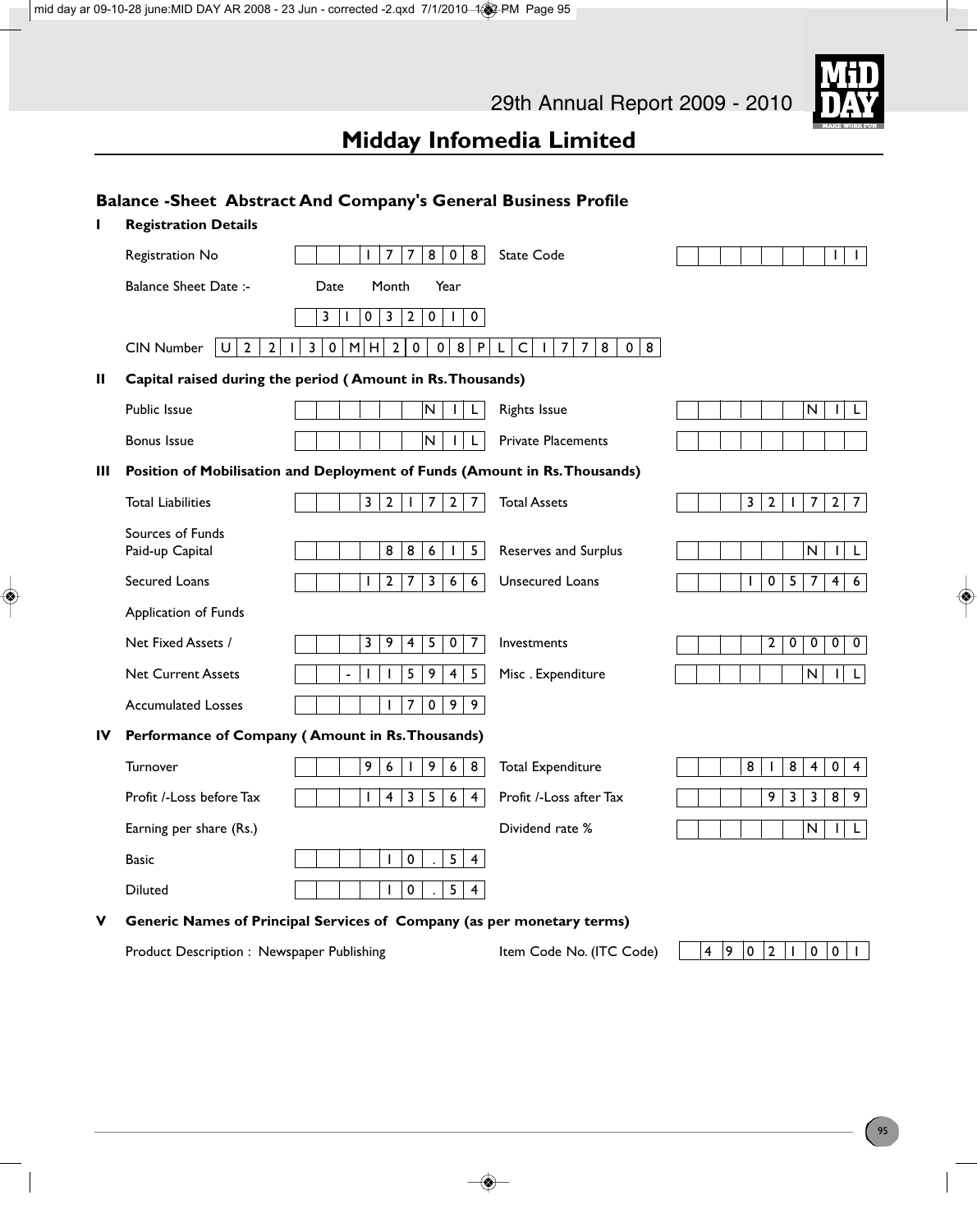

### **Mid-Day Outdoor Limited Directors' Report**

### **To The Members,**

Your Directors' are pleased to submit their Annual Report together with the audited Statement of accounts for the year ended 31st March 2010.

### **FINANCIAL RESULTS**

|                                                     | <b>Year Ended</b><br>31.03.2010 | Year Ended<br>31.03.2009 |
|-----------------------------------------------------|---------------------------------|--------------------------|
| Other Income                                        | ۰                               |                          |
| <b>Operating Expenses</b>                           | 22,559                          | 57,187                   |
| Profit / (Loss) during the year                     | (22, 559)                       | (57, 187)                |
| Add/ (Less): Balance from Profit & Loss Account B/F | (3,56,49,779)                   | (3,55,92,592)            |
| Net Profit/(Loss) carried to Balance Sheet          | (3,56,72,338)                   | (3,56,49,779)            |

### **BOARD OF DIRECTORS**

Mrs. Rukya Ansari, Director would retire by rotation at the ensuing Annual General Meeting and being eligible offers herself for reappointment.

### **AUDITORS**

M/s T.R. Chadha & Co., Chartered Accountants, Mumbai the present auditors of the Company would be retiring at the conclusion of the forthcoming Annual General Meeting. They have expressed their willingness to continue as the Statutory Auditors, if re-appointed at the Annual General Meeting and hold office until the conclusion of the next Annual General Meeting.

### **PARTICULARS OF EMPLOYEES U/S 217 (2A) OF THE COMPANIES ACT, 1956 READ WITH THE COMPANIES (PARTICULARS OF EMPLOYEES) RULES 1975 AS AMENDED:**

No Employee of the Company was in receipt of remuneration aggregating to Rs. 24,00,000/- or more per annum or Rs. 2,00,000/- per month if employed for a part of the year.

#### **PARTICULARS U/S 217 (1) (e) OF THE COMPANIES (DISCLOSURE OF PARTICULARS IN REPORT OF THE BOARD OF DIRECTORS) RULES 1988:**

- i) Conservation of Energy : Not applicable
- ii) Technology absorption : Nil
- iii) Foreign Exchange Earnings : Nil
- iv) Foreign Exchange Outgo : Nil

### **DIRECTORS' RESPONSIBILITY STATEMENT:**

The Directors confirm that:

- in the preparation of the annual accounts, the applicable accounting standards have been followed;
- the selected and applied accounting policies are reasonable and prudent so as to give a true and fair view of the state of affairs of the Company as at 31st March, 2010 and the profit of the Company for the period ended on that date;
- proper and sufficient care has been taken for the maintenance of adequate accounting records in accordance with the provisions of the Companies Act, 1956, for safeguarding the assets of the Company and for preventing and detecting fraud and other irregularities;
- The annual accounts are prepared on a 'going concern' basis.

### **ACKNOWLEDGEMENT:**

Your Directors would like to express their appreciation for the valuable support given by the personnel

**For and on behalf of the Board**

(Amount in Rupees)

Place : Mumbai **Tarique Ansari** Dated : May 5, 2010 **Director**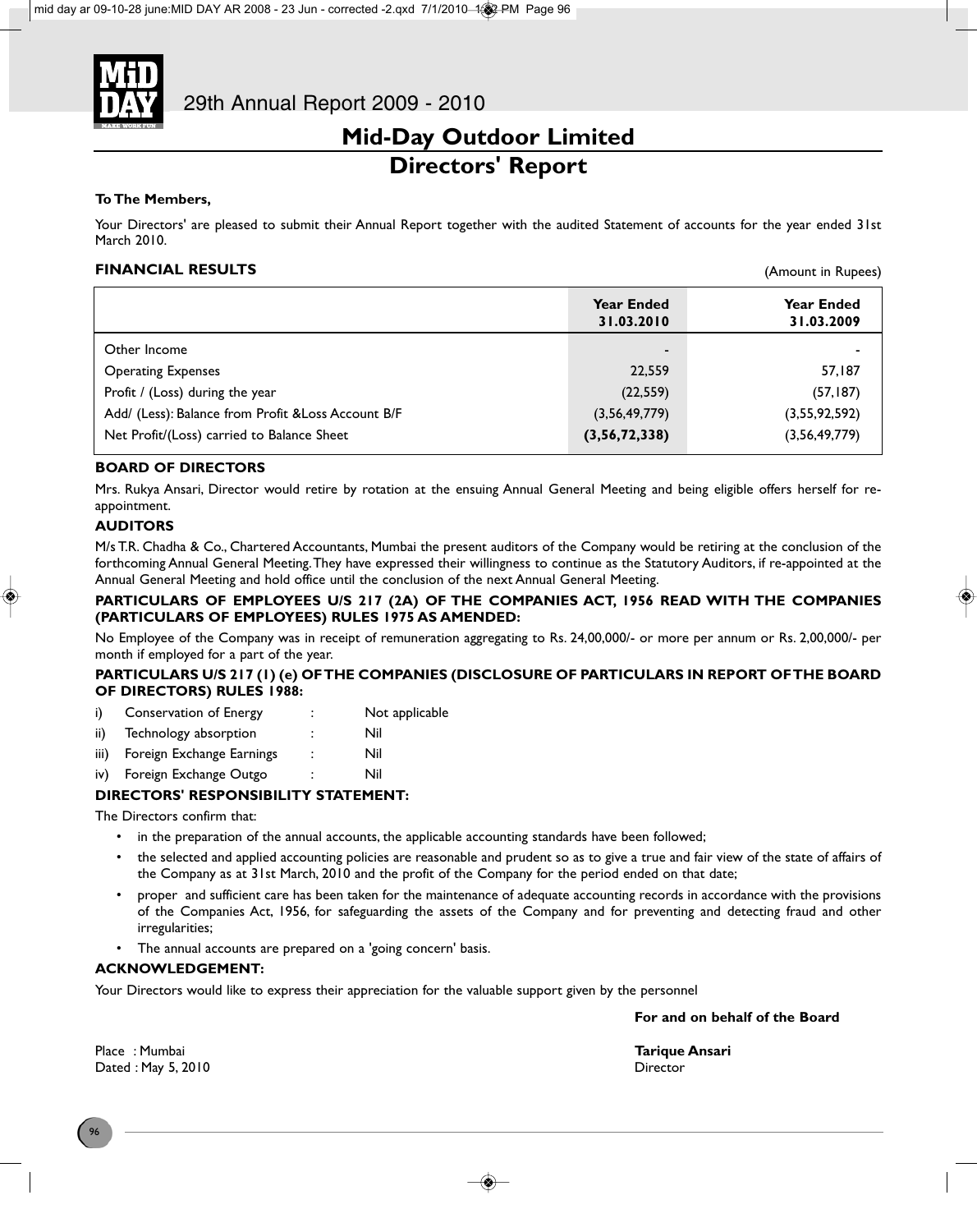

### **Mid-Day Outdoor Limited**

### **Auditors' Report for the year ended 31st March 2010**

### **To,**

### **The Members of MID-DAY OUTDOOR LIMITED**

- 1. We have audited the attached balance sheet of Mid-day Outdoor Limited as at 31st March 2010 and also the profit and loss account and cash flow statement for the year ended on that date annexed thereto. These financial statements are the responsibility of the company's management. Our responsibility is to express an opinion on these financial statements based on our audit.
- 2. We conducted our audit in accordance with auditing standards generally accepted in India. Those Standards require that we plan and perform the audit to obtain reasonable assurance about whether the financial statements are free of material misstatement. An audit includes examining, on test basis, evidence supporting the amounts and disclosures in the financial statements. An audit also includes assessing the accounting principles used and significant estimates made by management, as well as evaluating the overall financial statement presentation. We believe that our audit provides a reasonable basis of our opinion.
- 3. As required by the Companies (Auditor's Report) Order, 2003 issued by the Central Government of India in terms of sub section (4A) of Section 227 of the Companies Act, 1956, we enclose in the Annexure a statement on the matters specified in paragraphs 4 and 5 of the said Order.
- 4. Further to our comments in the Annexure referred to above, we report that:
	- 4.1 We have obtained all the information and explanations, which to the best of our knowledge and belief were necessary for the purposes of our audit;
	- 4.2 In our opinion, proper books of account as required by law have been kept by the company so far as appears from our examination of those books;
	- 4.3 The Balance Sheet, Profit and Loss Account and Cash Flow Statement dealt with by this report are in agreement with the books of account;
	- 4.4 In our opinion, the Balance Sheet, Profit and Loss Account and Cash Flow Statement dealt with by this report comply with the Accounting Standards referred to in sub-section (3C) of Section 211 of the Companies Act, 1956 to the extent applicable.
	- 4.5 On the basis of representations received from the directors and taken on record by the Board of Directors, we report that none of the directors is disqualified as on 31.3.2010 from being appointed as a director in terms of clause (g) of sub section (1) of section 274 of the Companies Act, 1956.
	- 4.6 In our opinion and to the best of our information and according to the explanations given to us, the said accounts read together with the Statement of Significant Accounting Policies and the Notes forming parts of Accounts give the information required by the Companies Act, 1956, in the manner so required and give a true and fair view in conformity with the accounting principles generally accepted in India:
		- a) in the case of the Balance Sheet, of the state of affairs of the company as at 31st March, 2010; and
		- b) in the case of the Profit and Loss Account, of the loss of the company for the year ended on that date.
		- c) in the case of the Cash Flow Statement, of the Cash Flows for the year ended on that date.

### **For T. R. Chadha & Co.**

Chartered Accountants

#### **Vikas Kumar**

(Partner) Membership No.: 75363 Firm Reg. No. 006711N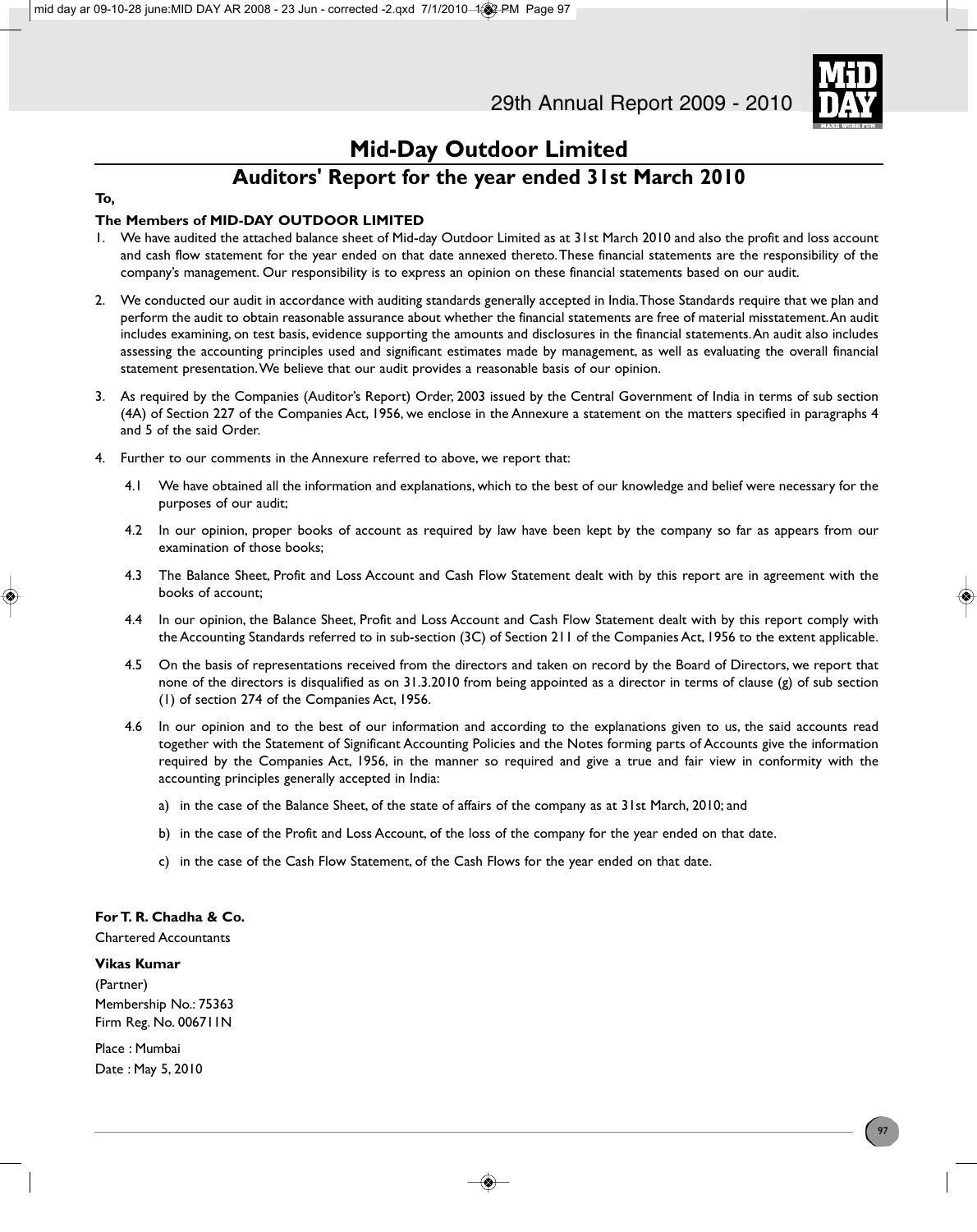

### **Mid-Day Outdoor Limited**

### **Annexure to Auditors' Report**

### **ANNEXURE REFERRED TO IN PARAGRAPH 3 OF OUR REPORT OF EVEN DATE**

#### **I. Fixed Assets**

The company is not having any Fixed Assets and accordingly sub clause (a) to (c) of clause (i) of Para 4 of the order is not applicable.

#### **II Inventories**

The company is not having any inventories and accordingly the sub clause (a) to (c) of clause (ii) of Para 4 of the order is not applicable.

#### **III Loans Given / Taken**

- a) The Company has not granted any loans, secured or unsecured to companies, firms or other parties covered in the register maintained under section 301 of the Companies Act, 1956. The company has taken interest free unsecured loan from Holding company M/s Mid-day Multimedia Limited. The maximum amount involved during the year was Rs. 7,23,972 and closing balance was Rs. 7,23,972.
- a) The rate of interest and other terms and conditions of loans taken by the company, are prima facie not prejudicial to the interest of the company.
- a. The repayment schedule of the above mentioned loan has not been defined, however, payment of interest have been regular.
- b) The overdue amount for any individual party is not more than one Lac.

#### **IV Internal Control**

In our opinion and according to the information and explanation given to us, there are adequate internal control procedures commensurate with the size of the Company and the nature of its business for providing services. There is no continuing failure to correct major weaknesses in internal control system.

### **V. Transactions under Section 301**

According to the information and explanations given to us and to the best of our knowledge and belief, there are no contracts or arrangements that needed to be entered into the register maintained in pursuance of Section 301 of the Companies Act 1956.

#### **VI. Public Deposits**

According to the information and explanation given to us, the company has not taken any deposits from the public.

#### **VII. a) Internal Audit System**

The Company does not have an internal audit system commensurate with its size and the nature of its business.

### **b) Cost Records**

As explained, the maintenance of cost records has not been prescribed by the Central Government under clause (d) of subsection (1) of section 209 of the Companies Act, 1956.

#### **VIII. Statutory Dues**

- a) The company is regular in depositing undisputed statutory dues with the appropriate authorities and no such dues are outstanding as at the last day of the financial year for a period of more than six months from the date they became payable.
- b) There are no dues of Income Tax / sales tax / wealth tax / service tax / custom duty / excise duty / cess, which are not deposited on account of dispute.

#### **IX. Miscellaneous**

- a) The net worth of the company has been fully eroded as on 31.03.2010. The company has incurred cash losses in current financial year and in preceding financial year.
- b) The Company has not taken any loans from financial institution or bank or debenture holders and accordingly the question of any default does not arise.
- c) The Company has not granted loans and advances on the basis of security by way of pledge of shares, debentures and other securities.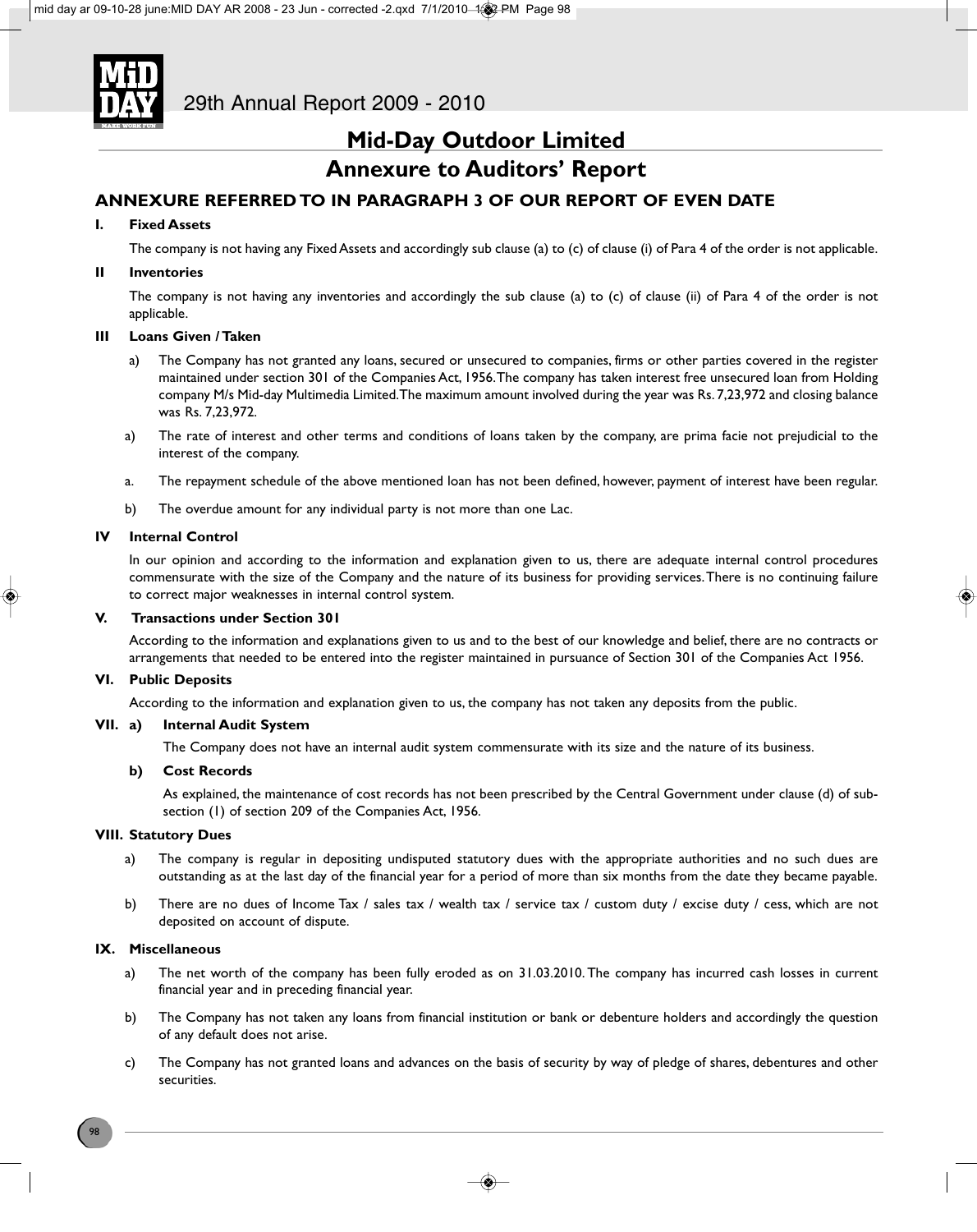

### **Mid-Day Outdoor Limited Annexure to Auditors' Report**

- d) As explained, the company is not a chit fund or a nidhi / mutual benefit fund / society. Therefore, the provisions of clause 4 (xiii) of the Companies (Auditor's Report) Order are not applicable to the company.
- e) As explained and verified, the Company is not dealing or trading in shares, securities, debentures and other investments.
- f) As explained, the Company has not given any guarantee for loans taken by others from bank or financial institutions.
- g) The Company has not obtained any loans, accordingly clause (xvi) and (xvii) of para 4 of the order is not applicable.
- h) The Company has not issued any shares / debentures during the year. Accordingly, the compliance of clause (xviii) to (xx) of para 4 of the order is not applicable.
- i) As explained to us, no fraud on or by the Company has been noticed or reported during the year.

**For T. R. Chadha & Co.** Chartered Accountants

#### **Vikas Kumar**

(Partner) Membership No.: 75363 Firm Reg. No. 006711N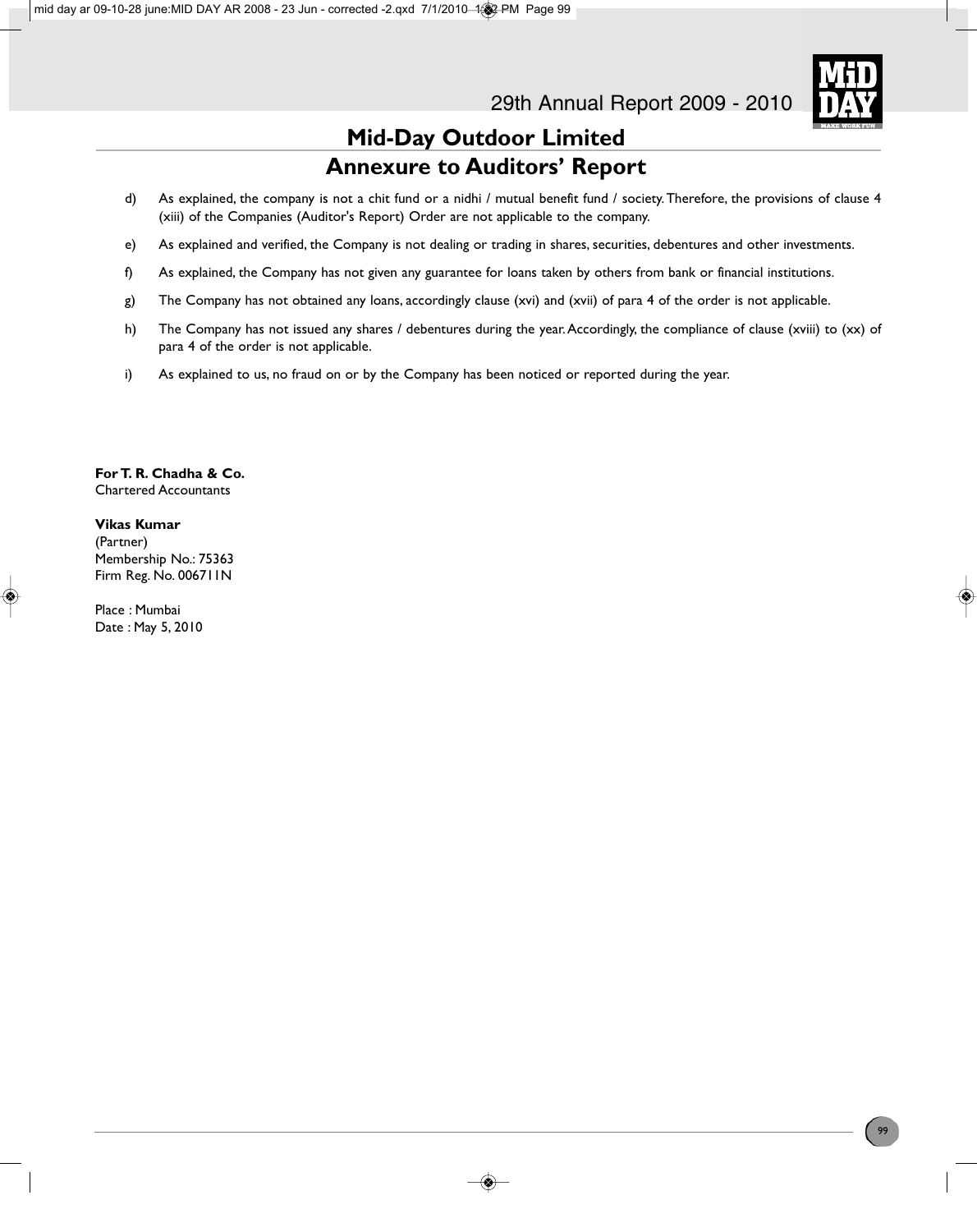

## **Mid-Day Outdoor Limited Balance Sheet as at 31st March, 2010**

|                                                      |              | <b>SCHEDULE</b>                | As at<br>Mar 31, 2010<br>Rs. | As at<br>Mar 31, 2009<br>Rs. |
|------------------------------------------------------|--------------|--------------------------------|------------------------------|------------------------------|
| <b>SOURCES OF FUNDS</b>                              |              |                                |                              |                              |
| <b>Shareholders' Funds</b>                           |              |                                |                              |                              |
| Share Capital                                        |              | A                              | 3,49,50,000                  | 3,49,50,000                  |
|                                                      |              |                                | 3,49,50,000                  | 3,49,50,000                  |
| <b>Loan Funds</b>                                    |              |                                |                              |                              |
| Unsecured Loan                                       |              | B                              | 7,23,972                     | 6,98,842                     |
|                                                      |              |                                | 7,23,972                     | 6,98,842                     |
|                                                      | <b>TOTAL</b> |                                | 3,56,73,972                  | 3,56,48,842                  |
| <b>APPLICATION OF FUNDS</b>                          |              |                                |                              |                              |
| <b>Current Assets, Loans &amp; Advances</b>          |              |                                |                              |                              |
| Cash & Bank Balances                                 |              | $\mathbf C$                    | 18,179                       | 12,299                       |
|                                                      |              |                                | 18,179                       | 12,299                       |
| Less: Current Liabilities & Provisions               |              | D                              | 16,545                       | 13,236                       |
| <b>Net Current Assets</b>                            |              |                                | 1,634                        | $-937$                       |
| Profit & Loss Account (Dr. Balance)                  |              |                                | 3,56,72,338                  | 3,56,49,779                  |
|                                                      | <b>TOTAL</b> |                                | 3,56,73,972                  | 3,56,48,842                  |
| Significant Accounting Policies And                  |              |                                |                              |                              |
| Notes Forming Part of Accounts                       |              | F                              |                              |                              |
| As per our Report of even date                       |              |                                |                              |                              |
| For T.R.Chadha & Co.<br><b>Chartered Accountants</b> |              | For and on behalf of the Board |                              |                              |
|                                                      |              | Rukya Ansari                   | <b>Tarique Ansari</b>        |                              |

Director Director

**Vikas Kumar** (Partner)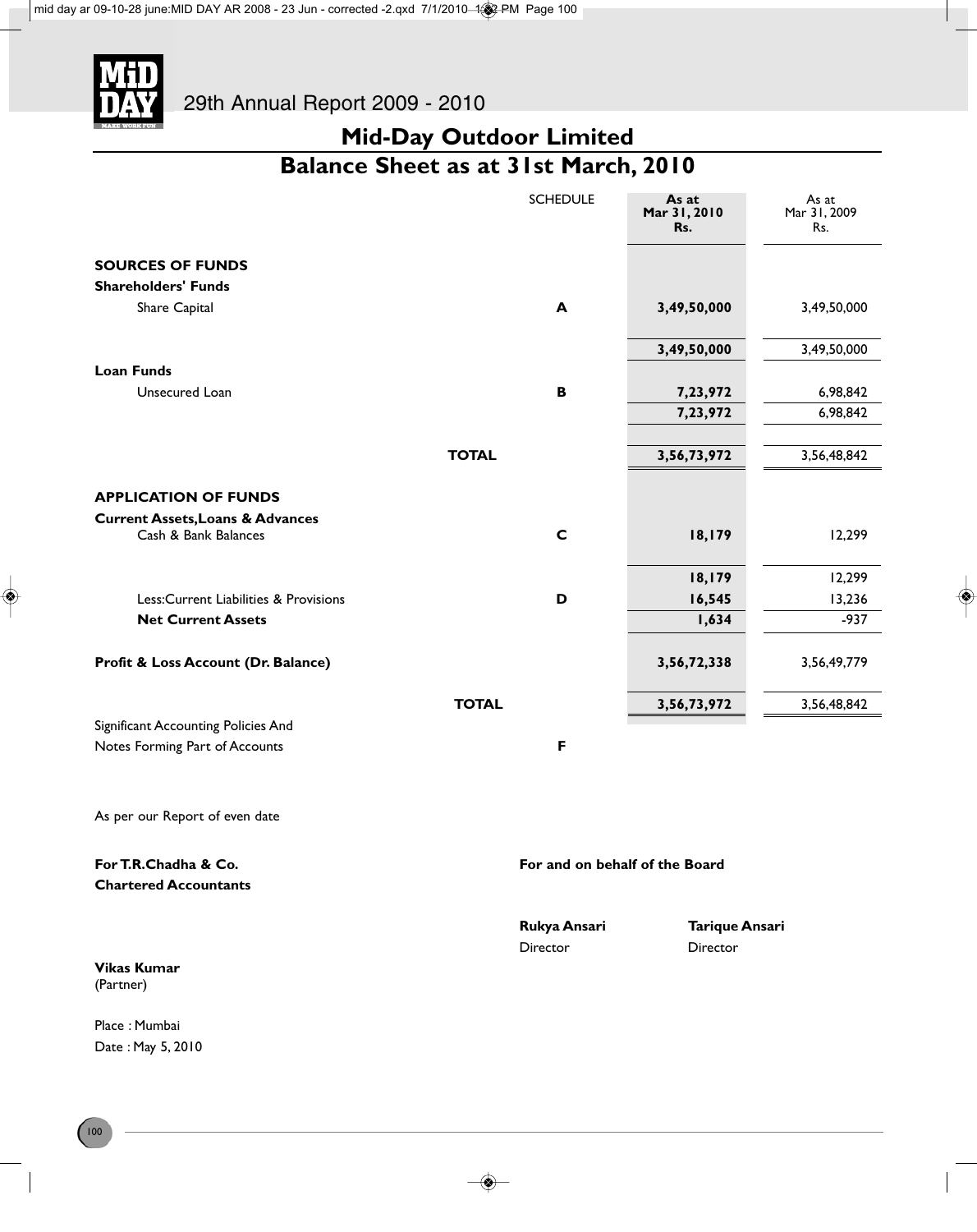



## **Mid-Day Outdoor Limited**

## **Profit & Loss Account for the year ended 31st March, 2010**

|                                                                            |              | <b>SCHEDULE</b> | Year ended<br>Mar 31, 2010<br>Rs. | Year ended<br>Mar 31, 2009<br>Rs. |
|----------------------------------------------------------------------------|--------------|-----------------|-----------------------------------|-----------------------------------|
| <b>INCOME</b>                                                              |              |                 |                                   |                                   |
| Other Income                                                               |              |                 |                                   |                                   |
|                                                                            | <b>TOTAL</b> |                 | ٠                                 |                                   |
| <b>EXPENDITURE</b>                                                         |              |                 |                                   |                                   |
| <b>Operating Expenses</b>                                                  |              | E               | 22,559                            | 57,187                            |
|                                                                            | <b>TOTAL</b> |                 | 22,559                            | 57,187                            |
|                                                                            |              |                 |                                   |                                   |
| Profit /(Loss) during the year                                             |              |                 | (22, 559)                         | (57, 187)                         |
| Income Tax<br>Net Profit /(Loss) for the year                              |              |                 | (22, 559)                         | (57, 187)                         |
| Profit/(Loss) Brought Forward                                              |              |                 | (3,56,49,779)                     | (3,55,92,592)                     |
| Profit /(Loss) Carried to Balance Sheet                                    |              |                 | (3,56,72,338)                     | (3,56,49,779)                     |
| Earning/(loss) Per Share - Basic / Diluted<br>- Face Value Rs 10 per share |              |                 | (0.01)                            | (0.02)                            |
| Significant Accounting Policies And<br>Notes Forming Part of Accounts      |              | F               |                                   |                                   |
|                                                                            |              |                 |                                   |                                   |

As per our Report of even date

| For T.R.Chadha & Co.<br><b>Chartered Accountants</b> | For and on behalf of the Board |                       |
|------------------------------------------------------|--------------------------------|-----------------------|
|                                                      | Rukya Ansari                   | <b>Tarique Ansari</b> |
|                                                      | Director                       | Director              |
| <b>Vikas Kumar</b>                                   |                                |                       |
| (Partner)                                            |                                |                       |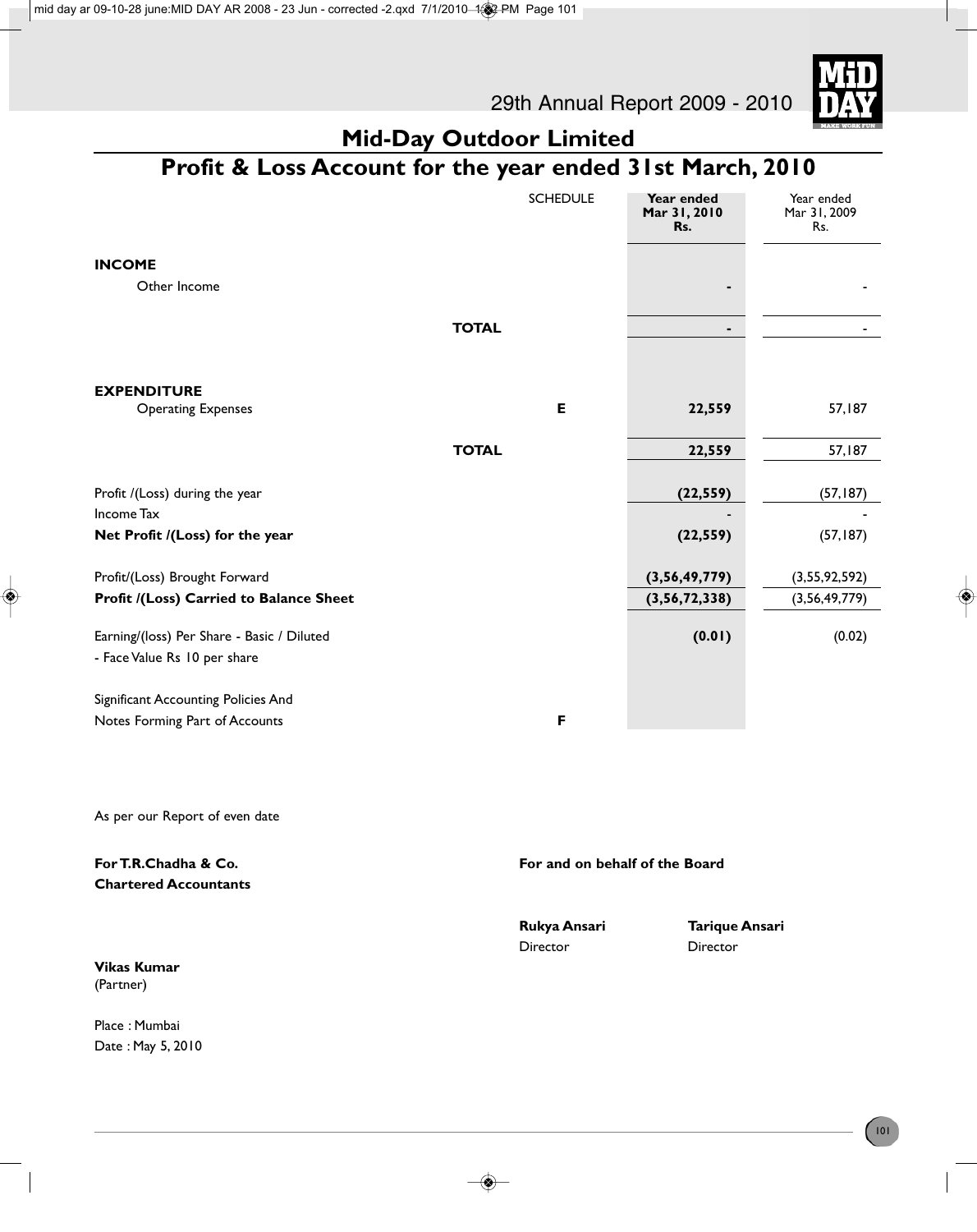

## **Mid-Day Outdoor Limited**

## **Schedules Forming Part of the Balance Sheet As At 31.03.2010**

|                                                                       | As at<br>Mar 31, 2010<br>Rs. | As at<br>Mar 31, 2009<br>Rs. |
|-----------------------------------------------------------------------|------------------------------|------------------------------|
| <b>SCHEDULE A</b>                                                     |                              |                              |
| <b>Share Capital</b>                                                  |                              |                              |
| <b>Authorised Capital</b>                                             |                              |                              |
| 40,00,000 equity shares of Rs.10/- each                               | 4,00,00,000                  | 4,00,00,000                  |
| (Previos Year 40,00,000 Equity shares of Rs. 10/- each)               |                              |                              |
| Issued, Subscribed & Paid up                                          |                              |                              |
| 3495000 Equity shares of Rs.10/-each                                  | 3,49,50,000                  | 3,49,50,000                  |
| (Previous Year 3495000 equity shares of Rs.10/- each)                 |                              |                              |
| [Out of which 3494200 Equity shares (Previous Year 3494200 Eq Shares) |                              |                              |
| held by Holding Company Mid-day Multimedia Ltd.)                      | 3,49,50,000                  | 3,49,50,000                  |
| <b>SCHEDULE B</b>                                                     |                              |                              |
| <b>Unsecured Loan</b>                                                 |                              |                              |
| Loan from Holding Company M/s Mid-day Multimedia Ltd.                 | 7,23,972                     | 6,98,842                     |
| (Maximum Outstanding during the year Rs.723,972)                      |                              |                              |
|                                                                       | 7,23,972                     | 6,98,842                     |
| <b>SCHEDULE C</b>                                                     |                              |                              |
| <b>Cash &amp; Bank Balances</b>                                       |                              |                              |
| In current account with a scheduled Bank                              | 18,179                       | 12,299                       |
|                                                                       | 18,179                       | 12,299                       |
| SCHEDULE D                                                            |                              |                              |
| <b>Current Liabilities &amp; Provisions</b>                           |                              |                              |
| <b>Oustanding Liabilities</b>                                         | 16,545                       | 13,236                       |
|                                                                       | 16,545                       | 13,236                       |
|                                                                       |                              |                              |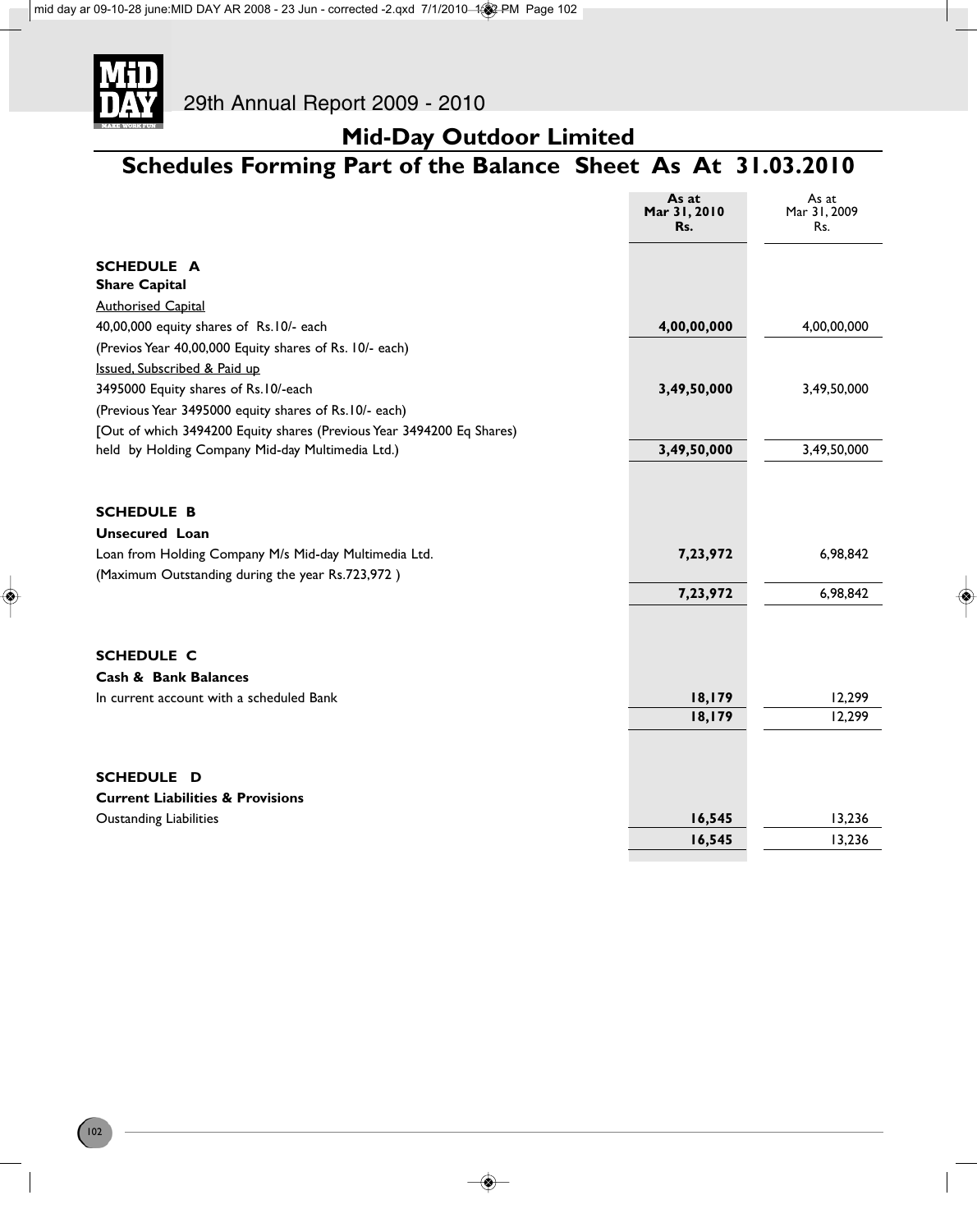

### **Mid-Day Outdoor Limited Schedules Forming Part of the Profit & Loss Account**

|                                                 | Year ended<br>Mar 31, 2010<br>Rs. | Year ended<br>Mar 31, 2009<br>Rs. |
|-------------------------------------------------|-----------------------------------|-----------------------------------|
| <b>SCHEDULE E</b>                               |                                   |                                   |
| <b>Operating Expenses</b>                       |                                   |                                   |
| Professional Charges                            | 3,600                             | 32,978                            |
| Remuneration to Auditors - Statutory Audit Fees | 16,545                            | 13,236                            |
| - Taxation Matters                              | $\mathbf 0$                       | 10,916                            |
| <b>Filing Fees</b>                              | 1,500                             | 0                                 |
| <b>Bank Charges</b>                             | 914                               | 57                                |
|                                                 | 22,559                            | 57,187                            |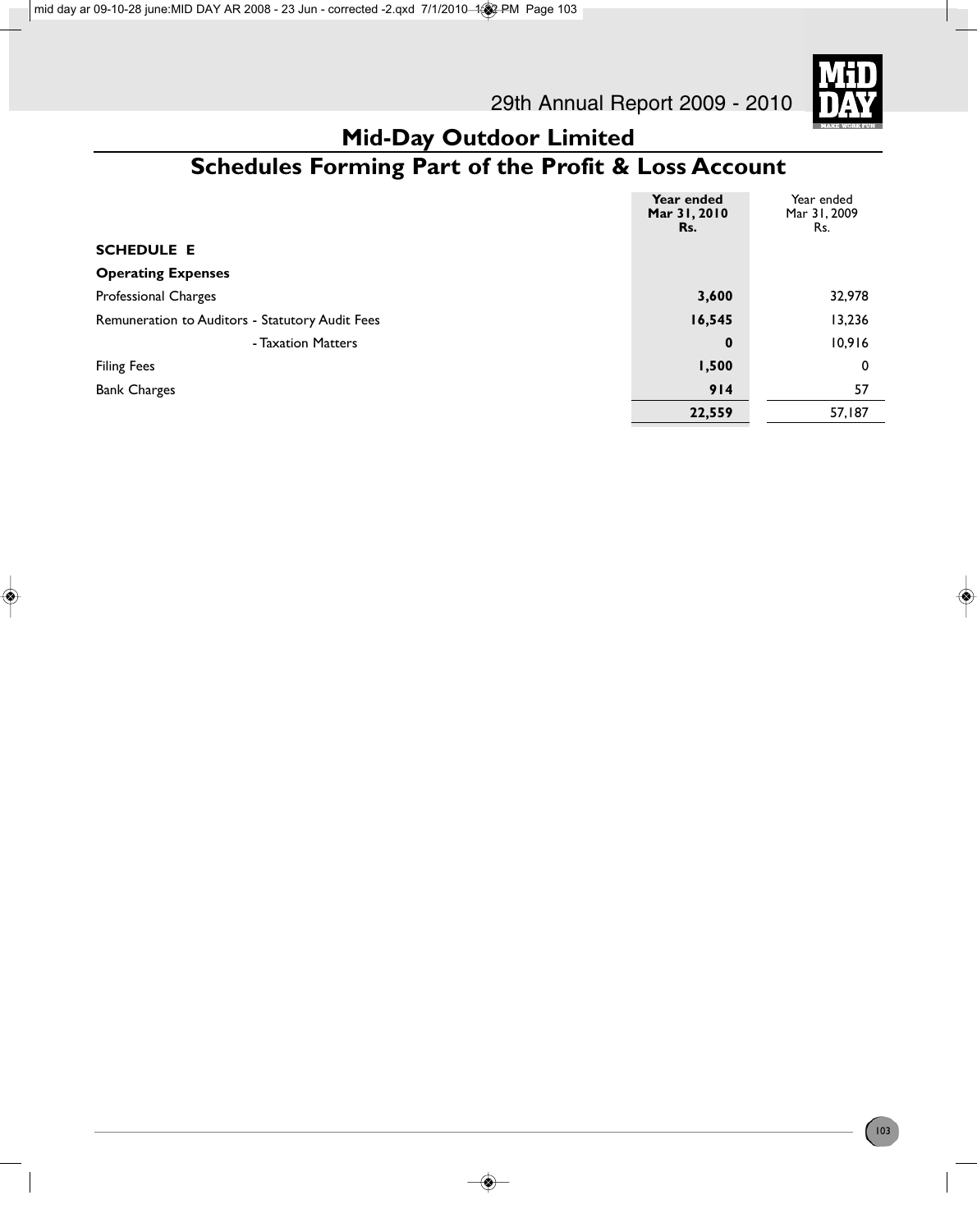

### **Mid-Day Outdoor Limited Schedules Forming Part of Accounts**

#### **SCHEDULE-F**

**SIGNIFICANT ACCOUNTING POLICIES AND NOTES TO THE ACCOUNTS FORMING AN INTEGRAL PART OF THE BALANCE SHEET AS AT 31st MARCH 2010 AND PROFIT & LOSS ACCOUNT FOR THE YEAR ENDED 31st MARCH 2010**

### **A) SIGNIFICANT ACCOUNTING POLICIES**

#### **1. Basis of Accounting**

The Financial Statements have been prepared under the historical cost convention, on the accrual basis of accounting and in accordance with the mandatory accounting standards as specified in the Companies (Accounting Standards) Rules, 2006 and on the accounting principles of going concern.

### **B) NOTES TO ACCOUNTS**

1. Contingent liability:

Income-tax : NIL, Previous Year : NIL

2. In the opinion of the Board, current assets loans and advances have a value, in the ordinary course of business, on realisation at least equal to the amount at which they are stated.

|    |                                        | <b>Current Year</b><br>Rs. | <b>Previous Year</b><br>Rs. |
|----|----------------------------------------|----------------------------|-----------------------------|
| 3. | <b>Expenditure in Foreign Currency</b> | Nil                        | Nil                         |
| 4. | Earning in Foreign Currency            | Nil                        | Nil                         |

5. In view of the accumulated losses, provision for Income tax is not made.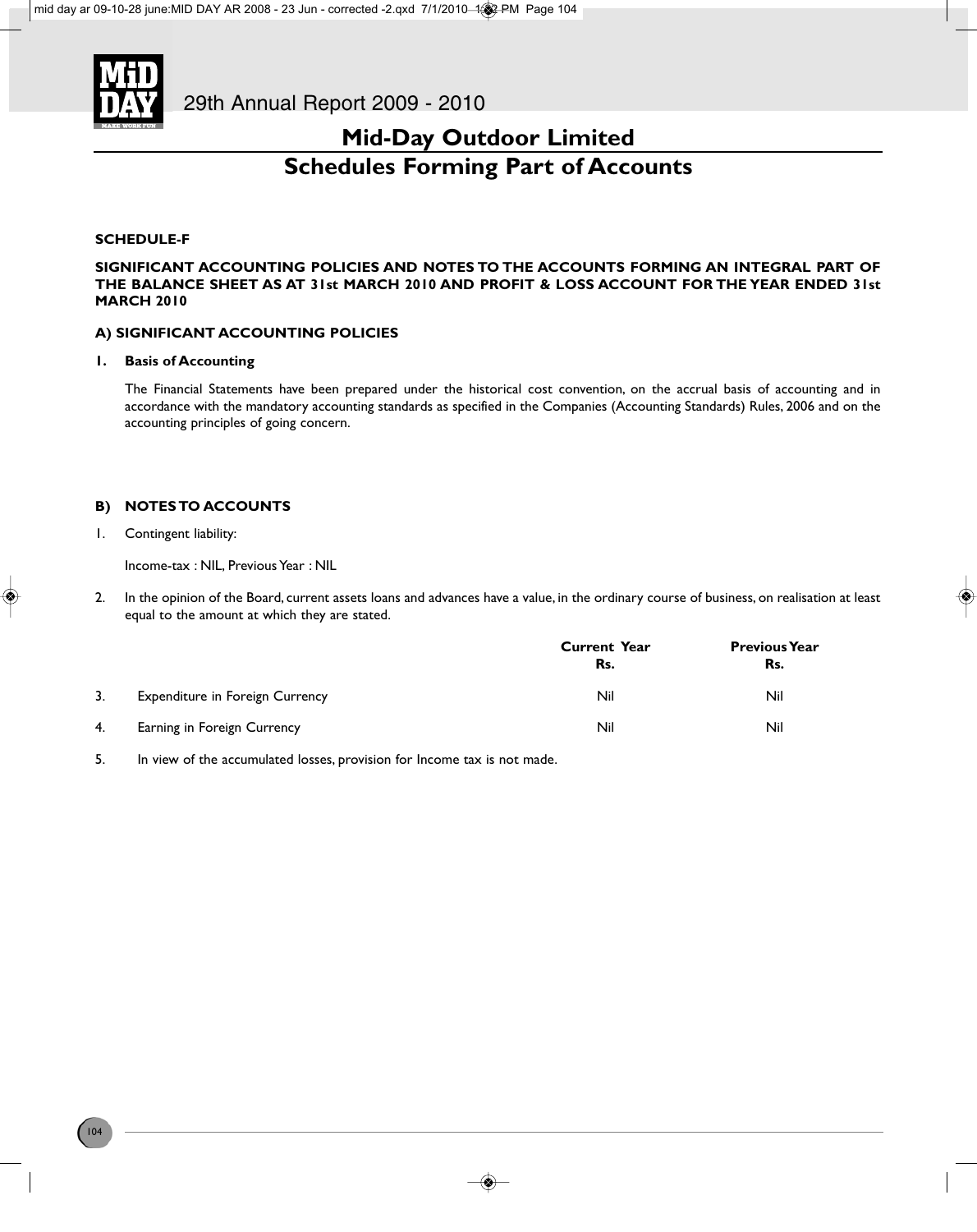

### **Mid-Day Outdoor Limited Schedules Forming Part of Accounts**

6. Disclosure with regard to the Related party transactions as per AS- 18 is as under:

### **List of Related Parties**

|           | <b>Holding Company:</b>                      |  |  |  |
|-----------|----------------------------------------------|--|--|--|
| $\bullet$ | Mid-day Multimedia Ltd.                      |  |  |  |
|           | <b>Concerns where control exists:</b>        |  |  |  |
| $\bullet$ | Meridian Holding & Leasing Co. Pvt. Ltd.     |  |  |  |
| $\bullet$ | Mid-day Export Pvt. Ltd.                     |  |  |  |
| $\bullet$ | Inquilab Offset Printers Pvt. Ltd.           |  |  |  |
| $\bullet$ | Ferari Investments & Trading Co. Pvt. Ltd.   |  |  |  |
| $\bullet$ | Radio Mid-day West (India) Ltd.              |  |  |  |
| $\bullet$ | Mid-day Broadcasting South (India) Pvt. Ltd. |  |  |  |
| $\bullet$ | Mid-day Radio North (India) Ltd.             |  |  |  |

- Name of the transacting Relationship Description of the nature **Amount** Closing Balance **related party of transaction** (Rs. in Lakh) (Rs. in lakh) Mid-day Multimedia Limited | Holding Company | Unsecured Loan received | 0.25 | | | | | | | | | | | | | | | | | during the year
- 7. The deferred tax assets as per Accounting Standard 22 (AS-22) on Accounting of taxes towards carried forward losses have not been recognised, as there is no certainty on realization of the same. on 31.03.2010
- 8. The Company operates in a single business segment of Outdoor Advertising. Therefore disclosure requirement for Segment Reporting as per AS-17 is not applicable to the company.
- 9. No provision has been made for retirement benefits since there are no employees on the roll of the Company.
- 10. The disclosures with regard to the requirement of Part II of Schedule VI of the Companies Act, 1956 are not applicable.
- 11. Previous year figures have been regrouped / rearranged wherever considered necessary to make them comparable with the current year figures.
- 12. All figures are rounded off to the nearest rupee.

**Chartered Accountants**

#### **For T.R.Chadha & Co.** The same of the Board on the Board on behalf of the Board

Unsecured Loan outstanding as  $\vert$  7.24  $\vert$  7.24 7.24

Director Director

**Rukya Ansari Tarique Ansari** 

### **Vikas Kumar** (Partner)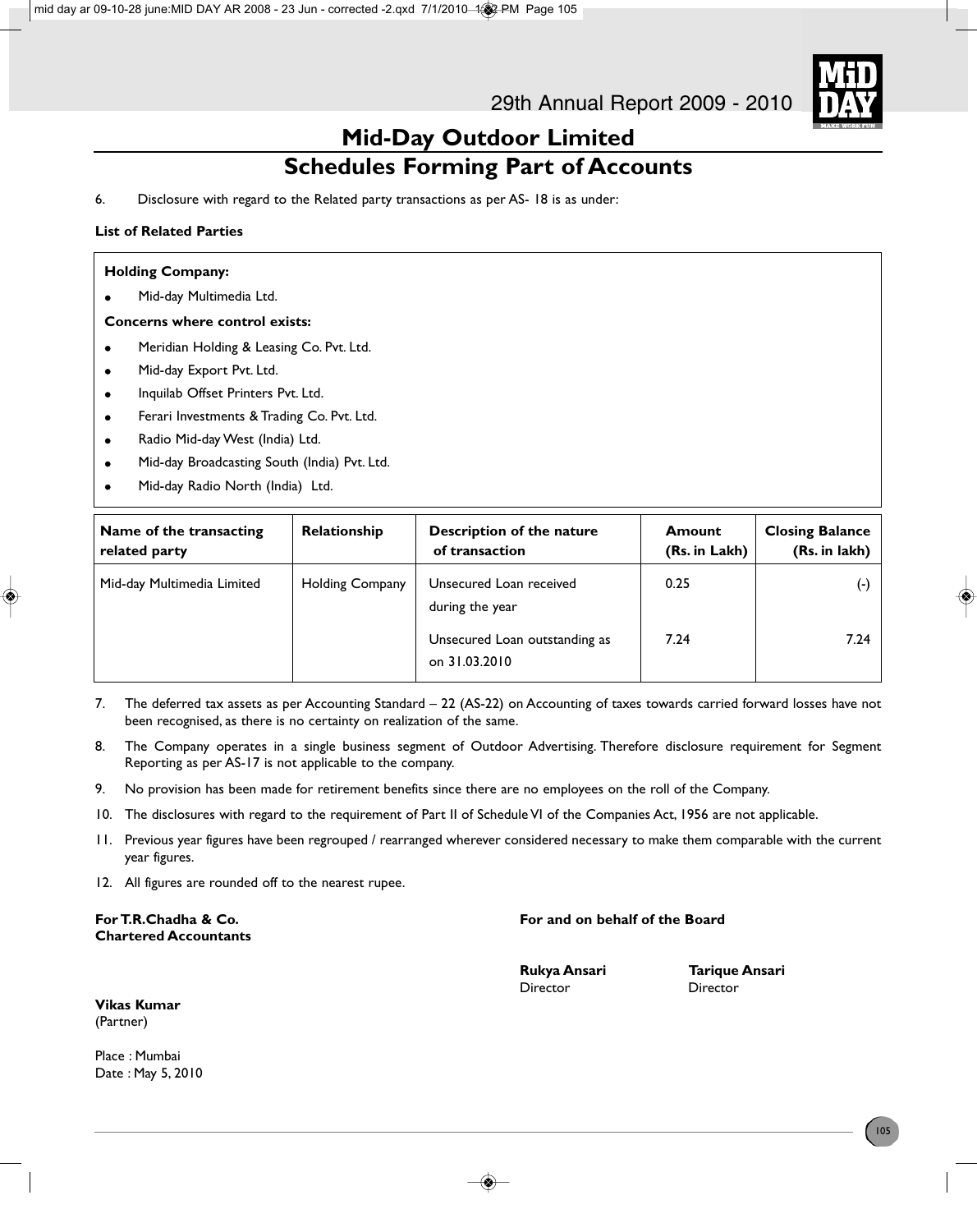

### **Mid-Day Outdoor Limited Cashflow for the Period 1.04.2009 to 31.03.2010**

|                                            |                                                   |                 | F.Y.           | F.Y.      |  |  |
|--------------------------------------------|---------------------------------------------------|-----------------|----------------|-----------|--|--|
|                                            |                                                   |                 | 2009-10        | 2008-09   |  |  |
| А.                                         | <b>Net Cashflow from operating Activities</b>     |                 |                |           |  |  |
|                                            | Net Profit before tax                             |                 | (22, 559)      | (57, 187) |  |  |
|                                            | Depreciation                                      |                 |                |           |  |  |
|                                            | Operational Profit Before Working Capital         |                 | (22, 559)      | (57, 187) |  |  |
|                                            | <b>Adjustments for changes in Working Capital</b> |                 |                |           |  |  |
|                                            | <b>Current Liabilities</b>                        | 3,309           | 1,680          |           |  |  |
|                                            | <b>Sub Total</b>                                  | 3,309           | 1,680          |           |  |  |
|                                            | Cash Generated from Operations                    |                 | (19, 250)      | (55, 507) |  |  |
|                                            | Income Tax Paid                                   |                 |                |           |  |  |
|                                            | <b>Net Cashflow from Operating Activities</b>     |                 | (19, 250)      | (55, 507) |  |  |
| В.                                         | <b>Cash Flow from Investing Activities</b>        |                 |                |           |  |  |
|                                            | Fixed Assets (net)                                |                 | ٠              |           |  |  |
|                                            | Investments                                       |                 | $\blacksquare$ |           |  |  |
|                                            | <b>Net Cash Flow from Investing Activities</b>    |                 |                |           |  |  |
| C.                                         | <b>Cash Flow from Financing Activities</b>        |                 |                |           |  |  |
|                                            | <b>Borrowings</b>                                 | holding Company | 25,130         | 51,236    |  |  |
|                                            | <b>Net Cash Flow from Financing Activities</b>    |                 | 25,130         | 51,236    |  |  |
| Net Increase in cash & cash equivalents    |                                                   |                 | 5,880          | (4,271)   |  |  |
| Opening balance of cash & cash equivalents |                                                   |                 | 12,299         | 16,570    |  |  |
| Closing balance of cash & cash equivalents |                                                   |                 | 18,179         | 12,299    |  |  |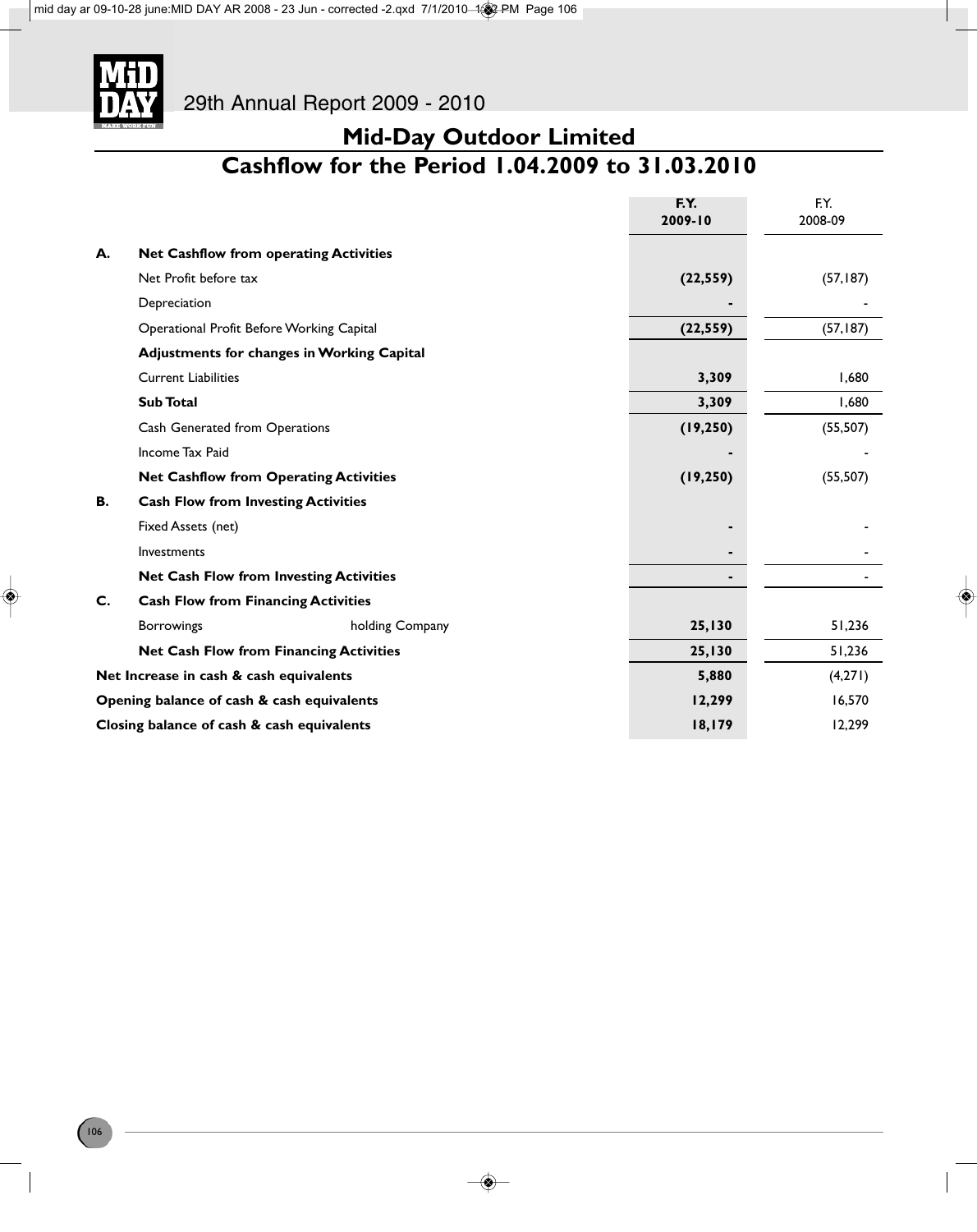### **Mid-Day Outdoor Limited**

### **Balance -Sheet Abstract And Company's General Business Profile**

| п  | <b>Registration Details</b>                                 |                                                                                                   |                                                                                            |                                                              |
|----|-------------------------------------------------------------|---------------------------------------------------------------------------------------------------|--------------------------------------------------------------------------------------------|--------------------------------------------------------------|
|    | Registration No                                             | 3<br>$\overline{4}$<br>9<br>8<br>7                                                                | State Code                                                                                 | L<br>$\mathbf{I}$                                            |
|    | <b>Balance Sheet Date:-</b>                                 | Date<br>Month<br>Year                                                                             |                                                                                            |                                                              |
|    |                                                             | 3<br>$\mathbf{2}$<br>3<br>0<br>$\pmb{0}$<br>$\pmb{0}$                                             |                                                                                            |                                                              |
|    | U <br>$\overline{2}$<br>$\overline{2}$<br><b>CIN Number</b> | 9<br>M<br>9<br>8<br>5<br>$\overline{2}$<br>H<br>$\mathsf{P}$<br>L<br>$\mathbf{L}$<br>$\mathbf{I}$ | $\mathsf C$<br>$\mathbf 0$<br>$\overline{3}$<br>$\overline{7}$<br>9<br>$\overline{4}$<br>8 |                                                              |
| Ш  |                                                             | Capital raised during the period (Amount in Rs. Thousands)                                        |                                                                                            |                                                              |
|    | Public Issue                                                | $\pmb{0}$                                                                                         | <b>Rights Issue</b>                                                                        | $\mathbf 0$                                                  |
|    | <b>Bonus Issue</b>                                          | $\mathbf 0$                                                                                       | <b>Private Placements</b>                                                                  | $\mathbf 0$                                                  |
| Ш  |                                                             | Position of Mobilisation and Deployment of Funds (Amount in Rs. Thousands)                        |                                                                                            |                                                              |
|    | <b>Total Liabilities</b>                                    | 5<br>$\overline{7}$<br>3<br>6<br>$\overline{4}$                                                   | <b>Total Assets</b>                                                                        | $\mathbf{3}$<br>5<br>$\boldsymbol{7}$<br>$\overline{4}$<br>6 |
|    | Sources of Funds<br>Paid-up Capital                         | $\overline{3}$<br>9<br>5<br>$\mathbf 0$<br>$\overline{4}$                                         | Reserves and Surplus                                                                       | $\mathbf 0$                                                  |
|    | Secured Loans                                               | $\mathbf 0$                                                                                       | <b>Unsecured Loans</b>                                                                     | $\overline{7}$<br>$\mathbf{2}$<br>$\overline{4}$             |
|    | Application of Funds                                        |                                                                                                   |                                                                                            |                                                              |
|    | Net Fixed Assets /                                          | $\mathbf 0$                                                                                       | Investments                                                                                | $\mathbf 0$                                                  |
|    | <b>Net Current Assets</b>                                   | $\mathbf{2}$                                                                                      | Misc. Expenditure                                                                          | $\mathbf 0$                                                  |
|    | <b>Accumulated Losses</b>                                   | 3<br>5<br>6<br>$\overline{7}$<br>$\overline{2}$                                                   |                                                                                            |                                                              |
| IV |                                                             | Performance of Company (Amount in Rs. Thousands)                                                  |                                                                                            |                                                              |
|    | Turnover                                                    | 0                                                                                                 | <b>Total Expenditure</b>                                                                   | $\mathbf{2}$<br>$\overline{\mathbf{3}}$                      |
|    | Profit / Loss before Tax                                    | $\overline{2}$<br>3                                                                               | Profit / Loss after Tax                                                                    | $\overline{2}$<br>3                                          |
|    | Earning per share (Rs.)                                     | $\pmb{0}$<br>0                                                                                    | Dividend rate %                                                                            | N<br>L                                                       |
| v  |                                                             | Generic Names of Principal Services of Company (as per monetary terms)                            |                                                                                            | N<br>$\mathsf{L}$                                            |
|    | Item Code No. (ITC Code)                                    | N<br>$\mathsf{L}$<br>$\mathbf{L}$                                                                 |                                                                                            |                                                              |

Product Description : Outdoor Advertising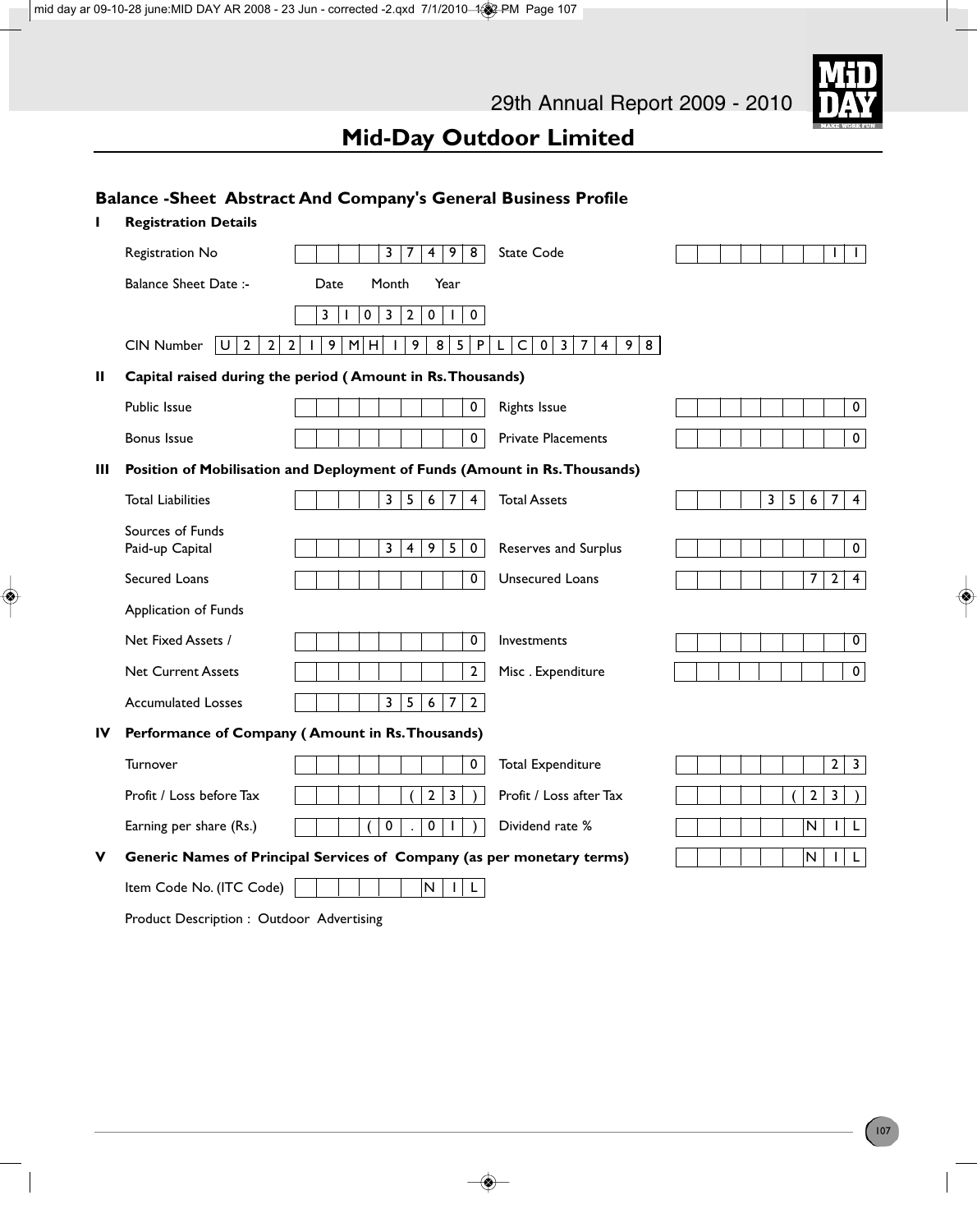

29th Annual Report 2009 - 2010

### **Mid-Day Radio North (India) Limited**

### **Directors' Report**

### **TO THE MEMBERS OF MID-DAY RADIO NORTH (INDIA) LIMITED**

The Directors have pleasure in presenting the Tenth Annual Report of the Company together with the Audited Statement of Accounts for the year ended 31st March 2010.

### **Business Operations: -**

During the year under review, the Company had no operations.

#### **Directors: -**

In accordance with the provisions of the Companies Act, 1956 and Articles of Association, Mr. Aziz Khatri, Director, retires by rotation and is eligible for re-appointment.

#### **Auditors: -**

The Auditors M/s T.R. Chadha & Co, Chartered Accountants, Mumbai, retire at the ensuing Annual General Meeting. They have indicated their willingness to continue in office. A resolution concerning their re-appointment will be proposed at the Annual General Meeting.

#### **Auditors' Observation in their Report: -**

Prior to the operating license being issued to the Company, it expressed its inability to the Government to launch the radio station at Delhi since the license fee structure was unviable. The preliminary expenses relating to the launch including Bank guarantee fees and license fees have been written off resulting into a loss thereby eroding the net worth of the company.

#### **Particulars of Employees: -**

Since there are no eligible employees, the provisions laid down in Section 217 (2A) of the Companies Act, 1956 read with the Companies (Particulars of Employees) Rules, 1975 shall not be applicable.

#### **Directors' Responsibility Statement**

The Directors confirm that: -

- In the preparation of the annual accounts, the applicable Accounting Standards have been followed;
- The selected and applied accounting policies are reasonable and prudent so as to give a true and fair view of the state of affairs of the Company as on 31st March 2010;
- Proper and sufficient care has been taken for the maintenance of adequate accounting records in accordance with the provisions of the Companies Act, 1956, for safeguarding the assets of the Company and for preventing and detecting fraud and other irregularities;
- The annual accounts are prepared on a going concern basis.

### **Conservation of Energy, Technology Absorption, Foreign Exchange earning and outgo: -**

- a) Conservation of Energy : NIL
- b) Technology Absorption : NIL
- c) Foreign Exchange Earning : NIL
- d) Foreign Exchange Outgo : NIL

#### **Acknowledgement: -**

Your Directors would like to express their appreciation for the valuable support given by the personnel and bankers.

**For and on behalf of the Board**

**Manajit Ghoshal** Chairman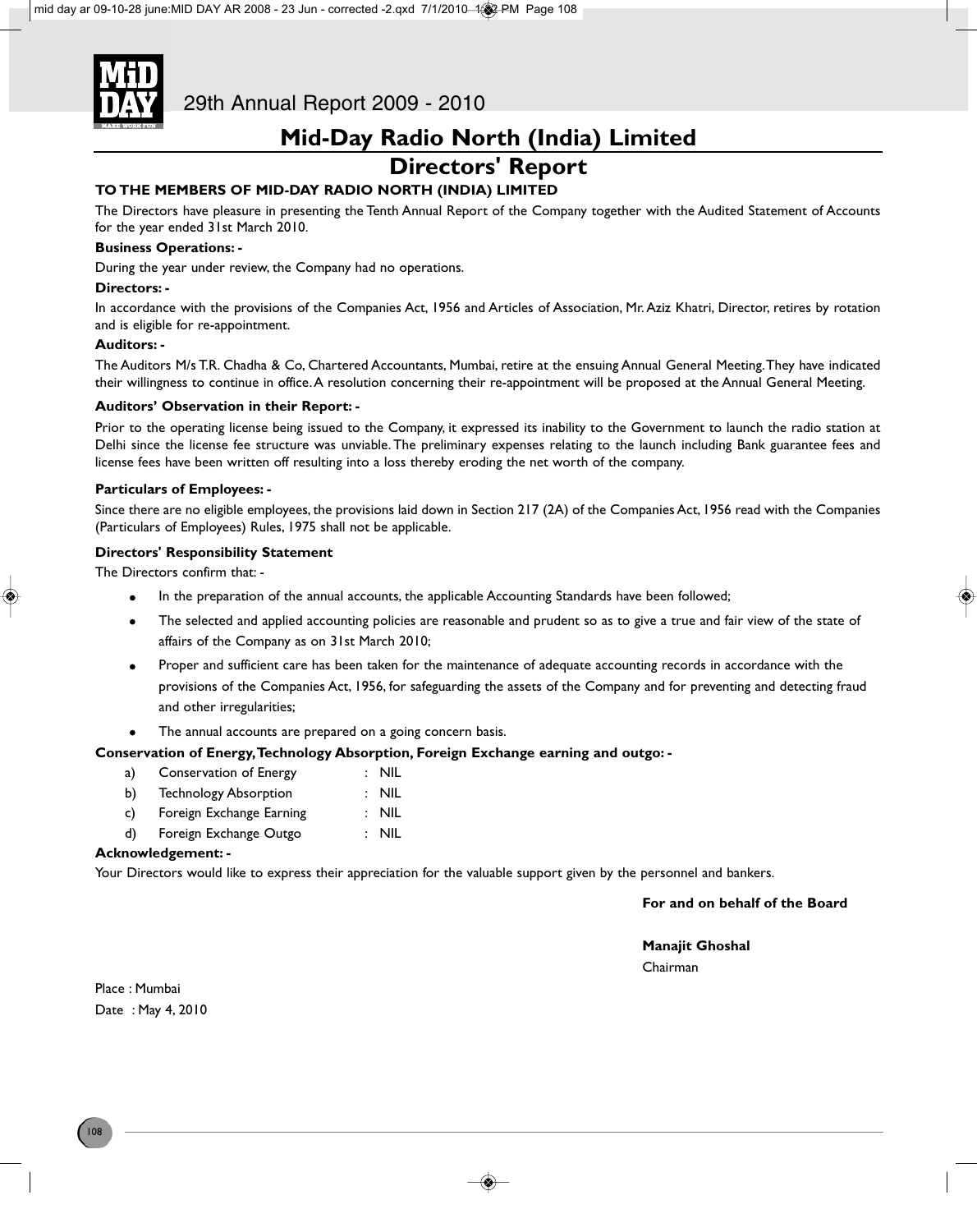

# **Mid-Day Radio North (India) Limited Auditors' Report**

### **AUDITOR'S REPORT TO THE SHAREHOLDERS OF MID-DAY RADIO NORTH (INDIA) LIMITED**

- 1. We have audited the attached Balance Sheet of Mid-day Radio North (India) Limited as at 31st March, 2010 and also the profit and loss account and cash flow statement for the year ended on that date annexed thereto. These financial statements are the responsibility of the company's management. Our responsibility is to express an opinion on these financial statements based on our audit.
- 2. We conducted our audit in accordance with auditing standards generally accepted in India. Those Standards require that we plan and perform the audit to obtain reasonable assurance about whether the financial statements are free of material misstatement. An audit includes examining, on test basis, evidence supporting the amounts and disclosures in the financial statements. An audit also includes assessing the accounting principles used and significant estimates made by management, as well as evaluating the overall financial statement presentation. We believe that our audit provides a reasonable basis of our opinion.
- 3. As required by the Companies (Auditor's Report) Order, 2003 issued by the Central Government of India in terms of sub section (4A) of Section 227 of the Companies Act, 1956, we enclose in the Annexure a statement on the matters specified in paragraphs 4 and 5 of the said Order.
- 4. Further to our comments referred to above, we report that:
	- 4.1 We have obtained all the information and explanations, which to the best of our knowledge and belief were necessary for the purposes of our audit;
	- 4.2 In our opinion proper books of account as required by law have been kept by the company so far as appears from our examination of those books;
	- 4.3 The Balance Sheet, Profit and Loss Account and Cash Flow Statement dealt with by this report are in agreement with the books of account;
	- 4.4 In our opinion, the Balance Sheet, Profit and Loss Account and Cash Flow Statement dealt with by this report comply with the Accounting Standards referred to in sub-section (3C) of Section 211 of the Companies Act, 1956 to the extent applicable.
	- 4.5 On the basis of written representations received from the directors and taken on record by the Board of Directors, we report that none of the directors is disqualified as on 31.3.2010 from being appointed as a director under clause (g) of sub section (1) of Section 274 of the Companies Act, 1956.
	- 4.6 In our opinion and to the best of our information and according to the explanations given to us, the said accounts, read together with the Statement of Significant Accounting Policies and the Notes forming parts of Accounts give the information required by the Companies Act, 1956, in the manner so required and give a true and fair view in conformity with the accounting principles generally accepted in India:
		- a) in the case of the Balance Sheet, of the state of affairs of the company as at 31st March, 2010; and
		- b) in the case of the Profit and Loss Account, of the loss of the company for the year ended on that date
		- c) in the case of the Cash Flow Statement, of the Cash Flows for the year ended on that date.

### **For T. R. Chadha & Co.**

Chartered Accountants

### **Vikas Kumar**

(Partner) Membership No. 75363 Firm Reg. No. 006711N

Place: Mumbai Date : May 4, 2010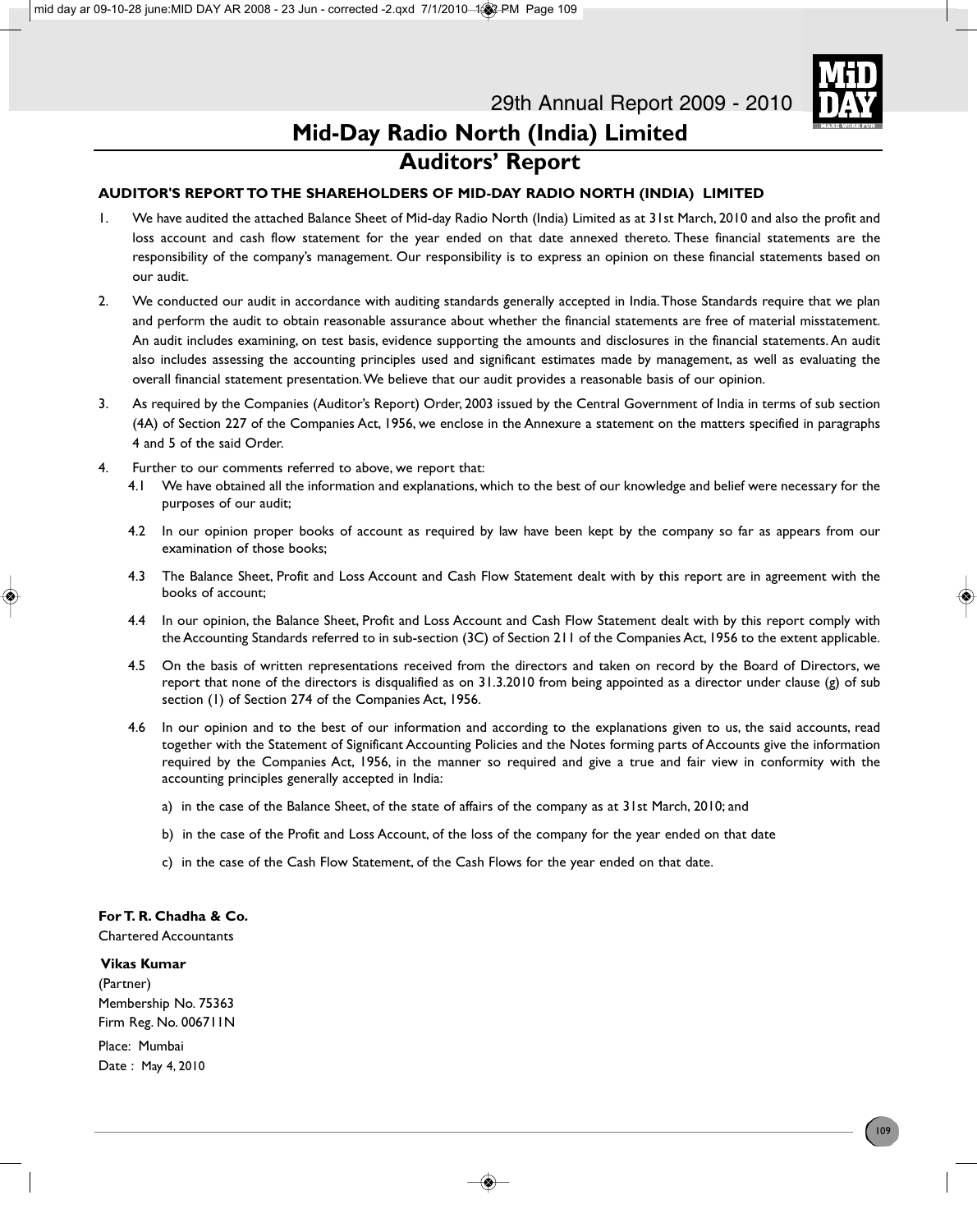

# **Auditors' Report**

### **ANNEXURE REFERRED TO IN PARAGRAPH 3 OF OUR REPORT OF EVEN DATE**

### **I. Fixed Assets**

The company is not having any Fixed Assets and accordingly sub clause (a) to (c) of clause (i) of Para 4 of the order is not applicable.

### **II. Inventories**

The company is not having any inventories and accordingly the sub clause (a) to (c) of clause (ii) of Para 4 of the order is not applicable.

### **III Loans Given / Taken**

- a) The Company has not granted any loans, secured or unsecured to companies, firms or other parties covered in the register maintained under section 301 of the Companies Act, 1956. The company has taken interest free unsecured loan from Holding company. The maximum amount involved during the year was Rs. 201.73 Lakh and closing balance was Rs. 201.73 Lakh.
- b) The rate of interest and other terms and conditions of loans taken by the company, are prima facie not prejudicial to the interest of the company.
- c) The repayment schedule of the above mentioned loan has not been defined, however, payment of interest have been regular.
- d) The overdue amount for any individual party is not more than one Lac.

### **IV Internal Control**

In our opinion and according to the information and explanation given to us, there are adequate internal control procedures commensurate with the size of the Company and the nature of its business. There is no continuing failure to correct major weaknesses in internal control system.

### **V. Transaction under Section 301**

According to the information and explanations given to us and to the best of our knowledge and belief, there are no contracts or arrangements that needed to be entered into the register maintained in pursuance of Section 301 of the Companies Act 1956.

### **VI. Public Deposits**

According to the information and explanation given to us, the company has not taken any deposits from the public.

### **VII. Internal Audit System**

The Company has an internal audit system commensurate with its size and the nature of its business.

### **VIII. Cost Record**

As explained, the maintenance of cost records has not been prescribed by the Central Government under clause (d) of sub-section (1) of section 209 of the Companies Act, 1956.

### **IX. Statutory Dues**

- a) The company is regular in depositing undisputed statutory dues with the appropriate authorities and no such dues are outstanding as at the last day of the financial year for a period of more than six months from the date they became payable.
- b) There are no dues of Income Tax / sales tax / wealth tax / service tax / custom duty / excise duty / cess, which are not deposited on account of dispute.

### **X. Miscellaneous**

a) The net worth of the company is fully eroded as on 31.03.2010. The company has incurred cash losses in current financial year as well as in immediately preceding financial year.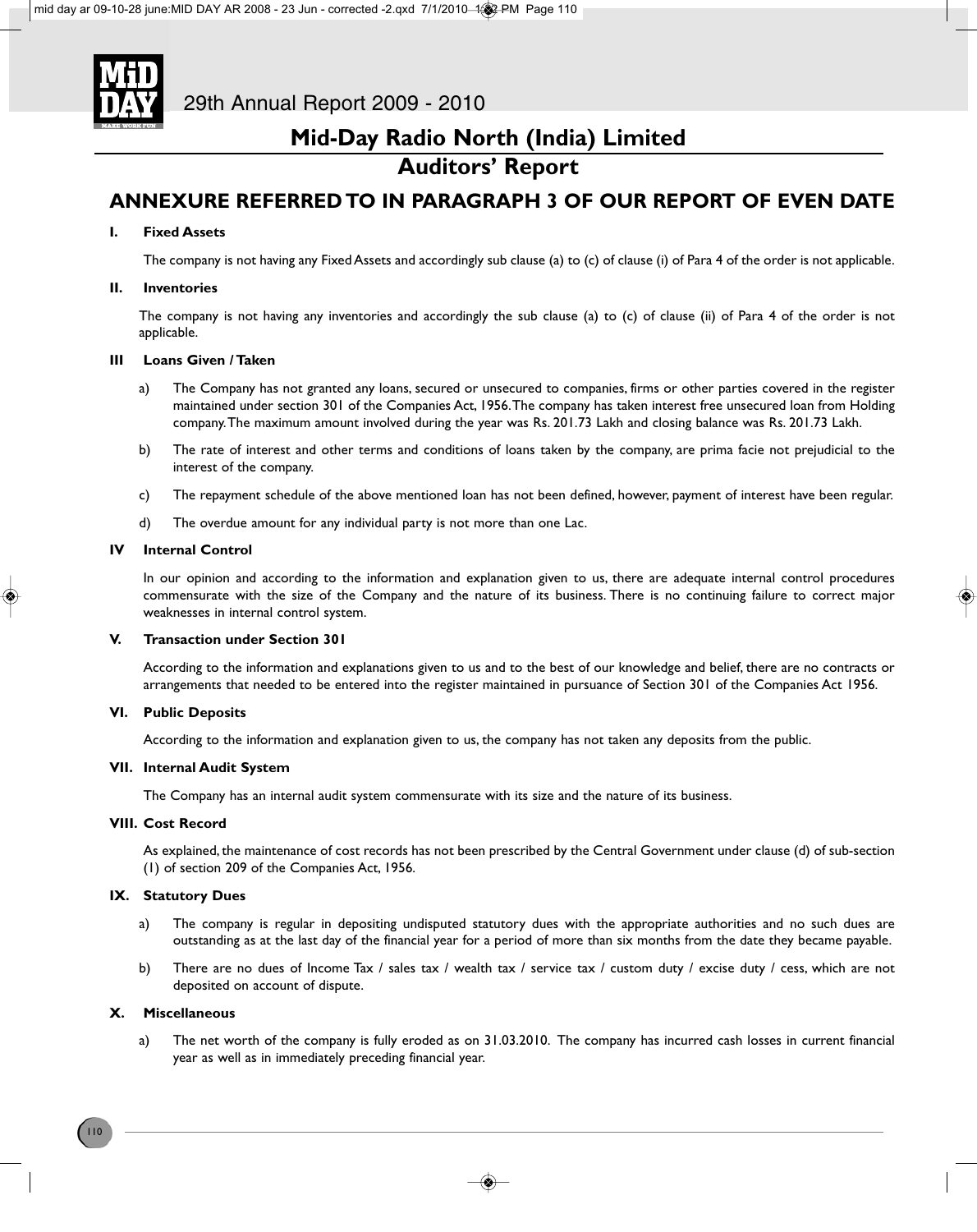

# **Mid-Day Radio North (India) Limited Auditors' Report**

- b) The Company has not taken any loans from financial institution or bank or debenture holders and accordingly the question of any default does not arise.
- c) The Company has not granted loans and advances on the basis of security by way of pledge of shares, debentures and other securities.
- d) As explained, the company is not a chit fund or a nidhi / mutual benefit fund / society. Therefore, the provisions of clause 4 (xiii) of the Companies (Auditor's Report) Order are not applicable to the company.
- e) As explained and verified, the Company is not dealing or trading in shares, securities, debentures and other investments.
- f) The Company has not given any guarantee for loans taken by others from bank or financial institutions during the year and no such guarantees are outstanding as on 31.03.2010.
- g) The Company has not obtained any loans, accordingly clause (xvi) and (xvii) of para 4 of the order is not applicable.
- h) The Company has not issued any shares / debentures during the year. Accordingly, the compliance of clause (xviii) to (xx) of para 4 of the order is not applicable.
- i) As explained to us, no fraud on or by the Company has been noticed or reported during the year.

### **For T.R. Chadha & Co.**

Chartered Accountants

### **Vikas Kumar**

(Partner) Membership No. 75363 Firm Reg. No. 006711N

Date: May 4, 2010 Place: Mumbai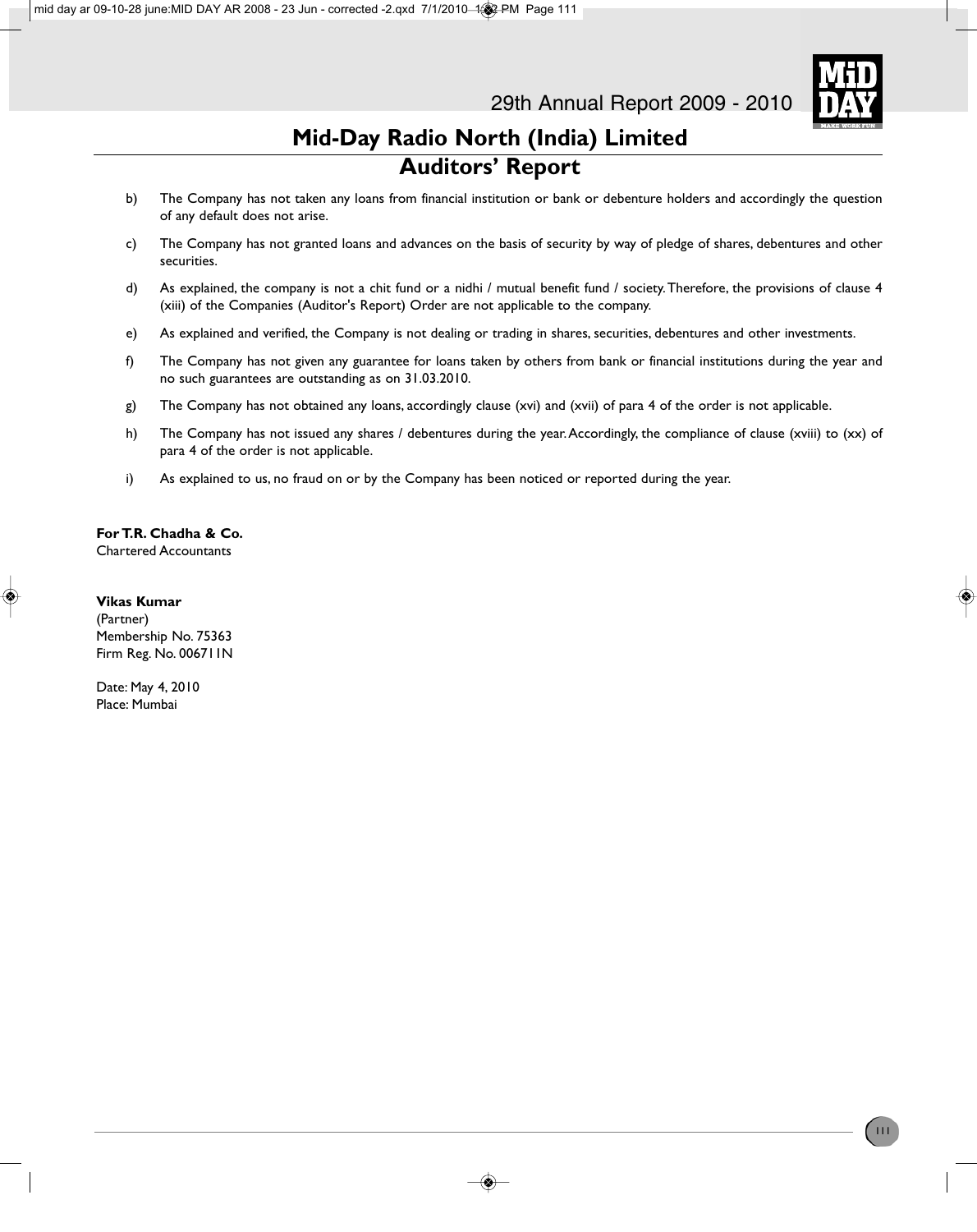

# **Mid-Day Radio North (India) Limited Balance Sheet as at 31st March, 2010**

|                                           | <b>SCHEDULE</b> | As at<br>Mar 31, 2010<br>Rs. | As at<br>Mar 31, 2009<br>Rs. |
|-------------------------------------------|-----------------|------------------------------|------------------------------|
| <b>SOURCES OF FUNDS</b>                   |                 |                              |                              |
| <b>Shareholders' funds</b>                |                 |                              |                              |
| Share capital                             | I               | 5,00,000                     | 5,00,000                     |
| Loan funds                                |                 |                              |                              |
| Unsecured loan                            | $\mathbf{2}$    | 2,39,16,966                  | 2,39,16,966                  |
|                                           | <b>Total</b>    | 2,44,16,966                  | 2,44,16,966                  |
| <b>APPLICATION OF FUNDS</b>               |                 |                              |                              |
| <b>Current Assets, Loans and advances</b> |                 |                              |                              |
| Cash and bank balances                    | 3               | 19,390                       | 82,434                       |
| <b>Loans and Advances</b>                 | 4               | 12,48,809                    | 12, 11, 809                  |
|                                           |                 | 12,68,199                    | 12,94,243                    |
| Less:- Current liabilities and provisions |                 |                              |                              |
| <b>Current liabilities</b>                | 5               | 91,339                       | 94,648                       |
| <b>Net current assets</b>                 |                 | 11,76,860                    | 11,99,595                    |
|                                           |                 |                              |                              |
| Profit and loss account (Dr. balance)     |                 | 2,32,40,106                  | 2,32,17,371                  |
|                                           | <b>Total</b>    | 2,44,16,966                  | 2,44,16,966                  |
| Notes forming part of the accounts        | 7               |                              |                              |
|                                           |                 |                              |                              |

As per our Report of even date

| For T.R.Chadha & Co.         | For Mid-Day Radio North (India) Ltd. |
|------------------------------|--------------------------------------|
| <b>Chartered Accountants</b> |                                      |
|                              |                                      |

(Partner) **Managing Director** Director Director

Place : Mumbai Date : May 4, 2010

**Vikas Kumar Manajit Ghoshal Vidya Shembekar**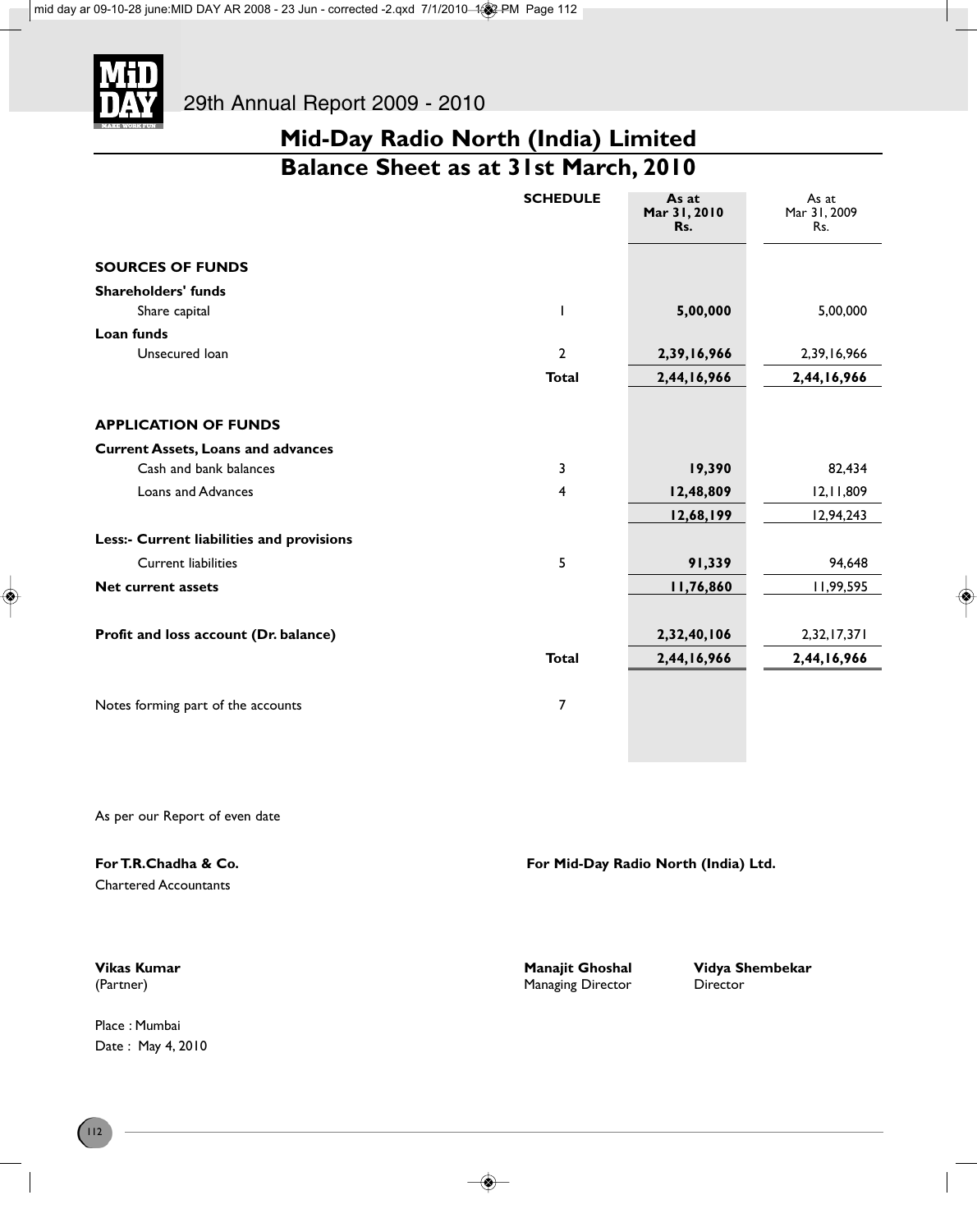29th Annual Report 2009 - 2010



# **Mid-Day Radio North (India) Limited**

# **Profit & Loss Account for the year ended 31st March, 2010**

|                                                         | <b>SCHEDULE</b> | As at<br>Mar 31, 2010<br>Rs. | As at<br>Mar 31, 2009<br>Rs. |
|---------------------------------------------------------|-----------------|------------------------------|------------------------------|
| <b>INCOME</b><br>Income                                 |                 |                              |                              |
|                                                         | <b>TOTAL</b>    |                              |                              |
| <b>EXPENDITURE</b><br>General & Administration Expenses | 6               | 22,735                       | 2,25,651                     |
|                                                         | <b>TOTAL</b>    | 22,735                       | 2,25,651                     |
| Net Loss for the year                                   |                 | (22, 735)                    | (2, 25, 651)                 |
| Add Loss Brought Forward                                |                 | (2, 32, 17, 371)             | (2, 29, 91, 720)             |
| Net loss carried to the Balance Sheet                   |                 | (23, 240, 106)               | (23,217,371)                 |
| Earning Per Share                                       |                 | (0.45)                       | (4.51)                       |
| Notes forming part of the accounts                      | $\overline{7}$  |                              |                              |
|                                                         |                 |                              |                              |

As per our Report of even date

| For T.R.Chadha & Co.<br><b>Chartered Accountants</b> | For Mid-Day Radio North (India) Ltd. |                 |
|------------------------------------------------------|--------------------------------------|-----------------|
| <b>Vikas Kumar</b>                                   | <b>Manajit Ghoshal</b>               | Vidya Shembekar |
| (Partner)                                            | Managing Director                    | <b>Director</b> |

Place : Mumbai Date : May 4, 2010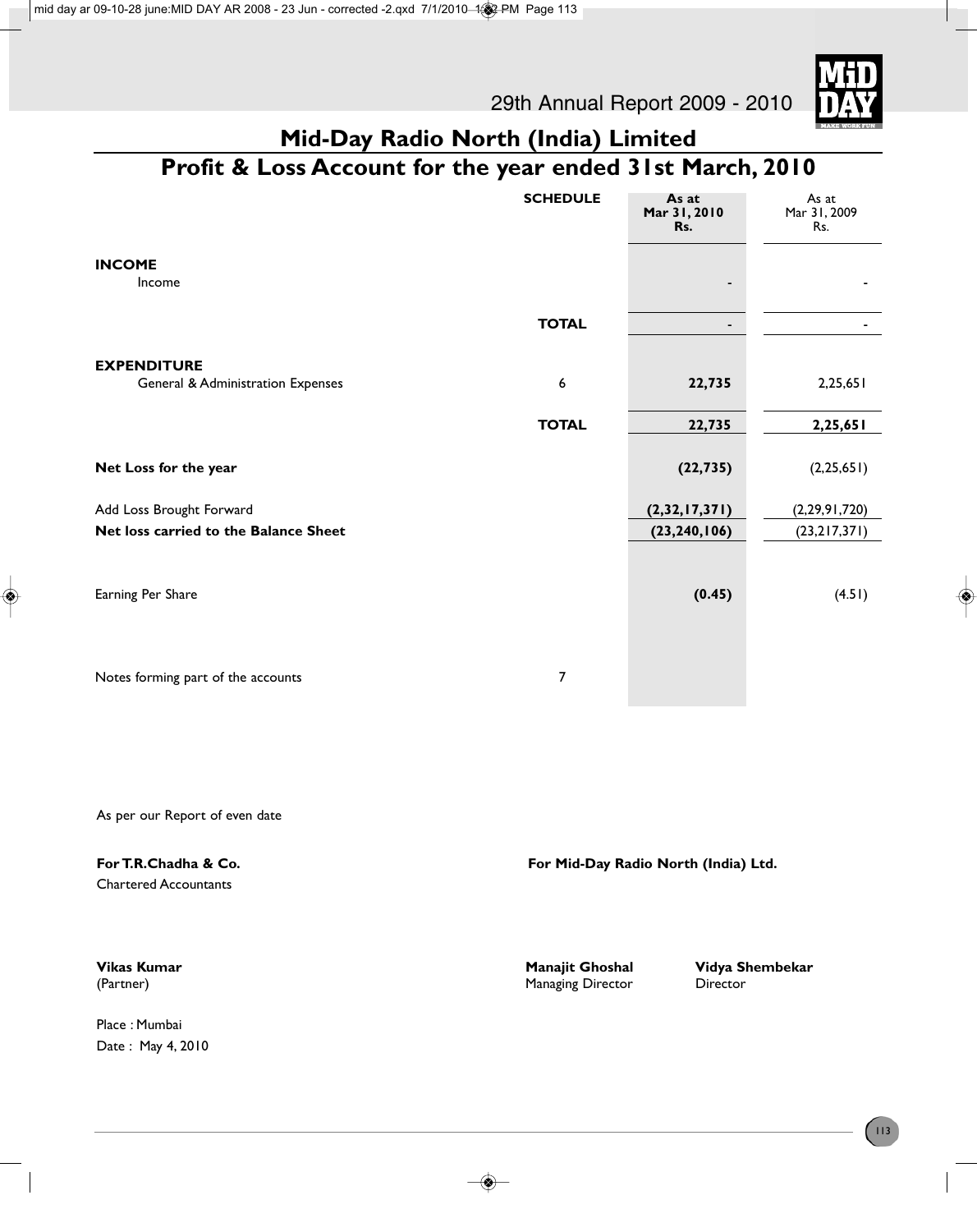

**Schedules Forming Part of the Balance Sheet and Profit & Loass Account for the year ended 31st March, 2010**

|                                                          | <b>SCHEDULE</b> | As at<br>Mar 31, 2010<br>Rs. | As at<br>Mar 31, 2009<br>Rs. |
|----------------------------------------------------------|-----------------|------------------------------|------------------------------|
| <b>Share Capital</b>                                     |                 |                              |                              |
| <b>Authorised Capital</b>                                |                 |                              |                              |
| 50,000 equity shares of Rs.10/- each                     |                 | 5,00,000                     | 5,00,000                     |
| (Prev. Year 5,00,000 Eq. Share of Rs. 10 each)           |                 | 5,00,000                     | 5,00,000                     |
| Issued, subscribed and paid-up capital                   |                 |                              |                              |
| 50000 equity shares of Rs.10/- each fully paid-up        |                 | 5,00,000                     | 5,00,000                     |
| (Prev. Year 50000 Eq. Share of Rs. 10 each)              |                 | 5,00,000                     | 5,00,000                     |
| (Out of which 50000 Eq. Share are held by                |                 |                              |                              |
| Mid-Day Multimedia Limited - Holding Company)            |                 |                              |                              |
| <b>Unsecured Loan</b>                                    | $\mathbf{2}$    |                              |                              |
| From Holding Company                                     |                 | 2,01,72,966                  | 2,01,72,966                  |
| From Bodies Corporate                                    |                 | 37,44,000                    | 37,44,000                    |
|                                                          |                 | 2,39,16,966                  | 2,39,16,966                  |
| <b>Cash and bank balances</b>                            | 3               |                              |                              |
| Cash in hand                                             |                 | 200                          | 200                          |
| Balances with scheduled banks in                         |                 |                              |                              |
| current accounts                                         |                 | 19,190                       | 82,234                       |
|                                                          |                 | 19,390                       | 82,434                       |
| Loans and advances (unsecured and considered good)       | 4               |                              |                              |
| Advances recoverable in cash or for value to be received |                 | 12,48,809                    | 12, 11, 809                  |
|                                                          |                 | 12,48,809                    | 12, 11, 809                  |
| <b>Current liabilities</b>                               | 5               |                              |                              |
| Sundry creditors for expenses                            |                 | 91,339                       | 94,648                       |
|                                                          |                 | 91,339                       | 94,648                       |
| <b>General &amp; Administration Expenses</b>             | 6               |                              |                              |
| <b>Auditors Remuneration</b>                             |                 | 13,236                       | 16,545                       |
| Legal & Professional Charges                             |                 | 8,586                        | 2,08,992                     |
| <b>Bank Charges</b>                                      |                 | 913                          | $ $  4                       |
|                                                          |                 | 22,735                       | 2,25,651                     |

### **SCHEDULE:- 7**

Notes Annexed to and forming part of the Balance Sheet as at 31st March, 2010

### **1) STATEMENT OF SIGNIFICANT ACCOUNTING POLICIES:**

a) The Financial Statements have been prepared under the historical cost convention, on the accrual basis of accounting and in accordance with the mandatory accounting standards as specified in the Companies (Accounting Standards) Rules, 2006 and on the accounting principles of going concern.

### **2) Notes to Accounts:**

a) Prior to the operating license being issued to the Company, it expressed its inability to the Government to launch the radio station at Delhi under the current unviable license fee structure. The Company appealed to the Government for a rationalization of the same. The matter was under arbitration and has been decided in favour of the Company. The bank guarantee and the related margin money have since been released and the licence fee being paid has been forfeited and being treated accordingly.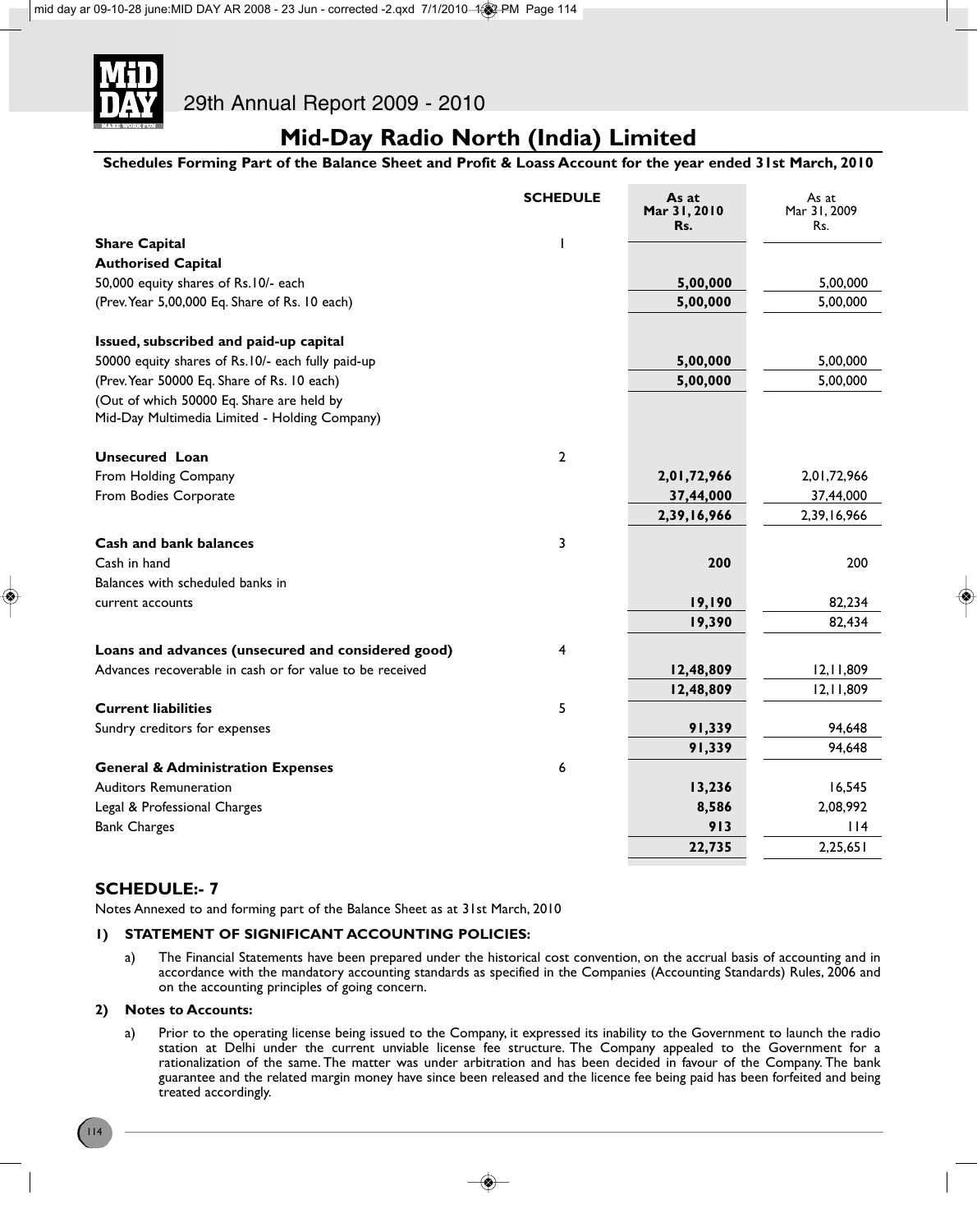

- b) The company has paid balance Rs. 8.49 lakh towards the demand of Income Tax Assessment for A.Y. 2003-04 against which the appeal has been referred to Commissioner (Appeals). The company is confident of having the appeal in its favour and accordingly no provision has been made against the same. The tax paid against this demand till 31.03.2010 of Rs. 8.49 Lac has been treated as advances recoverable.
- c) Estimated amount of contracts remaining to be executed on capital account and not provided for (net of advances) Rs. nil (Previous year Rs. nil).
- d) The Company has only one segment namely radio broadcasting hence no separate disclosure of the segment wise information has been made.
- e) No provision has been made for retirement benefits since there are no employees on the roll of the Company.
- f) Previous years figures have been re-grouped / re-cast wherever necessary.
- g) Disclosure with regard to related party transactions as per Accounting Standard AS-18 is as under:

### **List of Related Parties**

### **Holding Company:**

Mid-Day Multimedia Ltd.

### **Concerns where control exists:**

- **•** Meridian Holding & Leasing Co. Pvt. Ltd.
- Mid-day Export Pvt. Ltd.
- Inquilab Offset Printers Pvt. Ltd.
- Ferari Investments & Trading Co. Pvt. Ltd.
- Radio Mid-day West (India) Ltd.
- <sup>l</sup> Mid-day Broadcasting South (India) Pvt. Ltd.

| Name of the<br>transacting<br>related party   | <b>Relationship</b>    | <b>Nature of transaction</b><br>during the year | <b>Amount of</b><br>(Rs.) | <b>Closing balance</b><br>due to / (from) |
|-----------------------------------------------|------------------------|-------------------------------------------------|---------------------------|-------------------------------------------|
| Mid-Day Multimedia Limited                    | <b>Holding Company</b> | $\overline{\phantom{0}}$                        | NIL                       | 2,01,72,966                               |
| Inquilab Offset Printers Pvt.Ltd.   Associate |                        | -                                               | <b>NIL</b>                | 37.44.000                                 |

h) Additional information required under Part II of Schedule VI of the Companies Act, 1956 has been furnished to the extent applicable.

As per our Report of even date Chartered Accountants

**For T.R.Chadha & Co. For Mid-Day Radio North (India) Ltd.**

Place : Mumbai Date : May 4, 2010

(Partner) **Managing Director** Director Director

**Vikas Kumar Manajit Ghoshal Vidya Shembekar**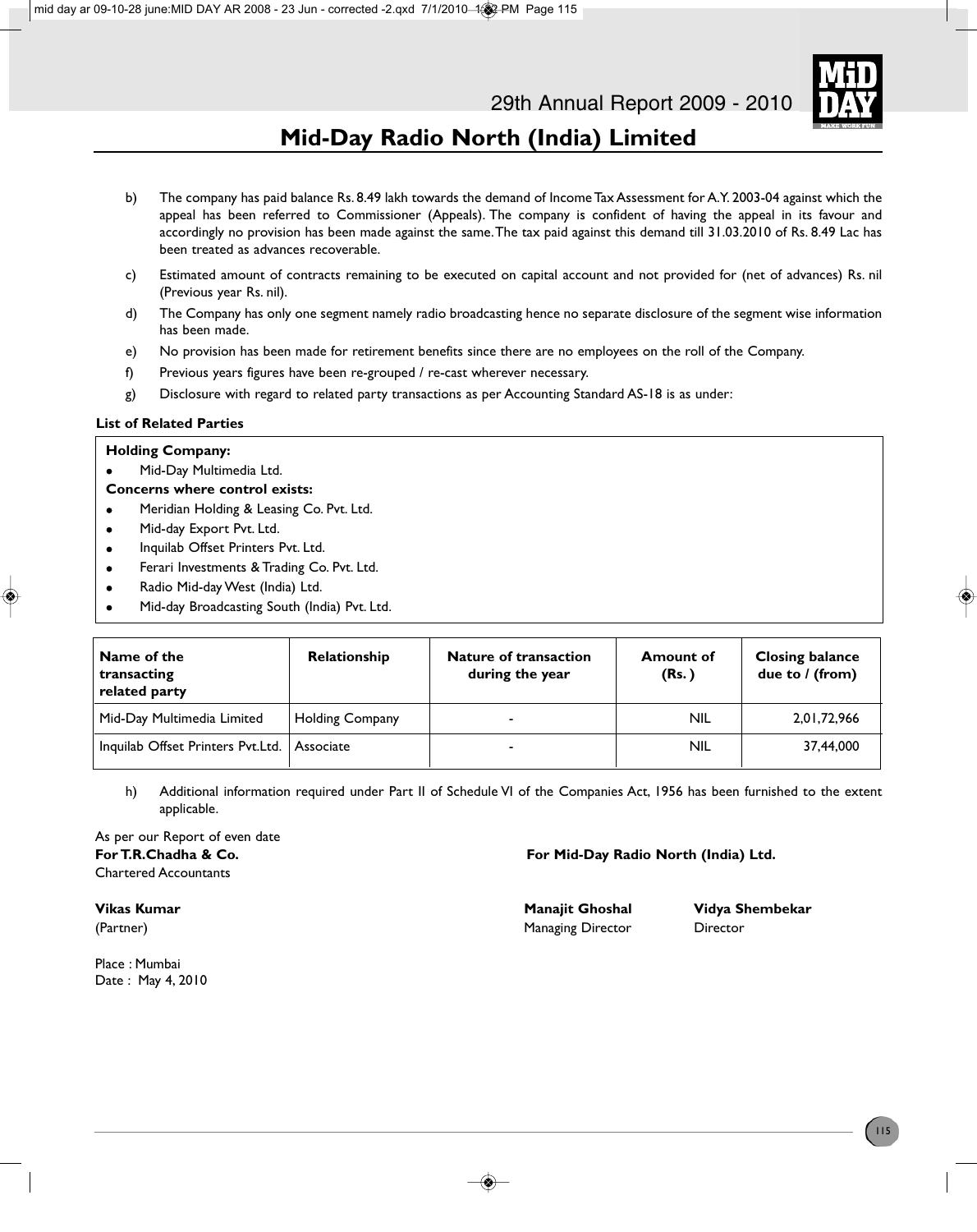

### **Cashflow Statement**

|    |                                                      |         | <b>Year Ended</b><br><b>March 2010</b><br>Rs. | Year Ended<br><b>March 2009</b><br>Rs. |
|----|------------------------------------------------------|---------|-----------------------------------------------|----------------------------------------|
| А. | <b>Net Cashflow from operating Activities</b>        |         |                                               |                                        |
|    | Net Profit / (Loss) before tax                       |         | (26, 044)                                     | (2, 25, 651)                           |
|    | <b>Adjustments for changes in Working Capital</b>    |         | (26, 044)                                     | (2, 25, 651)                           |
|    | <b>Adjustments for changes in Working Capital</b>    |         |                                               |                                        |
|    | Loans & Advances                                     |         | (37,000)                                      |                                        |
|    | <b>Current Liabilities</b>                           |         |                                               | (309)                                  |
|    | Sub-Total                                            |         | (37,000)                                      | (309)                                  |
|    | Cash generated from operations                       | ${A}$   | (63, 044)                                     | (2, 25, 960)                           |
|    | Income Tax                                           |         |                                               |                                        |
|    | Fringe Benefit Tax                                   |         | ٠                                             |                                        |
|    | Sub-Total                                            |         | ۰                                             |                                        |
| В. | <b>Cash Flow from financing Activities</b>           |         |                                               |                                        |
|    | <b>Borrowings</b>                                    |         |                                               | 2,00,000                               |
|    | <b>Net Cash Flow from Financing Activities</b>       | (B)     |                                               | 2,00,000                               |
|    | Net Increase/decrease in Cash & Cash Equivalents     | $(A+B)$ | (63, 044)                                     | (25,960)                               |
|    | Cash & Cash Equivalents at the beginning of the year |         | 82,434                                        | 1,08,394                               |
|    | Cash & Cash Equivalents at the end of the year       |         | 19,390                                        | 82,434                                 |
|    |                                                      |         |                                               |                                        |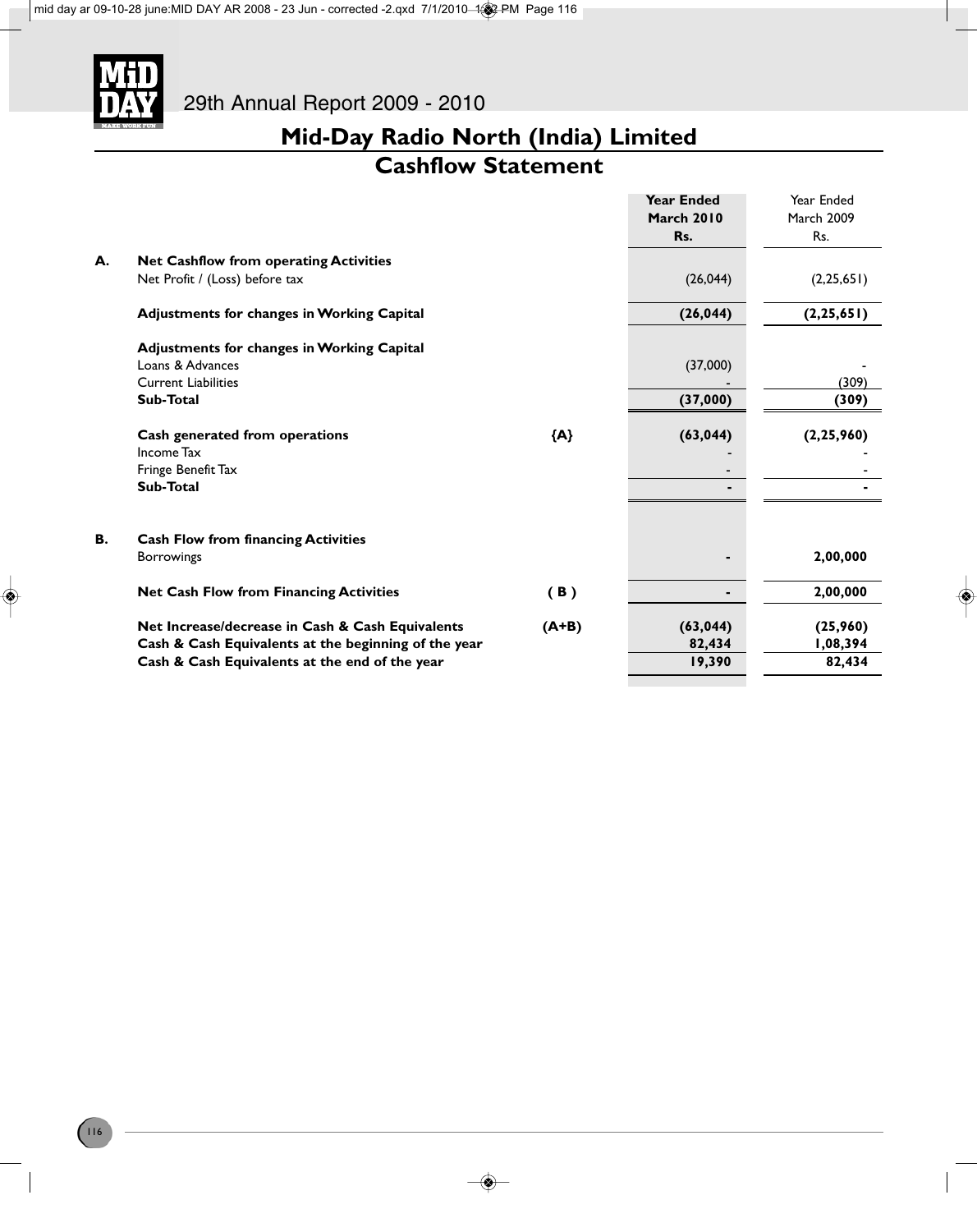

# **Balance -Sheet Abstract And Company's General Business Profile I Registration Details** Registration No 1 1 -122230 State Code 1 1 Balance Sheet Date :- Date Month Year  $3|1|0|3|2|0|1|0|$ **II Capital raised during the period ( Amount in Rs. Thousands)** Public Issue  $\begin{array}{|c|c|c|c|c|c|}\hline \end{array}$   $\begin{array}{|c|c|c|c|c|}\hline \end{array}$   $\begin{array}{|c|c|c|c|c|}\hline \end{array}$   $\begin{array}{|c|c|c|c|c|}\hline \end{array}$   $\begin{array}{|c|c|c|c|}\hline \end{array}$   $\begin{array}{|c|c|c|c|}\hline \end{array}$   $\begin{array}{|c|c|c|c|}\hline \end{array}$   $\begin{array}{|c|c|c|c|}\hline \end{array}$ Bonus Issue N I L Private Placements N I L **III Position of Mobilisation and Deployment of Funds (Amount in Rs. Thousands)** Total Liabilities 24417 Total Assets 24417 Sources of Funds<br>Paid-up Capital  $P_5 | 0 | 0 |$  Reserves and Surplus  $\left| 1 | 1 | 1 | 1 | 1 | 1 \right|$ Secured Loans  $|| \t|| || \t|| \t|| N ||t||$  Unsecured Loans  $|| \t|| 2| 3| 9| 1| 7$ **Application of Funds** Net Fixed Assets / N I L Investments N I L Incidental Expenditure Pending Allocation to Capital / Other Accounts N I L Misc . Expenditure N I L Net Current Assets 11111177 Accumulated Losses 111223240 **IV Performance of Company ( Amount in Rs. Thousands)** Turnover  $| \ | \ | \ | \ | \ | \ | \ | \ | \ | \ | \ | \ | \ \ \, | \ \ \, | \ \ \, | \ \ \, | \ \ \, | \ \ \, | \ \ \, | \ \ \, | \ \ \, | \ \ \, | \ \ \, | \ \ \, | \ \ \, | \ \ \, | \ \ \, | \ \ \, | \ \ \, | \ \ \, | \ \ \, | \ \ \, | \ \ \, | \ \ \, | \ \ \, | \ \ \, | \ \ \, | \ \ \, | \ \$ Profit / Loss before Tax  $\begin{vmatrix} \begin{vmatrix} \end{vmatrix} & \begin{vmatrix} \end{vmatrix} & \begin{vmatrix} \end{vmatrix} & \begin{vmatrix} \end{vmatrix} & \begin{vmatrix} \end{vmatrix} & \begin{vmatrix} \end{vmatrix} & \begin{vmatrix} \end{vmatrix} & \begin{vmatrix} \end{vmatrix} & \begin{vmatrix} \end{vmatrix} & \begin{vmatrix} \end{vmatrix} & \begin{vmatrix} \end{vmatrix} & \begin{vmatrix} \end{vmatrix} & \begin{vmatrix} \end{vmatrix} & \begin{vmatrix} \end{vmatrix} & \begin{vmatrix} \$ Earning per share (Rs.) ( 0 . 4 5 ) Dividend rate % N A **V Generic Names of Principal Services of Company (as per monetary terms)** Item Code No. (ITC Code) N A Service Description : Radio Broadcasting Services **Radio Broadcasting Services For Mid-Day Radio North (India) Ltd.**

Date : May 4, 2010 **Director** Director **Director** Director **Director** Director

Place : Mumbai **Manajit Ghoshal Vidya Shembekar**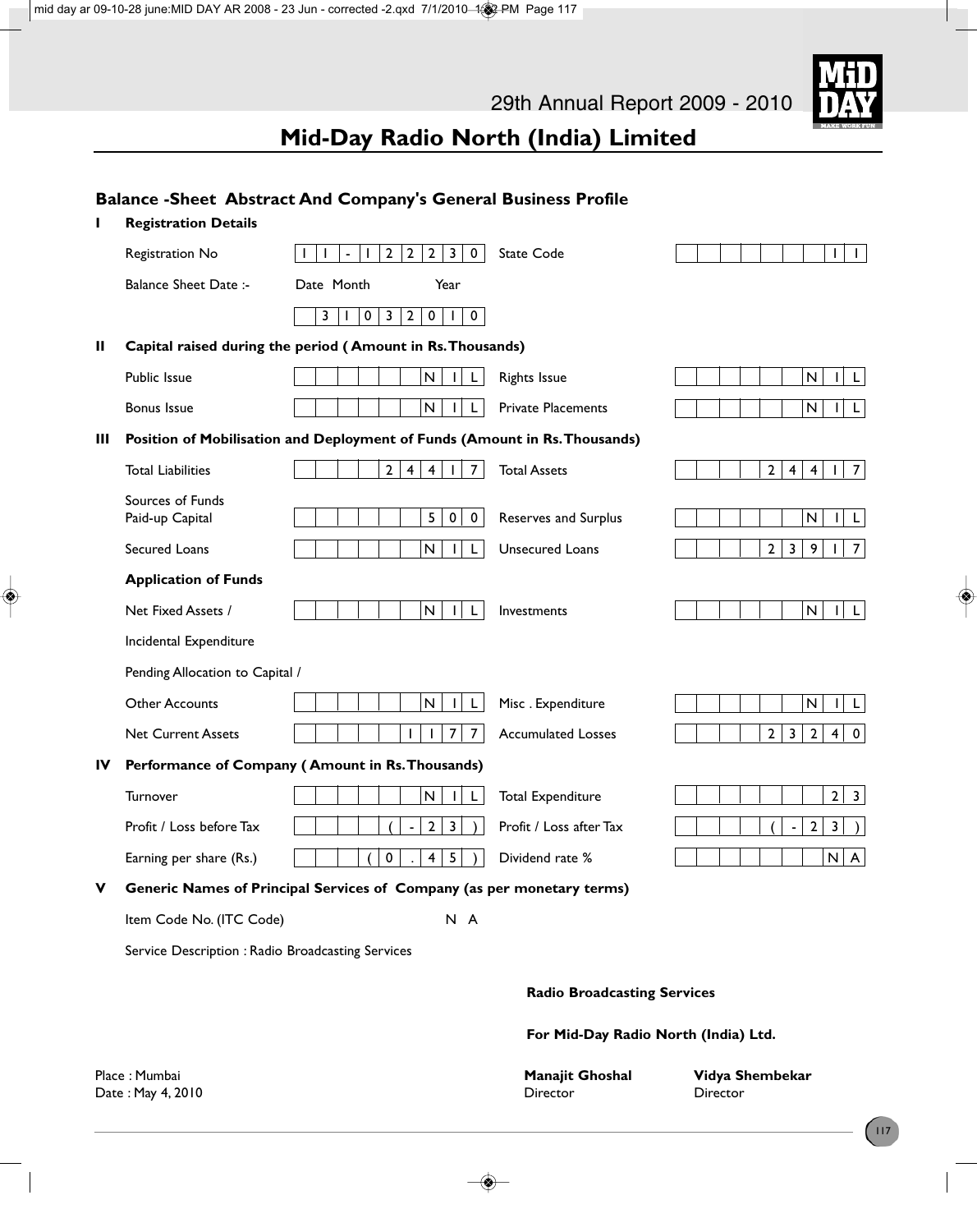

# **Directors' Report**

### **TO THE MEMBERS OF RADIO MID-DAY WEST (INDIA) LIMITED**

The Directors have pleasure in presenting the Tenth Annual Report of the Company together with the Audited Statement of Accounts for the year ended 31st March 2010.

**(Rs. in Lakh)**

### **Financial Results**

| Particulars                                           | 2009-10  | 2008-09  |
|-------------------------------------------------------|----------|----------|
| Profit / (Loss) before Depreciation, Interest and Tax | (169)    | (458)    |
| Less: Depreciation                                    | 1,153    | 1,111    |
| Interest                                              | 860      | 1,068    |
| <b>Profit Before Tax</b>                              | (2,181)  | (2,637)  |
| Less: Fringe benefit tax                              |          | 19       |
| Add: Deferred Tax Benefit in respect of Loss          | 659      | 910      |
| <b>Profit After Tax</b>                               | (1, 522) | (1,746)  |
| Add: Balance brought forward from previous year       | (7,618)  | (5, 872) |
| Add: Adjustment under AS 15                           |          |          |
| Balance carried forward                               | (9,140)  | (7,618)  |

### **Business Operations and Future Prospects**

The Company had all its 7 (seven) stations across the country operational during the year under review as per the Licence granted by the Ministry of Information & Broadcasting. During the year, the Company's Profit after Tax improved by 12% over the last year with this year being the best EBIDTA performance till date which was due to lower operating cost. However, fixed costs like licence fees and royalty payments are major hindrances for breaking even which have lead to severe liquidity problems.

On The Company, alongwith other radio broadcasters, has been making several representations to the Ministry of Information and Broadcasting for redressal of various issues affecting the radio industry to ensure its survival and growth. Internally, the Company is also trying to restructure its debt thereby improving cash flows for its sustenance and growth.

### **Dividend**

In view of the carry forward losses, the Board of Directors of your Company do not recommend any Dividend for the year ending 31st March 2010.

### **Fixed Deposits**

During the year under review, the Company has not accepted any deposits from general public within the meaning of Section 58A of the Companies Act, 1956 and the rules made thereunder and hence, no amount of principal or interest was outstanding as of balance sheet date.

### **Directors**

In accordance with the provisions of the Companies Act, 1956 and the Articles of association of the Company, Mr. Khalid Ansari retires by rotation and is eligible for reappointment.

### **Auditors**

The Auditors, M/s Haribhakti & Co, Chartered Accountants, Mumbai, hold office upto the conclusion of the ensuing Annual General Meeting and are eligible for re-appointment. They have furnished the necessary certificate as required under Section 224 (1B) of the Companies Act, 1956. The Board recommends their appointment.

### **Auditors' Observation in their Report**

As on March 31, 2010, the Company has accounted for Rs. 6,59,19,148/- as Deferred Tax Asset. The Board reviews the carrying amount of Deferred Tax Assets at each Balance Sheet date and reviews the performance of the Company vis-à-vis the plan to arrive at a conclusion for carrying forward and creating a further Deferred Tax Asset.

As the Board is virtually certain that there will be sufficient future taxable income against which the Deferred Tax Asset can be realized, the Company has decided to recognize the Deferred Tax Asset for the carry forward loss.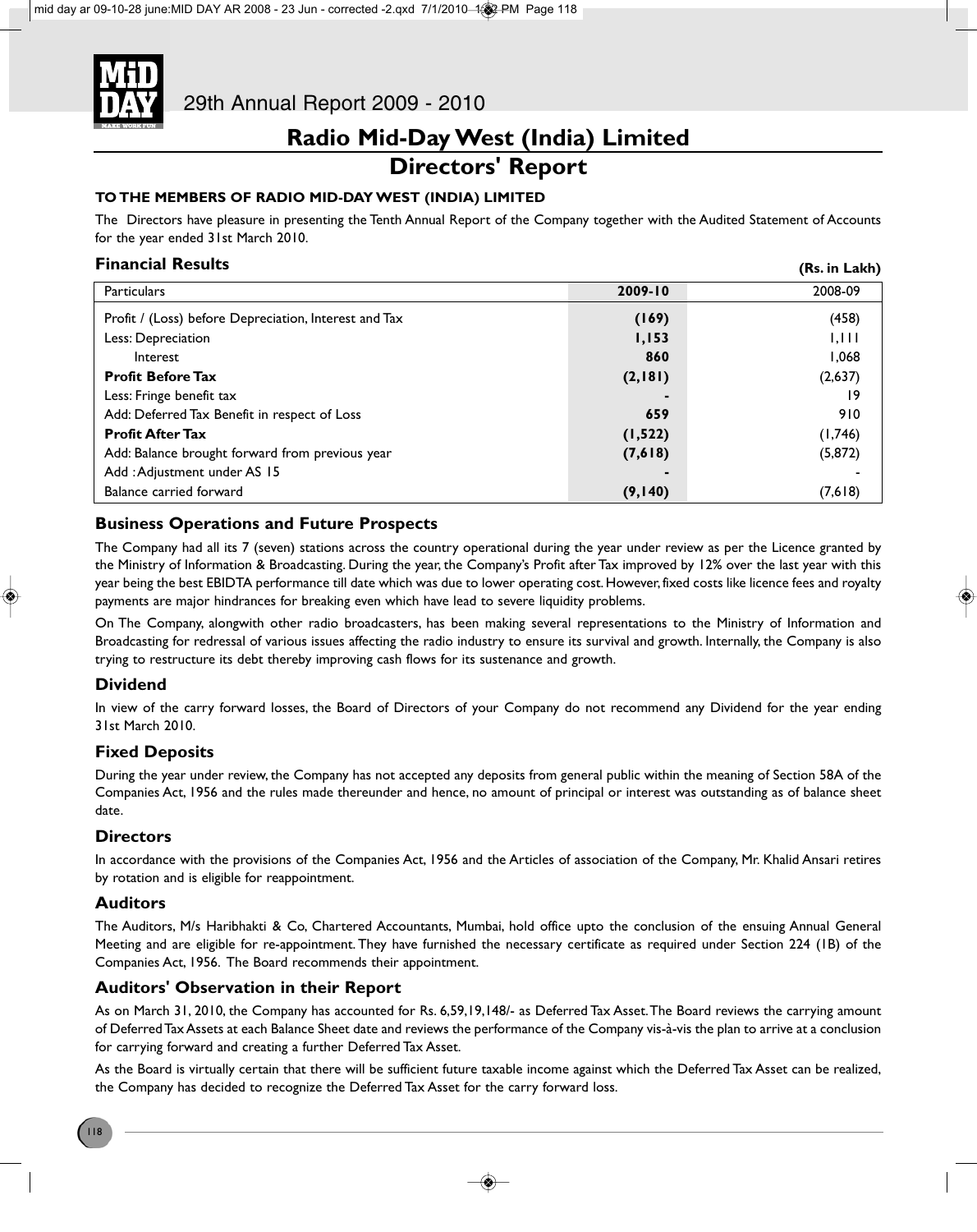

# **Radio Mid-Day West (India) Limited Directors' Report**

The Company was facing severe liquidity crisis in the last year and therefore there has been a delay in depositing the Service tax amount with the concerned authorities. The Board is certain that with the external restructuring and internal measures to be taken by the Company in the current year, all outstanding payments of service tax shall be duly paid during the current financial year.

### **Particulars of Employees: -**

Since there are no eligible employees, the provisions laid down in Section 217 (2A) of the Companies Act, 1956 read with the Companies (Particulars of Employees) Rules, 1975 shall not be applicable.

### **Directors' Responsibility Statement :-**

The Directors confirm that: -

- 1. In the preparation of the annual accounts, the applicable Accounting Standards have been followed;
- 2. The selected and applied accounting policies are reasonable and prudent so as to give a true and fair view of the state of affairs of the Company as on 31st March, 2010;
- 3. Proper and sufficient care has been taken for the maintenance of adequate accounting records in accordance with the provisions of the Companies Act, 1956, for safeguarding the assets of the Company and for preventing and detecting fraud and other irregularities;
- 4. The annual accounts are prepared on a going concern basis.

### **Conservation of Energy, Technology Absorption and Foreign Exchange earning and outgo: -**

| a) Conservation of Energy   | $:$ NIL         |
|-----------------------------|-----------------|
| b) Technology Absorption    | $:$ NIL         |
| c) Foreign Exchange Earning | $:$ NIL         |
| d) Foreign Exchange Outgo   | $:$ Rs. 12 Lakh |
|                             |                 |

### **Acknowledgement: -**

The Board of Directors places on record their appreciation to all the employees of the Company for their outstanding contribution to the operations of the Company during the year under review. Your Directors also place on record their sincere appreciation of the wholehearted support extended by the Government and other Statutory Authorities, Company's Bankers, Business Associates, Auditors and all the stakeholders of the Company.

**For Radio Mid-Day West (India) Limited**

**Vineet Singh Hukmani** Manjit Ghoshal Managing Director **Director** Director

Place : Mumbai Date : May 5, 2010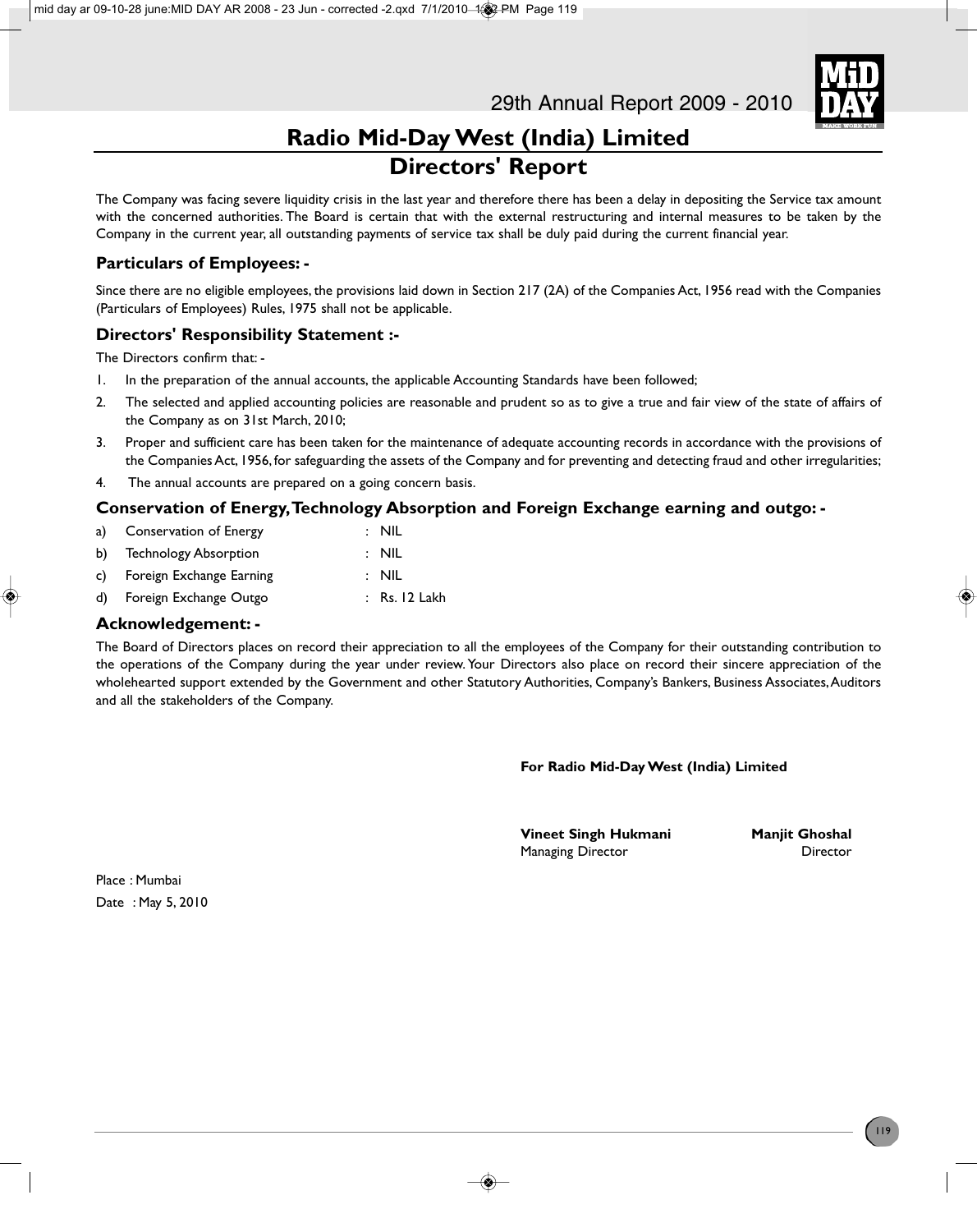

# **Radio Mid-Day West (India) Limited Annexure to Directors' Report**

Disclosures pursuant to the (Employee Stock Option Scheme and Employee Stock Purchase Scheme), Rules, 2002 are as under :

### **RMW Stock Option Scheme – 2007**

| a) | Options outstanding at the beginning of the year                                                                                                                                                                       | 5,50,000     |
|----|------------------------------------------------------------------------------------------------------------------------------------------------------------------------------------------------------------------------|--------------|
|    | Options granted during the year                                                                                                                                                                                        | <b>NIL</b>   |
| b) | The Pricing Formula                                                                                                                                                                                                    | At Par Value |
| c) | <b>Options Vested</b>                                                                                                                                                                                                  | <b>NIL</b>   |
| d) | Options Exercised (till 31.03.2010)                                                                                                                                                                                    | <b>NIL</b>   |
| e) | Total number of shares arising as a result of exercise of options                                                                                                                                                      | <b>NIL</b>   |
| f) | Options Lapsed                                                                                                                                                                                                         | 1,25,000     |
| g) | Variation of terms of Options                                                                                                                                                                                          | <b>NIL</b>   |
| h) | Money realized by Exercise of Options                                                                                                                                                                                  | <b>NIL</b>   |
| i) | Total number of options in force                                                                                                                                                                                       | 4,25,000     |
| j) | Employee wise details of options granted to;                                                                                                                                                                           |              |
|    | Senior managerial personnel;<br>(i)                                                                                                                                                                                    | <b>NIL</b>   |
|    | Any other employee who receives a grant in any one year of option amounting<br>(ii)<br>to 5% or more of option granted during that year.                                                                               | <b>NIL</b>   |
|    | Identified employees who were granted option, during any one year, equal to or<br>(iii)<br>exceeding 1% of the issued capital (excluding outstanding warrants and conversions)<br>of the company at the time of grant; | <b>NIL</b>   |
| k) | Diluted Earnings Per Share (EPS) pursuant to issue of shares on exercise of option                                                                                                                                     | N.A.         |
| I) | Weighted-average fair value of options granted during the year                                                                                                                                                         | N.A          |

### **Fair Value:**

Since the shares are not listed, the Fair Value of the options has been estimated on the date of grant using the Weighted Average Price of Shares issued till the date of first grant.

### **The various assumptions considered in the pricing model are:**

|                                                                        | March 31, 2010 |
|------------------------------------------------------------------------|----------------|
| Risk-free interest rate                                                | 8%             |
| Expected life of options                                               | N.A.           |
| <b>Expected volatility</b>                                             | N.A.           |
| Expected dividends                                                     | N.A.           |
| The fair value of the underlying share<br>at the time of option grant. | $Rs. 13/-$     |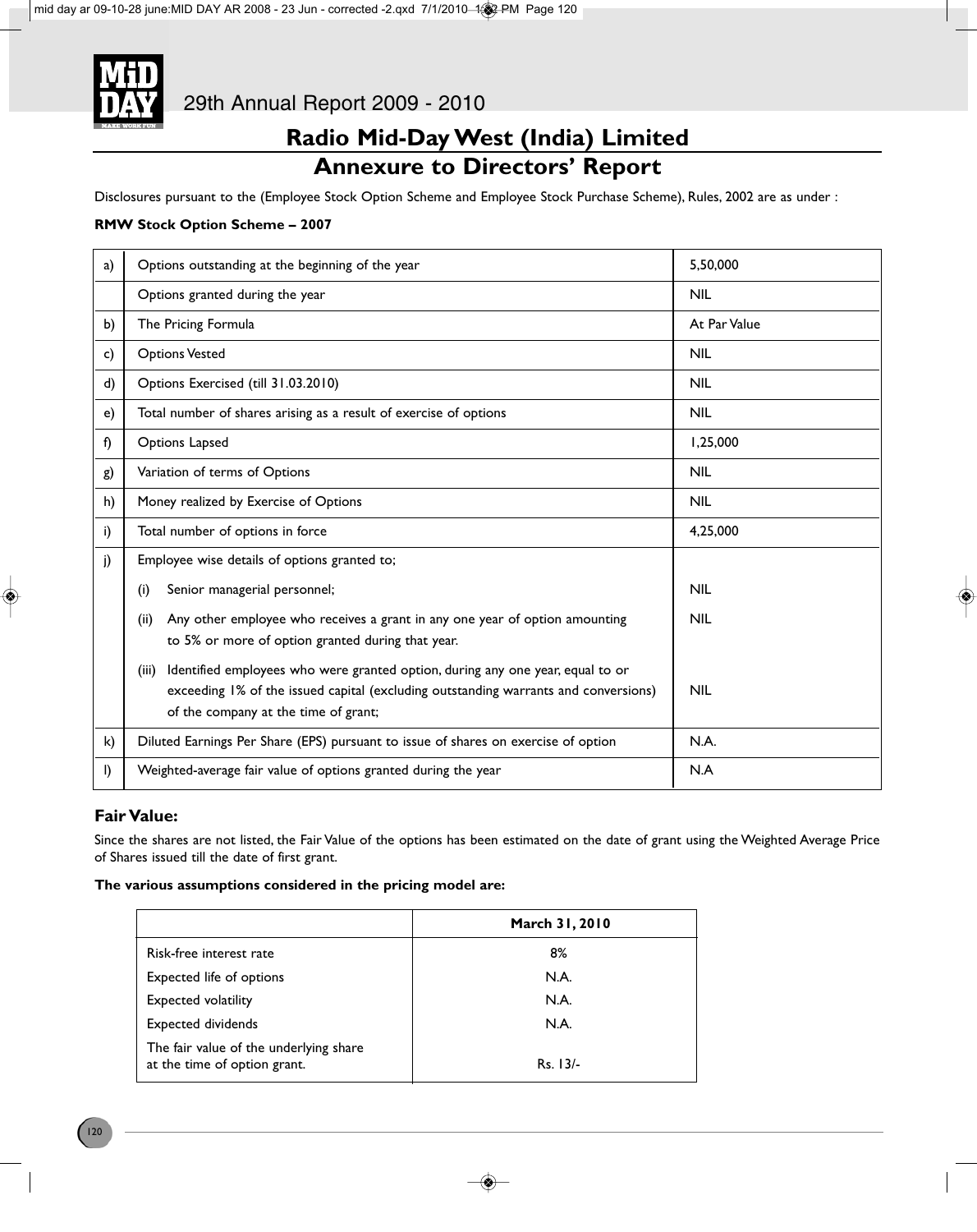

# **Radio Mid-Day West (India) Limited Auditor's Report**

### **To the Members of Radio MidDay West (India) Limited**

- 1. We have audited the attached Balance Sheet of Radio MidDay West (India) Limited, as at 31st March 2010, the Profit and Loss Account and also the Cash Flow Statement for the year ended on that date annexed thereto. These financial statements are the responsibility of the company's management. Our responsibility is to express an opinion on these financial statements based on our audit.
- 2. We conducted our audit in accordance with the auditing standards generally accepted in India. Those Standards require that we plan and perform the audit to obtain reasonable assurance about whether the financial statements are free of material misstatement. An audit includes examining, on a test basis, evidence supporting the amounts and disclosures in the financial statements. An audit also includes assessing the accounting principles used and significant estimates made by management, as well as evaluating the overall financial statement presentation. We believe that our audit provides a reasonable basis for our opinion.
- 3. As required by the Companies (Auditor's Report) Order, 2003 issued by the Central Government of India in terms of sub-section (4A) of section 227 of the Companies Act. 1956 we enclose in the Annexure a statement on the matters specified in paragraphs 4 and 5 of the said Order.
- 4. Further to our comments in the Annexure referred to above, we report that:
	- (i) We have obtained all the information and explanations, which to the best of our knowledge and belief were necessary for the purposes of our audit;
	- (ii) In our opinion, proper books of account as required by law have been kept by the company so far as appears from our examination of those books;
	- (iii) The Balance Sheet, Profit and Loss Account and Cash Flow Statement dealt with by this report are in agreement with the books of account;
	- (iv) In our opinion, the Balance Sheet, Profit and Loss Account and Cash Flow Statement dealt with by this report comply with the Accounting Standards referred to in sub-section (3C) of section 211 of the Companies Act, 1956. *Attention is drawn to Note no. (f) of Schedule 16 of the Profit and Loss Account. The management has considered factors like expected profits in future, to recognize deferred tax assets of Rs. 6,56,11,539 during the year and of Rs. 45,94,88,012 as on the Balance Sheet date on account of unabsorbed tax losses and depreciation. We are unable to comment whether these can be considered as 'virtual certainty' prescribed under Accounting Standard 22 - Accounting for Taxes on Income, to recognize such assets.*
	- (v) Based on the written representations received from the directors, as on 31st March 2010 and taken on record by the Board of Directors, we report that none of the directors are disqualified as on 31st March 2010 from being appointed as a director in terms of clause (g) of sub-section (1) of section 274 of the Companies Act, 1956;
	- (vi) Subject to our observations in para (iv) above and the consequential effect thereof, in our opinion, and to the best of our information and according to the explanations given to us, the said accounts give the information required by the Companies Act, 1956 in the manner so required and give a true and fair view in conformity with the accounting principles generally accepted in India:
		- (a) in the case of the Balance Sheet, of the state of affairs of the company as at 31st March 2010;
		- (b) in the case of the Profit & Loss account, of the loss for the year ended on that date; and
		- (c) in the case of the Cash Flow statement, of the cash flows for the year ended on that date

For **Haribhakti & Co.** Chartered Accountants Firm Reg. No. 103523W

**Chetan Desai** Partner Membership No. 17000

Place : Mumbai Date : May 5, 2010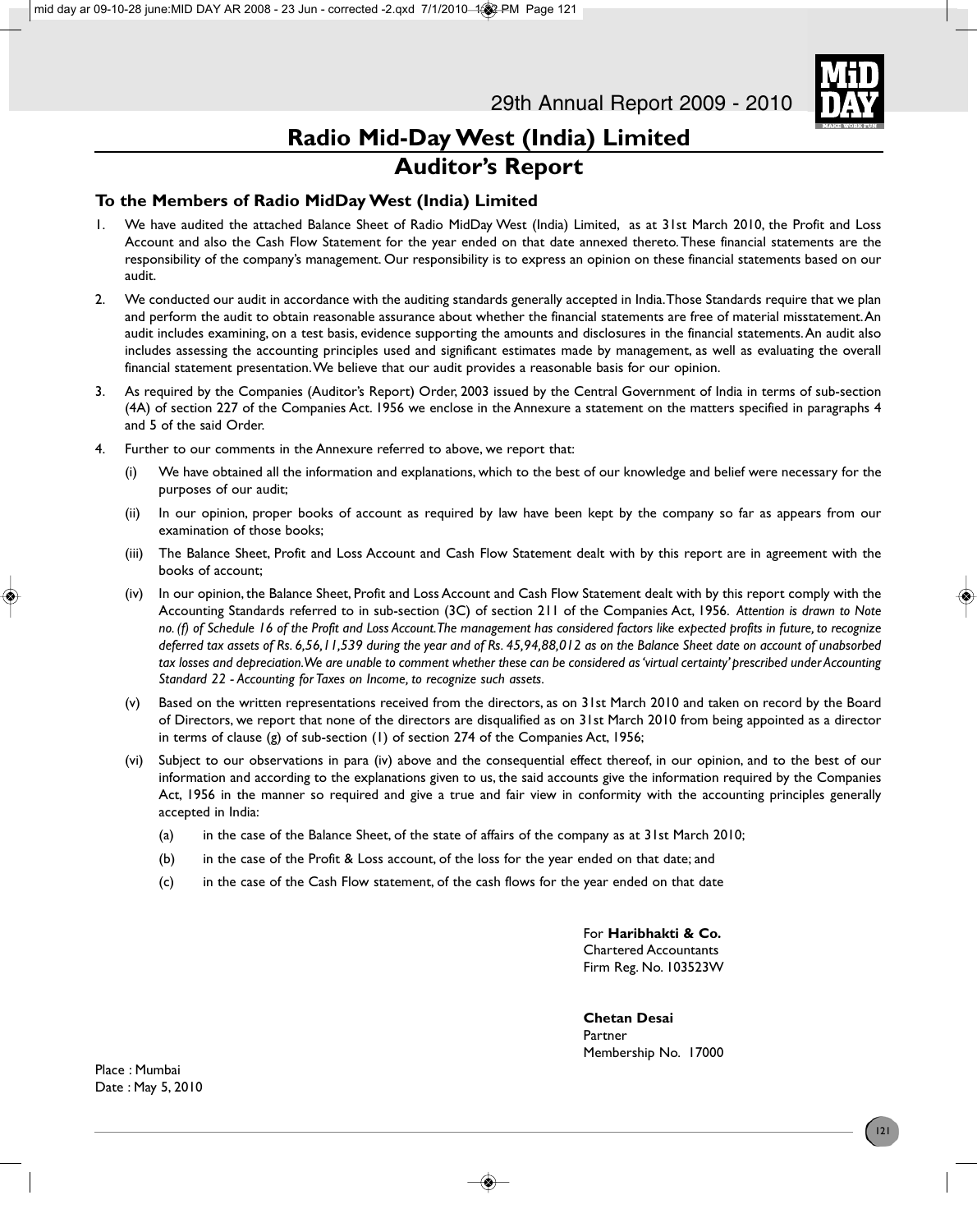

## **Annexures to Auditor's Report**

### **ANNEXURE REFERRED TO IN PARA 3 OF OUR AUDIT REPORT**

### **I. Fixed Assets:**

- 1. The company has maintained proper records showing full particulars, including quantitative details and situation of fixed assets.
- 2. The fixed assets of the company have been physically verified by the management during the year and no material discrepancies between the book records and the physical inventory have been noticed. In our opinion, the frequency of verification is reasonable.
- 3. In our opinion and according to the information and explanations given to us, a substantial part of fixed assets has not been disposed of by the company during the year.

### **II. Inventories:**

4. The company does not hold any inventory and hence Clause 4(ii) is not applicable to the Company.

### **III. Internal Controls:**

5. In our opinion and according to the information and explanations given to us, there exists an adequate internal control system commensurate with the size of the Company and the nature of its business with regard to purchase of fixed assets and with regard to the sale of services. During the course of our audit, we have not observed any continuing failure to correct weakness in internal control system of the company.

### **IV. Transactions with parties under section 301 of the Companies Act, 1956:**

- 6. According to the information and explanations given to us, we are of the opinion that the particulars of contracts or arrangements referred to in section 301 of the Companies Act, 1956 that need to be entered into the register maintained under section 301 have been so entered.
- 7. In our opinion and according to the information and explanations given to us, the transactions made in pursuance of such contracts or arrangements exceeding value of Rupees five lakh have been entered into during the financial year at prices which are reasonable having regard to the prevailing market prices at the relevant time.

### **V. Loans and Advances:**

- 8. As informed the Company has not granted any loans, secured or unsecured, to companies, firms or other parties covered in the register maintained under Section 301 of the Companies Act, 1956.
- 9. According to the information and explanation given to us, the company has not taken any loan, secured or unsecured, from companies, firms or other parties listed in the register maintained under Section 301 of the Companies Act 1956 except loan of Rs. 583.75 lakh from the holding company and loan of Rs. 80 lakh from a fellow subsidiary. The year end balance is 2529.09 lakh.
- 10. According to the information and explanation given to us, rate of interest and other terms and conditions of loan taken are not prejudicial to the interest of the company.
- 11. In respect of the aforesaid loans, the company is regular in repaying the principal amounts as stipulated and has been regular in payment of interest.
- 12. The company has not granted any loans and advances on the basis of security by way of pledge of shares, debentures and other securities.

### **VI. Deposits:**

13. During the year, the Company has not accepted any deposits within the meaning of Section 58A and Section 58AA of the Companies Act or any other relevant provisions of the Act and the Rules framed thereunder.

#### **VII. Internal Audit:**

14. In our opinion, the company's internal audit system is commensurate with its size and nature of the business.

### **VIII.Statutory Payments:**

15. According to the books and records as produced and examined by us in accordance with the generally accepted auditing practices in India and also based on the management representations, *except payments of Service Tax,* undisputed statutory dues in respect of Provident Fund, Investor Education and Protection Fund, Employees State Insurance, Customs Duty, Income Tax, Service Tax, and any other statutory dues have generally been regularly deposited by the company with the appropriate authorities in India. The Company has not deposited Service Tax the details of which are as follows: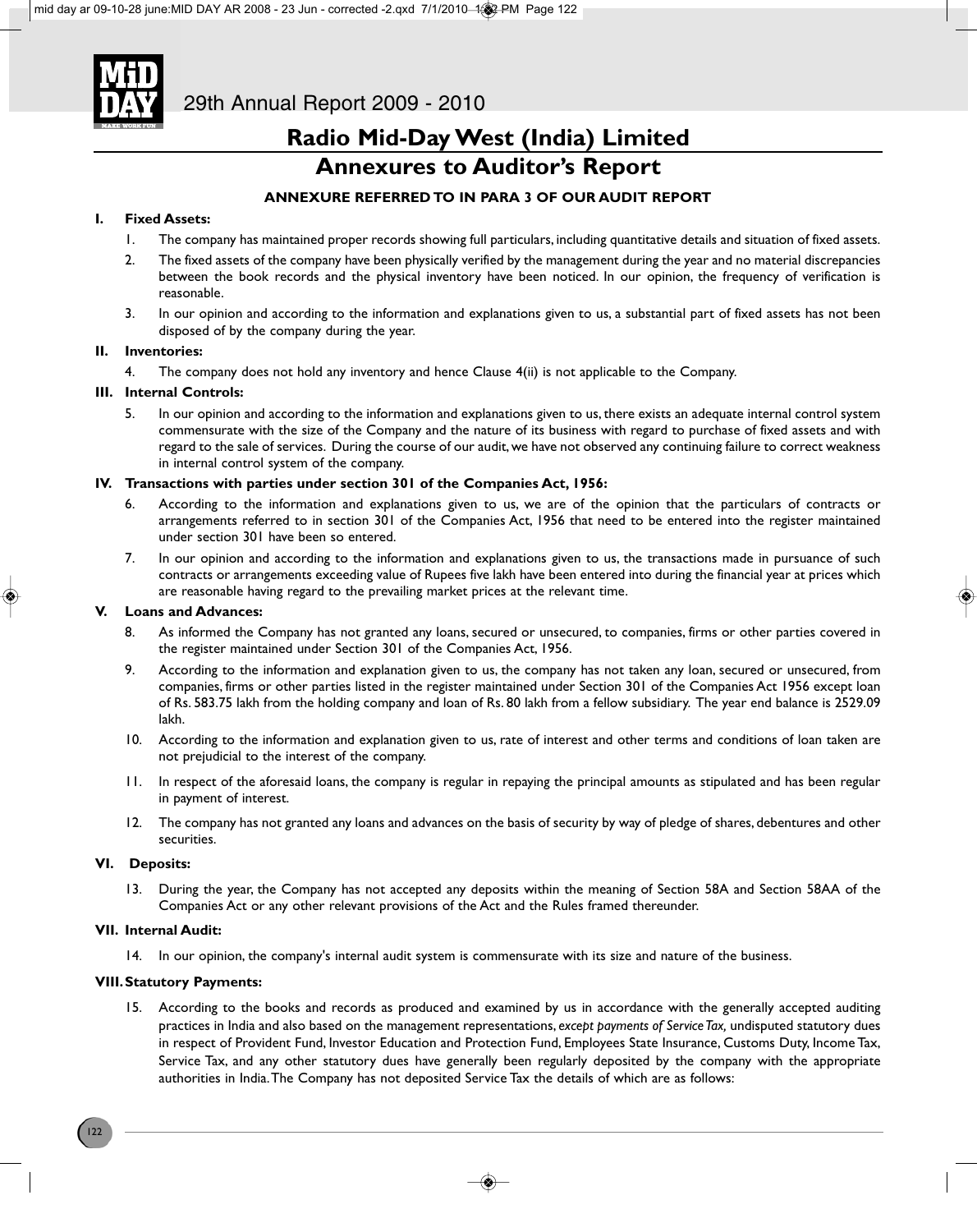

for which it is 31st March 2010.

# **Radio Mid-Day West (India) Limited**

| <b>Annexures to Augitor's Report</b> |                       |                    |                                              |                                             |  |
|--------------------------------------|-----------------------|--------------------|----------------------------------------------|---------------------------------------------|--|
| Name of the statute                  | Nature of<br>the dues | <b>Amount (Rs)</b> | <b>Period to which</b><br>the amount relates | Due Date                                    |  |
| The Finance Act 1994                 | Service Tax           | 210.02 lakh        | June 2009 to<br>March 2010                   | 5th of the successive<br>month except March |  |

### **Annexures to Auditor's Report**

As regards Service Tax, the Company has not been recovering and paying to the authorities such taxes in respect of relevant transactions with related parties the amount of which is not quantifiable.

- 16. According to the information and explanations given to us, there were no undisputed dues as at the last day of the financial year which were outstanding for a period of more than six months from the date they became due except service tax of Rs. 64.33 lakh (including interest of Rs. 5.05 lakh).
- 17. As per the information and explanations given to us by the company, as at 31st March, 2009 there have been no disputed dues that have not been deposited with the respective authorities in respect of Income Tax, Service Tax etc.
- 18. According to the records of the company, it has not defaulted in repayment of its dues to any financial institution or banks.

### **IX. Losses:**

19. The accumulated losses of the company at the end of the financial year exceeds fifty percent of its net worth. The company has incurred cash losses in the current financial year and in the immediately preceding financial year.

### **X. Guarantees:**

20. As per the information and explanations given to us the company has not given any counter guarantees for loans taken by others from banks or financial institutions

### **XI. Utilisation of funds:**

- 21. On the basis of review of utilization of funds pertaining to term loans on overall basis and related information as made available to us the term loans taken by the company have been applied for the purposes for which they were taken.
- 22. On the basis of review of utilization of funds, which is based on overall examination of Balance Sheet of the Company, related information made available to us and as represented to us by the management, funds raised on short term basis amounting to Rs. 1157.32 lakh have been used for long term purposes.

### **XII. Miscellaneous:**

- 23. In our opinion, the company is not dealing in or trading in shares, securities, debentures and other investments. Accordingly, the provisions of clause 4(xiv) of the Companies (Auditor's Report) Order, 2004 (as amended) are not applicable to the Company.
- 24. During the course of our examination of the books and records of the Company, carried out in accordance with the generally accepted auditing practices in India, and according to the information and explanations given to us, we have neither come across any instance of fraud on or by the Company, noticed or reported during the year, nor have we been informed of such case by the management.
- 25. We are informed that the Central Government has not prescribed maintenance of cost records under Section 209 (1)(d) of the Companies Act, 1956 for the activities carried by the company.
- 26. According to information and explanation given to us, the company has made preferential allotment of preference shares to its holding company, the price of which in our opinion is not prejudicial to the interest of the Company.
- 27. According to information and explanation given to us, the company has not raised any money by public issue.
- 28. In our opinion, the company is not a chit fund / mutual benefit fund / society. Therefore, the provisions of clause 4(xiii) of the order are not applicable to the company.

For **Haribhakti & Co.** Chartered Accountants Firm Regn. No. 103523W

**Chetan Desai** Partner Place : Mumbai Membership No. 17000

Date : May 5, 2010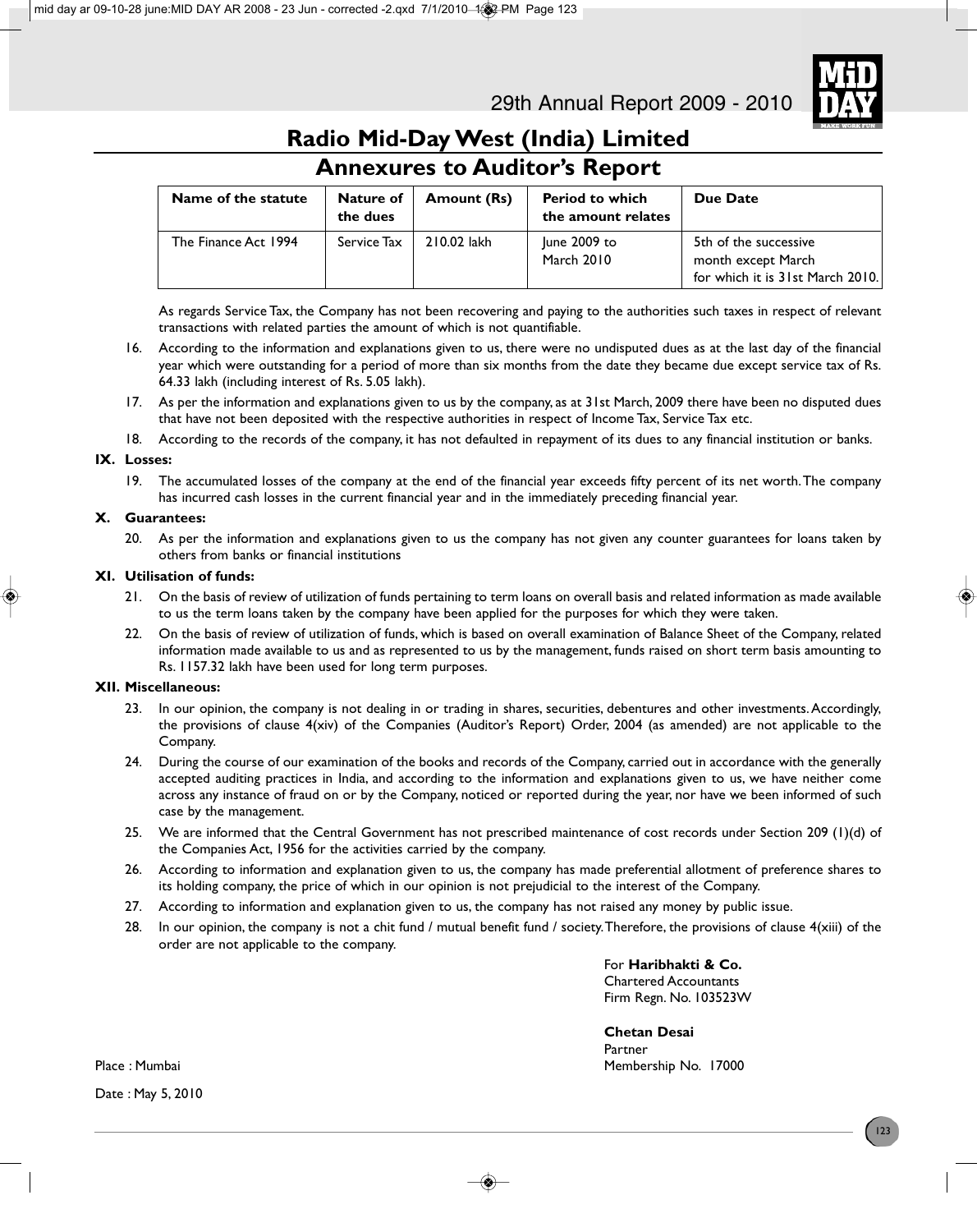

**Balance Sheet as at 31st March, 2010**

|                                                          | <b>SCHEDULE</b> | As at<br>Mar 31, 2010<br>Rs. | As at<br>Mar 31, 2009<br>Rs. |
|----------------------------------------------------------|-----------------|------------------------------|------------------------------|
| <b>SOURCES OF FUNDS</b>                                  |                 |                              |                              |
| <b>Shareholders' funds</b>                               |                 |                              |                              |
| Share capital                                            |                 |                              |                              |
| Share capital                                            | $\mathbf{I}$    | 1,26,51,97,610               | 1,00,74,97,610               |
| <b>Reserves &amp; Surplus</b>                            |                 |                              |                              |
| Share Premium                                            | $\overline{2}$  | 28, 29, 26, 247              | 28, 29, 26, 247              |
| Loan funds                                               |                 |                              |                              |
| Secured Ioan                                             | 3               | 35,77,66,692                 | 40,98,56,755                 |
| Unsecured loan                                           | 4               | 25,29,08,836                 | 47,72,33,390                 |
|                                                          |                 | 2,15,87,99,384               | 2, 17, 75, 14, 001           |
| <b>APPLICATION OF FUNDS</b>                              |                 |                              |                              |
| <b>Fixed assets</b>                                      | 5               |                              |                              |
| Gross block                                              |                 | 1,20,67,73,495               | 1,20,30,86,737               |
| Less:- Depreciation                                      |                 | 42,59,57,925                 | 31, 21, 47, 782              |
| Net Block                                                |                 | 78,08,15,570                 | 89,09,38,955                 |
| Add: Capital Work in Progress including Capital Advances |                 | 73,517,155                   | 7,28,89,712                  |
|                                                          |                 | 85, 43, 32, 725              | 96, 38, 28, 667              |
| Deferred tax asset                                       |                 | 44,84,27,724                 | 38,25,08,576                 |
| Current assets, loans and advances                       |                 |                              |                              |
| Sundry debtors                                           | 6               | 14,55,08,405                 | 15,03,60,405                 |
| Cash and bank balances                                   | 7               | 1,83,02,449                  | 5,68,14,256                  |
| Loans and advances                                       | 8               | 6,37,13,643                  | 7,10,93,072                  |
|                                                          |                 | 22,75,24,497                 | 27,82,67,733                 |
| <b>Less:- Current liabilities</b>                        |                 |                              |                              |
| <b>Current liabilities</b>                               | 9               | 28,34,79,741                 | 20,77,21,001                 |
| Provisions                                               | 10              | 20,09,235                    | 11,73,485                    |
|                                                          |                 | 28,54,88,976                 | 20,88,94,486                 |
| <b>Net current assets</b>                                |                 | (5, 79, 64, 479)             | 6,93,73,247                  |
| <b>Profit and loss account</b>                           |                 | 91,40,03,415                 | 76, 18, 03, 5 11             |
|                                                          |                 | 2,15,87,99,384               | 2, 17, 75, 14, 001           |
| Notes forming part of the accounts                       | 16              |                              |                              |

Schedules 1 to 16 referred to above form integral part of the Balance Sheet and the Profit & Loss account

As per our Report of even date attached For Haribhakti& Co. **For Radio Mid-Day West (India) Ltd.** Chartered Accountants

Membership No.: 17000 Place : Mumbai Date : May 5, 2010

**Chetan Desai Vineet Singh Hukmani Dilip Cherian Aarti Kathariya**

Company Secretary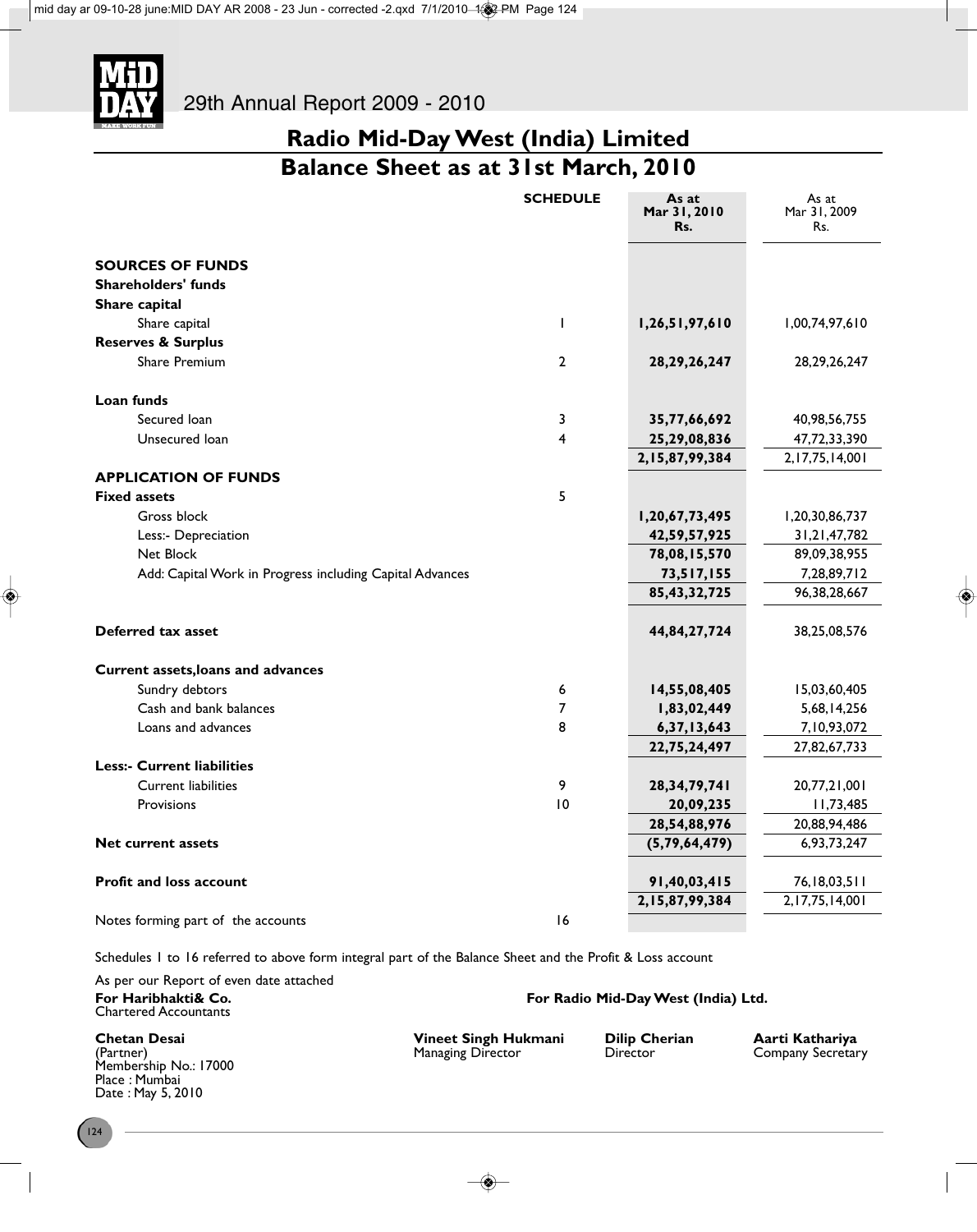29th Annual Report 2009 - 2010



# **Radio Mid-Day West (India) Limited**

# **Profit & Loss Account for the year ended 31st March, 2010**

|                                                               | <b>SCHEDULE</b> | As at<br>Mar 31, 2010<br>Rs. | As at<br>Mar 31, 2009<br>Rs. |
|---------------------------------------------------------------|-----------------|------------------------------|------------------------------|
| <b>INCOME</b>                                                 |                 |                              |                              |
| Airtime sales                                                 |                 | 30, 31, 13, 921              | 28,02,86,900                 |
| Other income                                                  | $\mathbf{H}$    | 5,28,261                     |                              |
|                                                               |                 | 30, 36, 42, 182              | 28,02,86,900                 |
| <b>EXPENDITURE</b>                                            |                 |                              |                              |
| Radio license fees                                            |                 | 3, 37, 51, 440               | 3,25,97,668                  |
| Employee cost                                                 | 12              | 7,94,09,650                  | 9, 14, 31, 346               |
| Operating expenses                                            | 13              | 13,88,67,924                 | 13,09,68,438                 |
| General & Administration Expenses                             | 4               | 6,85,11,895                  | 7,55,47,006                  |
| Finance charges (Net)                                         | 15              | 8,59,66,804                  | 10,23,75,723                 |
| Depreciation & Amortisation                                   |                 | 11,52,53,521                 | 11,10,64,366                 |
|                                                               |                 | 52, 17, 61, 234              | 54,39,84,547                 |
| Net Loss for the year                                         |                 | (21, 81, 19, 052)            | (26, 36, 97, 647)            |
| Fringe Benefit Tax                                            |                 |                              | 18,90,425                    |
| Deferred tax benefit                                          |                 | 6,59,19,148                  | 9,09,66,918                  |
| Net Loss For the Year                                         |                 | (15, 21, 99, 904)            | (17, 46, 21, 154)            |
| Add Loss brought forward                                      |                 | (76, 18, 03, 511)            | (58,71,82,357)               |
| Net loss carried to the Balance Sheet                         |                 | (91, 40, 03, 415)            | (76, 18, 03, 511)            |
| Earning Per Share (Basic & Diluted) (F.V. per share Rs. 10/-) |                 | (1.70)                       | (1.73)                       |
| Notes forming part of the accounts                            | 16              |                              |                              |

As per our Report of even date attached

| For Haribhakti& Co.<br><b>Chartered Accountants</b> | For Radio Mid-Day West (India) Ltd. |                      |                   |
|-----------------------------------------------------|-------------------------------------|----------------------|-------------------|
| <b>Chetan Desai</b>                                 | Vineet Singh Hukmani                | <b>Dilip Cherian</b> | Aarti Kathariya   |
| (Partner)                                           | <b>Managing Director</b>            | Director             | Company Secretary |
| Membership No.: 17000                               |                                     |                      |                   |
| Place: Mumbai                                       |                                     |                      |                   |
| Date: May 5, 2010                                   |                                     |                      |                   |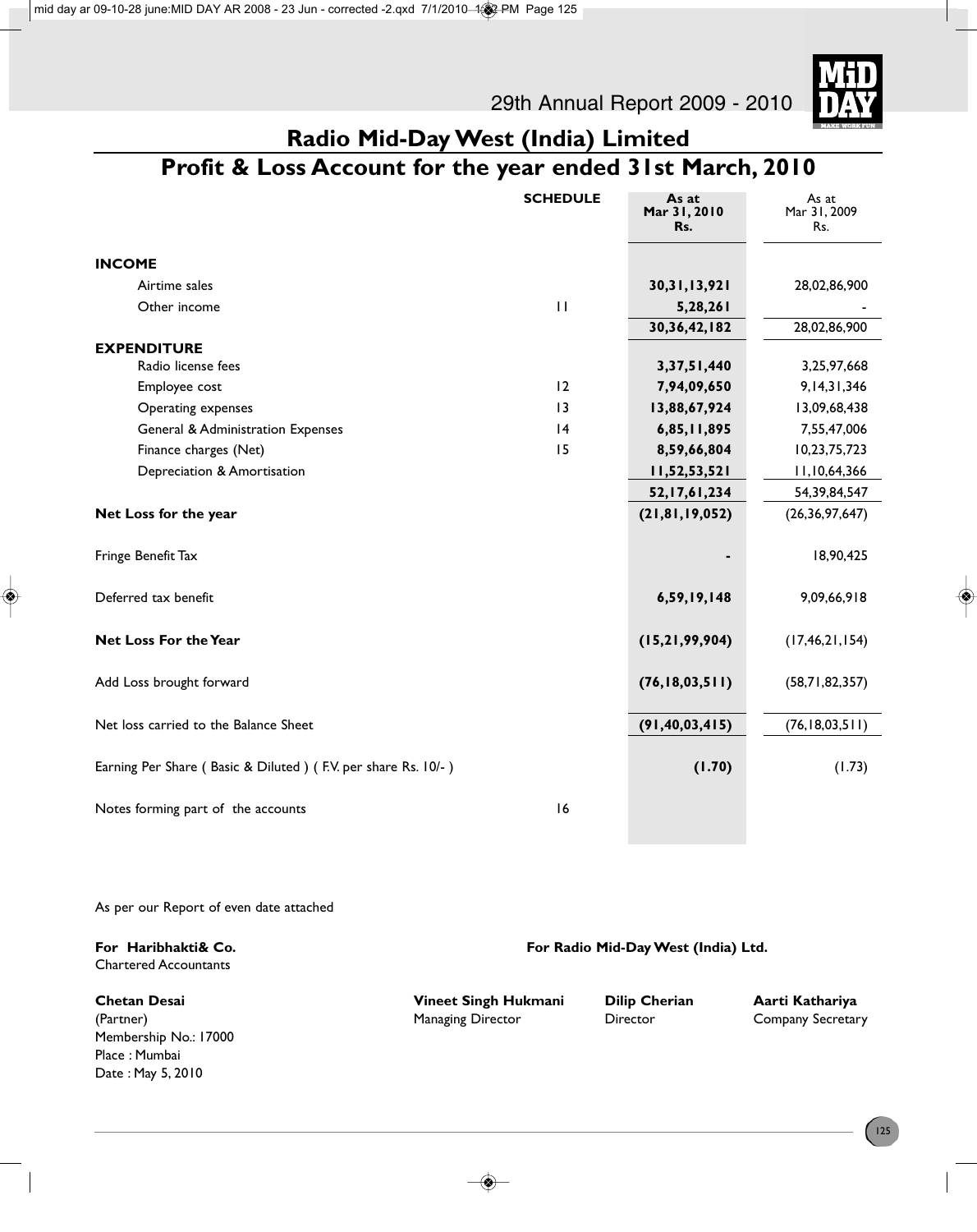

# **Radio Mid-Day West (India) Limited Schedules forming part of Balance Sheet**

|    |                                                                                                                                                                                                                                                                                                                                                                                                                                               | As at<br>Mar 31, 2010<br>Rs. | As at<br>Mar 31, 2009<br>Rs. |
|----|-----------------------------------------------------------------------------------------------------------------------------------------------------------------------------------------------------------------------------------------------------------------------------------------------------------------------------------------------------------------------------------------------------------------------------------------------|------------------------------|------------------------------|
| Ι. | Share capital                                                                                                                                                                                                                                                                                                                                                                                                                                 |                              |                              |
|    | <b>Authorised capital</b>                                                                                                                                                                                                                                                                                                                                                                                                                     |                              |                              |
|    | 10,42,30,000 Equity shares of Rs.10/- each (11,00,00,000)                                                                                                                                                                                                                                                                                                                                                                                     |                              |                              |
|    | Equity shares of Rs. 10/- each)                                                                                                                                                                                                                                                                                                                                                                                                               | 1,04,23,00,000               | 1,10,00,00,000               |
|    | 2,57,70,000 Preference shares of Rs.10/- each                                                                                                                                                                                                                                                                                                                                                                                                 |                              |                              |
|    | (Previous Year: Nil)                                                                                                                                                                                                                                                                                                                                                                                                                          | 25,77,00,000                 |                              |
|    |                                                                                                                                                                                                                                                                                                                                                                                                                                               | 1,30,00,00,000               | 1,10,00,00,000               |
|    | Issued, subscribed and paid-up capital<br>10,07,49,761 Equity shares of Rs.10/- each fully paid-up<br>(10,07,49,761 Equity shares of Rs. 10/- each)<br>Of the above 7,04,60,261 (7,04,60,261) shares are held by the                                                                                                                                                                                                                          | 1,00,74,97,610               | 1,00,74,97,610               |
|    | Holding Company Mid-Day Multimedia Ltd.<br>Of the above 1,77,212 Equity Shares have been issued as Bonus by                                                                                                                                                                                                                                                                                                                                   |                              |                              |
|    | capitalisation of Securities Premium.<br>2,57,70,000 11.5% Optionally Convertible Cumulative Preference<br>shares of Rs.10/- each fully paid up.<br>Convertible at the option of the holder at the premium of Rs.8 per share                                                                                                                                                                                                                  | 25,77,00,000                 |                              |
|    | or to be redeemed at the completion of 20 years                                                                                                                                                                                                                                                                                                                                                                                               | 1,26,51,97,610               | 1,00,74,97,610               |
|    | (Previous year Nil)                                                                                                                                                                                                                                                                                                                                                                                                                           |                              |                              |
| 2. | <b>Reserves and Surplus</b>                                                                                                                                                                                                                                                                                                                                                                                                                   |                              |                              |
|    | <b>Share Premium</b>                                                                                                                                                                                                                                                                                                                                                                                                                          |                              |                              |
|    | Balance as per last Balance Sheet                                                                                                                                                                                                                                                                                                                                                                                                             | 28, 29, 26, 247              | 28, 29, 26, 247              |
|    |                                                                                                                                                                                                                                                                                                                                                                                                                                               | 28, 29, 26, 247              | 28, 29, 26, 247              |
| 3. | <b>Secured loans</b><br>Cash Credit<br>(Secured against hypothecation of Book Debts and further secured by<br>pari-passu charge on movable and immovable assets of the company, present<br>and future, as well as that of Mid-Day Multimedia Limited and further secured by<br>personal guarantees of Chairman and Managing Director of the<br>Mid-Day Multimedia Limited respectively and Corporate guarantee of<br>Mid-Day Multimedia Ltd.) | 5,77,66,692                  | 83,56,755                    |
|    | Term loan                                                                                                                                                                                                                                                                                                                                                                                                                                     |                              | 15,00,000                    |
|    | (Secured against movable and immovable assets of the company, present and<br>future, having pari-passu charge on such assets of the company as well as that<br>of Mid-Day Multimedia Limited and further secured by personal guarantees of<br>Chaiman and Managing Director of the Mid-Day Multimedia Limited and<br>Corporate gurantee of Mid-Day Multimedia Ltd.Instalment due within<br>a year Rs. Nil (Rs.15 lakh).                       |                              |                              |
|    | <b>Term loan</b><br>(Secured against movable and immovable assets of the                                                                                                                                                                                                                                                                                                                                                                      | 30,00,00,000                 | 40,00,00,000                 |
|    | company, present and future, having pari-passu charge on<br>such assets of the Company and further secured by personal<br>guarantees of Chaiman and Managing Director of Mid-Day<br>Multimedia Limited and also secured by Corporate guarantee of Mid-Day Multimedia Ltd.)<br>Installment due within a year Rs.10 Cr (Rs.10 Cr).                                                                                                              |                              |                              |
|    |                                                                                                                                                                                                                                                                                                                                                                                                                                               | 35,77,66,692                 | 40,98,56,755                 |
| 4. | <b>Unsecured loan</b>                                                                                                                                                                                                                                                                                                                                                                                                                         |                              |                              |
|    | Inter Corporate Deposit                                                                                                                                                                                                                                                                                                                                                                                                                       | 25,29,08,836                 | 47,72,33,390                 |
|    |                                                                                                                                                                                                                                                                                                                                                                                                                                               | 25,29,08,836                 | 47,72,33,390                 |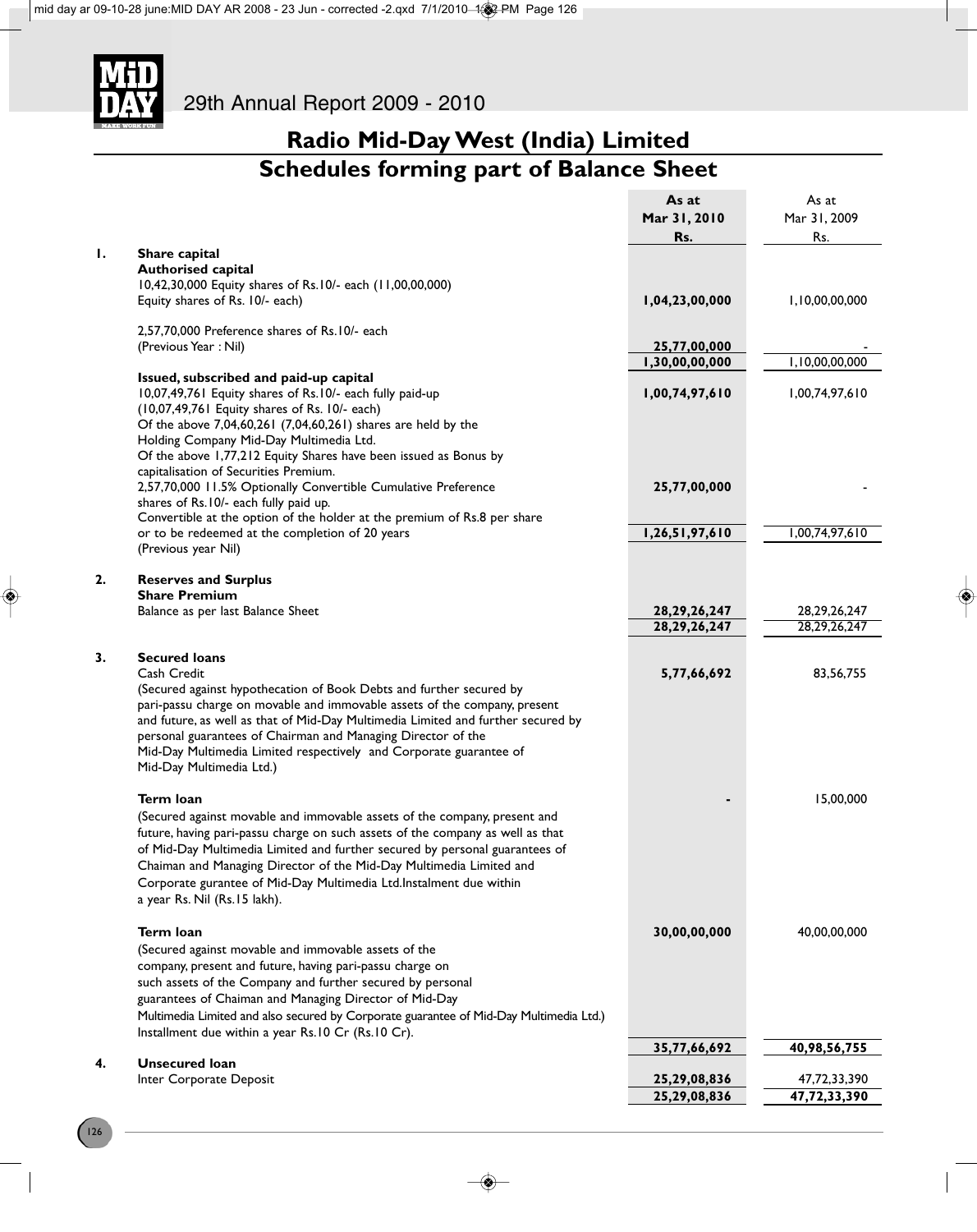# SCHEDULE-5 **SCHEDULE - 5**

# FIXED ASSETS SCHEDULE AS AT MARCH 31, 2010 **FIXED ASSETS SCHEDULE AS AT MARCH 31, 2010**

| PARTICULARS             |                  | <b>GROSS BLOCK</b> |                   |                                           |                  | <b>DEPRECIATION</b>    |                   |                    | NET BLOCK           |                     |
|-------------------------|------------------|--------------------|-------------------|-------------------------------------------|------------------|------------------------|-------------------|--------------------|---------------------|---------------------|
|                         | AsAt<br>1.4.2009 | Iditions<br>ৰ      | <b>Deductions</b> | As at<br>31.03.2010                       | As at<br>.4.2009 | Charge for<br>the year | <b>Deductions</b> | 31.03.2010<br>Upto | 31.03.2010<br>As at | 31.03.2009<br>As at |
| OWN ASSETS:             |                  |                    |                   |                                           |                  |                        |                   |                    |                     |                     |
| Building                | 54,41,562        | 10,26,614          | $\mathbf{r}$      | 64,68,176                                 | 4, 12, 923       | 3,50,575               | $\mathbf{r}$      | 7,63,498           | 57,04,678           | 50,28,639           |
| Studio equipment        | 2,32,32,210      | 20,31,601          | r.                | 2,52,63,81                                | 1,7,66,355       | 28,63,663              |                   | 46,30,018          | ,06,33,793          | 1,14,65,855         |
| Transmitter             | 4, 18, 76, 45    | 1,47,140           |                   | 4,20,23,591                               | 99,26,824        | 2,  3, 7 5             |                   | 1,11,40,539        | 3,08,83,052         | 3,19,49,627         |
| Furniture and fixtures  | 3,34,09,753      | 1,70,941           | $\blacksquare$    | 3,45,80,694                               | 66,32,889        | 21,83,900              | f.                | 88,16,789          | 2,57,63,905         | 2,67,76,864         |
| Office Equipments       | 33,59,702        | 4,84,305           |                   | 38,44,007                                 | 3,67,087         | 1,17,501               |                   | 4,84,588           | 33,59,419           | 29,92,615           |
| Computers               | 1, 19, 90, 288   | 1,11,15            | 11,77,942         | 1,09,23,497                               | 58,44,161        | 15,39,801              | 1, 77, 942        | 62,06,020          | 47, 17, 477         | 61,46,127           |
| Motor Vehicles          | 3,58,707         |                    | 3,58,707          |                                           | 2,47,544         | 17,892                 | 2,65,436          |                    |                     | 1,11,163            |
| Air-conditioners        | 53,06,024        | 2,51,655           | $\mathbf{r}$      | 55,57,679                                 | 7,57,828         | 2,60,641               | $\blacksquare$    | 10,18,469          | 45,39,210           | 45,48,196           |
| Audio-visual equipments | 2,62,636         | $\blacksquare$     | $\mathbf{r}$      | 2,62,636                                  | 42,920           | 12,470                 | $\blacksquare$    | 55,390             | 2,07,246            | 2,19,716            |
| Computer software       | 60,02,964        | $\blacksquare$     | $\blacksquare$    | 60,02,964                                 | 26, 18, 024      | 2,00,592               |                   | 38, 18, 616        | 21,84,348           | 33,84,940           |
| LEASED ASSETS:          |                  |                    |                   |                                           |                  |                        |                   |                    |                     |                     |
| Studio equipment        | 2,03,31,161      | $\blacksquare$     | $\mathbf{r}$      | 2,03,31,161                               | 25,29,508        | 5,08,57                | $\blacksquare$    | 40,38,079          | 1,62,93,082         | 1,78,01,653         |
| Transmitter             | 2,49,36,473      | ĭ.                 | $\blacksquare$    | 2,49,36,473                               | 23,00,927        | 3,16,638               | $\blacksquare$    | 36,17,565          | 2, 13, 18, 908      | 2,26,35,546         |
| Furniture and fixtures  | 2,83, 17, 27     | $\mathbf{r}$       | $\blacksquare$    | 2,83, 17,27                               | 31, 14, 806      | 17,52,616              |                   | 48,67,422          | 2,34,49,849         | 2,52,02,465         |
| Office Equipments       | 10,35,232        | $\mathbf{r}$       |                   | 10,35,232                                 | 1,22,013         | 49,184                 |                   | 1,71,197           | 8,64,035            | 9, 13, 219          |
| Computers               | 2,09,34,779      | $\mathbf{r}$       | $\blacksquare$    | 2,09,34,779                               | 53,83,161        | 33,95,347              |                   | 97,78,508          | 1,11,56,271         | 45,51,618           |
| Air-conditioners        | 30,37,826        | $\blacksquare$     |                   | 30,37,826                                 | 2, 15, 462       | 1,45,039               |                   | 3,60,501           | 26,77,325           | 28,22,364           |
| Audio-visual equipments |                  | $\blacksquare$     |                   |                                           |                  |                        |                   |                    |                     |                     |
| One Time Entry Fees     | 97,32,53,698     | $\blacksquare$     |                   | 97,32,53,698                              | 25,88,65,350     | 9,73,25,376            |                   | 35,61,90,726       | 61,70,62,972        | 71,43,88,348        |
| Total                   | 1,20,30,86,737   | , 23, 407<br>55    | 5,36,649          | 1,20,67,73,495                            | 31,21,47,782     | 11,52,53,52            | 4,43,378          | 42,59,57,925       | 78,08,15,570        | 89,09,38,955        |
| Previous Year           | 1,15,91,68,361   | 4,45,48,418        |                   | 6,30,042   1,20,30,86,737   20, 11,57,386 |                  | 1,10,64,366            | 73,970            | 31,21,47,782       | 89,09,38,955        |                     |

**Radio Mid-Day West (India) Limited**

29th Annual Report 2009 - 2010

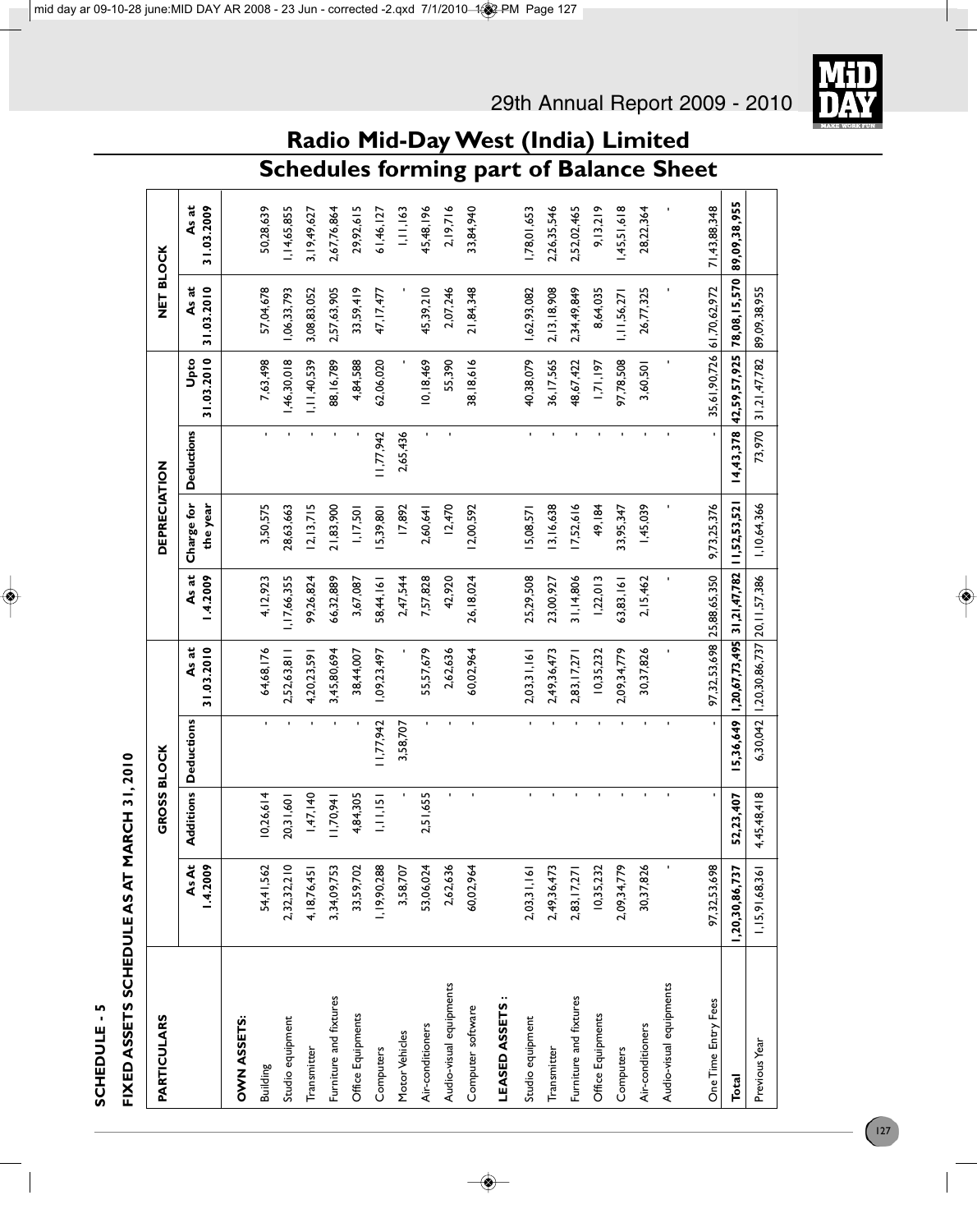

# **Schedules forming part of Balance Sheet**

|     |                                                               | As at          | As at        |
|-----|---------------------------------------------------------------|----------------|--------------|
|     |                                                               | Mar 31, 2010   | Mar 31, 2009 |
|     |                                                               | Rs.            | Rs.          |
|     |                                                               |                |              |
| 6.  | <b>Sundry Debtors</b>                                         |                |              |
|     | (unsecured and considered good, unless otherwise stated)      |                |              |
|     | Debts outstanding for a period exceeding six months           |                |              |
|     | Good                                                          | 4,94,83,219    | 6,16,86,608  |
|     | <b>Considered Doubtful</b>                                    | 1,23,76,856    | 63, 14, 578  |
|     | Debts outstanding for a period less than six months           | 9,60,25,185    | 8,86,73,797  |
|     | Less Provision for doubtful debts                             | 1,23,76,856    | 63, 14, 578  |
|     |                                                               | 14,55,08,405   | 15,03,60,405 |
|     |                                                               |                |              |
| 7.  | <b>Cash and bank balances</b>                                 |                |              |
|     | Cash on hand                                                  | 6,98,742       | 4,75,029     |
|     | Balances with scheduled banks in                              |                |              |
|     | -current accounts                                             | 36,52,945      | 1,34,99,556  |
|     | Deposit Account - (under lien with bank)                      | 6,50,763       | 2,95,39,671  |
|     | Margin money deposit on bank guarantee                        | 1,33,00,000    | 1,33,00,000  |
|     | (under lien with bank)                                        |                |              |
|     |                                                               | 1,83,02,449    | 5,68,14,256  |
|     |                                                               |                |              |
| 8.  | <b>Loans and advances</b>                                     |                |              |
|     | (unsecured and considered good)                               |                |              |
|     | Deposits<br>Staff loans                                       | 4, 38, 27, 479 | 4,48,86,115  |
|     |                                                               | 5,26,725       | 17,33,150    |
|     | Tax deducted at source                                        | 1,32,94,651    | 1,32,82,104  |
|     | Advances recoverable in cash or in kind or                    | 60,64,788      | 1,11,91,703  |
|     | for value to be received                                      |                | 7,10,93,072  |
|     |                                                               | 6,37,13,643    |              |
| 9.  | <b>Current liabilities</b>                                    |                |              |
|     | Lease arrangement                                             | 9,39,79,907    | 9,39,79,907  |
|     | Sundry creditors for expenses                                 | 15,04,91,334   | 7,92,65,142  |
|     | Other liabilities                                             | 3,90,08,500    | 3,44,75,952  |
|     | (Of the above, Rs. 540 Lakh (Prev. Year: Rs. 123 Lakh) is due |                |              |
|     | to Mid-Day Multimedia Ltd.)                                   | 28,34,79,741   | 20,77,21,001 |
|     |                                                               |                |              |
| 10. | <b>Provisions</b>                                             |                |              |
|     | Provision for Leave Encashment                                | 20,09,235      | 11,73,485    |
|     |                                                               | 20,09,235      | 11,73,485    |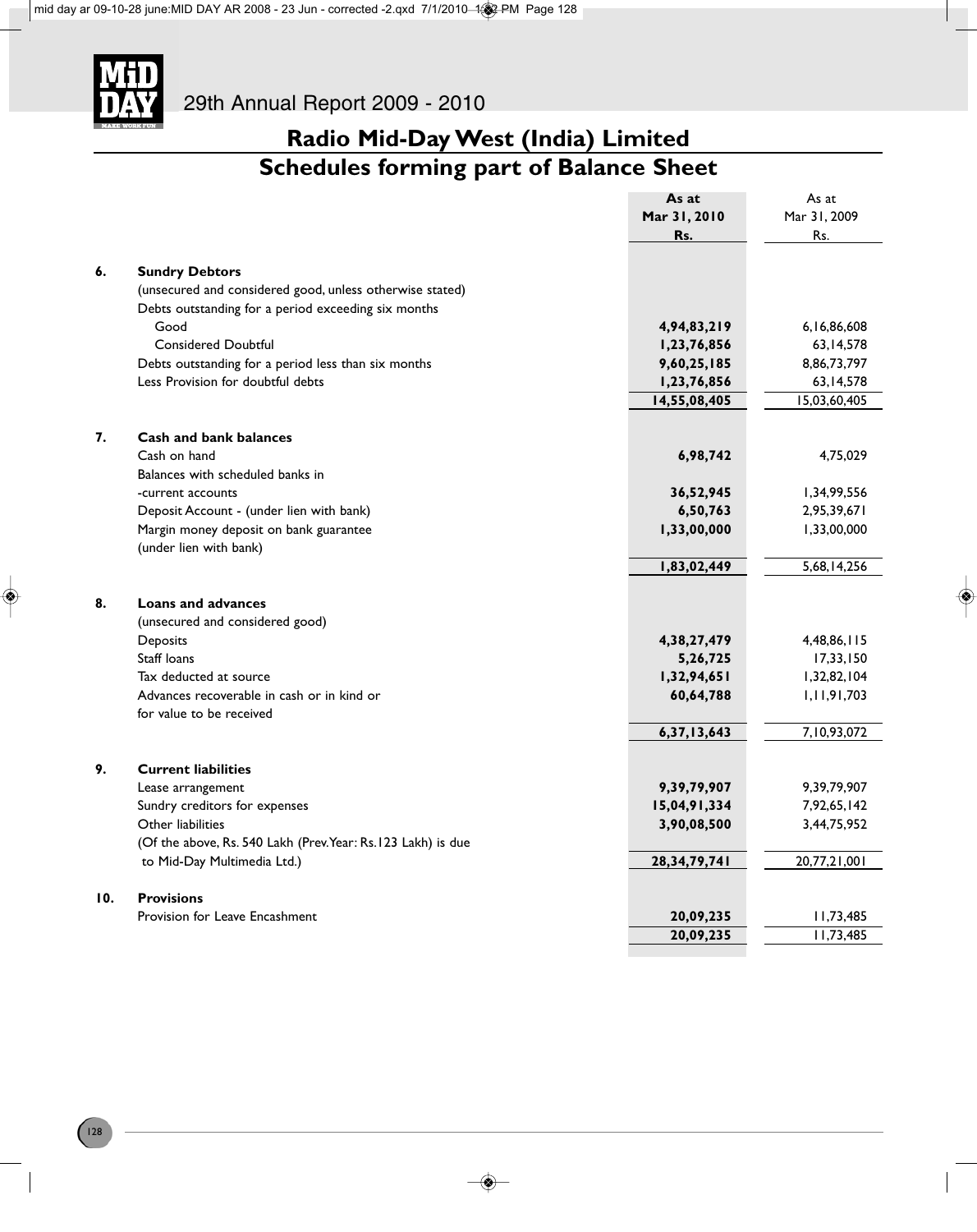

# **Radio Mid-Day West (India) Limited Schedules forming part of the Profit & Loss Account**

|              |                                                            | As at        | As at          |
|--------------|------------------------------------------------------------|--------------|----------------|
|              |                                                            | Mar 31, 2010 | Mar 31, 2009   |
|              |                                                            | Rs.          | Rs.            |
| $\mathbf{H}$ | <b>Other Income</b>                                        |              |                |
|              | Interest Income                                            | 5,28,261     |                |
|              |                                                            | 5,28,261     |                |
|              |                                                            |              |                |
| 12.          | <b>Employee Cost</b>                                       |              |                |
|              | Salary & Wages*                                            | 7,47,37,363  | 8,53,27,318    |
|              | Contribution to PF and other funds                         | 29, 32, 274  | 31,58,963      |
|              | Employee Compensation (ESOP)                               |              | 4,32,000       |
|              | <b>Staff Welfare expenses</b>                              | 17,40,014    | 25, 13, 065    |
|              | *(includes Rs. 39.07 lakh being cost charged by group co.) | 7,94,09,650  | 9, 14, 31, 346 |
|              |                                                            |              |                |
| 13.          | <b>Operating expenses</b>                                  |              |                |
|              | Royalty                                                    | 3,97,80,823  | 3,43,10,377    |
|              | Radio programme creation and studio hire                   | 3,06,55,267  | 3,63,33,959    |
|              | Repairs & Maintainance - Equipment                         | 1,02,00,236  | 87,87,196      |
|              | Repairs & Maintainance - Others                            | 62,50,529    | 48,29,770      |
|              | Electricity charges                                        | 1,58,99,562  | 1,38,70,353    |
|              | Rent                                                       | 3,60,81,506  | 3,28,36,783    |
|              |                                                            | 13,88,67,924 | 13,09,68,438   |
|              |                                                            |              |                |
| 14.          | <b>General &amp; administration expenses</b>               |              |                |
|              | Telephone charges                                          | 70,20,043    | 80,09,385      |
|              | Travelling                                                 | 20,98,269    | 54, 13, 496    |
|              | Conveyance                                                 | 87,74,964    | 1,01,58,179    |
|              | Directors sitting fees                                     | 2,20,000     | 1,40,000       |
|              | <b>Business Promotion</b>                                  | 26,90,971    | 15,32,064      |
|              | Auditors remuneration :-                                   |              |                |
|              | - Statutory Audit                                          | 1,50,000     | 1,50,000       |
|              | - Tax Audit                                                | 50,000       | 50,000         |
|              | - Others                                                   | 60,000       | 60,000         |
|              | Miscellaneous Expenses                                     | 17,33,497    | 16,40,770      |
|              | <b>Advertisement Expenses</b>                              | 2,58,10,374  | 3,07,26,483    |
|              | Provision for bad and doubtful debts                       | 60,62,278    | 26,84,248      |
|              | <b>Bad Debts Written Off</b>                               |              | 29,21,490      |
|              | Legal & Professional Charges                               | 1,07,91,766  | 87,50,648      |
|              | Printing and stationery                                    | 8,57,413     | 14,36,713      |
|              | Insurance                                                  | 5,70,277     | 1,33,536       |
|              | <b>Rates and Taxes</b>                                     | 16,47,043    | 15,08,922      |
|              | (Profit)/Loss on sale of asset                             | (25,000)     | 2,31,072       |
|              |                                                            | 6,85,11,895  | 7,55,47,006    |
|              |                                                            |              |                |
| 15.          | <b>Finance Charges</b>                                     |              |                |
|              | Interest                                                   |              |                |
|              | - On Term Loans                                            | 4,40,44,457  | 4,94,41,040    |
|              | - On Others                                                | 4,09,78,228  | 5,24,03,361    |
|              | Bank charges & commission                                  | 9,44,119     | 5,31,322       |
|              |                                                            | 8,59,66,804  | 10,23,75,723   |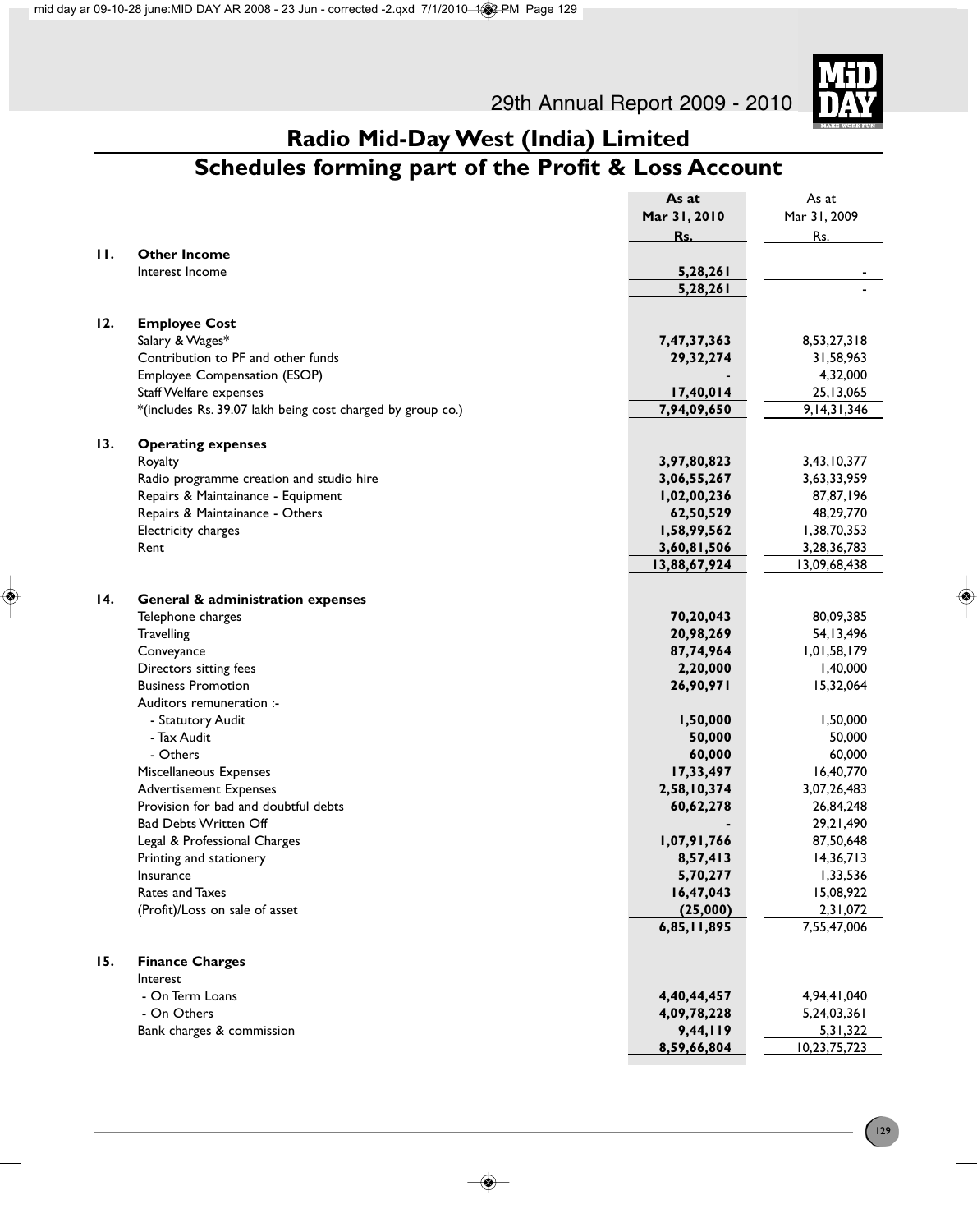

### **Notes on Accounts**

### **SCHEDULE 16 :-**

### **SIGNIFICANT ACCOUNTING POLICIES AND NOTES ON ACCOUNTS FORMING PART OF THE ACCOUNTS FOR THE YEAR ENDED 31st MARCH, 2010 :**

### **1) Significant Accounting Policies:**

### **i) Accounting system**

The financial statements have been prepared under the historical cost convention, on accrual basis of accounting and in compliance with the applicable accounting standards prescribed under Section 211 (3C) of the Companies Act and other accepted accounting principles.

### **ii) Use of Estimates**

The preparation of financial statements in conformity with generally accepted accounting principles requires the management of the company to make estimates and assumptions that affect the reported amounts of income and expenses of the period and the reported balances of assets and liabilities and the disclosures relating to contingent liabilities as of the date of the financial statements. Difference, if any, between the actual results and estimates is recognized in the period in which the results are known.

### **iii) Revenue Recognition**

Revenue from radio broadcasting is recognized on accrual basis. Interest income is recognized on time proportion basis, taking into account the amount outstanding and the rate applicable.

As per Industry practice, income/expenditure of a reciprocal nature not involving any monetary transactions has not been considered.

#### **iv) Fixed Assets**

- a) Fixed Assets are stated at cost less accumulated depreciation
- b) The original cost of Fixed Assets is inclusive of freight, duties, taxes, incidental expenses relating to the acquisition, cost of installation / erection.
- c) As per AS-26 "Intangible Assets", pronounced by the ICAI, the One Time Entry Fees paid by the Company during the year has been classified as an intangible asset. The benefit of this will be derived over a period of 10 years, and hence it is being amortized accordingly.

#### **v) Leased Assets**

The company capitalizes Assets taken on finance lease at the inception of the lease at the lower of fair value or present value of minimum lease payments and a liability is created for an equivalent amount. Each lease rental paid is allocated between the liability and the interest cost so as to obtain a constant periodic rate of interest on the outstanding liability for each period.

The lease rental for operating leases is recognized on accrual basis.

### **vi) Depreciation**

- a) Depreciation on fixed assets is provided for on Straight Line Method at rates and in the manner specified in Schedule XIV to the Companies Act, 1956
- b) Depreciation on additions during the year is provided on a pro-rata basis from the date of addition.

### **vii) Foreign Exchange Transaction**

Foreign Currency transactions are recorded on initial recognition in the reporting currency, using the exchange rate at the date of the transaction. At each balance sheet date, foreign currency monetary items are reported using the closing rate. The exchange differences arising on the settlement of the monetary items or on reporting such items at rates different from those at which they were initially recorded or reported in previous financial statements are recognised in the Profit & Loss account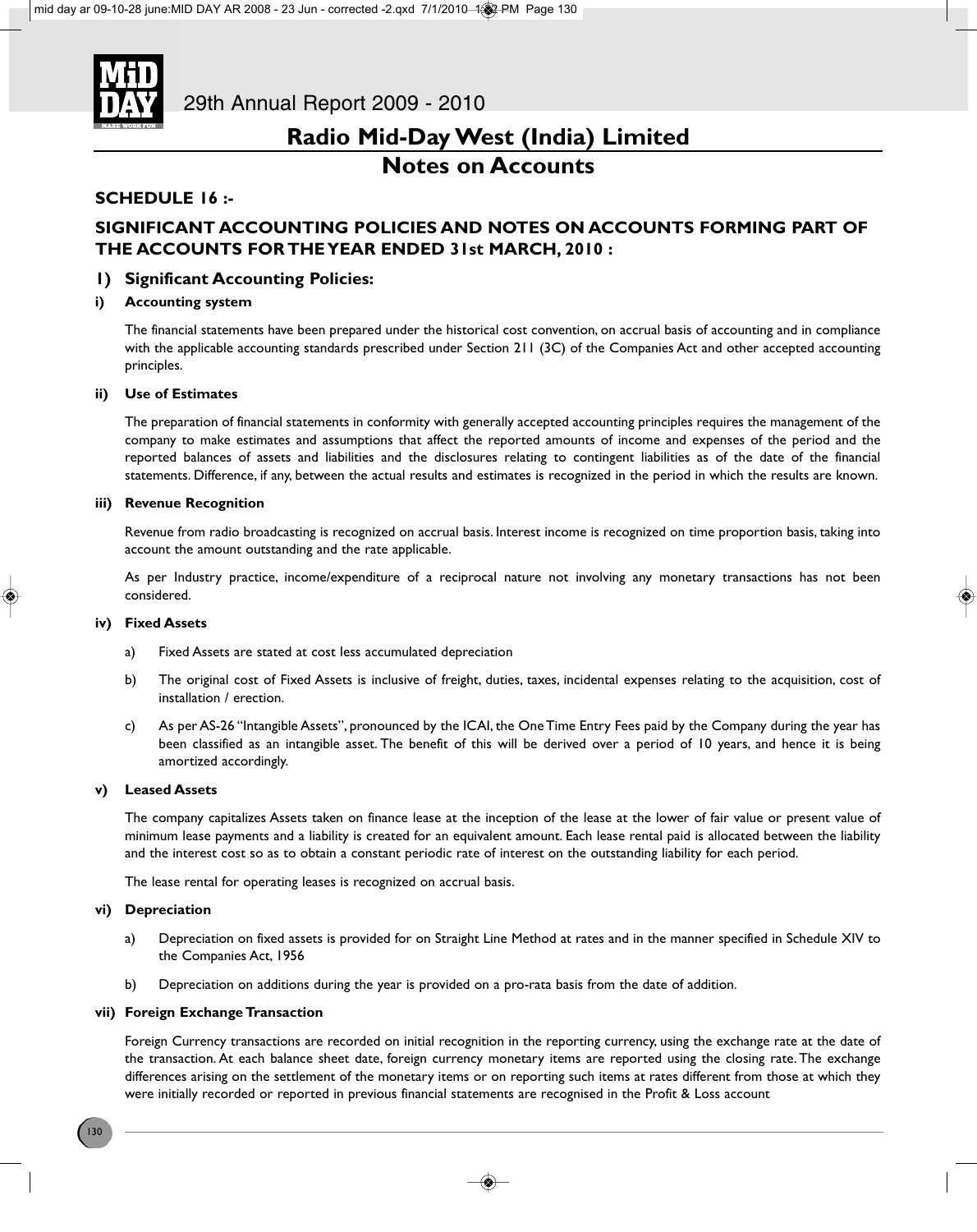

# **Radio Mid-Day West (India) Limited Notes on Accounts**

### **viii) Provision for Taxation**

Provision for current tax is determined on the basis of taxable income and tax credits computed in accordance with the provisions of the Income Tax Act 1961.

Deferred tax is recognized, subject to the consideration of prudence, on timing differences, being the difference between taxable incomes and accounting income that originate in one period and are capable of reversal in one or more subsequent periods.

Deferred Tax Asset arising on account of unabsorbed tax losses and unabsorbed depreciation are accounted for on prudence basis when there is a virtual certainty that sufficient future taxable income will be available against which such deferred tax asset can be realized.

### **ix) Employee Benefits**

Short term employee benefits payable wholly within twelve months of rendering services such as salaries, wages, etc. are recognized in the period in which the employee renders the related service.

Defined Contribution Plan: The Company's contribution to the state governed employee's provident fund scheme is a defined contribution plan. The contribution paid / payable under the scheme is recognized during the period in which the employee renders the related service.

Defined Benefit Plan: The Company's gratuity fund managed through the gratuity trust is company's defined benefit plan. The present value of obligations under such defined benefit plans is determined based on actuarial valuation using the projected unit credit method.

Long Term Employee Benefits: The obligation of long term employee benefits such as long term compensated absences is recognized in the same manner as in the case of defined benefit plans.

### **x) Impairment of Assets**

At each balance sheet date the carrying amount of the assets is tested for impairment. If there is any indication of impairment, the company estimates the recoverable amount of the asset. If such recoverable amount of the asset or the recoverable amount of cash generating unit to which the asset belongs is less then its carrying amount, the carrying amount is reduced to its recoverable amount. The reduction is treated as an impairment loss and is recognized in the profit and loss account. If at the balance sheet date there is an indication that previously assessed impairment loss no longer exist, the recoverable amount is reassessed and the asset is reflected at the recoverable amount.

### **xi) Provisions, Contingent Assets and Contingent Liabilities**

A provision is recognized when the company has a present obligation as a result of past event and it is probable that an outflow of resources will be required to settle the obligation. Provisions are recognized at the estimated values of probable outflows.

Contingent liabilities are disclosed in case of a present obligation arising from past event when it is not probable that an outflow of resources will be required to settle the obligation or in case of a possible obligation, unless the probability of outflow of resources is remote.

### **2) Notes to Accounts :-**

### **a) Expenditure in Foreign Currency**

|     | <b>Particulars</b>                | <b>Current year</b><br>(in Rs) | <b>Previous year</b><br>(in Rs) |
|-----|-----------------------------------|--------------------------------|---------------------------------|
|     | Capital Expenditure               | 6,78,121                       | 69,70,731                       |
| ii) | Professional and Consultancy Fees | 4,89,693                       | <b>NIL</b>                      |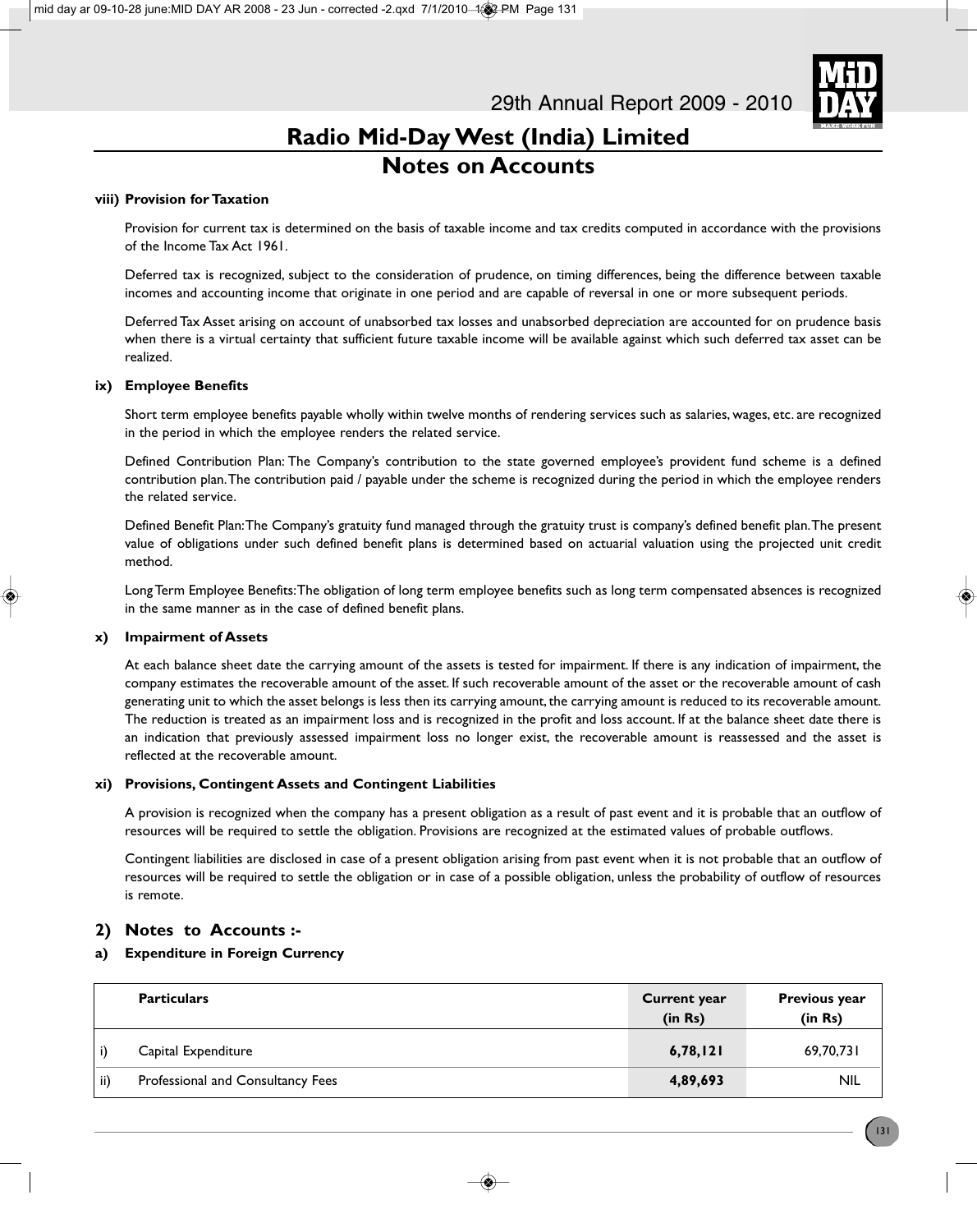

### **Notes on Accounts**

### **b) Contingent Liabilities**

- i) In respect of guarantees issued by the Company's bankers Rs. 3.32 Crores. (Previous year Rs.3.32 Crores).
- ii) The Company has gone into appeal against an order of the Copyright Board, which has determined the royalty payable to Phonographic Performance Limited at an average rate of Rs. 660 per hour as against their demand of Rs. 1500 per hour. The Company has however provided for royalty in its books at the rate decided by the Copyright Board.

Further, litigations on account of royalty payment to Indian Performing Rights Society are pending for final adjudication by the appropriate court.

- iii) The company's lease agreement at Pune and Kolkata has a lock-in-period of 3 years. In the event of company terminating the agreement before the lock-in-period, further payment of lease rent for the balance period of lock-in, will be payable by the company, except where the company has to compulsorily shift to the Common Transmission Infrastructure to be built and completed by Broadcast Engineering Consultants India Ltd (BECIL). The amount comes to Rs. 76,09,058/- as on the balance sheet date.
- c) Current liabilities include overdue amounts of Rs. Nil (Previous year Rs. Nil) including interests of Rs. Nil (Previous year Rs. Nil) payable to Micro Small and Medium enterprises. This outstanding dues to Micro Small and Medium enterprises have been determined to the extent such parties have been identified on the basis of information available with the company.

### **d) Licensed and installed capacity:**

The Company is primarily engaged in broadcasting of radio programmes. It is not subject to capacity licensing requirements, and due to the nature of the business it is not possible to determine installed capacity.

- e) Balances in Sundry Debtors and Sundry Creditors are subject to confirmation.
- f) In view of the standard on accounting for taxes on income, the company has provided Rs. 6,59,19,148 as deferred tax asset as on March 31, 2010. The calculation of deferred tax assets / liability is shown below:

### **Deferred Tax Asset/(Liability) for the year ended March, 2010**

| <b>Particulars</b>           | <b>Opening Bal (Rs.)</b> | For the Period (Rs.) | Closing Bal (Rs.) |
|------------------------------|--------------------------|----------------------|-------------------|
| C/F Losses                   | 39, 38, 76, 473          | 6,56,11,539          | 45,94,88,012      |
| Depreciation on Fixed Assets | (1, 14, 86, 577)         | 1,94,684             | (1, 12, 91, 894)  |
| Leave Encashment             | 1,15,784                 | 2,84,071             | 3,99,856          |
| Gratuity                     | 2.896                    | (1,71,147)           | (1,68,251)        |
| Short term capital Loss      | $\blacksquare$           |                      | ٠                 |
| Total                        | 38,25,08,576             | 6,59,19,148          | 44,84,27,723      |

g) Estimated amount of contracts remaining to be executed on capital account (Net of Advances) and not provided for is Rs. Nil. (Previous year Nil.)

h) Disclosure with regard to related party transactions as per Accounting Standard AS-18 is as under:

| Name of the<br>party           | Relationship           | <b>Nature of transaction</b><br>during the year                           | <b>Amount of</b><br><b>Transaction</b><br>(Rs.)    | <b>Closing balance</b><br>due to / (from) |
|--------------------------------|------------------------|---------------------------------------------------------------------------|----------------------------------------------------|-------------------------------------------|
| Mid-Day Multimedia Limited     | <b>Holding Company</b> | Interest<br>Loans repaid<br>Rent paid<br>Advertisements charges paid      | 3,28,21,080<br>22,43,24,554<br>12,35,160<br>20,000 | 5,39,85,285<br>25,29,08,836               |
| Midday Infomedia Limited       | Fellow Subsidiary      | Rent received<br>Advertisements charges paid<br>Reimbursement of expenses | 19,53,906<br>13,51,227<br>38,75,560                | Nil                                       |
| Meridian Holding & Leasing Co. | Associate Company      | Rent paid                                                                 | 7,73,160                                           | Nil                                       |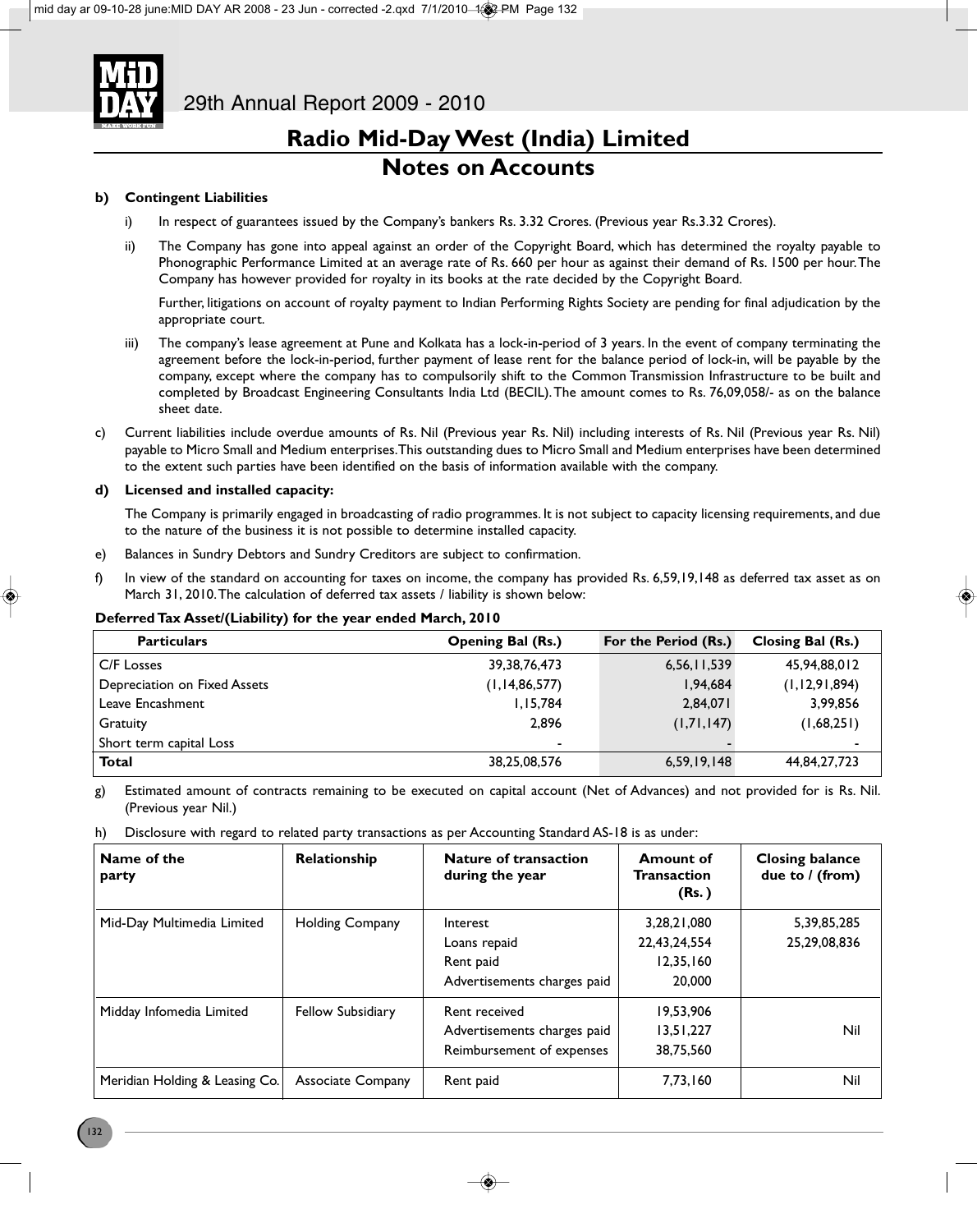

# **Notes on Accounts**

### **Managerial Remuneration: Managing Director**

| <b>Particulars</b>      | 2009-10 (Rs.) |  |
|-------------------------|---------------|--|
| Salaries, Wages & Bonus | 21,34,295     |  |
| Perquisites             | 1,08,300      |  |
| Total                   | 22,42,595     |  |

During the year there were no transactions with the following related parties:

| Name of the Party                               | Relationship             |
|-------------------------------------------------|--------------------------|
| Mid-Day Broadcasting South (India) Pvt. Limited | <b>Fellow Subsidiary</b> |
| Mid-Day Radio North (India) Limited             | <b>Fellow Subsidiary</b> |
| Mid-Day Outdoor Limited                         | <b>Fellow Subsidiary</b> |
| Mid-Day Publishing Services Pvt. Limited        | <b>Associate Company</b> |
| Mid-Day Exports Pvt. Limited                    | <b>Associate Company</b> |
| M.C. Media Pvt. Limited                         | <b>Associate Company</b> |
| Inquilab Offset Printers Pvt. Limited           | <b>Associate Company</b> |
| Ferari Investments and Trading Co Pvt. Limited  | <b>Associate Company</b> |
| Mr. Khalid Ansari                               | Key Management Personnel |

i) The total of minimum lease payments at the balance sheet date and their present value is as under

### **• For Finance Lease :-**

| <b>Particulars</b>                               | <b>Minimum Lease</b><br>Payment (Rs.) | <b>Present Value</b><br>(Rs.) |  |
|--------------------------------------------------|---------------------------------------|-------------------------------|--|
| Not later than one Year                          | 2,56,58,856                           | 2,09,10,519                   |  |
| Later than one year and not later than five year | 3,84,88,284                           | 3,42,52,928                   |  |
| Later than five year                             | Nil                                   | Nil                           |  |

### **• For Non cancelable Operating Lease :-**

| <b>Particulars</b>                               | <b>Minimum Lease</b><br>Payment (Rs.) |  |
|--------------------------------------------------|---------------------------------------|--|
| Not later than one Year                          | 71,10,593                             |  |
| Later than one year and not later than five year | 2,24,02,708                           |  |
| Later than five year                             | 1,27,54,205                           |  |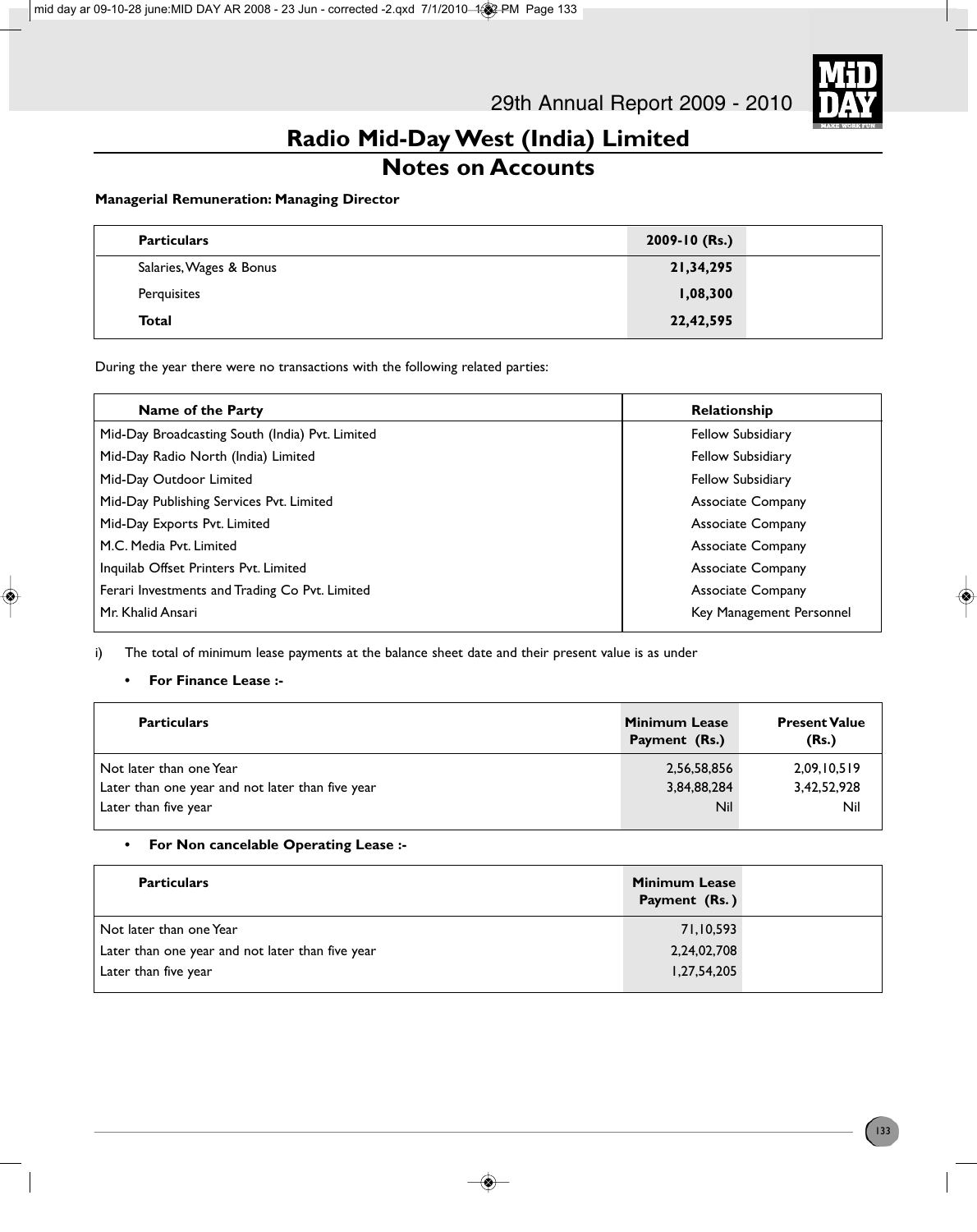

# **Radio Mid-Day West (India) Limited Notes on Accounts**

### **j) Employee Benefits :**

The Company has classified the various benefits provided to employees as under:

- I. Defined Contribution Plans
	- a. Provident Fund

The Company has recognised the following amounts in Profit and Loss Account:

Rs. in Lakh

|                                           | Year Ended March 31, 2010 |  |
|-------------------------------------------|---------------------------|--|
| Employer's contribution to Provident Fund | 26.39                     |  |

- II. Defined Benefit Plans
	- a. Contribution to Gratuity Fund (Funded Scheme)
	- b. Leave Encashment (Non Funded Scheme)

In accordance with the Accounting Standard (AS 15) (Revised 2005), actuarial valuation was performed in respect of the aforesaid defined benefit plans based on the following assumptions:

|                                                     | <b>For Gratuity</b> |
|-----------------------------------------------------|---------------------|
| Discount Rate (per annum)                           | 8%                  |
| Rate of increase in compensation levels (per annum) | 6%                  |
| Rate of return on Plan Assets (for Funded Scheme)   | 8%                  |

### **A. Change in the Present Value of Obligation**

|                                                                           | Year Ended March 31, 2010<br><b>Funded Scheme</b><br><b>Gratuity (Rs.)</b> |
|---------------------------------------------------------------------------|----------------------------------------------------------------------------|
| Present Value of Defined Benefit Obligation as at beginning of the period | 15,44,356                                                                  |
| Interest Cost                                                             | 1,23,548                                                                   |
| <b>Current Service Cost</b>                                               | 6,46,020                                                                   |
| <b>Benefits Paid</b>                                                      | (1,75,734)                                                                 |
| Actuarial (gain) / loss on Obligations                                    | (1, 24, 088)                                                               |
| Present Value of Defined Benefit Obligation as at the end of the period   | 20, 14, 103                                                                |

### **B. Fair Value of Plan Assets ( For Funded Scheme - Gratuity )**

|                                                            | Year EndedMarch 31, 2010 (Rs.) |
|------------------------------------------------------------|--------------------------------|
| Present Value of Plan Assets as at beginning of the period | 26,91,437                      |
| <b>Expected Return on Plan Assets</b>                      | 2,15,315                       |
| Actuarial gain/(loss) on Plan Assets                       | (8,657)                        |
| Contributions                                              | Nil                            |
| <b>Benefits Paid</b>                                       | 1,75,734                       |
| Fair Value of Plan Assets as at end of the period *        | 27, 22, 361                    |

\* All the funds under the Plan assets are insurer managed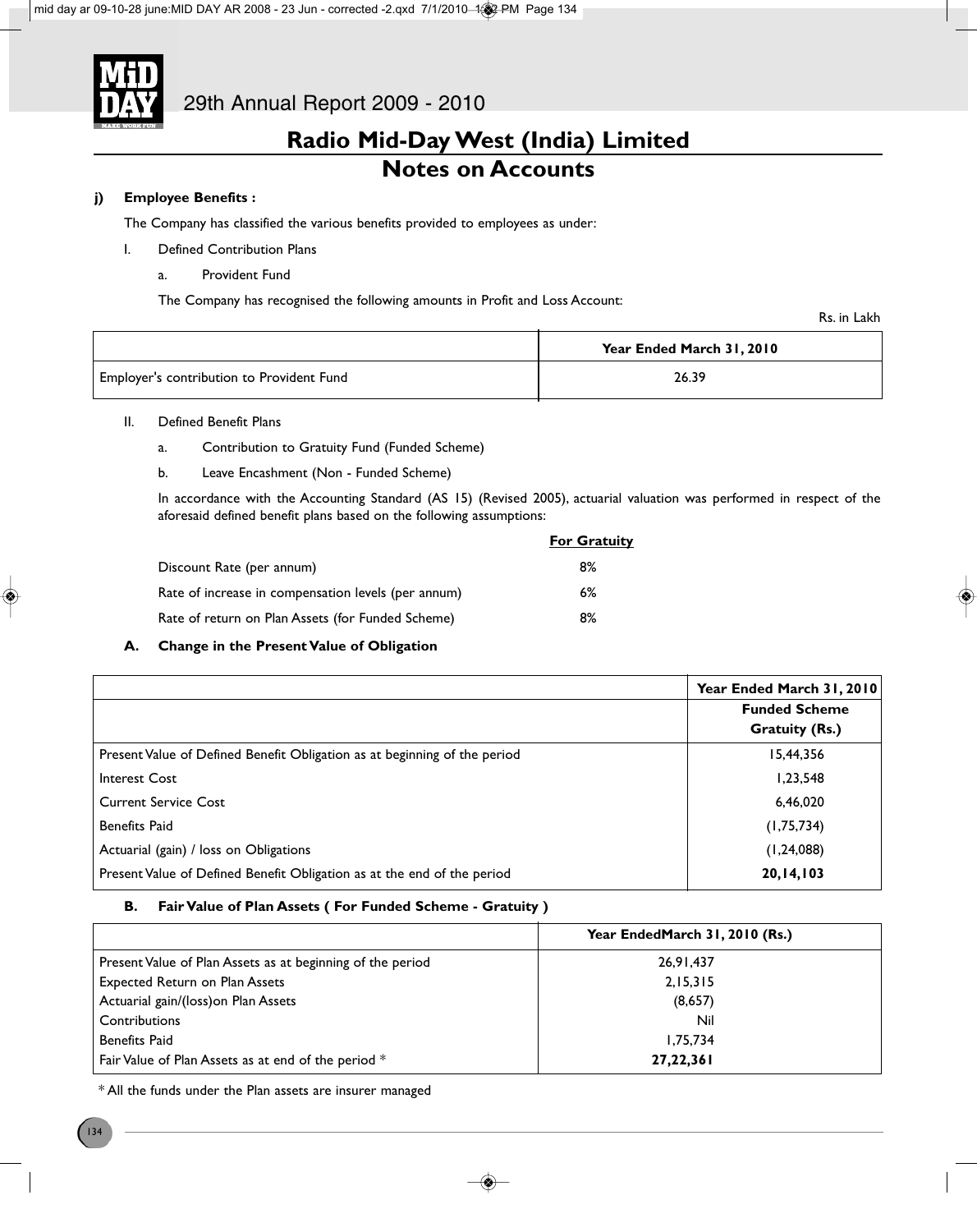

# **Notes on Accounts**

### **C. Reconciliation of Present Value of Defined Benefit Obligation and the Fair Value of Assets**

|                                                              | Year Ended March 31, 2010 |
|--------------------------------------------------------------|---------------------------|
|                                                              | <b>Gratuity</b>           |
|                                                              | (Rs.)                     |
| Present Value of Funded Obligation as at end of the period   | 20, 14, 103               |
| Fair Value of Plan Assets as at end of the period            | 27,22,361                 |
| <b>Funded Asset recognised in the Balance Sheet</b>          | 7,08,258                  |
| Included in provision (Schedule)                             | Nil                       |
| Present Value of Unfunded Obligation as at end of the period | Nil                       |
| Unrecognised Actuarial gains / (losses)                      | Nil                       |
| Unfunded Liability recognised in the Balance Sheet           | Nil                       |
| Included in provision (Schedule)                             |                           |

### **1. Amount recognised in the Balance Sheet**

|                                                                         | Year Ended March 31, 2010 |
|-------------------------------------------------------------------------|---------------------------|
|                                                                         | <b>Gratuity</b>           |
|                                                                         | (Rs.)                     |
| Present Value of Defined Benefit Obligation as at the end of the period | 20, 14, 103               |
| Fair Value of Plan Assets As at the end of the period                   | 27,22,361                 |
| Liability / (Net Asset) recognised in the Balance Sheet                 | (7,08,258)                |

### **2. Expenses recognised in Profit and Loss Account**

|                                                          | Year Ended March 31, 2010<br><b>Gratuity</b> |
|----------------------------------------------------------|----------------------------------------------|
|                                                          | (Rs.)                                        |
| Current Service Cost                                     | 6,46,020                                     |
| Past Service Cost                                        | Nil                                          |
| Interest Cost                                            | 1,23,548                                     |
| <b>Expected Return on Plan Assets</b>                    | (2, 15, 315)                                 |
| Curtailment Cost / (Credit)                              | Nil                                          |
| Settlement Cost / (Credit)                               | Nil                                          |
| Net Actuarial (gain) / Loss recognised in the Period     | (1, 15, 431)                                 |
| Total Expenses recognised in the Profit and Loss Account | 4,38,823                                     |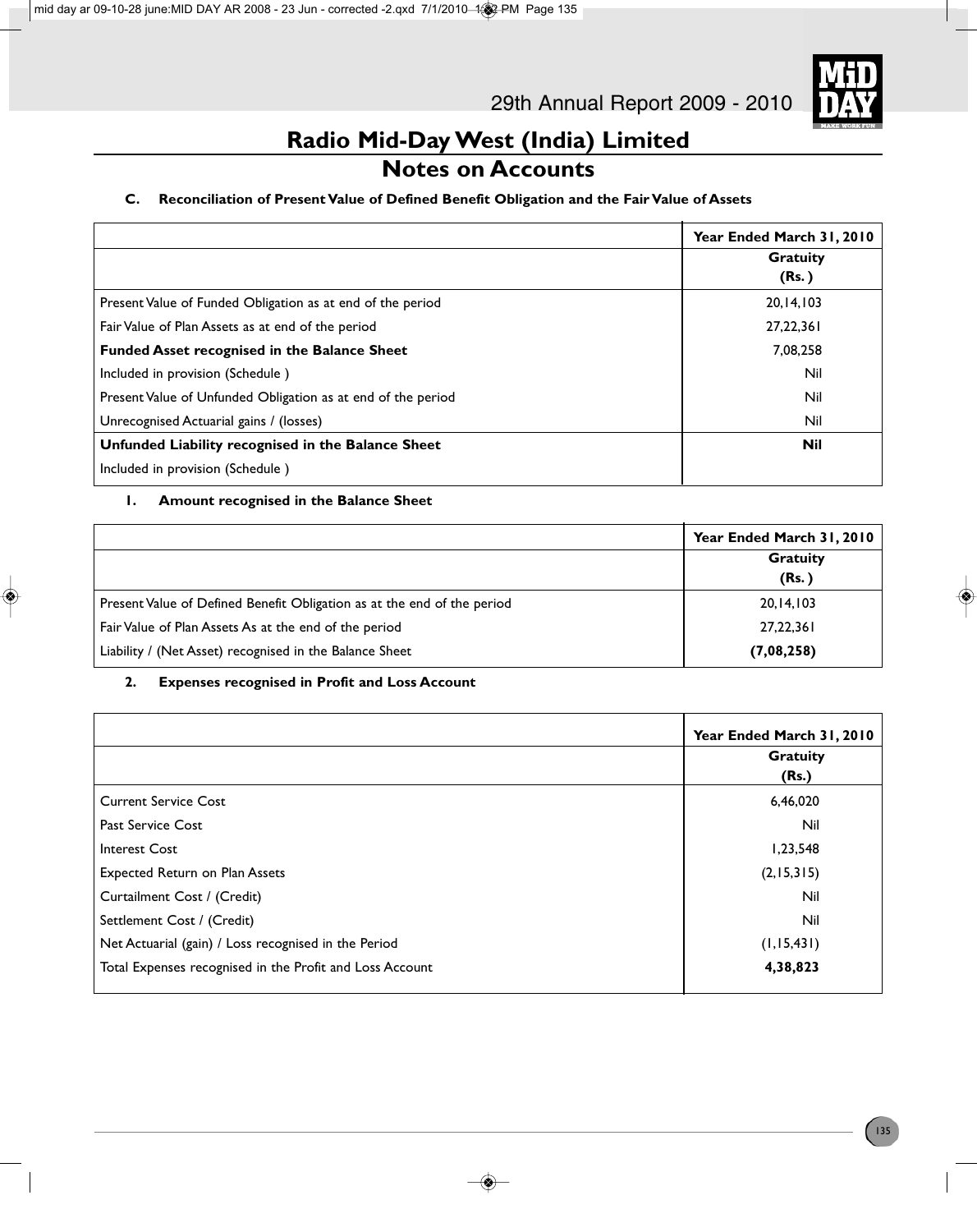

# **Radio Mid-Day West (India) Limited Notes on Accounts**

The expected rate of return on plan assets is based on market expectations at the beginning of the period. The rate of return on risk free investments is taken as reference for this purpose.

The company has based on actuarial valuations charged an amount of Rs. 12,65,568 as expenses on account of Leave encashment payable to the employee

k) The company has only one segment namely Radio broadcasting, hence no separate disclosure of segment-wise information has been made.

### **l) Earnings per share**

| <b>Particulars</b>                                                | March 31, 2010  | March 31, 2009 |
|-------------------------------------------------------------------|-----------------|----------------|
| Net loss for the year                                             | 15, 21, 99, 904 | 17,46,21,154   |
| Calculation of weighted average number of equity shares           |                 |                |
| Number of shares at the beginning of the year                     | 10,07,49,761    | 10,07,49,761   |
| Weighted average number of Shares issued during the year          | <b>NIL</b>      | <b>NIL</b>     |
| Weighted average number of equity shares at the end of the period | 10,07,49,761    | 10,07,49,761   |
| Basic and diluted earnings / (loss) (in Rupees) per share         | (1.70)          | (1.73)         |

m) Arrears of cumulative preference dividend for the year amounts to Rs. 194.05 lakh.

n) Previous years figures have been re-grouped / recast wherever necessary, to make them comparable with the current year's figures.

o) Additional information required under Part II of Schedule VI of the Companies Act, 1956 has been furnished to the extent applicable.

p) The Company has seven radio stations on air as on the date of the Balance Sheet.

### **For Radio Mid-Day West (India) Ltd.**

**Vineet Singh Hukmani Dilip Cherian** Managing Director **Director** Director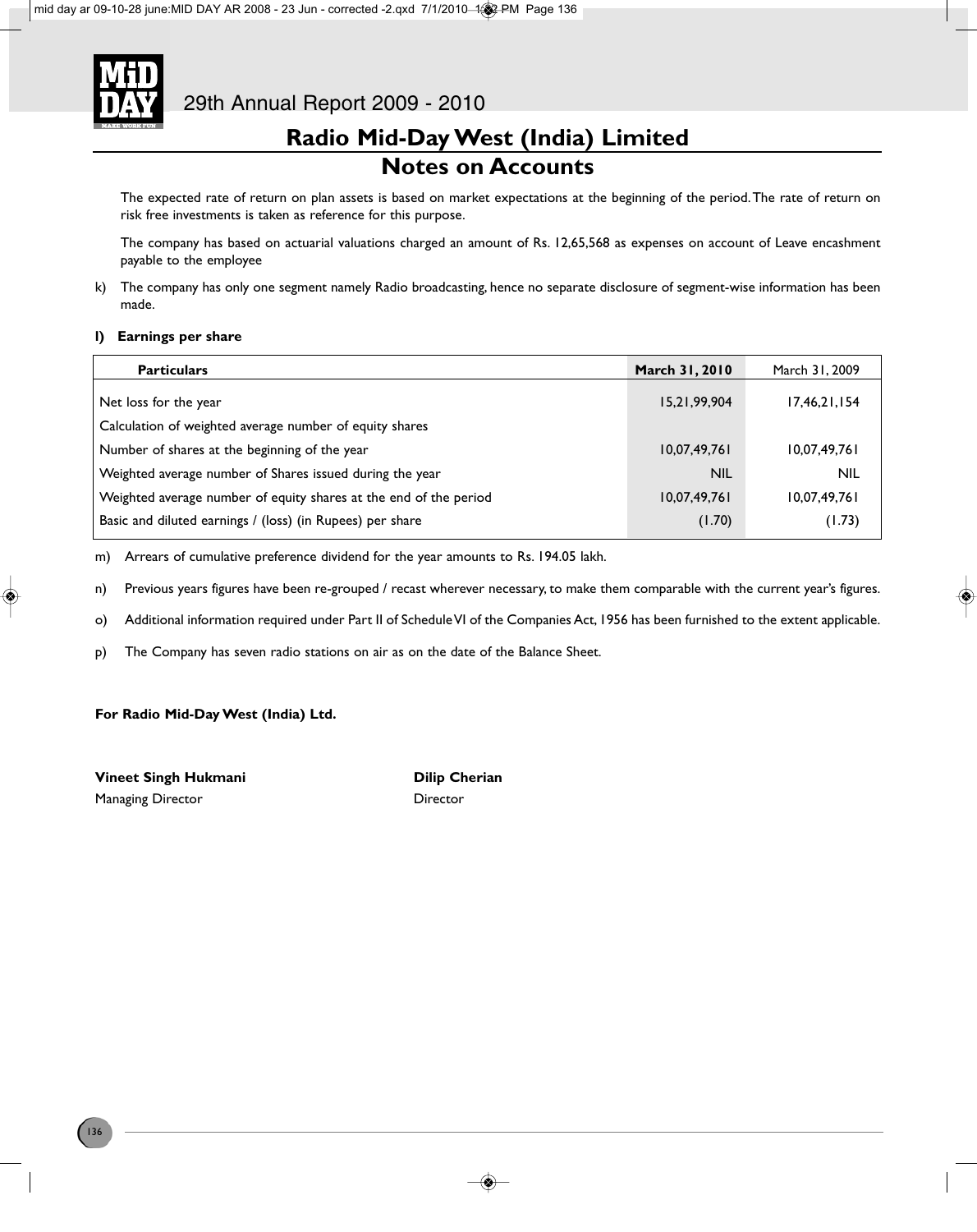29th Annual Report 2009 - 2010



# **Radio Mid-Day West (India) Limited**

# **Cash Flow Statement**

|    |                                                      |           | <b>Year Ended</b><br><b>March 2010</b> | Year Ended<br>March 2009 |
|----|------------------------------------------------------|-----------|----------------------------------------|--------------------------|
|    |                                                      |           | Rs.                                    | Rs.                      |
| А. | <b>Net Cashflow from operating Activities</b>        |           |                                        |                          |
|    | Net Profit / (Loss) before tax                       |           | (21, 81, 19, 052)                      | (26, 36, 97, 647)        |
|    | Depreciation                                         |           | 11,52,56,793                           | 11,10,64,366             |
|    | Interest                                             |           | 8,50,22,685                            | 10,62,57,431             |
|    | Loss/(profit) on sale of fixed assets (net)          |           | (25,000)                               | 2,31,072                 |
|    | Interest Income                                      |           | (5, 28, 261)                           | (44, 13, 030)            |
|    | <b>ESOP Written off</b>                              |           |                                        | 4,32,000                 |
|    | Provision for Doubtful Debt                          |           | 60,62,278                              | 26,84,248                |
|    | <b>Operational Profit before Working Capital</b>     |           | (1, 23, 30, 557)                       | (4, 74, 41, 559)         |
|    | <b>Adjustments for changes in Working Capital</b>    |           |                                        |                          |
|    | <b>Sundry Debtors</b>                                |           | (12, 10, 278)                          | (1, 43, 72, 677)         |
|    | Loans & Advances                                     |           | 73,91,977                              | (81, 77, 906)            |
|    | <b>Current Liabilities</b>                           |           | 7,65,94,490                            | 3,97,71,321              |
|    | Sub-Total                                            |           | 8,27,76,189                            | 1,72,20,738              |
|    | Cash generated from operations                       |           | 7,04,45,632                            | (3,02,20,821)            |
|    | Income Tax                                           |           | (12, 547)                              | (47, 65, 228)            |
|    | Fringe Benefit Tax                                   |           |                                        | (18, 90, 425)            |
|    | Sub-Total                                            |           | (12, 547)                              | (66, 55, 653)            |
|    | <b>Net Cash Flow from Operating Activities</b>       | (A)       | 7,04,33,085                            | (3,68,76,475)            |
| В. | <b>Cash Flow from Investing Activities</b>           |           |                                        |                          |
|    | Purchase fixed Assets (net)                          |           | (51,08,407)                            | (4, 42, 23, 418)         |
|    | Capital work in progress                             |           | (6, 27, 443)                           | 1,04,13,939              |
|    | <b>Net Cash Flow from Investing Activities</b>       | (B)       | (57, 35, 850)                          | (3, 38, 09, 479)         |
| C. | <b>Cash Flow from financing Activities</b>           |           |                                        |                          |
|    | Capital                                              |           | 25,77,00,000                           |                          |
|    | Borrowings                                           |           | (27,64,14,618)                         | 15,57,55,749             |
|    | Interest                                             |           | (8, 44, 94, 424)                       | (10, 18, 44, 401)        |
|    | <b>Net Cash Flow from Financing Activities</b>       | (C)       | (10, 32, 09, 042)                      | 5, 39, 11, 348           |
|    | Net Increase/decrease in Cash & Cash Equivalents     | $(A+B+C)$ | (3,85,11,806)                          | (1,67,74,606)            |
|    | Cash & Cash Equivalents at the beginning of the year |           | 5,68,14,256                            | 7,35,88,862              |
|    | Cash & Cash Equivalents at the end of the year       |           | 1,83,02,449                            | 5,68,14,256              |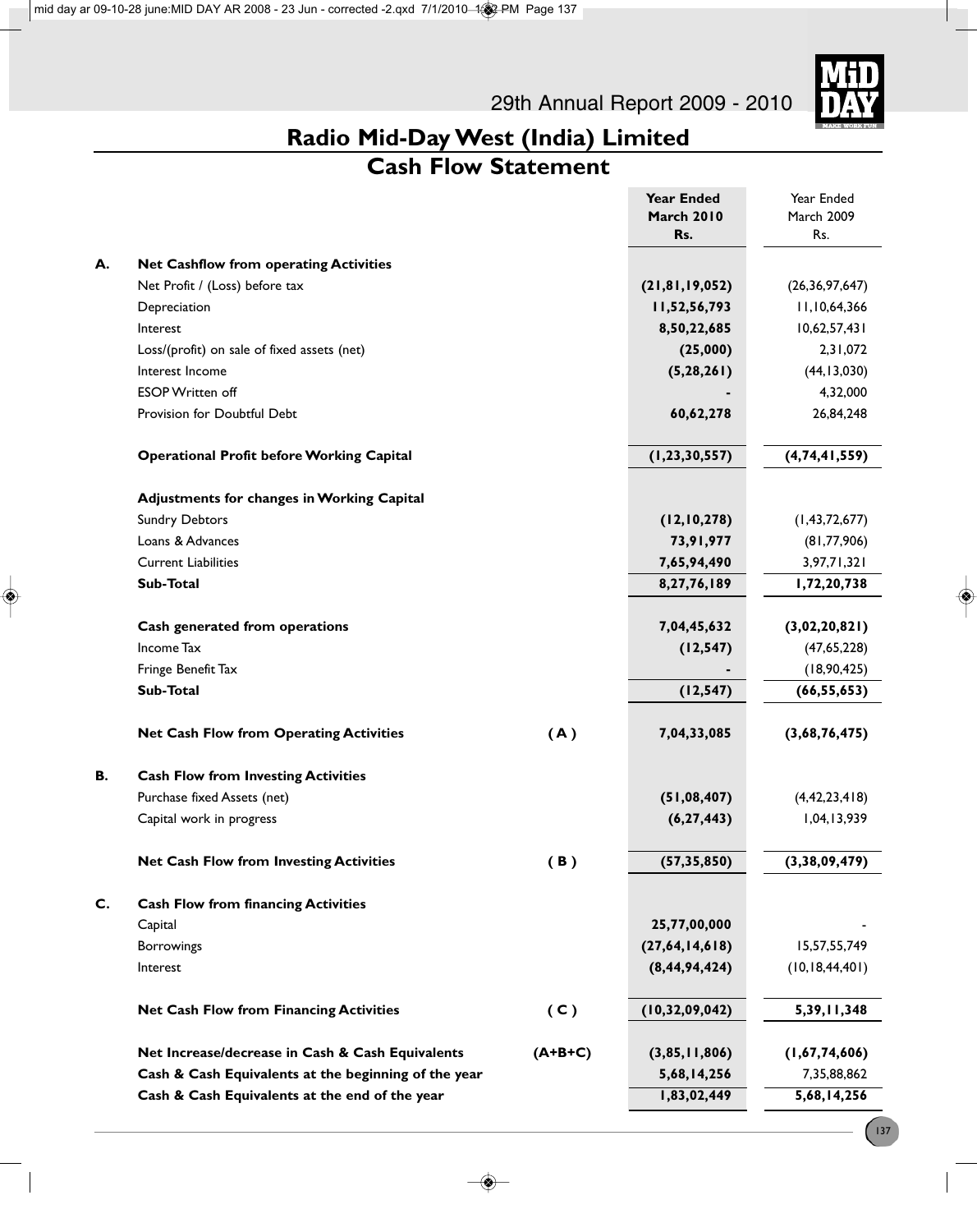

**Balance -Sheet Abstract And Company's General Business Profile**

# **Radio Mid-Day West (India) Limited**

# **I Registration Details** Registration No 1 122233 State Code 1 1 1 1 1 Balance Sheet Date :- Date Month Year  $3|1|0|3|2|0|1|0|$ **II Capital raised during the period ( Amount in Rs. Thousands)** Public Issue | | | | | | | |N | | | L | Rights Issue | | | | | | |N | | |L Bonus Issue N I L Private Placements 257700 **III Position of Mobilisation and Deployment of Funds (Amount in Rs. Thousands)** Total Liabilities 288 24442888 Total Assets 2444288 Sources of Funds Paid-up Capital 124651988 Reserves and Surplus 1282926 Secured Loans 357767 Unsecured Loans 252909 **Application of Funds** Net Fixed Assets / 8 5 4 3 3 3 Investments N I L Incidental Expenditure **Net Current Asset** Asset 1996-1996 During the Construction Period Pending Allocation to Capital / Other Accounts N I L I L I L I N I L I Misc . Expenditure N I L I L I L I N I L L Deferred Tax Assets  $\begin{vmatrix} 4 & 4 & 8 & 4 & 2 & 8 \\ 0 & 0 & 3 & 4 & 2 & 8 \\ 0 & 0 & 0 & 3 & 2 & 8 \end{vmatrix}$ **IV Performance of Company ( Amount in Rs. Thousands)** Turnover 303642 Total Expenditure 1 521761 Profit / Loss before Tax  $\begin{pmatrix} 2 & 1 & 8 & 1 & 1 & 9 \end{pmatrix}$  Profit / Loss after Tax  $\begin{pmatrix} 1 & 5 & 2 & 2 & 0 & 0 \end{pmatrix}$ Earning per share (Rs.) ( 1 .7 0 ) Dividend rate % N A **V Generic Names of Principal Services of Company (as per monetary terms)** Item Code No. (ITC Code) N A Service Description :- **Radio Broadcasting Services**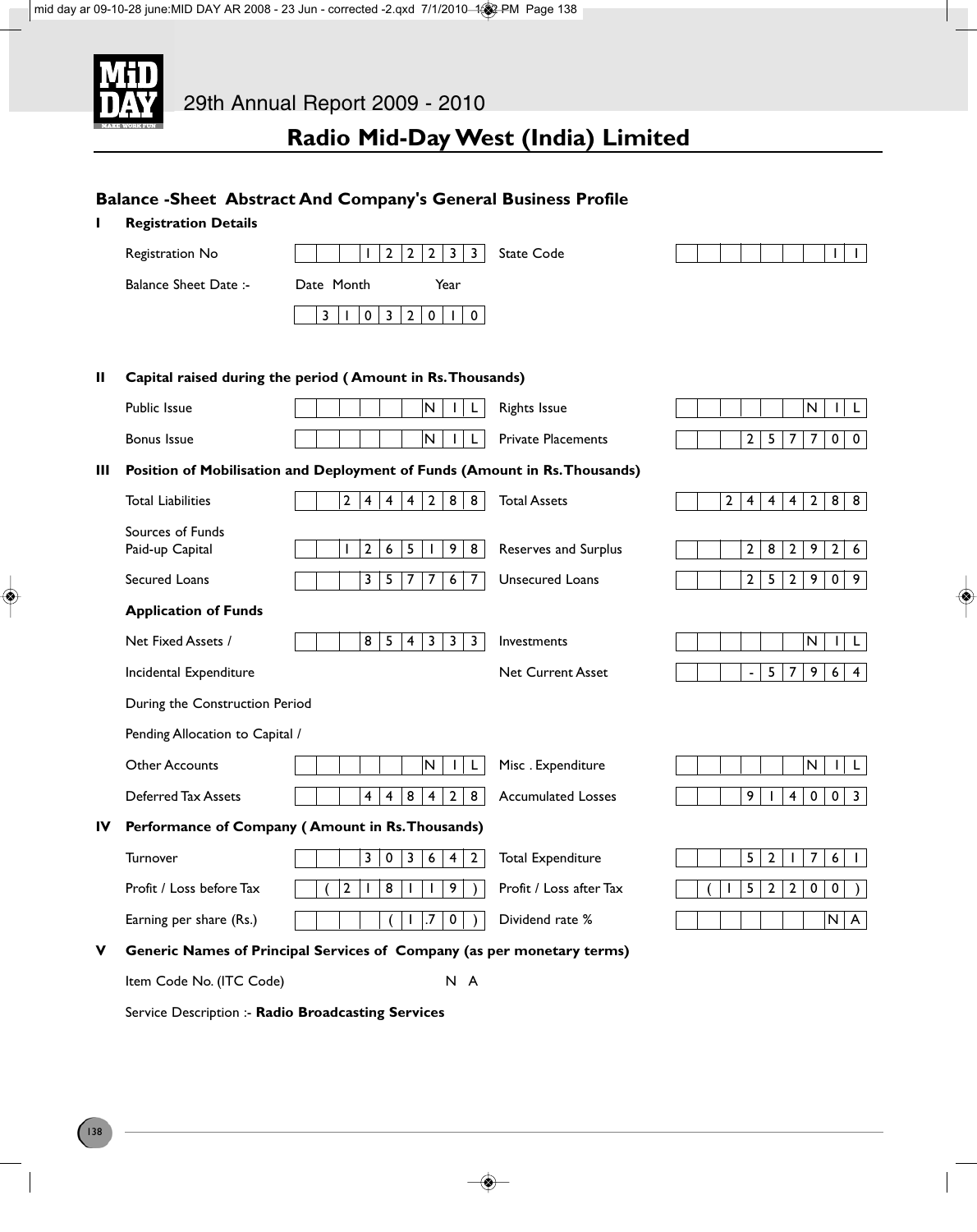

### **MID-DAY MULTIMEDIA LIMITED**

Registered Office: Peninsula Centre, Dr. S.S. Rao Road, Parel, Mumbai - 400 012.

# **NOTICE**

**NOTICE** is hereby given that the 29th ANNUAL GENERAL MEETING of the Company will be held on Tuesday, July 20, 2010 at 11.00 a.m. at Hall of Harmony, Nehru Centre, Dr. Annie Besant Road, Worli, Mumbai – 400 018 to transact the following business:

### **ORDINARY BUSINESS**

- 1) To receive, consider and adopt the Audited Balance Sheet as at 31st March 2010 and the Profit and Loss Account for the financial year ended on that date together with the Directors' Report and the Auditors' Report thereon.
- 2) To appoint a Director in place of Mr. Khalid A.H.Ansari, who retires by rotation at this meeting and being eligible, offers himself for reappointment.
- 3) To appoint a Director in place of Mr. Adille I. Sumariwalla, who retires by rotation at this meeting and being eligible, offers himself for reappointment.
- 4) To appoint Auditors and to fix their remuneration.

### **SPECIAL BUSINESS**

- 5) To consider and if thought fit, to pass with or without modification(s), the following resolution as an **Ordinary Resolution:** "**RESOLVED THAT** pursuant to the provisions of Section 257 and other applicable provisions, if any, of the Companies Act, 1956, Mr. I. Venkat, be and is hereby appointed as a director of the company liable to retire by rotation."
- 6) To consider and if thought fit, to pass with or without modification(s), the following resolution as an **Ordinary Resolution:** "**RESOLVED THAT** pursuant to the provisions of Section 257 and other applicable provisions, if any, of the Companies Act, 1956, Mr. Dilip Cherian, be and is hereby appointed as a director of the company liable to retire by rotation."
- 7) To consider and if thought fit, to pass with or without modification(s), the following resolution as a **Special Resolution:** "**RESOLVED THAT** in accordance with the provisions of Sections 198, 269, 309, 310, 314 and other applicable provisions, if any and Schedule XIII of the Companies Act, 1956 and subject to such approvals, if any, the consent of the Company be and is hereby accorded to the re-appointment of Mr. Tarique Ansari, as Managing Director, for a further period of 3 years w.e.f. 1st July, 2010 to 30th June, 2013 on such remuneration and other terms and conditions as set out in the agreement to be executed with him, the broad terms whereof are set out in the explanatory statement attached hereto."

"**RESOLVED FURTHER THAT** the Board be and is hereby authorized to alter and vary any of the terms and conditions relating to the remuneration payable to Mr. Tarique Ansari within the limits specified under the provisions of the Companies Act, 1956."

#### **NOTES:**

- **1. A MEMBER ENTITLED TO ATTEND AND VOTE IS ENTITLED TO APPOINT A PROXY TO ATTEND AND VOTE INSTEAD OF HIMSELF AND A PROXY NEED NOT BE A MEMBER.**
- 2. The Register of Members and Share Transfer Books of the Company will be closed from Tuesday, July 13, 2010 to Tuesday, July 20, 2010 (both days inclusive) for annual closure as per the Listing Agreements.
- 3. Members desiring any information on the accounts at the annual general meeting are requested to write to the Company at least seven days in advance, so as to enable the Company to keep the information ready at the meeting.
- 4. All documents referred to in the accompanying notice are open for inspection at the Registered Office of the Company during office hours on all working days, except Saturdays and holidays, between 11.00 a.m. and 1.00 p.m. upto the date of the Annual General Meeting.
- 5. As a measure of economy, copies of annual report will not be distributed at the annual general meeting. Members are requested to bring their copies of the annual report to the meeting.
- 6. Members are requested to notify immediately any change in their address and/or the Bank Mandate details to the Company's Registrars and Share Transfer Agents for shares held in physical form and to their respective Depository Participants for shares held in electronic form.

By Order of the Board of Directors

**For Mid-Day Multimedia Limited**

**Vidya Shembekar Company Secretary**

### **Registered Office:**

Peninsula Centre, Dr.S.S. Rao Road, Parel, Mumbai - 400 012.

Mumbai, May 5, 2010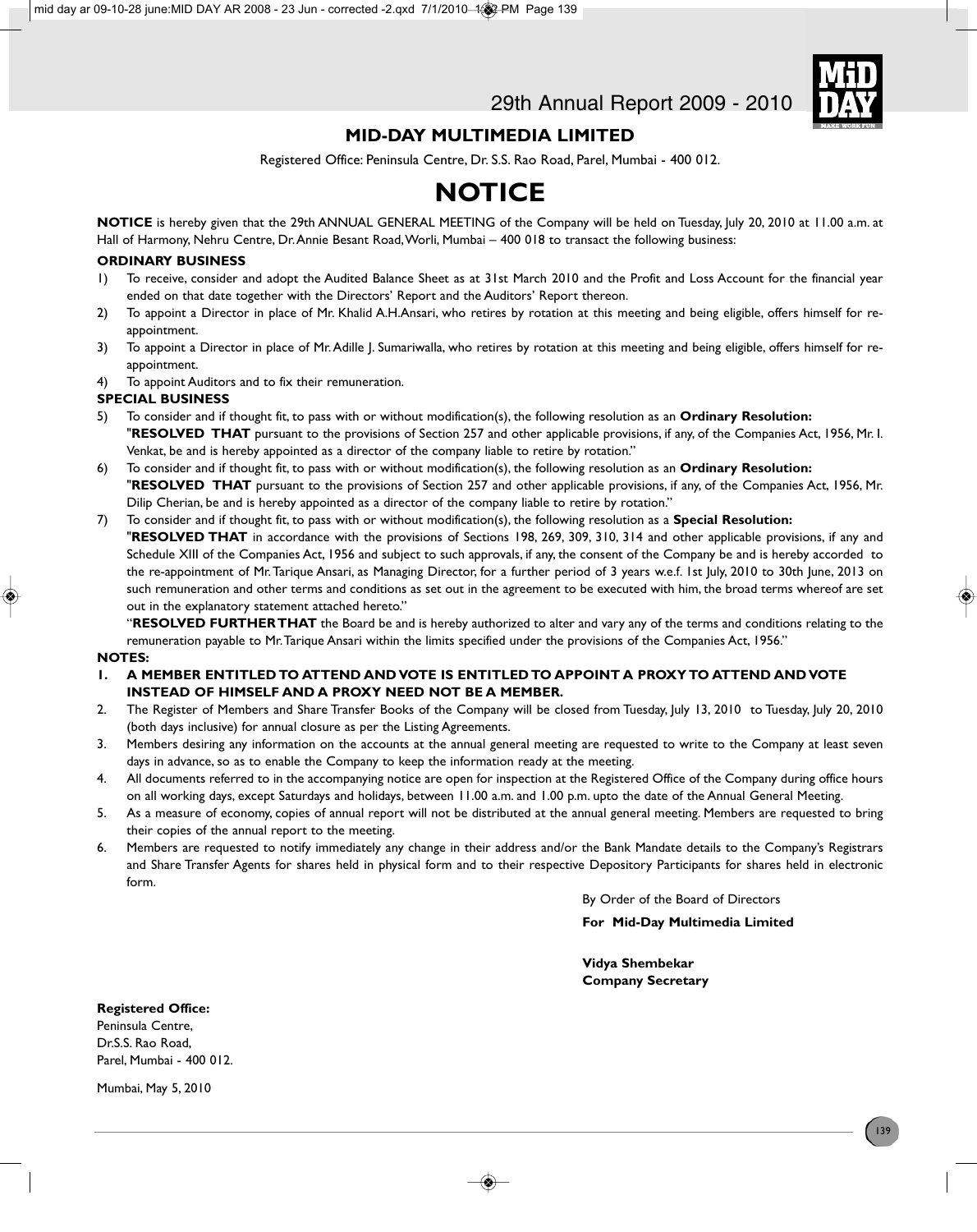

### **Mid-Day Multimedia Limited**

### **EXPLANATORY STATEMENT PURSUANT TO SECTION 173 OF THE COMPANIES ACT, 1956.**

### **ITEM NO. 5 and 6**

The Board of Directors of the Company at its meeting held on 29.10.2009 appointed Mr. I. Venkat as an Additional Director of the Company

Mr. Dilip Cherian was appointed as an Additional Directors of the Company with effect from 28.01.2010.

In terms of provisions of Section 260 of the Companies Act, 1956, read with Article 129 of the Articles of Association of the Company, Mr. I. Venkat and Mr. Dilip Cherian hold office of Director up to the date of the Annual General Meeting. The Company has received notices from members proposing the candidature of Mr. I. Venkat and Mr. Dilip Cherian for appointment as Independent Directors of the Company under Section 257 of the Companies Act, 1956 with requisite deposit.

The Board recommends the above resolutions set forth in Item No. 5 and 6 for the approval of the members.

None of the Directors of the company other than Mr. I. Venkat and Mr. Dilip Cherian are interested in the above resolutions.

### **ITEM NO. 7**

- 1) At present Mr. Tarique Ansari is drawing a remuneration of Rs. 48,00,000/- per annum. Based on the effective capital of the company and as per limits prescribed under Schedule XIII of the Companies Act, 1956, Mr. Tarique Ansari can draw remuneration upto Rs. 3.5 lakh per month i.e. Rs. 42,00,000/- per annum.
- 2) The term of office of Mr. Tarique Ansari as a Managing Director of the Company will be expiring on 30th June, 2010. Subject to shareholders' approval, the Board of Directors, at their meeting held on 5th May, 2010 have approved re-appointment of Mr. Tarique Ansari for a further period of 3 years from 1st July, 2010 on the following terms and conditions.

### **Remuneration:**

Salary:

The Proposed remuneration is Rs. 39,00,000/- per annum.

#### Perquisites and Allowances:

- a) The perquisites and allowances payable to the Managing Director shall include accommodation (furnished or otherwise) or house rent allowance in lieu thereof, house maintenance allowance together with reimbursement of expenses and/or allowances for utilization of gas, electricity, water, furnishing and repairs, medical reimbursement, leave travel concession for self and family including dependents, club fees, medical insurance and such other perquisites and allowances subject to ceiling of Rs.3,00,000 per annum and subject to an overall ceiling of remuneration stipulated in Sections 198,309 of the Companies Act, 1956 and Schedule XIII to the Companies Act, 1956.
- b) For the purpose of calculating the above ceiling, perquisites and allowances shall be evaluated as per income tax Rules, wherever applicable. In the absence of any such Rules, perquisites and allowances shall be evaluated at actual cost, Provision for use of Company's car for official duties and telephone at residence (including payment for local calls and long distance official call) shall not be included in the computation of perquisites for the purpose of calculating the said ceiling.
- c) Company's contribution to Provident Fund and Superannuation and Pension Fund, to the extent these either singly or together are not taxable under the Income Tax Act, Gratuity Payable as per Rules of the Company and encashment of leave at the end of the tenure, shall not be included in the computation of limits for the remuneration or perquisites aforesaid.
- d) Gratuity at the rate of 15 days salary for each completed year of service
- e) Encashment of unavailed leave at the end of the tenure.
- f) Children Education Allowance Rs. 60,000/- per annum.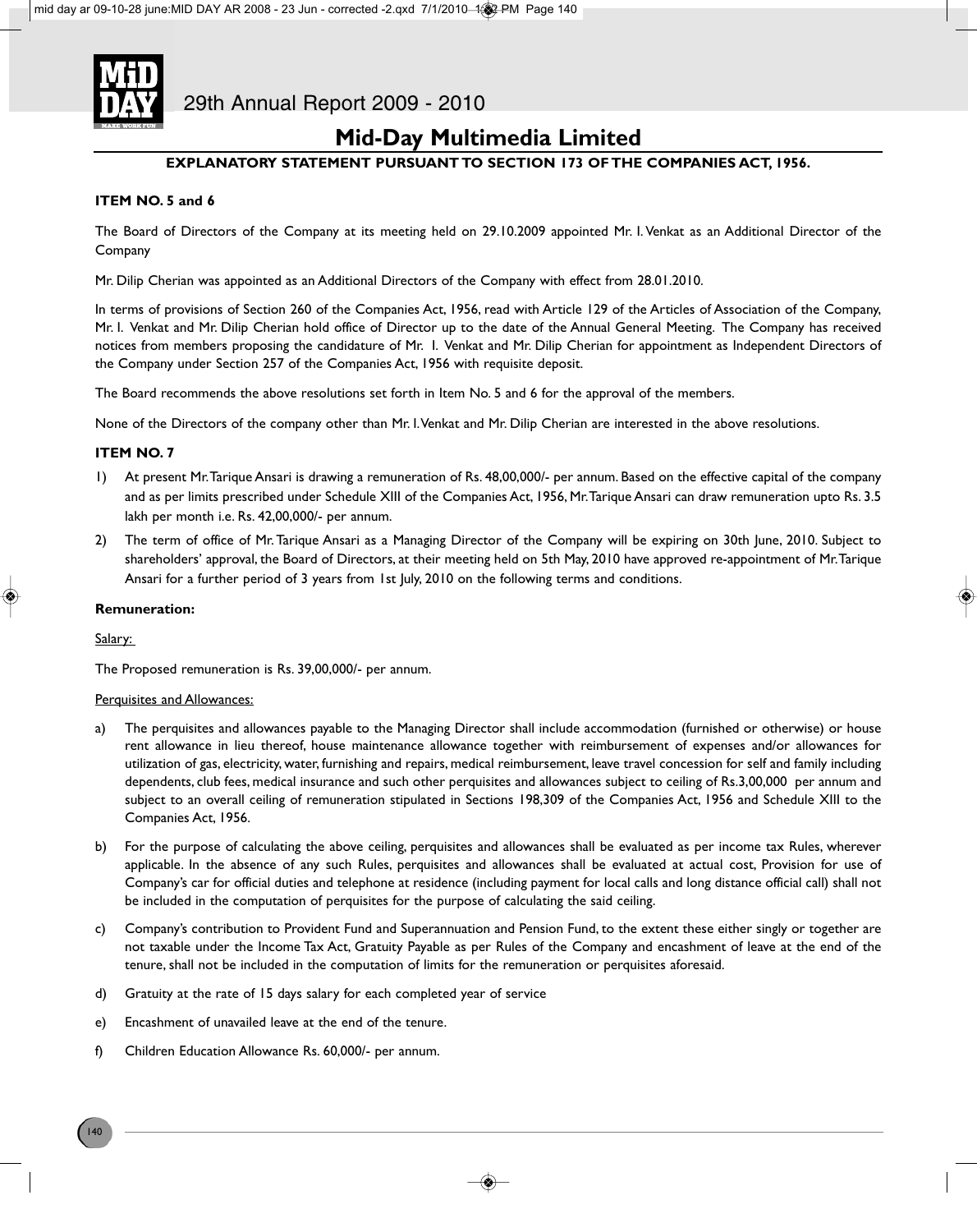

 $(D<sub>1</sub>, D<sub>2</sub>)$ 

### **Other Terms and Conditions:**

- 1) The Managing Director shall, subject to supervision and control of the Board of Directors, be entrusted with such powers and perform such duties, as may, from time to time, be delegated/entrusted to him.
- 2) The tenure of the Managing Director shall be for a period of 3 years commencing from July 1, 2010.
- 3) The Managing Director shall be vested with substantial powers of the Management of the day-to-day affairs of the Company subject to the supervision and direction of the Board of Directors of the Company.
- 4) The Managing Director will devote his time and efforts for the business of the Company and its subsidiaries.
- 5) The following disclosures are being made in this Explanatory Statement in compliance with Paragraph 1(C) of Section II in Part II of Schedule XIII to the Companies Act, 1956.

a) The Company was incorporated in the year 1981 with the main object of printing and publishing of newspapers, magazines, books and journals etc.

b) Operational Performance of the Company for the financial year 2008-09 and 2009-10 is as follows.

|                               |             | (KS. III LAKII) |
|-------------------------------|-------------|-----------------|
| <b>Particulars</b>            | $2009 - 10$ | 2008-09         |
| Sales and other Income        | 356.48      | 3295.85         |
| Profit Before Tax             | 250.02      | (1, 207.49)     |
| Net Profit After Tax          | 195.67      | (1,358.33)      |
| Paid up Equity Capital        | 5,229.88    | 5,223.48        |
| Reserves & Surplus            | 11,006.48   | 10,799.99       |
| Basic Earning per Share (Rs.) | 0.37        | (2.62)          |

c) The Company has not earned any foreign exchange during the financial year 2008-09 and 2009-10.

### **Information about appointee:**

Mr. Tarique Ansari has completed his Bachelor of Business Administration from University of Notre Dame, USA. In 1983 he joined the Company as an Executive Assistant to the Managing Director. He continued in this post till 1985 when he became a Director.

He became the Managing Director of the Company in 1988. He looks after the management and administration of the Company under the overall supervision, control and the direction of the Board of Directors. There has been a tremendous growth in the operations of the Company during his tenure due to his competence and experience.

Taking into account financial position of the Company, trend in the industry, his qualifications and experience the terms of his reappointment and remuneration as set out in the resolution are considered to be just, fair and reasonable.

He is a key promoter of the Company and owns 8.21 percent Equity stake in the Company as of date.

The total remuneration drawn by Mr. Tarique Ansari for the financial year 2008-09 and 2009-10 was Rs.46,56,018/- and Rs.46,05,962/ respectively.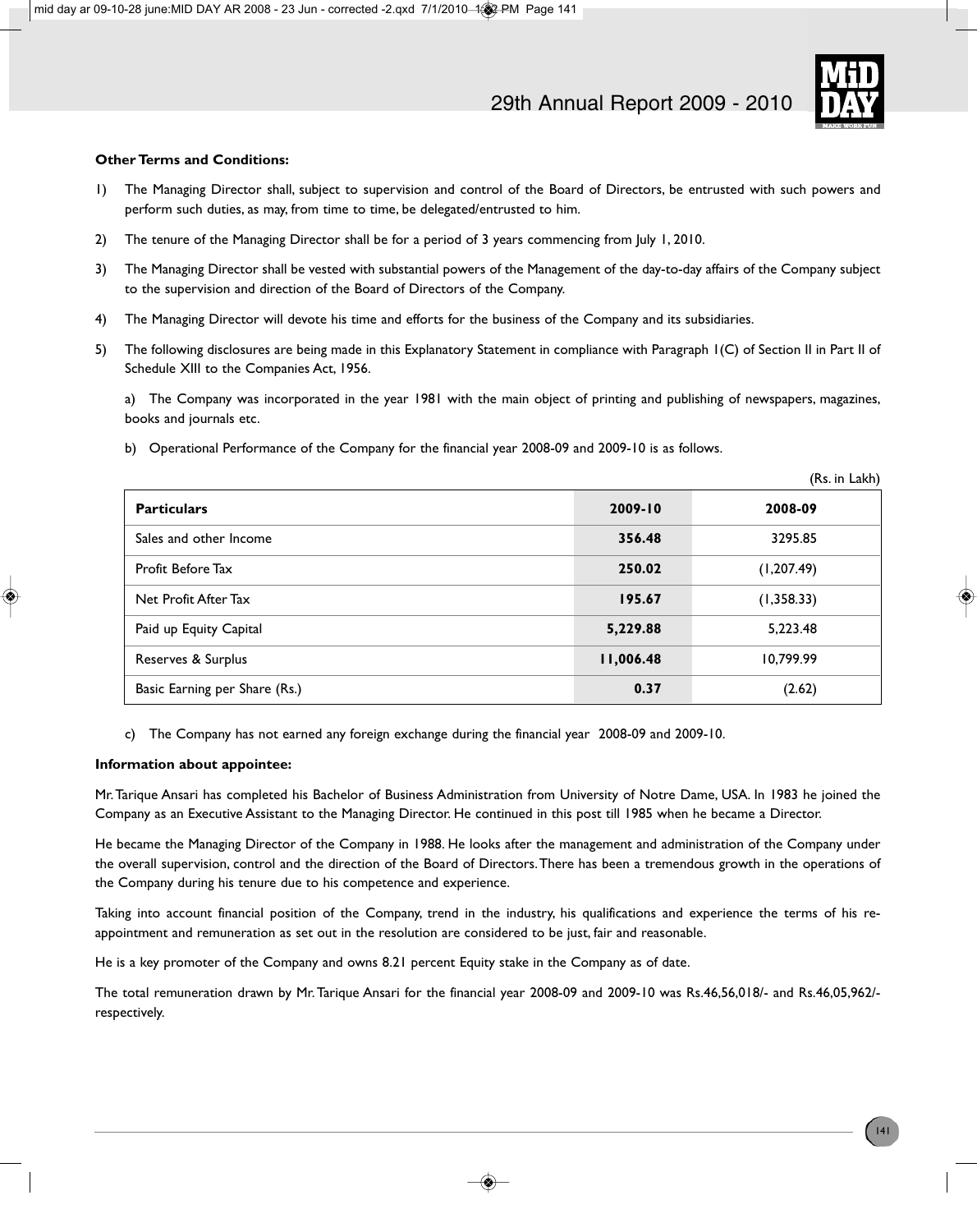

Besides his remuneration, Mr. Tarique Ansari does not have any other pecuniary relationship with the Company. He is a son of Mr. Khalid A.H. Ansari, Chairman of the Company.

### **Disclosures**

- (a) The shareholders are being informed of the remuneration package by way of explanatory statement as given above.
- (b) The details of remuneration etc. of other Directors are included in the Corporate Governance Report forming part of the Annual Report of the Company.
- (c) The Board of Directors and the Managing Director have reached agreement on the terms of employment. After obtaining approval from shareholders the Board will formally execute an agreement with the Managing director reflecting these terms.
- (d) None of the Directors, except Mr. Tarique Ansari and Mr. Khalid Ansari, are concerned or interested in passing of the resolution.
- (E) The terms and conditions of Mr. Tarique Ansari's appointment and remuneration as set out above may also be treated as an abstract of the Agreement between the Company and Mr. Tarique Ansari pursuant to Section 302 of the Companies Act, 1956.
- (f) The Resolution regarding the remuneration and re-appointment of Mr. Tarique Ansari as the Managing Director of the Company is commended for acceptance by the Members.

**For Mid-Day Multimedia Limited**

**Vidya Shembekar Company Secretary**